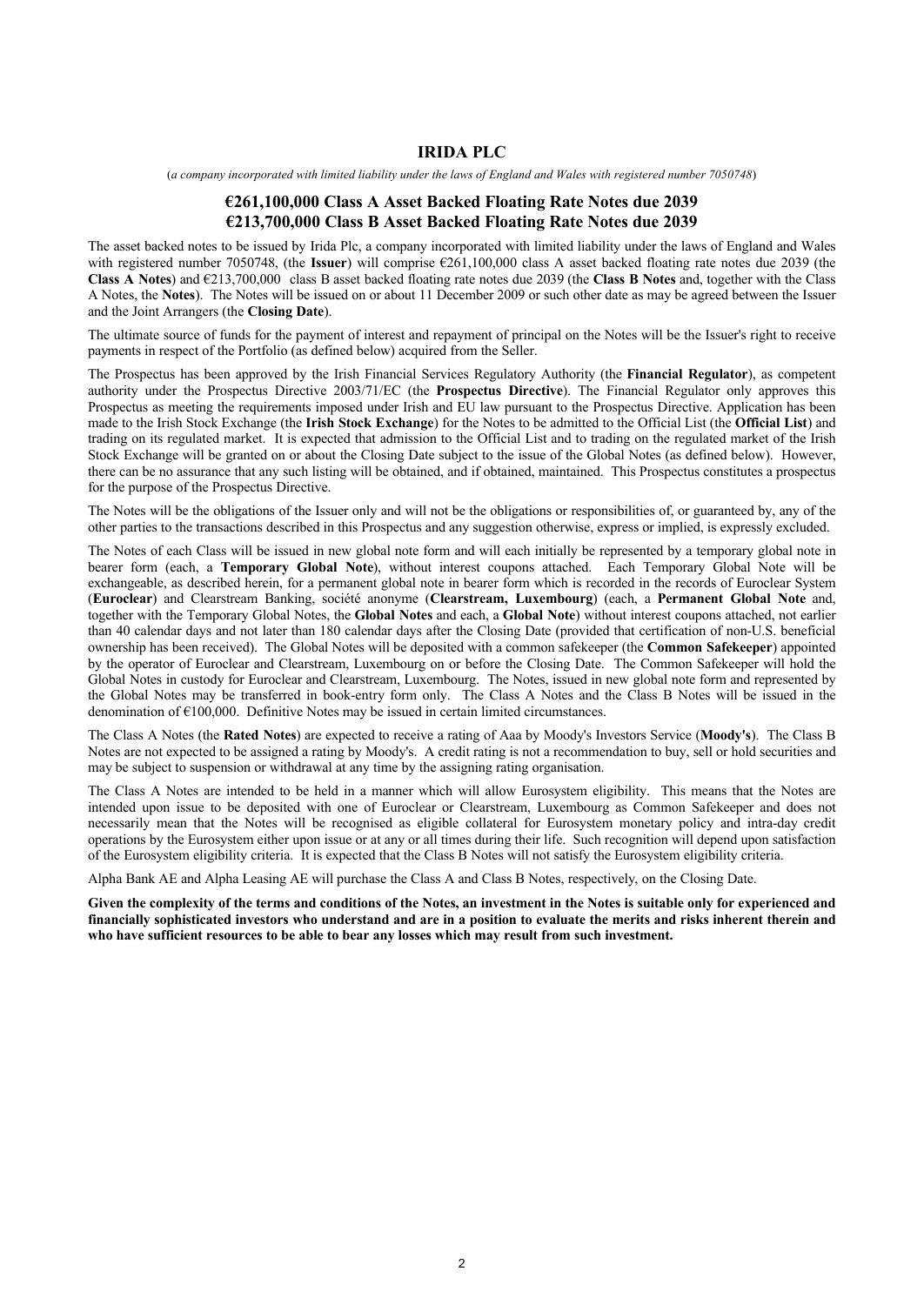| <b>Notes</b>  | <b>Initial Principal Amount</b> | <b>Interest Rate</b>              | <b>Final Maturity Date</b> | <b>Issue Price</b>                          |
|---------------|---------------------------------|-----------------------------------|----------------------------|---------------------------------------------|
| Class A Notes | €261,100,000                    | three-month<br>EURIBOR plus 0.30% | 2039                       | $100\%$                                     |
| Class B Notes | €213,700,000                    | three-month<br>EURIBOR plus 0%    | 2039                       | $100\%$                                     |
| <b>HSBC</b>   |                                 | ALPHA BANK                        |                            | <b>XX RBS</b><br>The Povel Dank of Scotland |
|               | <b>Joint Arranger</b>           | Joint Arranger                    |                            | <b>Joint Arranger</b>                       |

**For a discussion of certain significant factors affecting investments in the Notes, see the section headed "Risk Factors".**

The date of this Prospectus is 10 December 2009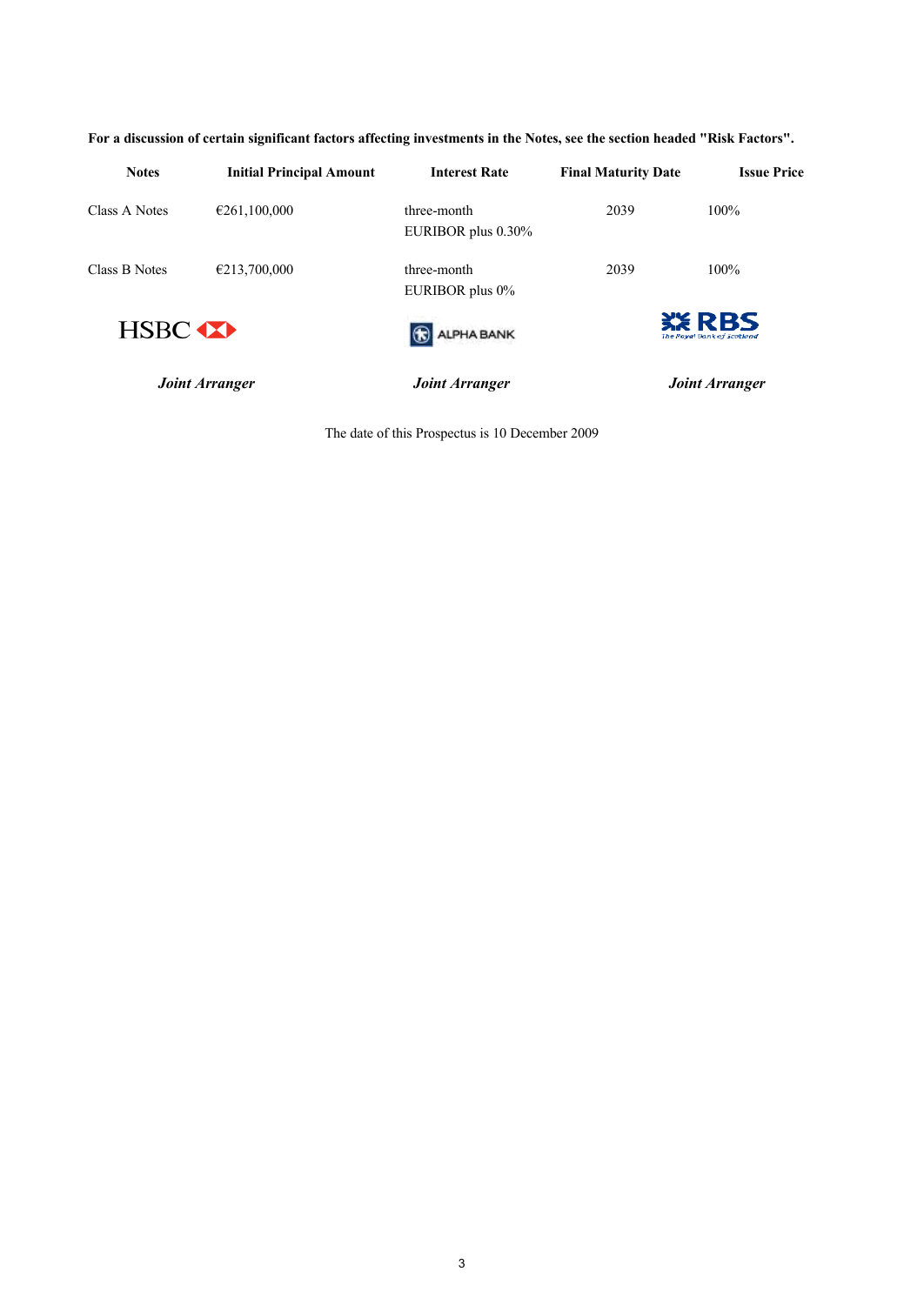### **RESPONSIBILITY ATTACHING TO THE PROSPECTUS**

The Notes and interest thereon will be obligations solely of the Issuer and will not be guaranteed by, or be the responsibility of, any other entity. In particular, the Notes will not be obligations of, and will not be guaranteed by, or be the responsibility of any of the other parties referred to in this Prospectus.

Save for the information contained in the sections entitled "The Note Trustee and the Security Trustee", "Overview of Greek Leasing Market", "Characteristics of the Provisional Portfolio", "Alpha Leasing AE" and "Alpha Bank AE", "The Account Bank, the Cash Manager, the Agent Bank and the Principal Paying Agent" the Issuer accepts responsibility for the information contained in this Prospectus. To the best of the knowledge and belief of the Issuer (having taken all reasonable care to ensure that such is the case) the information contained in this Prospectus is in accordance with the facts and does not omit anything which is likely to affect the import of such information or which would make misleading any statement (whether it is a statement of fact or of opinion) in this Prospectus. The delivery of this Prospectus at any time does not imply that the information herein is correct at any time subsequent to the date of this Prospectus.

The Note Trustee and the Security Trustee accept responsibility for the information contained in the section entitled "The Note Trustee and the Security Trustee". To the best of their knowledge and belief (having taken all reasonable care to ensure that such is the case) the information contained therein is in accordance with the facts and does not omit anything likely to affect the import of such information. No representation, warranty or undertaking, express or implied, is made and no responsibility or liability is accepted by the Note Trustee or the Security Trustee as to the accuracy or completeness of any other information contained in this Prospectus or any other information supplied in connection with the Notes or their distribution.

Alpha Leasing AE as Seller and Servicer accepts responsibility for the information contained in the sections entitled "Overview of Greek Leasing Market", "Characteristics of the Provisional Portfolio" and "Alpha Leasing AE" (the **Alpha Leasing Information**). To the best of its knowledge and belief (having taken all reasonable care to ensure that such is the case) the information contained therein is in accordance with the facts and does not omit anything likely to affect the import of such Alpha Leasing Information. No representation, warranty or undertaking, express or implied, is made and no responsibility or liability is accepted by the Seller or the Servicer as to the accuracy or completeness of any information contained in this Prospectus (other than the Alpha Leasing Information) or any other information supplied in connection with the Notes or their distribution.

Alpha Bank AE accepts responsibility for the information contained in the section entitled "Alpha Bank AE". To the best of its knowledge and belief (having taken all reasonable care to ensure that such is the case) the information contained therein is in accordance with the facts and does not omit anything likely to affect the import of such information. No representation, warranty or undertaking, express or implied, is made and no responsibility or liability is accepted by Alpha Bank AE as to the accuracy or completeness of any other information contained in this Prospectus (other than the information relating to Alpha Bank AE) or any other information supplied in connection with the Notes or their distribution.

The Bank of New York Mellon, London Branch as Account Bank, Cash Manager, Agent Bank and Principal Paying Agent accepts responsibility for the information contained in the sections entitled "The Account Bank, the Cash Manager, the Agent Bank and the Principal Paying Agent". To the best of its knowledge and belief (having taken all reasonable care to ensure that such is the case) the information contained therein is in accordance with the facts and does not omit anything likely to affect the import of such information. No representation, warranty or undertaking, express or implied, is made and no responsibility or liability is accepted by The Bank of New York Mellon, London Branch as to the accuracy or completeness of any other information contained in this Prospectus (other than the information relating to The Bank of New York Mellon, London Branch) or any other information supplied in connection with the Notes or their distribution.

Each initial and subsequent purchaser of the Notes will be deemed, by its acceptance of such Notes, to have made certain acknowledgements, representations and agreements intended to restrict the resale or other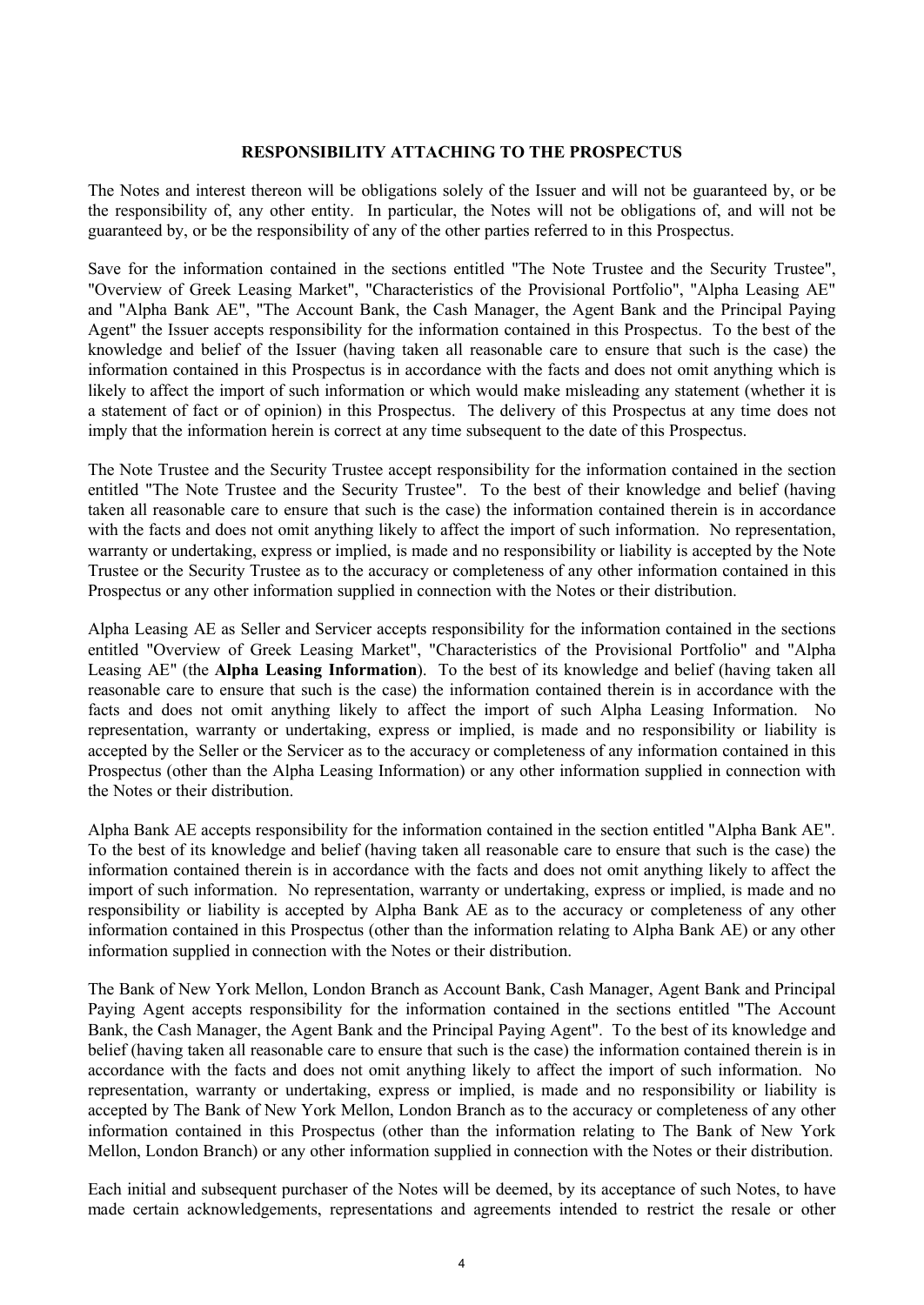transfer thereof as set forth therein and described in this Prospectus and, in connection therewith, may be required to provide confirmation of its compliance with such resale and other transfer restrictions in certain cases.

### **THE NOTES HAVE NOT BEEN AND WILL NOT BE REGISTERED UNDER THE U.S. SECURITIES ACT OF 1933, AS AMENDED (THE SECURITIES ACT). THE NOTES ARE IN BEARER FORM AND SUBJECT TO US TAX LAW REQUIREMENTS. SUBJECT TO CERTAIN EXCEPTIONS, THE NOTES MAY NOT BE OFFERED, SOLD OR DELIVERED WITHIN THE UNITED STATES OR TO U.S. PERSONS.**

This Prospectus has been filed with and approved by the Financial Regulator as required by the Prospectus (Directive 2003/71/EC) Regulations 2005.

This Prospectus does not constitute, and is not intended to be, an offer of, or an invitation by or on behalf of, the Issuer or any of the Joint Arrangers to subscribe for or purchase any of the Notes. Other than the approval by the Financial Regulator of this Prospectus as a prospectus in accordance with the requirements of the Prospectus Directive and relevant implementing measures in Ireland, application having been made for the Notes to be admitted to the Official List and to trading on its regulated market, no action has been, nor will be taken to permit a public offering of the Notes or the distribution of this Prospectus in any jurisdiction. The distribution of this Prospectus and the offering of the Notes in certain jurisdictions may be restricted by law. Persons into whose possession this Prospectus comes are required by the Issuer and the Joint Arrangers to inform themselves about and to observe such restrictions.

### **For a description of certain further restrictions on offers and sales of the Notes and distribution of this Prospectus, see the paragraph entitled "Subscription and Sale".**

This Prospectus does not constitute, and may not be used for the purposes of, an offer or solicitation by any person in any jurisdiction in which such offer or solicitation is not authorised or to any person to whom it is unlawful to make such offer or solicitation and no action is being taken to permit an offering of the Notes or the distribution of this Prospectus in any jurisdiction where such action is required.

The Joint Arrangers have not independently verified the information contained herein. Accordingly, no representation, warranty or undertaking, express or implied, is made and no responsibility or liability is accepted by or on behalf of any of the Joint Arrangers as to the accuracy, reasonableness or completeness of the information contained in this Prospectus. In making an investment decision, investors must rely on their own examination of the terms of this offering, including the merits and risks involved. The contents of this Prospectus should not be construed as providing legal, business, accounting or tax advice. Each prospective investor should consult its own legal, business, accounting and tax advisers prior to making a decision to invest in the Notes. Investment in the Notes may be not suitable for all recipients of this Prospectus. Any investor in the Notes should be able to bear the economic risk of an investment in the Notes for an indefinite period of time.

### **Forward-Looking Statements**

Certain matters contained herein are forward-looking statements. Such statements appear in a number of places in this Prospectus, including with respect to assumptions on prepayment and certain other characteristics of the Lease Receivables and the Lease Agreements, and reflect significant assumptions and subjective judgments by the Issuer that may not prove to be correct. Such statements may be identified by reference to a future period or periods and the use of forward-looking terminology such as "may", "will", "could", "believes", "expects", "anticipates", "continues", "intends", "plans" or similar terms. Consequently, future results may differ from the Issuer's expectations due to a variety of factors, including (but not limited to) the economic environment and regulatory changes in the leasing industry in the Hellenic Republic. Moreover, past financial performance should not be considered a reliable indicator of future performance and prospective purchasers of the Notes are cautioned that any such statements are not guarantees of performance and involve risks and uncertainties, many of which are beyond the control of the Issuer. The Joint Arrangers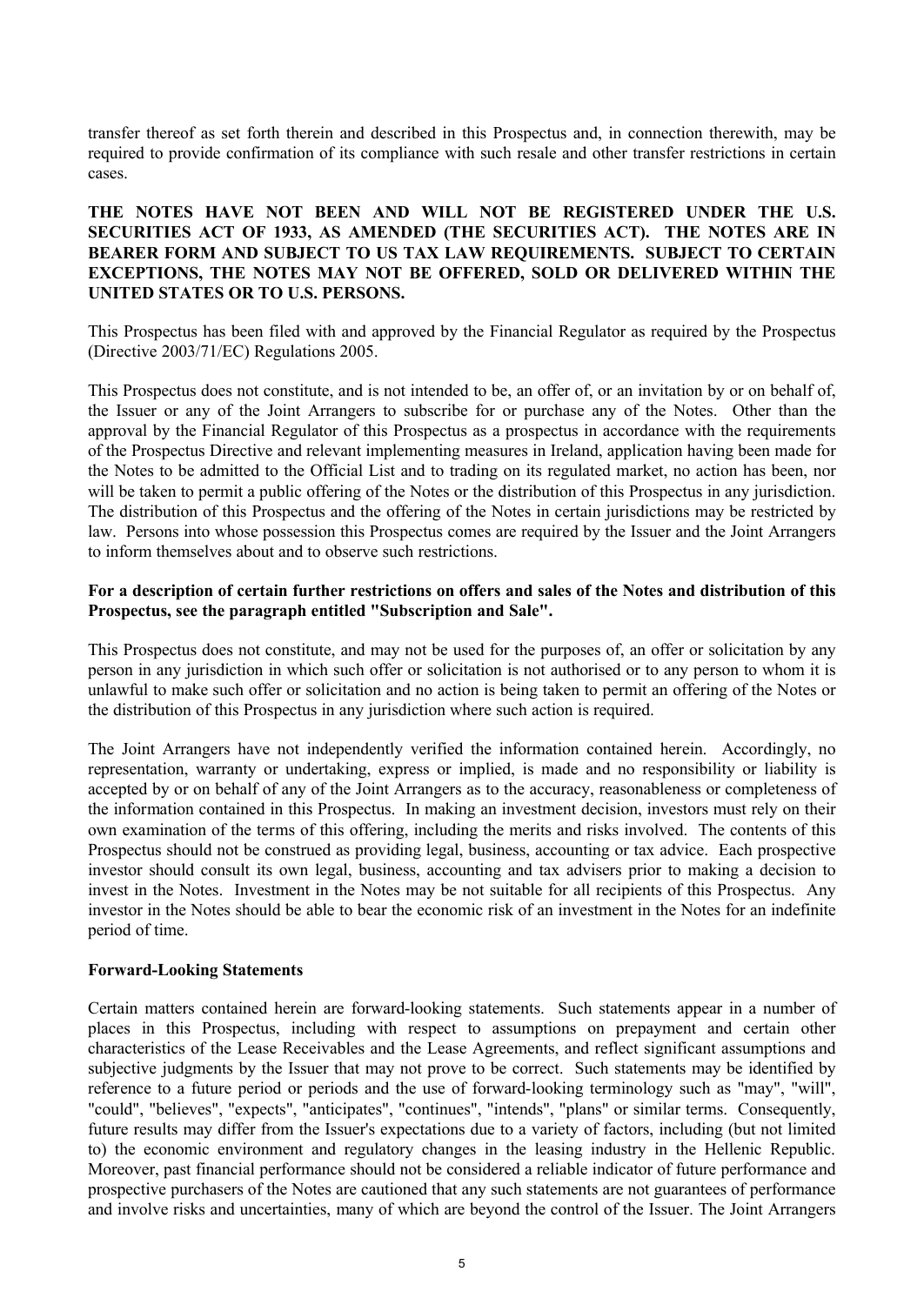have not attempted to verify any such statements, nor does it make any representations, express or implied, with respect thereto. Prospective purchasers should therefore not place undue reliance on any of these forward-looking statements. None of the Issuer, the Seller nor any of the Joint Arrangers assumes any obligation to update these forward-looking statements or to update the reasons for which actual results could differ materially from those anticipated in the forward-looking statements.

Neither the delivery of this Prospectus nor the offering, sale or delivery of any Note will in any circumstances create any implication that there has been no adverse change, or any event reasonably likely to involve any adverse change, in the condition (financial or otherwise) of the Issuer or the Seller since the date of this Prospectus.

No person has been authorised to give any information or to make any representation concerning the issue of the Notes other than those contained in this Prospectus. Nevertheless, if any such information is given by any broker, seller or any other person, it must not be relied upon as having been authorised by the Issuer, the Joint Arrangers or any of the other Transaction Parties. Neither the delivery of this Prospectus nor any offer, sale or solicitation made in connection herewith shall, in any circumstances, imply that the information contained herein is correct at any time subsequent to the date of this Prospectus.

Any website referred to in this Prospectus does not form part of this Prospectus.

Payments of interest and principal in respect of the Notes will be subject to any applicable withholding taxes. The Issuer will not be obliged to pay additional amounts therefor. The Issuer has the right to redeem the Notes on the occurrence of certain tax related events specified herein.

The initial and each subsequent purchaser of the Notes will be deemed by its acceptance of such Notes to have made certain acknowledgements, representations and agreements intended to restrict the resale or other transfer of the Notes as set forth therein and described in this Prospectus and, in connection therewith, may be required to provide confirmation of its compliance with such resale and other transfer restrictions in certain cases. See the section entitled "Subscription and Sale".

### **Interpretation**

References in this Prospectus to "**€**", "**EUR**" and "**euro**" are to the single currency introduced in the Member States of the European Community at the third stage of European Economic and Monetary Union pursuant to the Treaty establishing the European Community, as amended. References in this Prospectus to "**£**" and "**Sterling**" are references to the lawful currency for the time being of the United Kingdom. References in this Prospectus to **Greece**, the **Republic**, the **republic of Greece**, the **Greek State** or the **State** are references to the Hellenic Republic and references to the **Government** are references to the government of the Hellenic Republic.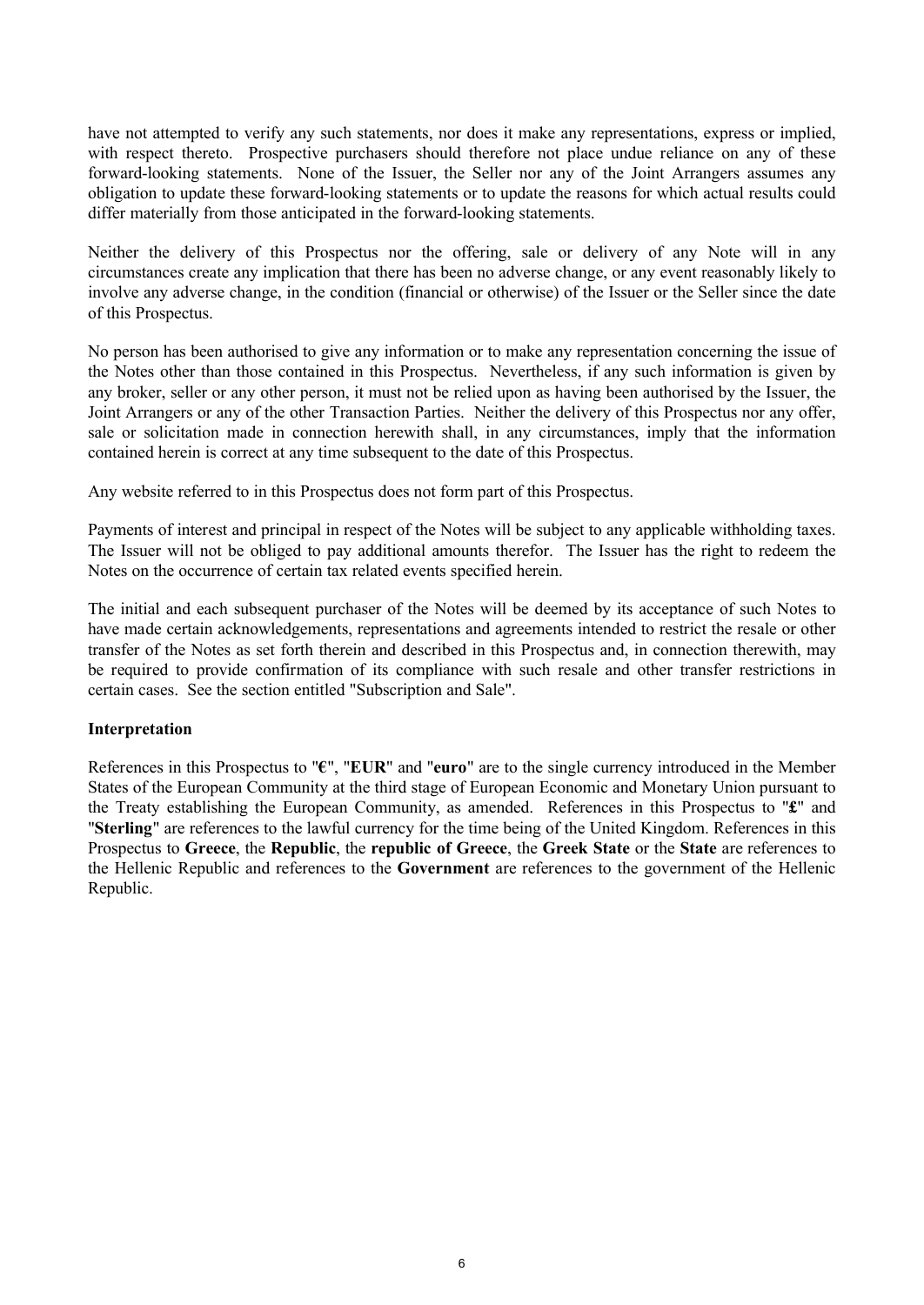# **TABLE OF CONTENTS**

# Page

| The Account Bank, the Cash Manager, the Agent Bank and the Principal Paying Agent133 |  |
|--------------------------------------------------------------------------------------|--|
|                                                                                      |  |
|                                                                                      |  |
|                                                                                      |  |
|                                                                                      |  |
|                                                                                      |  |
|                                                                                      |  |
|                                                                                      |  |
|                                                                                      |  |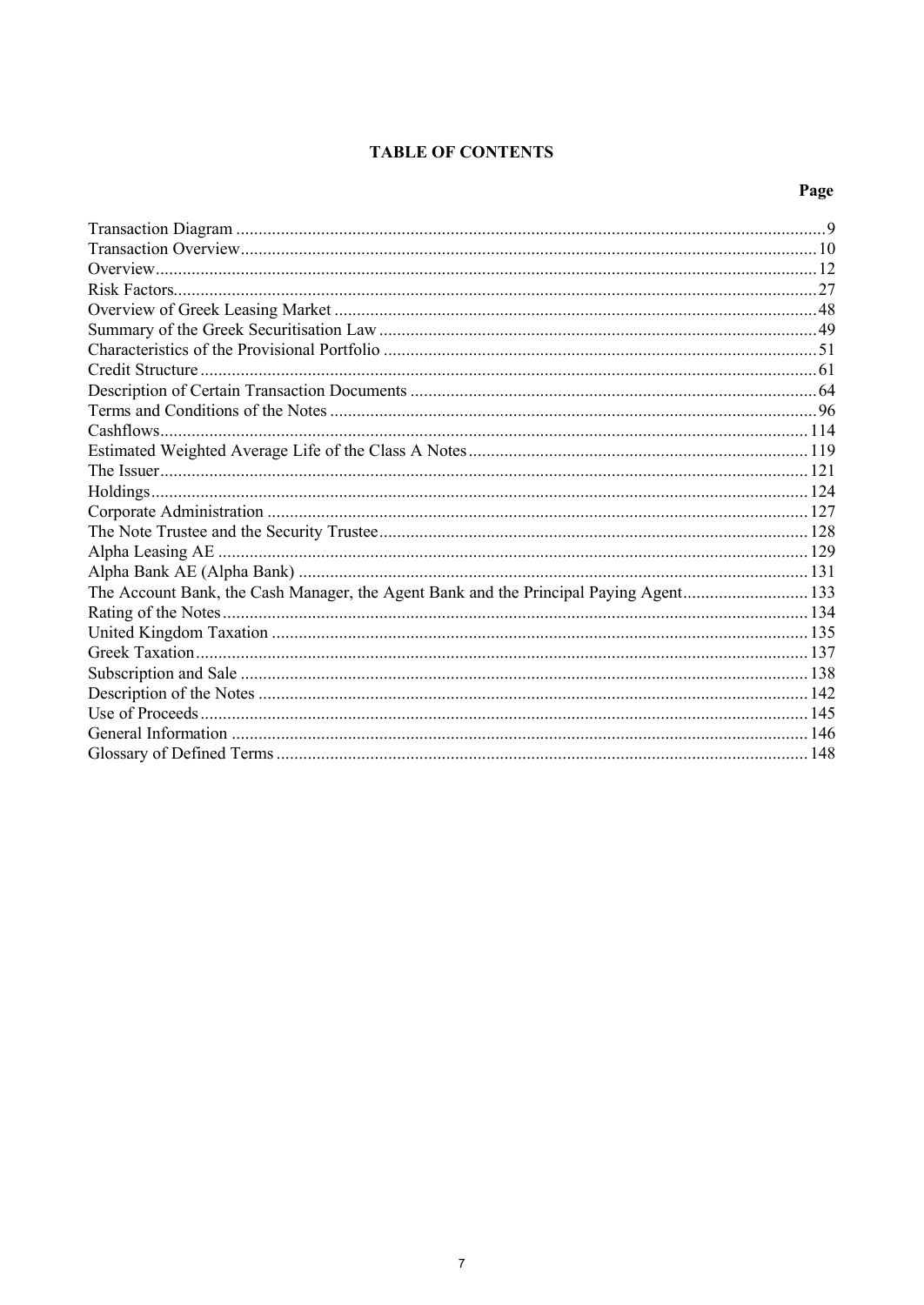## **PRINCIPAL CHARACTERISTICS OF THE NOTES**

The following is a brief overview of the principal characteristics of the Notes referred to in this Prospectus. This information is subject to, and is more fully explained in, the other sections of this Prospectus.

| <b>Notes</b>                                                              | <b>Class A</b>                             | <b>Class B</b>                                     |  |
|---------------------------------------------------------------------------|--------------------------------------------|----------------------------------------------------|--|
| <b>Initial Principal Amount</b>                                           | €261,100,000                               | €213,700,000                                       |  |
| Issue price                                                               | 100%                                       | 100%                                               |  |
| <b>Interest Rate</b>                                                      | three-month EURIBOR<br>$+0.30\%$ per annum | three-month EURIBOR<br>$+0\%$ per annum            |  |
| <b>Final Maturity Date</b>                                                | 3 January 2039                             | 3 January 2039                                     |  |
| Revolving Period ends<br>(subject to Early<br><b>Amortisation Events)</b> | 3 January 2012                             | 3 January 2012                                     |  |
| First scheduled principal<br>redemption date                              | 3 April 2012                               | 3 April 2012                                       |  |
| <b>Interest Payment Dates</b>                                             |                                            | 3 January, 3 April, 3 July and 3 October each year |  |
| Form of Notes                                                             | <b>NGN</b>                                 | <b>NGN</b>                                         |  |
| Denomination                                                              | €100,000                                   | €100,000                                           |  |
| Clearing system                                                           |                                            | Euroclear and Clearstream, Luxembourg              |  |
| Listing                                                                   |                                            | <b>Irish Stock Exchange</b>                        |  |
| <b>ISIN</b>                                                               | XS0469022544                               | XS0469023435                                       |  |
| Common Code                                                               | 046902254                                  | 046902343                                          |  |
| Expected rating $-$<br>Moody's                                            | Aaa                                        | Unrated                                            |  |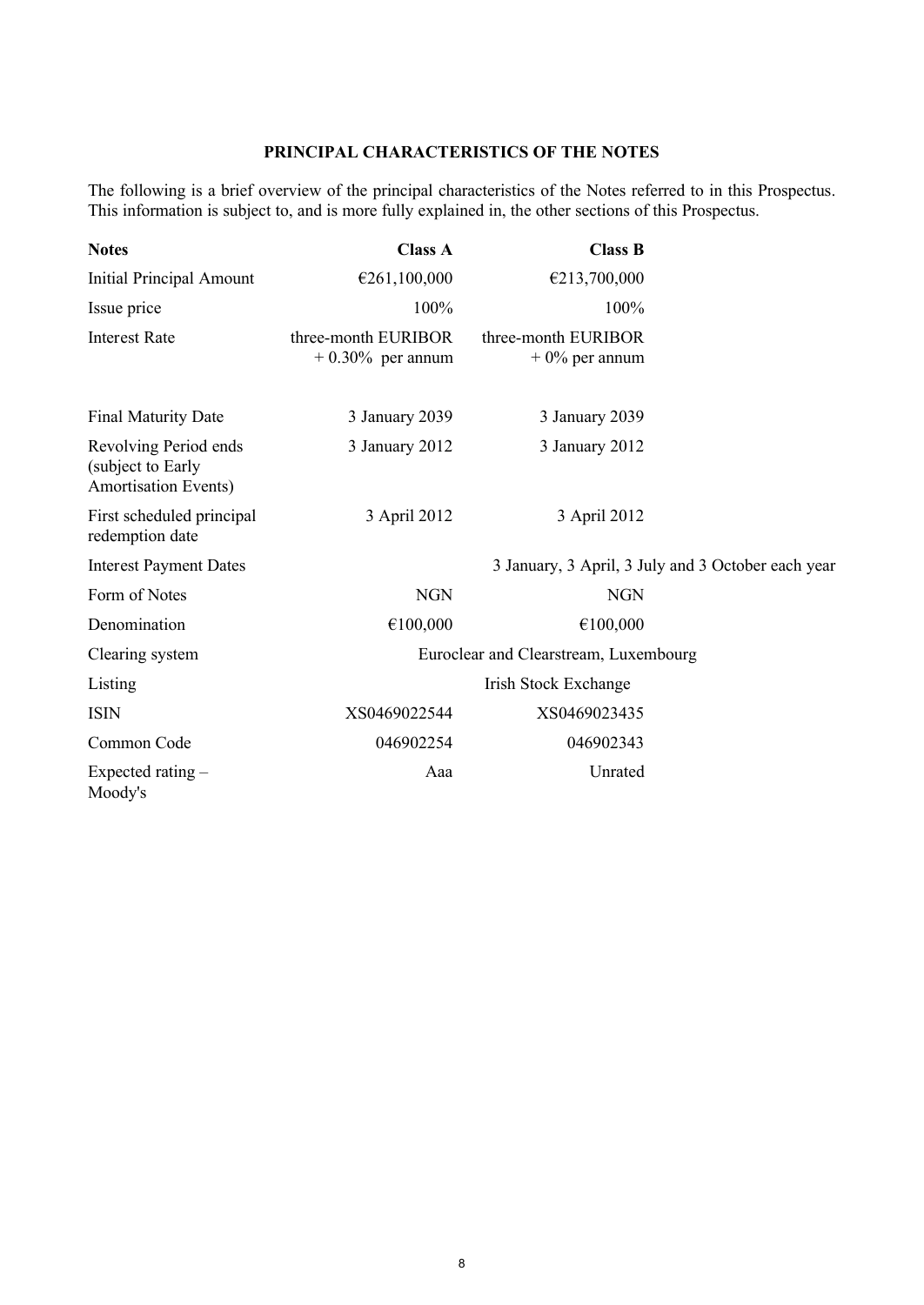### **TRANSACTION DIAGRAM**

Below is a transaction structure diagram. This transaction structure diagram is qualified in its entirety by the detailed information appearing elsewhere in this Prospectus. If there is any inconsistency between this transaction structure diagram and the information provided elsewhere in this Prospectus, such information shall prevail.

**In addition, investors must consider the risks relating to the Notes. See the section headed "Risk Factors" below for a description of certain aspects of the issue of the Notes about which prospective investors should be aware.**

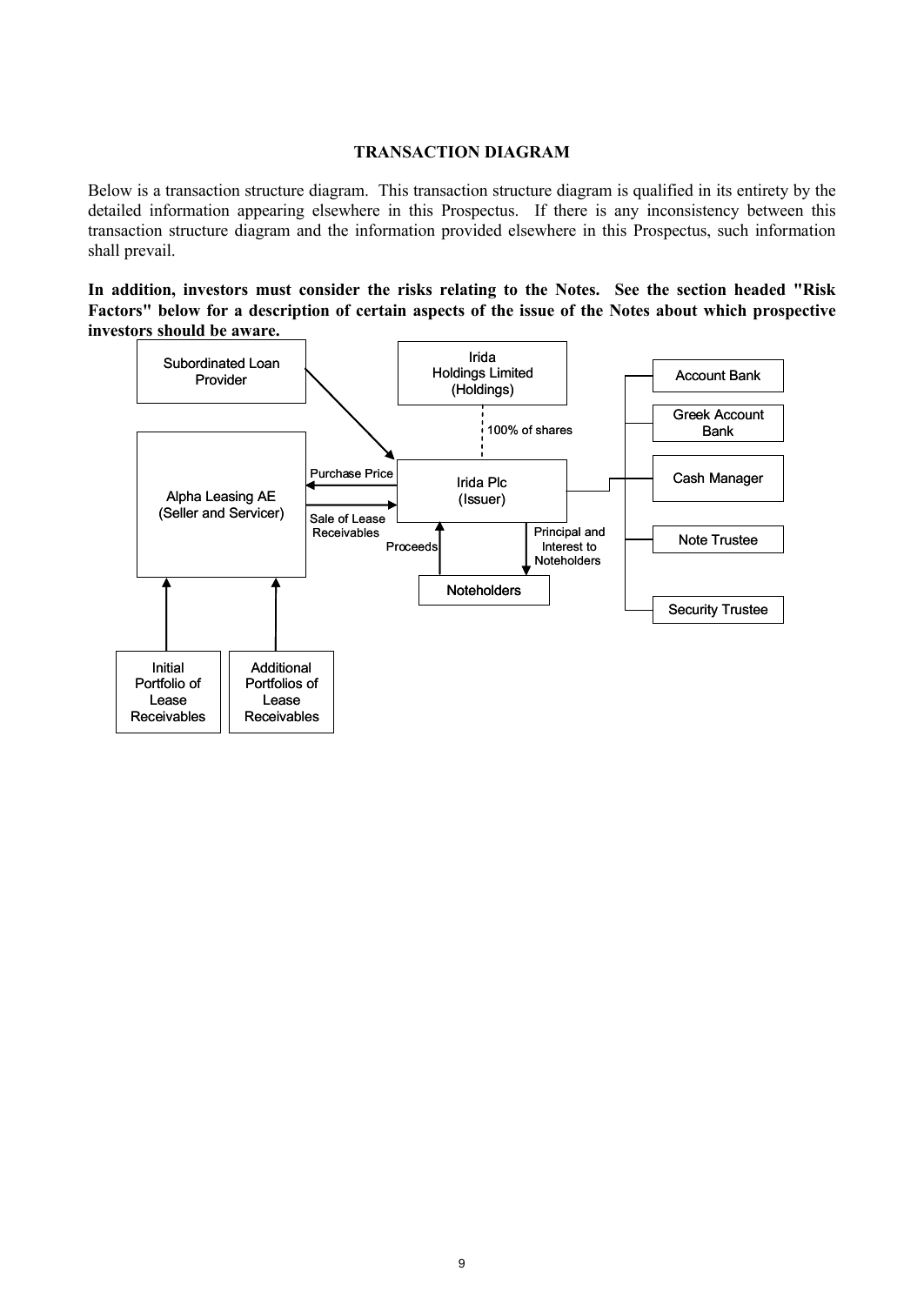### **TRANSACTION OVERVIEW**

*The following paragraphs contain a brief overview of the structure of the transaction. This overview is necessarily incomplete and prospective investors are urged to read the entire Prospectus carefully for more detailed information thereto.*

On the Initial Purchase Date, and on each Additional Portfolio Purchase Date during the Revolving Period, the Seller is entitled to sell to the Issuer and the Issuer shall purchase from the Seller a portfolio of lease receivables arising under the Lease Agreements. The purchase price payable in consideration of the lease receivables will be equal to the Initial Purchase Price or the Additional Portfolio Purchase Price (as applicable) and the Deferred Purchase Price.

The lease receivables will consist of any and all secured or unsecured claims and rights of the Seller against the Lessees (corporate entities and professional individuals acting in the course of their business activities) under or in connection with the relevant Lease Agreements originated by the Seller as of the Cut-Off Date and all future claims and rights of the Seller in connection with the sale, liquidation (even in the event of bankruptcy of the Seller) or disposal of the Leased Assets after the termination of the Lease Agreements (excluding Greek VAT and RV Claims). Such claims, future claims and rights include the Rental Element and expenses due and payable by the Lessee as of the Cut-Off Date, any accrued interest up to the Cut-Off Date, default interest, proceeds of any sale by the Seller or otherwise liquidation (in the event of bankruptcy of the Seller) of the Leased Assets as well as Insurance Compensation Payments, payments under any Related Security and Ancillary Rights but excluding Greek VAT, insurance premiums and RV Claims (the **Lease Receivables**).

The Issuer will use receipts of payments in respect of the Portfolio to make payments of, among other things, principal and interest due on the Notes subject to and in accordance with the applicable Priority of Payments provided that, during the Revolving Period, Available Principal Receipts will not be applied in redemption of the Notes but shall be applied to acquire Additional Portfolios from the Seller. For the avoidance of doubt, the Issuer will pay interest due on the Notes during the Revolving Period subject to and in accordance with the Pre-Acceleration Revenue Priority of Payments.

Pursuant to the Purchase Agreement, the Seller will be required to repurchase the Lease Receivables in certain circumstances. On repurchase of the Lease Receivables, the Seller will pay to the Issuer the Repurchase Price. The Seller will have no obligation to repurchase Lease Receivables after repossessing the Leased Assets upon termination of a Defaulted Lease Agreement.

Pursuant to the Purchase Agreement, the Seller may transfer Alternative Lease Receivables to the Issuer and repurchase Lease Receivables relating to the Defaulted Lease Agreements and both the Seller and the Issuer may set-off the Repurchase Price of the Lease Receivables relating to the Defaulted Lease Agreements with the purchase price of the Alternative Lease Receivables (which will be equal to or greater than the aggregate of the Lease Outstanding Balance of such Lease Receivables in relation to the Defaulted Lease Agreements) with any cash consideration that would have been payable by the Seller to the Issuer in respect of such Lease Receivables. If the aggregate of the Lease Outstanding Balance of such Alternative Lease Receivables is greater than the cash consideration that would have been payable by the Seller to the Issuer, the difference will not be payable on the purchase date but the Seller will have the right to the Deferred Purchase Price.

On any Business Day, the Seller may remove any Lease Receivable from the Portfolio by repurchasing it and replacing it by selling to the Issuer another Lease Receivable (a **Substitute Lease Receivable**) provided that such Substitute Lease Receivable meets certain criteria. To effect the transaction, the Issuer will sell the Lease Receivable to the Seller and the consideration for the sale of the Lease Receivable will be set-off with the consideration from the sale of Substitute Lease Receivable by the Seller to the Issuer.

Alpha Leasing AE, as Servicer, will, pursuant to the terms of the Servicing Agreement and the Greek Securitisation Law 3156/2003 make payments and transfers of monies in respect of the Lease Receivables.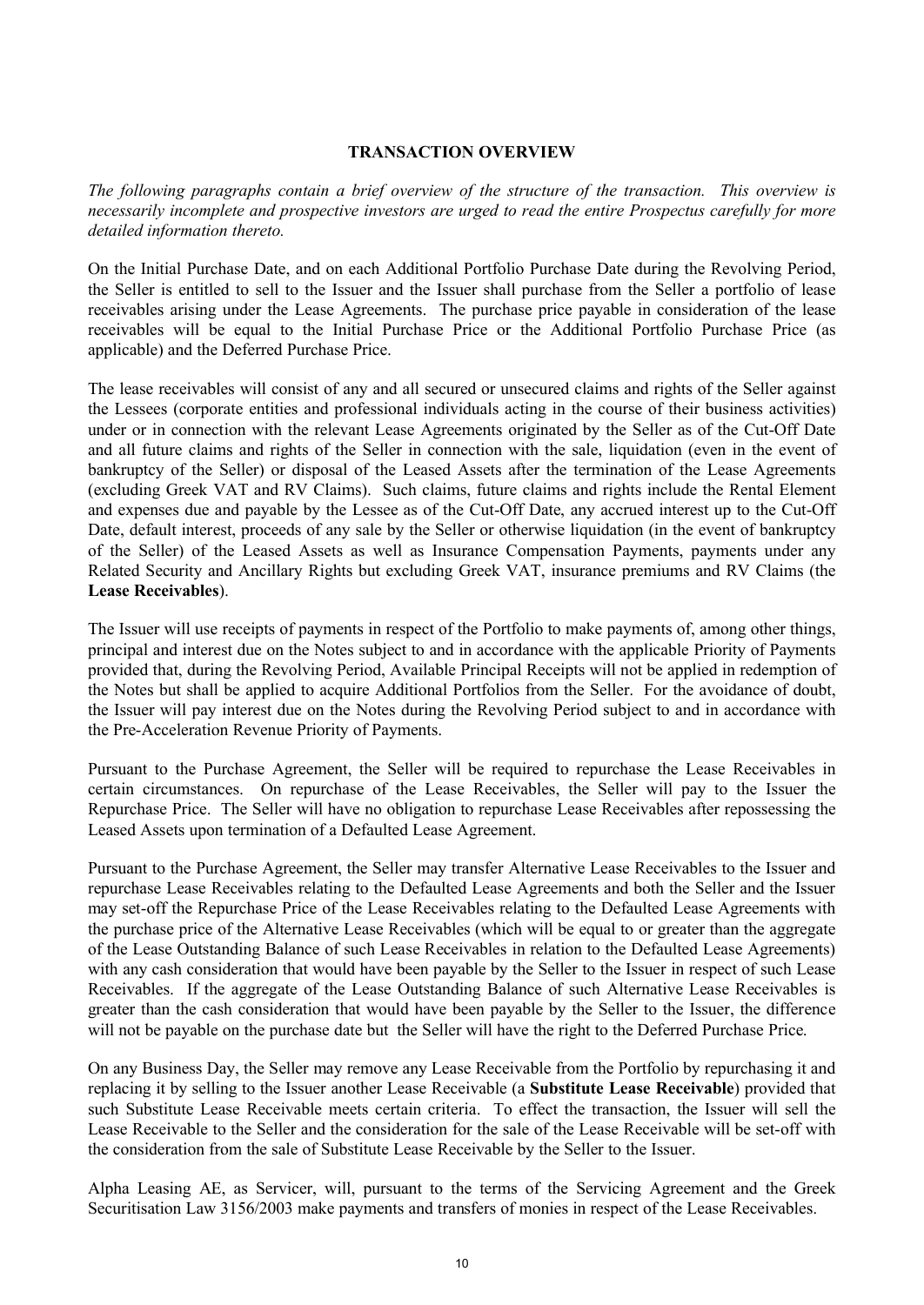Under the Deed of Charge and as security for its obligations under (among other things) the Notes, the Issuer will grant in favour of the Security Trustee (a) an assignment by way of first fixed security of its rights under each relevant Transaction Document; (b) a first fixed security over each Authorised Investment (which may take effect as a floating charge); (c) a first fixed charge over each account and ledger of the Issuer and any other bank or other accounts in which the Issuer may at any time have or acquire any benefit (to the extent not covered by the Greek Security); and (d) a first floating charge over the whole of the Issuer's undertaking and all the Issuer's property, assets and rights whatsoever and wheresoever present and future except to the extent otherwise charged or secured under the Deed of Charge.

In addition to the security granted pursuant to the Deed of Charge, the Issuer will grant the following additional security as security for its obligations under (among other things) the Notes to the Security Trustee and the other Secured Creditors: (a) a pledge operating by law over the Issuer's rights, title and interest in the Portfolio, the Related Security and the Ancillary Rights in relation to each of the Lease Receivables (if any) and the future claims arising from the proceeds of any sale by the Seller or otherwise liquidation (in the event of the Seller's bankruptcy) of the Leased Assets after the termination of the Lease Agreement and the Issuer Collection Account pursuant to paragraph 18, article 10 of Greek law 3156/2003 (as it may be amended or re-enacted from time to time), and (b) a Greek law account pledge over the Issuer's right, title and interest in the Issuer Collection Account pursuant to paragraph 18, article 10 of Greek law 3156/2003 (as it may be amended or re-enacted from time to time), and (c) a Greek law account pledge over the Issuer's right, title and interest in the Reserve Account and the Issuer Collection Account, pursuant to a Greek law pledge agreement to be entered into on or about the Closing Date between the Seller, the Issuer and the Security Trustee.

Each of the Secured Creditors will agree to be bound by the provisions of the Deed of Charge, including the Priorities of Payments and the limited recourse and non-petition provisions set out in the Deed of Charge.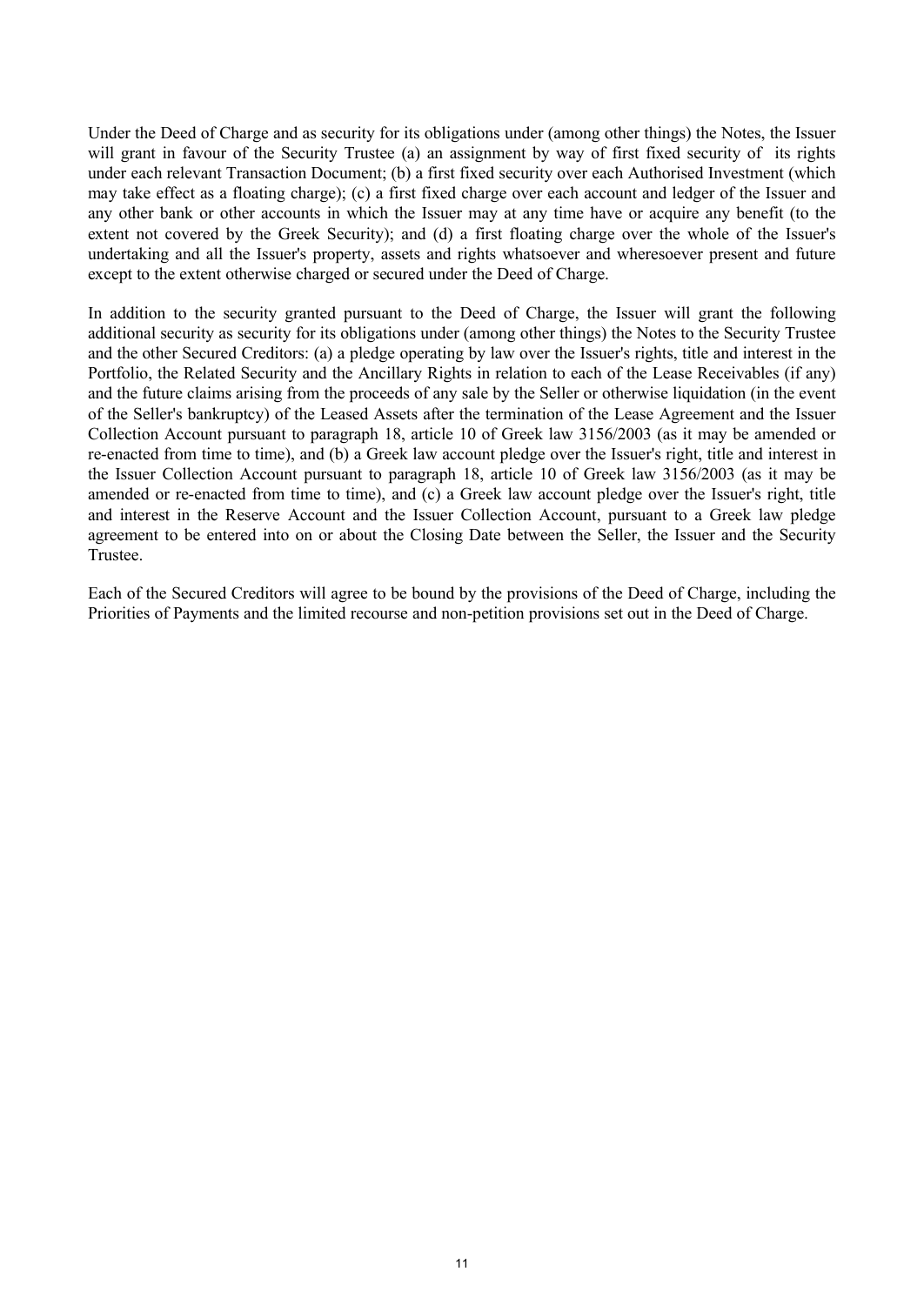### **OVERVIEW**

*The information set out below is an overview of the principal features of the Transaction and the issue of the Notes. This overview should be read in conjunction with, and is qualified in its entirety by references to, the detailed information presented elsewhere in this Prospectus.*

The following parties are the **Transaction Parties** and each a **Transaction Party**:

### **THE PARTIES**

| <b>Issuer/Purchaser</b>  | Irida Plc (the Issuer or the Purchaser), a limited liability company<br>incorporated in England and Wales under registered number 7050748<br>having its registered office at c/o Wilmington Trust SP Services<br>(London) Limited, Fifth Floor, 6 Broad Street Place, London EC2M 7JH.<br>The Issuer is a special purpose entity with limited permitted activities<br>including, amongst other things, issuing the Notes and applying the<br>proceeds to purchase the Lease Receivables.                                                                                                                                                         |
|--------------------------|--------------------------------------------------------------------------------------------------------------------------------------------------------------------------------------------------------------------------------------------------------------------------------------------------------------------------------------------------------------------------------------------------------------------------------------------------------------------------------------------------------------------------------------------------------------------------------------------------------------------------------------------------|
| <b>Holdings</b>          | Irida Holdings Limited (Holdings), a private limited liability company<br>incorporated in England and Wales under registered number 7050690<br>having its registered office at c/o Wilmington Trust SP Services<br>(London) Limited, Fifth Floor, 6 Broad Street Place, London EC2M 7JH.<br>The issued share capital of Holdings is held by the Share Trustee under<br>the terms of a discretionary trust for one or more discretionary objects.<br>Neither the Seller, nor any company connected with the Seller, can direct<br>the Share Trustee and no such companies have any control, direct or<br>indirect, over Holdings or the Issuer.   |
| <b>Seller</b>            | Alpha Leasing AE (Alpha Leasing) a société anonyme incorporated in<br>the Hellenic Republic under registered number $A/400/01/B/86/376(2007)$<br>having its registered office at Filellinon 6, 105 57 Athens, Greece (acting<br>in its capacity as the Seller). The Seller will pursuant to the terms of a<br>sale and purchase agreement entered into by the Seller, the Issuer and the<br>Security Trustee on or about the Closing Date (the Purchase<br>Agreement) sell and the Issuer will purchase the Lease Receivables (as<br>defined and described further below) on the Closing Date and on each<br>Additional Portfolio Purchase Date. |
| <b>Servicer</b>          | Alpha Leasing, acting as the servicer (the Servicer), will, pursuant to the<br>terms of the servicing agreement to be entered into on or about the<br>Closing Date between the Issuer, the Servicer, and the Security Trustee<br>(the Servicing Agreement), make payments and transfers of monies in<br>respect of the Lease Receivables.                                                                                                                                                                                                                                                                                                        |
|                          | In consideration of these duties, the Servicer will receive the Servicer<br>Fee to be paid by the Purchaser subject to and in accordance with the<br>applicable Priority of Payments.                                                                                                                                                                                                                                                                                                                                                                                                                                                            |
| <b>Stand-by Servicer</b> | A stand-by servicer (the <b>Stand-by Servicer</b> ) will be appointed by the<br>Issuer and, at the option of the Security Trustee, the Security Trustee if<br>Alpha Bank AE, or if Alpha Bank AE has transferred Control of Alpha<br>Leasing, such other entity which now has Control over Alpha Leasing,<br>ceases to have a long-term unsecured, unsubordinated and unguaranteed<br>debt obligation rating from Moody's of at least Baa3 or if Alpha Bank                                                                                                                                                                                      |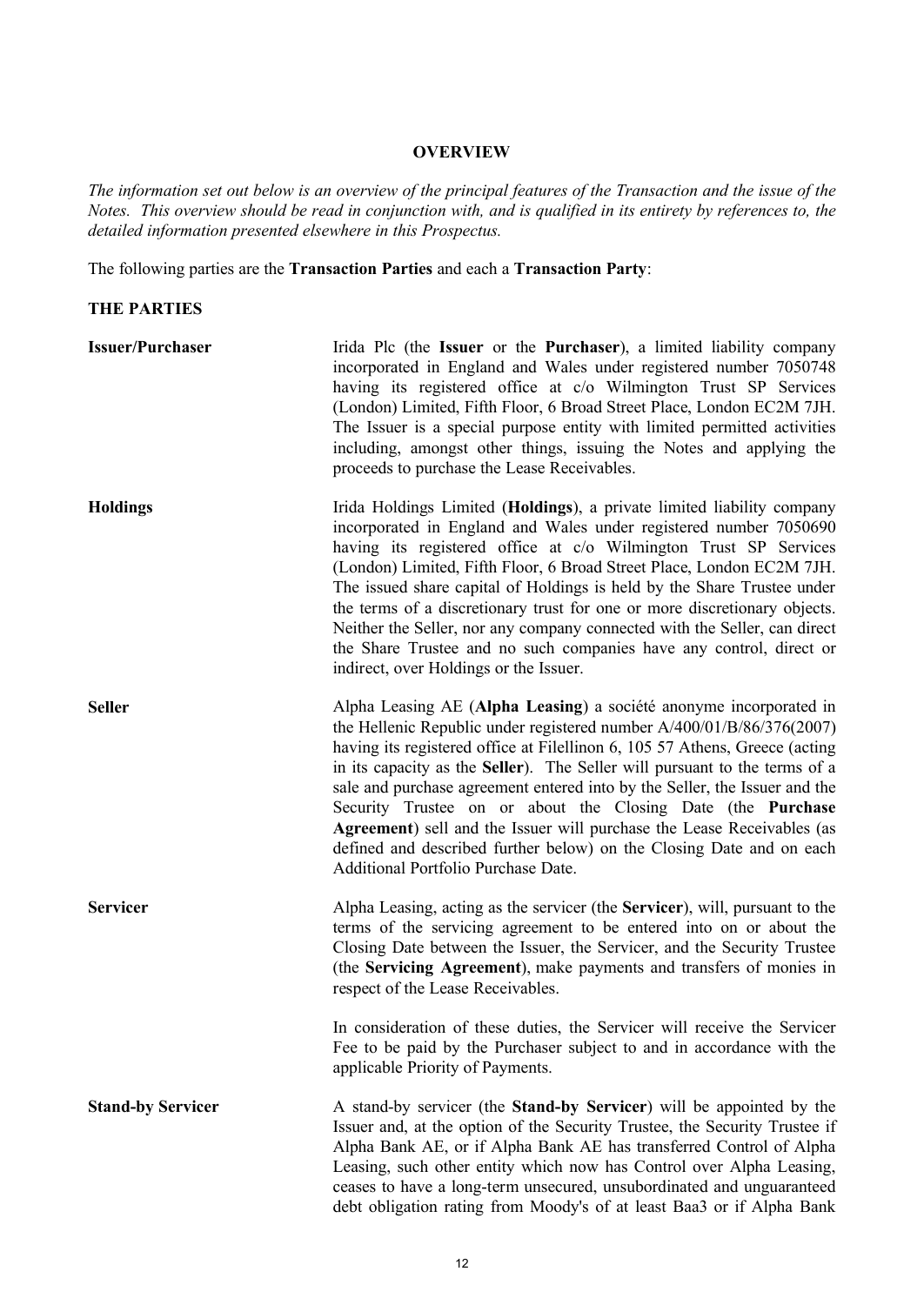|                                    | AE, or if Alpha Bank AE has transferred Control over Alpha Leasing,<br>such other entity ceases to be a rated entity (a Controlling Shareholder<br>Downgrade Event).                                                                                                                                                                                                                                                                                                                                                                                                                                                                                                                                                                          |
|------------------------------------|-----------------------------------------------------------------------------------------------------------------------------------------------------------------------------------------------------------------------------------------------------------------------------------------------------------------------------------------------------------------------------------------------------------------------------------------------------------------------------------------------------------------------------------------------------------------------------------------------------------------------------------------------------------------------------------------------------------------------------------------------|
|                                    | The Stand-by Servicer will, following a Servicer Termination Event (as<br>defined below) replace Alpha Leasing (as Servicer) under the Servicing<br>Agreement. As long as the Stand-by Servicer has not taken over the<br>services of the Servicer, the Stand-by Servicer will be entitled to receive<br>the Stand-by Servicer Stand-by Fee (payable in accordance with the<br>relevant Priority of Payments) following its appointment as Stand-by<br>Servicer in such an amount as may be agreed between the Issuer, the<br>Stand-by Servicer and the Security Trustee. Unless and until a Servicer<br>Termination Event has occurred in respect of Alpha Leasing as Servicer,<br>the Stand-by Servicer will act solely in a stand-by role. |
| <b>Account Bank</b>                | The Bank of New York Mellon, London Branch, a New York banking<br>corporation acting through its offices at One Canada Square, London<br>E14 5AL, in its capacity as account bank (the Account Bank).                                                                                                                                                                                                                                                                                                                                                                                                                                                                                                                                         |
| <b>Greek Account Bank</b>          | Alpha Bank AE (Alpha Bank) of 40 Stadiou Street, Athens, Greece, a<br>credit institution incorporated in the Hellenic Republic (the Greek<br><b>Account Bank</b> ).                                                                                                                                                                                                                                                                                                                                                                                                                                                                                                                                                                           |
| <b>Agent Bank</b>                  | The Bank of New York Mellon, London Branch, a New York banking<br>corporation acting through its offices at One Canada Square, London<br>E14 5AL in its capacity as agent bank (the <b>Agent Bank</b> ).                                                                                                                                                                                                                                                                                                                                                                                                                                                                                                                                      |
| <b>Note Trustee</b>                | BNY Corporate Trustee Services Limited, acting through its offices at<br>One Canada Square, London E14 5AL, in its capacity as note trustee (the<br>Note Trustee) to represent the interests of the holders of the Notes (the<br>Noteholders).                                                                                                                                                                                                                                                                                                                                                                                                                                                                                                |
| <b>Security Trustee</b>            | BNY Corporate Trustee Services Limited, acting through its offices at<br>One Canada Square, London E14 5AL, in its capacity as security trustee<br>(the Security Trustee).                                                                                                                                                                                                                                                                                                                                                                                                                                                                                                                                                                    |
| <b>Cash Manager</b>                | The Bank of New York Mellon, London Branch, a New York banking<br>corporation acting through its offices at One Canada Square, London<br>E14 5AL in its capacity as cash manager (the Cash Manager).                                                                                                                                                                                                                                                                                                                                                                                                                                                                                                                                          |
| <b>Principal Paying Agent</b>      | The Bank of New York Mellon, London Branch, a New York banking<br>corporation acting through its offices at One Canada Square, London<br>E14 5AL, in its capacity as principal paying agent (the Principal Paying<br>Agent).                                                                                                                                                                                                                                                                                                                                                                                                                                                                                                                  |
| <b>Share Trustee</b>               | Wilmington Trust SP Services (London) Limited, in its capacity as share<br>trustee (the Share Trustee).                                                                                                                                                                                                                                                                                                                                                                                                                                                                                                                                                                                                                                       |
| <b>Corporate Services Provider</b> | Wilmington Trust SP Services (London) Limited of Fifth Floor, 6 Broad<br>Street Place, London EC2M 7JH, United Kingdom, a private limited<br>liability company incorporated in England and Wales (registered number<br>02548079) (in its capacity as corporate services provider (the Corporate<br>Services Provider)).                                                                                                                                                                                                                                                                                                                                                                                                                       |
| <b>Subordinated Loan Provider</b>  | Alpha Bank, in accordance with the terms of a subordinated loan                                                                                                                                                                                                                                                                                                                                                                                                                                                                                                                                                                                                                                                                               |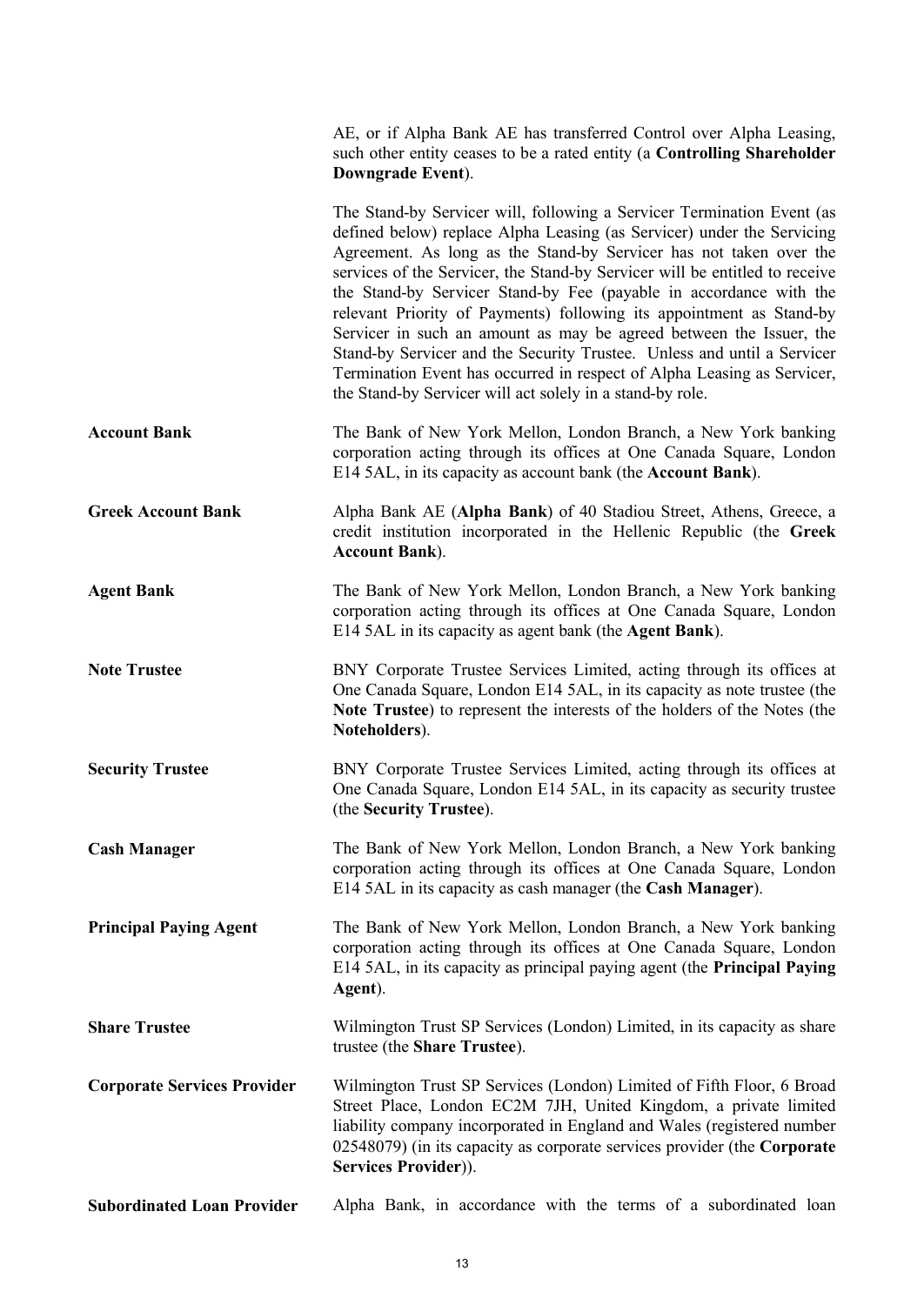|                            | agreement (in such capacity, the Subordinated Loan Provider) to be<br>entered into between the Issuer, the Subordinated Loan Provider and the<br>Security Trustee on or about the Closing Date. |
|----------------------------|-------------------------------------------------------------------------------------------------------------------------------------------------------------------------------------------------|
| <b>Common Safekeeper</b>   | A common safekeeper on behalf of Euroclear and Clearstream,<br>Luxembourg (the Common Safekeeper).                                                                                              |
| <b>Irish Listing Agent</b> | The Bank of New York Mellon (Ireland) Limited, acting through its<br>office at Hanover Building, Windmill Lane, Dublin, Ireland, in its<br>capacity as Irish listing agent (the Listing Agent). |
| <b>Rating Agency</b>       | Moody's Investors Service Limited (Moody's).                                                                                                                                                    |
| <b>Issuer Auditor</b>      | KPMG Audit plc, a member of the Institute of Chartered Accountants in<br>England and Wales.                                                                                                     |
| <b>Clearing system</b>     | Clearstream, Luxembourg and Euroclear.                                                                                                                                                          |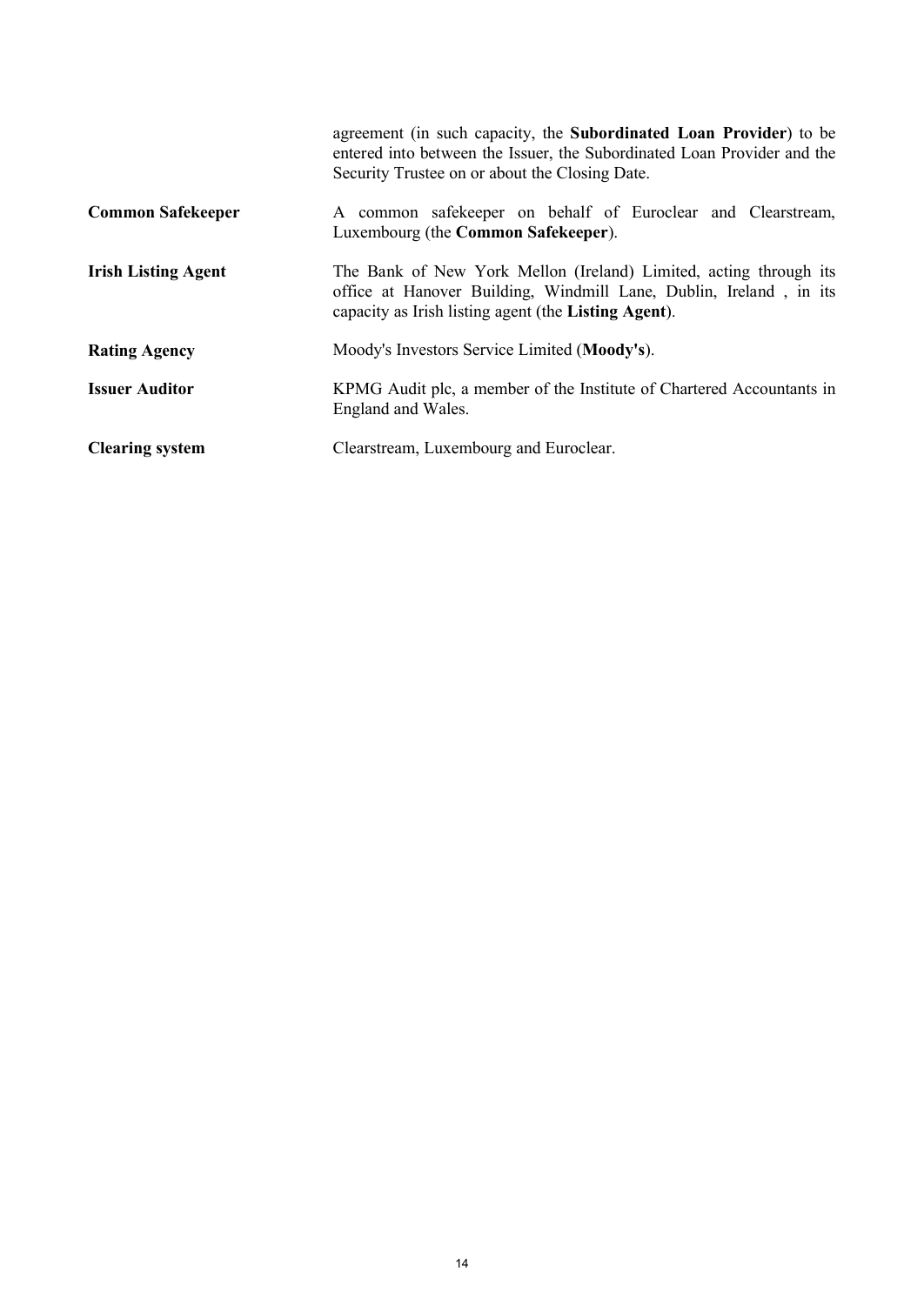## **THE NOTES**

| <b>Notes</b>            | The $\epsilon$ 261,100,000 Class A Asset Backed Floating Rate Notes due 2039<br>and the $\epsilon$ 213,700,000 Class B Asset Backed Floating Rate Notes due<br>2039 will be constituted by the terms of the Trust Deed and also<br>governed by the terms of the Conditions. The issue price of each class of<br>Notes will be 100%.                                                                                                                                                                                                                                                                                                               |
|-------------------------|---------------------------------------------------------------------------------------------------------------------------------------------------------------------------------------------------------------------------------------------------------------------------------------------------------------------------------------------------------------------------------------------------------------------------------------------------------------------------------------------------------------------------------------------------------------------------------------------------------------------------------------------------|
| <b>Purpose</b>          | The proceeds of the Class A Notes and the Class B Notes will be used on<br>the Closing Date by the Issuer to pay the Initial Purchase Price for the<br>Initial Portfolio sold and assigned by the Seller to the Issuer on the<br>Closing Date pursuant to the terms of the Purchase Agreement.                                                                                                                                                                                                                                                                                                                                                    |
| <b>Limited Recourse</b> | The Notes will constitute limited recourse, direct and secured obligations<br>of the Issuer. To the extent that there are no remaining assets subject to<br>the Issuer Security granted pursuant to the Deed of Charge and the Greek<br>Security Documents and all amounts available have been applied in<br>accordance with the Deed of Charge, then the Noteholders shall have no<br>further claim against the Issuer in respect of any amounts owing to them<br>which remain unpaid, and any such unpaid amounts shall be deemed to<br>be discharged in full and any relevant payment rights shall be deemed to<br>cease.                      |
| <b>Status and Form</b>  | The Notes will be in bearer form and in the denomination of $\epsilon$ 100,000.<br>The Notes of each class will initially be represented by a Temporary<br>Global Note which will be delivered on the Closing Date to a common<br>safekeeper for Euroclear and Clearstream, Luxembourg.                                                                                                                                                                                                                                                                                                                                                           |
|                         | The Temporary Global Note of each class of Notes will, upon customary<br>certification as to non-U.S. beneficial ownership, be exchangeable for<br>interests in a Permanent Global Note. Definitive Notes will be issued in<br>certain limited circumstances. (See "Terms and Conditions of the<br>Notes").                                                                                                                                                                                                                                                                                                                                       |
|                         | Each Global Note will be in the form of a new global note. The Notes are<br>intended to be held in a manner which will allow Eurosystem eligibility.<br>This means that the Notes are intended upon issue to be deposited with<br>an ICSD common safekeeper and does not necessarily mean that the<br>Notes will be recognised as eligible collateral for Eurosystem monetary<br>policy and intra-day credit operations by the Eurosystem either upon<br>issue or at any or all times during their life. Such recognition will depend<br>upon satisfaction of the Eurosystem eligibility criteria.                                                |
|                         | The Notes will all have the benefit of the security created in favour of the<br>Security Trustee pursuant to (i) the Deed of Charge (the English<br>Security) and (ii) the Greek Security Documents (the Greek Security<br>and together with the English Security, the Issuer Security) and in the<br>event of the Issuer Security being enforced, the Class A Notes will rank<br>in priority to the Class B Notes. Certain debts of the Issuer will rank in<br>priority to the Notes. For a description of the Pre-Acceleration Priority of<br>Payments and the Post-Acceleration Priority of Payments, see the section<br>entitled "Cashflows". |

**Limited resources of the Issuer** The ability of the Issuer to meet its obligations under the Notes will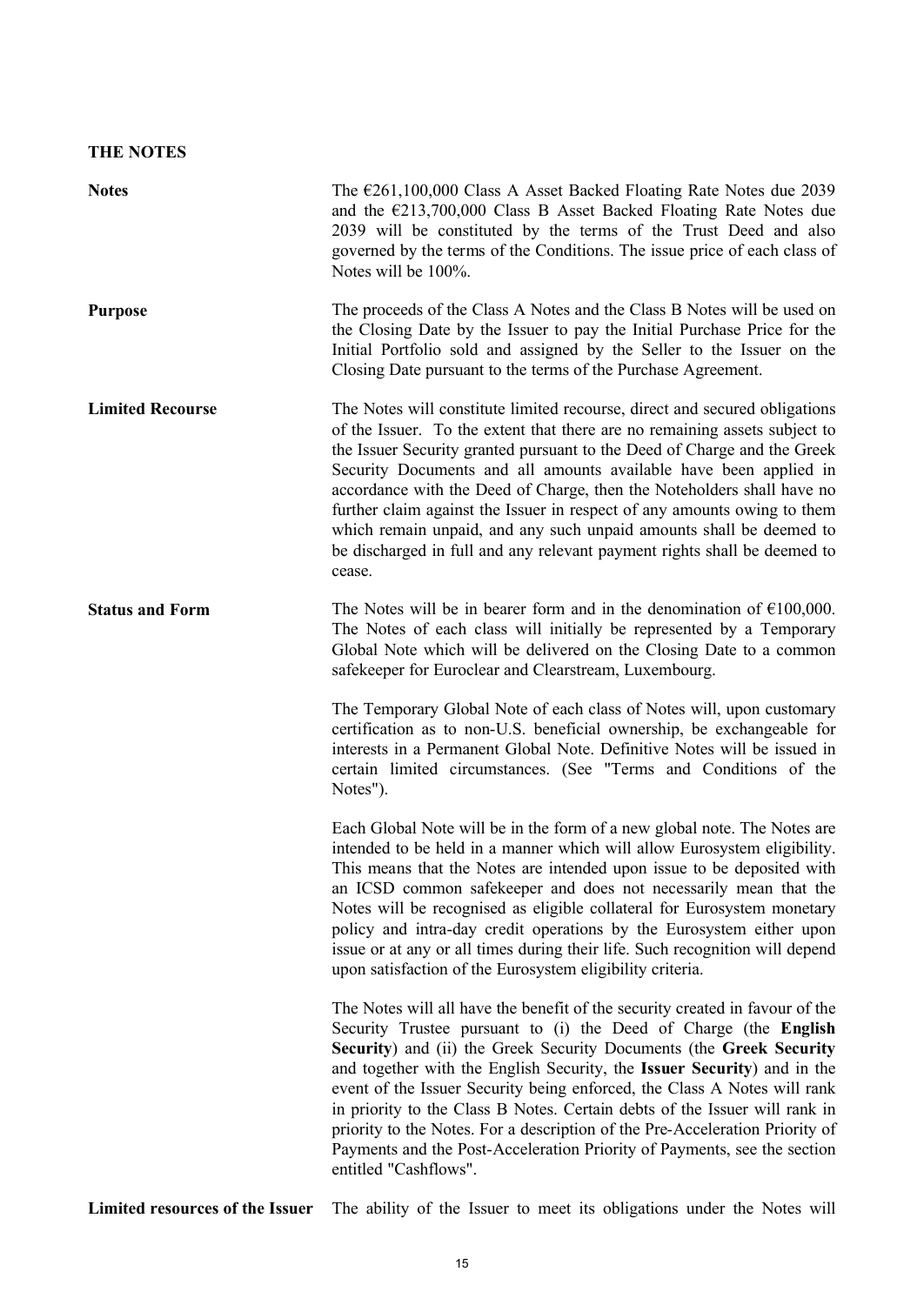depend on the receipt by it of the Available Revenue Receipts and the Available Principal Receipts. Other than the foregoing, the Issuer is not expected to have any other funds available to it to meet its obligations (including its obligations in respect of the Notes).

**Interest** Interest Will be due on the Class A Notes on each Interest Payment Date at the rate equivalent to three-month EURIBOR for euro deposits or in the case of the first Interest Period, a linear interpolation of three month and four month EURIBOR plus a margin of 0.30 per cent. per annum (the **Class A Notes Interest Rate**) on the Principal Amount Outstanding of each Class A Note on or immediately prior to such Interest Payment **Date** 

> Interest will be due on the Class B Notes on each Interest Payment Date at the rate equivalent to three-month EURIBOR for euro deposits or in the case of the first Interest Period, a linear interpolation of three month and four month EURIBOR plus a margin of 0 per cent. per annum (the **Class B Notes Interest Rate**) on the Principal Amount Outstanding of each Class B Note on or immediately prior to such Interest Payment Date.

> In the event that, on any Interest Payment Date, the Available Revenue Receipts to be applied on such Interest Payment Date in accordance with the applicable Priority of Payments, after deducting amounts in respect of items ranking in priority to the payment of interest on the Class B Notes (an **Interest Residual Amount**), is not sufficient to satisfy in full the aggregate amount of interest (including amounts previously deferred under Condition 15.1 and accrued interest thereon) due on the Class B Notes, there shall instead be payable on each Class B Note, only a pro rata share of the Interest Residual Amount on such Interest Payment Date.

> In any such event, the Issuer shall create a provision in its accounts for the shortfall equal to the amount by which the aggregate amount of interest paid on the Class B Notes on the relevant Interest Payment Date in accordance with Condition 15.1 falls short of the aggregate amount of interest (including as aforesaid) payable (but for the provisions of Condition 15.1) on the Class B Notes on that Interest Payment Date pursuant to Condition 4. Such shortfall shall itself accrue interest (at the rate then applicable to Class B Notes) and shall be payable together with such accrued interest on the following Interest Payment Date, subject to the provisions of Condition 15.1.

> With respect to payments of interest and principal, particular attention should be paid to the risk factor descriptions as set forth in "Risk Factors".

**Interest Payment Date** The Interest Payment Dates are the 3 January, 3 April, 3 July and 3 October in each year or, in the event such day is not a Business Day, then the next following Business Day, unless that day falls in the next calendar month, in which case the date will be the first preceding day that is a Business Day (each an **Interest Payment Date**). The first Interest Payment Date shall be 3 April 2010.

**Deferral of Interest on Class B** The holders of the Class B Notes will only be entitled to receive

16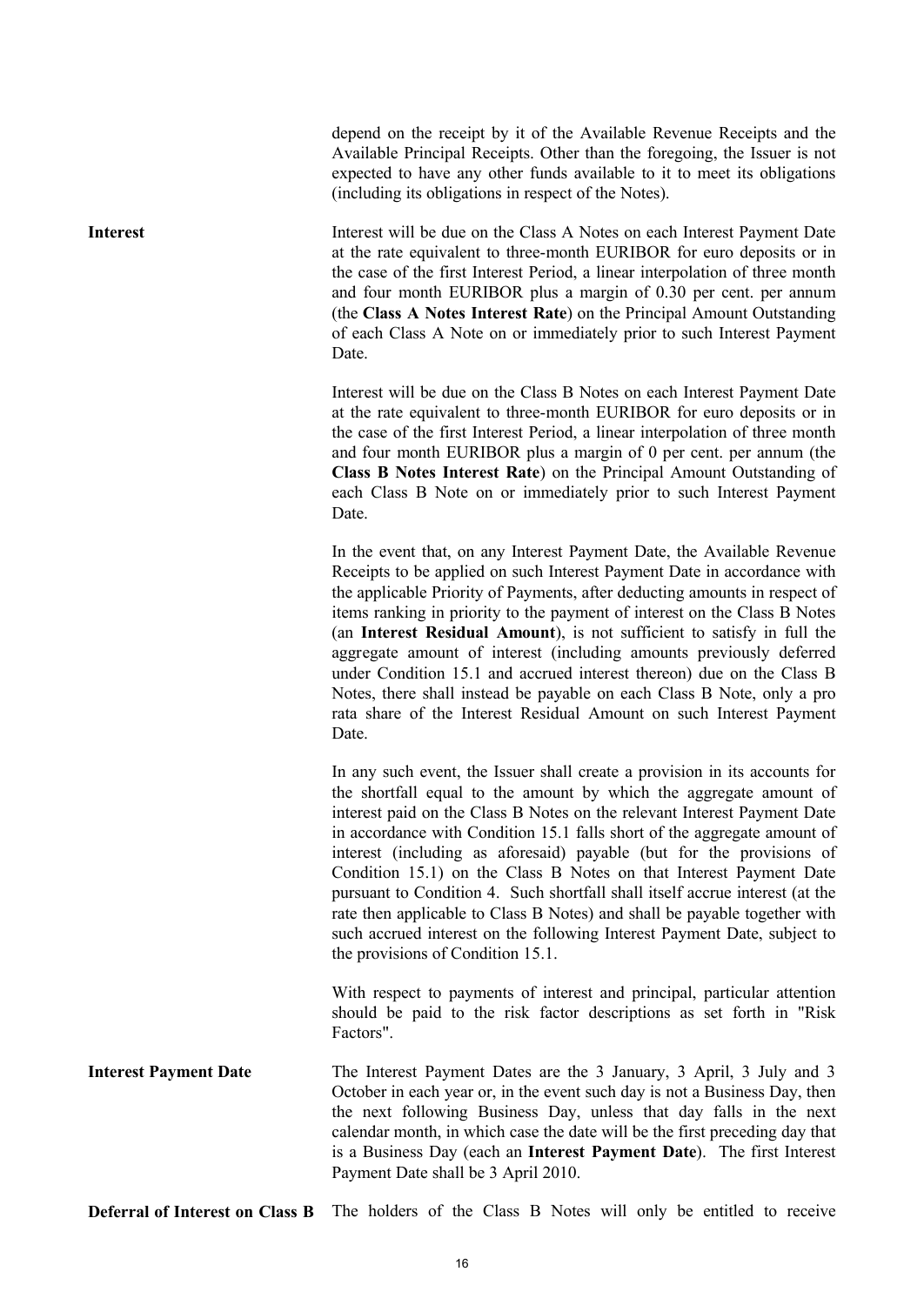| <b>Notes:</b>                            | payments of interest on the Class B Notes on any Interest Payment Date<br>to the extent that the Issuer has funds available for such purpose (and any<br>other items ranking <i>pari passu</i> therewith) after making payment on such<br>Interest Payment Date of any liabilities due for payment and ranking in<br>priority to the Class B Notes.                                                                                                                                                                                                                                                                                                                             |
|------------------------------------------|---------------------------------------------------------------------------------------------------------------------------------------------------------------------------------------------------------------------------------------------------------------------------------------------------------------------------------------------------------------------------------------------------------------------------------------------------------------------------------------------------------------------------------------------------------------------------------------------------------------------------------------------------------------------------------|
|                                          | Any interest due on any Class B Notes not paid on an Interest Payment<br>Date will be deferred and itself accrue interest (at the interest rate then<br>applicable to the Class B Notes) and, together with such accrued interest,<br>be paid to such Class B Noteholders on the subsequent Interest Payment<br>Date to the extent that the Issuer has funds available for such purpose<br>(and any other items ranking <i>pari passu</i> therewith), after paying in full on<br>such Interest Payment Date all payments ranking in priority thereto.                                                                                                                           |
| <b>Final Redemption</b>                  | Unless previously redeemed in full, the Issuer will redeem the Notes at<br>their respective Principal Amounts Outstanding on the Interest Payment<br>Date falling in January 2039 (the Final Maturity Date) (as specified in<br>Condition 6.1 (Redemption at maturity)).                                                                                                                                                                                                                                                                                                                                                                                                        |
| Mandatory redemption in part             | No principal will be paid on the Notes during the Revolving Period. On<br>each Interest Payment Date following the termination of the Revolving<br>Period and prior to the service of a Note Acceleration Notice by the Note<br>Trustee on the Issuer after the occurrence of an Event of Default, the<br>Issuer shall apply Available Principal Receipts in redemption of the<br>Notes, in accordance with the Pre-Acceleration Principal Priority of<br>Payments.                                                                                                                                                                                                             |
|                                          | On the service of a Note Acceleration Notice by the Note Trustee on the<br>Issuer after the occurrence of an Event of Default, the Notes shall be<br>redeemed in accordance with the Post Acceleration Priority of Payments.                                                                                                                                                                                                                                                                                                                                                                                                                                                    |
| <b>Mandatory redemption in</b><br>whole: | Following notice from the Seller to the Issuer that the Seller will exercise<br>the Seller Call Option granted to it by the Issuer pursuant to the Purchase<br>Agreement, the Seller will purchase and have assigned to it the Portfolio<br>and all rights attaching thereto and the Issuer shall redeem all (but not<br>some only) of the Notes in each class at their Principal Amount<br>Outstanding together with accrued interest on the next Interest Payment<br>Date subject to the following:                                                                                                                                                                           |
|                                          | that the Issuer has given not more than 60 nor less than 30 days'<br>(a)<br>notice to the Note Trustee and the Noteholders in accordance<br>with the Condition 14 (Notices to Noteholders) of its intention to<br>redeem all (but not some only) of the Notes in each class; and                                                                                                                                                                                                                                                                                                                                                                                                |
|                                          | that prior to giving any such notice, the Issuer shall have<br>(b)<br>provided to the Note Trustee a certificate signed by two directors<br>of the Issuer to the effect that, subject to receiving the<br>consideration payable pursuant to exercise of the Seller Call<br>Option, it will have the funds on the relevant Interest Payment<br>Date, not subject to the interest of any other person, required to<br>redeem the Notes pursuant to Condition 6 (Redemption) and to<br>meet its payment obligations for any amounts ranking <i>pari passu</i><br>with the Notes and for amounts of a higher priority under the<br>Pre-Acceleration Principal Priority of Payments. |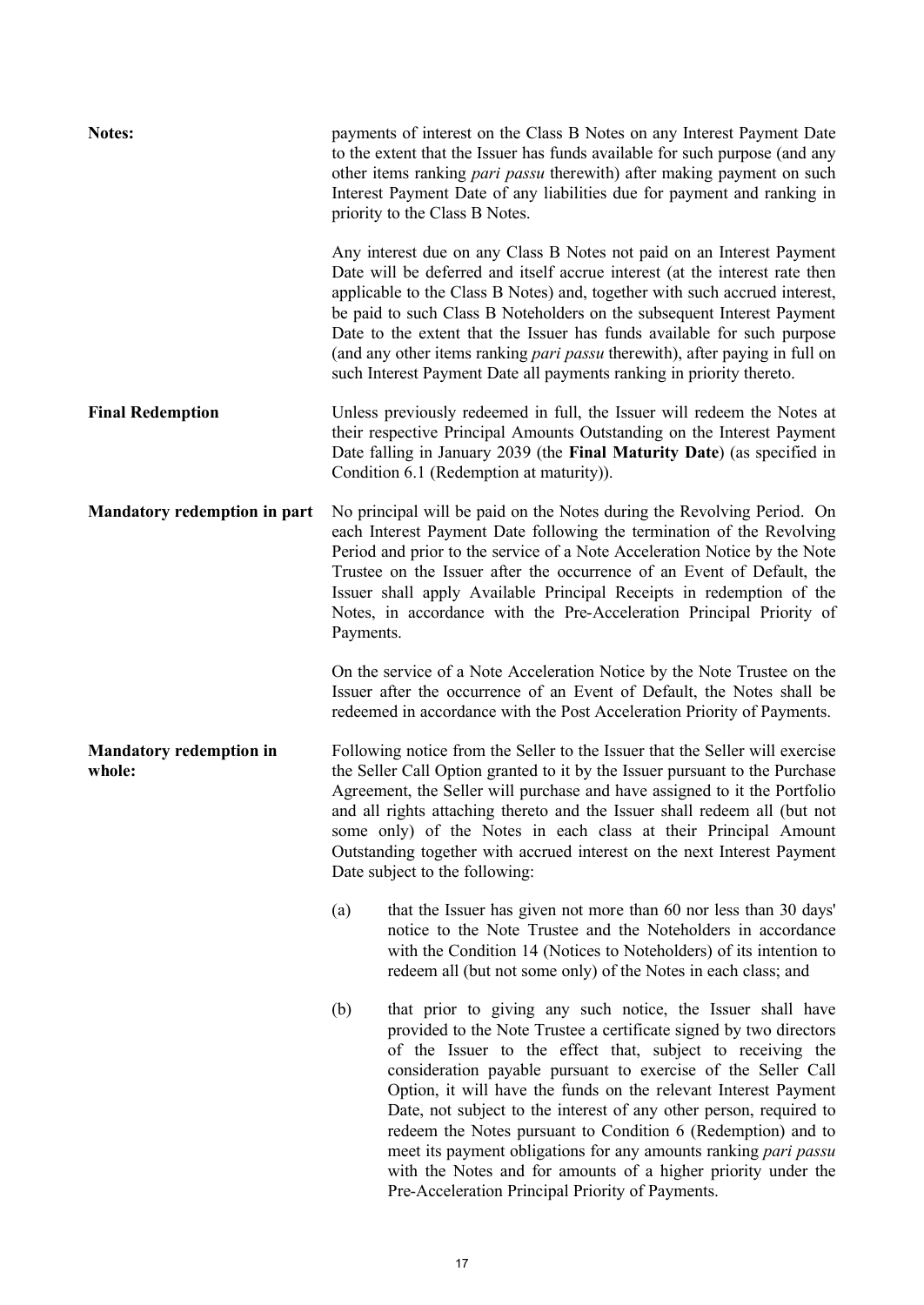**Optional Redemption in whole for taxation or certain other reasons**

The Notes will be subject to early redemption in whole (but not in part) at their Principal Amount Outstanding together with accrued but unpaid interest up to but excluding the date of redemption at the option of the Issuer with not more than 60 nor less than 30 days' irrevocable notice (or, in the case of paragraph (a) below, such shorter period expiring on or before the latest date permitted by relevant law) to the Noteholders in accordance with Condition 14 (Notice to Noteholders) and to the Note Trustee, on any Interest Payment Date (as specified in Condition 6.2 (Optional redemption in whole for taxation or other reasons)):

- (a) after the date on which by reason of a change in tax law (or the application or official interpretation thereof), which change becomes effective on or after the Closing Date, on the next Interest Payment Date, the Issuer or the Paying Agents would be required to deduct or withhold from any payment of principal or interest on any class of the Notes any amount for, or on account of, any present or future taxes, duties, assessments or governmental charges of whatever nature imposed, levied, collected, withheld or assessed by United Kingdom or Greece or any political sub-division thereof or any authority thereof or therein; or
- (b) after the date on which any amount in respect of tax is required to be deducted or withheld from amounts payable to the Issuer under the Lease Receivables, by reason of a change in law, or a change in the interpretation or administration thereof, which change becomes effective after the Closing Date or the Seller is required to pay an additional amount in respect of tax to the Issuer as a result of a change in law or a change in the interpretation or administration thereof in accordance with the terms of the Purchase Agreement; or
- (c) after the date on which the Issuer becomes subject to taxation or incurs a taxation liability in Greece by reason of a change in law, or a change in the interpretation or administration thereof, where such change becomes effective after the Closing Date; or
- (d) after the date on which the Aggregate Lease Outstanding Balance is less than 10% of the Aggregate Lease Outstanding Balance as of 7 December 2009 (the **Initial Cut-Off Date**),

and in the case of (b) above, the Issuer having been unable (having used reasonable endeavours) to avoid the event described above by arranging the substitution of a company as principal debtor under the Notes, which is incorporated and/or tax resident in another jurisdiction approved in writing by the Note Trustee, in accordance with the Trust Deed and on terms acceptable to the Note Trustee.

**Withholding tax** All payments of principal and interest in respect of the Notes shall be made free and clear of, and without withholding or deduction for, any taxes, duties, assessments or governmental charges of whatsoever nature imposed, levied, collected, withheld or assessed by the United Kingdom or any other jurisdiction or any political subdivision or any authority thereof or therein having power to tax, unless such withholding or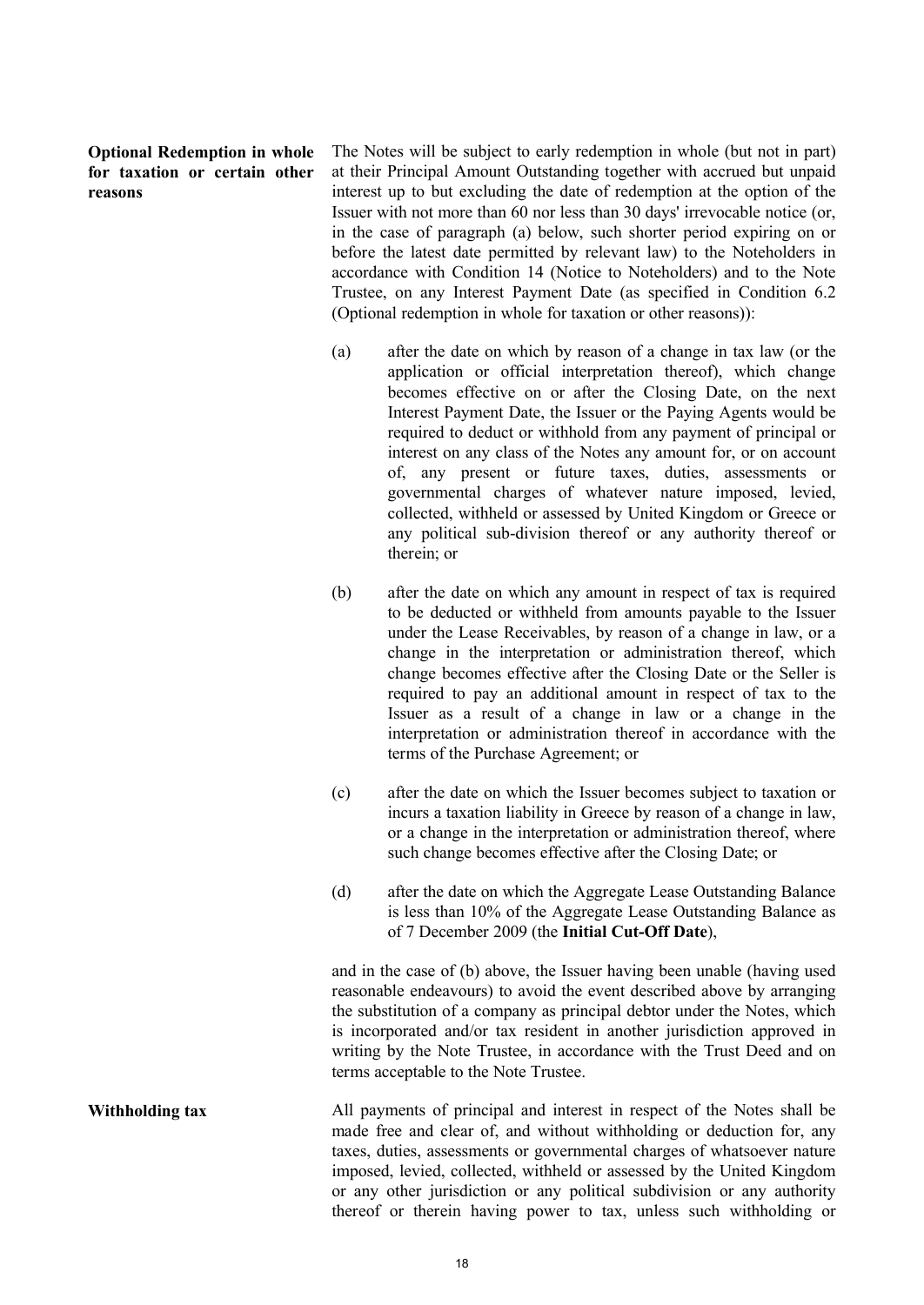deduction is required by law. In that event, the Issuer shall have no obligation to pay any additional amount. However, see "Optional Redemption in whole for taxation and other reasons" above for a description of the Issuer's obligations and right to redeem the Notes on the occurrence of certain tax-related events, including the imposition of withholding tax on payments in respect of the Notes.

**Note Acceleration Notice** Pursuant to Condition 9.2, upon the service of a Note Acceleration Notice by the Note Trustee in accordance with Condition 9.1, all classes of the Notes then outstanding shall immediately become due and repayable at their respective Principal Amounts Outstanding, together with accrued interest as provided in the Trust Deed. The security constituted by the Deed of Charge and the Greek Security Documents will become enforceable upon the occurrence of an Event of Default.

**English Security** Under the Deed of Charge and as security for its obligations under (among other things) the Notes, the Issuer will grant in favour of the Security Trustee (a) an assignment by way of first fixed security of its rights under each relevant Transaction Document; (b) a first fixed security over each Authorised Investment (which may take effect as a floating charge); (c) a first fixed charge over each account and ledger of the Issuer and any other bank or other accounts in which the Issuer may at any time have or acquire any benefit (to the extent not covered by the Greek Security); and (d) a first floating charge over the whole of the Issuer's undertaking and all the Issuer's property, assets and rights whatsoever and wheresoever present and future except to the extent otherwise charged or secured under the Deed of Charge. The security referred to under (a) to (d) is collectively defined as, the **English Security**.

Greek Security In addition to the English Security granted pursuant to the Deed of Charge, the Issuer will grant the following additional security as security for its obligations under (among other things) the Notes to the Security Trustee: (a) a pledge operating by law over the Issuer's rights, title and interest in the Initial Portfolio, each Additional Portfolio, the Substitute Lease Receivables and the Alternative Lease Receivables, the Related Security and the Ancillary Rights in relation to each of the Lease Receivables (if any) and future claims arising from the proceeds of any sale by the Seller or otherwise liquidation (in the event of the Seller's bankruptcy) of the Leased Assets after the termination of the Lease Agreement and the Issuer Collection Account pursuant to paragraph 18, article 10 of Greek law 3156/2003 (as it may be amended or re-enacted from time to time) (the **Greek Securitisation Law Pledge**) and (b) a Greek law pledge over the Issuer's right, title and interest in the Issuer Collection Account pursuant to paragraph 18, article 10 of Greek law 3156/2003 (as it may be amended or re-enacted from time to time) (items (a) and (b) will be together defined as the "**Greek Law Security**") and (c) a Greek law pledge over all the Issuer's right, title and interest in the Reserve Account and the Issuer Collection Account pursuant to a Greek law pledge agreement to be entered into on or about the Closing Date between the Seller, the Issuer and the Security Trustee (the **Greek Account Pledge**) and together with the Greek Law Security, the **Greek Security** and together with the English Security, the **Issuer Security**). The security documents governing the Greek Security are referred to as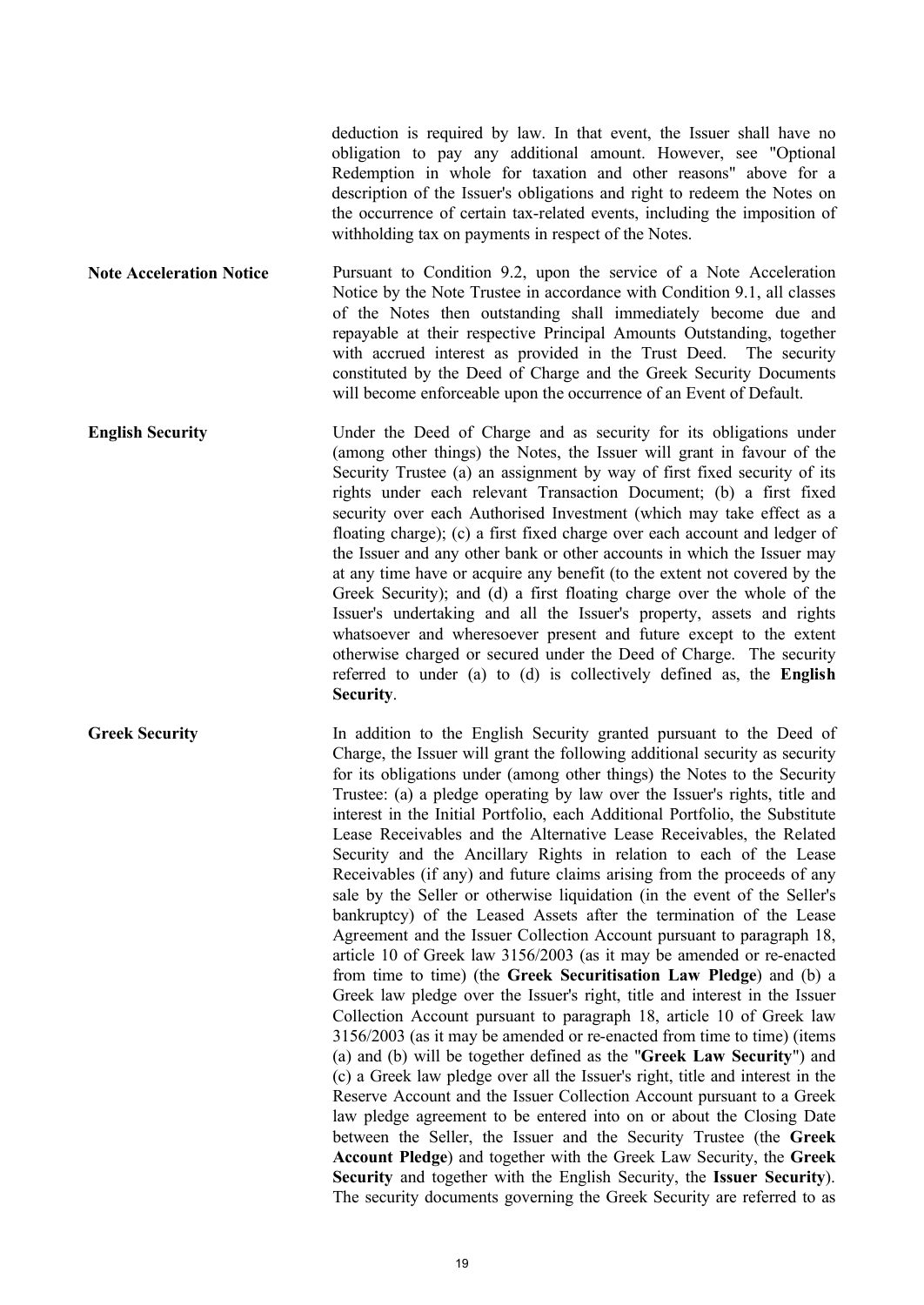|                                           | the Greek Security Documents.                                                                                                                                                                                                                                                                                                                                                                                                                                                                                       |
|-------------------------------------------|---------------------------------------------------------------------------------------------------------------------------------------------------------------------------------------------------------------------------------------------------------------------------------------------------------------------------------------------------------------------------------------------------------------------------------------------------------------------------------------------------------------------|
| <b>Estimated Weighted Average</b><br>Life | For information on the estimated weighted average life of the Class A<br>Notes see the section entitled "Estimated Weighted Average Life of the<br>Class A Notes".                                                                                                                                                                                                                                                                                                                                                  |
| <b>Rating</b>                             | It is expected that the Class A Notes will, when issued, be assigned an<br>Aaa rating by Moody's.                                                                                                                                                                                                                                                                                                                                                                                                                   |
|                                           | The Class B Notes will, when issued, not be assigned any rating.                                                                                                                                                                                                                                                                                                                                                                                                                                                    |
|                                           | Moody's rating addresses the expected loss posed to investors until<br>legal final maturity. Moody's rating should not be regarded as a<br>recommendation by the Issuer, and the Joint Arrangers or by<br>Moody's to buy, sell or hold the Notes; such a rating is subject to<br>revision or withdrawal at any time.                                                                                                                                                                                                |
| <b>Applicable law</b>                     | The Notes are governed by the laws of England and Wales.                                                                                                                                                                                                                                                                                                                                                                                                                                                            |
| <b>Taxation</b>                           | See the sections entitled "United Kingdom Taxation" and "Greek<br>Taxation".                                                                                                                                                                                                                                                                                                                                                                                                                                        |
| <b>Selling restrictions</b>               | See "Subscription and Sale".                                                                                                                                                                                                                                                                                                                                                                                                                                                                                        |
| <b>Closing Date</b>                       | 11 December 2009                                                                                                                                                                                                                                                                                                                                                                                                                                                                                                    |
| <b>Final Maturity Date</b>                | 3 January 2039                                                                                                                                                                                                                                                                                                                                                                                                                                                                                                      |
| <b>Listing</b>                            | The Prospectus has been approved by the Irish Financial Services<br>Regulatory Authority, as competent authority under the Prospectus<br>Directive 2003/71/EC. The Irish Financial Services Regulatory Authority<br>only approves this Prospectus as meeting the requirements imposed<br>under Irish and EU law pursuant to the Prospectus Directive 2003/71/EC.<br>Application has been made to the Irish Stock Exchange for the Notes to<br>be admitted to the Official List and trading on its regulated market. |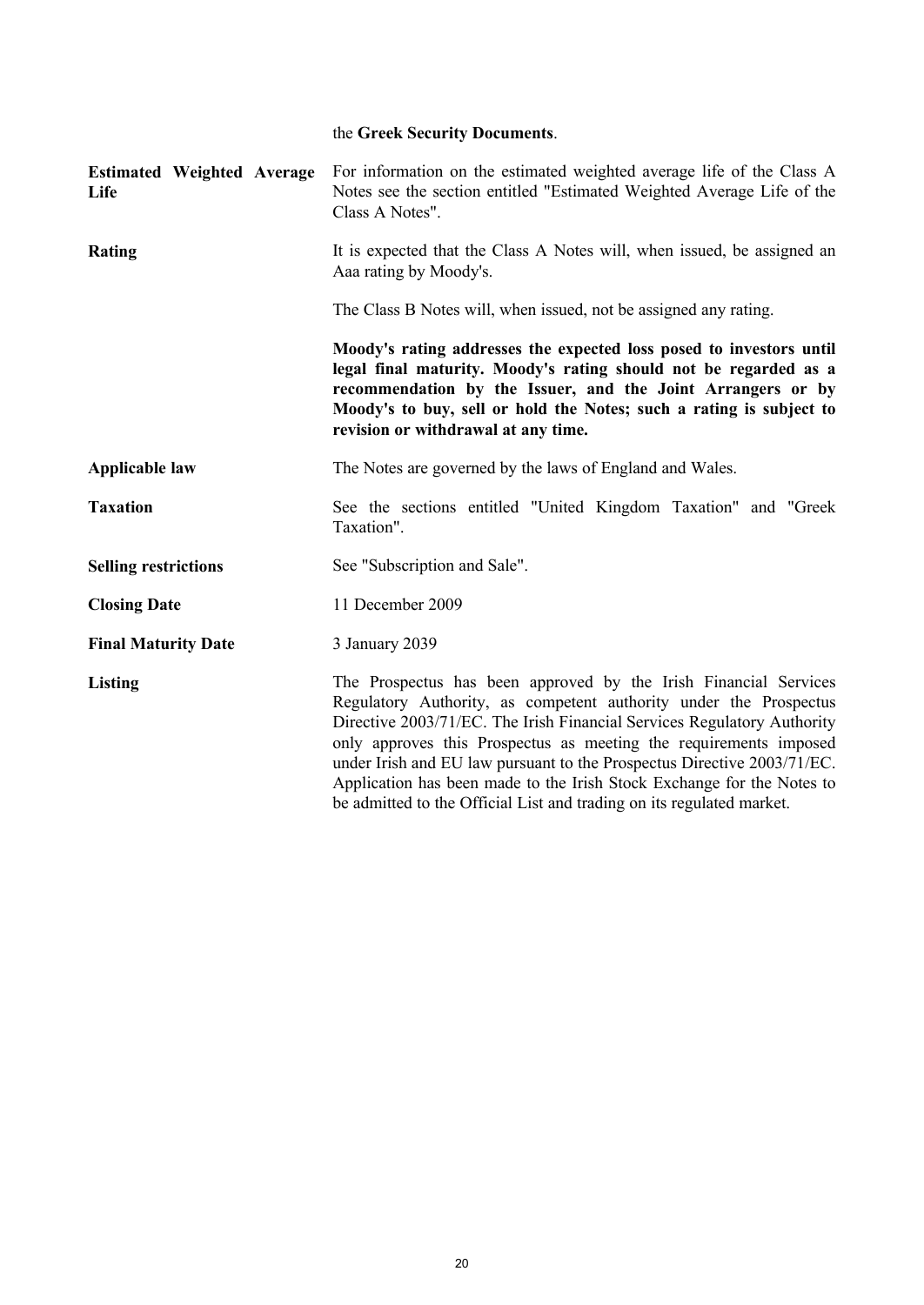# **PRIORITY OF PAYMENTS AND ISSUER TRANSACTION ACCOUNT**

| Collection Account,<br><b>Issuer</b><br><b>Transaction Account,</b><br>Issuer<br>Reserve Account, and Issuer<br><b>Transaction Account Ledgers</b> | On or prior to the Closing Date the Issuer will establish the issuer<br>collection account (the Issuer Collection Account) and the reserve<br>account (the Reserve Account) with the Greek Account Bank and the<br>issuer transaction account (the Issuer Transaction Account) with the<br>Account Bank. The Issuer will, as applicable, establish such additional<br>accounts with any Eligible Bank as may be required in accordance with<br>the terms of the Transaction Documents. The Issuer (or the Cash<br>Manager on its behalf) will also maintain certain ledgers on the Issuer<br>Transaction Account (the Issuer Transaction Account Ledgers)<br>comprising the Principal Ledger, the Revenue Ledger, the Retained<br>Principal Receipts Ledger, the Principal Deficiency Ledger and the<br>Retained Profit Ledger. |
|----------------------------------------------------------------------------------------------------------------------------------------------------|---------------------------------------------------------------------------------------------------------------------------------------------------------------------------------------------------------------------------------------------------------------------------------------------------------------------------------------------------------------------------------------------------------------------------------------------------------------------------------------------------------------------------------------------------------------------------------------------------------------------------------------------------------------------------------------------------------------------------------------------------------------------------------------------------------------------------------|
| <b>Pre-Acceleration Priority</b><br>of<br><b>Payments</b>                                                                                          | The Available Revenue Receipts will be distributed on each Interest<br>Payment Date in accordance with the Pre-Acceleration Revenue Priority<br>of Payments.                                                                                                                                                                                                                                                                                                                                                                                                                                                                                                                                                                                                                                                                    |
|                                                                                                                                                    | During the Revolving Period, the Available Principal Receipts will not<br>be applied in redemption of the Notes, but will be applied to acquire<br>Additional Portfolios from the Seller. After expiry of the Revolving<br>Period, but prior to the service of a Note Acceleration Notice by the Note<br>Trustee on the Issuer, the Available Principal Receipts will be applied<br>towards the redemption of the Notes in accordance with the Pre-<br>Acceleration Principal Priority of Payments.                                                                                                                                                                                                                                                                                                                             |
|                                                                                                                                                    | See further the section entitled "Cashflows – Pre-Acceleration Priority of<br>Payments".                                                                                                                                                                                                                                                                                                                                                                                                                                                                                                                                                                                                                                                                                                                                        |
| Priority of Payments upon<br>enforcement<br>but<br>prior<br>to<br>acceleration                                                                     | Upon enforcement of the Issuer Security but prior to the service of a<br>Note Acceleration Notice by the Note Trustee on the Issuer after the<br>occurrence of an Event of Default, all moneys received or recovered by<br>the Security Trustee or any Receiver will be held by it on trust to be<br>distributed according to the Priority of Payments - Upon enforcement<br>but prior to acceleration.                                                                                                                                                                                                                                                                                                                                                                                                                         |
|                                                                                                                                                    | See further the section entitled "Cashflows – Priority of Payments –<br>Upon enforcement but prior to acceleration".                                                                                                                                                                                                                                                                                                                                                                                                                                                                                                                                                                                                                                                                                                            |
| Post Acceleration Priority of<br><b>Payments</b>                                                                                                   | After the service of a Note Acceleration Notice by the Note Trustee on<br>the Issuer after the occurrence of an Event of Default, all funds available<br>to the Issuer (including any amounts standing to the credit of the Issuer<br>Collection Account and the Issuer Transaction Account) will be<br>distributed according to the Post Acceleration Priority of Payments.                                                                                                                                                                                                                                                                                                                                                                                                                                                    |
|                                                                                                                                                    | See further the section entitled "Cashflows – Post Acceleration Priority<br>of Payments".                                                                                                                                                                                                                                                                                                                                                                                                                                                                                                                                                                                                                                                                                                                                       |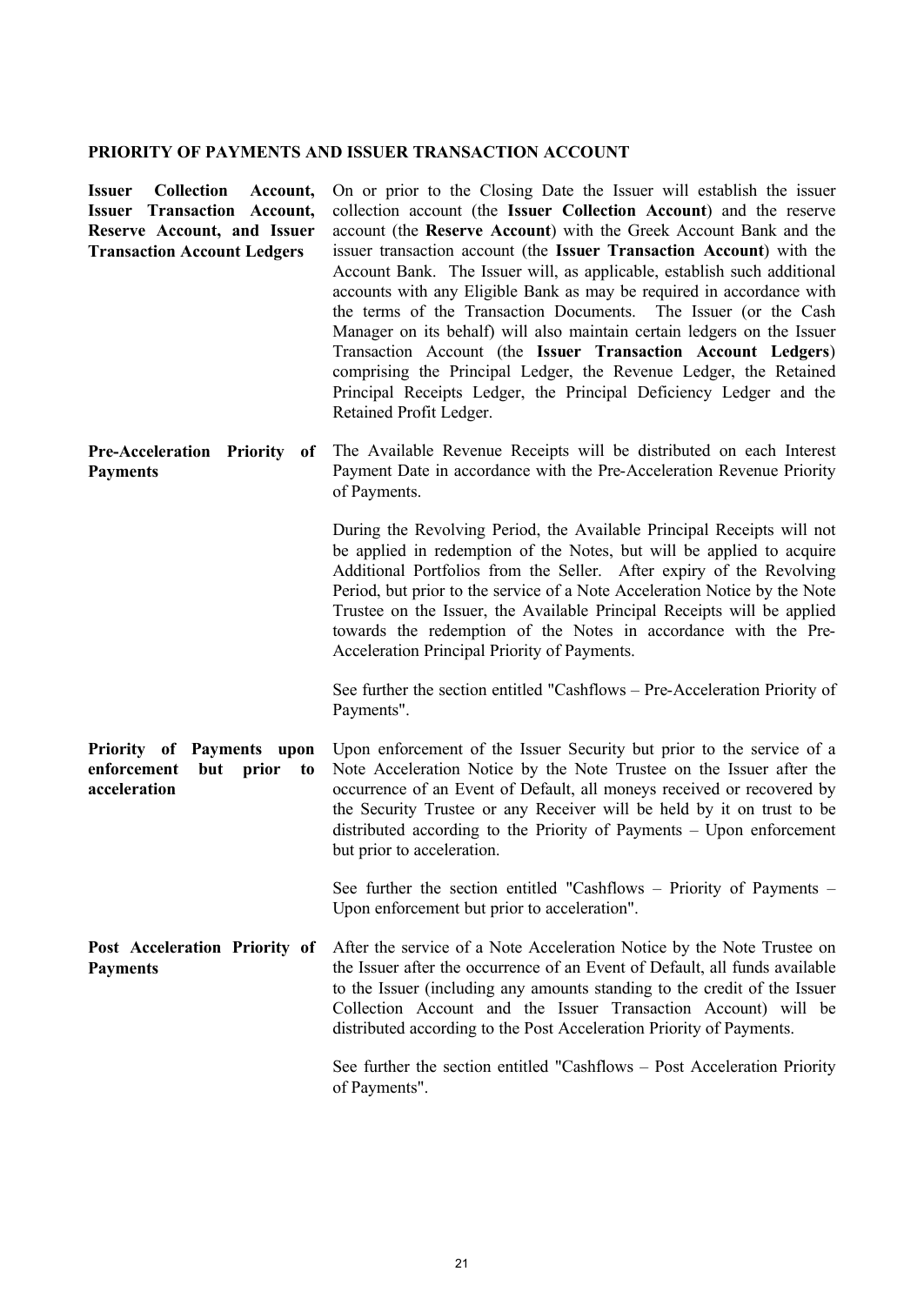**Purchase Agreement** Under the Purchase Agreement and the Greek Assignment Agreement, the Seller will sell, assign and transfer to the Issuer the Lease Receivables together with the Related Security and the Ancillary Rights on the Closing Date and each Additional Portfolio Purchase Date, as applicable.

> On the Initial Purchase Date and on each Additional Portfolio Purchase Date, during the Revolving Period the Seller is entitled to sell to the Issuer a portfolio of Lease Receivables arising under the Lease Agreements. The Issuer must apply any amounts credited to the Retained Principal Receipts Ledger by the third Calculation Date following the date on which such amounts were first credited to the Issuer Collection Account (and for this purpose, any amounts standing to the credit of the Retained Principal Receipts Ledger will be applied in the order in which such amounts were credited to Retained Principal Receipts Ledger).

> The purchase price payable in consideration of the Lease Receivables (as defined below) will be equal to the Initial Purchase Price or the Additional Portfolio Purchase Price, as applicable and the Deferred Purchase Price. Title in the Leased Assets will be retained by the Seller.

> The Initial Purchase Price will be an amount equal to the Aggregate Lease Outstanding Balance of the Lease Receivables (which, for the avoidance of doubt includes any interest accrued but unpaid thereon) as calculated on the Initial Cut-Off Date (the **Initial Purchase Price**). The Initial Purchase Price will be paid by the Issuer to the Seller on the Initial Purchase Date.

> The Additional Portfolio Purchase Price for each Additional Portfolio will be an amount equal to the sum of the Additional Portfolio Outstanding Balance Purchase Price and the Additional Portfolio Accrued Interest Purchase Price (the **Additional Portfolio Purchase Price**). The **Additional Portfolio Outstanding Balance Purchase Price** is equal to the Aggregate Lease Outstanding Balance of the Lease Receivables in the relevant Additional Portfolio as calculated on the relevant Additional Cut-Off Date. The **Additional Portfolio Accrued Interest Purchase Price** is an amount equal to any interest accrued and unpaid on any Additional Portfolio.

> Pursuant to the Purchase Agreement, the Seller will be required to repurchase the Lease Receivables in certain circumstances. On repurchase of the Lease Receivables, the Seller will pay to the Issuer the Repurchase Price.

> Pursuant to the Purchase Agreement, the Seller may transfer Alternative Lease Receivables to the Issuer and repurchase Lease Receivables relating to the Defaulted Lease Agreements and both the Seller and the Issuer may set-off the Repurchase Price of the Lease Receivables relating to the Defaulted Lease Agreements with the purchase price of the Alternative Lease Receivables (which will be equal to or greater than the aggregate of the Lease Outstanding Balance of such Lease Receivables in relation to the Defaulted Lease Agreements) with any cash consideration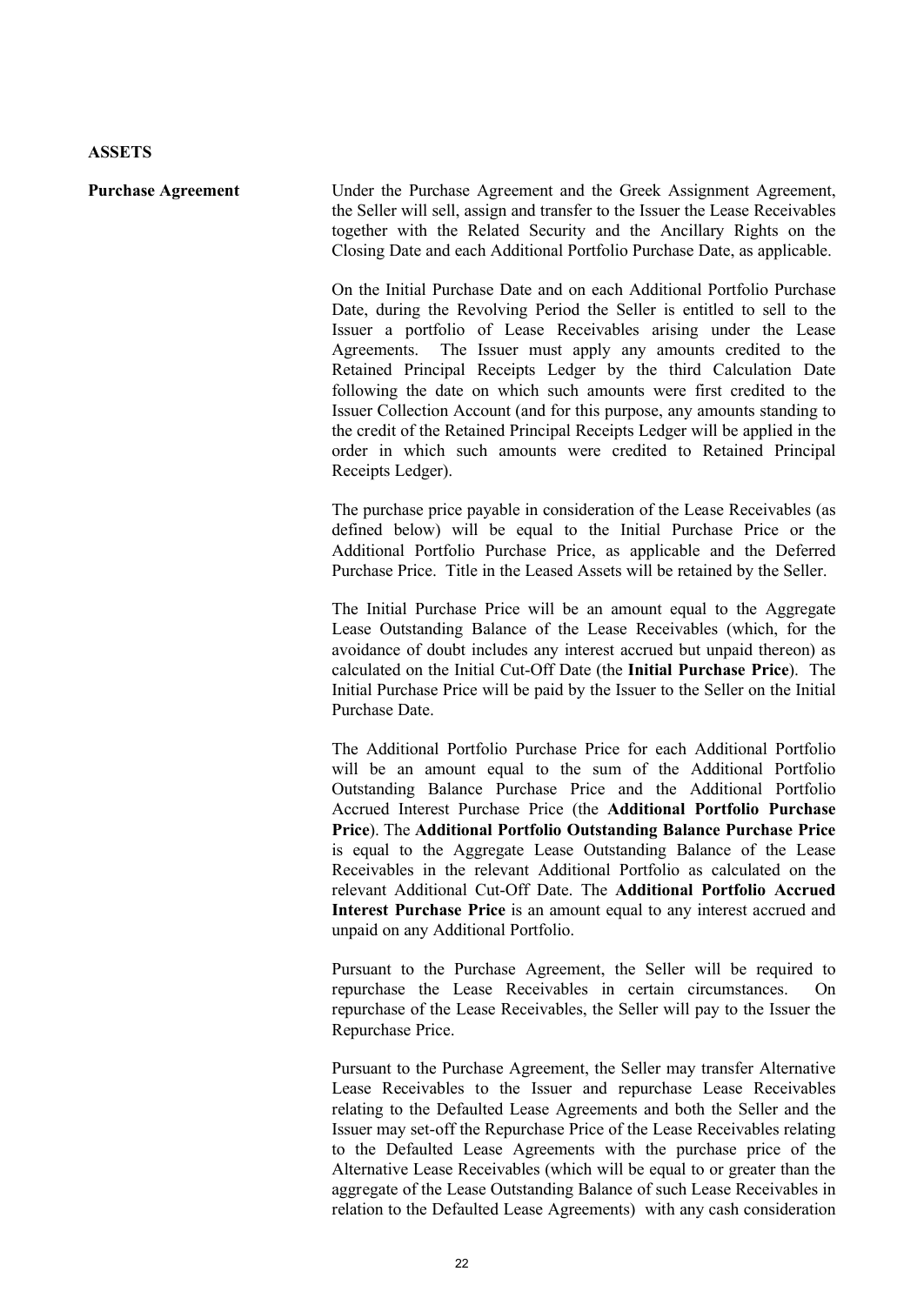that would have been payable by the Seller to the Issuer in respect of such Lease Receivables. If the aggregate of the Lease Outstanding Balance of such Alternative Lease Receivables is greater than the cash consideration that would have been payable by the Seller to the Issuer, the difference will not be payable on the purchase date but the Seller will have the right to the Deferred Purchase Price.

On any Business Day, the Seller may remove any Lease Receivable from the Portfolio by repurchasing it and replacing it by selling to the Issuer another Lease Receivable (a **Substitute Lease Receivable**) provided that such Substitute Lease Receivable meets certain criteria. To effect the transaction, the Issuer will sell the Lease Receivable to the Seller and the consideration for the sale of the Lease Receivable will be set-off with the consideration from the sale of Substitute Lease Receivable by the Seller to the Issuer.

**Lease Receivables** The lease receivables (the **Lease Receivables**) will consist of any and all secured and unsecured (as the case may be) claims and any and all rights of the Seller against the Lessee and/or guarantor and future claims arising from the proceeds of any sale by the Seller or otherwise liquidation (in the event of bankruptcy of the Seller) of the Leased Assets after the termination of the Lease Agreement under or in connection with the relevant Lease Agreements originated by the Seller as of the Initial Cut-Off Date (including, for the avoidance of doubt, all payments due from the Lessee under the relevant Lease Agreement (and/or the sub-lease in the case of sub-leasing agreements), (including the rental payments and expenses due and payable by the Lessee as of the Initial Cut-Off Date, accrued interest up to the Initial Cut-Off Date, default interest, as well as Insurance Compensation Payments, together with (i) the formative rights that are connected with the Lease Receivables and which refer to the substance of the relationship under the Lease Agreements (such formative rights including, *inter alia*, the right to adjust the Rental Element as provided under the Lease Agreements, to terminate the Lease Agreements and to forfeit any penalty provided in the Lease Agreements in the event of early termination and/or prepayment under the terms thereof (together, the **Ancillary Rights**)), and (ii) their related security (if any) securing payments of any present and future obligations under the Lease Receivables, mortgage pre-notations, mortgages, guarantees from third parties, pledges of all types and assignments of other receivables by way of security (the **Related Security**), but excluding RV Claims, insurance premiums and Greek VAT payments, which shall not form part of the Portfolio).

> The residual value claims (the **RV Claims**) comprise the lump sum payable at the maturity of the Lease Agreements by the Lessee, where the Lessee exercises its discretion to obtain ownership of the Leased Asset.

> In addition, Lease Receivables repurchased by the Seller pursuant to the exercise of the Seller Call Option and the Seller Defaulted Call Option, (collectively, the **Call Options**), shall be removed from the Portfolio.

> The Initial Portfolio will comprise the following pools of Lease Receivables (each a **Pool**):

> **Pool no. 1**: the aggregate of all Lease Receivables originating from Lease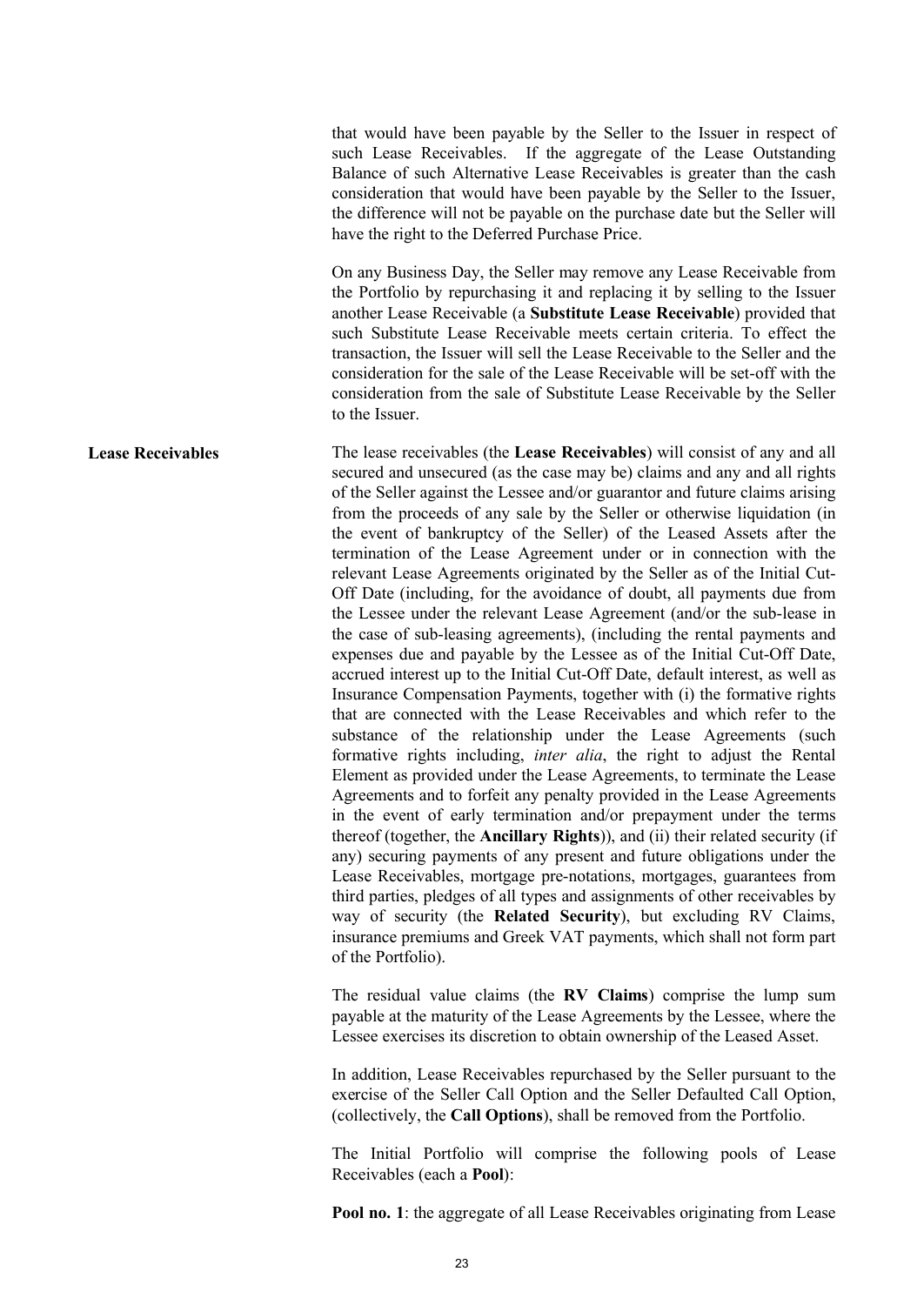Agreements where the Leased Assets are passenger cars, trucks, buses, or motorcycles (the **Vehicles Pool**);

**Pool no. 2**: the aggregate of all Lease Receivables originating from Lease Agreements where the Leased Assets are machinery equipment, furniture, information technology equipment, telecoms equipment, medical equipment, construction equipment and technical installations used for professional purposes only (the **Equipment Pool**); and

**Pool no. 3**: the aggregate of all Lease Receivables originating from Lease Agreements where the Leased Assets are commercial or industrial real estate (the **Real Estate Pool**).

The Initial Portfolio will be drawn from, and will be substantially comprised of Lease Receivables contained in the Provisional Portfolio and randomly selected by the Seller on the Initial Cut-Off Date.

The Initial Portfolio will exclude Lease Receivables: (a) which have been paid in full, (b) in respect of which Enforcement Procedures have commenced , (c) which do not comply with the Eligibility Criteria and the warranties made by the Seller in respect of the Lease Receivables on the Closing Date, or (d) which need to be removed to ensure that the Aggregate Lease Outstanding Balance of the Lease Receivables in respect of the Lease Agreements in the Initial Portfolio is as close as possible to but is not less than the aggregate Principal Amount Outstanding of the Notes as at the Closing Date.

**Enforcement Procedures** means the exercise of rights and remedies against a Lessee in respect of such Lessee's obligations arising from any Lease Receivables where such Lessee is in default.

See the section entitled "Characteristics of the Provisional Portfolio" for further details regarding the Lease Agreements.

Seller Call Option: The Seller may exercise the Seller Call Option granted by the Issuer pursuant to the Purchase Agreement to purchase, and have assigned to it by the Issuer, all (but not part) of the Portfolio and all rights attaching thereto in full on the next Interest Payment Date by giving an irrevocable notice to the Issuer of not more than 60 days and not less than 30 days of such exercise.

> Such purchase will be for an amount equal to the higher of (i) the Aggregate Lease Outstanding Balance of the Lease Receivables on such Interest Payment Date and (ii) the Principal Amount Outstanding of the Class A Notes and the Class B Notes, all accrued interest thereon and any payments ranking in priority to item (h) of the Pre-Acceleration Revenue Priority of Payments less the amount (if any) standing to the credit of the Reserve Account.

**Seller Defaulted Call Option:** Following receipt of a notice from the Servicer that any Lease Agreements have become Defaulted Lease Agreements, the Seller may (provided that the Seller, or if the Seller is unrated the entity that has Control over the Seller, has a long-term unsecured, unsubordinated and unguaranteed debt obligation rating of at least Baa3 from Moody's and provided that a Controlling Shareholder Downgrade Event has not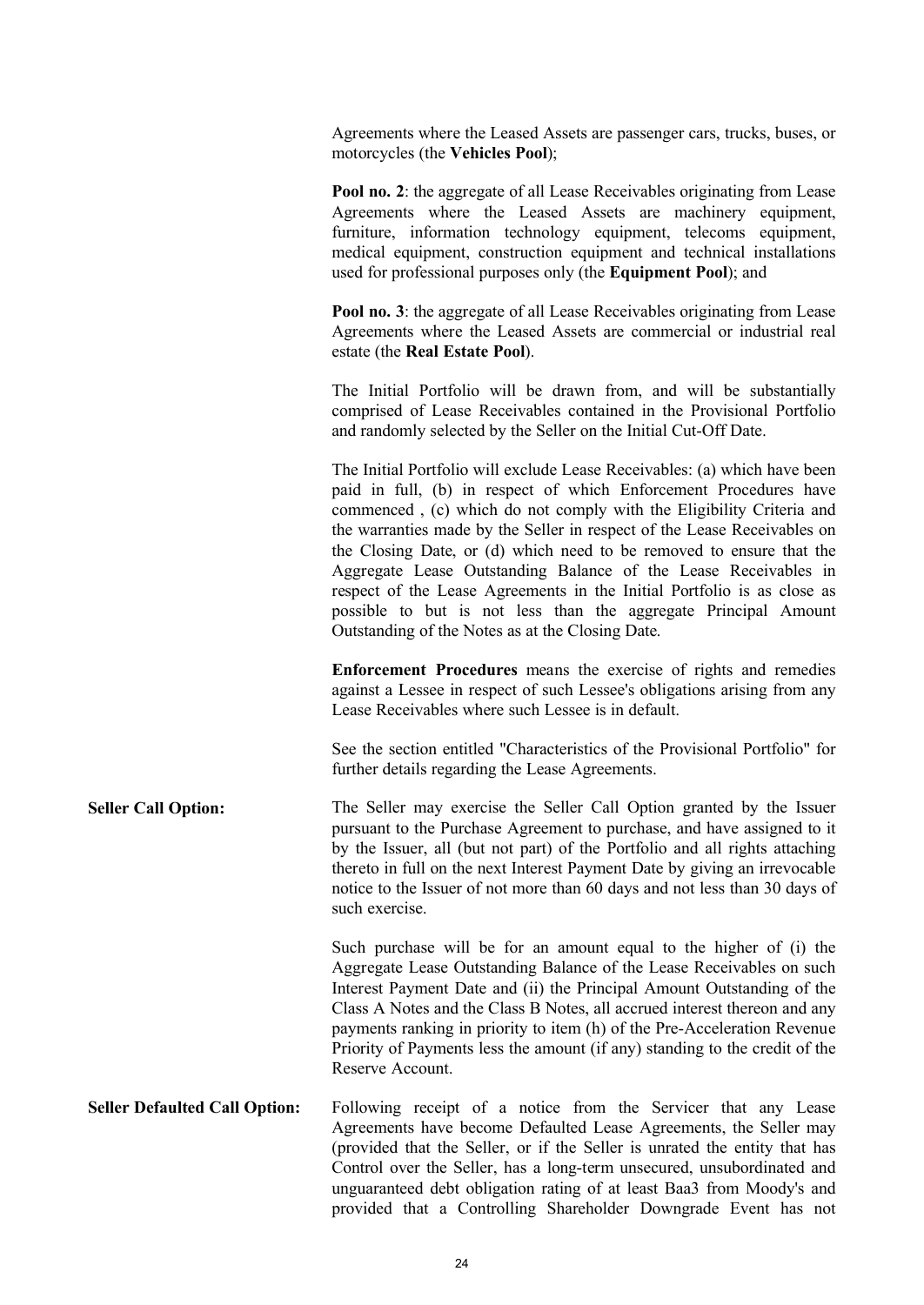occurred), by giving the Issuer and the Trustee an irrevocable notice of not more than 7 days and not less than 1 day, exercise the Seller Defaulted Call Option granted by the Issuer pursuant to the Purchase Agreement to allow the Seller to purchase and have assigned to it by the Issuer on any Business Day, any Lease Receivables relating to the Defaulted Lease Agreements and all rights attaching thereto as are specified in such notice.

The consideration payable by the Seller to the Issuer on the relevant Business Day in respect of the purchased Lease Receivables related to the Defaulted Lease Agreements shall be an amount equal to the Lease Outstanding Balance plus accrued but unpaid interest relating to the Lease Receivables of the portfolio of Defaulted Lease Agreements to be purchased on such Business Day.

Pursuant to the Purchase Agreement, the Seller may transfer Alternative Lease Receivables to the Issuer and set-off the Repurchase Price of the Lease Receivables in relation to the Defaulted Lease Agreements (equal to the aggregate of the Lease Outstanding Balance of such Alternative Lease Receivables) with any cash consideration that would have been payable by the Seller to the Issuer in respect of such Lease Receivables. If the aggregate of the Lease Outstanding Balance of such Alternative Lease Receivables is greater than the cash consideration that would have been payable by the Seller to the Issuer, the Issuer will not be required to pay the difference to the Seller.. In addition, the Substitution Criteria must be satisfied in respect of the such Alternative Lease Receivables if they are to be included in the Portfolio. If the Seller decides not to exercise the Seller Defaulted Call Option, the Seller will give notice to the Issuer of such decision within 7 days of a Lease Agreement becoming a Defaulted Lease Agreement.

**Related Security and Ancillary Rights** Under the Purchase Agreement and the Greek Assignment Agreement the Seller shall transfer, (i) the Portfolio on the Closing Date and any other Additional Portfolio on any other Additional Portfolio Purchase Date, (ii) the formative rights that are connected with the Lease Receivables and which refer to the substance of the relationship under the Lease Agreements (such formative rights including, *inter alia*, the right to adjust the Rental Element as provided under the Lease Agreements, to terminate the Lease Agreements and to forfeit any penalty provided in the Lease Agreements in the event of early termination and/or prepayment under the terms thereof (together, the **Ancillary Rights**)), and (iii) their related security (if any) securing payments of any present and future obligations under the Lease Receivables, mortgage prenotations, mortgages, guarantees from third parties, Post-Dated Cheques, Letters of Guarantee, pledges of all types and assignments of other receivables by way of security (the **Related Security**).

**Leased Assets** Each asset which is or has been subject to a Lease Agreement is a leased asset (a **Leased Asset**). The Leased Assets comprise (i) cars, trucks, buses, or motorcycles (the **Vehicles**), (ii) machinery, equipment, furniture, information technology equipment, telecoms equipment, medical equipment, construction equipment and technical installations used for professional purposes only (the **Equipment**) and (iii) commercial or industrial real estate (the **Real Estate**).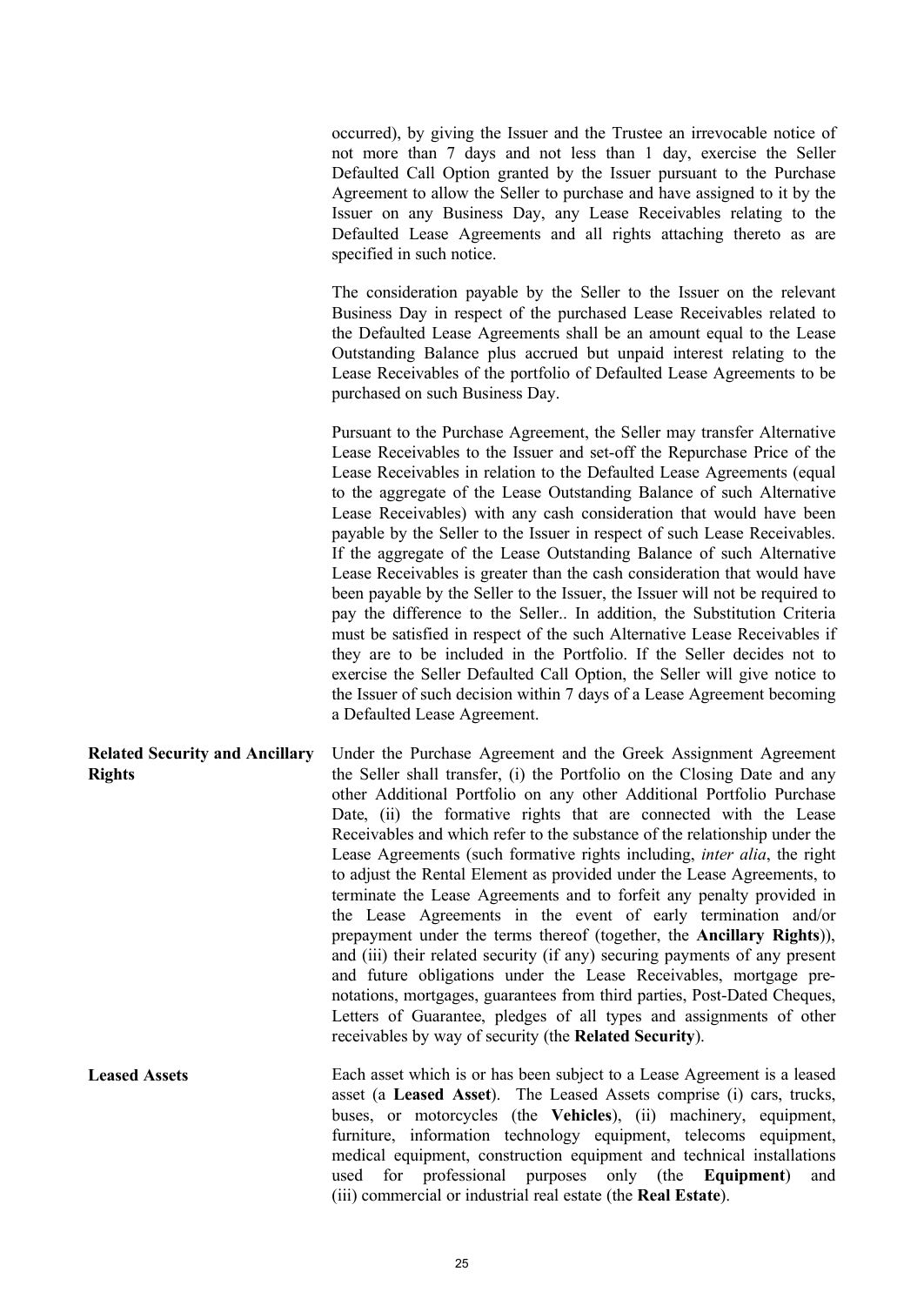**Repurchase by the Seller** Pursuant to the Purchase Agreement, the Seller shall (except when the Lease Receivable is illegal, invalid, non binding or unenforceable) repurchase the Lease Receivables in the event of a breach of the representations and warranties (including the Eligibility Criteria) made by the Seller in respect of the Lease Receivables on the relevant Purchase Date. On repurchase of the Lease Receivables, the Seller will pay to the Issuer the Repurchase Price.

> Other than in respect of a breach of the representations and warranties (including the Eligibility Criteria), the Seller shall have no obligation to repurchase Lease Receivables relating to a Defaulted Lease Agreement. Where a Lease Agreement is determined to be in breach of the representations and warranties or the Eligibility Criteria by reason of the Lease Agreement (or part thereof) being determined illegal, invalid, non binding or unenforceable, the Seller will not be obliged to repurchase the relevant Lease Receivables but will pay on or before the following Interest Payment Date an amount to the Issuer equal to the Aggregate Lease Outstanding Balance of the Lease Receivables and any amounts accrued but unpaid as at the immediately following Interest Payment Date, or where such repurchase date is also an Interest Payment Date on such date, as applicable, in relation to such Lease Receivables had the Lease Receivables complied with each of the representations and warranties of the Seller as at the relevant date less any amounts received by the Issuer with respect to such Lease Receivables.

**Representations and Warranties**  In the Purchase Agreement the Seller will make on the Closing Date and on each Additional Portfolio Purchase Date certain representations and warranties with respect to the Lease Receivables included in the Portfolio. Certain representations and warranties will be further repeated on each Additional Portfolio Purchase Date.

> With regards to the Representations and Warranties, see further the section entitled "Description of Certain Transaction Documents – Purchase Agreement".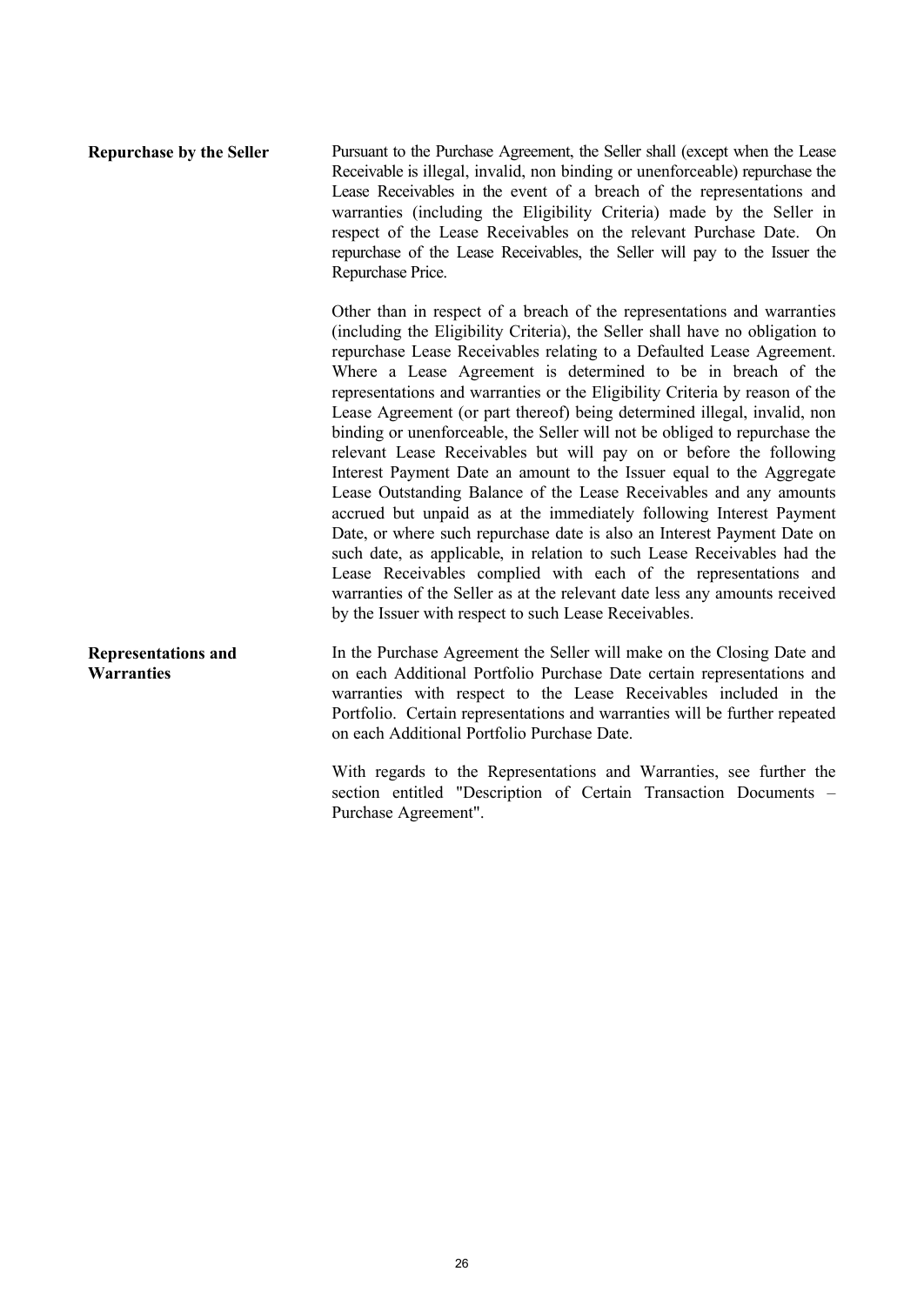### **RISK FACTORS**

THE PURCHASE OF CERTAIN NOTES MAY INVOLVE SUBSTANTIAL RISKS AND BE SUITABLE ONLY FOR INVESTORS WHO HAVE THE KNOWLEDGE AND EXPERIENCE IN FINANCIAL AND BUSINESS MATTERS NECESSARY TO ENABLE THEM TO EVALUATE THE RISKS AND THE MERITS OF AN INVESTMENT IN THE NOTES. PRIOR TO MAKING AN INVESTMENT DECISION, PROSPECTIVE INVESTORS SHOULD CAREFULLY CONSIDER IN LIGHT OF THEIR OWN FINANCIAL CIRCUMSTANCES AND INVESTMENT OBJECTIVES ALL THE INFORMATION SET FORTH IN THIS PROSPECTUS AND, IN PARTICULAR, THE CONSIDERATIONS SET FORTH BELOW. PROSPECTIVE INVESTORS SHOULD MAKE SUCH INQUIRIES AS THEY DEEM NECESSARY WITHOUT RELYING ON THE ISSUER.

The following is a summary of certain aspects of the Notes of which prospective investors should be aware. This summary is not intended to be exhaustive and prospective investors should also read the detailed information set out elsewhere in this Prospectus and reach their own views prior to making any investment decision.

### **RISKS FACTORS RELATING TO THE NOTES**

### 1. **Liability and limited recourse under the Notes**

The Notes represent obligations of the Issuer only, and do not represent obligations of the Joint Arrangers, the Security Trustee, Alpha Leasing, Alpha Bank or any affiliates, the Note Trustee, the Account Bank, the Agent Bank, or the Paying Agents or any affiliate of the Issuer or any other Transaction Party (except the Issuer) or any other third person or entity. None of the Joint Arrangers, the Security Trustee, Alpha Leasing, Alpha Bank or any of its affiliates, the Note Trustee, the Account Bank, the Agent Bank, the Paying Agents or any affiliate of the Issuer, any other Transaction Party (except the Issuer) or any other third person or entity, assume any liability to the Noteholders if the Issuer fails to make a payment due under the Notes.

All payment obligations of the Issuer under the Notes constitute limited recourse obligations to pay and are obligations solely of the Issuer. Therefore the Noteholders will have a claim under the Notes against the Issuer only and only to the extent of the security granted pursuant to the Deed of Charge and the Greek Security Documents which includes, *inter alia*, amounts received by the Issuer under the Portfolio and under the other Transaction Documents . The Issuer Security may not be sufficient to pay amounts due under the Notes, which may result in a shortfall, however, no accrued interest payable in relation to the Most Senior Class Outstanding shall be deferred pursuant to the Conditions. The Notes shall not give rise to any payment obligation in addition to the foregoing. The enforcement of the payment obligations under the Notes shall only be effected by the Security Trustee in accordance with the Trust Deed. If the Security Trustee enforces the claims under the Notes, such enforcement will be limited to the Issuer Security. To the extent that such assets, or the proceeds of the realisation thereof, prove ultimately insufficient to satisfy the claims of all Noteholders in full, then once all such amounts have been applied in accordance with the Deed of Charge the Noteholders shall have no further claim against the Issuer in respect of any amounts owing to them which remain unpaid and such unpaid amount shall be deemed to be discharged in full and any relevant payment rights shall be deemed to cease.

### 2. **Absence of a secondary market and market value of the Notes**

There is not, at present, an active and liquid secondary market for the Notes or for similar bond instruments. There can be no assurance that a secondary market for any of the Notes will develop or, if a secondary market does develop, that it will provide the holders of such Notes with liquidity of investment or that it will continue for the life of the Notes. Consequently, any purchaser of the Notes must be prepared to hold the Notes until final redemption or earlier application in full of the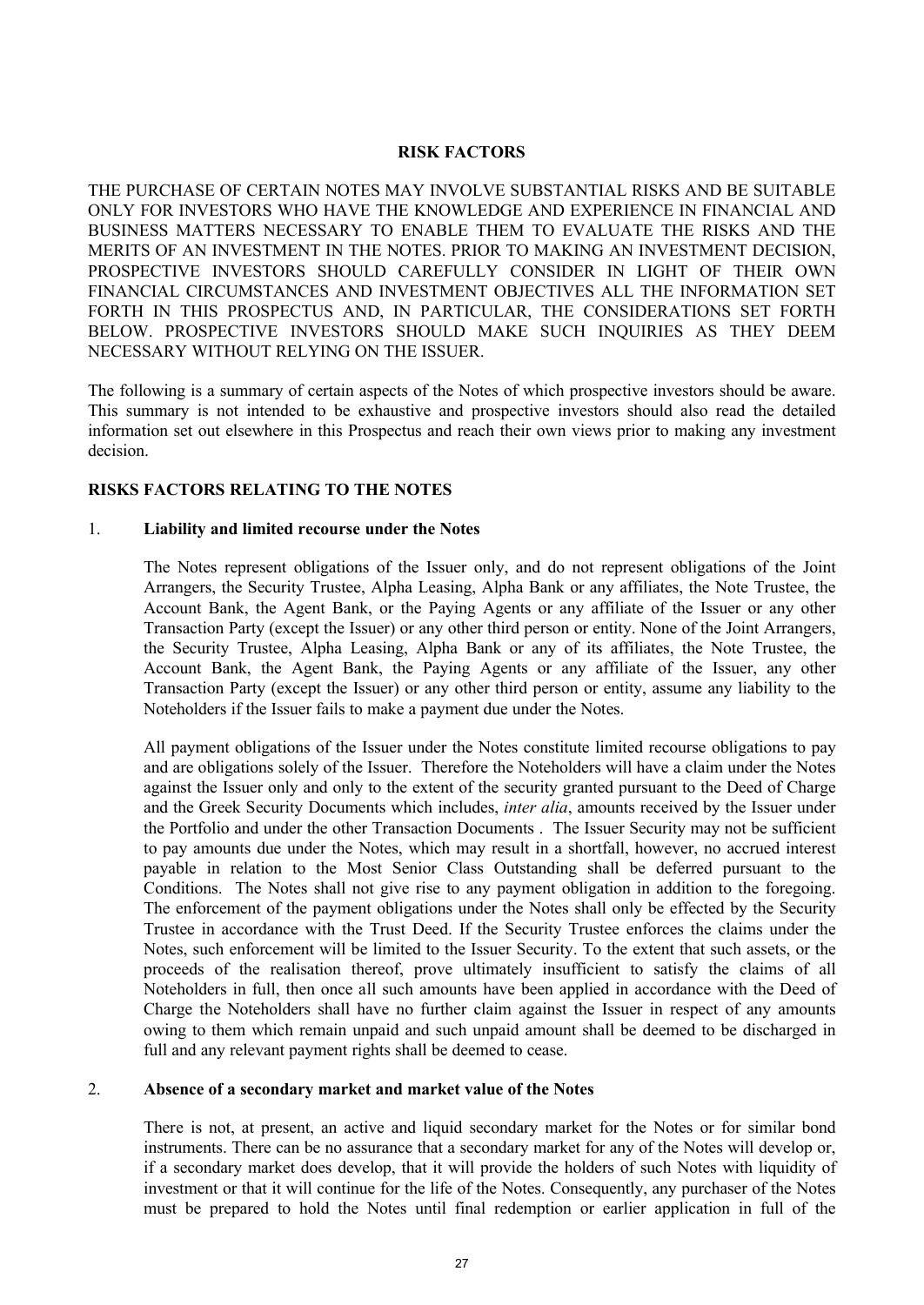proceeds of enforcement of the Issuer Security by the Security Trustee. The market price of the capital in the Notes could be subject to fluctuation in response to, among other things, variations in the value of the Portfolio, the market for similar securities, prevailing interest rates, changes in regulation and general market and economic conditions. It should not be assumed that there will be a significant correlation between the market value of the Notes and the market value of the Portfolio. Application has been made to the Irish Stock Exchange for the Notes to be admitted to the Official List and trading on its regulated market.

Upon issue, it is intended that all of the Notes will be subscribed by Alpha Bank and Alpha Leasing. It is possible that Alpha Bank or any affiliate thereof may continue to hold a material proportion of each class of Notes such that no liquid secondary market develops or is maintained for each class of Notes (even if a secondary market for asset-backed securities emerges in the future).

In addition, potential investors in Notes should be aware of the prevailing and widely reported global credit market conditions (which continue at the date hereof), whereby there is a severe lack of liquidity in the secondary market for instruments similar to the Notes. As a result of the current liquidity crisis, there exist significant additional risks to the Issuer and the investors which may affect the returns on the Notes to investors.

In addition, the current liquidity crisis has stalled the primary market for a number of financial products including instruments similar to the Notes. While it is possible that the current liquidity crisis may alleviate for certain sectors of the global credit markets, there can be no assurance that the market for securities similar to the Notes will recover at the same time or to the same degree as such other recovering global credit market sectors.

### 3. **Subordination of Class B Notes**

Prior to the service of a Note Acceleration Notice by the Note Trustee on the Issuer, if, on any Interest Payment Date whilst any Class A Notes are still outstanding, there are insufficient funds available to the Issuer after payment of all other claims ranking in priority to the payment of interest on the Class B Notes, then interest on the Class B Notes will be deferred.

Following the service of a Note Acceleration Notice by the Note Trustee on the Issuer, payments of principal and interest on the Class A Notes will be made in priority to payments of principal and interest on the Class B Notes.

### 4. **The Notes may not be a suitable investment for all investors**

Each potential investor in the Notes must determine the suitability of that investment in light of its own circumstances. In particular, each potential investor should:

- (a) have sufficient knowledge and experience to make a meaningful evaluation of the Notes, the merits and risks of investing in the Notes and the information contained or incorporated by reference in this Prospectus;
- (b) have access to, and knowledge of, appropriate analytical tools to evaluate, in the context of its particular financial situation, an investment in the Notes and the impact the Notes will have on its overall investment portfolio;
- (c) have sufficient financial resources and liquidity to bear all of the risks of an investment in the Notes, including Notes where the currency for principal or interest payments is different from the potential investor's currency;
- (d) understand thoroughly the terms of the Notes and be familiar with the behaviour of any relevant indices and financial markets; and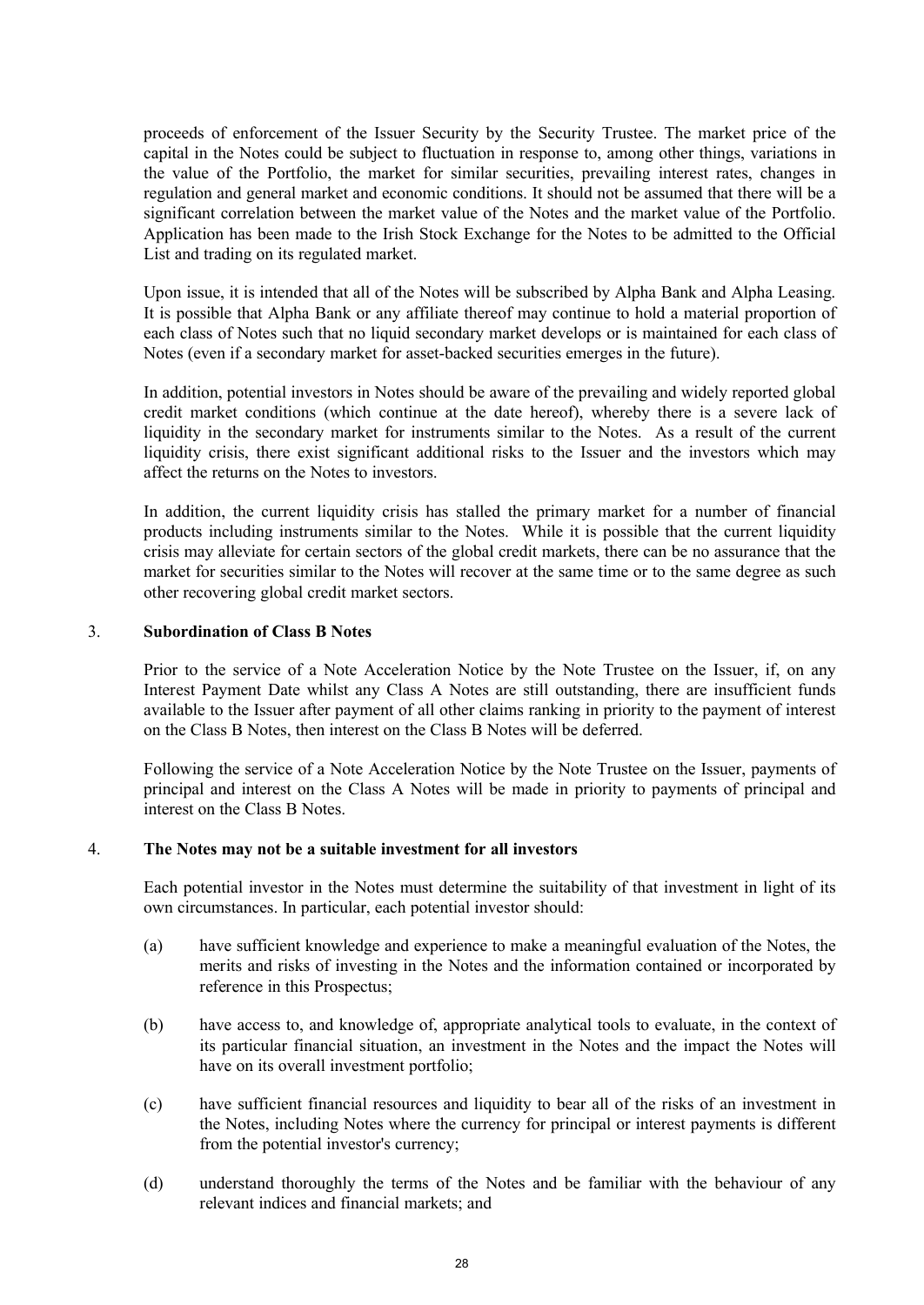(e) be able to evaluate (either alone or with the help of a financial adviser) possible scenarios for economic, interest rate and other factors that may affect its investment and its ability to bear the applicable risks.

The Notes are complex financial instruments. Sophisticated institutional investors generally do not purchase complex financial instruments as stand-alone investments. They purchase complex financial instruments as a way to reduce risk or enhance yield with an understood, measured, appropriate addition of risk to their overall portfolios. A potential investor should not invest in the Notes which are complex financial instruments unless it has the expertise (either alone or with a financial adviser) to evaluate how the Notes will perform under changing conditions, the resulting effects on the value of the Notes and the impact this investment will have on the potential investor's overall investment portfolio.

### 5. **Market Disruption**

The Rate of Interest in respect of the Class A Notes and the Class B Notes for each Interest Period will be three-month EURIBOR plus the Margin (except the first Interest Period, which will be interpolated), determined in accordance with Condition 4.3. Condition 4.3 contains provision for the calculation of such underlying rates based on rates given by various market information sources and Condition 4.3 contains an alternative method of calculating the underlying rate should those market information any of these sources be unavailable. The market information sources might become unavailable for various reasons, including suspensions or limitations on trading, events which affect or impair the ability of market participants in general, or early closure of market institutions. These could be caused by physical threats to the publishers of the market information sources, market institutions or market participants in general, or unusual trading, or matters such as currency changes.

#### 6. **Book-entry registration**

The Notes will be represented by Global Notes delivered to a common safekeeper for Clearstream, Luxembourg and Euroclear, and will not be held by the beneficial owners or their nominees. The Global Notes will not be registered in the names of the beneficial owners or their nominees. As a result, unless and until Notes in definitive form are issued, beneficial owners will not be recognised by the Issuer or the Security Trustee as Noteholders, as that term is used in the Trust Deed. Until such time, beneficial owners will only be able to exercise their rights in relation to the Notes indirectly, through Clearstream, Luxembourg or Euroclear (as the case may be) and their respective participating organisations, and will, subject to Condition 14, receive notices (which, so long as the Notes are admitted to trading and listed on the Official List, are always published in accordance with the relevant guidelines of the Irish Stock Exchange by a notification in writing to the Irish Stock Exchange who will in turn release this notice via the Regulatory News Service) and other information provided for under the Conditions only if and to the extent provided by Clearstream, Luxembourg or Euroclear (as the case may be) and their respective participating organisations.

### 7. **The Issuer's reliance on third parties**

The Issuer is a party to contracts with a number of other third parties that have agreed to perform certain services in relation to, *inter alia*, the Notes. For example, the Corporate Services Provider has agreed to provide corporate services to the Issuer and the Servicer, the Cash Manager, the Agent Bank and the Paying Agents have agreed to provide servicing, cash administration, payment, administration and calculation services in connection with the Notes, the Lease Agreements and/or the Leased Assets. In the event that any relevant third party fails to perform its obligations under the respective agreements to which it is a party, the Noteholders may be adversely affected. No assurances can be given that the Issuer will be able to find any replacement providers on a timely basis or at all. In this regard see further *Risk of change of Servicer* below.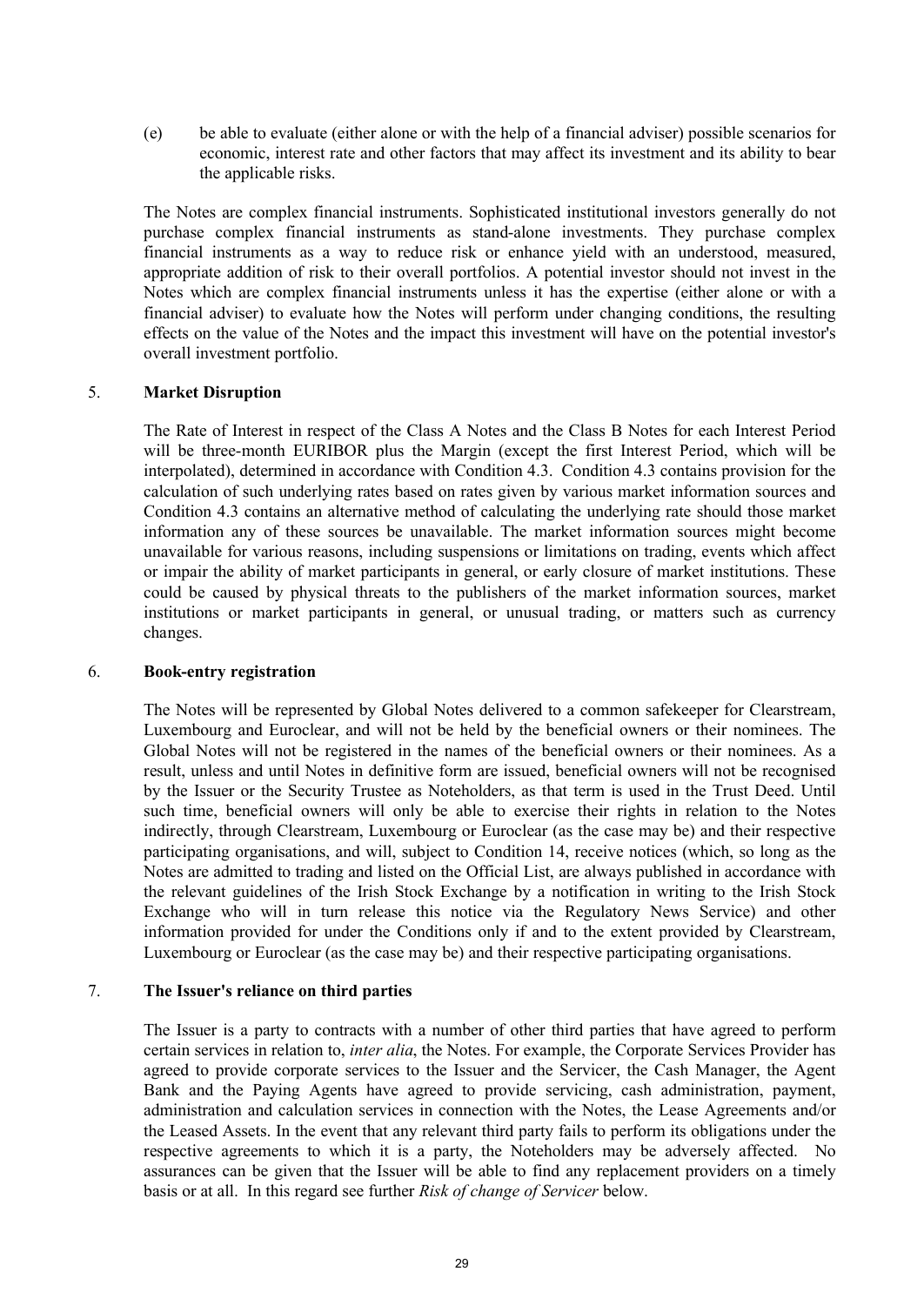### 8. **Issuer Security**

Although the Security Trustee will hold the benefit of the Issuer Security created under the Deed of Charge and the Greek Security Documents on trust for, *inter alios*, the Noteholders, such Issuer Security will also be held on trust for certain other parties that will rank ahead of the Noteholders.

In the event that the Issuer Security is enforced, the proceeds of such enforcement may be insufficient, after payment of all other claims ranking in priority to amounts due under the Notes, to pay in full all amounts of principal and interest (and any other amounts) due in respect of the Notes. Enforcement of the Issuer Security by the Security Trustee is the only remedy available for the purpose of recovering amounts owed in respect of the Notes.

### 9. **Rights available to Holders of Notes of different classes**

In performing its duties as Note Trustee for the Noteholders, the Note Trustee will have regard to the interests of all Noteholders. Except where expressly provided otherwise, where there is a conflict between the interests of the holders of one class of Notes and the holders of the other class of Notes, the Note Trustee will be required to have regard only to the holders of the Most Senior Class Outstanding and will not have regard to any lower ranking class of Notes nor to the interests of the other Secured Creditors except to ensure the application of the Issuer's funds in accordance with the relevant Priority of Payments.

### 10. **Rating of Notes and confirmations of rating**

The rating assigned to the Rated Notes by Moody's is based on the terms of the Transaction Documents and other relevant structural features of this transaction, including the short-term unsecured, unguaranteed and unsubordinated debt rating of the Account Bank and reflect only the views of Moody's. Moody's rating addresses the expected loss posed to investors until the Final Maturity Date. A rating is not a recommendation to buy, sell or hold securities and may be subject to revision, suspension or withdrawal at any time by Moody's. There is no assurance that the rating will continue for any period of time or that it will not be reviewed, revised, suspended or withdrawn entirely by Moody's as a result of changes in or unavailability of information or if, in the judgement of Moody's, circumstances so warrant. A qualification, downgrade or withdrawal of the rating mentioned above may impact upon the value of the Rated Notes.

Agencies other than Moody's could seek to rate the Rated Notes and, if such unsolicited ratings are lower than the comparable rating assigned to the Rated Notes by Moody's, those shadow ratings could have an adverse effect on the value of the Rated Notes. For the avoidance of doubt and unless the context otherwise requires, any references to "**ratings**" or "**rating**" in this Prospectus are to ratings assigned by Moody's only.

### 11. **Eurosystem eligibility**

The Class A Notes are intended to be held in a manner which will allow Eurosystem eligibility. This means that the Class A Notes are intended upon issue to be deposited with one of Euroclear or Clearstream, Luxembourg as common safekeeper and does not necessarily mean that the Class A Notes will be recognised as eligible collateral for Eurosystem monetary policy and intra-day credit operations by the Eurosystem (**Eurosystem eligible collateral**) either upon issue or at any or all times during their life. Such recognition will depend upon satisfaction of the Eurosystem eligibility criteria. It is expected that the Class B Notes will not satisfy the Eurosystem eligibility criteria. The Issuer gives no representation, warranty, confirmation or guarantee to any investor in the Class A Notes that the Class A Notes will, either upon issue or at any time prior to redemption in full, satisfy all or any of the requirements for Eurosystem eligibility and be recognised as Eurosystem eligible collateral. Any potential investor in the Class A Notes should make their own conclusions and seek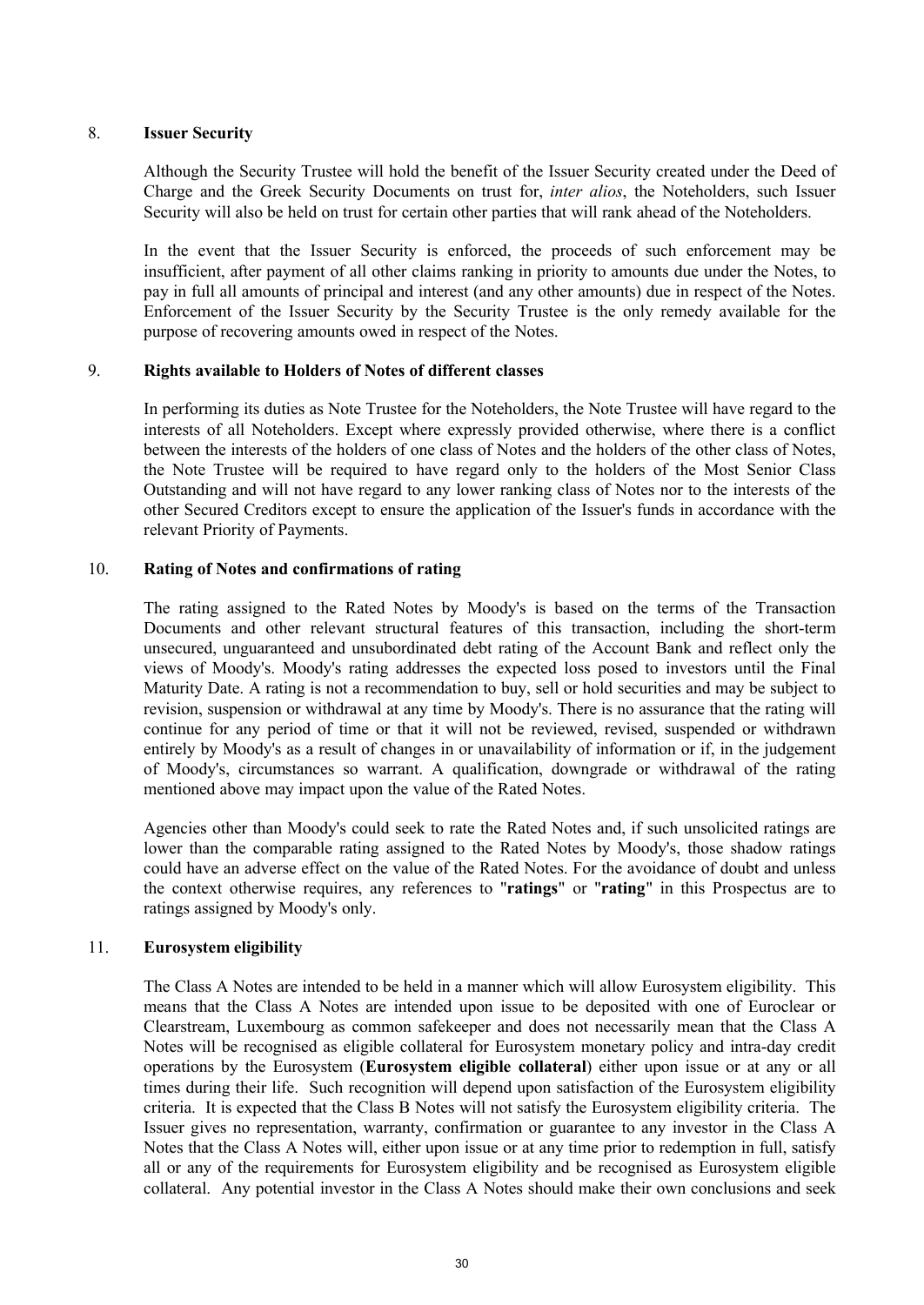their own advice with respect to whether or not the Class A Notes constitute Eurosystem eligible collateral.

### 12. **Interest rate risk on the Notes**

Investors will pay for the Notes in euro, and receive interest from the Issuer on each Interest Payment Date at the rate equivalent to three-month EURIBOR for euro deposits. The Issuer will receive interest on the Lease Receivables based on a variety of fixed and floating rates.

Prospective investors' attention is drawn, however, to the fact that, in such circumstances, if the Issuer is not able to make payments due on the Notes, such non-payment could constitute an Event of Default and cause the Note Trustee to serve a Note Acceleration Notice on the Issuer in respect of the Notes.

### 13. **Exercise of rights by minority Noteholders**

Upon issue, it is intended that all of the Notes will be subscribed by Alpha Bank and Alpha Leasing. An Extraordinary Resolution passed by the Class A Noteholders may bind the Class B Noteholders in certain circumstances – see Condition 11.

An Extraordinary Resolution of a class of Noteholders may be passed by a majority consisting of three-fourths of the Noteholders present or represented at a quorate meeting eligible to vote or (in the case of a written resolution) by Noteholders holding not less than three-fourths in aggregate Principal Amount Outstanding of the Notes.

The quorum for a meeting of Noteholders is (a) (i) one-twentieth of the Principal Amount Outstanding of the relevant class or (ii) in the case of meeting to pass an Extraordinary Resolution, eligible Noteholders holding in aggregate not less than 50% in Principal Amount Outstanding of such class or (iii) in the case of a resolution to pass a Basic Terms Modification, eligible Noteholders holding not less than in aggregate three-quarters of the Principal Amount Outstanding of the class of Notes or (b) (i) upon adjournment of a meeting other than to pass a resolution which constitutes a Basic Terms Modification, one or more eligible Noteholders shall form a quorum (whatever the Principal Amount Outstanding of the Notes so held by them) or (ii) upon adjournment of a meeting to pass a Basic Terms Modification, one or more eligible Noteholders holding or representing in aggregate not less than one-quarter of the Principal Amount Outstanding of the Notes of the relevant class.

It is possible that Alpha Bank, Alpha Leasing or any affiliate thereof may continue to hold a sufficient proportion of the Most Senior Class Outstanding of the Notes (and of any other class of Notes) such that (i) a resolution by the Noteholders may not be passed without the approval of Alpha Bank, Alpha Leasing or any affiliate thereof and (ii) resolutions of Noteholders may be passed by Alpha Bank, Alpha Leasing or an affiliate thereof without approval of the other Noteholders where Alpha Bank, Alpha Leasing or any affiliate thereof holds a sufficient proportion of the Notes to pass such resolution.

### 14. **Reports disseminated to Noteholders**

It is intended that the Cash Manager will publish the Investor Report for dissemination to Noteholders by publication on the Cash Manager's website available at <https://gctinvestorreporting.bnymellon.com/Home.jsp> and publication through the Company Announcement Office of the Irish Stock Exchange. Other than with regard to any other notices required to be published by the Issuer pursuant to the rule of the Irish Stock Exchange relating to asset-backed securities, the Issuer is not obliged to publish any additional reports to Noteholders or at a more frequent interval.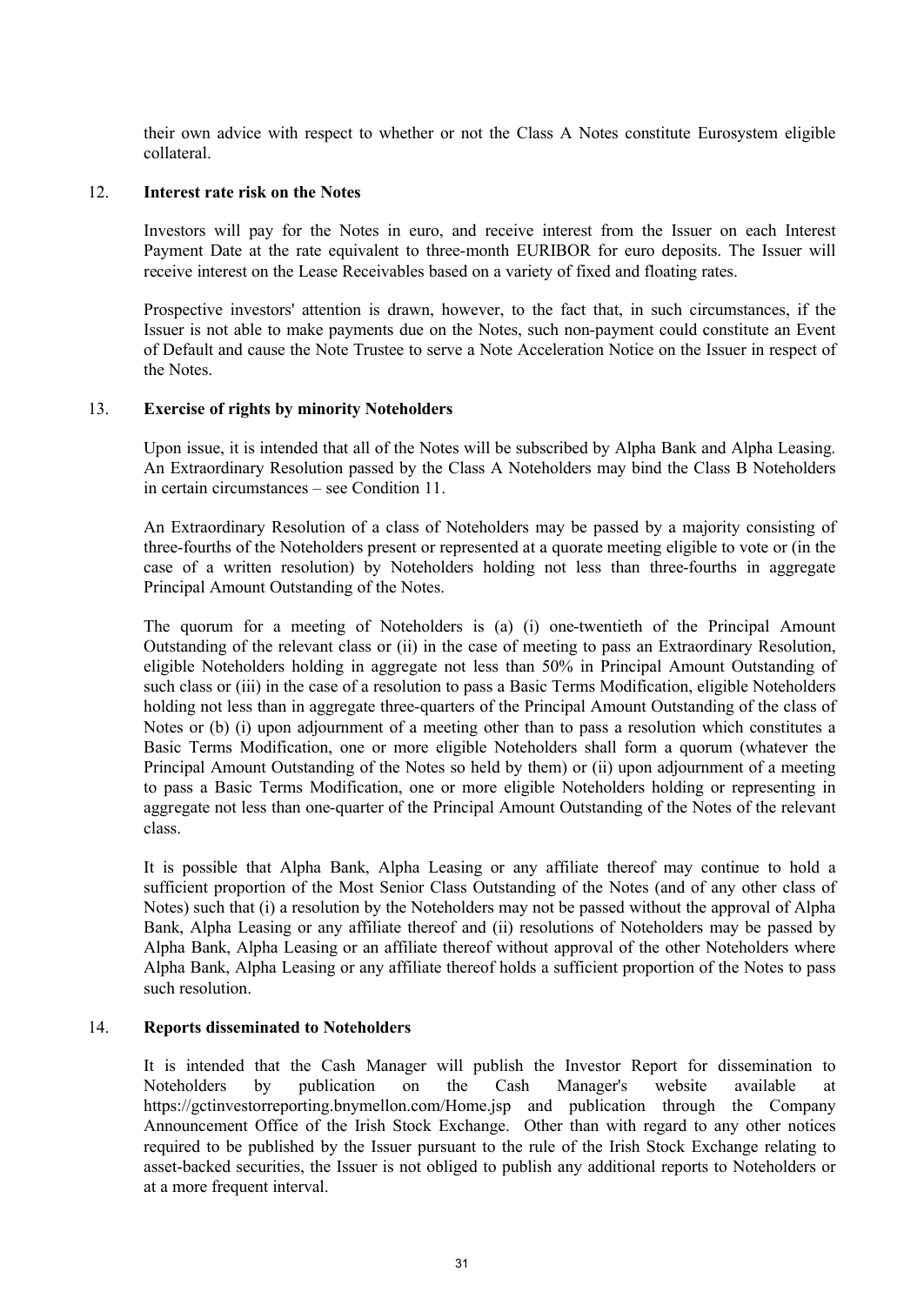### **RISK FACTORS RELATING TO THE PORTFOLIO**

### 15. **Historical and other information**

The historical, financial and other information set out in particular in the section entitled "Characteristics of the Provisional Portfolio" is based on the historical experience and present procedures of Alpha Leasing. None of the Issuer or the Joint Arrangers, the Security Trustee, the Note Trustee, the Paying Agents, or the Corporate Services Provider has undertaken or will undertake any investigation or review of, or search to verify, the historical information. There can be no assurances as to the future performance of the Portfolio. Any failure in the performance of the Portfolio would have an adverse effect on the Issuer's ability to make payments in respect of the Notes.

### 16. **Risk of late payment of instalments**

Whilst each Lease Agreement has due dates for scheduled payments thereunder, there is no assurance that the Lessees under those Lease Agreements will pay in time, or at all. In addition, Post-Dated Cheques that are submitted by Lessees against payment of instalments may not be payable by the paying bank due to insufficient funds in the account on which such cheques are drawn when presented by the Lessor for payment to the Issuer in order to cover unpaid instalments by the Lessee. Any such failure by the Lessees to make payments under the Lease Agreements would have an adverse effect on the Issuer's ability to make payments under the Notes. The risk of late payment by Lessees is in part mitigated by the Reserve Fund. Whilst the Issuer may draw on amounts standing to the credit of the Reserve Account to make payments in respect of the Notes, no assurance can be given that the Issuer will have sufficient funds to make payments in full in respect of the Notes. In addition, the Seller is not obliged to repurchase any Lease Receivables if the relevant Lease Agreement is a Defaulted Lease Agreement.

#### 17. **Risk of early repayment**

Under the terms of certain of the Lease Agreements, the Lessees are entitled to terminate the Lease Agreements early, subject, where applicable, to payments of an early repayment fee or charge equal to the full amount outstanding (rental element and interest) under the Lease Agreements. The early repayment fee or charge may be subject to a reduction by the courts in circumstances where such fee or charge is construed as a penalty under Greek law. In the event that, after the termination of the Revolving Period, the Lease Agreements underlying the Portfolio are prematurely terminated or otherwise settled early or an Early Amortisation Event occurs, the principal repayment of the Notes may be earlier than expected and, therefore, the yield on the Notes may be adversely affected by a higher or lower than anticipated rate of prepayment of the Lease Receivables. The rate of prepayment of the Lease Receivables cannot be predicted and is influenced by a wide variety of economic and other factors, including prevailing interest rates, the buoyancy of the leasing market, the availability of alternative financing and local and regional economic conditions. Therefore, no assurance can be given as to the level of prepayment that the Lease Receivables will experience. See the section entitled "Estimated Weighted Average Life of the Class A Notes".

### 18. **Prepayment Due to Exercise of Call Options**

Under the terms of the Purchase Agreement, the Issuer has granted to the Seller the Seller Call Option. Pursuant to the Seller Call Option, the Seller may exercise an option to purchase, and have assigned to it, the Portfolio and all rights attaching thereto in full on the next Interest Payment Date by giving notice to the Issuer of not more than 60 days and not less than 30 days of such exercise. Such purchase will be in an amount equal to the Lease Outstanding Balance plus accrued but unpaid interest relating to the Portfolio on such Interest Payment Date provided that the Seller will only purchase the Portfolio on such Interest Payment Date if the Available Revenue Receipts and the Available Principal Receipts will be sufficient for the Issuer to discharge all its liabilities in respect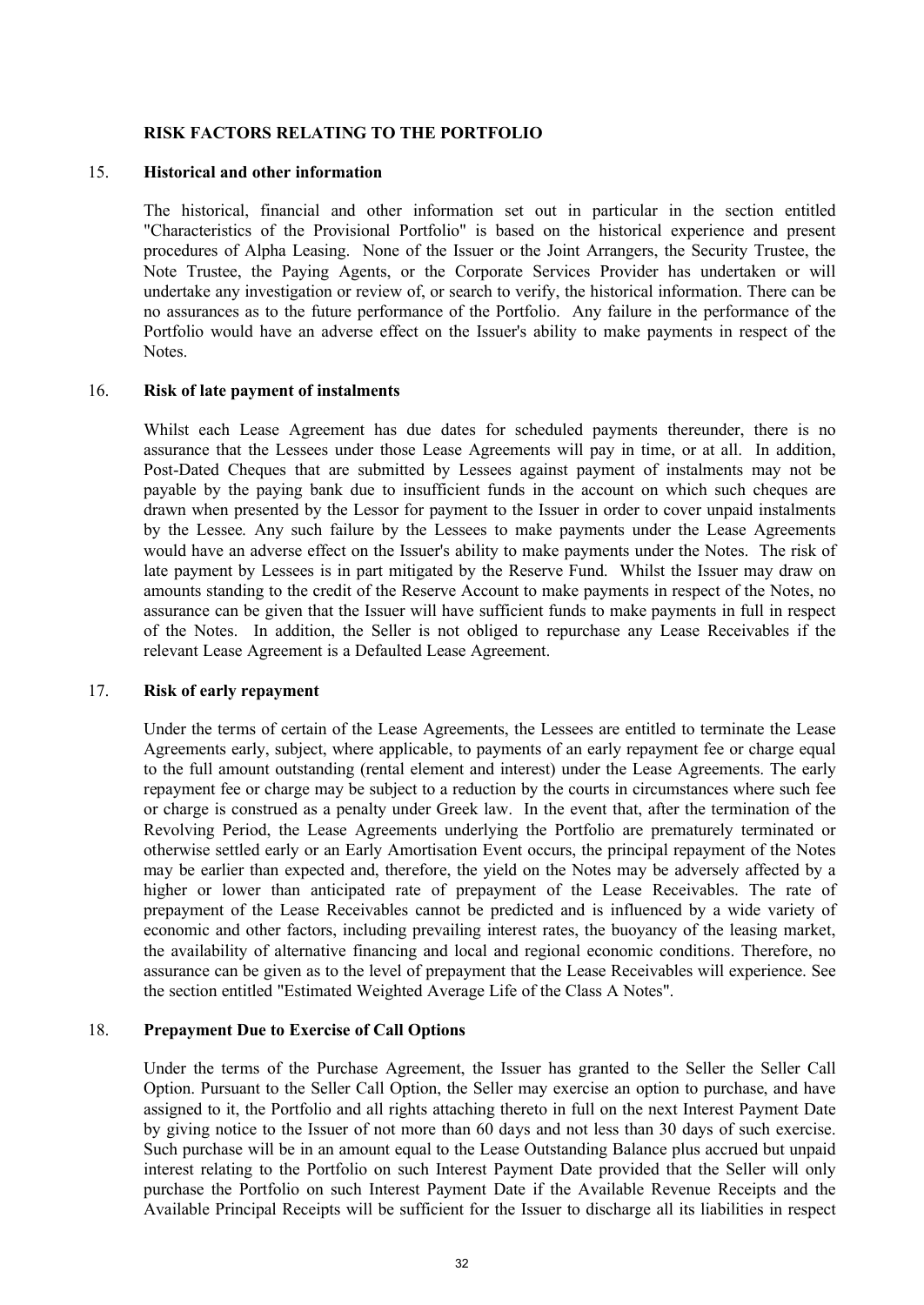of the Notes and any amounts to be paid pari passu with or in priority to the Notes according to the relevant Priority of Payments on such Interest Payment Date. On receipt by the Issuer of the Seller's notice of the exercise of the Seller Call Option, the Issuer will redeem all of the Notes at their Principal Amount Outstanding together with accrued interest on the next Interest Payment Date subject to, amongst other things, the Issuer having given not more than 60 and not less than 30 days' notice to the Note Trustee and the Noteholders of its intention to redeem all of the Notes. Under the terms of the Purchase Agreement, the Issuer has also granted the Seller the Seller Defaulted Call Option, and on the exercise of the Seller Defaulted Call Option by the Seller, the Issuer may partially redeem the Notes at an amount equal to the Lease Outstanding Balance plus accrued but unpaid interest relating to the Lease Receivables of the portfolio of Defaulted Lease Agreements to be purchased. As a result, the Noteholders are subject to prepayment risk in respect of their investment in the Notes due to the exercise by the Seller of any of the Call Options.

### 19. **Changing characteristics of the Portfolio during the Revolving Period**

During the Revolving Period, the amounts that would otherwise be used to repay the principal under the Notes will be used to purchase Additional Lease Receivables from the Seller. The Initial Portfolio and any Additional Portfolios may also be prepaid or default during the Revolving Period, and therefore the characteristics of the Portfolio may change after the Closing Date, and could be substantially different at the end of the Revolving Period from the characteristics of the Initial Portfolio. These differences could result in faster or slower repayments or greater losses on the **Notes**.

Although each Additional Portfolio purchased on each Additional Portfolio Purchase Date is required to have a maximum remaining term to maturity and the Seller will make representations and warranties including that the Eligibility Criteria and Additional Lease Receivables Criteria are satisfied which require the Aggregate Lease Outstanding Balance of the Portfolio not to exceed certain concentration limits with respect to the Lease Receivables generated under certain of the Lease Agreements for Vehicles, Equipment and Real Estate, the exact characteristics of the relevant Additional Portfolio will not be taken into account in determining the level of over collateralisation required for the Class A Notes or the Class B Notes as applicable which could increase the Noteholders' risk to incur delays in payment or losses on the Notes.

Because of payments on the Lease Receivables and purchase of Additional Portfolios during the Revolving Period, concentrations of Lessees in the pool may be substantially different from the concentration that exists as of the Closing Date. Such concentration or other changes of the pool could adversely affect the delinquency, or credit loss, of the Portfolio.

### 20. **Changing characteristics of the Portfolio due to Permitted Variations**

The Servicer may offer a Lessee a variation permitting a change to (i) the expiry date of the Lease Agreement, (ii) the spread over the relevant reference index; or (iii) fixed interest rate from a floating interest rate (a **Permitted Variation**). The number of Permitted Variations will affect the timing of the principal and interest amounts received by the Issuer and may affect the Issuer's ability to make payments of principal and interest on the Notes.

### 21. **Value of Leased Assets**

Whilst the Portfolio contains a variety of Leased Assets, certain of the Leased Assets (e.g. the Real Estate) may have a high individual value. If a number of such Leased Assets suffered damage or were otherwise impaired any losses could impact on the Leased Asset's value. It may also be difficult to find a purchaser for certain of the Leased Assets. Any impact on the ability of the Issuer to realise such value could have an adverse effect on the Issuer's ability to make payments in respect of the Notes.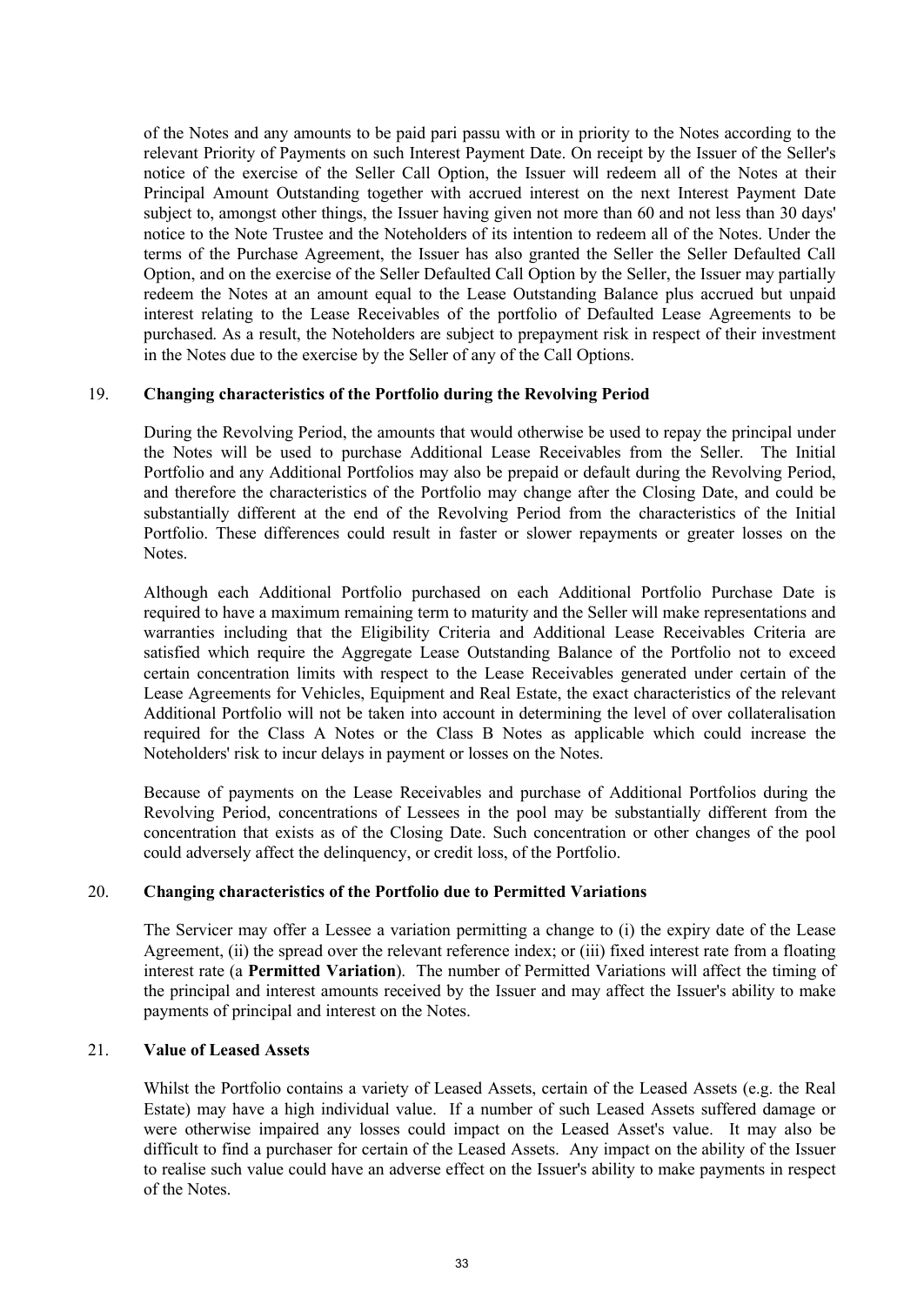If a Lessee defaults on the Lease Agreement, the Issuer will receive Asset Realisation Proceeds equivalent to the value of the Leased Asset at the time of sale. If it is difficult to find a purchaser for the Leased Assets, this may affect the value received. In addition, if the sale of the Leased Asset is affected by the bankruptcy administrator or the bankruptcy judge failing to recognise the Issuer's right to repossess and sell the Leased Asset, then this process may be lengthier than the sale of Leased Assets prior to the Lessor's insolvency. The Issuer may not be able to receive in due time all or any value from the proceeds of liquidation.

### 22. **Geographical and industry concentration of Lessees**

Although the Lessees under the Lease Agreements are located throughout the Hellenic Republic, these lessees may be concentrated in certain locations, such as densely populated or industrial areas. Any deterioration in the economic condition of the areas in which the Lessees are located, or any deterioration in the economic conditions of other areas, may have an adverse effect on the ability of the Lessees to make payments under the Lease Agreements, which could in turn increase the risk of losses on the Lease Agreements. A concentration of Lessees in such areas may therefore result in a greater risk that the Noteholders will ultimately not receive the full principal amount of the Notes and interest thereon as a result of such uncovered losses incurred in respect of the Lease Agreements than if such concentration had not been present.

Further, although the Lessees are involved in a range of different industry sectors and the Leased Assets derive from a cross-section of such industries, there may be a higher concentration of Lessees in a particular industry sector (subject to the requirement in the Additional Lease Receivables Criteria), for the purchase of Lease Receivables after the Closing Date, relating to the maximum Aggregate Lease Outstanding Balance from Lease Agreements in respect of which the Lessee is classified in a specific industry. Deterioration in the economic conditions in such industry sector may adversely affect the ability of the Lessees to make payments under the Lease Agreements and, therefore, could increase the risk of losses on the Lease Agreements. Any such deterioration may reduce the market for any Leased Asset. A greater concentration of Lessees in particular industry sectors may, therefore, result in a greater risk that the Noteholders will ultimately not receive the full principal amount of the Notes and interest thereon as a result of such uncovered losses incurred in respect of the Lease Agreements than if such concentration had not been present.

### 23. **Rights in relation to the Portfolio**

Pursuant to the Deed of Charge and the Greek Security Documents, the Issuer will grant security over its rights in and to the Lease Receivables. The Security Trustee and the Issuer will rely on the Servicer to enforce any rights under the Lease Agreements and to carry out its obligations under the Servicing Agreement.

Alpha Leasing will undertake for the benefit of the Issuer that it will not take any steps in relation to the Lease Agreements otherwise than in accordance with its Collection and Servicing Procedures in order to perform its duties under the Servicing Agreement, and that it will lend its name to, and take such other steps as may be required by the Issuer or the Security Trustee in relation to, any action (whether through the courts or otherwise) in respect of the Lease Agreements.

Each Lease Agreement requires the Lessee to take out and maintain comprehensive vehicle, equipment or real estate insurance policies (as applicable) on the Leased Assets for all risks as well as civil liability against third parties for any cause throughout the term of the Lease Agreement (as the case may be). Alpha Leasing is the beneficiary of the insurance policies.

### 24. **Rights of the Lessor to realise the Leased Assets**

During the term of the Lease Agreement, the Lessor remains at all times the owner of the Leased Assets which are the subject of the Lease Agreements. Under the Greek Financial Leasing Law, the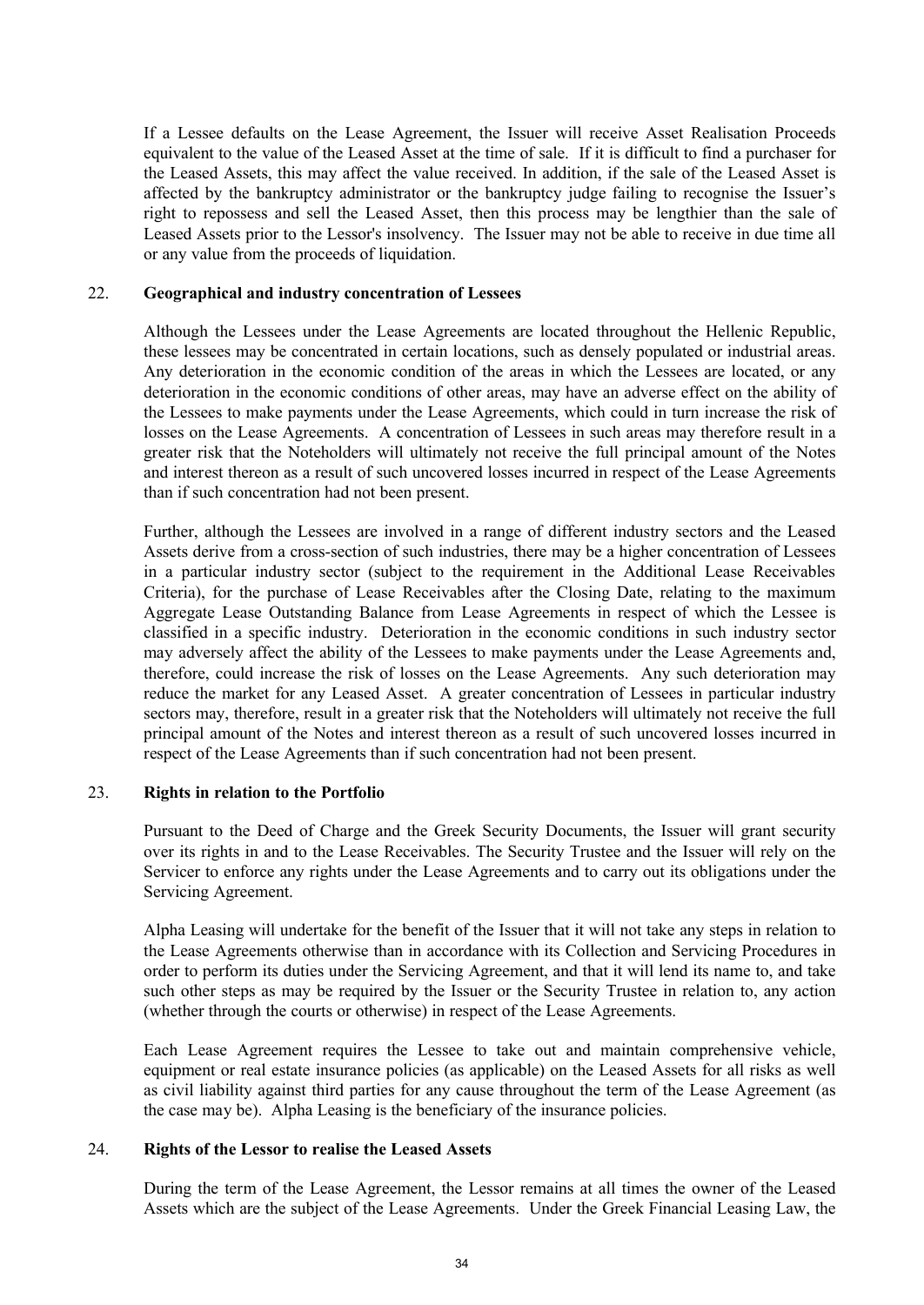owner of the Leased Assets is entitled to repossess and realise the Leased Assets if the Lessee for any reason is no longer entitled contractually or otherwise to use the Leased Assets. Given that the Seller (in its capacity as the Lessor) remains owner of the Leased Asset, upon bankruptcy of the Seller, the Leased Asset constitutes an asset of its bankruptcy estate despite the fact that the right to dispose of the Leased Asset has been assigned to the Issuer.

However, as the Future Claims from the sale of the Leased Assets have been securitised as future claims in accordance with the Greek Securitisation Law Pledge, they are transferred to the Issuer together with the right to repossess the Leased Asset and the right to subsequently sell the Leased Asset. Subsequently, if the Seller becomes bankrupt, the right to repossess and sell the Leased Asset will continue to be exercised only by the Issuer as such transfer of rights will be protected under paragraph 19 of article 10 of the Greek Securitisation Law, allowing the Issuer (via the Stand-by Servicer) to sell the Leased Assets and collect the securitised proceeds of the sale which are immune from any bankruptcy of the Seller under paragraph 19 of article 10 of the Greek Securitisation Law.

As a result the Leased Assets should not become part of the bankruptcy estate and should not be set under the management and the powers of any bankruptcy receiver of the Seller nor will the Issuer have to wait until the liquidation of the estate of the Seller to collect.

Furthermore, the exercise by the Issuer of the power to repossess and sell the Leased Asset, granted to the Issuer by the Seller by virtue of a Seller to Issuer Power of Attorney should be deemed as not affected by the bankruptcy of the Seller nor revoked.

As the Greek Securitisation Law has only recently been passed and there are not any previous relevant incidents related to seller's/originator's bankruptcy, in case of termination of the Lease Agreement for any reason, the Seller's bankruptcy receiver may claim that he is the only person entitled to seek repossession of the Leased Asset in order to liquidate it along with all other assets of the Seller's bankruptcy estate. The right to sell and collect proceeds of such liquidation (being part of the Future Claims) are assigned to the Issuer and will not constitute part of the Seller's bankruptcy estate. Namely, the Seller's bankruptcy receiver (or any third creditor) may challenge the above mentioned Seller to Issuer Power of Attorney on the basis of the Greek Bankruptcy Code, providing that, post bankruptcy, the bankrupt is no longer empowered to sell or otherwise dispose assets belonging to the bankruptcy estate and all transactions in respect thereof have no legal effect nor can they be registered with a public registry, where applicable, if made without the approval of the bankruptcy receiver.

Such a challenge should not be effective due to the bankruptcy immunity privileges provided by the Greek Securitisation Law.

However, in any case it should be mentioned that even if the sale is effected by the bankruptcy receiver, the latter will have to pay the proceeds from the sale directly to the Issuer, as the proceeds are securitised and assigned to the Issuer.

#### 25. **Potential adverse changes to the value and/or composition of the Portfolio**

No assurances can be given that the respective values of the Leased Assets to which the Portfolio relates have not depreciated or will not depreciate at a rate greater than the rate which they were expected to do so on the date of origination of the Lease Receivables. If this has happened or happens in the future, or if the vehicle, equipment or real estate markets (as the case may be) in the Hellenic Republic should experience a downturn, or if there is a general deterioration of the economic conditions in the Hellenic Republic, then any such scenario could have an adverse effect on the ability of Lessees to repay amounts under the relevant Lease Agreements and/or the likely amount to be recovered upon a sale of the Leased Assets upon default by Lessees. This could have an adverse effect on the Issuer's ability to make payments on the Notes.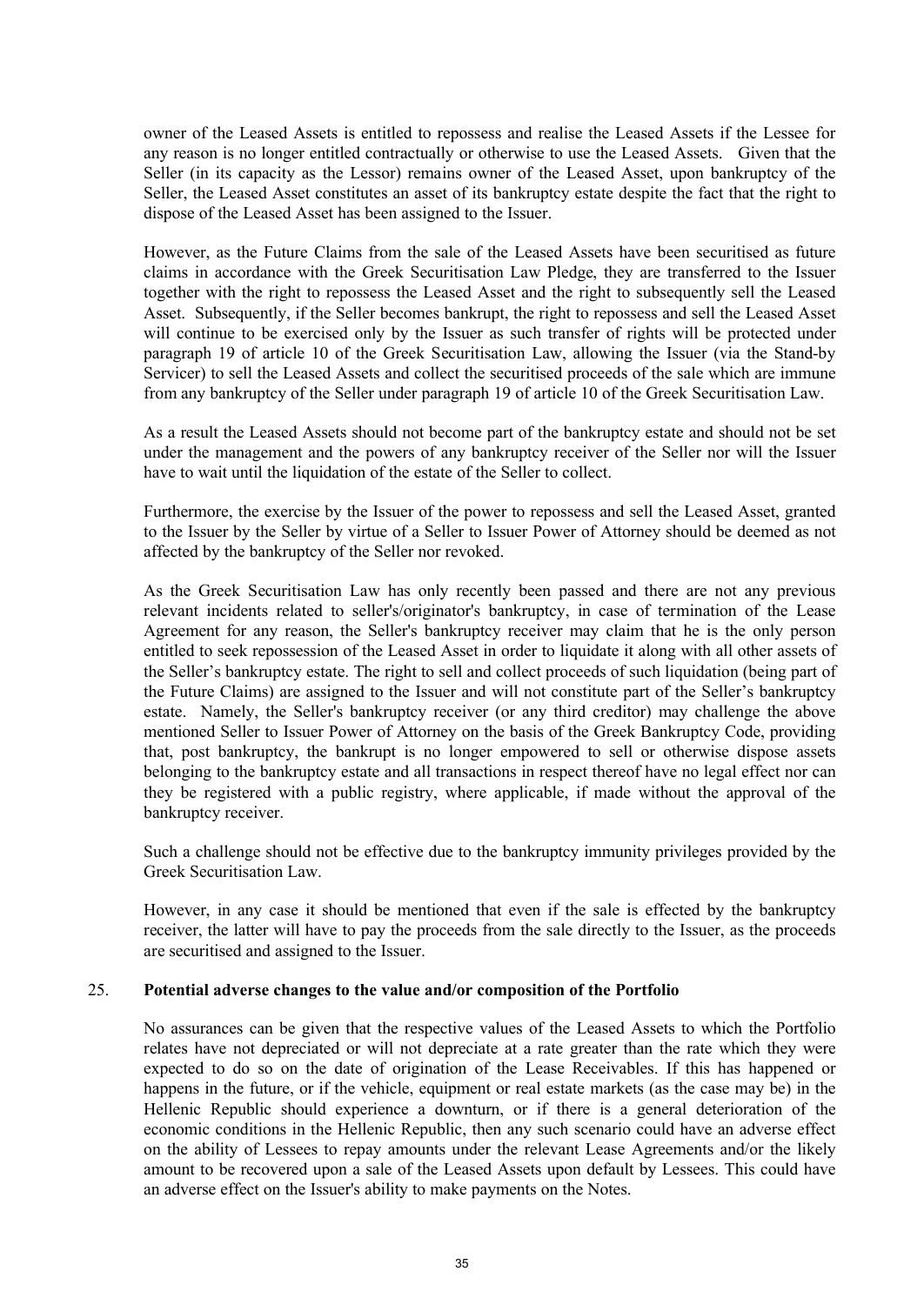Whilst the Eligibility Criteria and the Additional Lease Receivables Criteria are intended to operate and the Reserve Fund has been sized as at the Initial Cut-Off Date to operate so as to mitigate against such risks, no assurances can be given that circumstances in the future will not change such that the composition of the pool of the Portfolio at any time in the future may deteriorate in view of the circumstances then subsisting.

#### 26. **Subordination**

There is no assurance that (a) the Class A Noteholders will receive the amounts they are entitled to receive pursuant to the Terms and Conditions or (b) the distributions which are made will correspond to (i) the payments originally agreed upon in the underlying Lease Agreements or (ii) realisation proceeds envisaged to be received in respect of the Leased Assets. The risk to the Class A Noteholders that they will not receive the full principal amount of any Class A Note held by them or interest payable thereon pursuant to the Terms and Conditions is mitigated by (a) the subordination of the Class B Notes in accordance with the applicable Priority of Payments, (b) the availability of the amounts standing to the credit of the Reserve Account and (c) the available excess spread in accordance with the applicable Priority of Payments.

There is no assurance that (a) the Class B Noteholders will receive the amounts they are entitled to receive pursuant to the Terms and Conditions or (b) the distributions which are made will correspond to (i) the payments originally agreed upon in the underlying Lease Agreements or (ii) realisation proceeds envisaged to be received in respect of the Leased Assets. The risk to the Class B Noteholders that they will not receive the full principal amount of any Class B Note held by them or interest payable thereon pursuant to the Terms and Conditions is mitigated by (a) the availability of the amounts standing to the credit of the Reserve Account and (b) the available excess spread in accordance with the applicable Priority of Payments.

### 27. **Market for Lease Receivables**

The ability of the Issuer to redeem all the Notes in full, including after the occurrence of an Event of Default, whilst any of the Portfolio remain outstanding, may depend on whether the Lease Receivables can be sold, otherwise realised or refinanced by the Issuer or the Security Trustee so as to obtain a sufficient amount available for the distribution to enable the Issuer to redeem the Notes. There is not yet an active and liquid secondary market for lease receivables in the Hellenic Republic. No assurance can be given that the Issuer or the Security Trustee is able to sell, otherwise realise or refinance the Lease Receivables on appropriate terms should it be necessary for it to do so below.

### 28. **Market for Leased Assets**

The Seller has agreed to repurchase the Lease Receivables in the event of a breach of the representations and warranties made by the Seller in respect of the Lease Receivables on the Purchase Date. If the Seller fails to repurchase the Lease Receivables in accordance with the Purchase Agreement to the extent the Leased Assets are sold by the Seller in the open market in respect of Defaulted Lease Agreements or if the Seller fails to repurchase there is no guarantee that there will be a market for the sale of such Leased Assets, which will be in a used condition, or that such market will not deteriorate in the future.

Noteholders should also be aware that there may be a very limited market for certain of the Leased Assets and there is no guarantee that there will be a market for the sale of such Leased Assets, which are of a specialised nature and will be in a used condition, or that such market will not deteriorate in the future.

The difficulty in selling the Leased Asset depends on whether the Leased Asset presents a high value in the organised secondary market and on the rate of its physical depreciation. Leased Assets such as real estate, automobiles or trucks maintain a satisfactory price in the secondary market and it is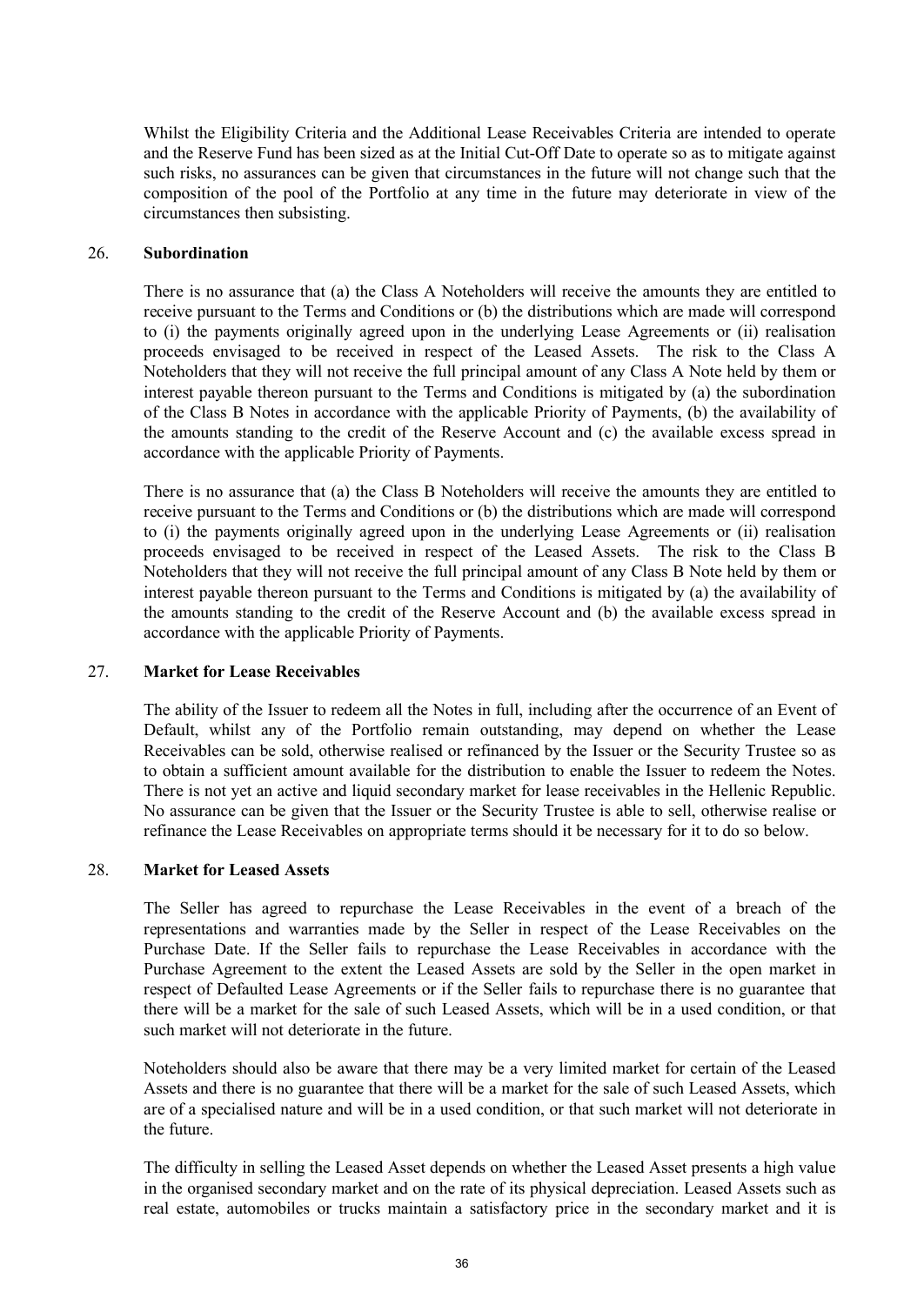easier for these Leased Assets to be sold. On the other hand, some Leased Assets, such as computers and other specialised equipment which have no organised secondary market, depreciate very quickly due to fast technological evolution and have a low after-sale value.

Further, any deterioration in the economic condition of the areas in which the final customers are located, or any deterioration in the economic conditions of other areas, may have an adverse effect on the ability to sell the Leased Assets, which could in turn increase the risk of losses. A concentration of customers in such areas may, therefore, result in a greater risk that the Noteholders will ultimately not receive the full principal amount of the Notes and interest thereon as a result of such uncovered losses than if such concentration had not been present.

### 29. **Competition in the Greek Leasing Market**

The Issuer is, among other things, subject to the risk of the contractual interest rates in relation to the Lease Receivables being less than that required by the Issuer to meet its commitments under the Notes, which may result in the Issuer having insufficient funds available to meet the Issuer's commitment under the Notes and other Issuer obligations. There are a number of financiers in the Greek leasing market and competition may result in lower interest rates on offer in such market. In the event of more competitive interest rates in relation to the Lease Receivables, Lessees under the Lease Receivables may seek to repay such Lease Receivables early, with the result that the Portfolio may not continue to generate sufficient cashflows in order for the Issuer to meet its commitments under the Notes.

### 30. **The Revolving Period may end if the Seller is unable to originate Additional Lease Receivables**

During the Revolving Period, no principal will be paid to the Noteholders. Instead, on each Additional Portfolio Purchase Date during the Revolving Period, Principal Receipts credited to the Issuer Collection Account and amounts allocable to the Retained Principal Receipts Ledger may be used to purchase Additional Portfolios. However, if any amount credited to the Retained Principal Receipts Ledger has not been applied by the Issuer towards the purchase of an Additional Portfolio by the day before the third Calculation Date following the date on which such amount was first credited to the Issuer Collection Account, then an Early Amortisation Event will occur. If an Early Amortisation Event occurs, the Revolving Period will terminate resulting in principal being repaid on the Notes on and from the following Interest Payment Date.

The Seller does not, as of the date of this Prospectus, expect any shortage in availability of Lease Receivables that can be sold to the Issuer during the Revolving Period. However, the Seller is not obliged to sell any Additional Portfolios during the Revolving Period. If the Seller is unable to originate additional Lease Receivables or if it does not sell any Additional Portfolios, then the Revolving Period will terminate earlier than expected, and in such circumstances the Noteholders will receive payments of principal on the Notes earlier than expected.

### 31. **Credit risk of the parties**

The ability of the Issuer to make any principal and interest payments in respect of the Notes depends upon the ability of the parties to the Transaction Documents to perform their contractual obligations. In particular, and without limiting the generality of the foregoing, the timely payment of amounts due in respect of the Notes depends on the ability of the Servicer to service the Portfolio, the ability of Alpha Leasing to perform its obligations (including any repurchase obligations) under the Purchase Agreement.

### 32. **Authorised Investments**

The Issuer has the right to make certain interim investments of money standing to the credit of the Issuer Transaction Account, the Issuer Collection Account and the Reserve Account by investing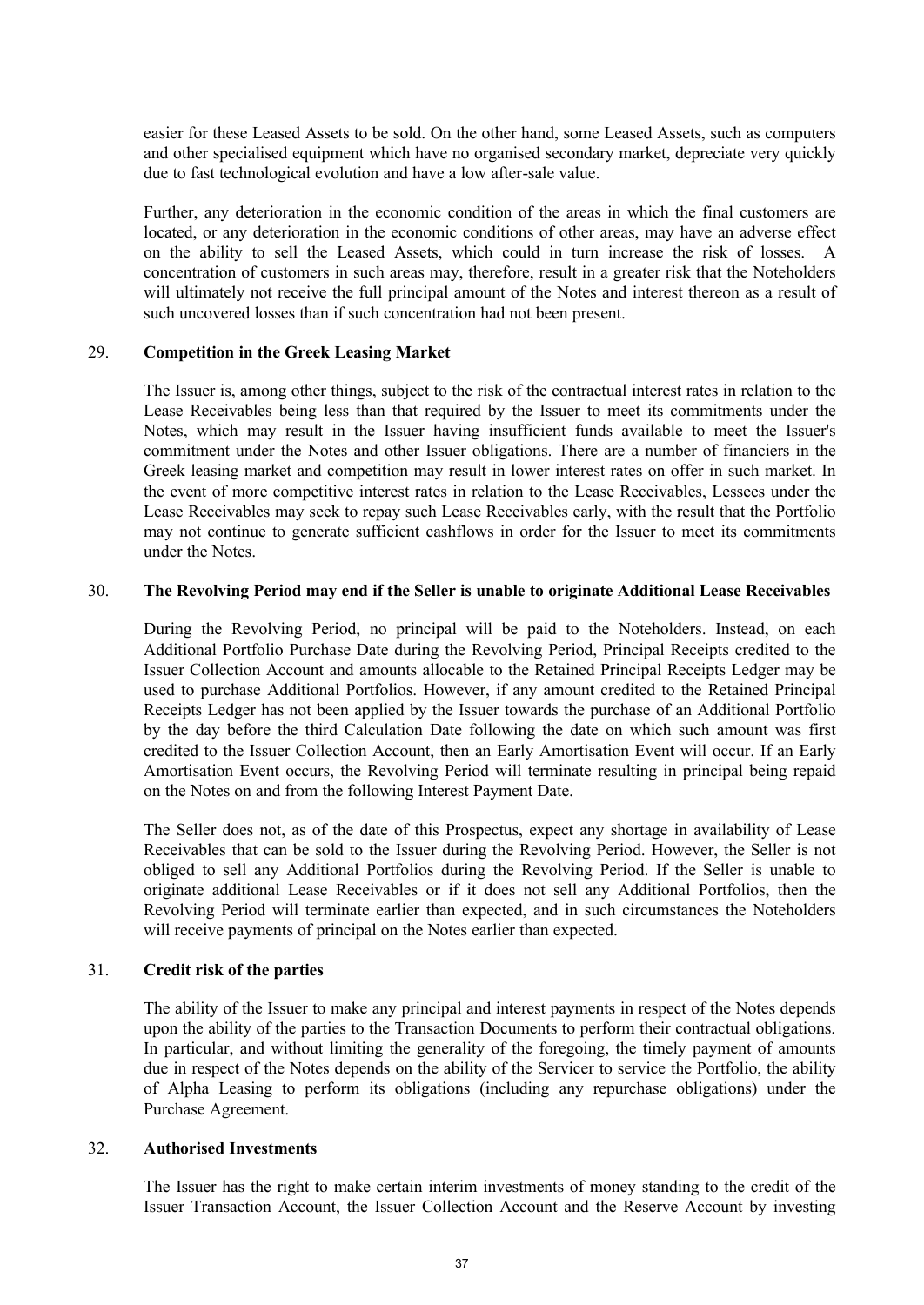them in Authorised Investments. The investments must have appropriate ratings depending on the term of the investment and the term of the investment instrument. However, it may be that, irrespective of any such rating, such investments will be irrecoverable due to bankruptcy or insolvency of the debtor under the investment or of a financial institution involved or due to the loss of an investment amount during the transfer thereof. Additionally, the return on an investment may not be sufficient to cover fully interest payment obligations due from the investing entity on the funding used to purchase such investment. In this case, the Issuer may not be able to meet all of its payment obligations. None of the Servicer, the Joint Arrangers and/or the Security Trustee will be responsible for any such loss or shortfall.

#### 33. **Collection and Servicing Procedures**

Alpha Leasing, in its capacity as Servicer, will carry out the administration, collection and enforcement of the Portfolio in accordance with the Servicing Agreement and the Greek Securitisation Law including its Collection and Servicing Procedures (see the section entitled "Description of Certain Transaction Documents - Servicing Agreement"). The Noteholders are relying on the business judgement and practices of Alpha Leasing as they exist from time to time, in its capacity as Servicer, including enforcing claims against Lessees. Such procedures may change over time and no assurance can be given that such changes will not have an adverse effect on the Issuer's ability to make payments on the Notes.

Further, the terms of the Lease Agreements may be amended in accordance with the Collection and Servicing Procedures (but subject to compliance with the Eligibility Criteria).

#### 34. **Reliance on Realisation Procedure Rules**

To the extent Alpha Leasing has the duty to realise the Leased Assets in the open market, Alpha Leasing will carry out such realisation of the Leased Assets in accordance with the Purchase Agreement.

Accordingly, the Noteholders are relying on the business judgement, the practices and the capabilities of Alpha Leasing when realising the Leased Assets (see the section entitled "Description of Certain Transaction Agreements – Purchase Agreement").

When a Lease Agreement becomes a Defaulted Lease Agreement, the Leased Asset is retrieved in two ways: (i) through the willing delivery of the Lessee or (ii) after juridical decisions (i.e. expulsion from real estate and repossession of the moveable assets). After the Leased Asset is retrieved the selling process begins. When the Leased Asset is equipment, a price research is made (internet search or telephone contact with dealers) so as to find the current value of the equipment. When the Leased Asset is real estate, an evaluation of the property is made and through information from the real estate market and relative registrations in the printed press, the appropriate price is decided. Offers from clients interested in buying the Leased Asset will be collected. The best offer is chosen and after approval of the credit risk/recoveries department the realisation process is complete.

Monies collected against Future Claims will be paid into the Issuer Collection Account. Amounts standing to the credit of the Issuer Collection Account will be transferred to the Issuer Transaction Account one Transfer Business Day prior to each Interest Payment Date.

#### 35. **Risk of change of Servicer**

The Issuer will appoint a Stand-by Servicer on the occurrence of a Controlling Shareholder Downgrade Event. On appointment, the Stand-by Servicer will have a stand-by role, unless and until the occurrence of a Servicer Termination Event in respect of Alpha Leasing as Servicer. However, in the event Alpha Leasing is replaced as Servicer following a Service Termination Event, there may be losses or delays in processing payments or losses on the Portfolio due to a disruption in servicing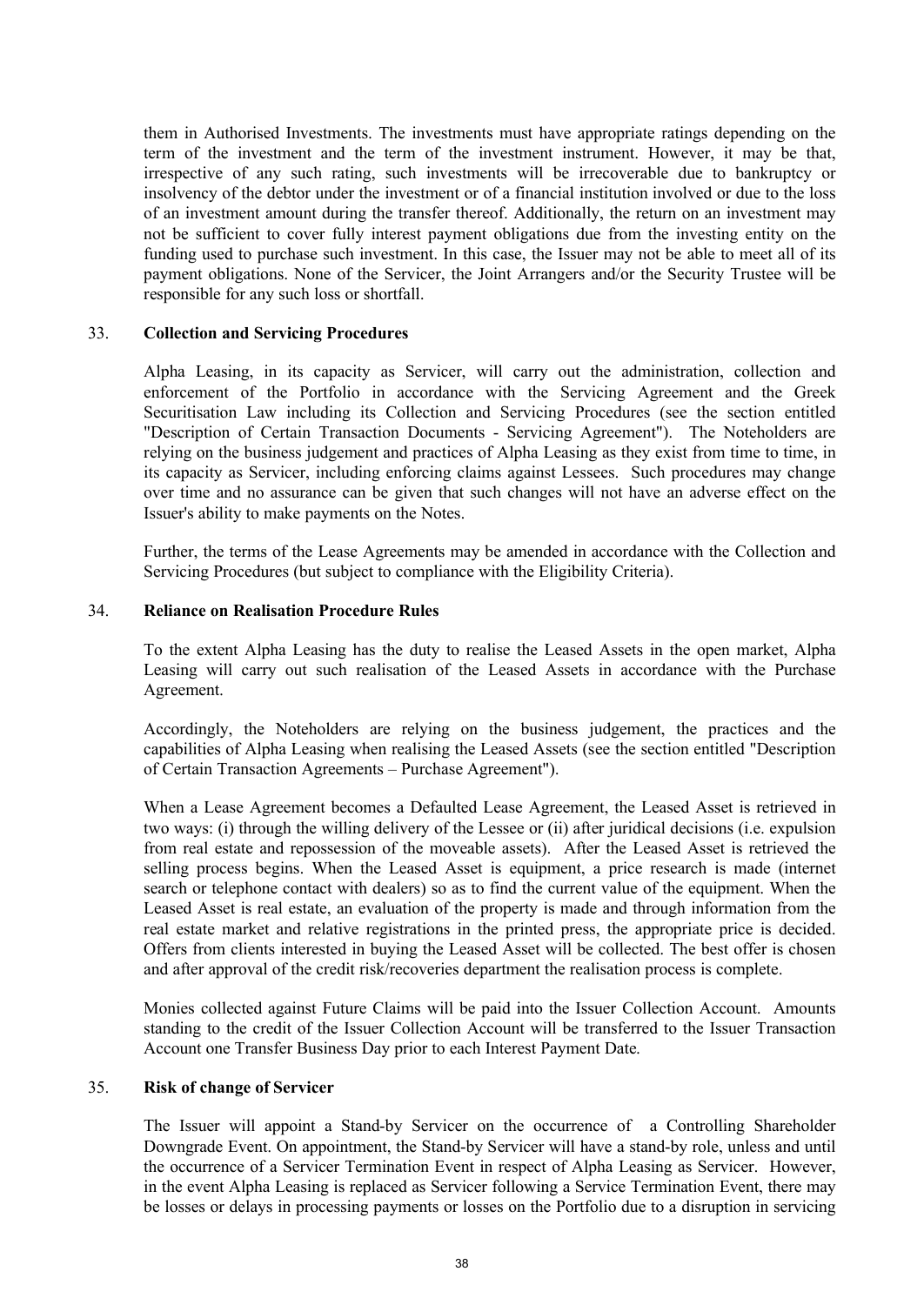during a transfer to the Stand-by Servicer, or due to the Stand-by Servicer being less experienced than Alpha Leasing. Any such delay or losses during such transaction period could have an adverse effect on the ability of the Issuer to make payments in respect of the Notes.

In addition, there is no guarantee that a Stand-by Servicer providing servicing at the same level as Alpha Leasing can be appointed by the Issuer on a timely basis or at all. Any delay or failure to make such an appointment may have an adverse effect on the Issuer's ability to make payments on the Notes. No assurance can be given that a Stand-by Servicer will not charge fees in excess of the fees to be paid to the Servicer. The payment of fees to the Stand-by Servicer will rank in priority to amounts paid to Noteholders in accordance with the relevant Priority of Payments and any increase in the level of fees paid to the Stand-by Servicer would reduce the amounts available to the Issuer to make payments in respect of the Notes.

#### 36. **Risk of late payment by Servicer**

The Servicer has undertaken to transfer or procure to have transferred Collections as set forth in the Servicing Agreement (see the paragraph headed "Description of Certain Transaction Documents – Servicing Agreement – Collections and Distributions").

If the Servicer does not promptly forward all amounts which it has collected from the relevant Lessees to the Issuer Collection Account pursuant to the Servicing Agreement, insufficient amounts may be available to the Issuer to make payments to Noteholders on any Interest Payment Date.

#### 37. **Controlling Shareholder Downgrade Event and the solvency of Alpha Leasing**

Various actions are triggered upon the occurrence of a Controlling Shareholder Downgrade Event (as the case may be), including the appointment of the Stand-by Servicer.

Alpha Leasing is a member of the Alpha Bank Group and a subsidiary of Alpha Bank. Alpha Leasing provides a warranty in the Purchase Agreement that Alpha Bank owns 100 per cent. of its share capital. The definition of Controlling Shareholder Downgrade Event refers to the long-term unsecured, unsubordinated and unguaranteed rating of the Alpha Bank, or if Alpha Bank has transferred Control over Alpha Leasing, such other entity which now has Control over Alpha Leasing, falling below Baa3 from Moody's or if Alpha Bank, or if Alpha Bank has transferred Control over Alpha Leasing, such other entity ceases to be a rated entity (a **Controlling Shareholder Downgrade Event**). Alpha Leasing does not have a rating from Moody's. Whilst the actions triggered upon a Controlling Shareholder Downgrade Event are intended to safeguard against certain credit and liquidity risks relating to Alpha Leasing (in its various capacities), there can be no assurance that credit and liquidity risks in relation to Alpha Leasing crystallise (including without limitation in the event of insolvency of Alpha Leasing) only following the occurrence of a Controlling Shareholder Event.

## **LEGAL AND OTHER CONSIDERATIONS**

#### 38. **Legal risks of reducing receivables in case of early termination of contracts**

Greek consumer protection legislation does not apply to Lease Agreements nor to Lessees and guarantors, because they enter into the Lease Agreements in their professional capacity and not as consumers. However it should be noted that there has been limited case law where as an obiter dictum and without any justification Greek courts have ruled that penalty provisions in early repayment could also have been considered as invalid under the Consumer Protection Law, which implies that the Consumer Protection Law may apply also to leasing contracts under the Financial Leasing Law. Moreover, the courts have taken into account general provisions of Greek law on the principal of good faith, and have ruled that the penalty payable in the event of early termination of the Lease Agreements may be reduced if it is considered to be disproportionate.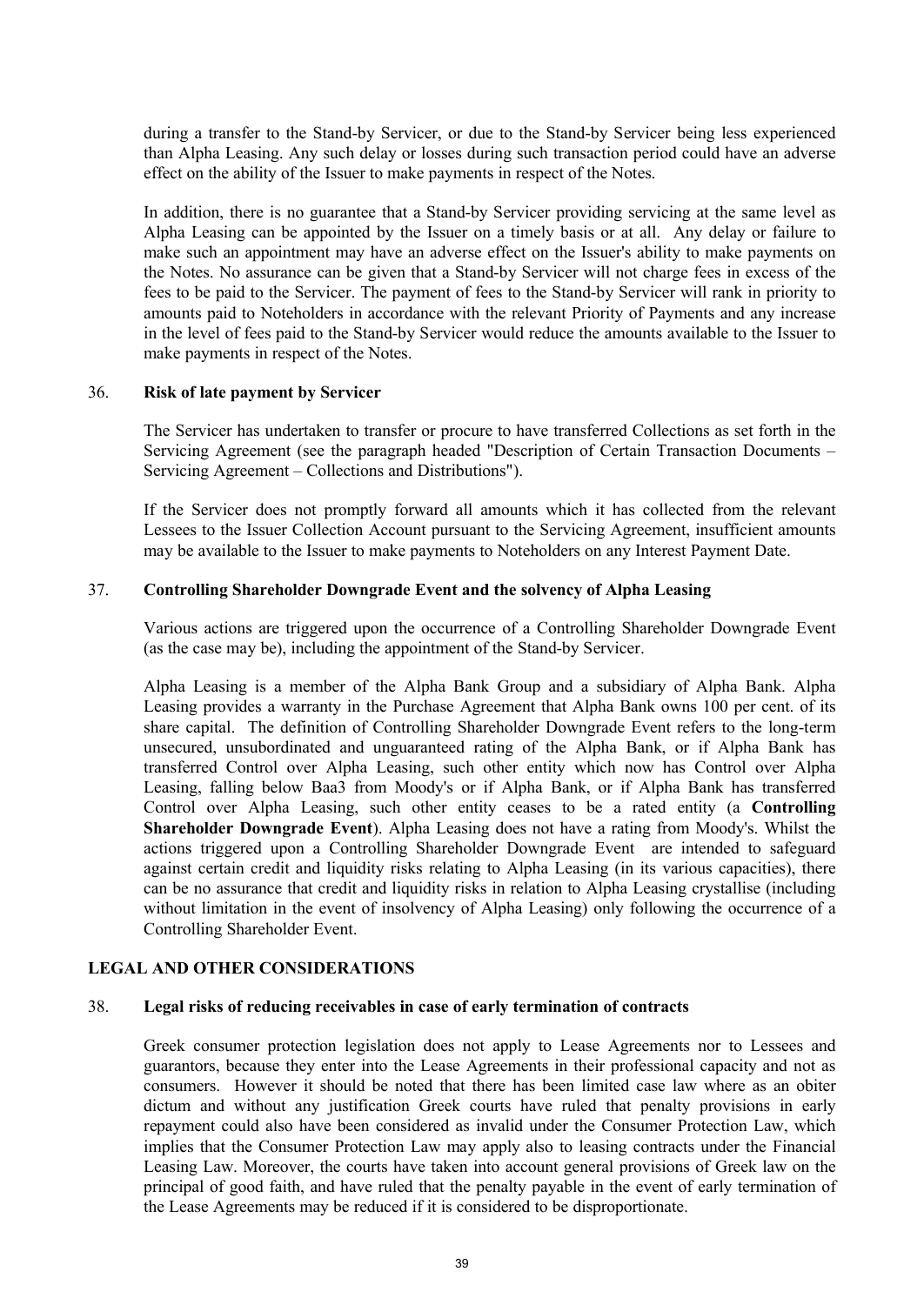#### 39. **Risk of non-existence of Portfolio**

In the event that any of the Portfolios have not come into existence at the time of their assignment to the Issuer under the Purchase Agreement, such assignment would not result in the Issuer acquiring ownership title in such purchased Lease Receivable. The Issuer would not receive adequate value in return for its Purchase Price payment. This result is independent of whether the Issuer, at the time of assignment, is not aware of the non-existence and therefore acts in good faith with respect to the existence of such purchased Lease Receivable or not. This risk, however, will be mitigated by contractual representations and warranties and the contractual obligation that the Seller shall pay to the Issuer an amount equal to the deemed amount of the Aggregated Lease Outstanding Balance of such non-existent Lease Receivables as of the date of such payment.

## 40. **Risks relating to the insolvency of the Issuer and/or Alpha Leasing**

#### (a) *Recharacterisation of fixed security interest*

There is a possibility that a court could find that certain of the fixed security interests expressed to be created by the Deed of Charge, which is governed by English law, could take effect as floating charges notwithstanding that they are expressed to be fixed charges in particular where the Security Trustee does not exercise the requisite degree of control over the relevant security granted in accordance with the Deed of Charge.

If the fixed security interests are recharacterised as floating security interests, the claims could be diverted to pay preferential creditors and certain other liabilities were a receiver, liquidator or administrator appointed in respect of the Issuer.

### (b) *Floating Charge*

The Issuer Security includes a floating charge over the assets and revenues of the Issuer not otherwise charged or assigned under the Deed of Charge or the Greek Security Documents. This floating charge may not be recognised as an effective security interest other than in England. However, the covenants given by the Issuer in the Transaction Documents will (i) restrict the Issuer from creating any security other than those created pursuant to the Transaction Documents, (ii) restrict the business activities of the Issuer and (iii) restrict the Issuer from having a place of business outside its jurisdiction of incorporation.

#### (c) *Appointment of an administrator*

The Issuer will enter into the Deed of Charge pursuant to which it will grant security in respect of certain of its obligations, including its obligations under the Notes. If certain insolvency proceedings are commenced in respect of the Issuer, the ability to realise the Issuer Security may be delayed and/or the value of the Issuer Security impaired. In particular, the ability to realise the security granted by the Issuer may be delayed if an administrator is appointed or in the context of a company voluntary arrangement in respect of the Issuer. In this regard, it should be noted that:

(i) in general, an administrator may not be appointed in respect of a company if an administrative receiver is in office. Amendments were made to the Insolvency Act 1986 in September 2003 which restrict the right of the holder of a floating charge to appoint an administrative receiver, unless an exception applies. Significantly, one of the exceptions allows for the appointment of an administrative receiver in relation to certain transactions in the capital market. While it is anticipated that the requirements of this exception will be met in respect of the Deed of Charge, it should be noted that the Secretary of State for Business, Enterprise and Regulatory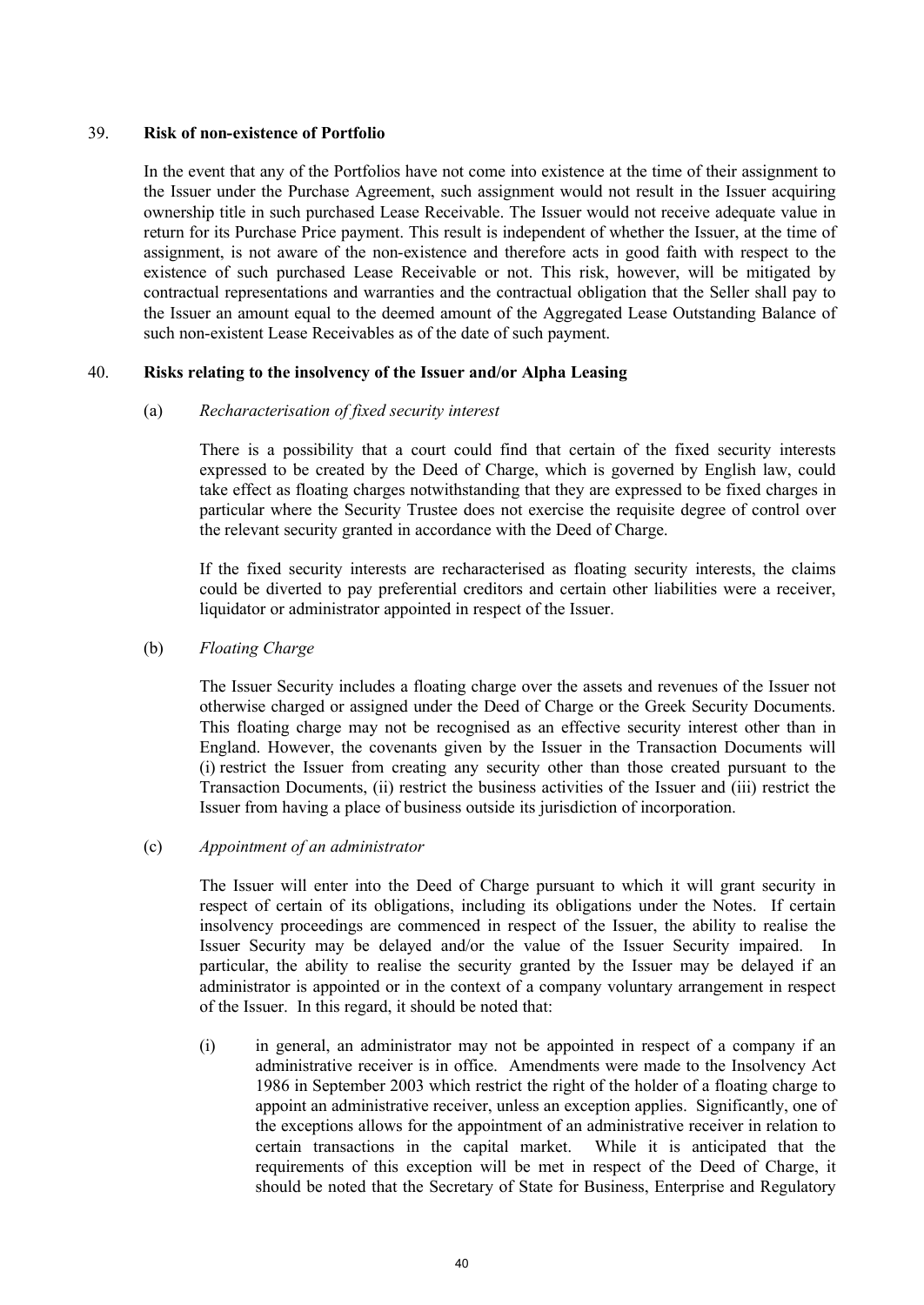Reform may by regulation modify the capital market exception and/or provide that the exception shall cease to have effect; and

(ii) under the Insolvency Act 1986 (as amended by the Insolvency Act 2002), certain "small" companies (which are defined by reference to certain financial and other tests) are entitled to seek protection from their creditors for a limited period for the purposes of putting together a company voluntary arrangement. The position as to whether or not a company is a small company may change from time to time and consequently no assurance can be given that the Issuer will not, at any given time, be determined to be a small company. However, certain companies are excluded from the optional moratorium provisions, including a company which is party to certain transactions in the capital market and/or which has a liability in excess of a certain amount. While the Issuer should fall within the current exceptions, it should be noted that the Secretary of State for Business, Enterprise and Regulatory Reform may by regulation modify these exceptions.

While the transaction structure is designed to minimise the likelihood of the Issuer becoming insolvent, there can be no assurance that the Issuer will not become insolvent and/or the subject of insolvency proceedings and/or that the Noteholders would not be adversely affected by the application of insolvency laws.

(d) Greek insolvency and security issues

If Alpha Leasing is declared bankrupt, the Lease Agreements continue to be effective postbankruptcy (in accordance with article 28 of the Greek Bankruptcy Code). Subsequently, the prohibition of acquisition of ownership or any other *in rem* right on the Leased Asset during the term of the Lease Agreement (article 4 of Greek Financial Leasing Law) applies and is also binding upon the bankruptcy receiver, meaning that the bankruptcy receiver is not entitled to terminate a Lease Agreement save for upon the occurrence of an event of default thereunder. The Seller's bankruptcy does not constitute a termination event under the Greek Financial Leasing Law or the Lease Agreements and the bankruptcy receiver of the Seller is not entitled to terminate a Lease Agreement save for upon the occurrence of an event of default thereunder may not sell the Leased Assets whilst the respective Lease Agreements are still in place.

The above considerations apply to both movable and immovable Leased Assets.

As regards the servicing of the Lease Receivables, the Seller will continue to be legally required to issue invoices and collect VAT, even if it no longer acts as Servicer.

The Seller, even after being declared bankrupt, remains liable to issue invoices in respect of the Lease Receivables and to collect the corresponding VAT, and is the only entity liable for payment of VAT. Under article 36, paragraph 7 of Greek law on VAT (Law 2859/2000), as currently in force, the bankruptcy receiver is obliged to continue to collect VAT and pay it to the Greek authorities, being also personally liable for the non-collection and non-payment of VAT.

The Stand-by Servicer may, under Greek tax legislation (article 18a of the Greek Code of Books and Records), be appointed to, inter alia, issue invoices in respect of the Lease Receivables (including the corresponding VAT) in the name and on behalf of the Seller. To this effect a Power of Attorney has been granted by the Seller to the Issuer so that the latter can sub-authorise any substitute or successor servicer to act.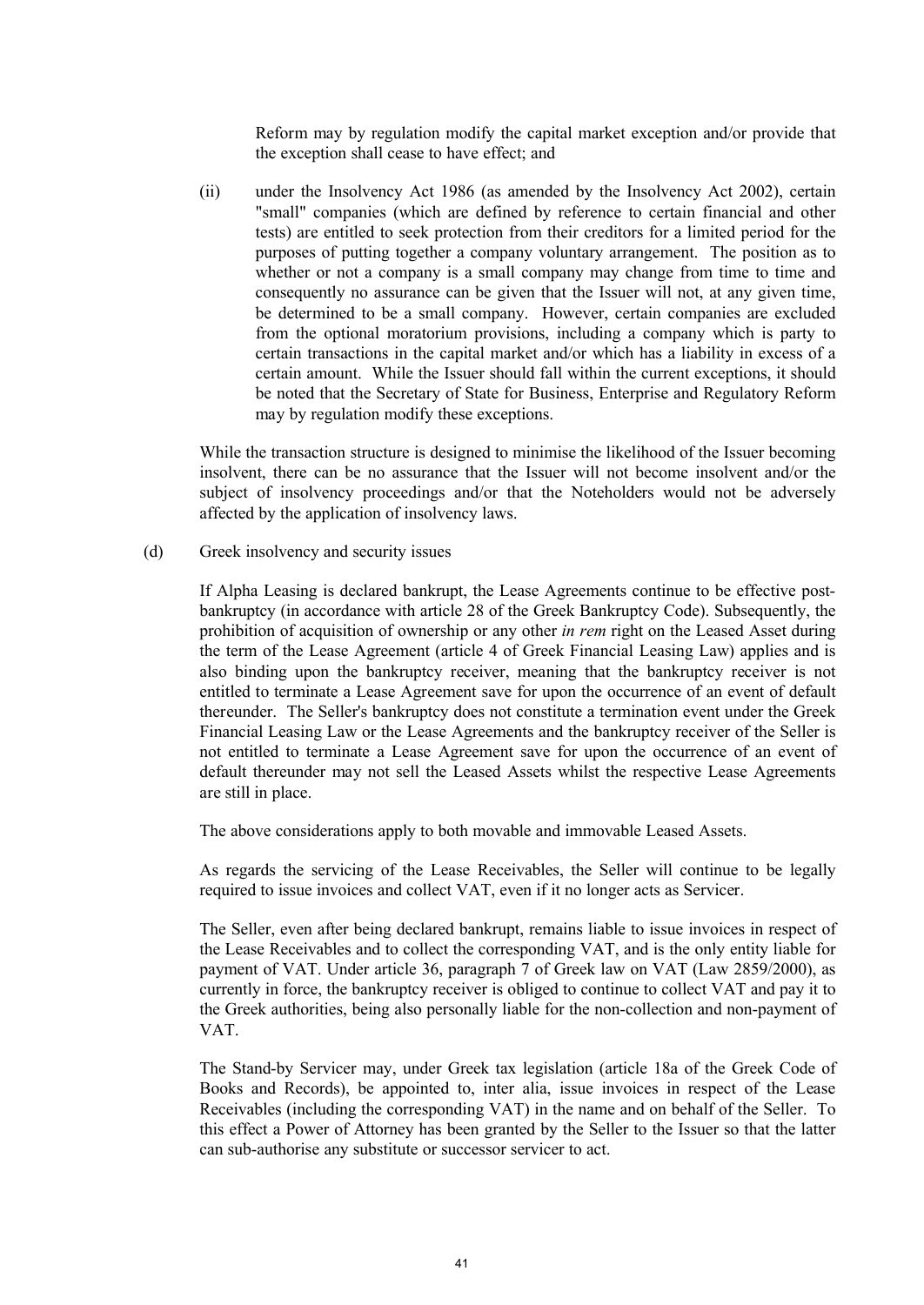## 41. **Enforcement Proceedings**

In order to recover overdue amounts from Lessees, it may be necessary to commence enforcement proceedings against such Lessees.

Following the default and termination of a Lease Agreement and provided that the outstanding amount under the Lease Agreement is not then paid by the Lessee, a petition for the issuance of an order of payment will be filed by the Servicer or the Lessor, on behalf of the Issuer, with the competent court of first instance. Following the issuance of the order for payment, enforcement proceedings will be commenced by the service of such order, along with a demand for payment, on the Lessee. These proceedings have as their ultimate target the collection of the Lessee's due and payable obligations from the proceeds of the auction of the Lessee's assets including, in the case that the Lease Agreements are secured by a mortgage or Pre-Notation, the relevant Real Estate.

However, a Lessee may delay enforcement against his property by contesting the order for payment and/or the procedure of enforcement in accordance with the following procedure.

A Lessee can file a petition of annulment against the order for payment pursuant to articles 632-633 of the Greek Civil Procedure Code (an **Article 632-633 Annulment Petition**) with the relevant Court of First Instance within 15 business days after service of the order for payment contesting the substantive or procedural validity of the order of payment. If the Lessee fails to contest the order for payment, the order may be served again on the Lessee and a further 10 business days are available to the Lessee to file an Article 632-633 Annulment Petition.

The order for payment will be final either if both terms of 15 and 10 business days elapse and the Lessee has not filed an Article 632 - 633 Annulment Petition or if the Court of Appeal rejects the Article 632-633 Annulment Petition.

The filing of an Article 632-633 Annulment Petition entitles the Lessee to file a petition for suspension of the enforcement against the relevant property pursuant to article 632 of the Greek Civil Procedure Code (an **Article 632 Suspension Petition**). Upon filing an Article 632 Suspension Petition, enforcement procedures are, in most cases, suspended until the hearing of the Article 632 Suspension Petition, which takes place approximately one to two months after the Article 632 Suspension Petition has been filed.

Following the issue of a decision in relation to the Article 632 Suspension Petition (which itself can take approximately up to two months to be issued), enforcement is suspended until the Court of First Instance has issued an official decision in respect of the Article 632-633 Annulment Petition. This can take up to approximately 20 months after the issuance of decision in respect of the Article 632 Suspension Petition. In some cases suspension of enforcement may be granted until the Court of Appeal reaches a final decision which means an additional pause of enforcement for another 12 months.

The procedure can take up to approximately four and a half years from the issue of a decision in relation to the Article 632 Suspension Petition if the Lessee requests adjournments of the hearings for the Article 632-633 Annulment Petition before the Court of First Instance and Court of Appeal.

The Lessee may also file with the relevant Court of First Instance a petition for the annulment of certain actions of the foreclosure proceedings based on reasons pertaining to both the validity of the order of payment and to procedural irregularities (an **Article 933 Annulment Petition**) pursuant to article 933 of the Greek Civil Procedure Code. Both Annulment Petitions may be filed either concurrently or consecutively, but it should be noted that the Article 632-633 and Article 933 Annulment Petitions may not be based on reasons pertaining to the validity of the order for payment once the order for payment becomes final as above mentioned. The time for the filing of such Annulment Petitions varies depending on the action that is so contested.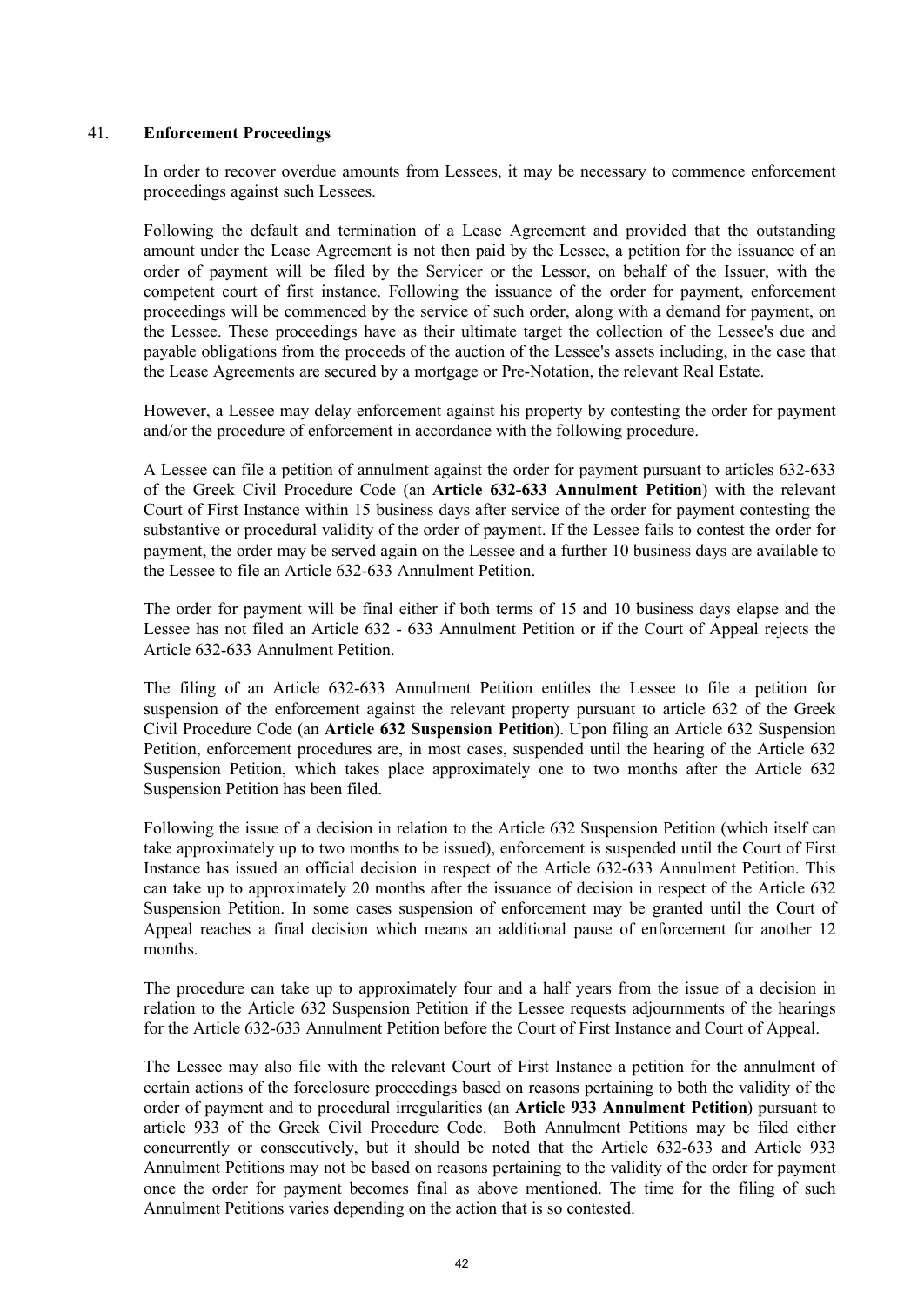The filing of an Article 933 Annulment Petition entitles the Lessee to file a petition for the suspension of the enforcement until the decision of the Court of First Instance on the annulment motion is issued pursuant to article 938 of the Greek Civil Procedure Code (an **Article 938 Suspension Petition**). Foreclosure proceedings may be suspended until the hearing of this Article 938 Suspension Petition, which, in the normal case where the Lessee seeks the suspension of the auction, is heard 5 days prior to the auction and the relevant decision is issued two days prior to the auction. It should nevertheless be noted that a ruling in favour of such suspension is more difficult to obtain than a ruling on the suspension under the Article 632 Suspension Petition, since the Court has to assess not only the likelihood of success of the corresponding Article 933 Annulment Petition, but also that there is a danger of irreversible damage to the Lessee, should the foreclosure continue.

The Lessee may seek the postponement of the auction by alleging that the value of the property has been underestimated by the enforcing party or that the fixed first offer is low. Under the new law 3717/2008, the first bid cannot be lower than the "objective" value of the property where such "objective" value is applicable, i.e. for properties within city planning (under Greek Law 1249/1982 and secondary legislation, the "objective" value of real estate located within the town planning is the minimum value applied for the calculation of taxes raised on such real estate and is set by the Greek Ministry of Finance and Economy on the basis of various objective factors, such as the location of the property, the age of the buildings and the use thereof). Furthermore, suspension of the auction for up to six months may be sought by the Lessee, on the grounds that the Lessee will be able to satisfy the enforcing party or that, following the suspension period, a better offer would be achieved at auction.

Once the allocation of proceeds amongst the creditors of the Lessee has been determined pursuant to a deed issued by a notary public, the creditors of the Lessee may dispute the allocation and file a petition contesting the deed. The Court of First Instance adjudicates the matter but any creditor is entitled to appeal against the decision to the Court of Appeal. This procedure may delay the collection of proceeds for up to two and a half years. However, the law provides that a bank (which, under Law 3156, would include the Issuer) is entitled to the payment of its claim even if its allocation priority is subject to a challenge, **provided that** the bank provides a guarantee securing repayment of the money in the event that such challenge is upheld. However, there can be no assurance that the public notary will accept any such guarantee given by the Issuer or the Servicer on its behalf or that the Issuer would be able to give any such guarantee.

## 42. **Auction Proceeds**

The proceeds of an auction following enforcement proceedings have to be allocated in accordance with articles 975 and 976 of the Greek Civil Procedure Code. Alpha Leasing conducts auctions in relation to collateral over the Leased Assets. Articles 975 and 976 require the notary public which acted as the auction clerk to deduct the expenses (including legal, bailiff's and notarial fees) incurred in connection with the enforcement and to satisfy in priority from the proceeds claims against the relevant Lessee arising from employment relationships and contracts for legal and educational services if generated two years prior to the auction. Up to one-third of the remaining proceeds are allocated to the following creditors of the Lessee, to the extent applicable, in the following order:

- (a) claims for hospitalisation and funeral costs of any guarantor that is a natural person and his family arising in the previous 12 months;
- (b) costs for the nourishment of the Lessee that is a natural person and his family arising in the previous six months;
- (c) claims by farmers or farming partnerships arising from sale of agricultural goods arising in the previous 24 months;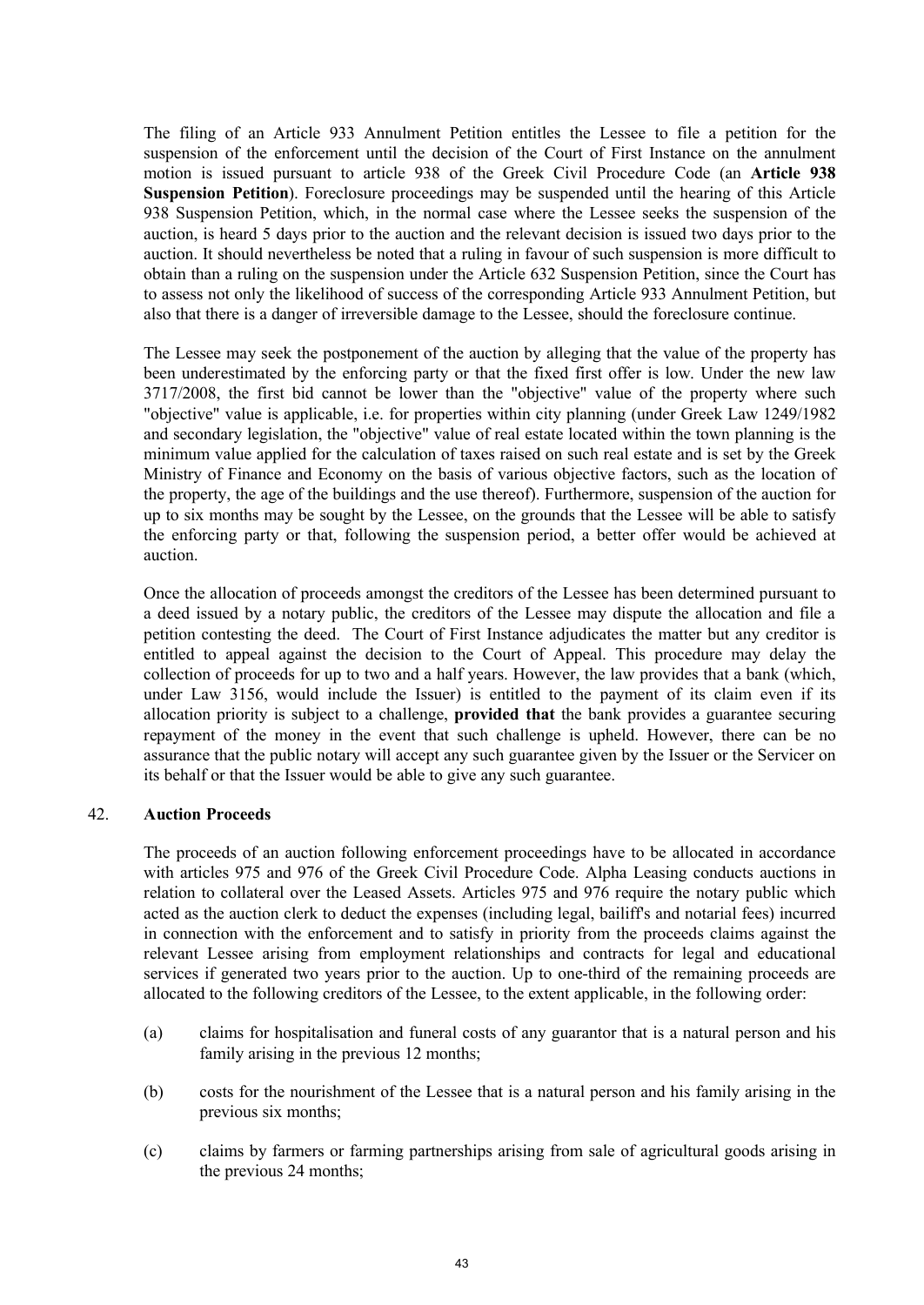- (d) claims of the Greek State and municipal authorities that are due and payable prior to the auction;
- (e) claims of social security funds arising prior to the day of the auction; and
- (f) claims by the collective guarantee fund (if the Lessee is or was an investment firm within the meaning of Greek law 3606/2007) arising in the previous 24 months.

The remaining two-thirds of the proceeds is allocated, first, to secured creditors in order of class and date of creation of security and any subsequently remaining amounts are allocated to unsecured creditors. Accordingly, if the Issuer is owner of a mortgage, Pre-Notation or Pledge, then it could be limited to receiving approximately two-thirds of the proceeds raised by an auction of an Asset securing a Lease Receivable if a claim under article 975 of the Greek Civil Procedure Code exists. In such case, the proceeds may not be sufficient to discharge the amount that is owed by the Lessee to the Issuer under the relevant Lease Agreement which may affect the Issuer's ability to meet its obligations in respect of the Notes.

#### 43. **The provisions of Greek Law 3156/2003**

Greek Law 3156/2003 (Law 3156) came into force in June 2003. The transactions contemplated in this Prospectus are based, in part, on the provisions of Law 3156. So far as the Issuer is aware, as at the date of this Prospectus there have been a number of issues of securities based upon Law 3156 but there has been no judicial authority as to the interpretation of any of the provisions of Law 3156. For further information on Law 3156, see "*Summary of the Securitisation Provisions of Law 3156*". There are a number of aspects of Greek law which are referred to in this Prospectus with which potential Noteholders are likely to be unfamiliar. Particular attention should be paid to the sections of this Prospectus containing such references.

#### 44. **Greek insolvency proceedings**

The effect of Regulation 1346/2000 of the EU Council on Bankruptcy Proceedings (the **Regulations**) is not yet clear since the legislation and its implementation across the various European Union member states is fairly recent. It cannot be excluded that Insolvency Proceedings may be commenced against the Issuer in Greece, in accordance with this Regulation notwithstanding that the Issuer is incorporated in England. Although a receiver would be appointed over the Issuer in Greece, and the Servicer would cease to be capable of administering its operations in Greece, this would not affect the ability of the Trustee (on behalf of the Secured Creditors) to enforce the rights and claims secured by a statutory pledge under Paragraph 18 of Article 10 of Law 3156, since in accordance with Greek law the Trustee, as the pledgee under Paragraph 18 of Article 10 of Law 3156, would be entitled to receive any claims out of the Lease Receivables and, if relevant, the Related Security in accordance with Article 1254 of the GCC.

## 45. **Securitisation Company Tax Regime**

The Taxation of Securitisation Companies Regulations (the **TSC Regulations**) deal with the corporation tax position of securitisation companies such as the Issuer with effect for periods of account beginning on or after 1 January 2007. If the TSC Regulations apply to a company, then, broadly, it will be subject to corporation tax on the cash profit retained by it for each accounting period in accordance with the transaction documents. Based on advice received, the Issuer expects to be taxed under the special tax regime for which provision is made by the TSC Regulations. Investors should note, however, that the TSC Regulations are in short form and it is expected that advisors will rely significantly upon guidance from the UK tax authorities when advising on the scope and operation of the TSC Regulations including advising as to whether any particular company falls within the new regime. Prospective Noteholders should note that if the Issuer were not taxed under the new regime provided for by TSC Regulations then its profits or losses for tax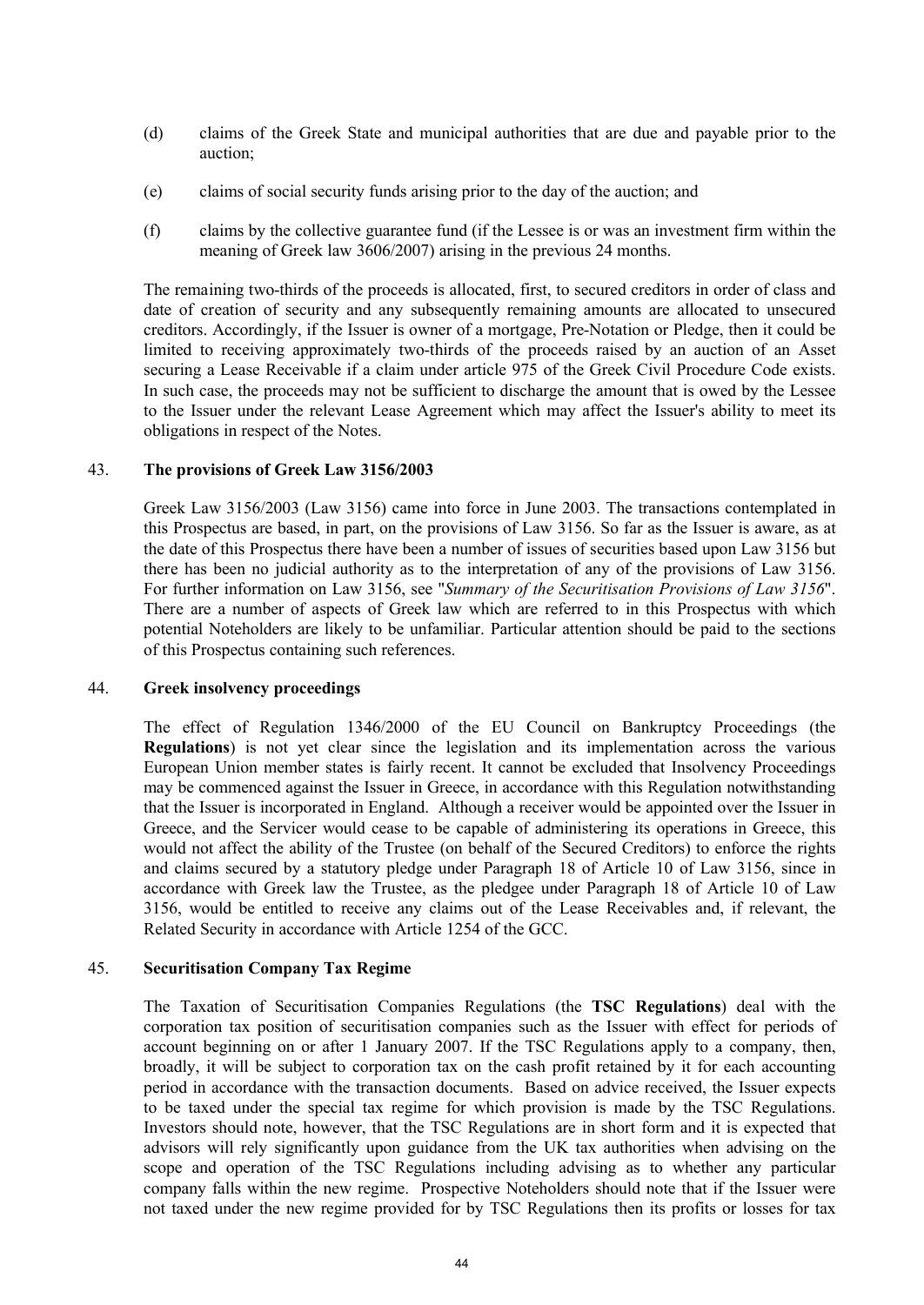purposes might be different from its cash position. Any unforeseen taxable profits in the Issuer could have an adverse affect on its ability to make payments to Noteholders.

#### 46. **Greek Taxation of the Issuer**

The structuring of the servicing arrangements between the Issuer and the Servicer is such so as not to result in the Issuer having a permanent establishment in Greece for the purposes of Greek taxation law.

If the Issuer were deemed to have a permanent establishment in Greece, the Issuer would be taxed on its income in Greece as well as in the UK (relief may be available in each jurisdiction for any tax paid in the other), and may need to establish a branch or fulfil certain administrative requirements in Greece. If this were to occur, the Issuer would be liable for income tax (currently calculated at the discretion of the Greek tax authorities since the Issuer does not maintain tax records in Greece). If the Issuer were to maintain such records, the net profits would likely include the amount of any balances in the Reserve Account (less an amount equal to the Subordinated Reserve Loan) held by it at the end of each fiscal year. The Issuer may also be liable to fines. However, this situation has not arisen before and the exact tax liabilities of the Issuer may in fact be higher than as set out above.

## 47. **Liquidation expenses**

Prior to the House of Lords' decision in the case of *Re Leyland Daf* in 2004, the general position was that, in a liquidation of a company, the liquidation expenses ranked ahead of unsecured debts and floating chargees' claims. *Re Leyland Daf* reversed this position so that liquidation expenses could no longer be recouped out of assets subject to a floating charge. However, section 176ZA of the Insolvency Act, which came into force on 6 April 2008, effectively reversed by statute the House of Lords' decision in *Re Leyland Daf*. As a result, it is now the case that the costs and expenses of a liquidation will be payable out of floating charge assets in priority to the claims of the floating charge-holder. In respect of certain litigation expenses of the Insolvency Official only, this is subject to the approval of the amount of such expenses by the floating charge-holder (or, in certain circumstances, the court) pursuant to rules 4.218A to 4.218E of the Insolvency Rules 1986. In general, the reversal of *Leyland Daf* applies in respect of all liquidations commenced on or after 6 April 2008.

Therefore, floating charge realisations upon the enforcement of the floating charge security to be granted by the Issuer would be reduced by the amount of all, or a significant proportion of, any liquidation expenses.

#### 48. **Reliance on warranties**

If the Portfolio should partially or totally fail to conform at the Initial Cut-Off Date, the Initial Purchase Date, the Additional Cut-Off Dates or the Additional Portfolio Purchase Dates, as applicable, to the warranties given by the Seller in the Purchase Agreement, the Seller shall have 21 Business Days (or, if such Seller elects, an earlier date) after the date that the Seller became aware or was notified of such failure to cure or correct such failure. If the Seller does not cure or correct such failure prior to such time, then such Seller is required to repurchase the Lease Receivable affected by such failure on the Interest Payment Date following the expiration of such period at a price equal to the Lease Outstanding Balance of such Lease Receivable as of the relevant repurchase date. The Issuer's rights under these provisions are, however, not secured, and the Noteholders bear the risk deriving from this fact.

#### 49. **Conflicts of interest**

Alpha Leasing and the Security Trustee are acting in a number of capacities in connection with the transaction. These parties will have only those duties and responsibilities expressly agreed to by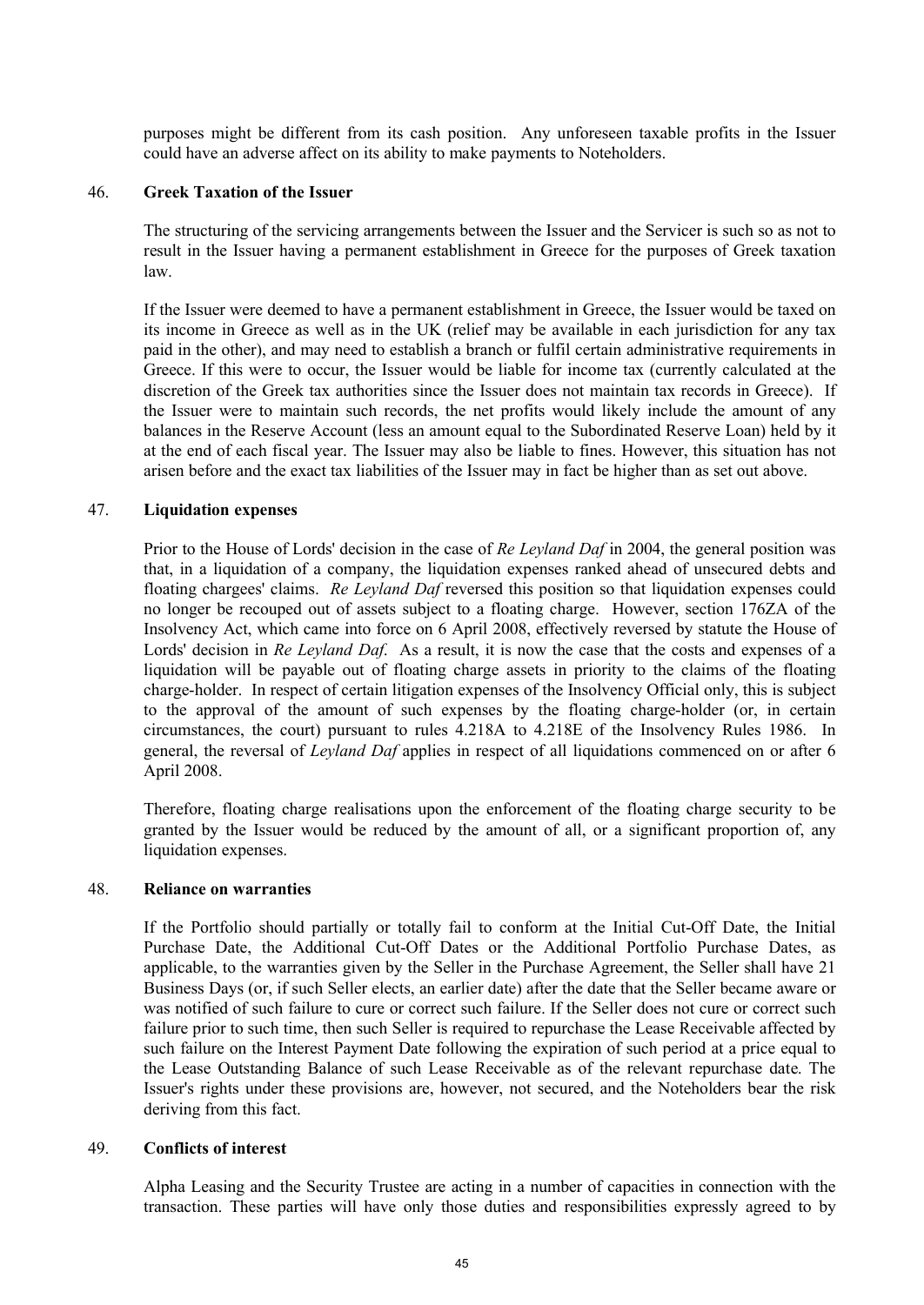them in the relevant Transaction Document and will not, by virtue of their or any of their affiliates acting in any other capacity, be deemed to have any other duties or responsibilities or be deemed to be held to a standard of care other than as expressly provided with respect to each agreement to which they are a party. The aforementioned parties in their various capacities in connection with the transaction may enter into business dealings from which they may derive revenues and profits without any duty to account therefor in connection with the transaction.

Alpha Leasing in particular may hold and/or service claims against the Lessees other than the Portfolio. The interests or obligations of the aforementioned parties in their respective capacities with respect to such other claims may in certain aspects conflict with the interests of the Noteholders.

The aforementioned parties may engage in commercial relationships, in particular, be lender, provide general banking, investment and other financial services to the Lessees and other parties. In such relationships the aforementioned parties are not obliged to take into account the interests of the Noteholders. Accordingly, because of these relationships, potential conflicts of interest may arise out of the transaction.

## 50. **Implementation of Basel II Risk-Weighted Asset Framework**

Following the issue of proposals from the Basel Committee on Banking Supervision for reform of the 1988 Capital Accord, a framework has been developed by the Basel Committee on Banking Supervision which places enhanced emphasis on market discipline and sensitivity to risk. A comprehensive version of the text of the framework was published in June 2006 under the title "International Convergence of Capital Measurement and Capital Standards: A Revised Framework (Comprehensive Version)" (the **Framework**). The Framework is not self-implementing and, accordingly, the implementation measures and dates in participating countries are dependant on the relevant national implementation process in those countries.

In July 2009, the Basel Committee finalised certain revisions to the Framework, including changes intended to enhance certain securitisation requirements (e.g. increased risk weights for "resecuritisation" exposures). In addition, the European Parliament has approved certain amendments to the Capital Requirements Directive (the **CRD**) (including investment restrictions and due diligence requirements in respect of securitisation exposures) and the European Commission has put forward further securitisation related amendments to the European Parliament and the Council of Ministers for consideration (including increased capital charges for relevant trading book exposures and for resecuritisation exposures).

As and when implemented, the Framework (and any relevant changes to it or to any relevant implementing measures) may affect the risk-weighting of the Notes for investors who are subject to capital adequacy requirements that follow the Framework. Consequently, investors should consult their own advisers as to the implications for them of the application of the Framework and any relevant implementing measures. No predictions can be made as to the precise effects of the Framework (including as it and/or any relevant implementing measures may be amended from time to time) on any investor or otherwise.

## 51. **Restrictions on transfer**

The Notes have not been, and will not be, registered under the Securities Act or with any securities regulatory authority of any state or other jurisdiction of the United States. The Offering of the Notes will be made pursuant to exemptions from the registration provisions of the Securities Act and from state securities laws. No Person is obliged or intends to register the Notes under the Securities Act or any state securities laws. Accordingly, offers and sales of the Notes are subject to the restrictions described under "Subscription and Sale".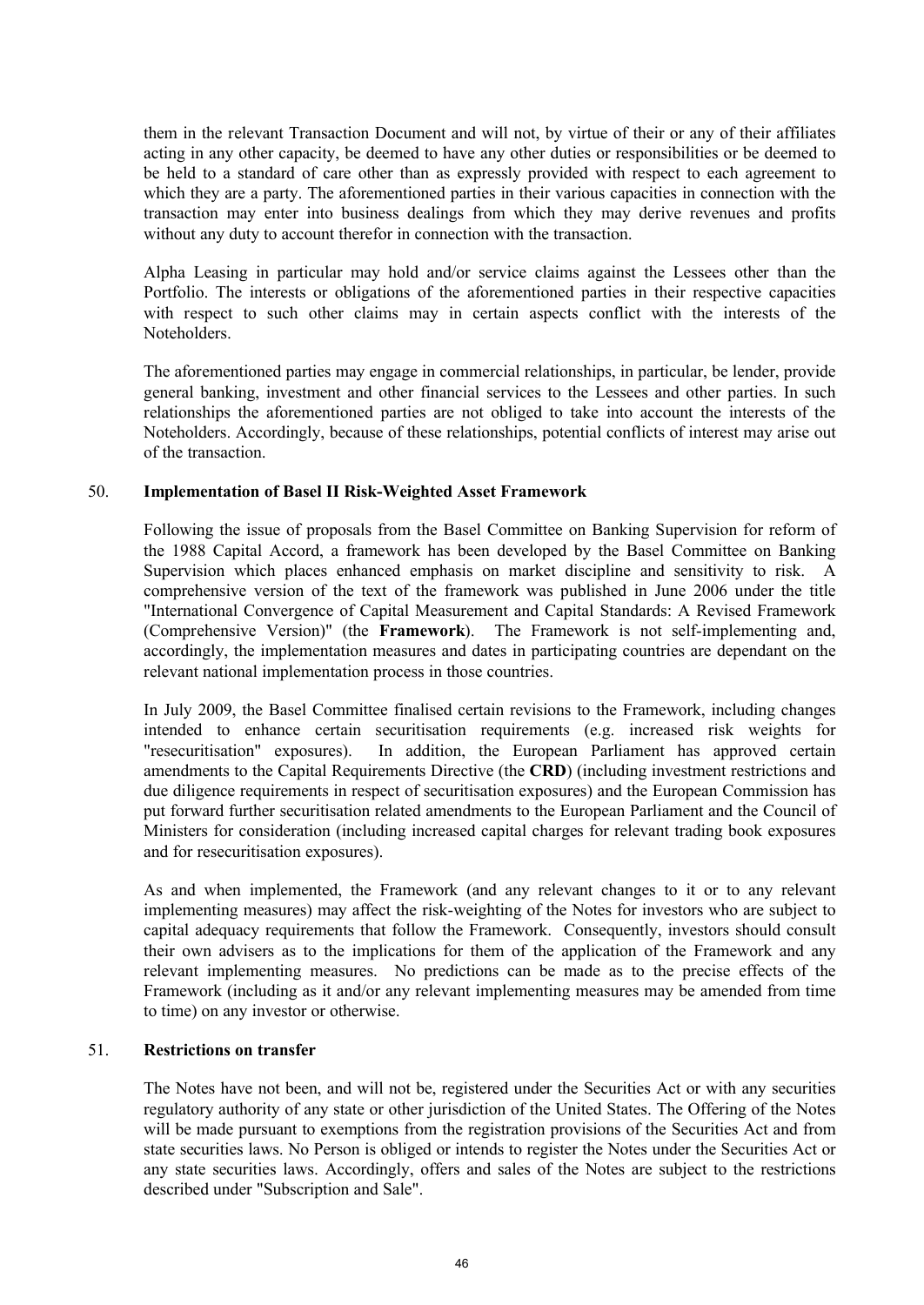## 52. **Responsibility of prospective investors**

The purchase of Notes is only suitable for investors that have adequate knowledge and experience in such structured investments and have the necessary background and resources to evaluate all risks related with the investment that are able to bear the risk of loss of their investment (up to a total loss of the investment) without the necessity to liquidate the investment in the meantime and that are able to assess the tax aspects of such investment independently.

Furthermore, each potential investor should on the basis of its own and independent investigation and help of its professional advisors (the consultation of which the investor may deem necessary) be able to assess if the investment in the Notes is in compliance with its financial requirements, targets and situation (or if it is acquiring the Notes in a fiduciary capacity, the beneficiary's), is in compliance with its principles for investments, guidelines or restrictions (regardless of whether it acquires the Notes for itself or as a trustee) and is an appropriate investment for the purchaser (or for any beneficiary if acting as a trustee), notwithstanding the risks of such investment.

## 53. **No gross-up for taxes**

Should any withholding or deduction for or on account of any taxes, duties, assessments or governmental charges of whatsoever nature imposed, levied, collected, withheld or assessed by any government or state with authority to tax or any political subdivision or any authority thereof or therein having power to tax be required to be made from any payment in respect of the Notes (as to which, in relation to the United Kingdom, see "United Kingdom Taxation" below), neither the Issuer, the Security Trustee nor any Paying Agent will be obliged to make any additional payments to Noteholders to compensate them for the reduction in the amounts that they will receive as a result of such withholding or deduction.

#### 54. **Change of Law**

The structure of the transaction and, *inter alia*, the issue of the Notes and the rating which is to be assigned to the Rated Notes are based on the law and administrative practice in effect as at the date of this Prospectus as it affects the parties to the transaction and the Portfolio, and having regard to the expected tax treatment of all relevant entities under such law and practice. No assurance can be given as to the impact of any possible change to such law (including any change in regulation which may occur without a change in primary legislation) and practice or tax treatment after the date of this Prospectus nor can any assurance be given as to whether any such change would adversely affect the ability of the Issuer to make payments under the Notes.

## 55. **Forecasts and Estimates**

Estimates of the weighted average life of the Notes included in this Prospectus, together with any other projections, forecasts and estimates are supplied for information only and are forward-looking statements. Such projections, forecasts and estimates are speculative in nature and it can be expected that some or all of the assumptions underlying them may differ or may prove substantially different from the actual results. Consequently, the actual results might differ from the projections and such differences might be significant.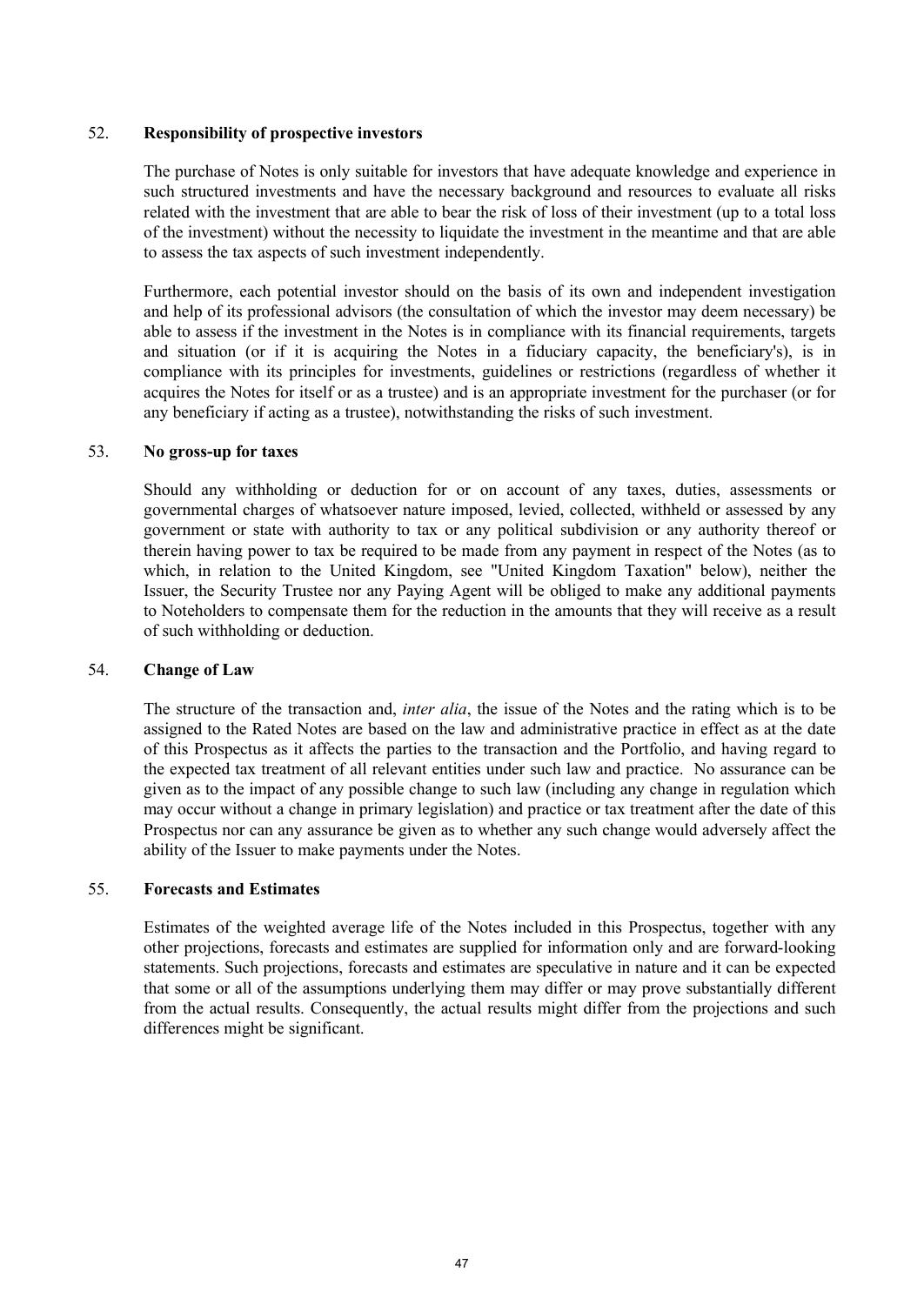## **OVERVIEW OF GREEK LEASING MARKET**

Although the Greek leasing market accounts for only 1% (€7.9 billion) of the European market, leasing in Greece has been increasing in prominence over the past few years and has now become the preferred choice for many companies and public entities for asset finance in Greece, particularly for real estate.

The Greek leasing market is comprised mainly of finance leases which include residual value. The majority of lease agreements, in terms of number, are for private use vehicles (passenger cars) and equipment.

The main growth driver of the Greek leasing market has been real estate, particularly through the practice of sale & lease back as companies are taking advantage of tax incentives. While origination levels declined in 2008 (relative to 2007), the market is expected to grow further following new legislation allowing the direct lease or sale and lease back of public buildings.

There are 15 major leasing financiers in the market, most of which are subsidiaries of the local banks. In 2008, the main providers of leasing finance were Eurobank Leasing, Alpha Leasing, Piraeus Leasing, Cyprus Leasing, Ethniki Leasing and Emporiki Leasing. Alpha Leasing was the third largest provider with 15.2% share of the market. The top four companies, Eurobank Leasing, Alpha Leasing, Piraeus Leasing and Cyprus Leasing control 66% of the market.

In 2008, €2.6 billion of leasing assets were originated of which €305.1 million was originated by Alpha Leasing. The total leasing assets owned by Alpha Leasing at the end of 2008 was  $\epsilon$ 1.3 billion.

The main types of assets are real estate, machinery, office equipment, trucks and buses and other types of vehicles. For the contracts originated in 2008, in terms of geographic concentration, Attica accounts for the majority of leasing arrangements (61% for Alpha Leasing and 68% for the Greek market), while in terms of value, real estate leases account for the largest share (39% for Alpha Leasing in 2008 and 53% for the Greek market in 2008).

The contract length in the majority of cases is 10 years and above (for real estate contracts) (39% for Alpha Leasing and 53% for the Greek market in 2008) and there is also a significant proportion of leases which have a contract length of between three to five years (32% for Alpha Leasing and 29% for the Greek market in 2008).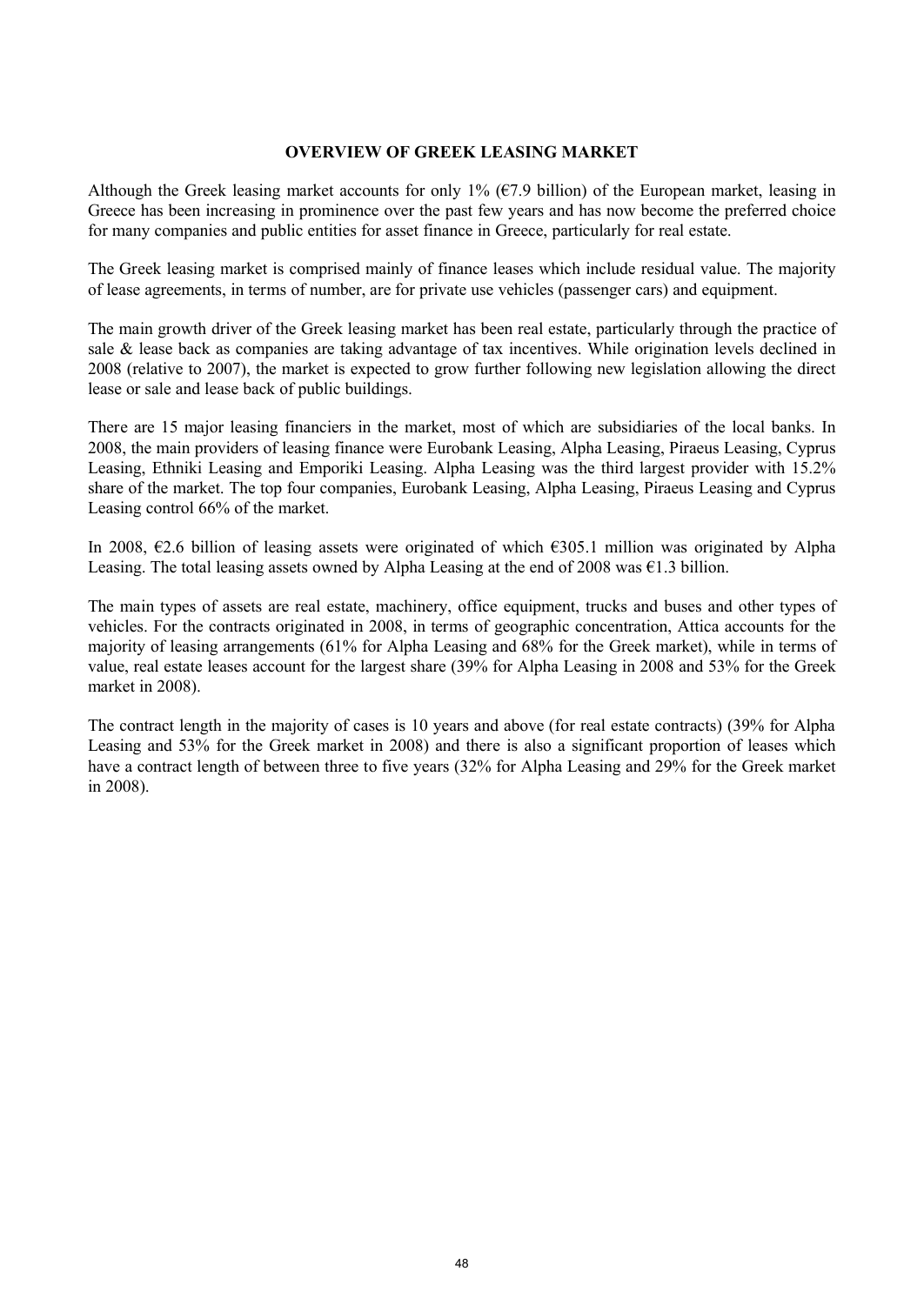### **SUMMARY OF THE GREEK SECURITISATION LAW**

The transactions described in this Prospectus are the subject of specific legislation enacted by the Greek Government in law 3156/2003 of the Hellenic Republic (published in Government Gazette issue no. 157/A/25.06.03) as the same may be amended or re-enacted from time to time (the **Greek Securitisation Law**). Article 10 of the Greek Securitisation Law contains express provisions setting out a framework for the assignment and securitisation of receivables, either existing or future claims, originated by a commercial entity resident in Greece or, resident abroad and having an establishment in Greece (a **Transferor**) resulting from its business activity.

Article 10 of the Greek Securitisation Law allows a Transferor to sell its receivables to a special purpose vehicle (an **SPV**) which must also be the issuer of bonds to be issued in connection with the securitisation of such receivables. In particular, it provides that:

- (a) the assignment of the receivables is to be governed by the assignment provisions of the Greek Civil Code, which provides that additional rights relating to the receivables including guarantees, mortgages, mortgage pre-notations and other security interests will be transferred by the Transferor to the SPV along with the transfer of the receivables;
- (b) the transfer of the receivables pursuant to the Greek Securitisation Law does not change the nature of the receivables, and all privileges which attach to the receivables for the benefit of the Transferor are also transferred to the SPV;
- (c) a summary of the receivables sale agreement must be registered with the competent Registry of Transcription, in accordance with the procedure set out under Article 3 of law 2844/2000 of the Hellenic Republic, following which the sale of the receivables is effected and perfected and the underlying obligors of the receivables will be deemed to have received notice that there has been a sale of the receivables;
- (d) following the registration of the summary of the receivables sale agreement, the validity of the sale of the receivables is not affected by any insolvency proceedings concerning the Transferor or the SPV;
- (e) following the transfer of the receivables and the registration of the summary of the receivables sale agreement, no security interest or encumbrance can be created over the receivables other than the interest that is created pursuant to the Greek Securitisation Law which comprises a pledge operating by law over the receivables in favour of the holders of the bonds issued in connection with the securitisation of the receivables and also the other creditors of the SPV;
- (f) the claims of the holders of the bonds issued in connection with the securitisation of the receivables and also the other creditors of the SPV from the enforcement of the pledge operating by law will rank ahead of the claims of any statutory preferential creditors;
- (g) the servicing and making of collections with respect to the receivables must be carried out by:
	- (i) a credit institution or financial institution in the European Economic Area;
	- (ii) the Transferor; or
	- (iii) a third party that had guaranteed or serviced the receivables prior to the time of transfer to the SPV;
- (h) if the SPV is not resident in Greece, the entity responsible for servicing and making collections of the receivables must be resident in Greece if the receivables are payable by consumers in Greece;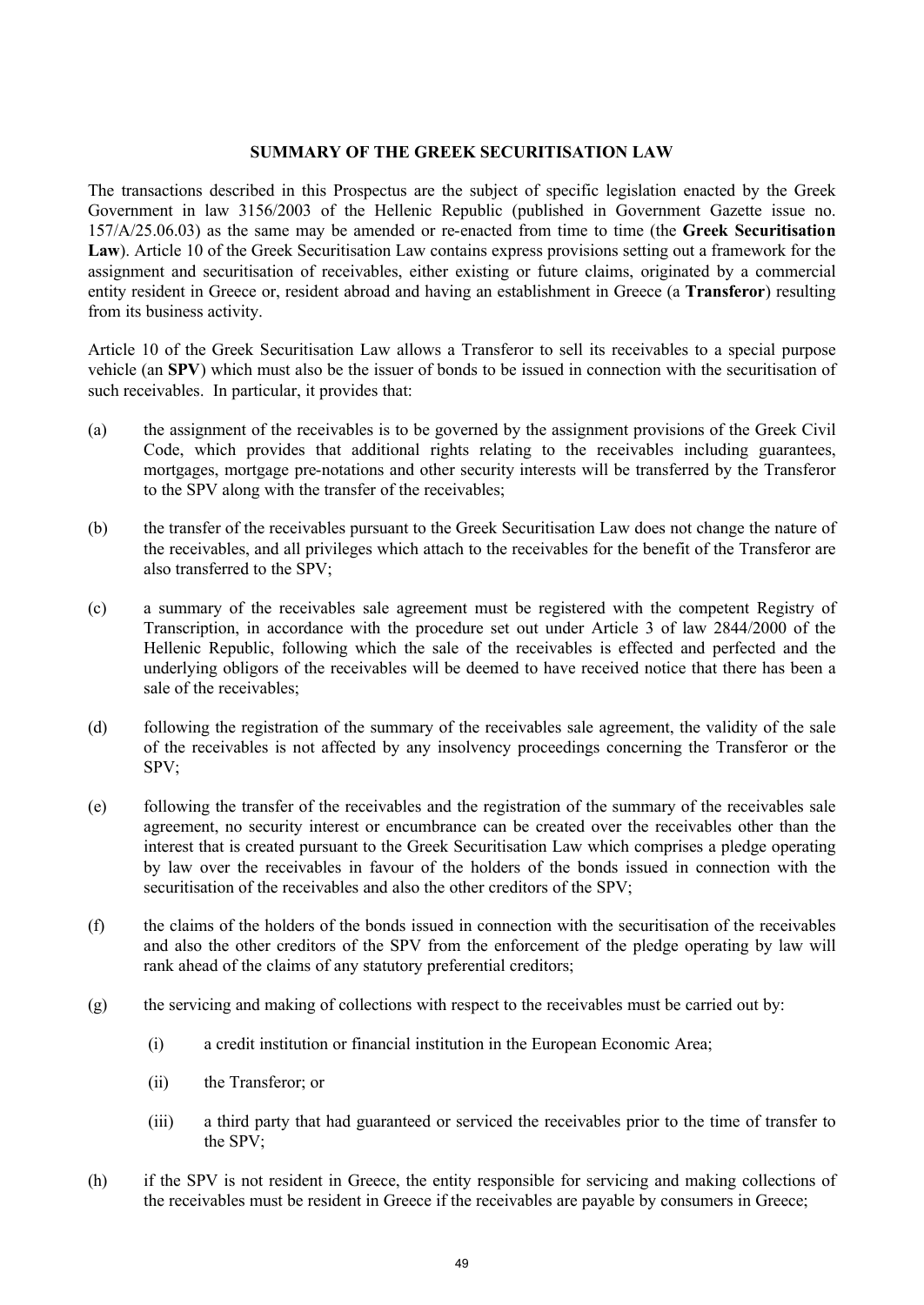- (i) amounts collected in respect of the receivables and security created over the receivables are not available to the creditors of the person making such collections and will not form part of its estate on its liquidation;
- (j) the proceeds of the collections made in respect of the receivables must immediately upon receipt be deposited by the person making such collections in a separate bank account held with a credit institution or financial institution in the European Economic Area or with such person, if it is a credit institution (the transfer of the Collections into the Collection Account fulfils this requirement);
- (k) the laws relating to bank confidentiality do not apply for the purposes of the sale of the receivables by the Transferor to the SPV or for the purposes of the agreements between the SPV and its creditors, but the SPV and its creditors are obliged to comply with the provisions of Greek law relating to confidentiality; and
- (l) the Transferor can make available data relating to the obligors under the receivables to the SPV and the SPV can make such data available to its creditors, to the extent that it is necessary for the purposes of the securitisation, without having to obtain the consent of the obligors or of the Data Protection Authority of law 2472/1997 of the Hellenic Republic.

The Bank of Greece, the Greek bank regulator, has issued its act No 2593/2007 and its circular No. 9/30.10.2003 (the **Securitisation Secondary Legislation**) on the weighting of securitisation notes held by a banking institution and establishing rules on the regulatory supervision of securitisations by local banks. The Securitisation Secondary Legislation provides that each securitisation programme issued by a credit institution or by its subsidiaries must be notified to the Bank of Greece at least 30 days prior to the commencement of its implementation. It is not required under the Law 3156 or the Securitisation Secondary Legislation that the Bank of Greece confirms in writing that the transactions contemplated in each securitisation are in compliance with the Law 3156.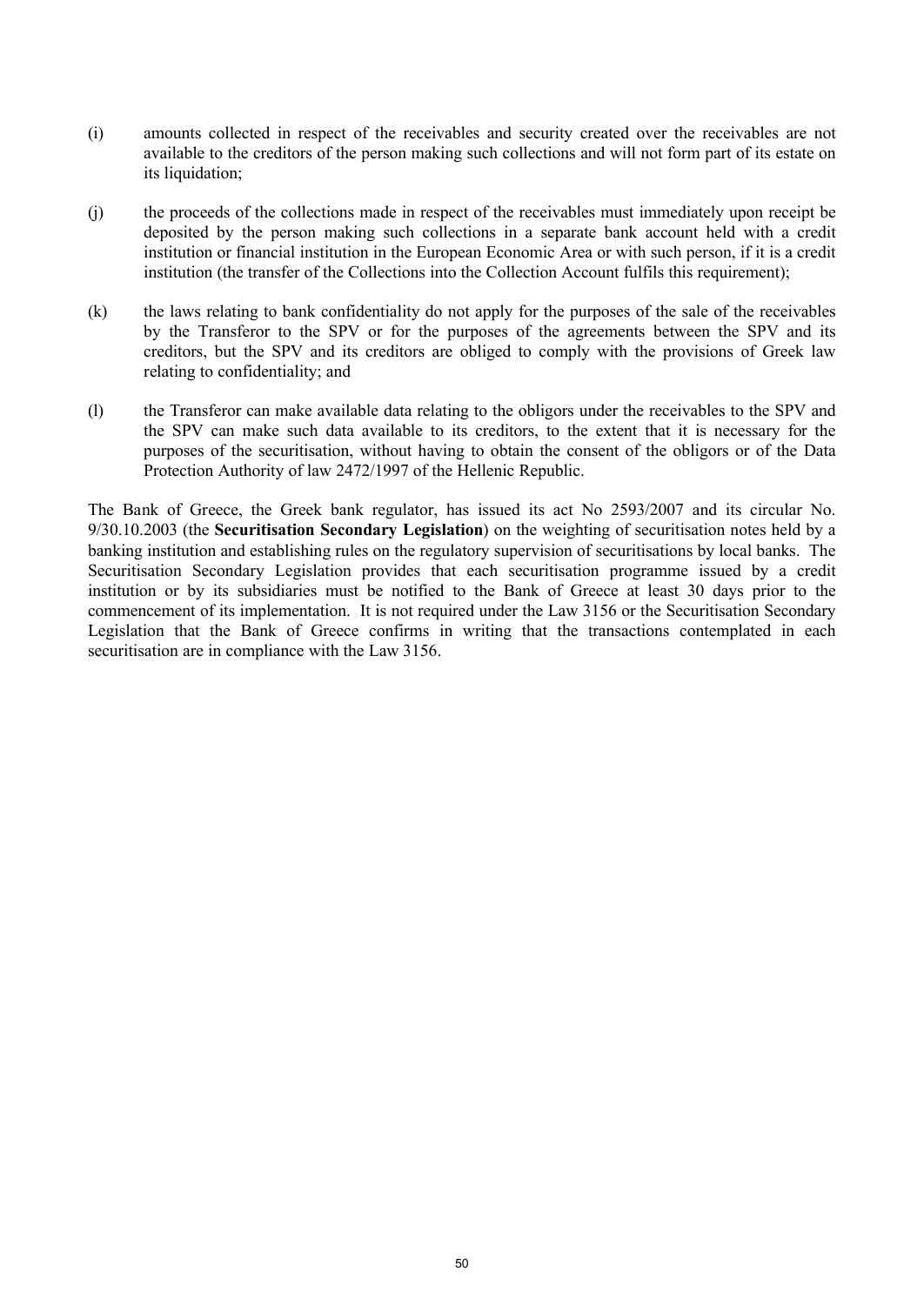## **CHARACTERISTICS OF THE PROVISIONAL PORTFOLIO**

### **1. INTRODUCTION**

The Portfolio will be randomly selected from and substantially comprise Lease Receivables due under the Seller's portfolio of Lease Agreements, on the basis of the Eligibility Criteria. The Lease Receivables are divided into three categories: Real Estate Lease Receivables, Equipment Lease Receivables and Vehicle Lease Receivables, which are respectively derived from Real Estate Lease Agreements, Equipment Lease Agreements and Vehicle Lease Agreements.

The Equipment Lease Agreements relate to certain personal property (including machinery, trucks, buses and furniture) (the **Equipment**). The Vehicle Lease Agreements relate to cars, trucks, buses, and motorcycles (the **Vehicles**). The Real Estate Lease Agreements relate to commercial or industrial real estate (the **Real Estate**).

The following information relates to Lease Receivables comprising the Provisional Portfolio, and the Lease Agreements from which they derive.

#### **2. EQUIPMENT LEASE AGREEMENTS AND VEHICLE LEASE**

#### *General*

The Equipment Lease Agreements and the Vehicle Lease Agreements (the **Movable Asset Lease Agreements**) are comprised of two parts: certain standard terms and conditions (the **General Terms**), and an annex containing a description of the Leased Asset(s), the rental payment and any other agreed terms or conditions (an **Annex**). The General Terms of each Movable Asset Lease Agreement are substantially similar in form and content, but the Annex is unique to the Leased Asset(s) to which each Lease Agreement relates. Each Movable Asset Lease Agreement contains one or more Annexes. Multiple Leased Assets of the same category may be leased on the same terms and conditions under a single Annex. Lessees under the Movable Asset Lease Agreements are primarily small and medium size enterprises and large corporates.

#### *Terms of lease*

In compliance with applicable law, the term of leases under the Movable Asset Lease Agreements should not be less than three years.

#### *Payment of rent, interest and amortisation*

Each Movable Asset Lease Agreement provides for rent to be payable by the Lessee either at a fixed interest rate or a floating rate adjustable in accordance with the provisions of the Annex. The rent (including interest), plus VAT, is payable in full in accordance with a predetermined payment schedule, with no withholding, discount, surcharge or set-off and without regard to any damage, fault, defect or loss to the Leased Asset(s). Taxes, dues, contributions, rights or charges of any kind, in favour of the Greek State or any other third party, are borne by the Lessee. To the extent that the Lessor pays any such amounts, the Lessee is liable to repay them to the Lessor, plus interest. The Lessor is also entitled to adjust the amount of rent payable to reflect increases in cost with respect to the lease.

The Movable Asset Lease Agreements provide that the Lessee is liable to pay default interest in respect of any sum not paid in due time, such interest being calculated on the basis of the maximum allowed rate of Non-Bank Default Interest that is in effect from time to time.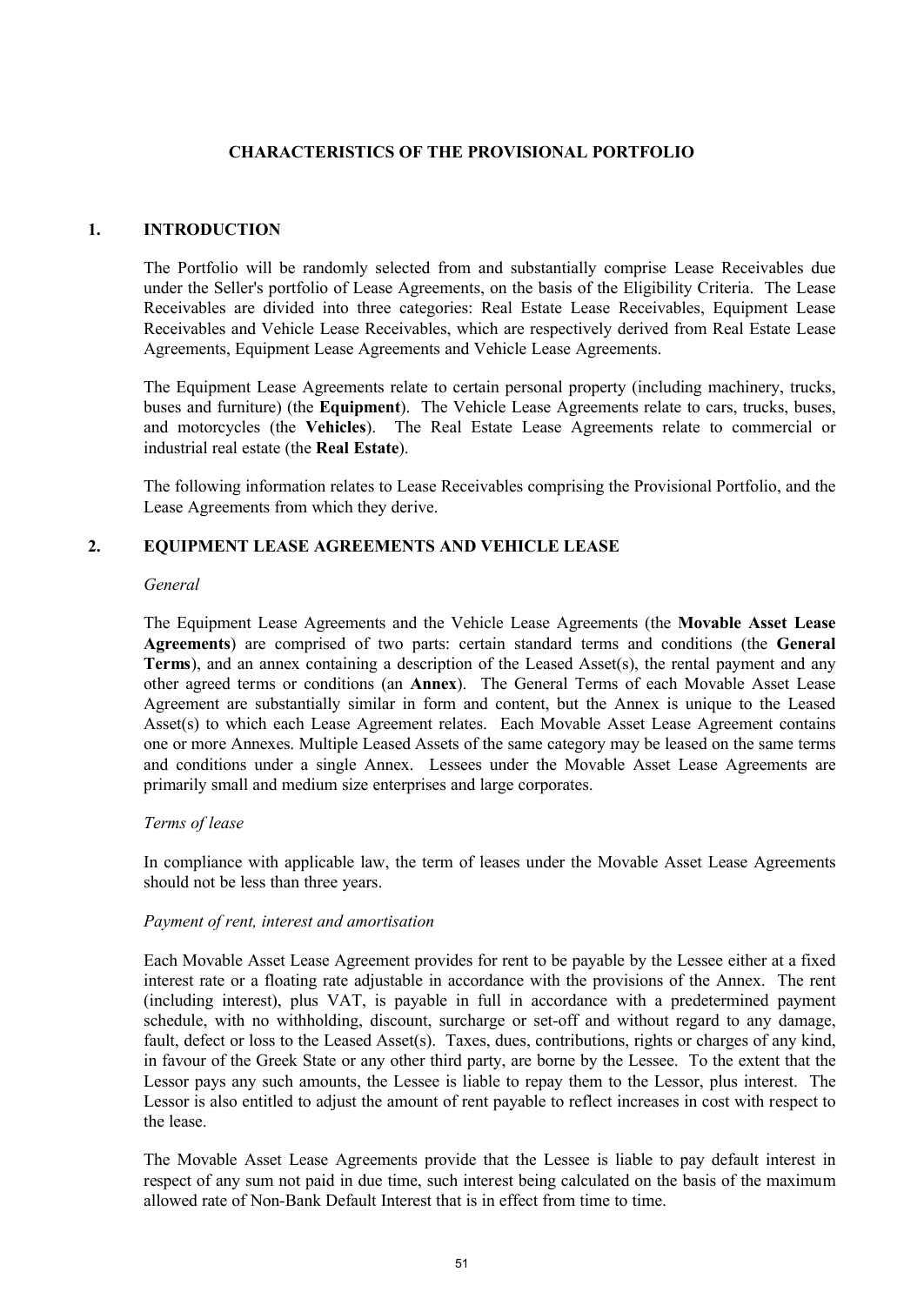#### *Security*

Under some Movable Asset Lease Agreements the Lessee has undertaken to grant different forms of security in favour of the Lessor, including but not limited to security over cash deposits, mortgages, and pre-notations of mortgage, letters of guarantee, assignments and charges.

Some Moveable Asset Lease Agreements also provide that a guarantor must guarantee the timely and full payment of all amounts owed by the Lessee. The guarantee is usually a personal guarantee provided by the majority shareholder, principal or director of the Lessee, and is unsecured.

## *Use, damage and disposal of the Leased Asset*

The Movable Asset Lease Agreements expressly prohibit the Lessee from charging or disposing of a Leased Asset and also prohibits the Lessee from sub-leasing a Leased Asset to any third party without the Lessor's express and written consent. The Lessee must use the Leased Asset exclusively for its business and is not permitted to modify or proceed to additions on the asset without the prior written consent of the Lessor, unless required to do so by law, in which case such modifications or additions are to be made at the expense of the Lessee. The Lessee is contractually required to bear the cost of repairing and generally maintaining the Leased Asset in operational good condition, and of replacing any missing, destroyed, damaged or defective part of the Leased Asset with others of the same quality. Insofar as full compensation has not been made to the Lessor by way of insurance proceeds, it is the Lessee's responsibility to compensate the Lessor for any damage or loss occurred tin the Leased Asset deriving from any cause, including force majeure.

#### *Insurance*

The Movable Asset Lease Agreements require the Lessee to insure, at its own cost, the Leased Asset(s) for its full value and against any risk with an insurance company recognised and accepted by the Lessor and under terms subject to the Lessor's approval. Leased Asset(s) are usually insured through AXA Insurance, however, the Lessor also accepts coverage by other insurance providers. Under the Movable Asset lease Agreements, the Lessee assigns to the Lessor any claim arising from insurance contracts, and mandates the insurer to pay any insurance proceeds directly to the Lessor.

## *Supplier guarantees*

Under the Movable Asset Lease Agreements, the Lessor is leasing the Leased Asset(s) to the Lessee without any guarantee, assurance, explicit or tacit, with regard to lack of defects or with stipulated attributes, and free of responsibility for such faults. The Lessor also disclaims any liability for any actions or omissions by the supplier of manufacturer of the Leased Asset(s). To the extent that the Lessor has any rights or claims arising pursuant to a guarantee provided by the supplier or manufacturer of the Leased Asset(s), the Lessor assigns such rights or claims to the Lessee. However, if compensation is claimed against a supplier or manufacturer, the Lessee is required to name the Lessor as beneficiary of such claim. Under the Movable Asset Lease Agreements entered into from 3 June 2000 until 8 October 2009, the Lessor only assigns rights or claims against the supplier of the Leased Asset(s) deriving from defects or lack of stipulated attributes, except those that may be exercised by the Lessor only. The Movable Asset Lease Agreements entered into from 3 June 2000 until 8 October 2009 represent about 31.76 per cent. of the Aggregate Lease Outstanding Balance of Lease Agreements giving rise to Lease Receivables in the Initial Portfolio.

## *Termination by the Lessee*

The Lessee has waived the right to terminate the Movable Asset Lease Agreement earlier than its stated expiration, however the Lessee is entitled to exercise an early purchase right. To the extent that the Lessee terminates a Movable Asset Lease Agreement earlier than its stated expiration date by exercising an early purchase right upon completion of the third anniversary of the Movable Asset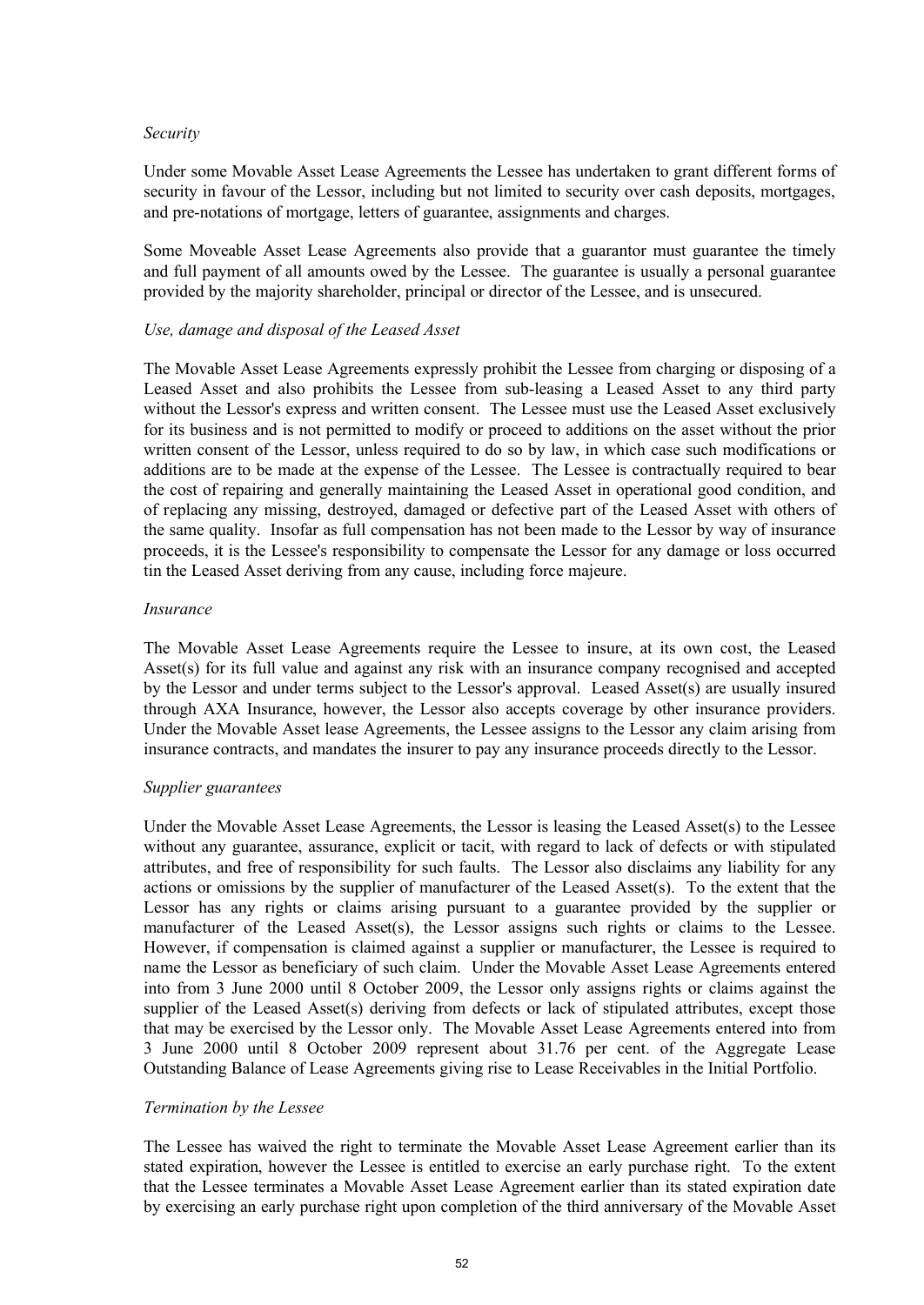Lease Agreement and subject to the Seller's consent, the Lessee is unconditionally liable to reimburse to the Lessor an amount in respect of all future rentals and interest calculated on the discounted interest rate as well as the residual value, any taxes, charges, expenses and expenditure suffered by the Lessor as a result of such termination. (Also see under paragraph "Options before end of term".)

The early repurchase may occur only on a payment date of the rental payment.

### *Termination by the Lessor*

Under the Movable Asset Lease Agreements, the Lessor has the right to terminate the Movable Asset Lease Agreement at any time in the following cases (events of default):

- (a) delay of the payment of the rental or any other debt borne by the Lessee, e.g., insurance premiums etc. (due to any cause);
- (b) in case the Lessee is placed under cessation of payments or is under compulsory administration, creditors' administration and management, or is placed under any special type of winding up, or if an application of the above is filed against the Lessee or if enforcement actions commence against any real estate of the Lessee or the guarantor, over which the Lessor has a legal title (right);
- (c) Lessee's change of ownership or change of control;
- (d) if any cheques and/or other securities are proven to be unpaid;
- (e) if the Lessee is liquidated or anyhow transformed without the Lessor's approval;
- (f) termination of any other financial leasing contract concluded between the Lessee and the Lessor;
- (g) breach of any terms and conditions of the present financial leasing contract.

In case of termination of the Movable Asset Lease Agreement by the Lessor, the Lessor is entitled to remove the Leased Asset(s) from the Lessee's possession at the Lessee's expense, seek payment of all remaining rents (which, after termination, automatically become due and payable) and take any other action against the Lessee and the guarantor(s) of the Lessee. The Lessor also has the right to terminate the Movable Asset Lease Agreement if the Lessee is in breach of any obligations it owes the Lessor under any other agreement.

Under the Movable Asset Lease Agreements entered into from 15 June 1999 until 8 October 2009, the Lessor is entitled to choose either the return of the Lease Agreement and payment of all rent then due, or payment of all rent then due plus the present value of all future rent payable up to the end of the contractual lease term discounted at a specified interest rate.

#### *Options before end of term*

Once the initial 36 months of the stated contractual term of a Moveable Asset Lease Agreement have passed, the Lessee has the right to purchase the related Leased Asset(s) for a price equal to the future payable rents, plus the residual value stipulated in the Movable Asset Lease Agreement and any tax or other charges that may be applicable. To the extent that a Lessee exercises the right to purchase a Leased Asset before the end of the stated contractual term, the Movable Asset Lease Agreement continues to apply for the remaining Leased Assets in the Annex of the relevant Movable Asset Lease Agreement after the appropriate adjustments in the rents.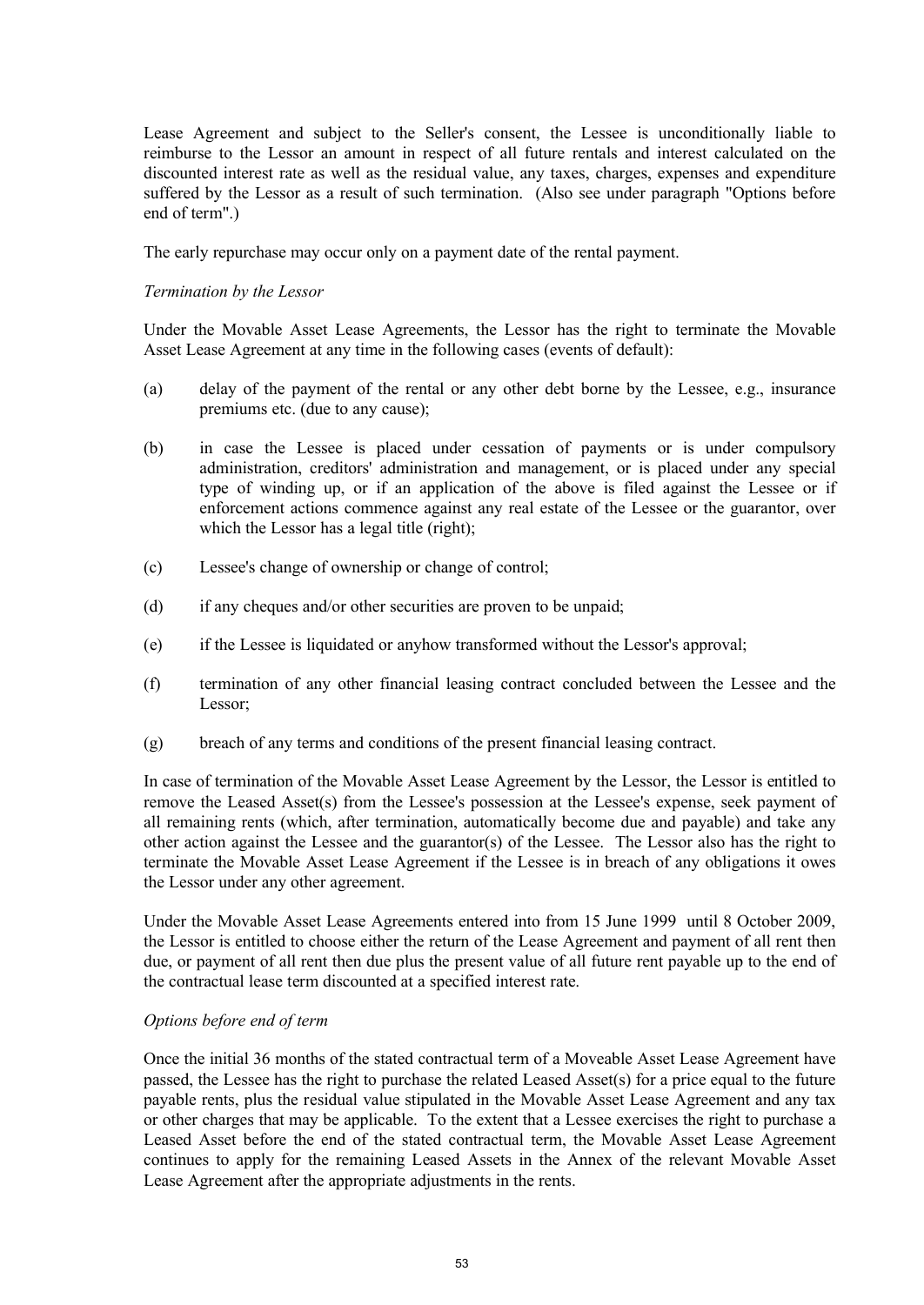## **3. REAL ESTATE LEASE AGREEMENTS**

#### *General*

The terms of each Real Estate Lease Agreement are documented by way of notarial deed. Each notarial deed relates to a one or more Leased Assets. The material provisions of the Real Estate Lease Agreements are substantially similar to those of the Movable Asset Lease Agreements, except as noted below.

### *Term of lease*

In compliance with applicable law, the term of leases under the Real Estate Asset Lease Agreements should not be less than 10 years and are typically between 10 and 25 years.

#### *Payment of rent, interest and amortisation*

Rent is a fixed periodic sum adjusted to a floating or fixed interest rate, including any applicable tax, due or additional surcharge.

## *Expenses, safeguarding and repairs*

The Lessee is required to pay sums relating to consumption of utilities, taxes, administrative expenses, condominium fees and is required to safeguard the leased property so that it is not confiscated or removed from the Lessee's possession or its control. The Lessee is also required to bear the cost of repairing and maintaining the leased property in perfect condition.

#### *Security*

Under some Real Estate Lease Agreements the Lessee has undertaken to grant different forms of security in favour of the Lessor, including mortgages, pre-notations of mortgage, letters of guarantee, pledges on deposits or pledges on shares or lease rentals of the Lessee.

Some Real Estate Lease Agreements also provide that a guarantor must guarantee the timely and full payment of all amounts owed by the Lessee. The guarantee is usually a personal guarantee provided by the majority shareholder, principal or director of the Lessee, and is unsecured.

## *Use of the property*

Under the Real Estate Lease Agreements, the Lessee is required to make good use of the leased property and use it exclusively for servicing its operational and professional purposes in accordance with applicable laws, regulations, rules of practice and safety, as well as the provisions of the internal regulation of the condominium and any necessary authorisations or approvals for the use of the property. The Lessee is not permitted to modify the property without the prior written consent of the Lessor, unless required to do so by law, in which case such modifications are to be made at the expense of the Lessee. Modifications, additions or alterations to the property (to the extent permitted) remain in favour of the property and the Real Estate Lease Agreements provide that the Lessee is not entitled to remove or otherwise be compensated for such modifications, additions or alterations.

## *Insurance*

The Real Estate Lease Agreements provide that the Lessor will insure the leased property for its full value in respect of all normal risks relating to the relevant type of Leased Asset, and the Lessee is required to pay the premiums. Alternatively, subject to the prior written consent of the Lessor, the Lessee may also insure the leased property at its own expense for its full value in respect of the same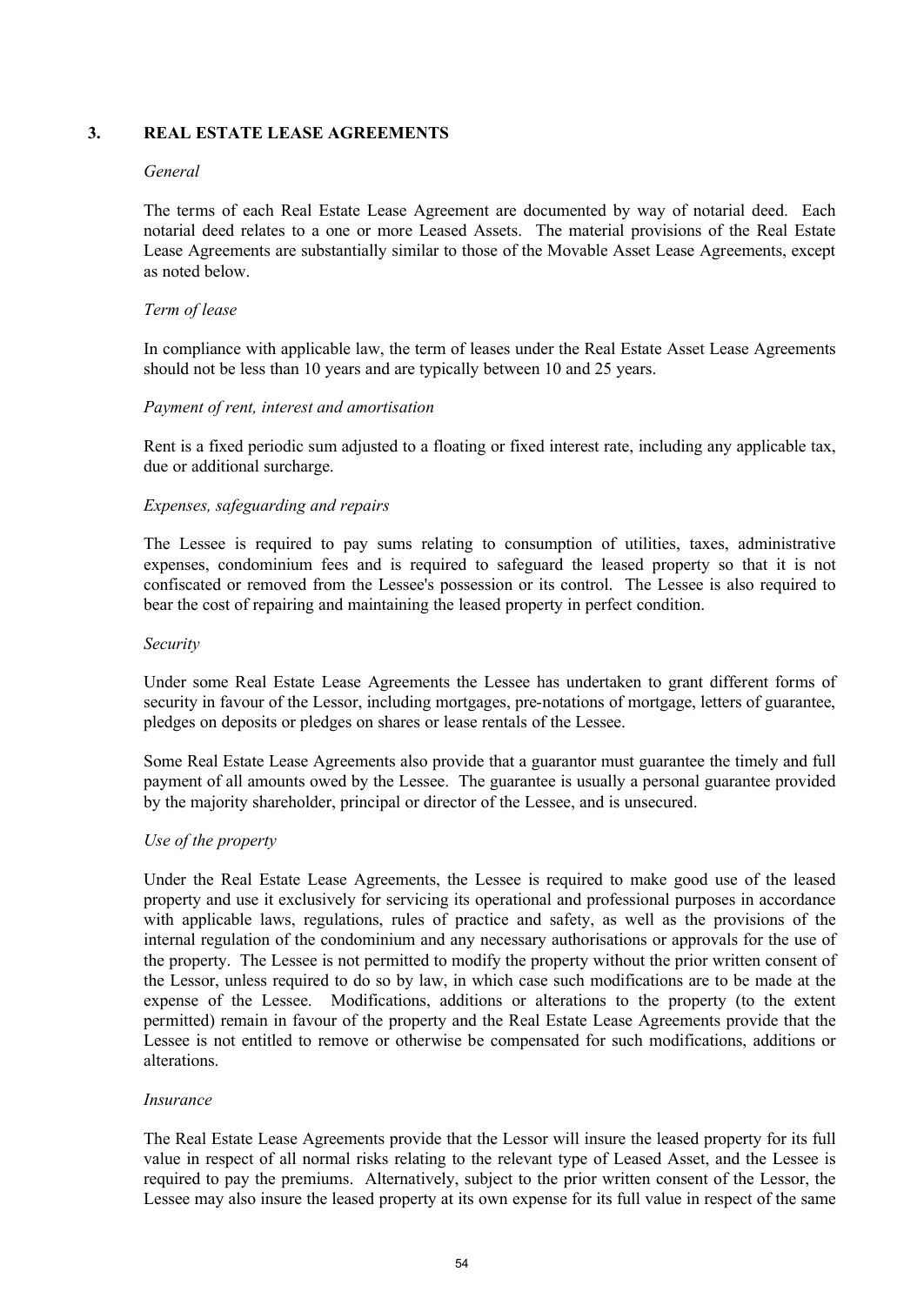risks mentioned above, with an insurer approved by the Lessor, provided that the Lessee assigns all claims arising under such contract of insurance in favour of the Lessor.

#### *Termination and end of term*

The 60-day grace periods for termination by the Lessor owing to a non-payment or breach of obligations under the Movable Asset Lease Agreements may be extended under some of the Real Estate Lease Agreements.

As if the case for Movable Asset Lease Agreements, the Lessee under a Real Estate Lease Agreement can elect to buy the Real Estate or renew the Real Estate Lease Agreement at the end of the stated contractual term. The Real Estate Lease Agreements also specify that no tacit or implied renewals of the Real Estate Lease Agreements are permitted.

Prior to the end of the stated contractual term of a Real Estate Lease Agreement and provided 36 months have passed since the commencement of the relevant Lease and that the Lessee is not in default of payment, the Lessee has the right to purchase the related Leased Asset at any time for a price equal to the future payable rents (as calculated with a discount interest rate scaling from 2.0% up to 3.5%), plus the pro-rata outstanding portion of the purchase prices stipulated in the Real Estate Lease Agreement and any tax or other charges that may be applicable as well as the cost of filing the Real Estate Lease Agreement at the relevant cadastre.

For each month that the Lessee fails to deliver the keys of the leased property to the Lessor following expiry or termination of a Real Estate Lease Agreement, the Lessee is required to pay as compensation for the use of the leased property an amount equal to the monthly rent payable under the Real Estate Lease Agreement.

By operation of law a pledge is established in favour of the Lessor on security for the due and payable obligations of the Lessee under the Real Estate Lease Agreement until termination of the contract on all movables that are in the Real Estate under least at the time of termination of the Real Estate Lease Agreement.

#### **General Description of the Provisional Portfolio**

The Provisional Portfolio comprises Lease Receivables arising out of 4,157 Lease Agreements with a financed amount of approximately €762,412,989 and an Aggregate Lease Outstanding Balance of approximately  $\text{\textsterling}510,622,416$  as at 18 October 2009.

The average Lease Outstanding Balance is about  $\epsilon$ 122,834. There is no single Lease Agreement with a Lease Outstanding Balance greater than €22,866,529. There are no Lessees who have Lease Outstanding Balance of more than €29,700,590.

#### **Specific Details of the Provisional Portfolio**

The following tables set out information on the characteristics of the Provisional Portfolio derived from information provided by the Seller. The information in the following tables reflects the position as at 18 October 2009.

#### **4. ELIGIBILITY CRITERIA**

The Seller may sell to the Issuer and the Issuer will purchase from the Seller on the Closing Date, with respect to the Initial Portfolio, and on each Additional Portfolio Purchase Date, with respect to any Additional Portfolios, only Lease Receivables which meet the Eligibility Criteria as at, respectively, the Initial Cut-Off Date (in respect of the Initial Portfolio) and the relevant Additional Cut-Off Date (in respect of the relevant Additional Portfolio). The Eligibility Criteria are set out in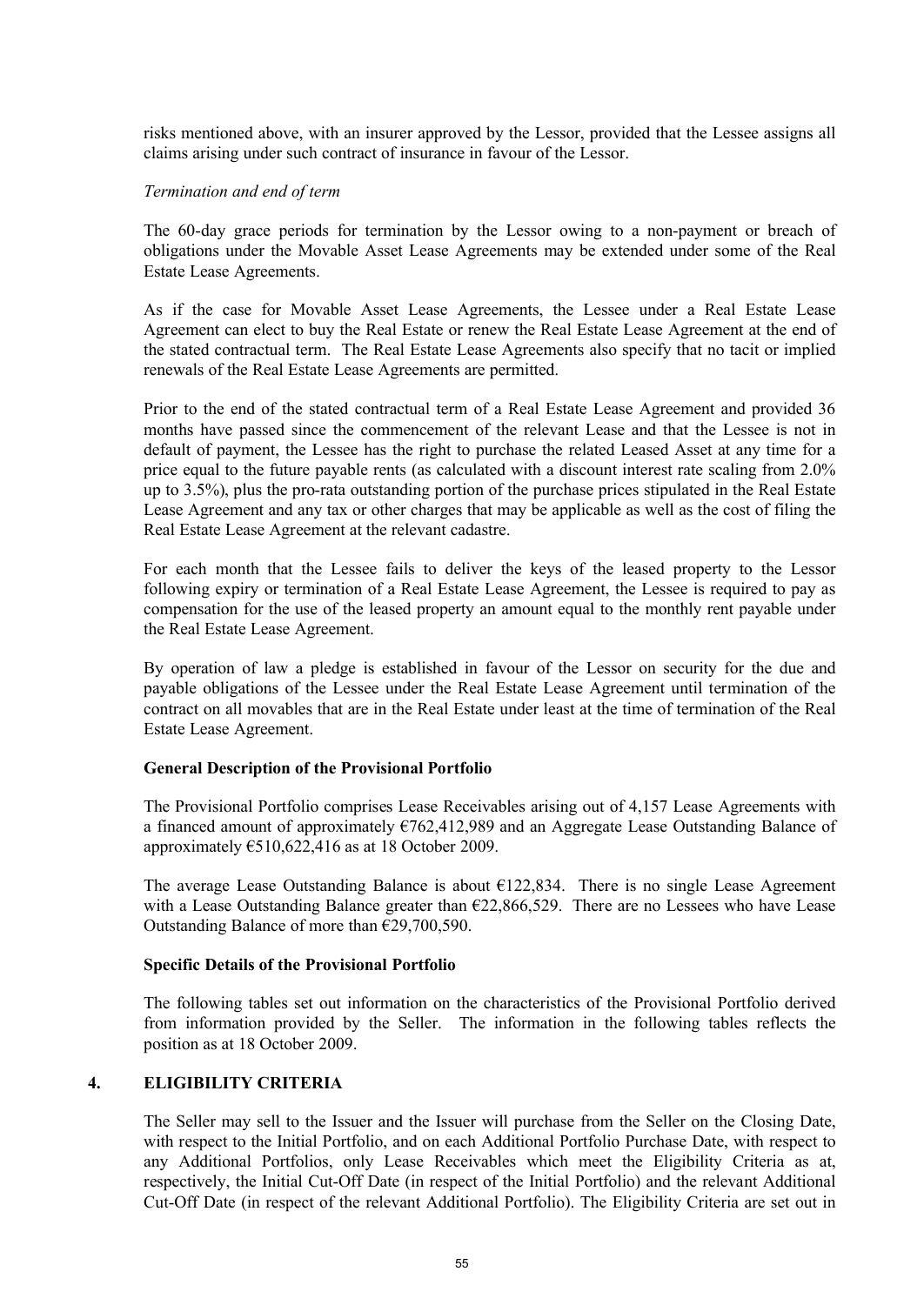the Purchase Agreement (see the section entitled "Description of Certain Transaction Documents – Purchase Agreement").

## **5. INFORMATION AND STATISTICAL DATA**

The Initial Portfolio will be selected on a random basis in accordance with the Eligibility Criteria as at the Initial Cut-Off Date from the Provisional Portfolio; accordingly, the Provisional Portfolio does not necessarily reflect the composition of the Initial Portfolio as a consequence of some Lease Agreements (i) having been early repaid by the relevant Lessee, (ii) having matured, (iii) having at least one unpaid instalment and (iv) having been classified by the Seller as Lease Agreements in Arrears or Defaulted Lease Agreements. The amounts, where relevant, are in Euro.

On each Additional Portfolio Purchase Date during the Revolving Period, the Seller may sell to the Issuer and, subject to fulfilment of certain conditions, the Issuer may purchase an Additional Portfolio from the Seller. Although any Additional Portfolios must satisfy the Eligibility Criteria and certain Additional Lease Receivables Criteria, there can be no assurances that such Additional Portfolios will have the same characteristics as the Initial Portfolio described in the preceding tables.

## **1. Summary Strats**

No of contracts: 4,157 No of borrowers: 1,729 Aggregate Original Balance: 762,412,989 Aggregate Current Balance: 510,622,416 Balloon Payments: 8,602,980 Residual Amounts: 45,156 Max Agg Original Balance: 25,624,796 Max Agg Current Balance: 22,866,529

## **2. Original Balance**

| <b>Original Balance</b> | No. of Loans   % of Loans |       | Current Balance (€) | % of Current   |
|-------------------------|---------------------------|-------|---------------------|----------------|
|                         |                           |       |                     | <b>Balance</b> |
| $1 - 100,000$           | 3,133                     | 75.4  | 60,488,945          | 11.9           |
| 100,001 - 200,000       | 444                       | 10.7  | 33,119,996          | 6.5            |
| $200,001 - 300,000$     | 179                       | 4.3   | 23,453,843          | 4.6            |
| 300,001 - 400,000       | $\overline{77}$           | 1.9   | 13,454,568          | 2.6            |
| 400,001 - 500,000       | 42                        | 1.0   | 10,976,774          | 2.2            |
| 500,001 - 750,000       | 74                        | 1.8   | 27,668,511          | 5.4            |
| 750,001 - 1,000,000     | 53                        | 1.3   | 29,638,244          | 5.8            |
| 1,000,001 - 1,250,000   | 32                        | 0.8   | 26,450,960          | 5.2            |
| 1,250,001 - 1,500,000   | $\overline{23}$           | 0.6   | 23, 142, 172        | 4.5            |
| 1,500,001 - 1,750,000   | 16                        | 0.4   | 17,787,019          | 3.5            |
| 1,750,001 - 2,000,000   | 11                        | 0.3   | 16,089,861          | 3.2            |
| $2,000,001 - 3,000,000$ | 39                        | 0.9   | 72,781,628          | 14.3           |
| 3,000,001 - 4,000,000   | 10                        | 0.2   | 29,665,074          | 5.8            |
| 4,000,001 - 5,000,000   | 6                         | 0.1   | 21,430,513          | 4.2            |
| $5,000,001 - 6,000,000$ | 10                        | 0.2   | 34,287,752          | 6.7            |
| $6,000,001 - 7,000,000$ |                           | 0.1   | 10,303,301          | 2.0            |
| 7,000,001 - 8,000,000   | $\overline{2}$            | 0.1   | 12,391,276          | 2.4            |
| 8,000,001 - 9,000,000   |                           | 0.0   | 6,152,476           | 1.2            |
| 10,000,001 - 20,000,000 |                           | 0.1   | 18,472,974          | 3.6            |
| 20,000,001 - 30,000,000 |                           | 0.0   | 22,866,529          | 4.5            |
| Total:                  | 4,157                     | 100.0 | 510,622,416         | 100.0          |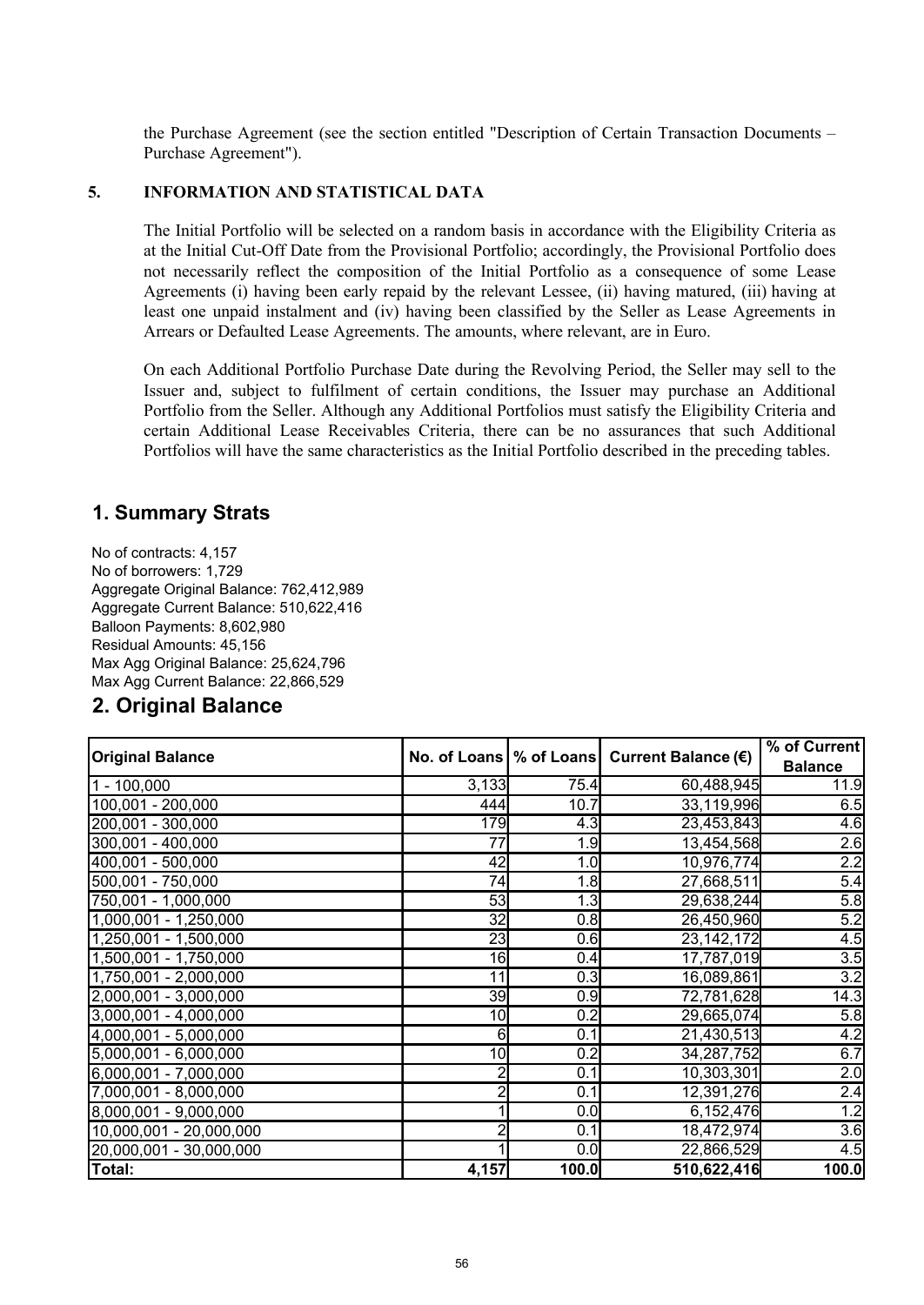## **3. Current Balance**

| <b>Current Balance</b>         | No. of Loans   % of Loans |       | Current Balance (€) | % of Current     |
|--------------------------------|---------------------------|-------|---------------------|------------------|
|                                |                           |       |                     | <b>Balance</b>   |
| $1 - 100,000$                  | 3,537                     | 85.1  | 82,259,182          | 16.1             |
| 100,001 - 200,000              | 280                       | 6.7   | 39,398,867          | 7.7              |
| 200,001 - 300,000              | $\overline{71}$           | 1.7   | 17,325,183          | 3.4              |
| 300,001 - 400,000              | 45                        | 1.1   | 15,630,916          | $\overline{3.1}$ |
| $\overline{400,001}$ - 500,000 | $\overline{24}$           | 0.6   | 10,458,762          | 2.1              |
| 500,001 - 750,000              | 56                        | 1.4   | 34,374,715          | 6.7              |
| 750,001 - 1,000,000            | 32                        | 0.8   | 28,612,967          | 5.6              |
| $1,000,001 - 1,250,000$        | 21                        | 0.5   | 23,775,815          | 4.7              |
| 1,250,001 - 1,500,000          | $\overline{17}$           | 0.4   | 23,395,852          | 4.6              |
| 1,500,001 - 1,750,000          | 11                        | 0.3   | 17,709,806          | 3.5              |
| 1,750,001 - 2,000,000          | 17                        | 0.4   | 31,610,809          | 6.2              |
| 2,000,001 - 3,000,000          | $\overline{21}$           | 0.5   | 50,838,478          | 10.0             |
| 3,000,001 - 4,000,000          | 11                        | 0.3   | 38,436,283          | 7.5              |
| 4,000,001 - 5,000,000          |                           | 0.2   | 31,335,691          | 6.1              |
| $5,000,001 - 6,000,000$        | 2                         | 0.1   | 11,435,858          | 2.2              |
| 6,000,001 - 7,000,000          |                           | 0.1   | 12,683,728          | 2.5              |
| $8,000,001 - 9,000,000$        |                           | 0.0   | 8,086,735           | 1.6              |
| 10,000,001 - 20,000,000        |                           | 0.0   | 10,386,239          | 2.0              |
| 20,000,001 - 30,000,000        |                           | 0.0   | 22,866,529          | 4.5              |
| Total:                         | 4,157                     | 100.0 | 510,622,416         | 100.0            |

## **4. Seasoning**

| Seasoning      |       |       | No. of Loans $\%$ of Loans Current Balance $(\epsilon)$ | % of Current<br><b>Balance</b> |
|----------------|-------|-------|---------------------------------------------------------|--------------------------------|
| $0.01 - 12.00$ | 837   | 20.1  | 95,065,691                                              | 18.6                           |
| 12.01 - 24.00  | 1,270 | 30.6  | 144,776,487                                             | 28.4                           |
| 24.01 - 36.00  | 1,153 | 27.7  | 140,462,663                                             | 27.5                           |
| 36.01 - 48.00  | 534   | 12.9  | 64,918,390                                              | 12.7                           |
| 48.01 - 60.00  | 275   | 6.6   | 43,754,145                                              | 8.6                            |
| $60.01 =$      | 88    | 2.1   | 21,645,040                                              | 4.2                            |
| Total:         | 4,157 | 100.0 | 510,622,416                                             | 100.0                          |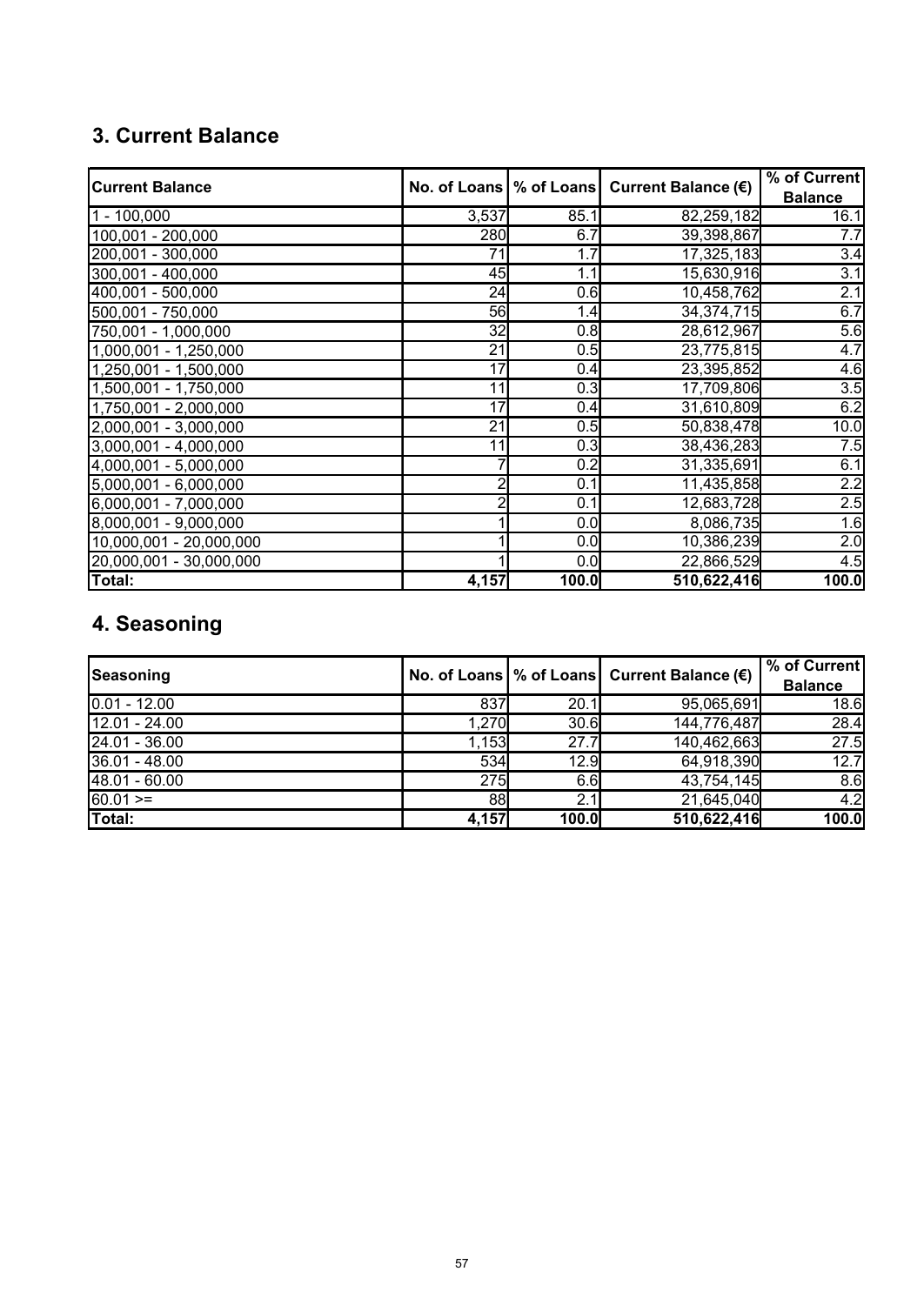# **5. Top 20 obligor**

| Top 20 obligor | No. of Loans | % of Loans       | Current Balance (€) | % of Current   |
|----------------|--------------|------------------|---------------------|----------------|
|                |              |                  |                     | <b>Balance</b> |
|                |              | 0.1              | 29,700,590          | 5.8            |
| $\overline{c}$ |              | 0.1              | 10,388,427          | 2.0            |
| 3              |              | 0.0              | 8,086,735           | 1.6            |
| 4              |              | 0.1              | 7,934,622           | 1.6            |
| 5              |              | $\overline{0.0}$ | 6,531,252           | 1.3            |
| $\overline{6}$ |              | 0.1              | 6,169,599           | 1.2            |
| $\overline{7}$ | 182          | 4.4              | 5,916,828           | 1.2            |
| $\overline{8}$ |              | 0.1              | 5,869,823           | 1.2            |
| 9              |              | 0.0              | 5,575,834           | 1.1            |
| 10             | 13           | 0.3              | 5,382,767           | 1.1            |
| 11             | 421          | 10.1             | 4,892,256           | 1.0            |
| 12             |              | 0.0              | 4,827,841           | 1.0            |
| 13             |              | 0.1              | 4,751,774           | 0.9            |
| 14             |              | 0.0              | 4,727,467           | 0.9            |
| 15             | 106          | 2.6              | 4,647,205           | 0.9            |
| 16             |              | 0.1              | 4,563,218           | 0.9            |
| 17             |              | 0.0              | 4,452,374           | 0.9            |
| 18             |              | 0.1              | 4,429,423           | 0.9            |
| 19             | 5            | 0.1              | 4,421,382           | 0.9            |
| 20             |              | 0.0              | 4,350,901           | 0.9            |
| Other          | 3,401        | 81.8             | 373,002,096         | 73.1           |
| Total:         | 4,157        | 100.0            | 510,622,416         | 100.0          |

## **6. Asset Class**

| <b>Asset Class</b>     |       |       | No. of Loans   % of Loans   Current Balance $(\epsilon)$ | % of Current<br><b>Balance</b> |
|------------------------|-------|-------|----------------------------------------------------------|--------------------------------|
| Commercial Real Estate | 237   | 5.7   | 272,248,109                                              | 53.3                           |
| Equipment              | 1,914 | 46.0  | 117,731,468                                              | 23.1                           |
| Industrial Real Estate | 31    | 0.8   | 55,643,278                                               | 10.9                           |
| Vehicle                | 1.891 | 45.5  | 59,613,161                                               | 11.7                           |
| Vehicle + Equipment    | 84    | 2.0   | 5,386,399                                                | 1.1                            |
| Total:                 | 4,157 | 100.0 | 510,622,416                                              | 100.0                          |

## **7. Payment method**

| Direct Debit  |       |       | No. of Loans   % of Loans   Current Balance (€) | <b>1% of Current</b><br><b>Balance</b> |
|---------------|-------|-------|-------------------------------------------------|----------------------------------------|
| Yes           | 3,659 | 88.0  | 440,826,960                                     | 86.3                                   |
| <b>INo</b>    | 498   | 12.0  | 69,795,456                                      | 13.7                                   |
| <b>Total:</b> | 4,157 | 100.0 | 510,622,416                                     | 100.0                                  |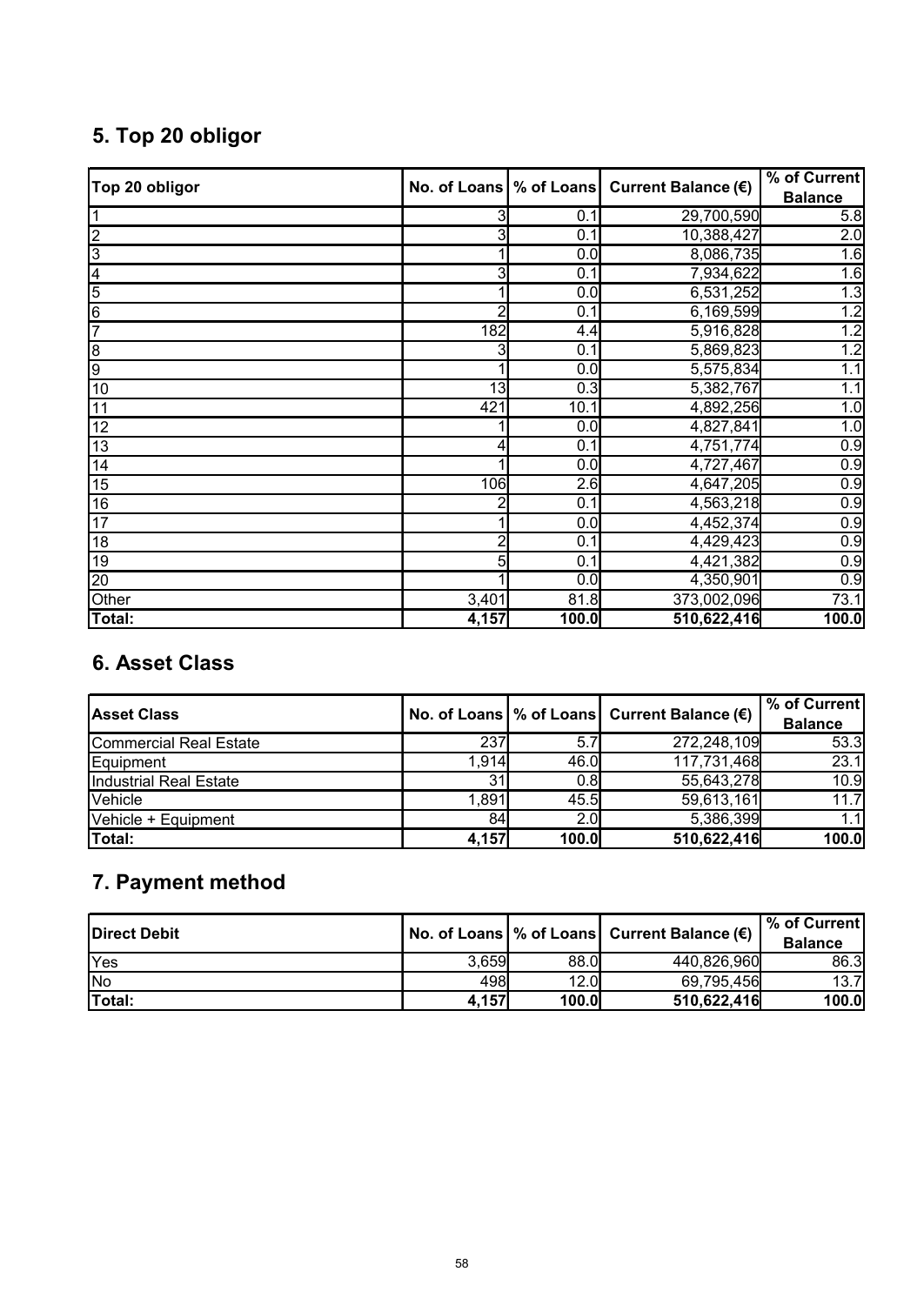# **8. Top regions**

| <b>Top regions</b>          |       |              | No. of Loans $\%$ of Loans Current Balance ( $\epsilon$ ) | % of Current<br><b>Balance</b> |
|-----------------------------|-------|--------------|-----------------------------------------------------------|--------------------------------|
| <b>Prefecture of Attica</b> | 2,821 | 67.9         | 345,351,384                                               | 67.6                           |
| Prefecture of Thessalonica  | 341   | 8.2          | 61,208,683                                                | 12.0                           |
| Prefecture of Argolida      | 491   | 1.2          | 9,676,816                                                 | 1.9                            |
| Prefecture of Dodekanissa   | 62    | .5           | 8,474,506                                                 | 1.7                            |
| Other                       | 884   | 21.3         | 85,911,027                                                | 16.8                           |
| Total:                      | 4,157 | <b>100.0</b> | 510,622,416                                               | 100.0                          |

## **9. Borrowers' Internal Rating**

| <b>Borrowers' Internal Rating</b> |            |       | No. of Loans   % of Loans   Current Balance $(\epsilon)$ | % of Current<br><b>Balance</b> |
|-----------------------------------|------------|-------|----------------------------------------------------------|--------------------------------|
| ΙA                                | <b>150</b> | 3.6   | 11,332,694                                               | 2.2 <sub>l</sub>               |
| <b>BB</b>                         | 760        | 18.3  | 89,780,523                                               | 17.6                           |
| <b>B</b>                          | 2,332      | 56.1  | 241,067,124                                              | 47.2                           |
| CC                                | 915        | 22.0  | 168,442,074                                              | 33.0                           |
| Total:                            | 4,157      | 100.0 | 510,622,416                                              | 100.0                          |

## **10. Interest Type**

| <b>Interest Type</b> |       |       | No. of Loans $\%$ of Loans Current Balance ( $\epsilon$ ) | $\sqrt{6}$ of Current<br><b>Balance</b> |
|----------------------|-------|-------|-----------------------------------------------------------|-----------------------------------------|
| <b>EUR 1M</b>        |       | 1.9   | 58,221,380                                                | 11.4                                    |
| EUR <sub>3M</sub>    | 3,091 | 74.4  | 409,501,289                                               | 80.2                                    |
| EUR <sub>6M</sub>    | 21    | 0.5   | 6,850,878                                                 | 1.3                                     |
| EUR <sub>12M</sub>   |       | 0.0   | 253,511                                                   | 0.1                                     |
| Alpha Base Rate      | 242   | 5.8   | 5,357,565                                                 | 1.1                                     |
| <b>Fixed Rate</b>    | 725   | 17.4  | 30,437,793                                                | 6.0                                     |
| Total:               | 4,157 | 100.0 | 510,622,416                                               | 100.0                                   |

## **11. Interest rate level**

| Interest rate level |       |       | No. of Loans $\%$ of Loans Current Balance $(\epsilon)$ | % of Current<br><b>Balance</b> |
|---------------------|-------|-------|---------------------------------------------------------|--------------------------------|
| $1.01 - 2.00$       | 48    | 1.2   | 51,318,628                                              | 10.1                           |
| $2.01 - 3.00$       | 882   | 21.2  | 195,029,731                                             | $\overline{38.2}$              |
| $3.01 - 4.00$       | 1,428 | 34.4  | 156,887,389                                             | 30.7                           |
| $4.01 - 5.00$       | 720   | 17.3  | 63,539,600                                              | 12.4                           |
| $5.01 - 6.00$       | 140   | 3.4   | 12,090,235                                              | 2.4                            |
| $6.01 - 7.00$       | 71    | 1.7   | 8,758,400                                               | 1.7                            |
| $7.01 - 8.00$       | 470   | 11.3  | 13,466,537                                              | 2.6                            |
| $8.01 - 9.00$       | 163   | 3.9   | 5,097,034                                               | 1.0                            |
| $9.01 - 10.00$      | 145   | 3.5   | 3,493,665                                               | 0.7                            |
| 10.01 - 15.00       | 89    | 2.1   | 905,214                                                 | 0.2                            |
| 15.01 - 20.00       |       | 0.0   | 35,982                                                  | 0.0                            |
| Total:              | 4,157 | 100.0 | 510,622,416                                             | 100.0                          |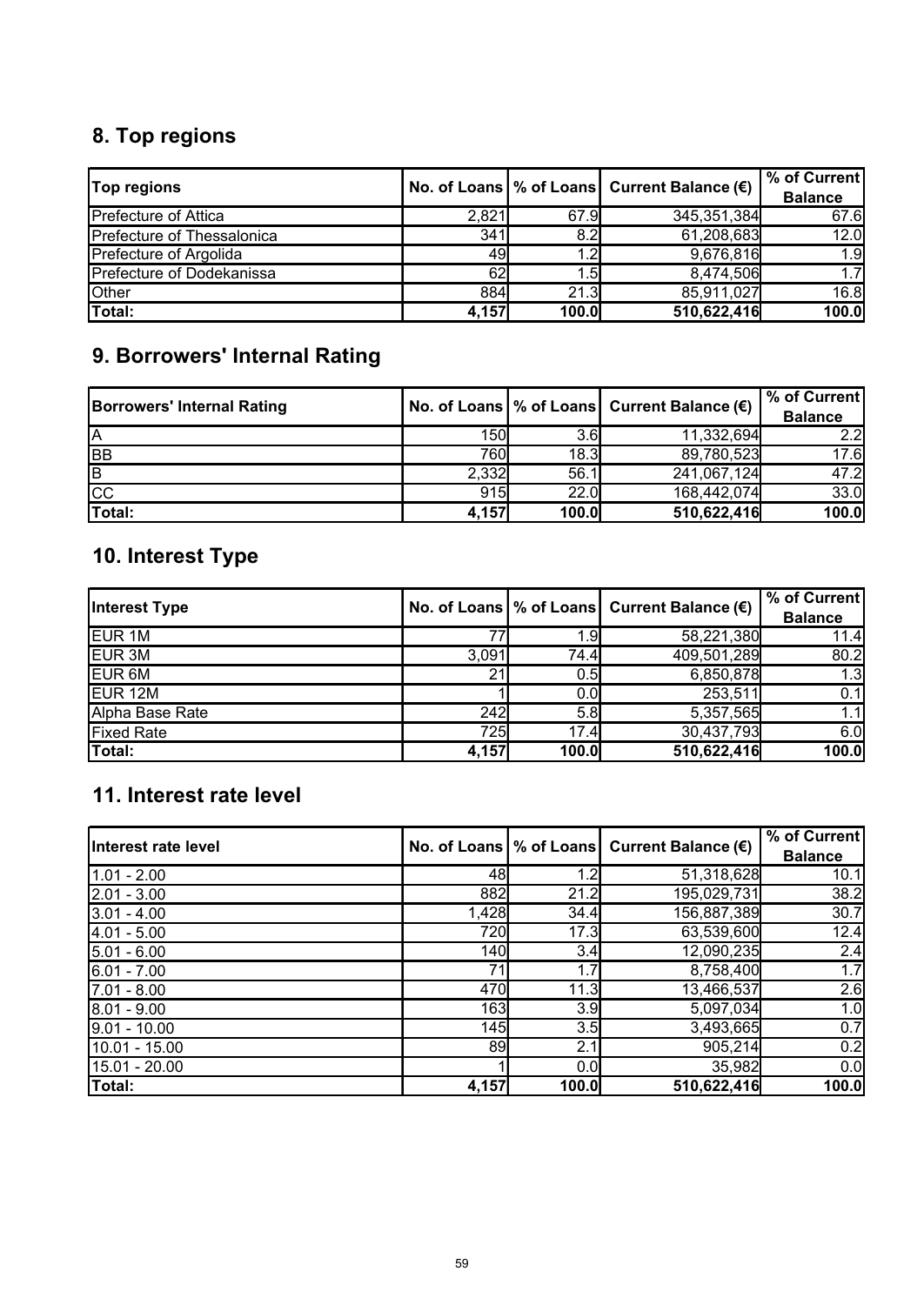# **12. Interest Margin**

| <b>Interest Margin</b> |       |       | No. of Loans $\%$ of Loans Current Balance $(\epsilon)$ | % of Current<br><b>Balance</b> |
|------------------------|-------|-------|---------------------------------------------------------|--------------------------------|
| $0.00 - 0.99$          | 51    | 1.2   | 28,076,547                                              | 5.5                            |
| $1.00 - 1.99$          | 697   | 16.8  | 195,042,082                                             | 38.2                           |
| $2.00 - 2.99$          | 1,713 | 41.2  | 162,572,954                                             | 31.8                           |
| $3.00 - 3.99$          | 824   | 19.8  | 85,960,211                                              | 16.8                           |
| $4.00 - 4.99$          | 145   | 3.5   | 8,520,033                                               | 1.7                            |
| $5.00 - 5.99$          |       | 0.1   | 12,794                                                  | 0.0                            |
| <b>Fixed Rate</b>      | 725   | 17.4  | 30,437,793                                              | 6.0                            |
| Total:                 | 4,157 | 100.0 | 510,622,416                                             | 100.0                          |

## **13. Interest Payment Frequency**

| <b>Interest Payment Frequency</b> |       |         | No. of Loans $\%$ of Loans Current Balance $(\epsilon)$ | % of Current<br><b>Balance</b> |
|-----------------------------------|-------|---------|---------------------------------------------------------|--------------------------------|
|                                   | 3,819 | 91.9    | 455, 147, 578                                           | 89.1                           |
| 3                                 | 317   | 7.61    | 49,122,817                                              | 9.6                            |
| 6                                 | 20    | $0.5\,$ | 6,098,510                                               | $\overline{2}$                 |
| 12                                |       | 0.0     | 253,511                                                 |                                |
| Total:                            | 4,157 | 100.0   | 510,622,416                                             | 100.0                          |

# **14. Original Term**

| <b>Original Term</b> |       |       | No. of Loans   % of Loans   Current Balance $(\epsilon)$ | % of Current   |
|----------------------|-------|-------|----------------------------------------------------------|----------------|
|                      |       |       |                                                          | <b>Balance</b> |
| $\leq$ 3.00          | 1,243 | 29.9  | 30,529,826                                               | 6.0            |
| $3.01 - 3.40$        | 51    | 0.1   | 189,617                                                  | 0.0            |
| $3.41 - 3.80$        | 61    | 0.1'  | 102,907                                                  | 0.0            |
| $3.81 - 4.20$        | 516   | 12.4  | 11,587,590                                               | 2.3            |
| $4.21 - 4.60$        | 9     | 0.2   | 299,641                                                  | 0.1            |
| $4.61 - 5.00$        | 1,705 | 41.0  | 86,369,998                                               | 16.9           |
| $5.01 - 5.40$        | 11.   | 0.3   | 3,505,005                                                | 0.7            |
| $5.41 - 5.80$        |       | 0.0   |                                                          | 0.0            |
| $5.81 - 6.20$        | 63    | 1.5   | 4,084,695                                                | 0.8            |
| $6.21 =$             | 599   | 14.4  | 373,953,138                                              | 73.2           |
| Total:               | 4,157 | 100.0 | 510,622,416                                              | 100.0          |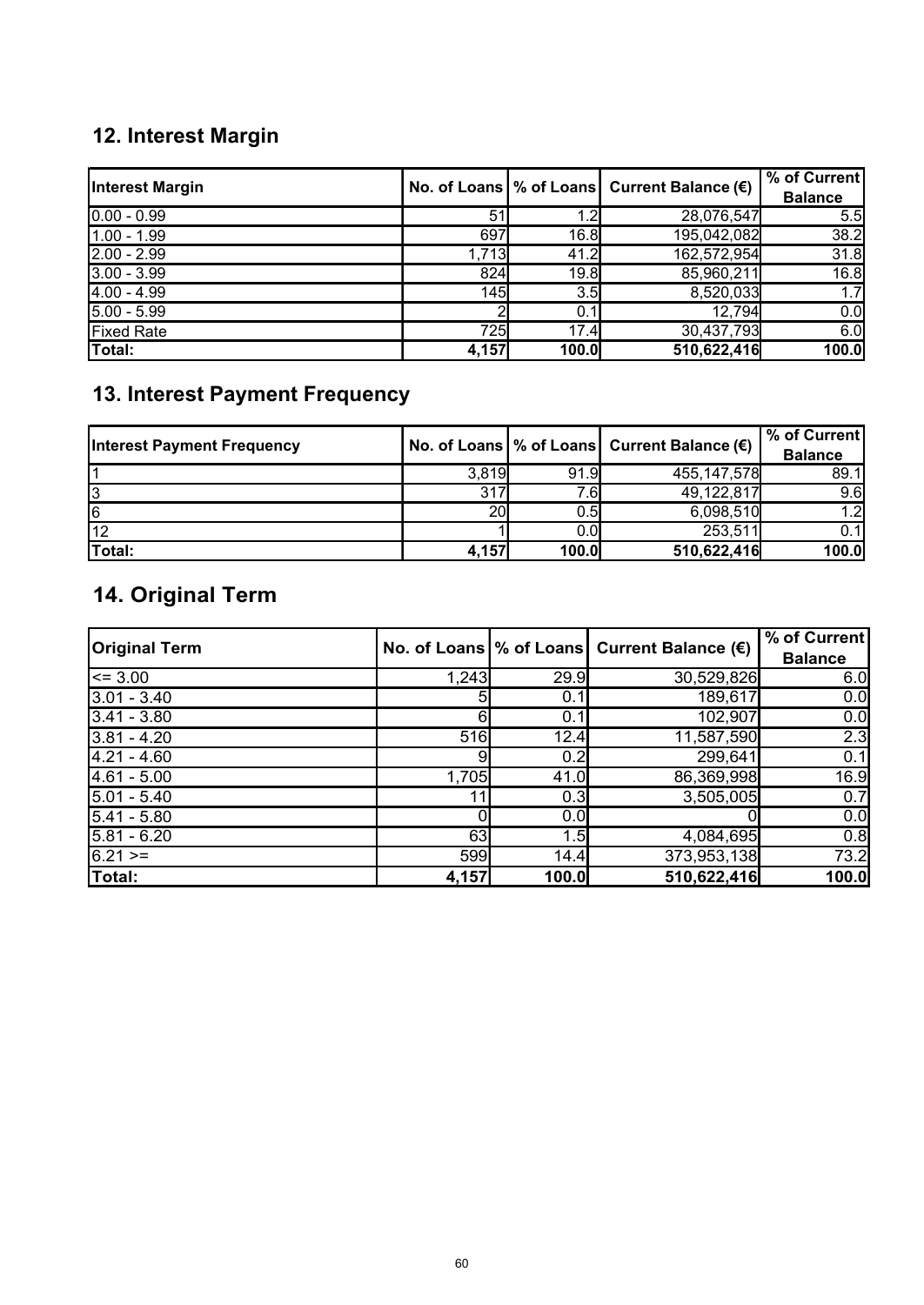## **CREDIT STRUCTURE**

## **1. GENERAL**

The following is a summary of the credit structure underlying the Notes. Such summary should be read in conjunction with information appearing elsewhere in this Prospectus.

The Notes will not be obligations of any party other than the Issuer and will not be guaranteed by any such party. None of the parties to the transaction nor anyone other than the Issuer will accept any liability whatsoever in respect of any failure by the Issuer to pay any amount due under the **Notes**.

## **2. NOTES**

On or around the Closing Date the Issuer will issue the  $E261,100,000$  Class A Notes and the €213,700,000 Class B Notes.

The Class A Notes constitute the direct and unsubordinated obligations of the Issuer and are secured by the Security. The Class B Notes constitute direct obligations of the Issuer and are secured by the Security. The Class A Notes rank *pari passu* without preference or priority amongst themselves. The Class B Notes rank below the Class A Notes with respect to payment of interest and principal and *pari passu* without preference or priority amongst themselves with respect to payment of interest and principal.

It is expected that the Class A Notes will, when issued, be assigned a public rating by Moody's (see the section entitled "Rating of the Notes"). The Class B Notes are not expected to be assigned a rating by Moody's.

## **3. USE OF ISSUE PROCEEDS FROM THE NOTES**

The proceeds of the Class A Notes and the Class B Notes (which are expected to amount to €474,800,000) will be used on the Closing Date to pay the Initial Purchase Price for the purchase of the Initial Portfolio.

## **4. PRIORITY OF PAYMENTS**

Payments in respect of the Notes will be made in accordance with the applicable Priority of Payments. For a detailed description thereof see the section entitled "Cashflows".

## **5. SELLER COLLECTION ACCOUNT AND ISSUER COLLECTION ACCOUNT**

Lease Receivables (except for Asset Realisation Proceeds) received from the Lessees will be deposited directly into the Seller's collection account held at Alpha Bank (the **Seller Collection Account**) and will be transferred to the Issuer Collection Account on a daily basis. Amounts standing to the credit of the Issuer Collection Account will be transferred to the Issuer Transaction Account one Transfer Business Day prior to the Interest Payment Date by the Greek Account Bank.

The Asset Realisation Proceeds will be deposited by the Seller into the Issuer Collection Account.

## **6. BANK ACCOUNTS**

On or prior to the Closing Date, the Issuer (or the Cash Manager on its behalf) will open the following accounts: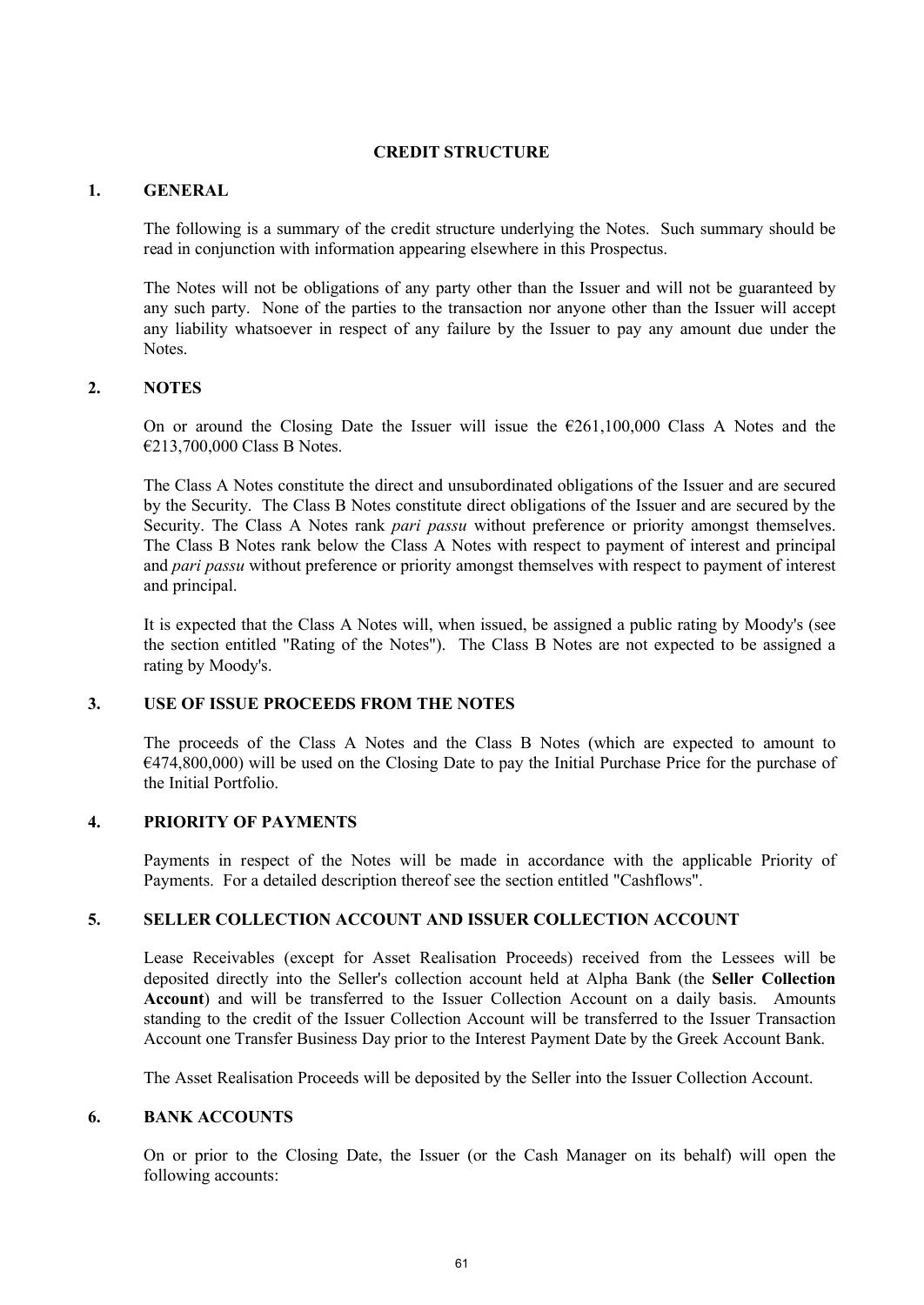- (a) a issuer collection account (the **Issuer Collection Account**) with the Greek Account Bank;
- (b) a issuer transaction account (the **Issuer Transaction Account**) with the Account Bank; and
- (c) a reserve account (the **Reserve Account**) with the Greek Account Bank.

The Issuer shall maintain the Issuer Transaction Account Ledgers on the Issuer Transaction Account.

The Account Bank and the Greek Account Bank must satisfy the Minimum Required Rating.

For further detail regarding the Issuer Collection Account, the Issuer Transaction Account, the Reserve Account and the relevant ledgers see the sections entitled "Description of Certain Transaction Documents – Bank Account Agreement" and "Cash Management Agreement".

#### **7. SUBORDINATED LOAN AGREEMENT**

#### *Subordinated Accrued Interest and Expenses Loan Facility*

The Subordinated Loan Provider will, pursuant to the Subordinated Loan Agreement, make the Subordinated Accrued Interest and Expenses Loan Facility available to the Issuer.

The Subordinated Accrued Interest and Expenses Loan Facility will be drawn on the Closing Date in an amount equal to  $\epsilon$ 975,717.06 and will be used by the Issuer to pay the Initial Issuer Expenses and accrued interest on the Initial Portfolio.

The Issuer will be permitted to make further drawings under the Subordinated Accrued Interest and Expenses Loan Facility during the first Interest Period in order to pay any remaining Initial Issuer Expenses which were not capable of being determined on the Closing Date.

Interest on the Subordinated Accrued Interest and Expenses Loan will be paid, and principal repaid, by the Issuer on each Interest Payment Date from the Available Revenue Receipts subject to and in accordance with the relevant Priority of Payment.

All amounts outstanding under the Subordinated Accrued Interest and Expenses Loan will be due and payable on the Final Maturity Date or on such earlier date as the Notes are repaid in full and will be repaid subject to and in accordance with the relevant Priorities of Payment.

#### *Subordinated Reserve Loan Facility*

The Subordinated Loan Provider will, pursuant to the Subordinated Loan Agreement, make the Subordinated Reserve Loan Facility available to the Issuer.

The Subordinated Reserve Loan Facility will initially be for an amount equal to  $\epsilon$ 18,992,000.00 and will be fully drawn by the Issuer on the Closing Date in order to fund the Initial Reserve Fund Required Amount.

A further amount will be drawn down if 30 days have passed since the notification to the Lessees to redirect payments upon a Controlling Shareholder Downgrade Event. The amount drawn down will be, in respect of the Lease Receivables, an amount equal to the aggregate of the next scheduled payment under the relevant Lease Agreements for each Lessee who has not redirected payments.

Interest on the Subordinated Reserve Loan will be paid, and principal repaid, by the Issuer on each Interest Payment Date from Available Revenue Receipts subject to and in accordance with the relevant Priority of Payment.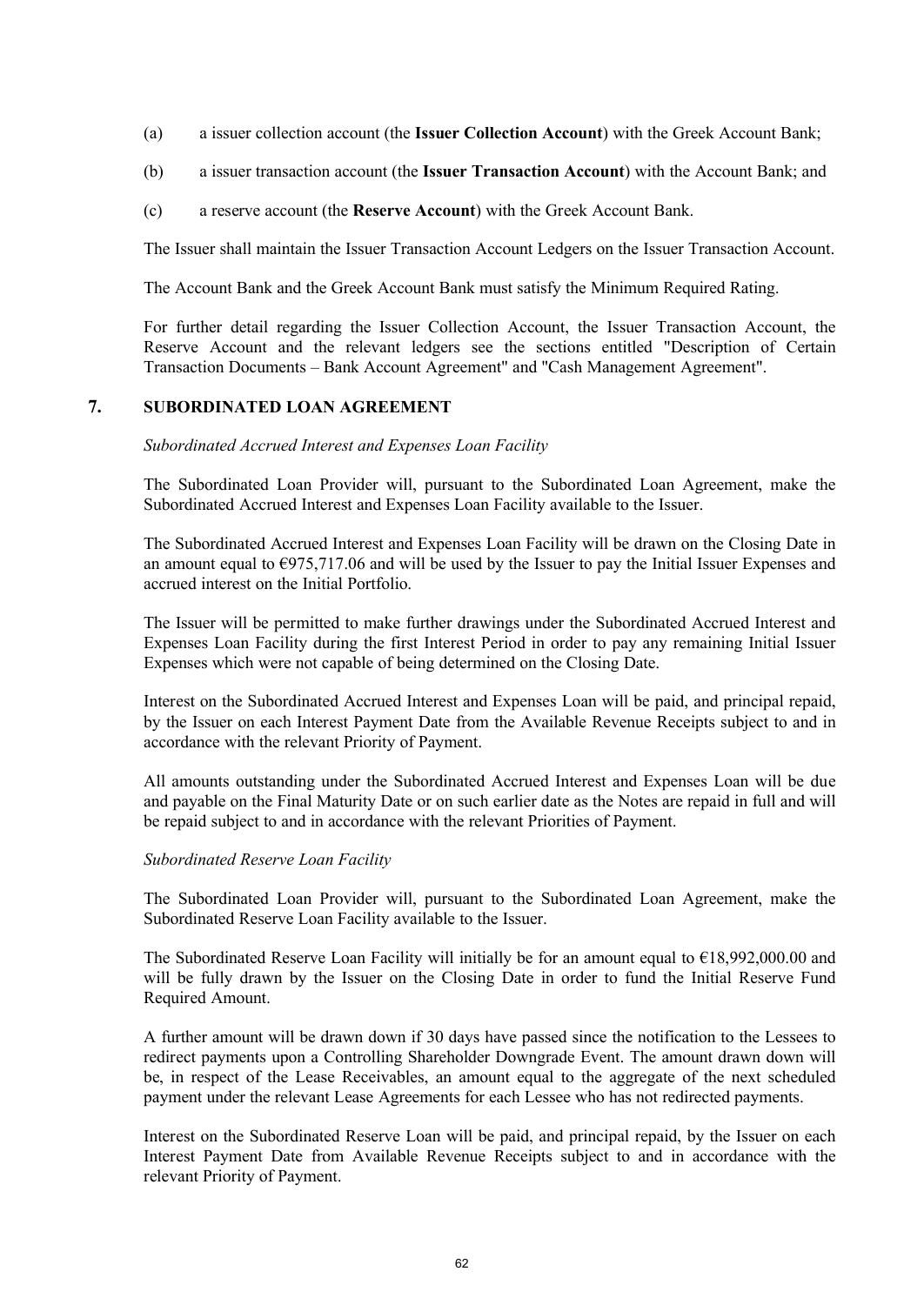All amounts outstanding under the Subordinated Reserve Loan Facility will be due and payable on the Final Maturity Date or on such earlier date as the Notes are repaid in full and will be repaid subject to and in accordance with the Priorities of Payment.

## **8. AUTHORISED INVESTMENTS**

From time to time, in accordance with and subject to the terms of the Cash Management Agreement, certain of the Issuer's funds may be invested in Authorised Investments.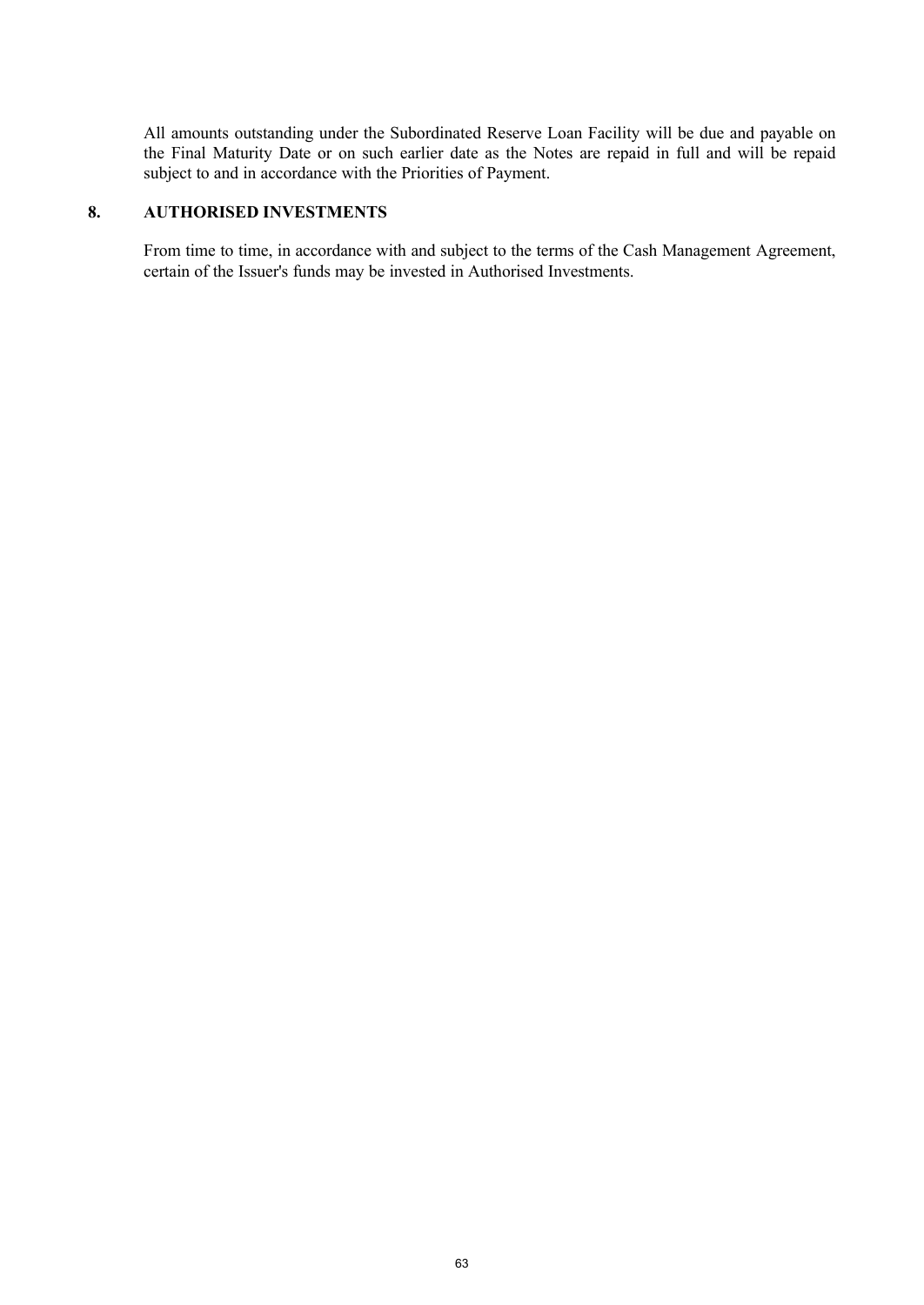## **DESCRIPTION OF CERTAIN TRANSACTION DOCUMENTS**

*The following is a description of the principal terms of the Purchase Agreement, the Servicing Agreement, the Trust Deed, the Deed of Charge, the Cash Management Agreement, the Corporate Services Agreement, the Bank Account Agreement, the Agency Agreement, the Greek Assignment Agreement, and is qualified in its entirety by the actual terms of such Transaction Documents. It does not purport to be complete and investors should read the full terms of such Transaction Documents for a better understanding of its contents. Copies of the other Transaction Documents are available at the specified offices of the Principal Paying Agent during normal business hours.*

## **1. PURCHASE AGREEMENT**

## *General*

On or prior to the Closing Date, Alpha Leasing, the Issuer and the Security Trustee will enter into a purchase agreement (the **Purchase Agreement**) pursuant to which on the Closing Date and on each Additional Portfolio Purchase Date during the Revolving Period, the Issuer will purchase Lease Receivables from the Seller. The sale by the Seller to the Issuer of the Initial Portfolio and each Additional Portfolio will be given effect by a Greek law assignment on the Closing Date and on each Additional Portfolio Purchase Date.

Title in the Leased Assets and the Lease Agreements will be retained by the Seller. The Lease Receivables to be purchased by the Issuer will be selected by the Seller. The Seller will select those Lease Receivables which meet the Eligibility Criteria, the Representations and Warranties and, if applicable, the Additional Lease Receivables Criteria in accordance with the Selection Procedure.

If any of the Lease Receivables do not satisfy the Eligibility Criteria, the Representations and Warranties and/or the Additional Lease Receivable Criteria, as applicable, the Seller is required to repurchase such Lease Receivable against payment of the Repurchase Price (see further "Repurchase" below).

## *Consideration*

In consideration for the transfer of the Portfolio as at the Closing Date, the Issuer will pay the Seller the Initial Purchase Price and agree to pay to the Seller the Deferred Purchase Price on each Interest Payment Date thereafter to the extent of available funds.

## *Conditions to sale*

The sale of the Initial Portfolio and any Additional Portfolio to the Issuer will in all cases also be subject to certain conditions as at the Closing Date and the relevant Additional Portfolio Purchase Date. The conditions include that:

- (a) the Issuer pays the Initial Purchase Price or the Additional Portfolio Purchase Price and the Deferred Purchase Price, as applicable;
- (b) a transfer notice from the Seller to the Issuer, the Security Trustee and the Cash Manager, substantially in the form as set out in the Purchase Agreement (a **Transfer Notice**) attaching the relevant Portfolio Schedule is certified by an authorised signatory of the Seller to be true and accurate in all material respects;
- (c) no Early Amortisation Event has occurred and is continuing as of the Purchase Date; and
- (d) the relevant Purchase Date will fall within the Revolving Period.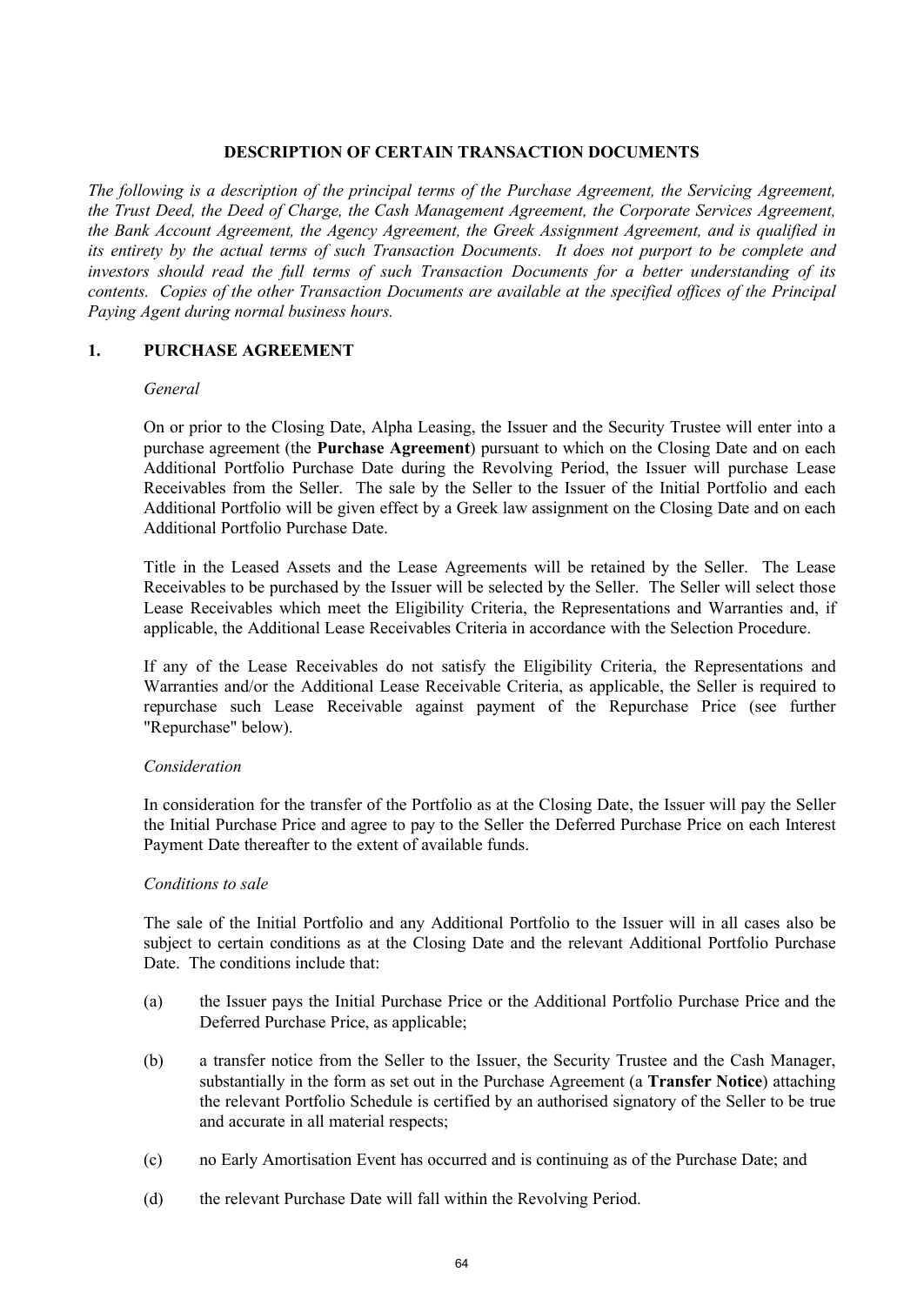## *Representations and Warranties*

Pursuant to the Purchase Agreement, the Seller will make the following representations and warranties (the **Representations and Warranties**) to the Issuer and the Security Trustee in respect of the Lease Receivables included in the Portfolio as at the Cut-Off Date including but not limited to statements to the following effect:

- (a) the particulars of each Lease Receivable to be transferred are true and accurate and the contract reference numbers stated in the relevant Transfer Notice enable each Lease Receivable and Lease Agreement to be identified in the records of the Seller.
- (b) Each Lease Receivable constitutes a legal, valid and binding obligation of the relevant Lessee enforceable in accordance with its material terms.
- (c) Each Lease Receivable complied in all material respects with the Elilgibility Criteria or the Additional Lease Receivables Criteria (as applicable) for the business in force at the time of origination.
- (d) Each Lease Agreement was entered into by the Lessor, on its own account.
- (e) All steps necessary to perfect the Seller's title to each Lease Receivable were duly taken at the appropriate time with all due diligence and all related costs and fees have been duly paid for.
- (f) The Seller has not, in whole or in part, assigned (whether outright or by way of security), transferred, sold, conveyed, discounted, novated, charged, disposed of or dealt with the benefit of, or right, title and interest to, any of the Lease Receivables in any way whatsoever and has not permitted any of the same to be seized, attached or subrogated.
- (g) In respect of any Related Security, prior to entering into a Lease Agreement with the relevant Lessee, the Seller has carried out or instructed to carry out in relation to the relevant asset all investigations, searches and other actions that would have been undertaken by a Prudent Lessor when entering into a Lease Agreement with the Lessee in respect of an amount equal to the amount due under the relevant Lease Receivables to be secured on an asset of the kind permitted under the Lease Receivables Criteria for new business in force at the time such Lessee issued the Lease Agreement.
- (h) Each Lessee was in respect of each Lease Agreement to which he is a party, as at the date of execution of such Lease Agreement and as at the relevant Purchase Date, an **Eligible Lessee**.
- (i) The Lease Receivables purchased by the Issuer as at the Closing Date will not comprise of Lease Receivables with amounts over  $E100$  being more than 30 days in Arrears on the Closing Date.
- (j) No Lease Receivable or any payment thereunder has ever been written off according to the Seller's credit and collection policies as contained in the Operating Procedures and, in respect of each Lease Receivable, the Seller has not waived any Lessee's obligations or any event of default (howsoever described in the relevant Lease Agreement) under any Lease Receivables.
- (k) The transfer of the Lease Receivables and the assignment of all rights attaching thereto on the relevant Purchase Date and on any later date of purchase of an Additional Lease Receivable or an Alternative Lease Receivable pursuant to the Purchase Agreement and the Greek Assignment Agreement will be effective to transfer full, unencumbered title to the Lease Receivables, the Ancillary Rights and the Related Security to the Issuer and no further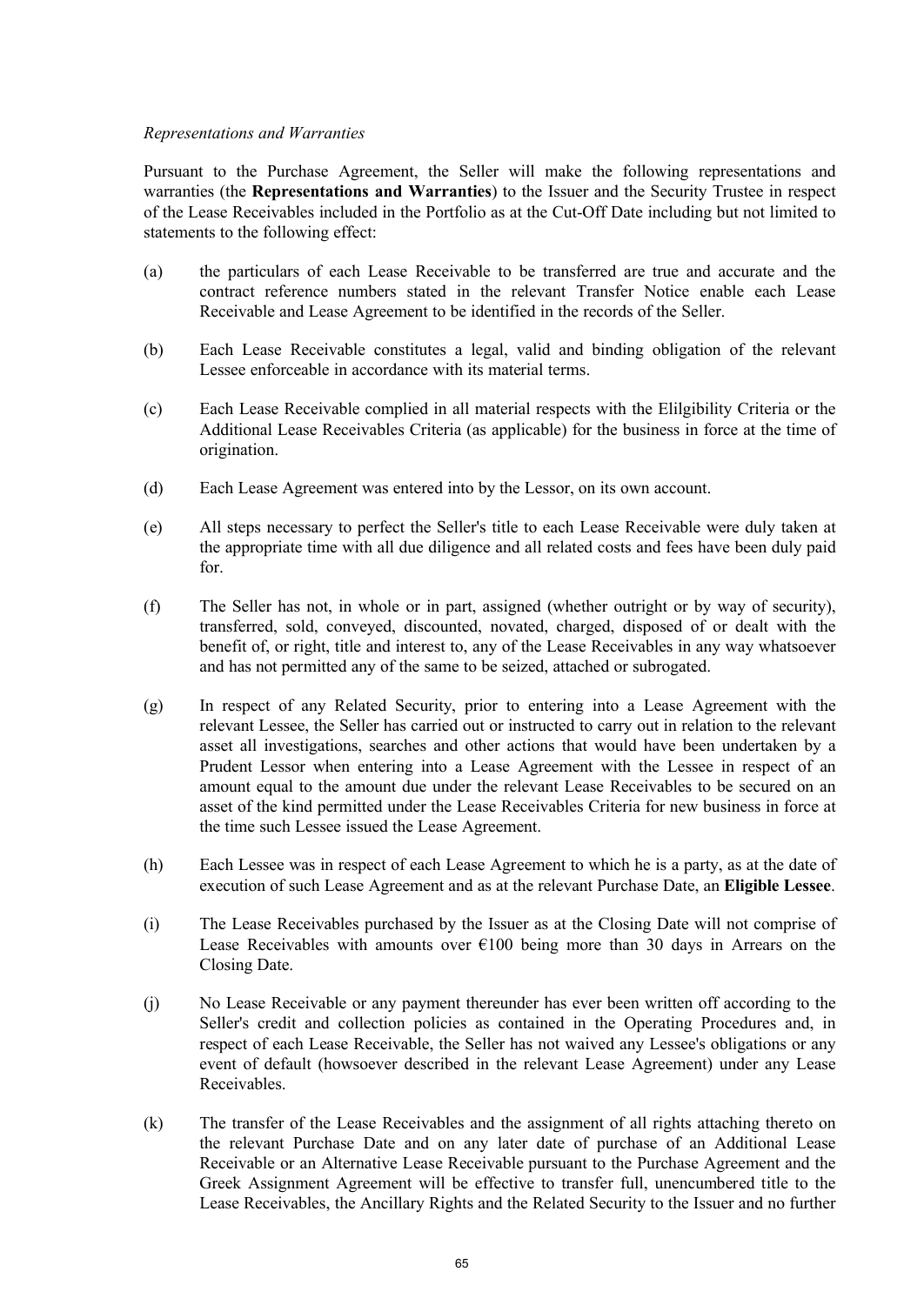act, condition or thing will be required to be done to transfer legal title of any Lease Receivables to the Issuer, require payment of the Lease Receivables, the Ancillary Rights and the Related Security arising thereunder to the Issuer or to enforce such right in court and the delivery to the relevant Lessee except the registration of a summary of the Greek Assignment Agreement with the Athens Pledge Registry in accordance with the requirements of Article 10, paragraph 8 of Law 3156.

- (l) The Seller has no obligations under or in connection with the Lease Receivables, other than the obligations of a Lessor included in the Standard Lease Receivables Documentation.
- (m) So far as the Seller is aware, no Lessee has asserted and no circumstances as at the relevant Purchase Date and the relevant Cut-Off Date exist as a result of which any Lessee would be entitled to assert:
	- (i) any lien, counterclaim, right of rescission, set-off, retention, subordination, compensation or balance of accounts; or
	- (ii) any defence to payment of any amount due or to become due or performance of any other obligation due under a Lease Agreement,

except any assertion of a lien, counterclaim, right of rescission, set-off, retention, compensation, subordination or balance of accounts or a defence to payment or performance which has been resolved prior to the relevant Purchase Date.

- (n) Other than late payment of interest or principal, no Lessee is in material breach, default or violation of any obligation under the relevant Lease Agreement.
- (o) In respect of each Lease Receivable, the Seller has not received any written notice in accordance with the relevant Lease Agreement, or otherwise, that any event of default (howsoever described in the relevant Lease Agreement) in respect of the Lessee has occurred and is continuing.
- (p) The Seller has verified that each Leased Asset is duly insured by the Lessee or the Seller.
- (q) No proceedings have been taken by the Seller against any Lessee in respect of any Lease Receivables.
- (r) Neither the Seller nor any of its agents has received written notice of any litigation, dispute or complaint subsisting, threatened or pending which:
	- (i) has or might have a Material Adverse Effect on the validity or enforceability of any Lease Agreement;
	- (ii) may have a Material Adverse Effect on the benefit to the Issuer of the transfers contemplated by the Purchase Agreement; or
	- (iii) calls into question the Seller's title to any Lease Receivables or the value of the security in relation to such Lease Receivables.
- (s) No advance payment has been made in respect of any Lease Receivable falling due for payment on or after the relevant Purchase Date.
- (t) No Lease Receivable has been terminated, repudiated or rescinded by the Seller or, so far as the Seller is aware, terminated, repudiated or rescinded by any relevant Lessee.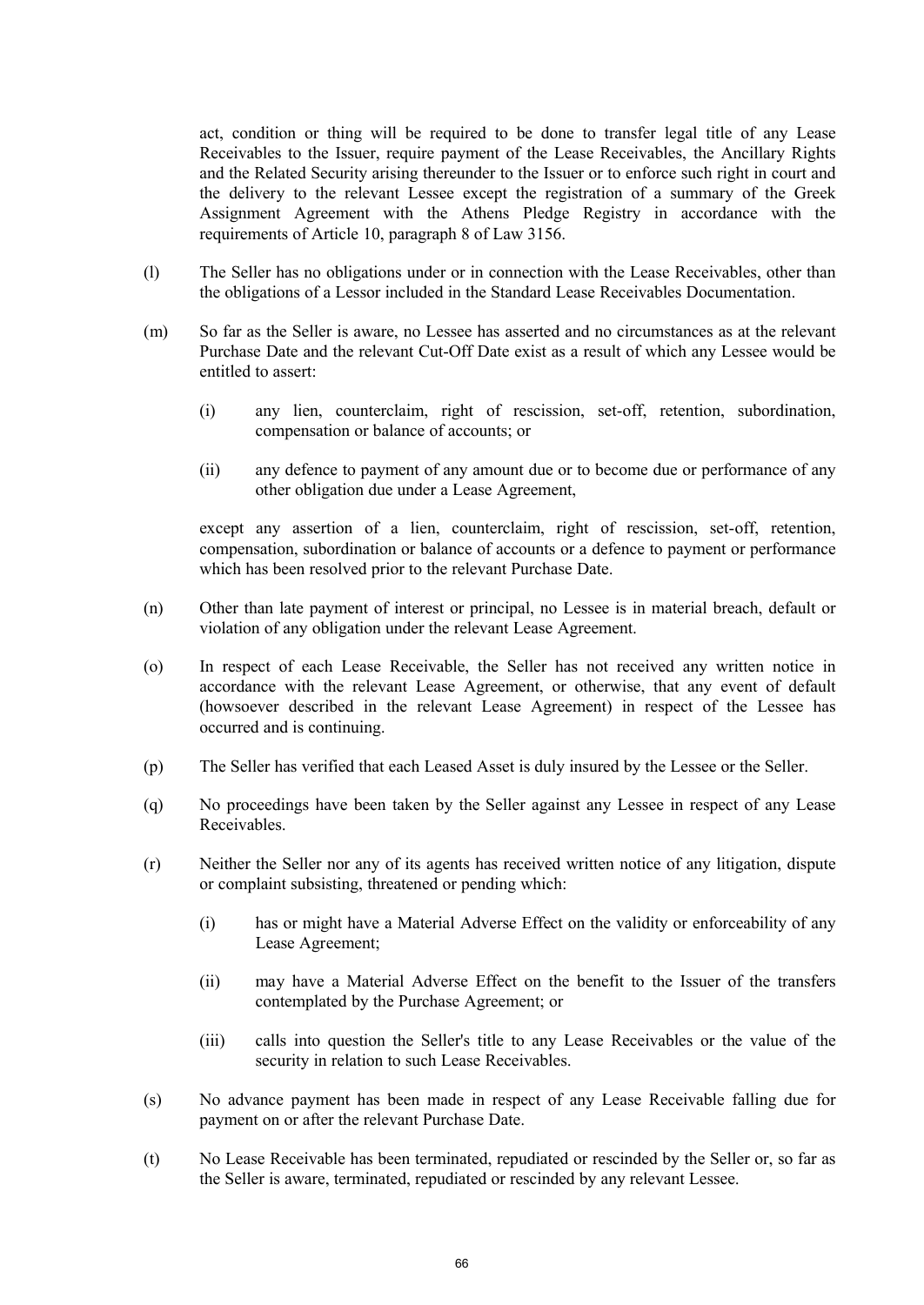- (u) The Lease Receivables Criteria include such investigations, searches and other actions and such enquiries as to the status and creditworthiness of each Lessee thereunder (having regard to all the circumstances including the amount of the credit given under such Lease Agreement and the identity of the Lessee or Lessees).
- (v) So far as the Seller is aware, no fraud has been perpetrated by any Lessee or any other person (whether or not an agent or employee of the Seller) in or in connection with the issue or completion or performance of any Lease Agreement and none of the documents, reports, forms and applications made, given, drawn-up or executed in relation to such issuance, completion or performance has been given, made, drawn-up or executed in a fraudulent manner.
- (w) So far as the Seller is aware, no Lease Agreement is void or voidable at the instance of any Lessee by reason of fraud, undue influence, duress, misrepresentation or for any other reason.
- (x) In respect of any Lease Receivables, all Property Deeds and Lease Receivables Records are held by, or to the order of, the Seller.
- (y) Since entering into the Lease Agreement, the Seller has administered the Lease Agreements with reasonable care and diligence and in accordance with the Operating Procedures.
- (z) In the transmission and treatment of personal data relating to the Lease Receivables, the Seller has complied with all applicable provisions and performed all the registrations required for the treatment and transmission of personal data relating to Guarantors, who are not legal persons, in respect of any guaranteed Lease Receivables.
- (aa) The Seller:
	- (i) is carrying on a financial trade;
	- (ii) originated or acquired the Lease Receivables in the ordinary course of that financial trade;
	- (iii) sells the Lease Receivables to the Issuer in the ordinary course of that financial trade; and
	- (iv) brings the Initial Purchase Price or the Additional Purchase Price and any Deferred Purchase Price into account in computing the profits of the financial trade.
- (bb) No withholding or deduction for or on account of tax is required in relation to any payments under the Lease Agreement, the Lease Receivables or in relation to any amounts relating to the realisation of a Leased Asset.

**Lease Receivables Criteria** means the Lease Receivables criteria of the Seller as set out in the Operating Procedures.

**Lease Receivables Records** means, in respect of an Lease Receivable, the original and/or copies of the Lease Agreement, all information maintained in electronic form including tapes and discs relating to the Lease Receivables and in relation to a Secured Lease Receivable, any original public documentation evidencing the Secured Lease Receivable including the Property Deeds.

**Mortgage** means, in respect of any Secured Lease Receivable, the charge by way of legal mortgage over the relevant property the benefit of which, prior to the relevant Purchase Date, is vested in the Lessor, as security for the repayment of that Secured Lease Receivable.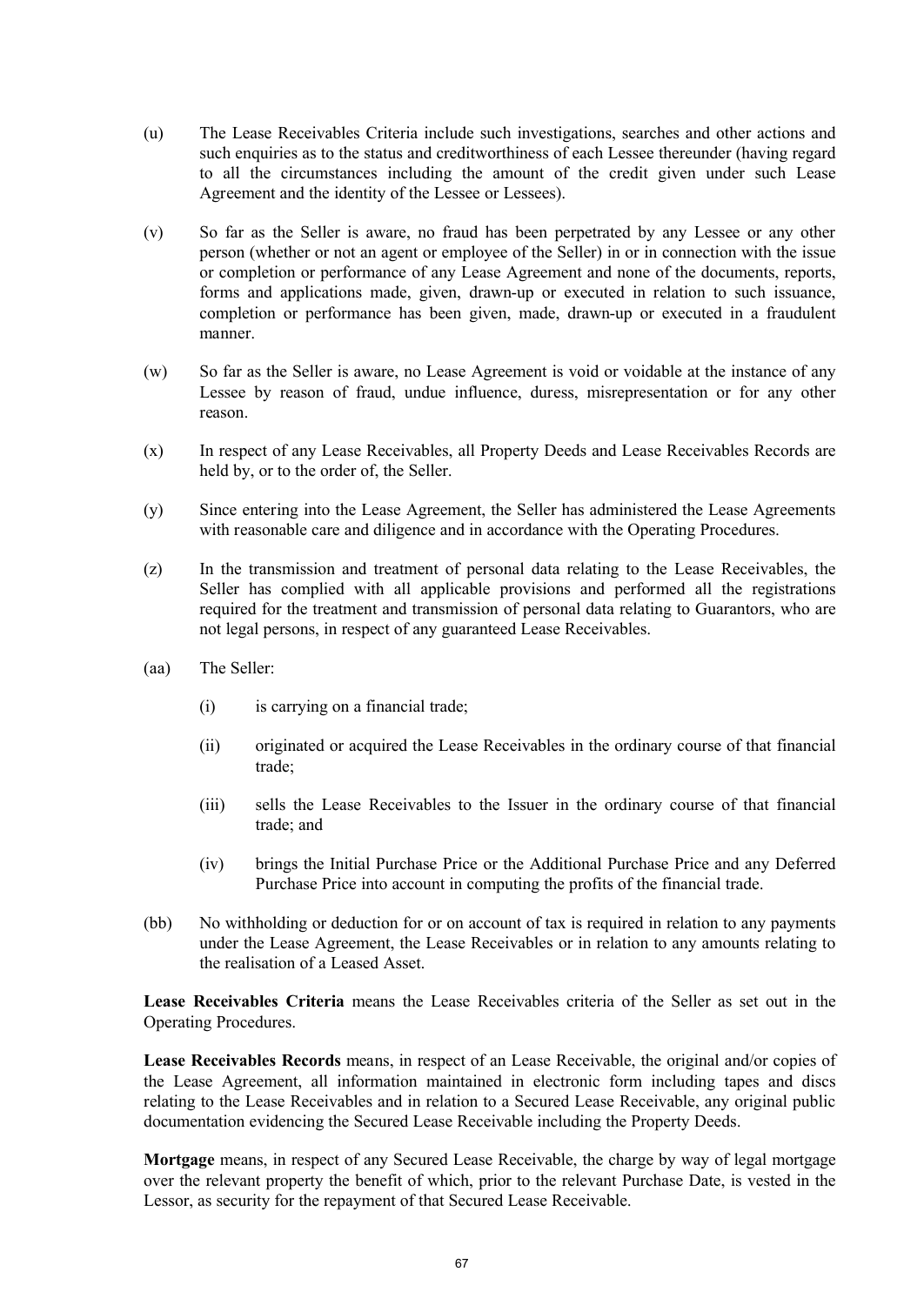**Operating Procedures** means the Seller's operating procedures in respect of the Lease Receivables set out in the Operating Procedures Manual (as may be amended, varied or supplemented from time to time in accordance with the terms of the Servicing Agreement).

**Operating Procedures Manual** means the Seller's general operating procedures manual in respect of the administration of its business of financial leasing to professionals (individuals and legal entities) resident in the Hellenic Republic delivered to the Servicer on the Closing Date.

**Pre-Notation** means a judicial pre notation in respect of a Lease Receivable under article 1274 et seq of the GCC.

**Property Deeds** means, in respect of a Real Estate, the official notarial deeds, court decisions and land registry certificates which make up the title to the Property and the Mortgage or Pre-Notation.

**Prudent Lessor** means a prudent lessor entering into a Lease Agreement with the Lessee in Greece.

**Secured Lease Receivables** means a Lease Agreement which benefits from any Related Security.

**Standard Lease Receivables Documentation** means the standard form of documentation in relation to the Lease Receivables of the Seller as of the Closing Date, subject to such variations from time to time as would be acceptable to a Prudent Lessor.

## *Eligibility Criteria*

The Seller will also make representations and warranties in respect of the Lease Receivables included in the Portfolio as at the relevant Cut-Off Date including statements to the following effect which together constitute the eligibility criteria in respect of the Lease Receivables (the **Eligibility Criteria**):

## *Eligible Lease Receivables*

**Eligible Lease Receivables** are Lease Receivables:

- (a) which are originated by the Seller and legally and beneficially owned by the Seller;
- (b) which are created in compliance with, governed by and subject to the laws of Greece;
- (c) which are not subject to any dispute, right of lien, counter claim, right of recession, set-off, retention, subordination, compensation, balance of accounts, deferral, defence or claim existing or, in the Seller's knowledge, pending against the Seller;
- (d) which are not under or in connection with Defaulted Lease Agreements;
- (e) which are Lease Receivables of which all amounts that have become due under the relevant Lease Agreement have been collected in accordance with the ordinary business practices of the Seller and in accordance with any Requirement of Law or any Regulatory Direction applicable to the Seller;
- (f) which are capable of being subject to the Issuer Security;
- (g) where none of its Related Security and/or Ancillary Rights consists of:
	- (i) stocks or loan capital (**Securities**), interests in, or in dividends or other rights arising out of Securities, or rights to allotments of or to subscribe for, or options to acquire, Securities, other than: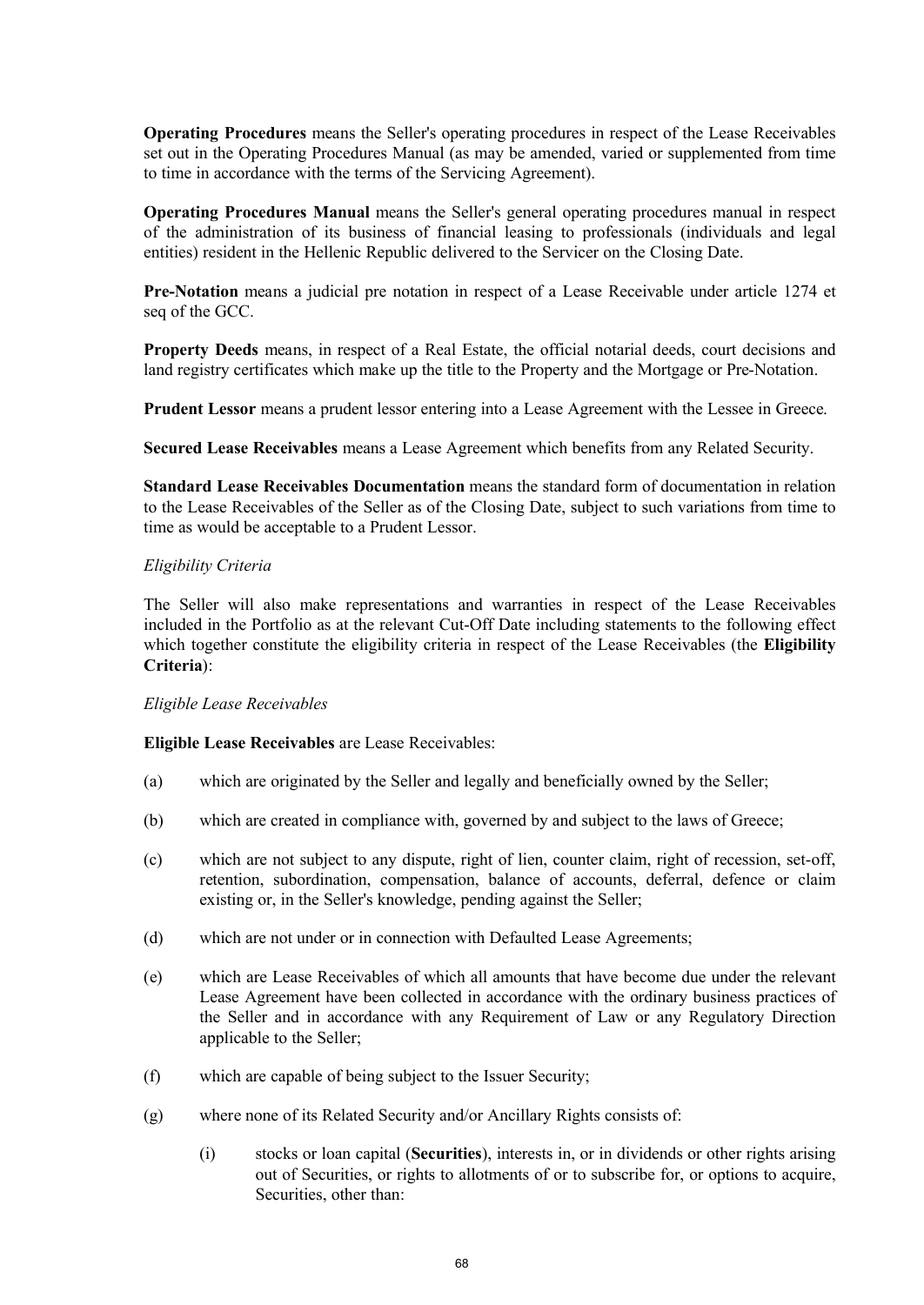- (A) Securities which are issued or raised by a body corporate not incorporated in the United Kingdom, are not registered in a register kept in the United Kingdom and, in the case of shares, are not paired with shares issued by a body corporate incorporated in the United Kingdom; and
- (B) interests in, or in dividends or other rights arising out of Securities, or rights to allotments of or to subscribe for, or options to acquire, Securities of the kind referred to at (A) above;
- (ii) units under a unit trust scheme; or
- (iii) any estate, interest, right or power in or over land in the United Kingdom (or the benefit of an obligation, restriction or condition affecting the value of any such estate, interest, right or power);
- (h) where the Related Security and/or Ancillary Rights are transferred to the Issuer pursuant to the Purchase Agreement by way of collateral only and for no consideration;
- (i) where none of the Related Security and/or Ancillary Rights consists of shares or interest in or rights arising out of or to acquire any shares;
- (i) which, are not more than 30 days in arrears for an amount greater than  $\epsilon$ 100;
- (k) which relate to the lease of Eligible Leased Assets pursuant to Eligible Contracts with Eligible Lessees; and
- (l) which are free and clear of any Encumbrance (other than a Permitted Encumbrance).

**Permitted Encumbrance** means any Encumbrance permitted to be created in accordance with a Transaction Document.

#### *Eligible Contracts*

**Eligible Contracts** are Lease Agreements relating to the Lease Receivables:

- (a) which are entered into by the Seller in the ordinary course of the Seller's business on arms' length commercial terms as principal and not as agent for any party;
- (b) which are Lease Agreements in which the Seller had at the date of execution the requisite power to enter into on the terms on which it was made;
- (c) the Lessee under such Lease Agreement is an Eligible Lessee;
- (d) which are Lease Agreements in respect of which all acts, conditions and things required to be done, fulfilled and performed in order:
	- (i) to enable the Seller lawfully to enter into, exercise its rights under and perform and comply with the obligations expressed to be assumed by it in such Lease Agreement; and
	- (ii) to ensure that the obligations expressed to be assumed by it in the Lease Agreement are legal, valid, binding and enforceable on the Seller,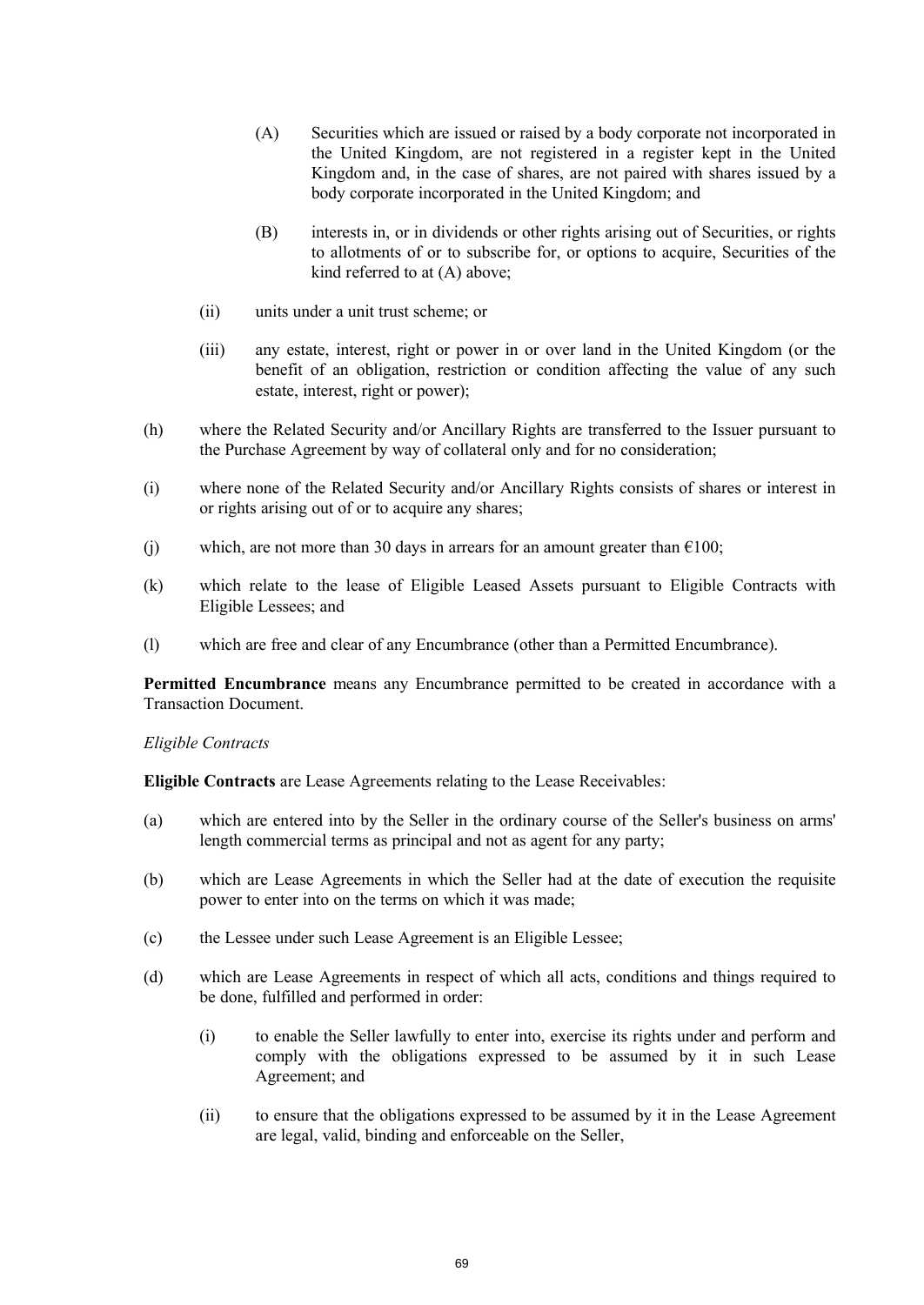have been done, fulfilled and performed and are in full force and effect or, as the case may be, have been effected and no steps have been taken to challenge, revoke or cancel any such authorisation obtained or effected;

- (e) which have been duly executed by the relevant Lessee or Lessees and constitute legal, valid and binding obligations of the relevant Lessee or Lessees enforceable in accordance with their terms without a court order;
- (f) which have been duly executed by the Seller and constitute the legal, valid and binding obligations of the Seller, enforceable in accordance with its terms;
- (g) the execution and performance of which does not, to the Seller's knowledge, cause the Seller to be in conflict with or constitute a breach or infringement of any of the terms of, or constitute a default by the Seller under:
	- (i) the Seller's articles of association;
	- (ii) any Requirement of Law or any Regulatory Direction; or
	- (iii) any agreement, indenture, contract, mortgage, deed or other instrument to which it is a party or which is binding on it or any of its assets;
- (h) which are governed by and subject to the laws of Greece;
- (i) in respect of which the execution and performance of the Seller does not require the consent of any other party or the consent, licence, approval or authorisation under any Regulatory Direction or by any Governmental Authority;
- (j) which have not been previously assigned or transferred by the Seller;
- (k) which are not subject to any prohibitions or restrictions on disclosure of any information relating thereto;
- (l) which, under the laws of Greece do not have to be filed, recorded or enrolled with any court or other authority in Greece and on or in relation to which no stamp, registration or similar tax is required to be paid;
- (m) in respect of which at least one payment of Lease Receivables due thereunder has been made prior to the relevant Purchase Date on which it is assigned to the Issuer;
- (n) which provide for the Rental Element payments due thereunder by instalments every 1, 3, 6 or 12 months;
- (o) which provide for the Rental Element payments due thereunder to be paid without any setoff, deduction, counterclaim or deferral;
- (p) which require the Lessee to maintain the Leased Asset in good working order or condition, to bear all costs of operating and maintaining the Leased Asset and not to alter the structure or functioning of the Leased Asset;
- (q) which provide for all payments under such Lease Agreement to be denominated in euro and made from an account which is located in Greece;
- (r) which are entered into in writing on the terms of the Standard Lease Receivables Documentation or any approved contract form without any modification or variation other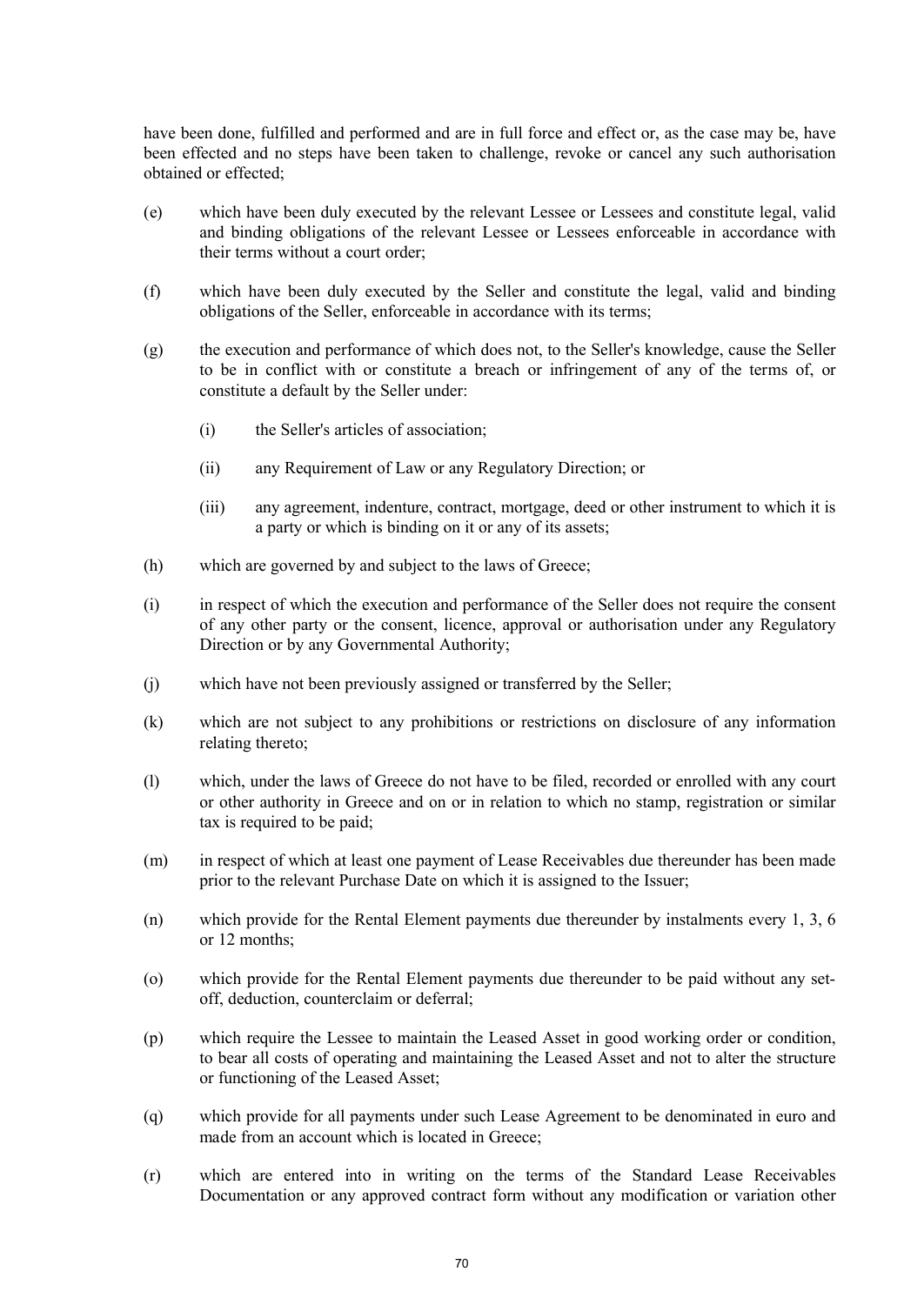than in respect of modifications or variations to such terms which are not material and which are not contrary to, or otherwise in conflict with the Eligibility Criteria;

- (s) which constitute the whole agreement relating to one or more Leased Assets referred to therein between the Seller and the relevant Lessee immediately prior to the relevant Purchase Date on which it is assigned to the Issuer;
- (t) in respect of which the Seller has not received notice of early termination or prepayment;
- (u) which do not contain provisions whereunder the Lessee may require any variation to the terms of such Lease Agreement or any replacement or exchange or upgrade of the Leased Asset;
- (v) which do not contain provisions that allow for any grace period in terms of payment of principal or interest on the related Lease Receivables;
- (w) which, if related to a Lessee that has more than one Lease Agreement, all such Lease Agreements are included in the Portfolio;
- (x) which do not contain provisions which may give rise to a liability on the part of the Seller or any assignee thereof to make further advances, pay money or perform any other onerous act;
- (y) which do not contain any provisions which purport to cause the claim of the Seller against the relevant Lessee under the Lease Agreement to rank lower than pari passu with other creditors of the same creditor class of such Lessee;
- (z) which are entered into in compliance with the internal operating policies of the Seller;
- (aa) which are Lease Agreements in respect of which the term to maturity of the Lease Agreement is not less than one month and does not exceed 60 months prior to the Final Maturity Date;
- (bb) which require the relevant Lessee to pay all taxes and maintain insurance on the Leased Asset the subject of the Lease Agreement in accordance with the terms of the Leased Agreement;
- (cc) in respect of which no event has occurred or act or thing been done or omitted to be done pursuant to which or as a result of which the related Lease Agreement could be terminated by the Seller or the Lessee, including being a total loss for insurance purposes;.
- (dd) under which no obligations are outstanding between the Seller and the Lessee or the Seller and any other party (including any builder or repairer, as the case may be) in relation to the Leased Asset and the Lease Agreement for which an assignee of the Leased Asset or the Lease Agreement could be held liable by the Seller or in respect of which any person could exercise any right of set-off;
- (ee) in respect of which the Lessee does not have the benefit of any Encumbrance other than the rights arising as lessee under the related Lease Agreement; and
- (ff) which have been registered with the competent First Instance Court Ledger of Leasing contracts.

**Governmental Authority** means any entity exercising executive, legislative, judicial, regulatory or administrative functions of or pertaining to government.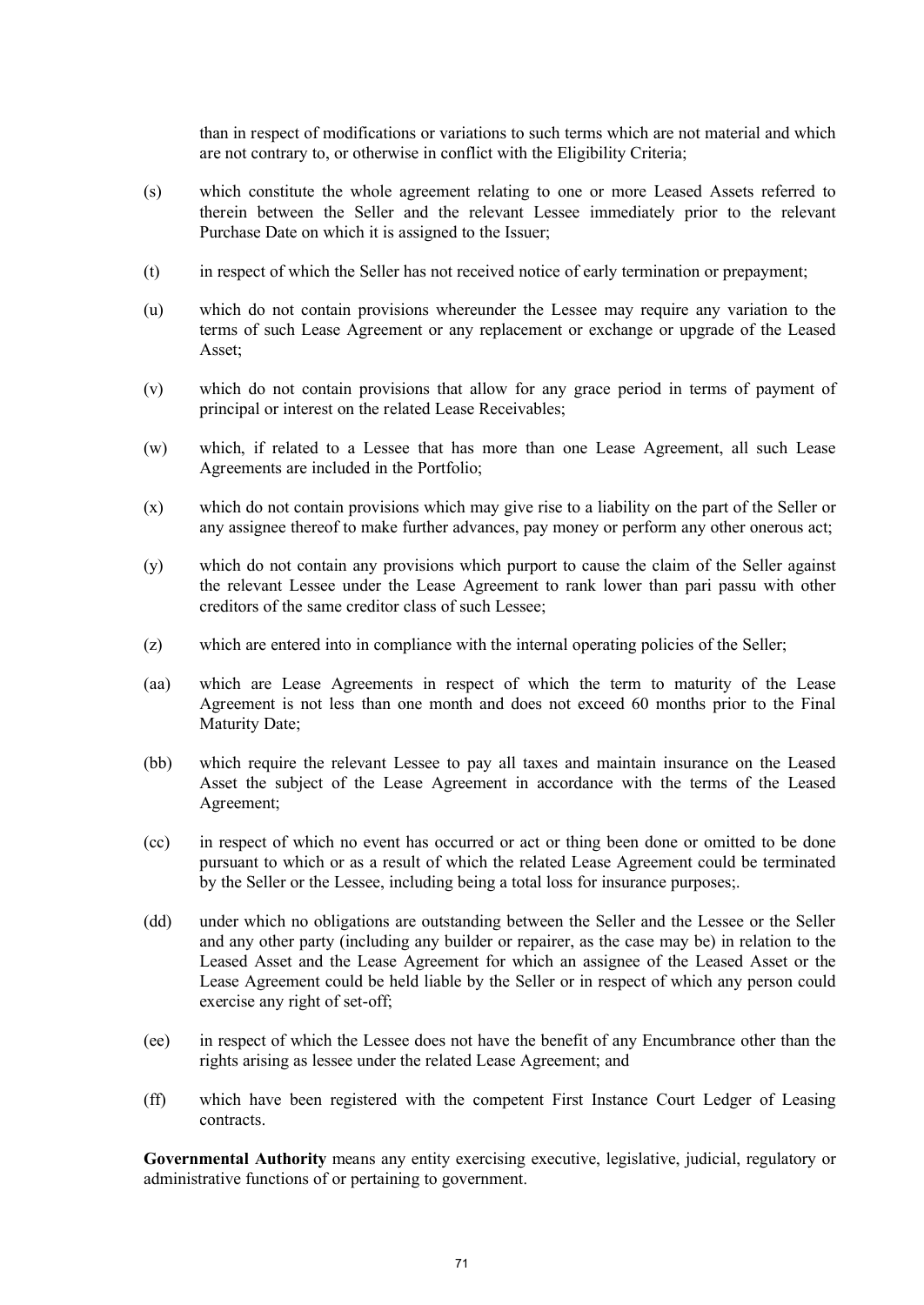## *Eligible Lessees*

## **Eligible Lessees** are Lessees:

- (a) who are a party to a Lease Agreement as primary Lessee or Guarantor;
- (b) who are a Greek société anonyme or other entity organised under private law with a head office or effective management in Greece or a professional, sole trader/entrepreneur resident or having an establishment and carrying on business in Greece (but excluding real estate purchases for certain categories of professional individuals pursuant to Greek Financial Leasing Law), namely under the Greek Financial Leasing Law lawyers are explicitly prohibited from concluding real estate lease agreements;
- (c) who have full legal capacity to enter into the Lease Agreement under the laws of Greece;
- (d) who, to the best knowledge and belief of the Seller, are not subject to an Insolvency Event;
- (e) who are tax resident solely in Greece;
- (f) who are resident at the address set out in the relevant Lease Agreement and that address is in Greece;
- (g) whose identity has been verified by the Seller when entering into the relevant Lease Agreement;
- (h) who met the internal operating policies of the Seller for new business in force at the time such Lessee entered into the Lease Agreement;
- (i) which are not members of the Alpha Bank Group;
- (j) who do not fall in the shipping industry; and
- (k) whose Internal Rating is not less than CC on the Cut-Off Date.

**Internal Rating** means, the scale from AA to D used by the Alpha Bank Group to rate Lessees using its internal models, as modified and recalibrated by the Alpha Bank Group from time to time.

**Eligible Leased Assets** means Eligible Real Estate Assets, Eligible Equipment and Eligible Vehicles.

*Eligible Real Estate Assets* 

**Eligible Real Estate Assets** are Real Estate:

- (a) which are commercial or industrial properties located in Greece;
- (b) which are leased in whole by the Seller to the Lessee pursuant to an Eligible Contract;
- (c) in respect of which all Greek VAT payable in respect of the purchase by the Seller has been paid;
- (d) which are not a property under construction;
- (e) which, so far as the Seller is aware, are managed to a standard consistent with that of a prudent manager of commercial and/or industrial property (as applicable) and in accordance with the principles of good estate management;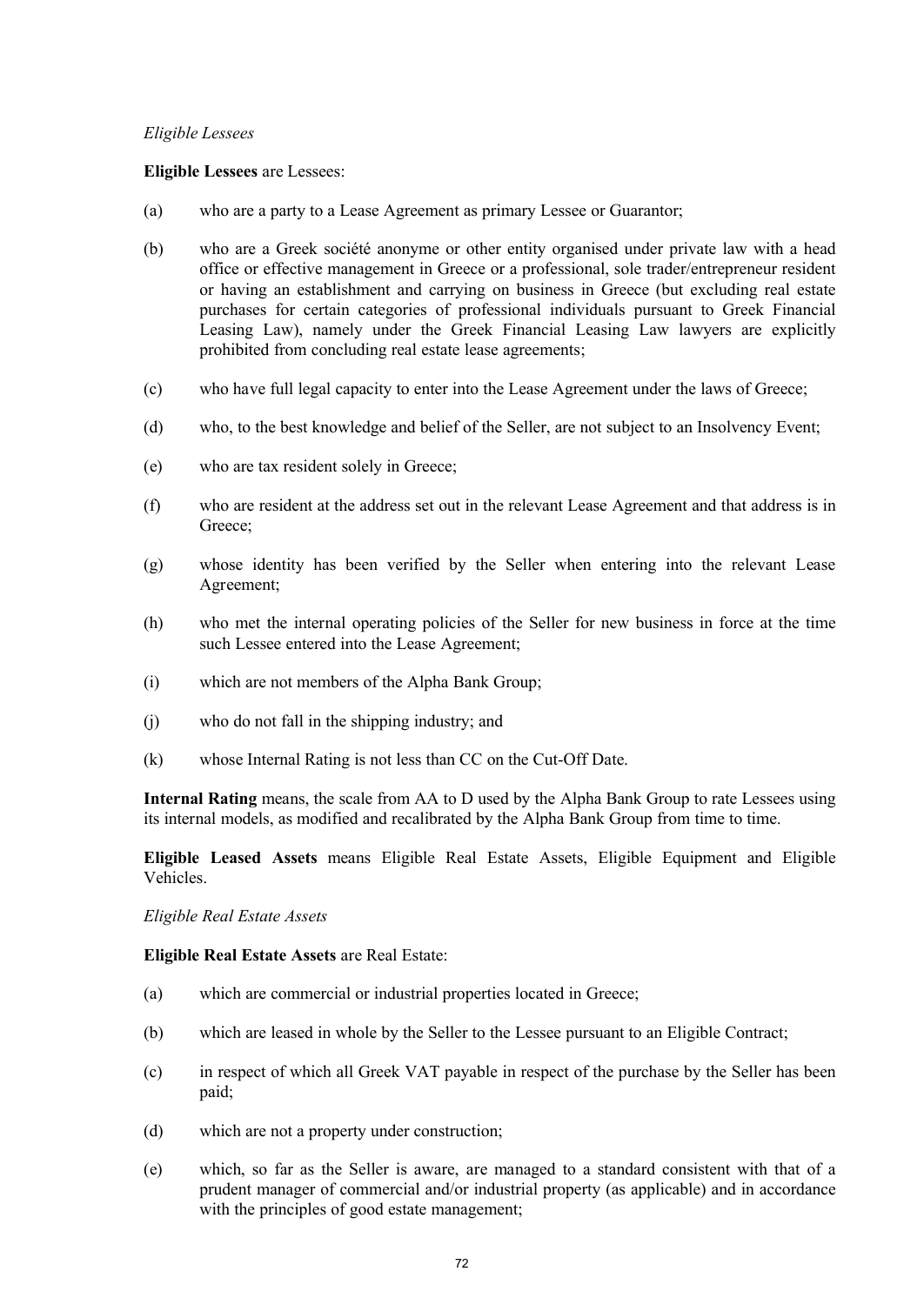- (f) which are occupied by the relevant Lessee or sub-Lessee (as the case may be), and is being used by the Lessee or sub-Lessee (as the case may be) for its proper purpose and in compliance with all relevant statutory and regulatory requirements and guidelines, and in accordance with the provisions of the relevant Lease Agreement;
- (g) in respect of which there are no claims or actions pending or threatened against the Seller in respect of the relevant Real Estate or which, to the Seller's knowledge, could be validly asserted against the Seller which if unsatisfied would give rise to an Encumbrance over such Real Estate;
- (h) are Real Estate in respect of which there are no material claims outstanding, or which could be validly asserted against the Seller (or any other person with a right to be indemnified by the Seller) including by a Lessee in respect of Real Estate and, so for as the Seller is aware, there are no existing circumstances (including as a result of Real Estate suffering from any damage, fault or defect, whether latent or manifest) that could lead to such a claim; and
- (i) are not, so far as the Seller is aware, a total loss for insurance purposes.

## *Eligible Equipment*

## **Eligible Equipment** is Equipment:

- (a) which is machinery equipment, furniture, information technology equipment, telecoms equipment, medical equipment, construction equipment, industrial use vehicles and technical installations in general;
- (b) which is not spare parts or inventories;
- (c) which has been delivered to, and not rejected by, the relevant Lessee and remains in the possession of or under the control of the relevant Lessee or Sub-Lessee (as the case may be), and is being used by, or at the direction of the Lessee or Sub-Lessee (as the case may be) for its proper purpose and in compliance with all relevant statutory and regulatory requirements and guidelines, including manufacturer's guidelines (whether or not having the force of law), and in accordance with the provisions of the relevant Lease Agreement;
- (d) in respect of which there are no claims or actions pending or threatened against the Seller in respect of the relevant Equipment or which, to the Seller's knowledge, could be validly asserted against the Seller which if unsatisfied would give rise to an Encumbrance over such Equipment;
- (e) in respect of which there are no material claims outstanding, or which could be validly asserted against the Seller (or any other person with a right to be indemnified by the Seller) including by a Lessee in respect of the Equipment and, so for as the Seller is aware, there are no existing circumstances (including as a result of Equipment suffering from any damage, fault or defect, whether latent or manifest) that could lead to such a claim;
- (f) in respect of which all Greek VAT payable in respect of the purchase by the Seller has been paid;
- (g) in respect of which the Lessee does not have the benefit of any Encumbrance other than the rights arising as lessee under the related Lease Agreement; and
- (h) which is located in Greece.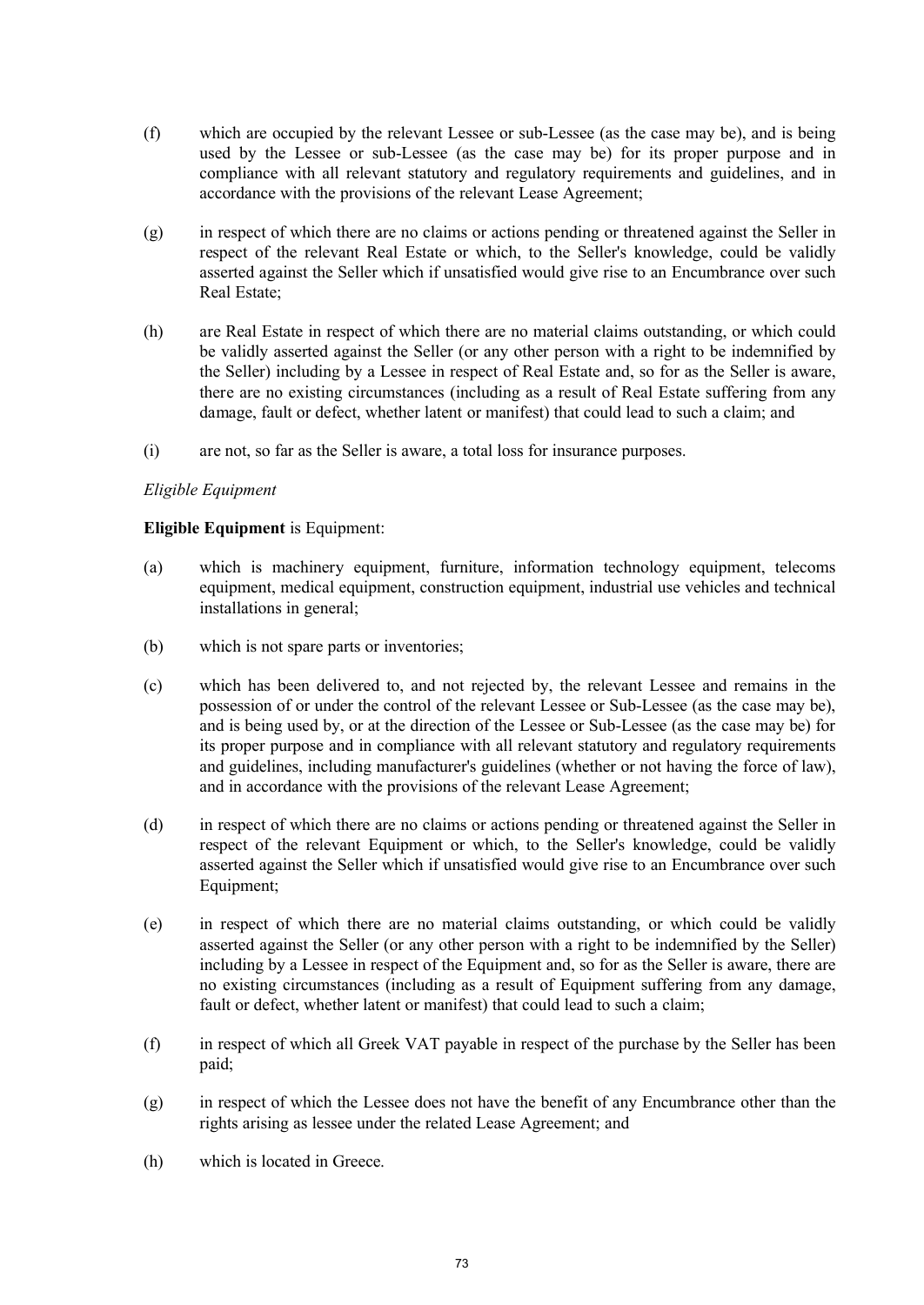# *Eligible Vehicles*

# **Eligible Vehicles** are Vehicles:

- (a) which are passenger cars, trucks, vans, buses or motorcycles;
- (b) which are not a ship or an aircraft;
- (c) in respect of which all Greek VAT payable in respect of the purchase by the Seller has been paid;
- (d) which is registered with the Greek Ministry of Transport and Communications in the form required;
- (e) which has been delivered to, and not rejected by, the relevant Lessee and remains in the possession of or under the control of the relevant Lessee or Sub-Lessee (as the case may be), and is being used by, or at the direction of the Lessee or Sub-Lessee (as the case may be) for its proper purpose and in compliance with all relevant statutory and regulatory requirements and guidelines, including manufacturer's guidelines (whether or not having the force of law), and in accordance with the provisions of the relevant Lease Agreement;
- (f) in respect of which there are no claims or actions pending or threatened against the Seller in respect of the relevant Vehicle or which, to the Seller's knowledge, could be validly asserted against the Seller which if unsatisfied would give rise to an Encumbrance over such Vehicle;
- (g) in respect of which there are no material claims outstanding, or which could be validly asserted against the Seller (or any other person with a right to be indemnified by the Seller) including by a Lessee in respect of a Vehicle or the operation of a Vehicle and, so for as the Seller is aware, there are no existing circumstances (including as a result of a Vehicle suffering from any damage, fault or defect, whether latent or manifest or being subject to any operational limitations) that could lead to such a claim;
- (h) which are not, so far as the Seller is aware, a total loss for insurance purposes; and
- (i) which are located in Greece.

**Additional Lease Receivables Criteria** means, the following criteria:

- (a) the Additional Lease Receivable must meet the relevant Eligibility Criteria;
- (b) the Representations and Warranties being true in every material respect on the relevant Additional Portfolio Purchase Date by reference to the facts and circumstances then subsisting;
- (c) the term to maturity of the Additional Lease Receivable is not less than 6 months;
- (d) the current loan to value ratio of the Additional Lease Receivable is not greater than 100%;
- (e) for Lease Receivables where the relevant Lease Agreements have a fixed rate of interest, the fixed rate shall not be less than three-month EURIBOR on the date of origination;
- (f) the Additional Lease Receivable must not relate to a Lease Agreement which has a rate of interest based on Alpha Base Rate;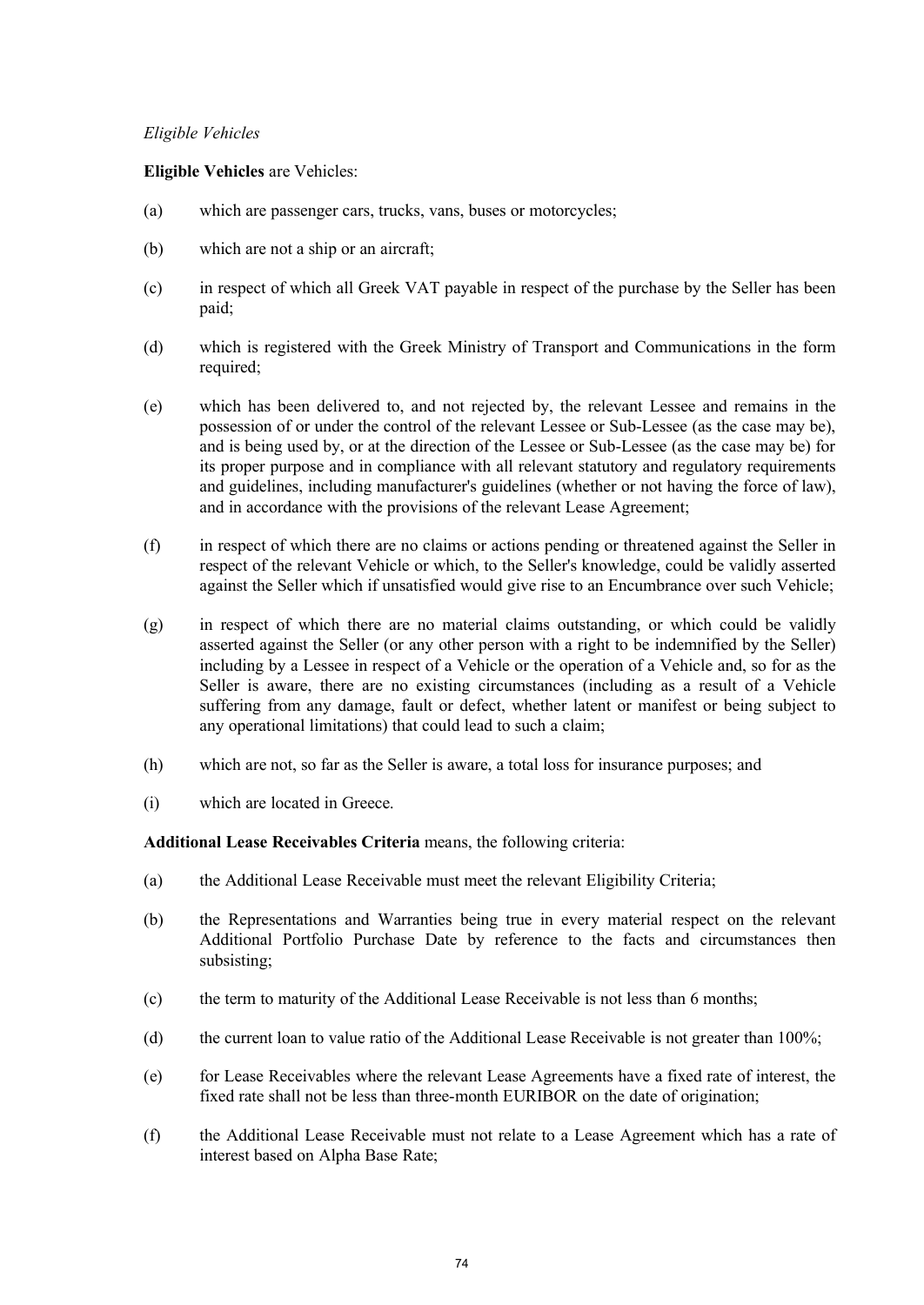- (g) if the Aggregate Lease Outstanding Balance of all the Lease Receivables due from a Lessee (and, if applicable, any Lessee which is part of the same corporate group) is equal to or greater than 2.5 per cent. of the Aggregate Lease Outstanding Balance of all Lease Agreements in the Portfolio, the Lessee must receive a credit estimate from Moody's that is not less than that of the Lessee relating to the Lease Receivables that are being replaced by the Additional Lease Receivables;
- (h) following the purchase of the relevant Additional Lease Receivables:
	- (i) the Weighted Average Current LTV is less than or equal to 90%
	- (ii) the Weighted Average Interest Rate of all the Lease Receivables is equal to or greater than 1.9 per cent above three-month EURIBOR for the current Interest Period;
	- (iii) the Weighted Average Remaining Term of all the Lease Receivables in the Portfolio is equal to or less than 155 months;
	- (iv) the Aggregate Lease Outstanding Balance of all Real Estate Lease Agreements shall not be less than 58.0 per cent. of the Aggregate Lease Outstanding Balance of the Lease Receivables in the Portfolio;
	- (v) the Aggregate Lease Outstanding Balance of all Equipment Lease Agreements shall not be more than 29.0 per cent. of the Aggregate Lease Outstanding Balance of the Lease Receivables in the Portfolio;
	- (vi) the Aggregate Lease Outstanding Balance of all Vehicle Lease Agreements shall not be more than 18.0 per cent. of the Aggregate Lease Outstanding Balance of all Lease Receivables in the Portfolio;
	- (vii) the Aggregate Lease Outstanding Balance of all Vehicle and Equipment Lease Agreements shall not be more than 1.1 per cent. of the Aggregate Lease Outstanding Balance of all Lease Agreements in the Portfolio;
	- (viii) the Aggregate Lease Outstanding Balance of all the Lease Receivables in the Portfolio for which the relevant Lessee is designated as falling under any one Industry Sector shall not exceed 24.0 per cent. of the Aggregate Lease Outstanding Balance of all Lease Agreements in the Portfolio;
	- (ix) the Aggregate Lease Outstanding Balance of all the Lease Receivables for which the relevant Lessee is designated as falling in any of the three largest Industry Sectors in the Portfolio shall not exceed 46.0 per cent. of the Aggregate Lease Outstanding Balance of all Lease Agreements in the Portfolio;
	- (x) the Aggregate Lease Outstanding Balance of all the Lease Receivables for which the relevant Lessee is designated as falling in the hotel (under 2 digit NACE CODE list) Industry Sector shall not exceed 8.0 per cent. of the Aggregate Lease Outstanding Balance of all Lease Agreements in the Portfolio;
	- (xi) the Aggregate Lease Outstanding Balance of all the Lease Receivables for which the relevant Lessee is designated as falling in the construction (under 2 digit NACE CODE list) Industry Sector shall not exceed 8.0 per cent. of the Aggregate Lease Outstanding Balance of all Lease Agreements in the Portfolio;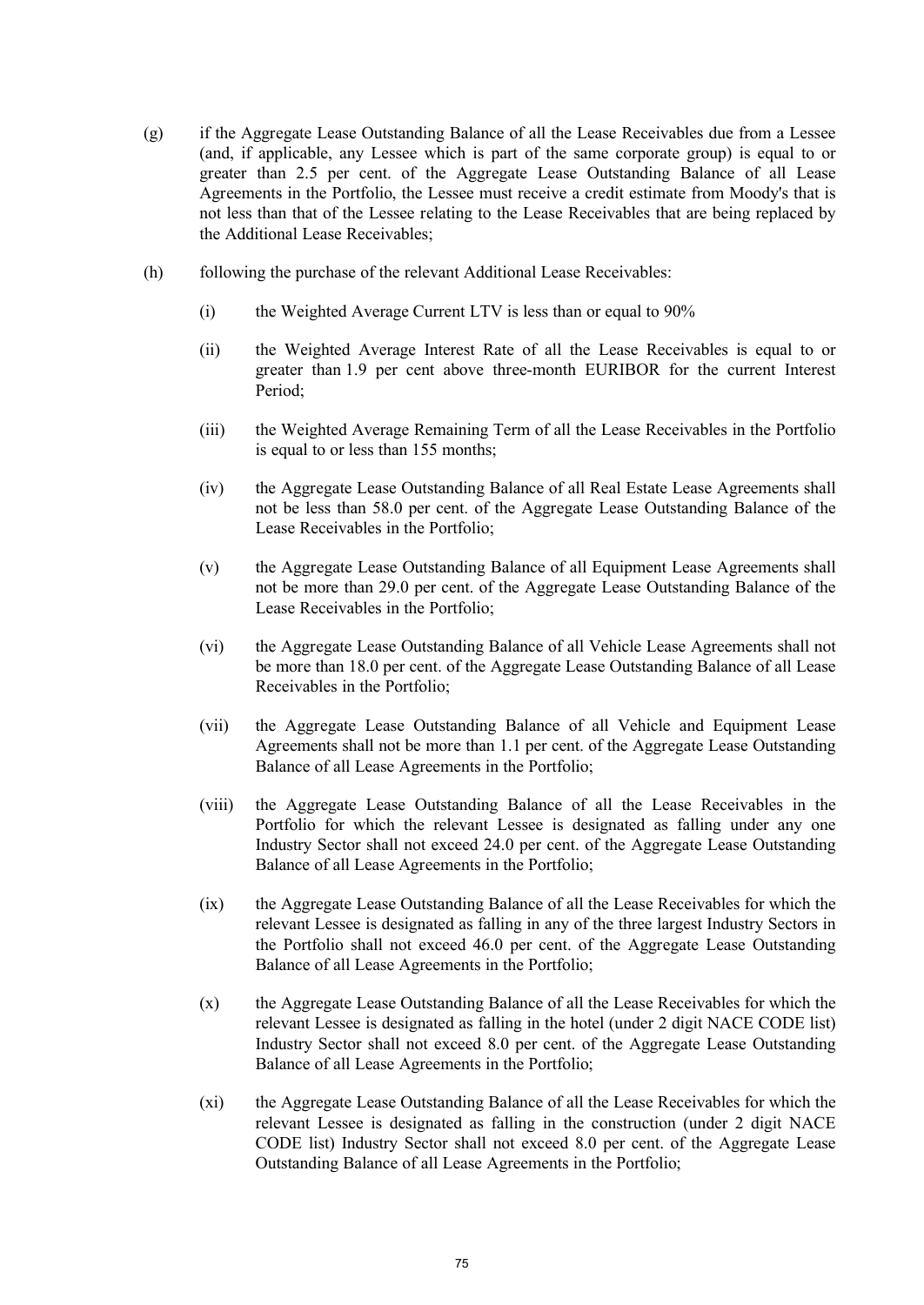- (xii) the Aggregate Lease Outstanding Balance of all the Lease Receivables for which the relevant Lessee (and, if applicable, any Lessee which is part of the same corporate group) is designated as being real estate developers shall not exceed 5 per cent. of the Aggregate Lease Outstanding Balance of all Lease Agreements in the Portfolio (whereby on each Calculation Date, Alpha Leasing will determine the percentage of real estate developers by including those Lessees who are internally classified as being in the construction industry and who are actually engaged in real estate development activities);
- (xiii) floating rate Lease Receivables must account for at least 89 per cent. of the Aggregate Lease Outstanding Balance of all Lease Agreements in the Portfolio;
- (xiv) Lease Receivables with interest rates based on three-month EURIBOR must account for at least 72 per cent. of the Aggregate Lease Outstanding Balance of all Lease Agreements in the Portfolio;
- (xv) The Lessee having the highest Lease Outstanding Balances of all the Lease Receivables in the Portfolio shall have an Internal Rating equal to or higher than B;
- (xvi) The Lessee having the second highest Lease Outstanding Balances of all the Lease Receivables in the Portfolio shall have an Internal Rating equal to or higher than CC:
- (xvii) the Aggregate Lease Outstanding Balance of all the Lease Receivables for which the relevant Lessee is in any one Geographic Region shall not exceed 77.0 per cent. of the Aggregate Lease Outstanding Balance of all Lease Receivables in the Portfolio;
- (xviii) the Aggregate Lease Outstanding Balances of all the Lease Receivables under Lease Agreements which provide for the Rental Element payments by instalments every 6 months is not greater than 3.0 per cent. of the Aggregate Lease Outstanding Balance of all Lease Agreements in the Portfolio;
- (xix) the Aggregate Lease Outstanding Balances of all the Lease Receivables under Lease Agreements which provide for the Rental Element payments by instalments every 12 months is not greater than 3.0 per cent. of the Aggregate Lease Outstanding Balance of all Lease Agreements in the Portfolio;
- (xx) the Aggregate Lease Outstanding Balances of all the Lease Receivables under Lease Agreements where the Lessee has sub-leased the underlying asset to third parties is not greater than 7.0 per cent. of the Aggregate Lease Outstanding Balance of all Lease Agreements in the Portfolio;
- (xxi) balloon payments in respect of the Lease Receivables as a percentage of the current Aggregate Lease Outstanding Balance of all Lease Receivables is not greater than 3.0 per cent.; and
- (xxii) the Aggregate Lease Outstanding Balances of all the Lease Receivables due from:
	- (A) the Lessee (and, if applicable, any Lessee which is part of the same corporate group) having the highest Lease Outstanding Balances of all the Lease Receivables in the Portfolio is equal to or less than: (1)  $\epsilon$ 29,600,000 during the Revolving Period and (2) 6.5 per cent. of the Aggregate Lease Outstanding Balance of all Lease Receivables in the Portfolio after the Revolving Period has ended; and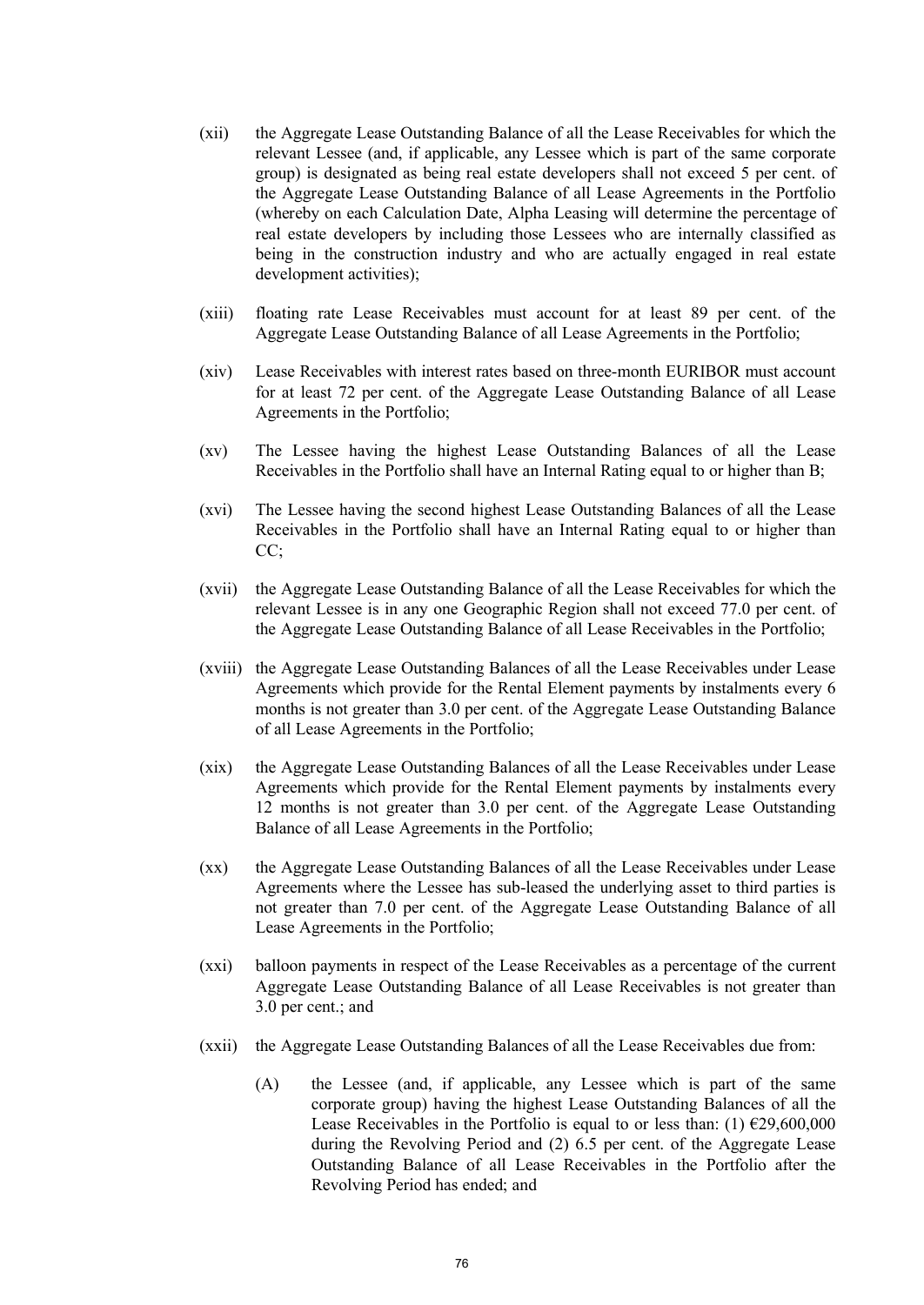- (B) the five Lessees (and, if applicable, any Lessee which is part of the same corporate group) having the highest Lease Outstanding Balances of all the Lease Receivables in the Portfolio is equal to or less than: (1)  $\epsilon$ 60,600,000 during the Revolving Period and (2) 13.0 per cent. of the Aggregate Lease Outstanding Balance of all Lease Receivables in the Portfolio after the Revolving Period has ended; and
- (C) the ten Lessees (and, if applicable, any Lessee which is part of the same corporate group) having the highest Lease Outstanding Balances of all the Lease Receivables in the Portfolio is equal to or less than: (1)  $\epsilon$ 88,250,000 during the Revolving Period and (2) 19.0 per cent. of the Aggregate Lease Outstanding Balance of all Lease Receivables in the Portfolio after the Revolving Period has ended; and
- (D) the twenty Lessees (and, if applicable, any Lessee which is part of the same corporate group) having the highest Lease Outstanding Balances of all the Lease Receivables in the Portfolio is equal to or less than: (1)  $\epsilon$ 133,070,000 during the Revolving Period and (2) 28.5 per cent. of the Aggregate Lease Outstanding Balance of all Lease Receivables in the Portfolio after the Revolving Period has ended.

**Geographic Region** means a geographic region of Greece in which the registered office, establishment or principal place of business of the Lessee is located.

**Industry Sector** means each of the industry sectors as categorised in Greece by the Hellenic Republic National Statistical Service of Greece with reference to NACE 2 digit code.

**Weighted Average Interest Rate** means, as of an Additional Portfolio Purchase Date, the weighted average interest rate of the Lease Receivables in the Portfolio calculated as the aggregate of the following calculated amounts for each Lease Agreement: (a) the Lease Outstanding Balance of the relevant Lease Agreement divided by the Aggregate Lease Outstanding Balance of all Lease Receivables in the Portfolio; multiplied by (b) the interest rate of such Lease Agreement.

**Weighted Average Remaining Term** means, as of an Additional Portfolio Purchase Date, the weighted average remaining term to maturity for the Lease Receivables in the Portfolio calculated as the aggregate of the following calculated amounts for each Lease Agreement: (a) the Lease Outstanding Balance of the relevant Lease Agreement divided by the Aggregate Lease Outstanding Balance of all Lease Receivables in the Portfolio; multiplied by (b) the remaining term (in months) to maturity of such Lease Agreement.

**Weighted Average Current LTV** means, as of an Additional Portfolio Purchase Date, the weighted average loan to value of the Lease Receivables in the Portfolio calculated as the aggregate of the following calculated amounts for each Lease Agreement: (a) the Lease Outstanding Balance of the relevant Lease Agreement divided by the Aggregate Lease Outstanding Balance of all Lease Receivables in the Portfolio; multiplied by (b) the current loan to value of such Lease Agreement.

## *Seller Covenants*

The Seller will give certain covenants in favour of the Issuer in accordance with the terms of the Purchase Agreement, including a covenant that if the Seller becomes a licensed deposit-taking credit institution, the Seller will transfer collateral to the Issuer to offset any risk that Lessees having deposit accounts with the Seller may set-off payments owed under the Lease Agreements against amounts owed by the Seller to such Lessees pursuant to applicable consumer legislation.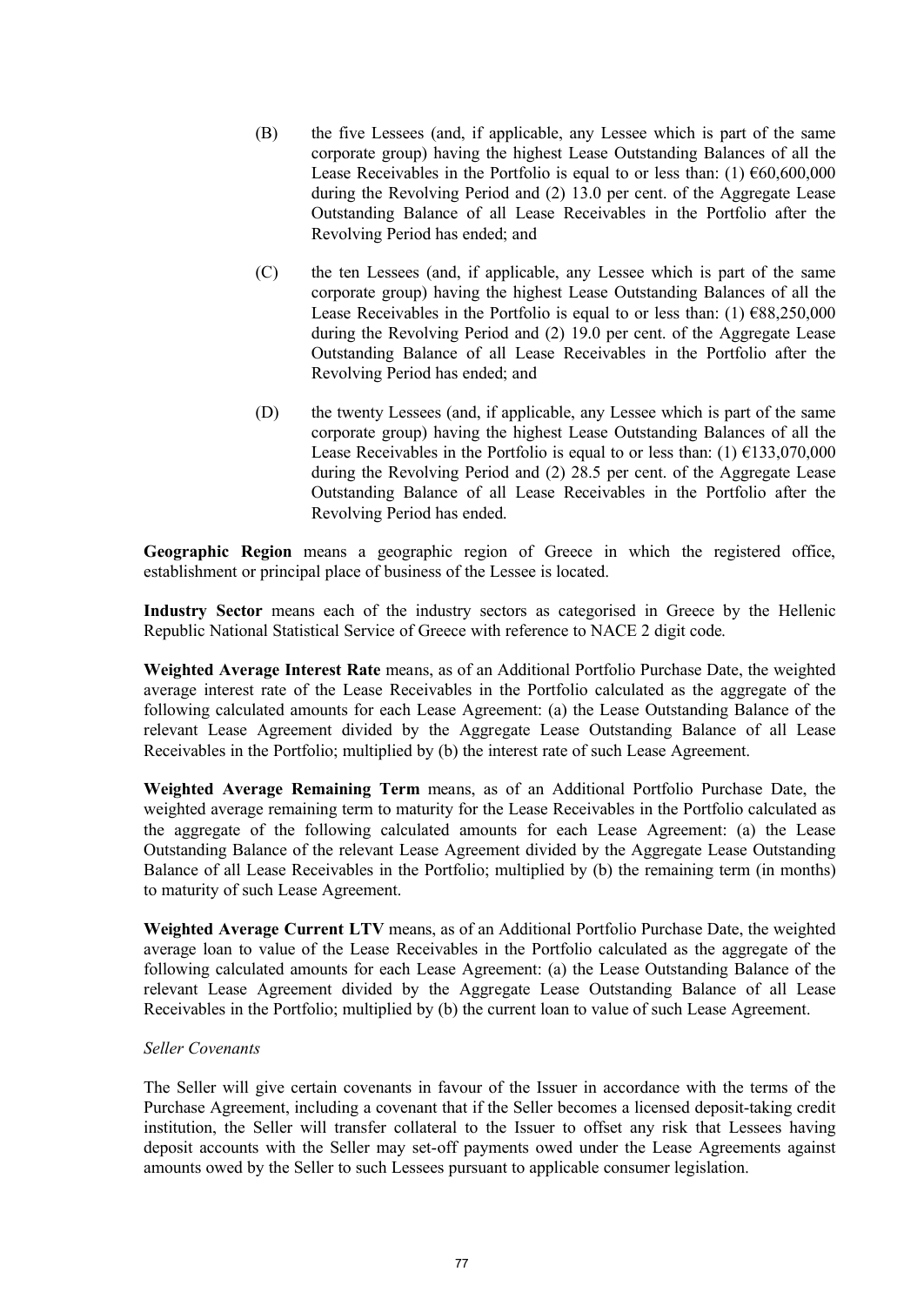# *Applicable law and jurisdiction*

The Purchase Agreement and all non-contractual obligations arising out of or in connection with it will be governed by English law.

# *Repurchase*

Pursuant to the terms of the Purchase Agreement, the Seller will be required to repurchase the Lease Receivables sold pursuant to the Purchase Agreement if any breach of the Representations and Warranties, made by the Seller in relation to that Lease Receivable, by reference to the facts and circumstances then subsisting at the relevant date on which such representation or warranty was given, may have a Material Adverse Effect in relation to the Lease Receivable and that breach has not been cured in all material respects within 21 Business Days after the date on which the Seller became aware or (if earlier) was notified by the Servicer or the Issuer of the relevant breach of the Representations and Warranties. Then the relevant Lease Receivables must be repurchased by the Seller on the next following Interest Payment Date.

Where a Lease Receivable causes a breach of the Additional Lease Receivables Criteria, the Seller shall only be required to repurchase those Lease Receivables (randomly selected) that would ensure the satisfaction of the Additional Lease Receivables Criteria as at the relevant Purchase Date.

However, where a breach of the Representations and Warranties or any of them (including the Eligibility Criteria) occurs by reason of a Lease Agreement (or part thereof) being determined illegal, invalid, non binding or unenforceable, the Seller will not be obliged to repurchase the relevant Lease Receivables, but will on or before the following Interest Payment Date pay an amount equal to the Aggregate Lease Outstanding Balance of such Lease Receivables and any amounts accrued but unpaid as at the immediately following Interest Payment Date.

If a Lease Receivable has never existed, or has ceased to exist, such that it is not outstanding on the date on which it is otherwise due to be repurchased pursuant to the Purchase Agreement, the Seller shall not be obliged to repurchase the Issuer's rights, title, interest and benefit in to and under such Lease Receivables but shall instead indemnify the Issuer and the Security Trustee against any loss and all liabilities suffered by reason of any warranty or representation relating to or otherwise affecting such Lease Receivables being untrue or incorrect by reference to the facts subsisting at the date on which the relevant warranty or representation was given.

## *Repurchase Price*

On repurchase of the Lease Receivables, the Seller will pay to the Issuer the Repurchase Price. The **Repurchase Price** will be an amount equal to the aggregate of:

- (a) the Lease Outstanding Balance of the relevant Lease Agreements as at the date of the repurchase;
- (b) an amount equal to all other amounts due in respect of the relevant Lease Receivables to the date of repurchase;
- (c) an amount equal to the accrued interest on the Lease Outstanding Balance of the relevant Lease Receivables from the last interest payment date under the relevant Lease Receivables; and
- (d) the properly incurred costs and expenses of the Issuer incurred in relation to such repurchase or, as applicable, the aggregate of the foregoing amounts which would have subsisted but for the breach of the relevant representation or warranty,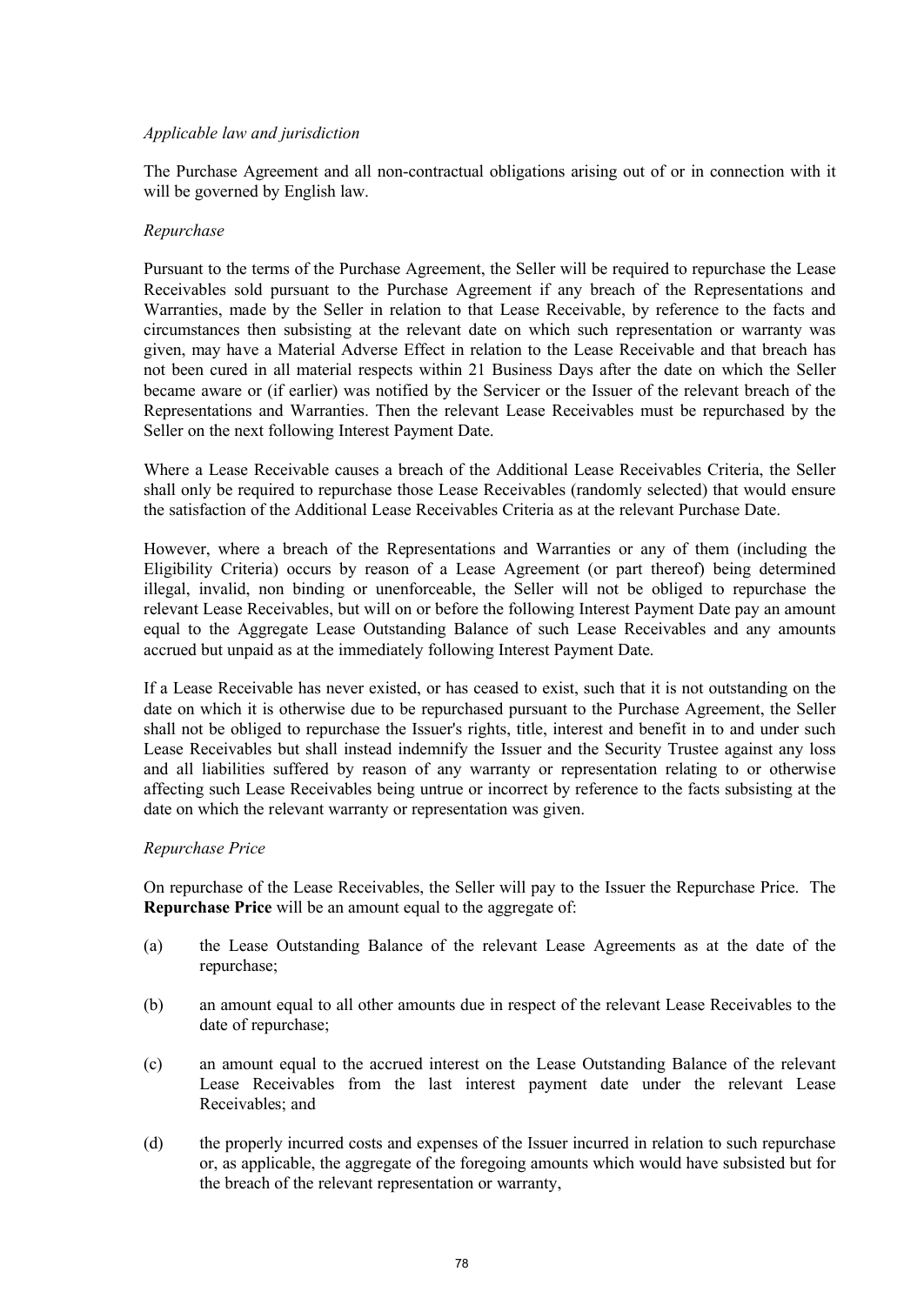after deducting an amount equal to any interest not yet accrued but paid in advance to the Issuer (which amount paid in advance the Issuer shall keep).

#### *Seller Call Options*

The Seller will have the following options to repurchase certain Lease Receivables in the circumstances set out below.

#### Seller Call Option

The Seller may exercise the Seller Call Option granted by the Issuer pursuant to the Purchase Agreement to purchase, and have assigned to it by the Issuer, all (but not part) of the Portfolio and all rights attaching thereto in full on the next Interest Payment Date by giving notice to the Issuer of not more than 60 days and not less than 30 days of such exercise.

Such purchase will be for an amount equal to the higher of (i) the Aggregate Lease Outstanding Balance of the Lease Receivables on such Interest Payment Date and (ii) the Principal Amount Outstanding of the Class A Notes and the Class B Notes, all accrued interest thereon and any payments ranking in priority to item (g) of the Pre-Acceleration Revenue Priority of Payments less the amount (if any) standing to the credit of the Reserve Account.

#### Seller Defaulted Call Option

Following receipt of a notice from the Servicer that any Lease Agreements have become Defaulted Lease Agreements, the Seller may (provided that the Seller, or if the Seller is unrated the entity that has Control over the Seller, has a long-term unsecured, unsubordinated and unguaranteed debt obligation rating of at least Baa3 from Moody's and provided that a Controlling Shareholder Downgrade Event has not occurred), by giving the Issuer and the Trustee notice of not more than 7 days and not less than 1 day, exercise the Seller Defaulted Call Option granted by the Issuer pursuant to the Purchase Agreement to allow the Seller to purchase and have assigned to it by the Issuer on any Business Day, any Lease Receivables that relate to such Defaulted Lease Agreements and all rights attaching thereto as are specified in such notice.

The consideration payable by the Seller to the Issuer on the relevant Business Day in respect of the purchased Lease Receivables that relate to such Defaulted Lease Agreements shall be an amount equal to the Lease Outstanding Balance plus accrued but unpaid interest relating to the Lease Receivables of the portfolio of Defaulted Lease Agreements to be purchased on such Business Day.

Pursuant to the Purchase Agreement, the Seller may transfer Alternative Lease Receivables to the Issuer and repurchase Lease Receivables relating to the Defaulted Lease Agreements and both the Seller and the Issuer may set-off the Repurchase Price of the Lease Receivables relating to the Defaulted Lease Agreements with the purchase price of the Alternative Lease Receivables (which will be equal to or greater than the aggregate of the Lease Outstanding Balance of such Lease Receivables in relation to the Defaulted Lease Agreements) with any cash consideration that would have been payable by the Seller to the Issuer in respect of such Lease Receivables. If the aggregate of the Lease Outstanding Balance of such Alternative Lease Receivables is greater than the cash consideration that would have been payable by the Seller to the Issuer, the difference will not be payable on the purchase date but the Seller will have the right to the Deferred Purchase Price.

In addition, the Substitution Criteria must be satisfied in respect of such Alternative Lease Receivables if they are to be included in the Portfolio. If the Seller decides not to exercise the Seller Defaulted Call Option, the Seller will give notice to the Issuer of such decision within 7 days of a Lease Agreement becoming a Defaulted Lease Agreement.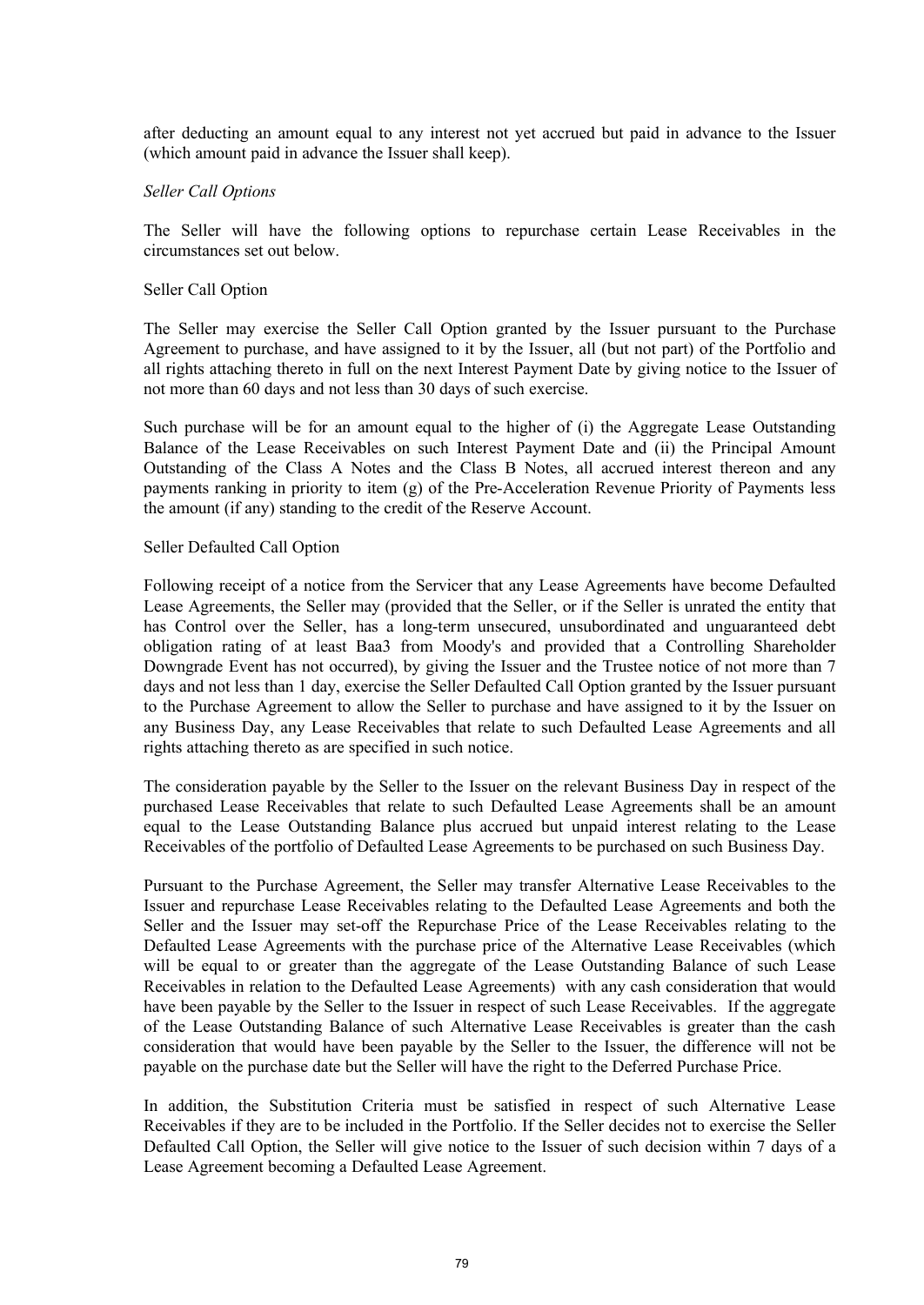## *Variations other than Permitted Variations*

The Seller shall purchase, and have assigned to it by the Issuer, any Lease Receivables where the Seller has agreed with the Lessee to amend the terms of the Lease Agreements to which such Lease Receivables relate and where such amendment does not constitute a Permitted Variation.

The consideration payable by the Seller to the Issuer on the relevant Business Day in respect of the purchased Lease Receivables shall be an amount equal to the Lease Outstanding Balance plus accrued but unpaid interest relating to the Lease Receivables to be purchased on such Business Day.

#### **Substitution Criteria**

On any Business Day, the Seller may remove any Lease Receivable from the Portfolio by purchasing it and replacing it by selling to the Issuer another Lease Receivable (a **Substitute Lease Receivable**) provided that such Substitute Lease Receivable meets the following criteria (the **Substitution Criteria**):

- (a) during the Revolving Period, (i) the Substitute Lease Receivable meets the Additional Lease Receivables Criteria; or (ii) the Substitute Lease Receivable meets the criteria (i) to (xiii) under (b) below; and
- (b) after the Revolving Period, the Substitute Lease Receivable meets the following criteria:
	- (i) such Substitute Lease Receivable meets the Eligibility Criteria;
	- (ii) the Lessee under the Lease Agreement relating to such Substitute Lease Receivable has an Internal Rating which is not less than the Internal Rating of the Lessee under the Lease Agreement relating to the Lease Receivable being removed from the Portfolio;
	- (iii) the Leased Asset relating to the Substitute Lease Receivable must be the same type of Leased Asset as the Lease Receivable which it is replacing;
	- (iv) its term to maturity is not longer than the Lease Receivable which it is replacing;
	- (v) the Lease Outstanding Balance of such Substitute Lease Receivable is not less than the Lease Outstanding Balance of the Lease Receivable which it is replacing;
	- (vi) for Lease Receivables where the relevant Lease Agreements have a floating rate of interest, the spread over the relevant reference index applicable to the Lease Agreement relating to such Substitute Lease Receivable is not less than that of the Lease Agreement relating to the Lease Receivable which it is replacing;
	- (vii) for Lease Receivables where the relevant Lease Agreements have a fixed rate of interest, the interest rate applicable to the Lease Agreement relating to such Substitute Lease Receivable is not less than that of the Lease Agreement relating to the Lease Receivable which it is replacing;
	- (viii) the Leased Asset relating to the Substitute Lease Receivable must not have a balloon payment greater than the Lease Receivable which it is replacing;
	- (ix) the Leased Asset relating to the Substitute Lease Receivable must pay a rate of interest based on three-month EURIBOR if the Lease Receivable which it is replacing pays three-month EURIBOR;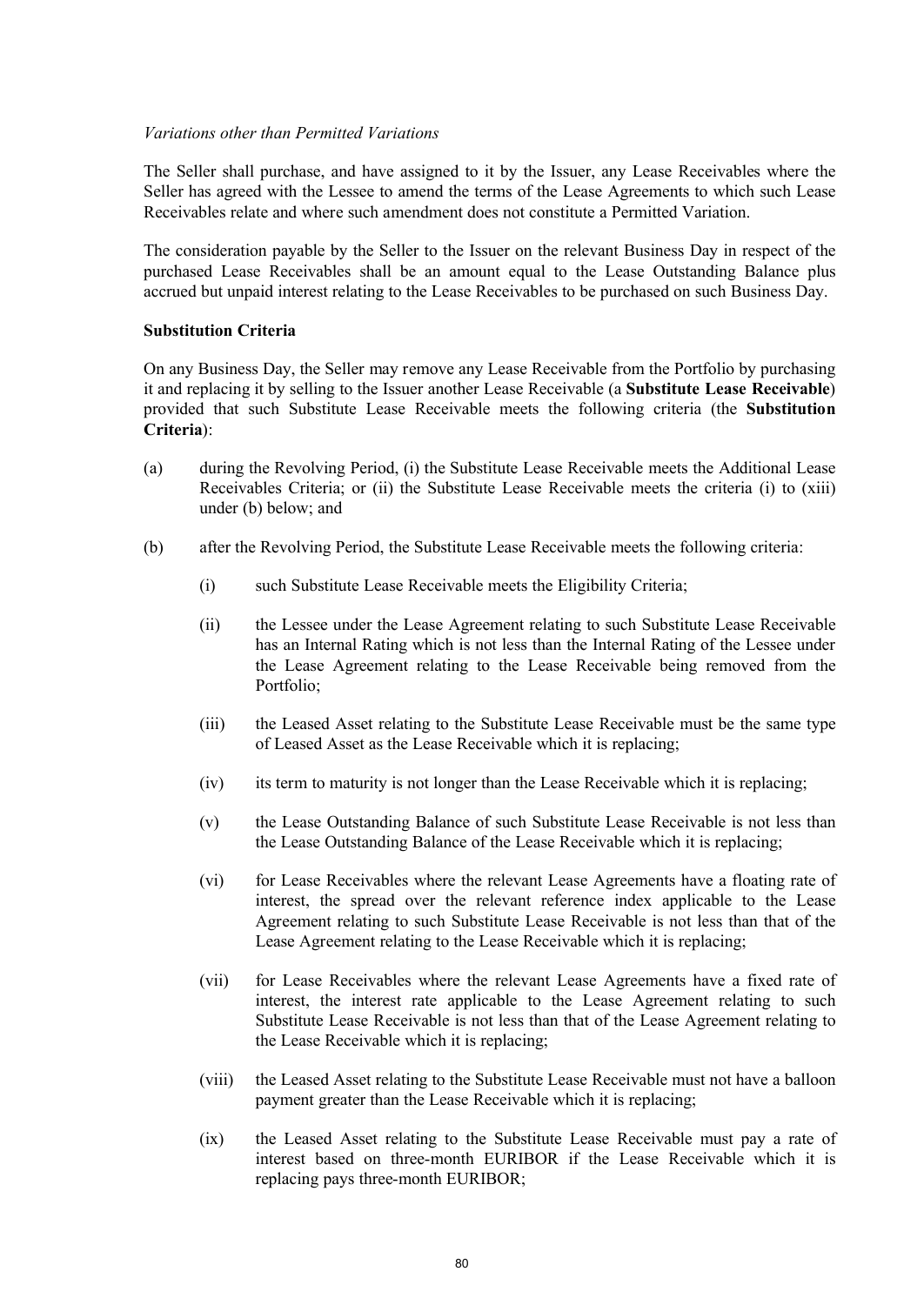- (x) the Leased Asset relating to the Substitute Lease Receivable must pay a rate of interest based on one-month EURIBOR, three-month EURIBOR, six-month EURIBOR or twelve-month EURIBOR if the Lease Receivable which it is replacing pays a floating rate of interest not based on three-month EURIBOR;
- (xi) the Leased Asset relating to the Substitute Lease Receivable must pay with the same or greater frequency than the Lease Receivable which it is replacing;
- (xii) the Leased Asset relating to the Substitute Lease Receivable must not have the underlying asset sub-leased to third parties if the Lease Receivable which it is replacing does not have the underlying asset sub-leased to third parties;
- (xiii) the Leased Asset relating to the Substitute Lease Receivable must satisfy items (b), (d), (g), (h)(viii) to (h)(xii), (h)(xvii), and (h)(xxii) of the Additional Lease Receivables Criteria,

provided that such removal and replacement will only be made as long as the Aggregate Lease Outstanding Balance of Lease Receivables removed from the Portfolio and replaced with Substitute Lease Receivables does not to exceed 15% of the Initial Portfolio as at the Closing Date.

To effect the transaction, the Issuer will sell the Lease Receivable to the Seller and the consideration for the sale of the Lease Receivable will be set-off with the consideration from the sale of Substitute Lease Receivable by the Seller to the Issuer.

The Substitution Criteria shall also apply to Alternative Lease Receivables but as if the references to the words "Substitute Lease Receivable" are replaced by the words "Alternative Lease Receivable".

## *Applicable law and jurisdiction*

The Purchase Agreement will be governed by and construed in accordance with the laws of England and Wales. The courts of England and Wales have exclusive jurisdiction to hear any disputes that may arise out of or in connection with the Purchase Agreement.

# **2. SERVICING AGREEMENT**

On or prior to the Closing Date the Issuer, the Note Trustee, the Security Trustee, Alpha Bank and Alpha Leasing will enter into a servicing agreement (the **Servicing Agreement**) pursuant to which Alpha Leasing will be instructed to act as Servicer and to make payments and transfers of monies in respect of the Lease Receivables.

## **Collection and Servicing Activities**

## *General*

The Servicer shall when carrying out the Collection and Servicing Activities act in accordance with the collection and servicing procedures of Alpha Leasing in accordance with the principles of a prudent vehicle lessor, equipment lessor or real estate lessor (as the case may be), as amended from time to time in accordance with the terms and conditions of the Transaction Documents, (the **Collection and Servicing Procedures**) using the same degree of skill and attention that the Servicer exercises with respect to comparable vehicle, equipment or real estate Lease Agreements (as the case may be) that the Servicer administers for itself or others. The Servicer will also carry out certain collection tasks on behalf of the Issuer.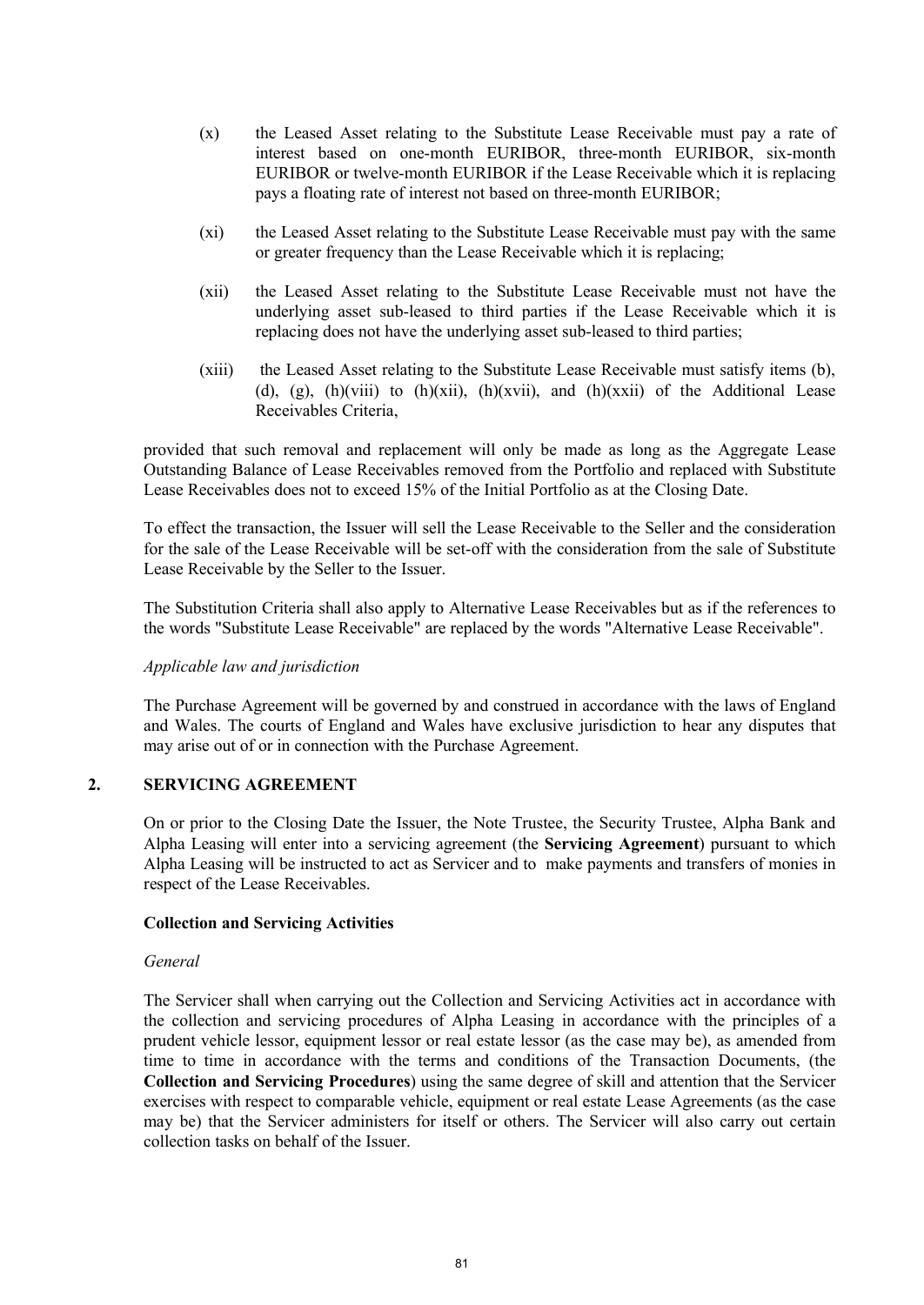# *Description of Servicing Functions*

The duties of the Servicer will be set out in the relevant section of the Servicing Agreement and the Servicer will agree, amongst other things, to:

- (a) administer the Lease Agreements and in particular to collect all Collections;
- (b) endorse all Post-Dated Cheques as they mature to the order of the Issuer, deposit them in the Issuer Safety Deposit Box, collect them, present them for payment and transfer such monies when applicable to the Issuer Collection Account;
- (c) deal with early repayments and any Permitted Variations;
- (d) (re)calculate the Lease Receivables and/or the Lease Maturity Date in accordance with the Servicer's Collection and Servicing Procedures and subject to the terms of the relevant Lease Agreement;
- (e) prepare and publish the financial and other reporting on the performance of the Portfolio including the Servicer Quarterly Report;
- (f) procure that all asset records (e.g. original of Lease Agreements) and Vehicle, Equipment or Real Estate documents (as the case may be) (to the extent retained by the Seller and/or the Servicer) related to the relevant Lease Agreement are kept in safe custody for the benefit of the Issuer, the Security Trustee and the Note Trustee and are separately identifiable from its own asset records;
- (g) give access to its records to the Issuer or the Security Trustee or the Note Trustee (or any agent) upon request;
- (h) deal with any Lease Agreements in Arrears in accordance with the terms of the Servicing Agreement;
- (i) deal with (and, if necessary repossess and return) any Defaulted Lease Agreements in accordance with the terms of the Servicing Agreement;
- (j) operate computer systems which should, *inter alia*, record on an asset-by-asset basis the amounts due by each Lessee under each Lease Agreement or other obligor and the correspondence details of each obligor; and
- (k) perform other tasks incidental to the above.

# *Description of Servicing Standard*

In accordance with the terms of the Servicing Agreement, the Servicer shall when carrying out its duties:

- (a) comply with the Servicer's Collection and Servicing Procedures; and
- (b) at all times devote or procure that there is devoted to the performance of its obligations, exercise of its discretions and its exercise of the rights of the Issuer and where so permitted the Security Trustee in respect of the Lease Receivables at least the same amount of (i) time and attention, (ii) the same level of skill, care and diligence in the performance of those obligations and discretions as it would if it were administering receivables which it beneficially owned and, in any event, will devote all due skill, care and diligence to the performance of its obligations and the exercise of its discretions hereunder and consider the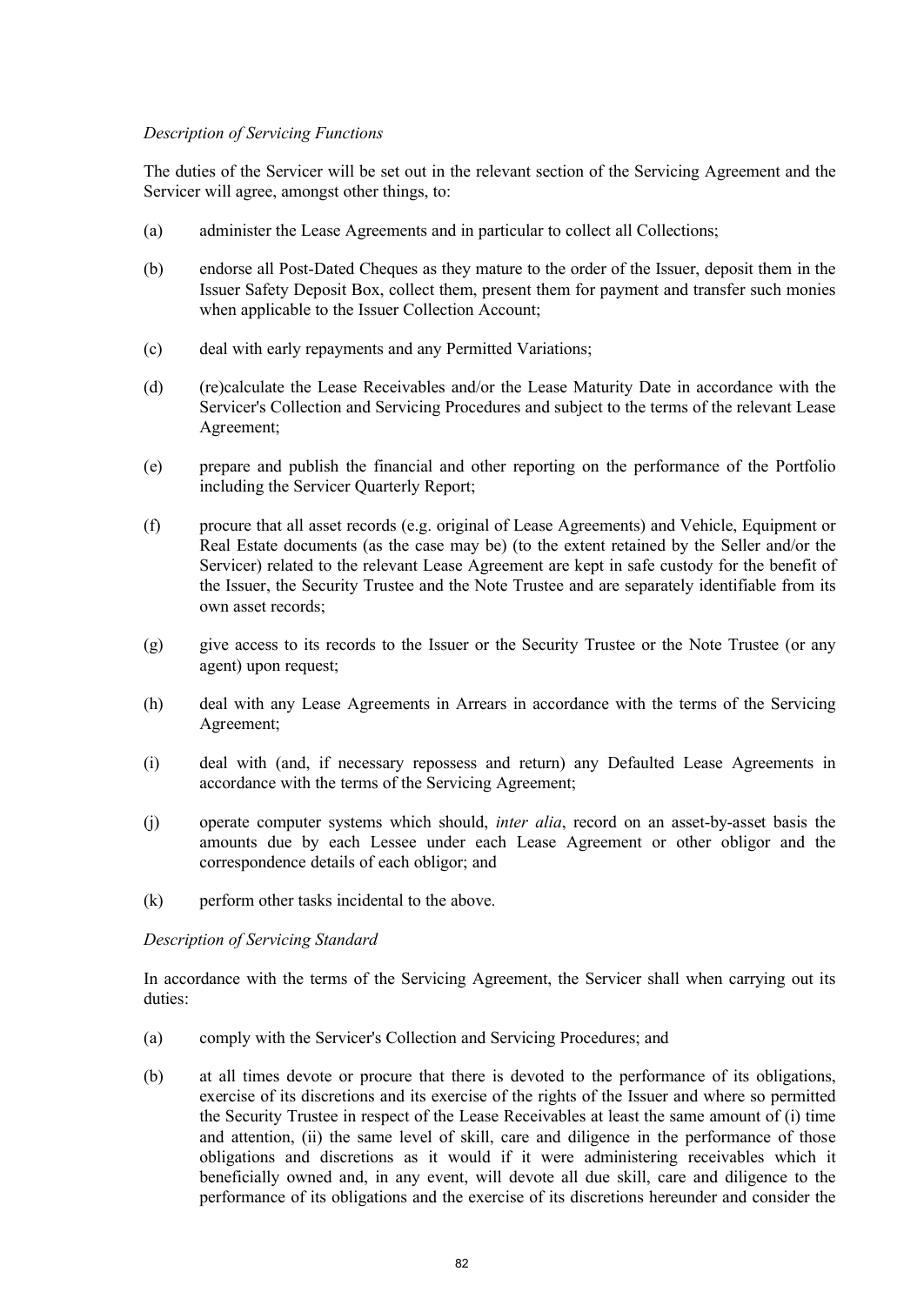interest of the Issuer and the Security Trustee (acting on behalf of the Secured Creditors) at all times whilst carrying out the services pursuant to the Servicing Agreement but the Servicer shall not be required to do or cause to be done anything which it is prevented from doing by any regulatory direction or any requirement of law.

In addition, the Servicer shall service the assets forming part of the Portfolio in compliance with the Lease Agreements, the Purchase Agreement and certain general covenants of the Servicer (including covenants as to the compliance with any applicable laws in rendering the services owed by the Servicer).

#### *Collections and distribution*

Amounts received from the Lessees in relation to the Lease Receivables will be deposited directly into the Seller Collection Account. The Servicer will ensure that all Collections are paid into the Seller Collection Account and if any amounts are incorrectly deposited into another account, the Servicer will transfer such amounts to the Seller Collection Account. Amounts standing to the credit of the Seller Collection Account representing Collections will be transferred to the Issuer Collection Account held in the name of the Issuer at the Greek Account Bank on a daily basis.

#### *Floating rate of interest*

The Lease Agreements that have a floating rate of interest provide for a floating rate of interest linked to either one-month, three-month, six-month or twelve-month EURIBOR or the Alpha Base Rate (as the case may be) plus a margin. The reset date for the Lease Agreements that have a floating rate of interest linked to twelve-month EURIBOR is 1 January each year. The reset dates for the Lease Agreements that have a floating rate of interest linked to six-month EURIBOR are 1 January and 1 July each year. The reset dates for the Lease Agreements that have a floating rate of interest linked to three-month EURIBOR is 1 January, 1 April, 1 July and 1 October each year. The reset date for the Lease Agreements that have a floating rate of interest linked to one-month EURIBOR is the first day of each month. As long as the Servicer is Alpha Leasing (or any entity of the Alpha Bank Group), the Servicer is entitled to set the Alpha Base Rate provided that the Alpha Base Rate will not be less than the minimum lending rate set by the European Central Bank from time to time plus 3 per cent..

## *Performance by Third Parties*

The Servicer is permitted to delegate some or all of its duties to other entities, including its affiliates and subsidiaries, although the Servicer will remain liable for the performance of any duties that it delegates to another entity.

#### *Allocation of Collections*

Where the Lease Receivables in relation to two or more Lease Agreements from a Lessee are included in the Portfolio, in a Collection Period amounts received from the Lessee will be applied in the following order:

- (a) *firstly*, to the applicable invoice relating to such payment;
- (b) *secondly*, where payments are not identified as relating to a specific invoice, and after notification to the Lessee, provided that such directions are received on the day of such payment, to the relevant invoice at the direction of the Lessee; and
- (c) *thirdly*, where no such allocation is specified by the relevant Lessee on the day of such payment, to the oldest invoice then outstanding until the outstanding balance of such invoice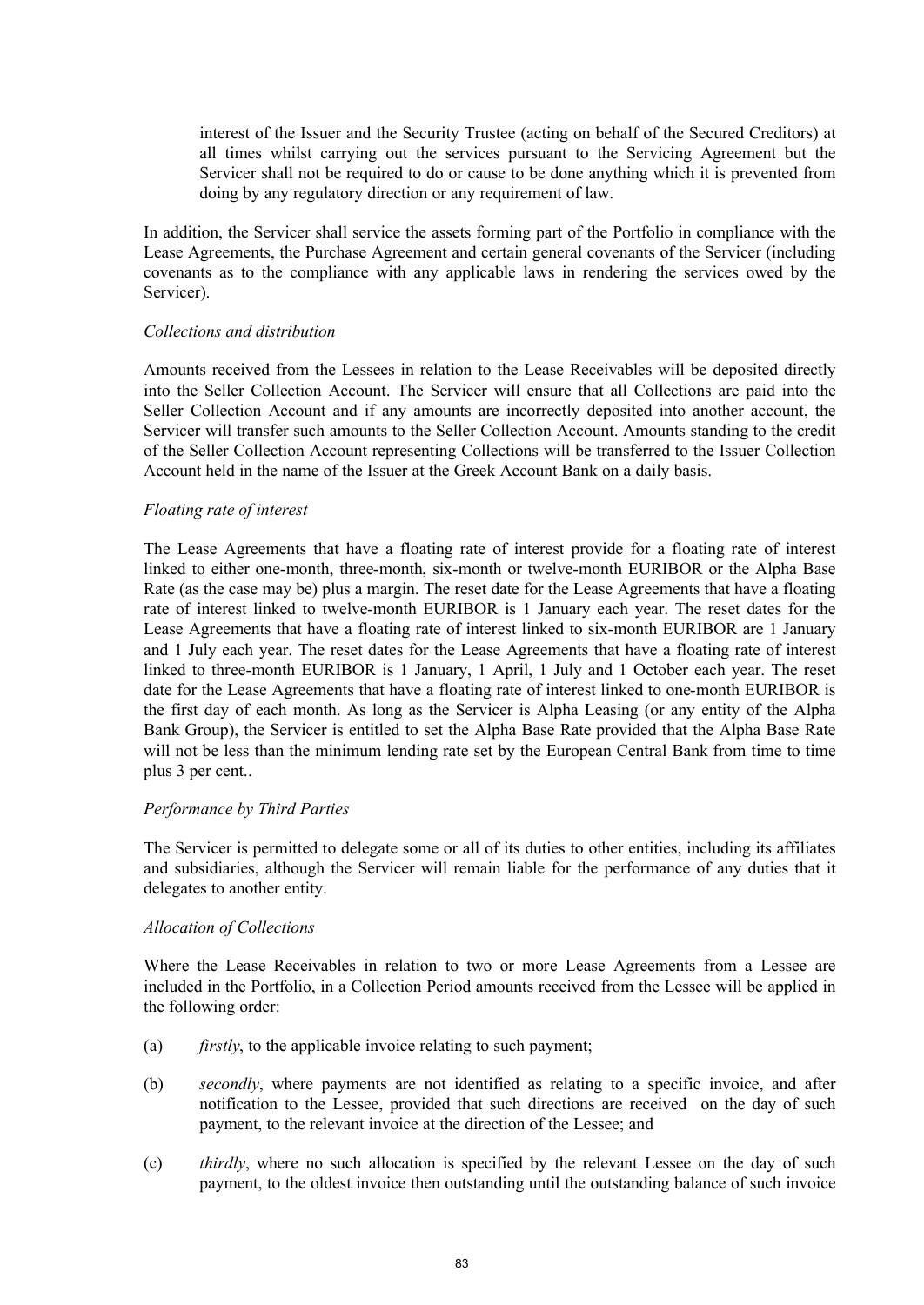has been reduced to zero and thereafter to the next oldest invoices in order until the outstanding balance of such invoices has been reduced to zero.

Additionally, any Collections received and allocated to the Lease Receivables included in the Portfolio should, unless the relevant invoice specifies otherwise, first be applied and allocated to Lease Interest Collections and then to Lease Principal Collections.

Under the Real Estate Lease Agreements it is provided that the Lessor may allocate the Collections at its discretion (the Lessee waives his rights under 422 and 423 of the Greek Civil Code).

#### *Servicer Reports*

Seven Business Days prior to each Interest Payment Date, the Servicer shall, using information provided to it by the Seller, pursuant to the Servicing Agreement, prepare and deliver to the Issuer, the Security Trustee, the Note Trustee, the Principal Paying Agent, the Cash Manager and the Account Bank, the Greek Account Bank, and, upon its appointment only, the Stand-by Servicer with the Servicer Quarterly Report.

If the information given in the Servicer Quarterly Report is not sufficient for the Issuer, the Security Trustee, the Note Trustee, the Principal Paying Agent, the Cash Manager or the Account Bank and, upon their appointment only, the Stand-by Servicer, in order to perform their respective tasks (including the preparation of any reports or provisions of other information) under the Servicing Agreement or the other Transaction Documents, the Servicer has undertaken to give such assistance as reasonably requested by the relevant party.

Each Servicer Quarterly Report shall:

- (a) be in electronic form and substantially in the format set forth in the Servicing Agreement;
- (b) cover the Collection Period(s) immediately preceding the relevant Interest Payment Date; and
- (c) summarise the status of the assets forming part of the Portfolio.

#### **Permitted Variations**

The Servicer may amend the terms of the Lease Agreements with the relevant Lessees subject to certain conditions set out in the Servicing Agreement and provided that the Lease Agreements are not Defaulted Lease Agreements.

The Servicing Agreement provides, amongst others, that, prior to the appointment of the Stand-by Servicer:

- (a) if the amendment provides for a new expiry date of the relevant Lease Agreement, the Weighted Average Remaining Term should be not more than 155 months during the Revolving Period and should be 155 months *less* the number of months elapsed since the end of the Revolving Period thereafter, provided that, if the relevant expiry date is postponed for a period longer than one year, such amendment will not be agreed for Lease Agreements having an aggregate outstanding principal balance greater than 20 per cent. of the Aggregate Lease Outstanding Balance of the Initial Portfolio;
- (b) if the amendment provides for the reduction of the spread over the relevant reference index applicable to the Lease Agreements, such reduction will not be agreed for Lease Agreements having an aggregate outstanding principal balance greater than 10 per cent. of the Aggregate Lease Outstanding Balance of the Initial Portfolio provided that the weighted average spread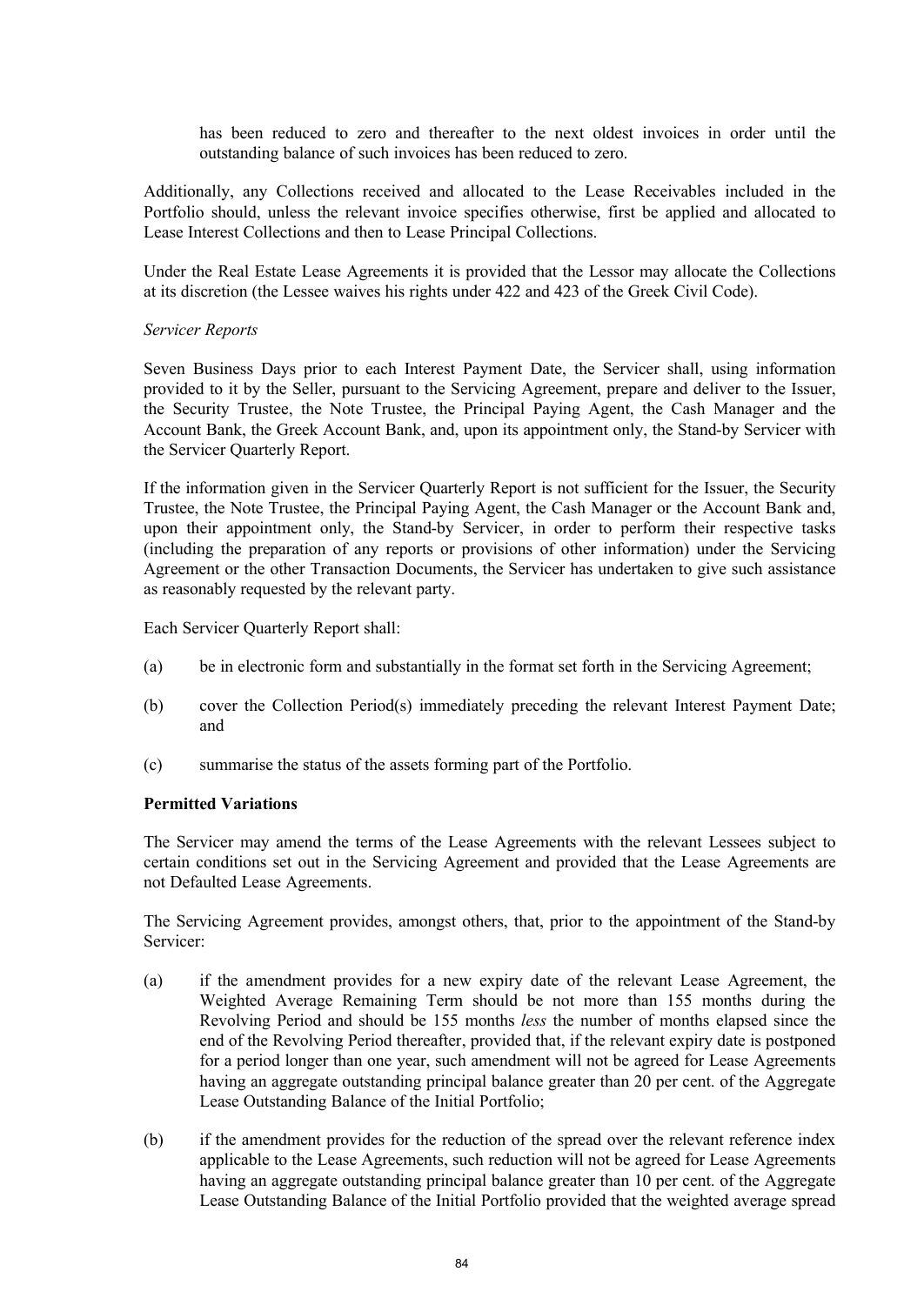over three-month EURIBOR (determined under Condition 4.3) on the Portfolio, following such reduction, is at least equal to 1.90 per cent.; and

(c) if the amendment provides for the switch from a floating interest rate to a fixed interest rate, such amendment will not be agreed for Lease Agreements having an aggregate outstanding principal balance greater than 5 per cent. of the Aggregate Lease Outstanding Balance of the Initial Portfolio and will not be agreed if such amendment would result in the failure of item (h)(xiii) of the Additional Lease Receivables Criteria.

In this latter case, prospective Noteholders should be aware that the Issuer will not enter into any swap transaction in order to hedge the potential interest rate exposure of the Issuer in relation to such fixed interest rate Lease Agreements.

Upon the appointment of a Stand-by Servicer, no further Permitted Variations may be agreed.

#### *Servicer fee*

In accordance with the Priority of Payments, the Issuer shall pay on each Interest Payment Date to the Servicer a fee as set out in the Servicing Agreement (the **Servicer Fee**).

## **Appointment of Stand-by Servicer**

Following the occurrence of a Controlling Shareholder Downgrade Event, a suitable Stand-by Servicer will be appointed by the Issuer and, at the option of the Security Trustee, the Security Trustee. The Stand-by Servicer will have to satisfy and meet the requirements and standards as set out in the Servicing Agreement.

Following the occurrence of a Servicer Termination Event, the Stand-by Servicer will take over the services of the Servicer under the Servicing Agreement.

The Stand-by Servicer will be responsible for carrying out the services of the Servicer in accordance with the provisions of the Servicing Agreement. In consideration of these duties, once the Stand-by Servicer has taken over the services, the Stand-by Servicer will receive the Servicer Fee to be paid by the Issuer on each Interest Payment Date according to the applicable Priority of Payments.

Following the appointment of the Stand-by Servicer but as long as the Stand-by Servicer has not taken over the services of the Servicer, the Stand-by Servicer will receive the Stand-by Servicer Stand-By Fee to be paid by the Issuer on each Interest Payment Date according to the applicable Priority of Payments.

The Security Trustee is not obliged or bound to procure or appoint a Suitable Entity to act as Standby Servicer. The Security Trustee will not be liable for any Liabilities resulting from the failure of the Issuer to appoint a Suitable Entity to act as Stand-by Servicer.

## **Commingling**

Upon a Controlling Shareholder Downgrade Event, the Servicer will notify the Lessees within 10 days that the Lessees must henceforth deposit the Lease Instalments into a new bank account at an eligible bank to be established in the name of the Issuer. If after 30 days since the Lessee was given notice to deposit the Lease Instalments into a new bank account, a Lessee continues to pay the Lease Instalments into the Seller Collection Account, an amount will be drawn down under the Subordinated Reserve Loan Facility.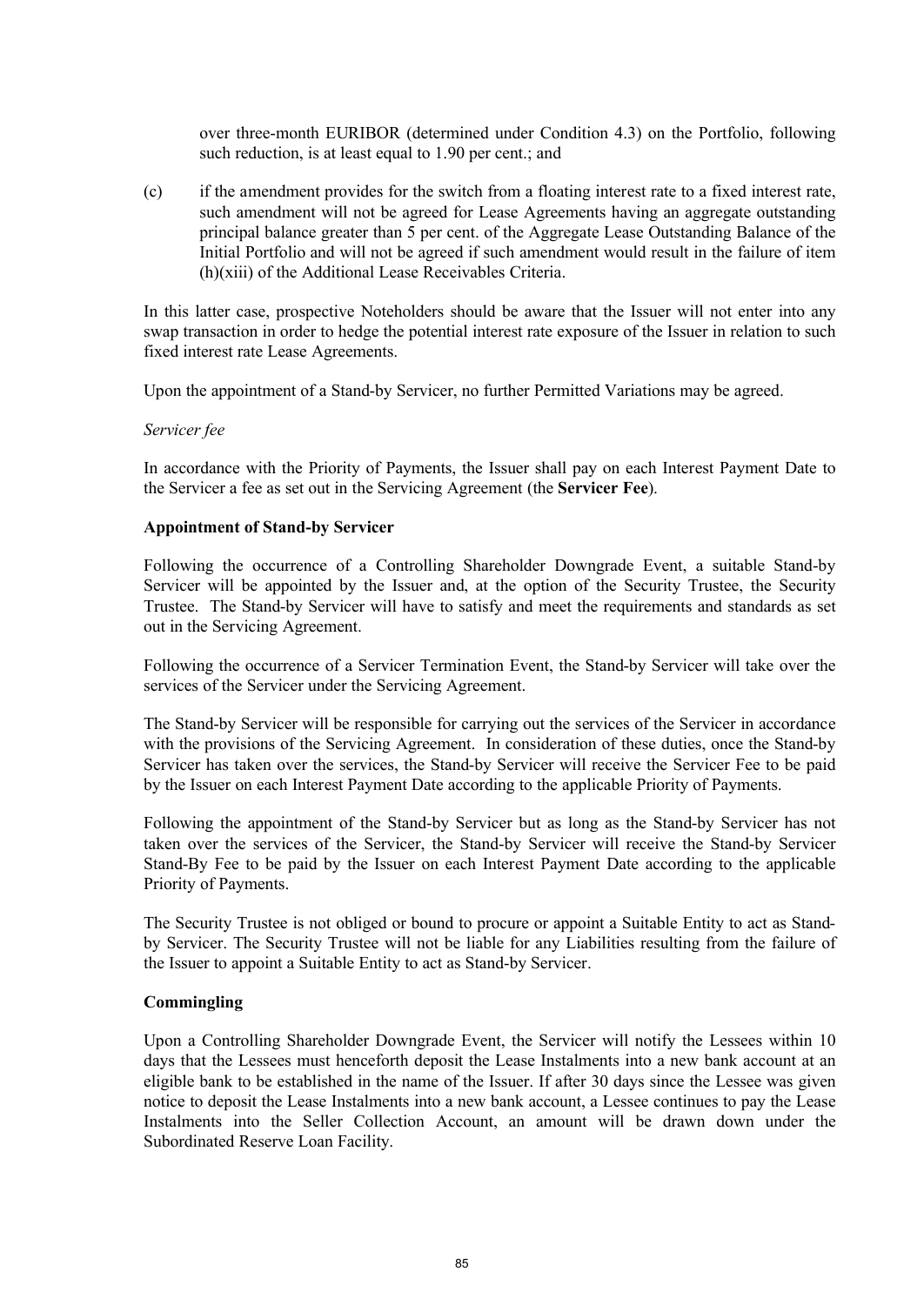## *Applicable law and jurisdiction*

The Servicing Agreement will be governed by and construed in accordance with the laws of England and Wales. The courts of England and Wales have exclusive jurisdiction to hear any disputes that may arise out of or in connection with the Servicing Agreement.

# **3. TRUST DEED**

On the Closing Date, the Issuer and the Note Trustee will enter into a trust deed (the **Trust Deed**) pursuant to which the Issuer and the Note Trustee will agree that the Notes are subject to the provisions in the Trust Deed. The Conditions and the forms of the Notes are constituted by, and set out in the Trust Deed.

The Note Trustee will agree to hold the benefit of the Issuer's covenant to pay on trust for itself and the Noteholders.

In accordance with the terms of the Trust Deed, the Issuer will pay a fee to the Note Trustee for its services under the Trust Deed at the rate and times agreed between the Issuer and the Note Trustee together with payment of any liabilities incurred by the Note Trustee in relation to the Note Trustee's performance of its obligations under or in connection with the Trust Deed and the other Transaction Documents.

#### *Retirement of Note Trustee*

The Note Trustee from time to time may retire at any time upon giving not less than 90 days' notice in writing to the Issuer without assigning any reason therefor and without being responsible for any costs occasioned by such retirement. The retirement of the Note Trustee shall not become effective unless there remains a trustee (being a trust corporation) in office after such retirement. The Issuer will agree in the Trust Deed that, in the event of the sole trustee or the only trustee under the Trust Deed giving notice of its retirement, it shall use its best endeavours to procure a new trustee to be appointed.

## *Applicable law and jurisdiction*

The Trust Deed will be governed by and construed in accordance with the laws of England and Wales. The courts of England and Wales have exclusive jurisdiction to hear any disputes that may arise out of or in connection with the Trust Deed.

# **4. DEED OF CHARGE**

On the Closing Date, the Issuer, each of the Secured Creditors (other than the Noteholders) and the Security Trustee will enter into a security deed (the **Deed of Charge**). The Security Trustee shall hold the benefit of the Issuer Security for the Secured Creditors from time to time on the terms of the Deed of Charge and the Greek Security Documents and shall deal with the Issuer Security and apply all payments, recoveries or receipts in respect of the Issuer Security in accordance with the Conditions and the Deed of Charge.

As continuing security for the payment or discharge of the Secured Liabilities, the Issuer will create in favour of the Security Trustee, for itself and on trust for the Secured Creditors, in accordance with the terms of the Deed of Charge:

(a) an assignment by way of first fixed security of each Lease Receivable (to the extent not covered by the Greek Security);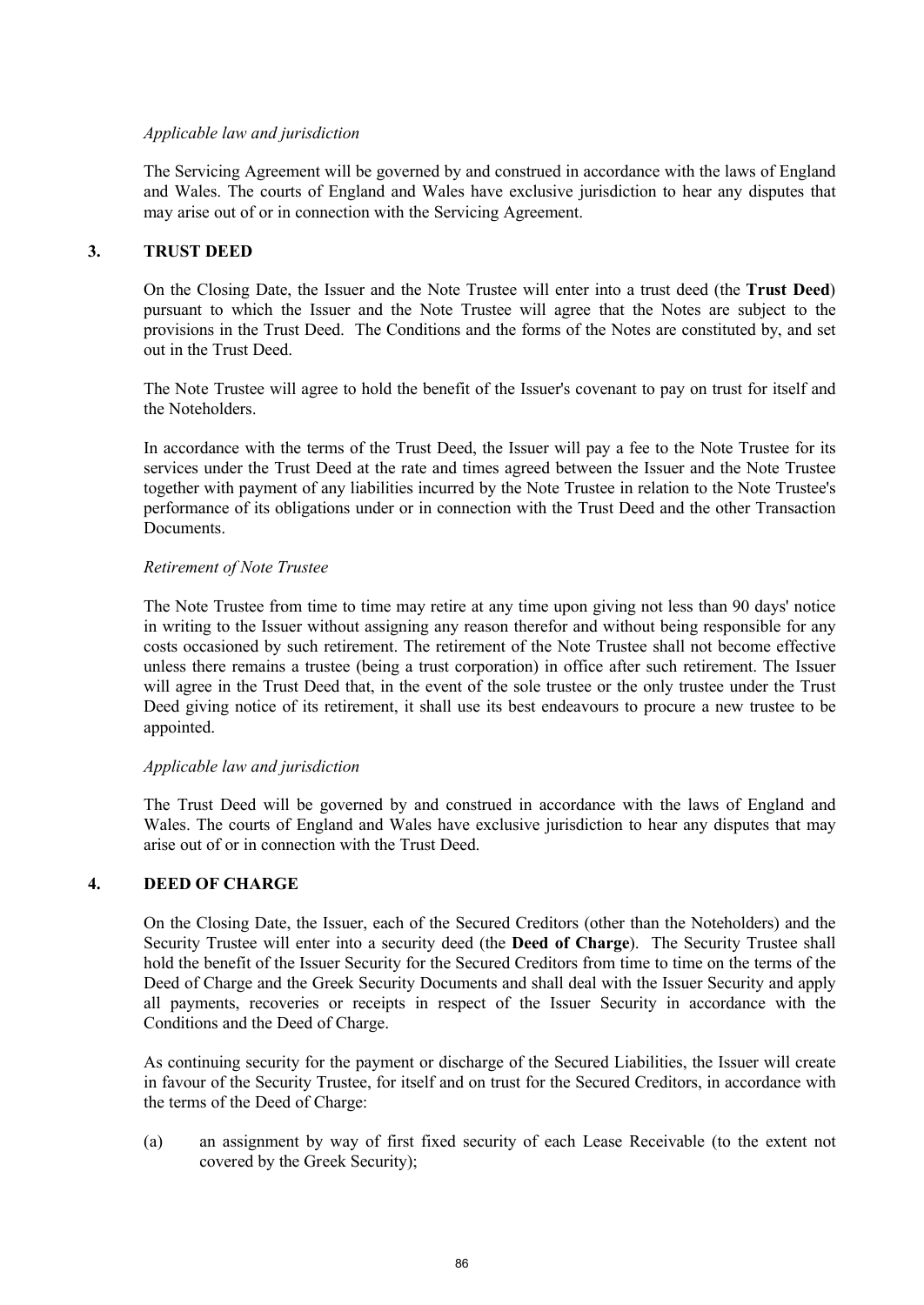- (b) an assignment by way of first fixed security of its rights under each relevant Transaction Document<sup>:</sup>
- (c) a first fixed security over each Authorised Investment (which may take effect as a floating charge);
- (d) a first fixed charge over the Issuer Collection Account, the Reserve Account and the Issuer Transaction Account and ledgers of the Issuer Transaction Account and any other bank or other accounts in which the Issuer may at any time have or acquire any benefit (to the extent not covered by the Greek Security); and
- (e) a first floating charge over the whole of the Issuer's undertaking and all the Issuer's property, assets and rights whatsoever and wheresoever present and future except to the extent otherwise charged or secured under the Deed of Charge.

Each of the Secured Creditors (other than the Security Trustee and the Noteholders) will agree to be bound by the provisions of the Deed of Charge and, in particular, will agree to be bound by the Priority of Payments, the limited recourse and non-petition provisions set out in the Deed of Charge.

Only the Issuer Security shall be available to satisfy the Issuer's obligations under the Notes. Accordingly, recourse against the Issuer in respect of such obligations shall be limited to the Issuer Security and the claims of the Secured Creditors against the Issuer under the Transaction Documents may only be satisfied to the extent of the Issuer Security. If:

- (a) there are no Charged Assets remaining which are capable of being realised or otherwise converted into cash;
- (b) all amounts available from the Charged Assets have been applied to meet or provide for the relevant obligations specified in, and in accordance with, the provisions of the Deed of Charge; and
- (c) there are insufficient amounts available from the Charged Assets to pay in full, in accordance with the provisions of the Deed of Charge, amounts outstanding under the Notes (including payments of principal, and interest),

then the Noteholders shall have no further claim against the Issuer in respect of any amounts owing to them which remain unpaid (including, for the avoidance of doubt, payments of principal, and/or interest in respect of the Notes) and such unpaid amounts shall be deemed to be discharged in full and any relevant payment rights shall be deemed to cease.

## *Applicable law and jurisdiction*

The Deed of Charge will be governed by and construed in accordance with the laws of England and Wales. The courts of England and Wales have exclusive jurisdiction to hear any disputes that may arise out of or in connection with the Deed of Charge.

# **5. GREEK DOCUMENTS**

## *Greek Assignment Agreement*

The Issuer will enter into the Greek Assignment Agreement with the Seller on the Closing Date pursuant to which the Seller will assign all claims and rights attaching to the Lease Agreements comprised in the Initial Portfolio and any Additional Portfolio on each respective Additional Portfolio Purchase Date and/or any Alternative Lease Receivables and/or the Substitute Lease Receivables on each respective purchase date to the Issuer and transfer to the Issuer the Lease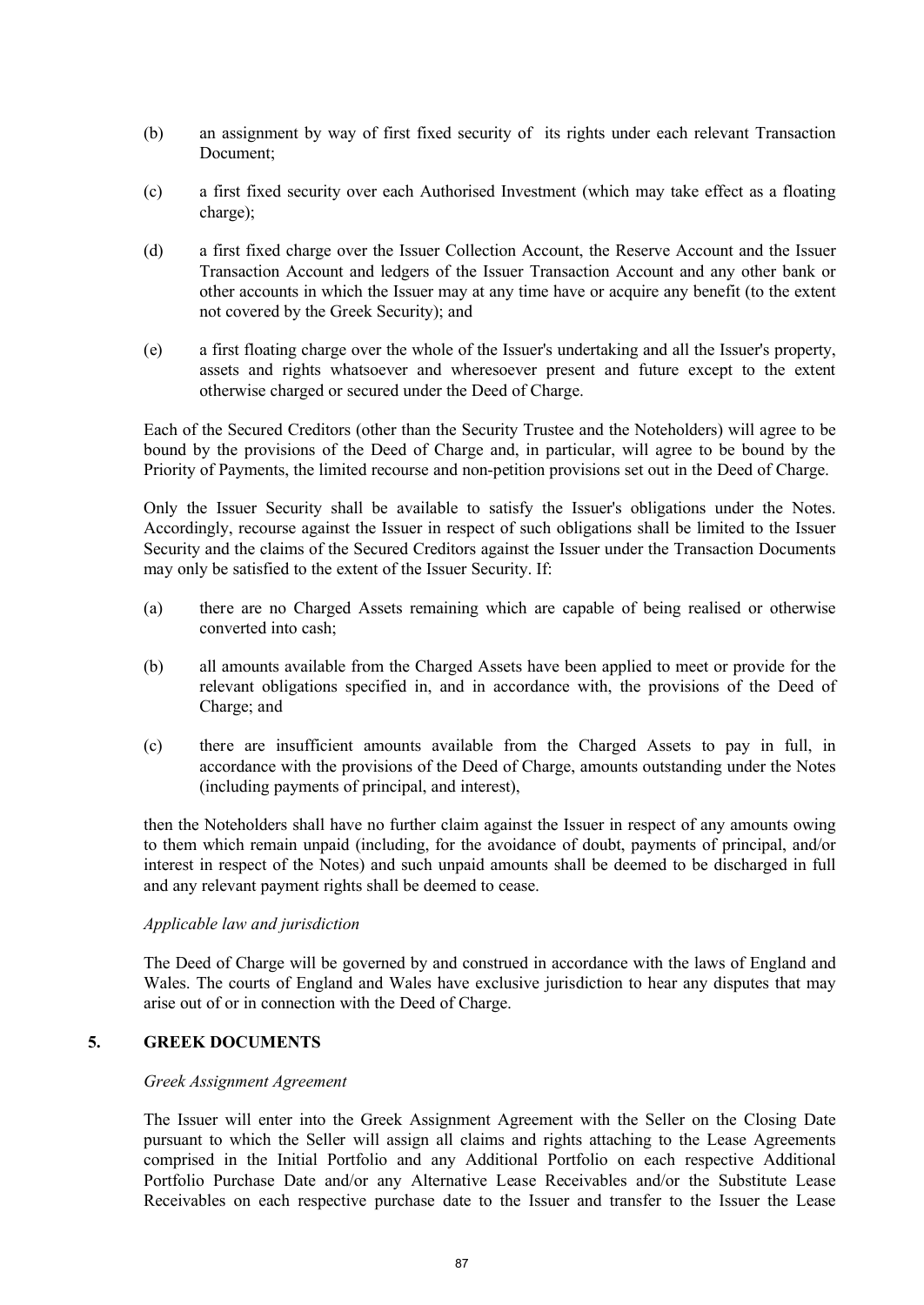Receivables, Ancillary Rights and Related Security derived from or related to the respective Lease Agreement or Leased Asset. The Greek Assignment Agreement will be subject to the terms and conditions of the Purchase Agreement.

#### *Greek Law Pledge Agreement*

On or prior to the Closing Date, but with effect from the Closing Date, the Issuer and the Security Trustee will enter into a Greek law pledge (the **Greek Account Pledge**) over the Issuer's rights, title and interest in the Reserve Account and the Issuer Collection Account pursuant to a Greek law pledge agreement to be entered into on or about the Closing Date between the Issuer, the Greek Account Bank and the Security Trustee (the **Greek Law Pledge Agreement**).

The Greek Law Pledge Agreement is governed by Greek law.

## **6. CASH MANAGEMENT AGREEMENT**

#### *General*

On or prior to the Closing Date, The Bank of New York Mellon, London Branch as the Cash Manager (the **Cash Manager**), the Issuer and the Security Trustee will enter into a cash management agreement (the **Cash Management Agreement**) pursuant to which the Cash Manager will provide certain cash management and bank account operation services to the Issuer in respect of the Portfolio.

#### *Cash Management Services*

The Cash Management Services in respect of the transaction include but are not limited to:

- (a) maintaining the Issuer Transaction Account Ledgers as discussed below under "Description of Certain Transaction Documents - Bank Account Agreement");
- (b) administering the Priorities of Payments including calculating amounts payable by the Issuer thereunder (see "Cashflows" below); and
- (c) preparing and assisting the Servicer in preparing and delivering to the Issuer, the Security Trustee and Moody's the Investor Reports and the Payment Reports in respect of the Portfolio, the administration of the Issuer Collection Account, Reserve Account and the Issuer Transaction Account and the cash management services related thereto.

#### *Issuer Transaction Account Ledgers*

In addition to the Issuer Collection Account, the Reserve Account and the Issuer Transaction Account, the Issuer will, as applicable, establish such additional accounts as may be required in accordance with the terms of the Transaction Documents. The Issuer (or the Cash Manager on its behalf) shall maintain the following ledgers on the Issuer Transaction Account (the **Issuer Transaction Account Ledgers**):

#### (a) **Principal Ledger**

Principal Receipts will be credited to the Principal Ledger in accordance with the Bank Account Agreement and the Servicing Agreement. The Issuer will apply amounts standing to the credit of the Principal Ledger in accordance with the Pre-Acceleration Principal Priority of Payments or the Post Acceleration Priority of Payments (as applicable).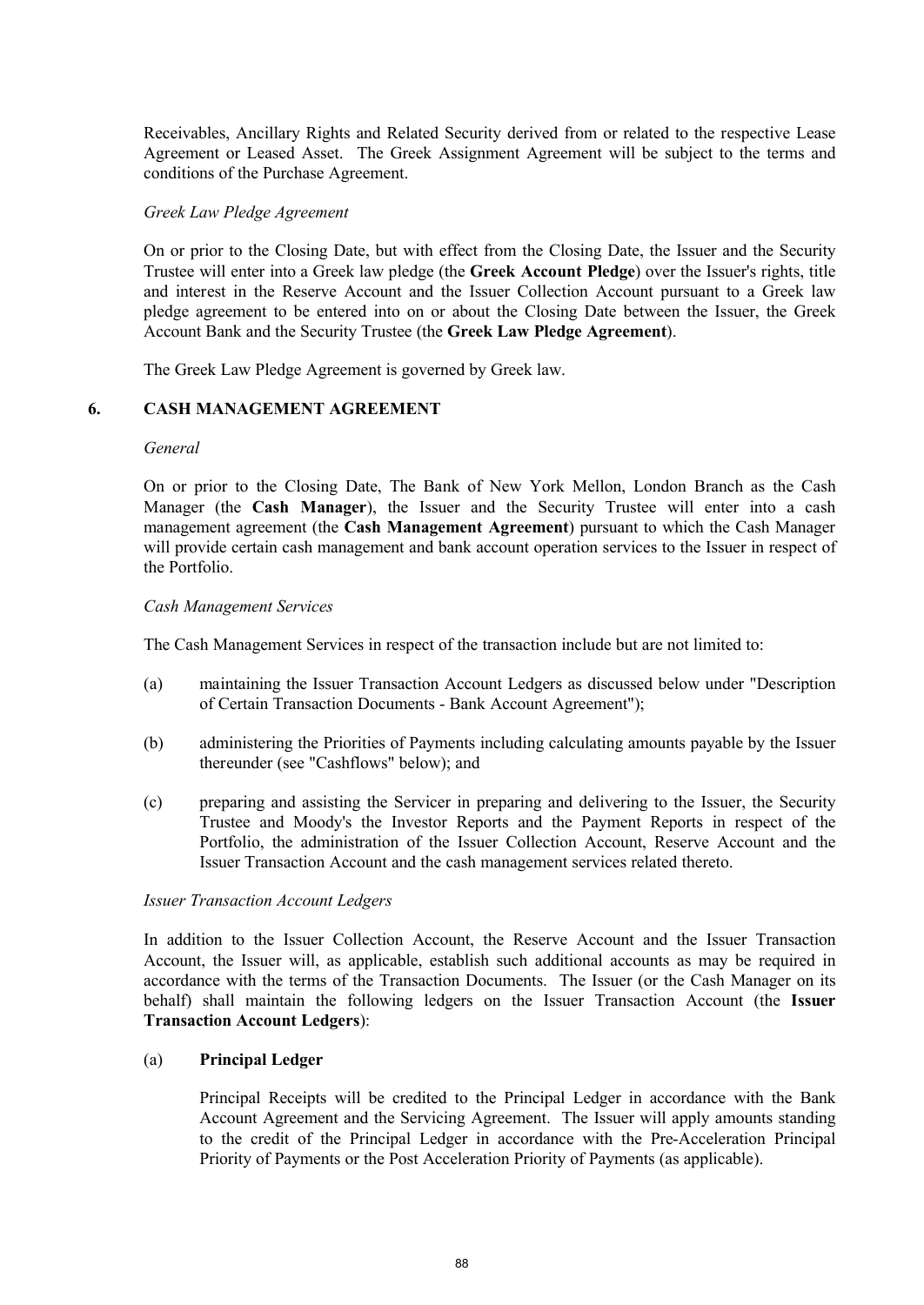# (b) **Revenue Ledger**

Revenue Receipts will be credited to the Revenue Ledger in accordance with the Bank Account Agreement and the Servicing Agreement. The Issuer will apply amounts standing to the credit of the Revenue Ledger in accordance with the Pre-Acceleration Revenue Priority of Payments or the Post Acceleration Priority of Payments (as applicable).

# (c) **Retained Principal Receipts Ledger**

On each Interest Payment Date falling in the Revolving Period, an amount equal to all Available Principal Receipts shall be credited to the Retained Principal Receipts Ledger. Amounts standing to the credit of the Retained Principal Receipts Ledger shall during the Revolving Period be used by the Issuer for the purchase of Additional Portfolios from the Seller.

# (d) **Principal Deficiency Ledgers**

There will be two Principal Deficiency Ledgers, namely: (i) a principal deficiency ledger in respect of the Class A Notes (the **Class A Notes Principal Deficiency Ledger**) and (ii) a principal deficiency ledger in respect of the Class B Notes (the **Class B Notes Principal Deficiency Ledger**). Deficiencies arising from Principal Losses on the Portfolio or the application of Principal Receipts and/or amounts applied as Available Revenue Receipts to cure any Income Deficits will be debited:

- (i) *firstly*, to the Class B Notes Principal Deficiency Ledger so long as, and to the extent that, the debit balance of the Class B Notes Principal Deficiency Ledger is less than or equal to the Principal Amount Outstanding on the Class B Notes (taking into account any amount previously debited to such Class B Notes Principal Deficiency Ledger and in respect of which funds have not yet been allocated in accordance with the Pre-Acceleration Revenue Priority of Payments); and
- (ii) *secondly*, to the Class A Notes Principal Deficiency Ledger so long as, and to the extent that, the debit balance of the Class A Notes Principal Deficiency Ledger is less than or equal to the Principal Amount Outstanding on the Class A Notes (taking into account any amount previously debited to such Class A Notes Principal Deficiency Ledger and in respect of which funds have not yet been allocated in accordance with the Pre-Acceleration Revenue Priority of Payments).

The Class A Notes Principal Deficiency Ledger will record as a credit Available Revenue Receipts applied pursuant to item (h) of the Pre-Acceleration Revenue Priority of Payments (if any) (which amounts shall, for the avoidance of doubt, become Available Principal Receipts). The Class B Notes Principal Deficiency Ledger will record as a credit Available Revenue Receipts applied pursuant to item (i) of the Pre-Acceleration Revenue Priority of Payments (if any) (which amounts shall, for the avoidance of doubt, become Available Principal Receipts).

## (e) **Retained Profit Ledger**

The Issuer's retained profit will be credited in the Retained Profit Ledger in accordance with the Pre-Acceleration Revenue Priority of Payments. Any dividends paid out of such amounts to Holdings shall be debited from such ledger.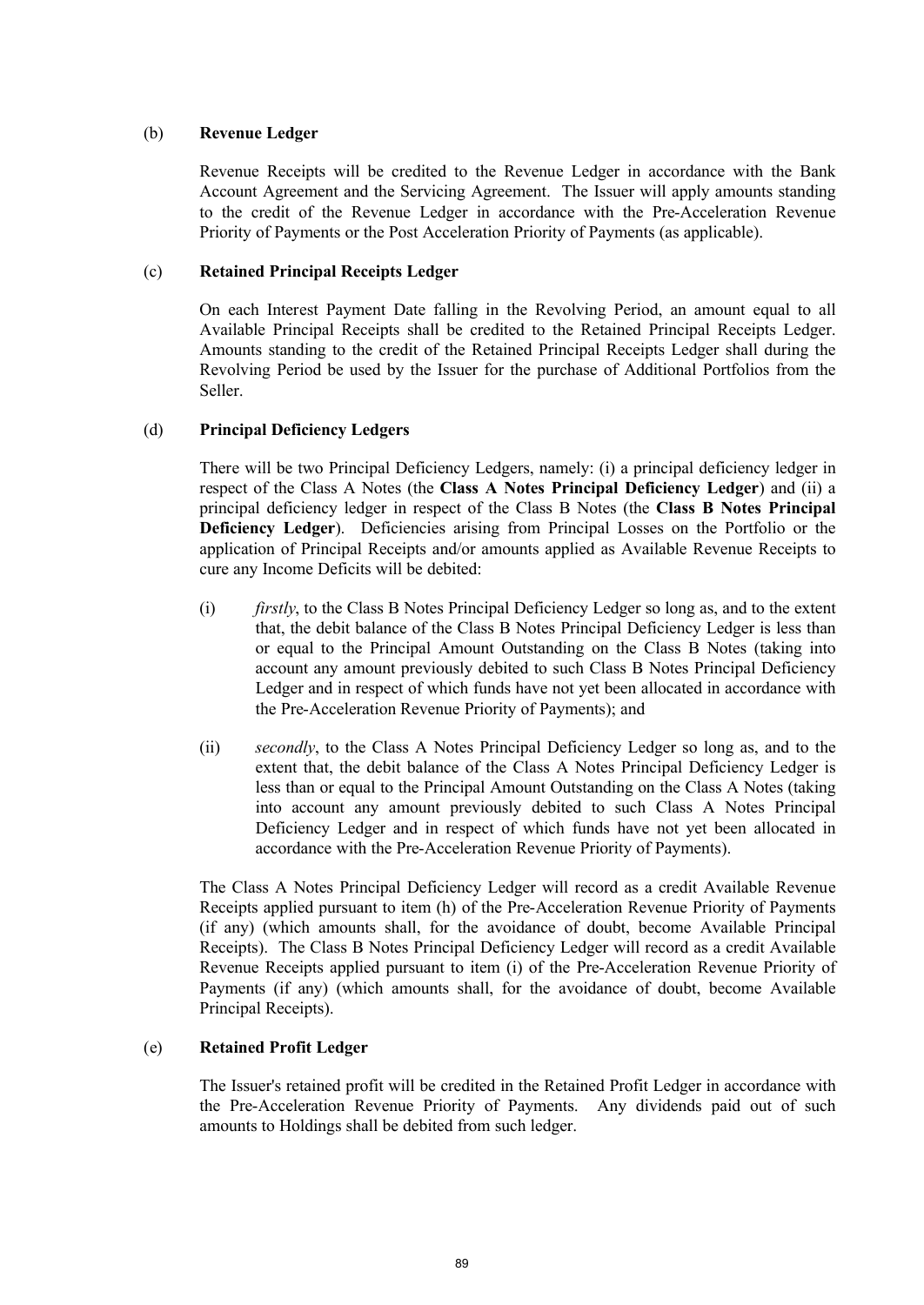# *Reserve Account*

The Issuer (or the Greek Account Bank on its behalf) shall establish and maintain the Reserve Account with the Greek Account Bank. The Issuer (or the Cash Manager on its behalf) shall maintain the Credit Reserve Ledger and the Liquidity Reserve Ledger on the Reserve Account.

Amounts standing to the credit of the Reserve Account will be applied on each Calculation Date, up to but excluding the Calculation Date immediately preceding the Final Maturity Date, as follows:

- (i) *firstly*, amounts standing to the credit of the Credit Reserve Ledger shall be used by the Issuer as Available Revenue Receipts; and
- (ii) *secondly*, if after applying the Available Revenue Receipts, such amounts are insufficient to pay items (a) to (g) of the Pre-Acceleration Revenue Priority of Payments, amounts standing to the credit of the Liquidity Reserve Ledger shall be used by the Issuer as Available Revenue Receipts to pay items (a) to (g) of the Pre-Acceleration Revenue Priority of Payments.

The Reserve Account will be funded on the Closing Date in the amount of the Initial Reserve Fund Required Amount from amounts advanced under the Subordinated Reserve Loan Facility. 50% of the Initial Reserve Fund Required Amount will be used to fund the Credit Reserve Ledger and 50% of the Initial Reserve Fund Required Amount will be used to fund the Liquidity Reserve Ledger.

In accordance with the provisions of the Pre-Acceleration Revenue Priority of Payments, the Cash Manager will, on each Interest Payment Date, credit the Credit Reserve Ledger up to the Credit Reserve Ledger Required Amount and the Liquidity Reserve Ledger up to the Liquidity Reserve Ledger Required Amount *pari passu* with amounts from Available Revenue Receipts such that the aggregate of the balances standing to the credit of the Credit Reserve Ledger and the Liquidity Reserve Ledger is equal to the Reserve Fund Required Amount.

A further amount will be drawn down under the Subordinated Reserve Loan Facility to fund the Reserve Fund if 30 days have passed since the notification to the Lessees to redirect payments upon a Controlling Shareholder Downgrade Event. The amount drawn down will be credited to the Credit Reserve Ledger and will be an amount equal to the aggregate of the next scheduled payment under the Lease Agreements for each Lessee who has not redirected payments (the **Commingling Amount**).

On the Final Maturity Date, all amounts standing to the credit of the Reserve Account will form part of the Available Revenue Receipts without restriction.

## *Authorised Investments*

The Cash Manager may invest moneys standing from time to time to the credit of the Issuer Transaction Account, the Issuer Collection Account and the Reserve Account in Authorised Investments as directed by the Issuer or by the Servicer subject to, *inter alia*, the following provisions:

- (a) such Authorised Investment shall be made in the name of the Issuer;
- (b) any costs properly and reasonably incurred or levied in making and changing Authorised Investments will be reimbursed to the Cash Manager by the Issuer; and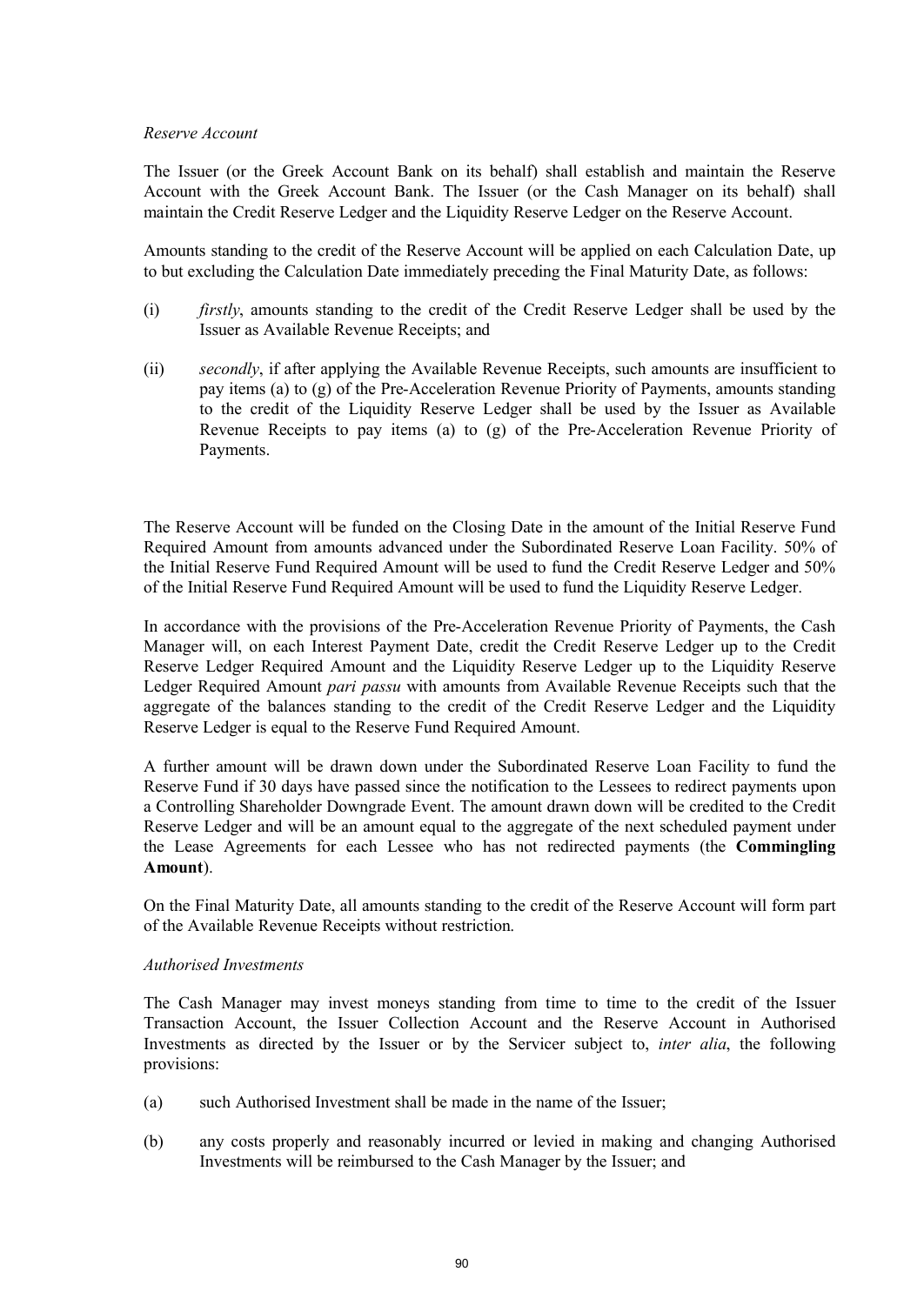(c) all income and other distributions arising on, or proceeds following the disposal or maturity of, Authorised Investments shall be credited to the Issuer Transaction Account.

**Authorised Investments** means:

- (a) any Euro denominated debt securities; and
- (b) Euro demand or time deposits, certificates of deposit and short-term debt obligations (including commercial paper),

provided that in all cases either such investments (i) mature at least one Business Day before the next following Interest Payment Date or (ii) may be broken or demanded by the Issuer (at no cost to the Issuer) on or before the next following Interest Payment Date, and the short-term unsecured, unguaranteed and unsubordinated debt obligations of the issuing or guaranteeing entity or the entity with which the demand or time deposits are made (being an authorised financial institution) or if the relevant investments have a rating which is distinct from the rating of the issuing or guaranteeing entity then the rating of those investments, are rated at least P-1 by Moody's and the long-term unsecured, unsubordinated and unguaranteed debt obligation rating of the issuing or guaranteeing entity or the entity with which the demand or time deposits are made (being an authorised financial institution), or if the relevant investments have a rating which is distinct from the rating of the issuing or guaranteeing entity then the rating of those investments, are rated at least A1 by Moody's.

## *Reporting*

The Cash Manager has agreed to prepare and deliver on or prior to each Calculation Date to, *inter alios*, the Issuer, the Security Trustee, the Note Trustee, the Seller, the Joint Arrangers and Moody's, a report substantially in the form set out in the Cash Management Agreement (the **Investor Report**) containing details of, *inter alia*, the Portfolio, amounts received by the Issuer from any source during the preceding Collection Periods, amounts paid by the Issuer during such Collection Periods and amounts paid by the Issuer on the immediately preceding Interest Payment Date. The first Investor Report will be available by no later than five Business Days immediately following the Interest Payment Date falling in April 2010. The Investor Reports will be available on the Cash Manager's website, currently at <https://gctinvestorreporting.bnymellon.com/Home.jsp.>The Cash Manager's website does not form part of the information provided for the purposes of this Prospectus and disclaimers may be posted with respect to the information posted thereon. Registration may be required for access to such website and persons wanting to access the website will be required to certify that they are Noteholders or otherwise entitled to access the information posted thereon.

On or prior to two Business days before each Interest Payment Date, the Cash Manager has agreed to prepare the report on payments (the **Payment Report**) in respect of the preceding three Collection Periods and make it available to the Issuer, the Greek Account Bank, the Account Bank, the Principal Paying Agent, the Servicer, the Security Trustee and the Note Trustee, subject to the timely receipt by the Cash Manager of the information listed in Schedule 1 to the Cash Management Agreement from the Servicer or any other parties to the Transaction Documents.

In the event of the Cash Manager not receiving or receiving with delay (in whole or in part) the information of any amount necessary for it to prepare the Payment Report in respect of any Calculation Date but has evidence that the amounts standing to the credit of the Issuer Transaction Account are sufficient to pay the Interest on the Class A Notes and any amount ranking in priority thereto (the amount of which it is aware of) pursuant to the Pre-Acceleration Revenue Priority of Payments, the Cash Manager shall:

(a) promptly inform the Issuer, the Joint Arrangers, the Security Trustee and the Note Trustee;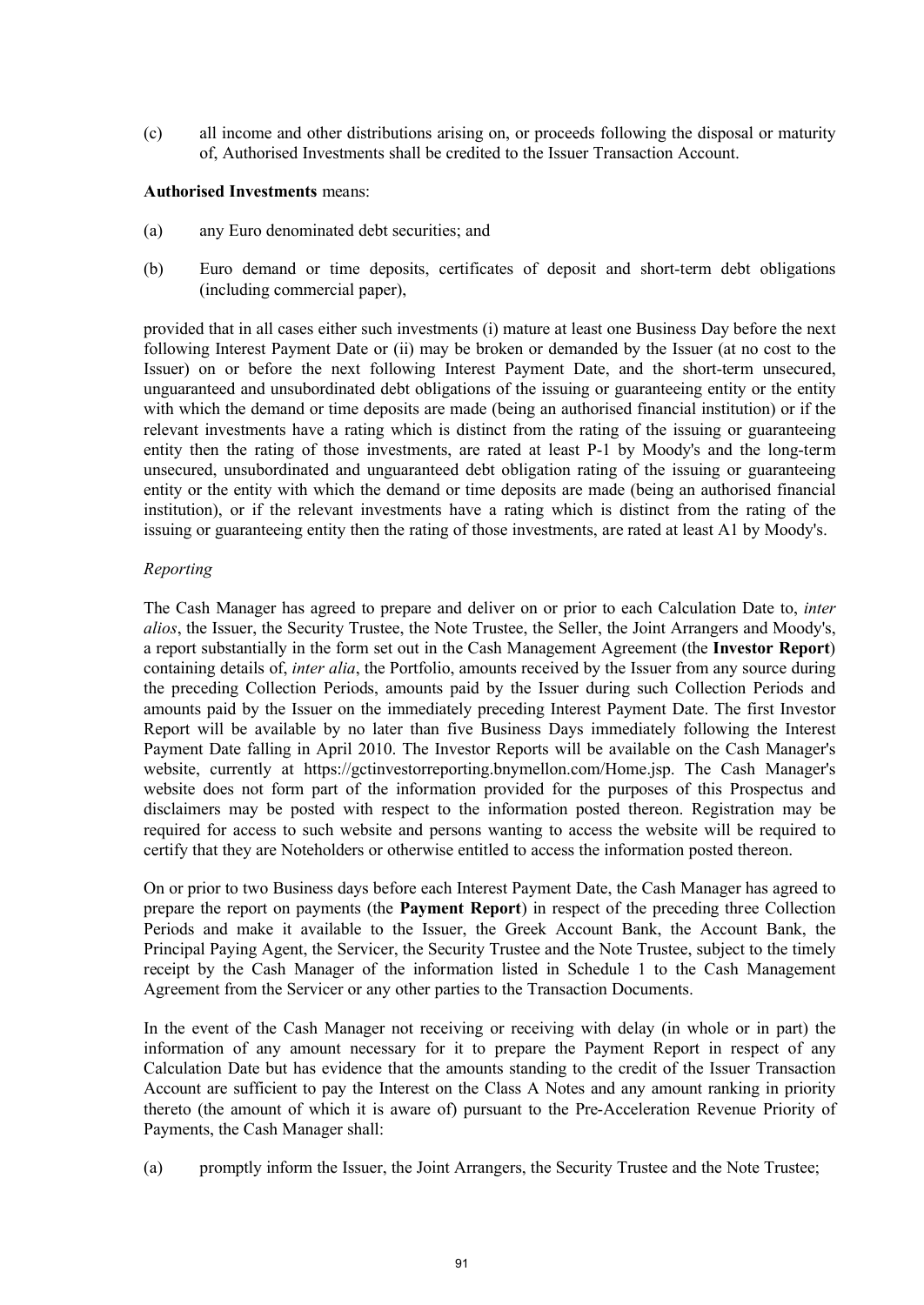- (b) nonetheless prepare a Payment Report on or prior to the relevant Calculation Date based on the assumption that such amounts (being any amount coming from the relevant missing report) are equal to zero, save for the fees due and payable on the next following Interest Payment Date to the Servicer which shall be assumed to be equal to the amount specified in the last available Servicer Quarterly Report; and
- (c) carry out, together with the Issuer, the Note Trustee, the Security Trustee, the Greek Account Bank, the Account Bank and the Principal Paying Agent, any activity for the purpose of any amounts, including the Reserve Fund, standing to the credit of the Reserve Account, being distributed in or towards payments of any interest amount in respect of the Most Senior Class of Notes and any payment ranking in priority thereto, or pari passu therewith, on the relevant Interest Payment Date.

The Payment Report in respect of the three Collection Periods preceding the relevant Interest Payment Date will contain, *inter alia*, details of:

- (a) the calculation of the Principal Amount Outstanding (before and after the succeeding Interest Payment Date) under the Notes, together with interest under the Notes due and payable on the succeeding Interest Payment Date;
- (b) the Available Revenue Receipts and the Available Principal Receipts relating to such Collection Periods; and
- (c) the payments made during the preceding Collection Periods and to the Cash Manager's knowledge required to be paid in the succeeding Collection Periods to any third party creditor of the Issuer.

In the absence of the Cash Manager notifying the Issuer, the Security Trustee, the Note Trustee, the Greek Account Bank and the Account Bank of any errors in any Payment Report prior to the relevant Interest Payment Date, such Payment Report shall be treated as constituting an instruction from the Issuer to the Greek Account Bank, the Account Bank and/or the Principal Paying Agent to make the payments and transfers referred to therein.

## *Termination*

In certain circumstances the Issuer or the Security Trustee will have the right to terminate the appointment of the Cash Manager and to appoint a substitute Cash Manager (the identity of which will be subject to the Security Trustee's written approval). Any substitute Cash Manager will have substantially the same rights and obligations as the Cash Manager.

## *Applicable law and jurisdiction*

The Cash Management Agreement will be governed by and construed in accordance with the laws of England and Wales. The courts of England and Wales have exclusive jurisdiction to hear any disputes that may arise out of or in connection with the Cash Management Agreement.

# **7. CORPORATE SERVICES AGREEMENT**

On or prior to the Closing Date, *inter alia*, the Issuer, the Corporate Services Provider and the Security Trustee will enter into a corporate services agreement (the **Corporate Services Agreement**) pursuant to which the Corporate Services Provider will provide the Issuer and Holdings with certain corporate and administrative functions against the payment of a fee. Such services include, *inter alia*, the performance of all general book-keeping, secretarial, registrar and company administration services for the Issuer and Holdings (including the provision of directors), the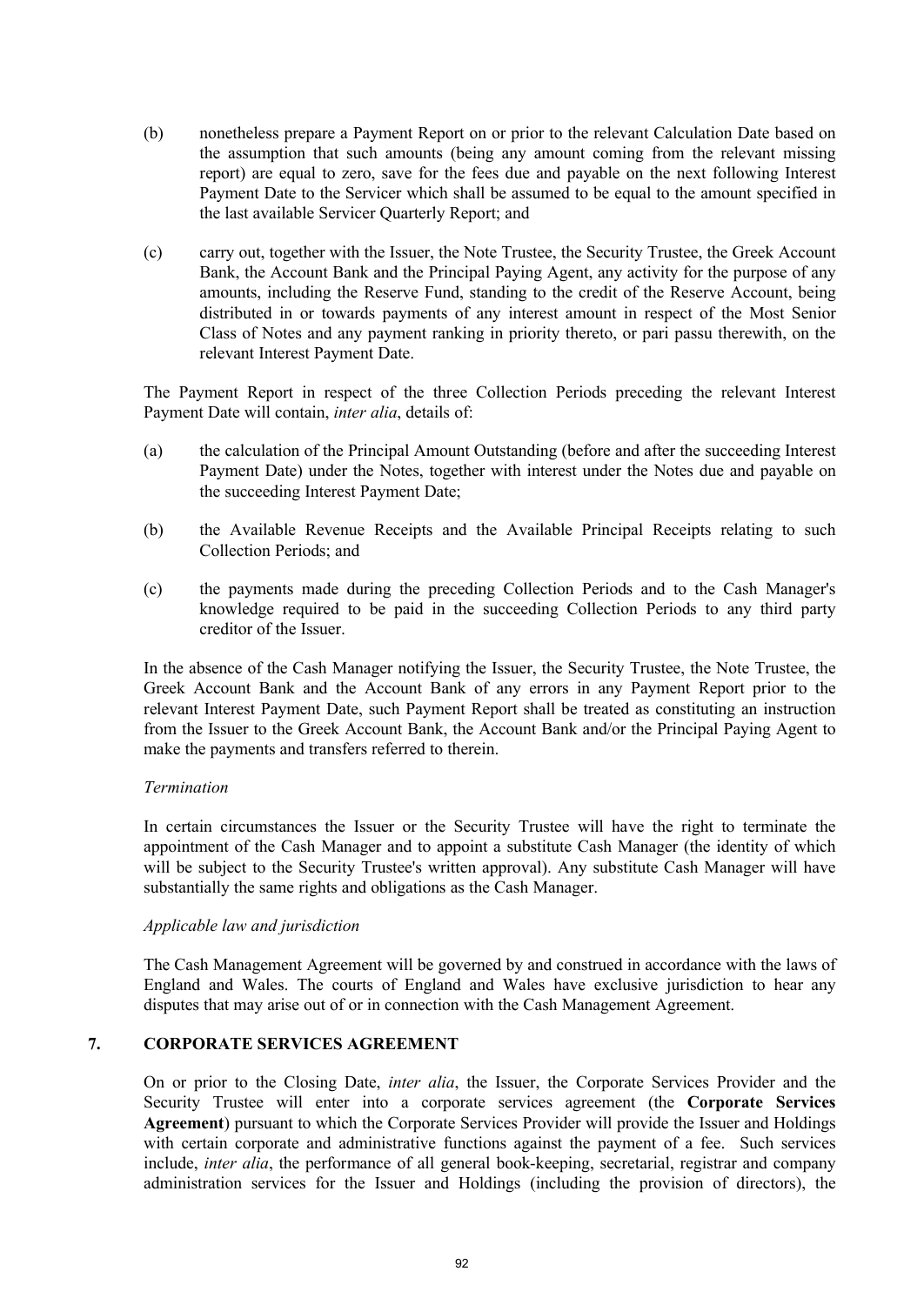providing of the directors with information in connection with the Issuer and Holdings and the arrangement for the convening of shareholders' and directors' meetings.

#### *Applicable law and jurisdiction*

The Corporate Services Agreement will be governed by and construed in accordance with the laws of England and Wales. The courts of England and Wales have exclusive jurisdiction to hear any disputes that may arise out of or in connection with the Corporate Services Agreement.

# **8. BANK ACCOUNT AGREEMENT**

#### *General*

On or prior to the Closing Date, *inter alia*, the Issuer, the Account Bank and the Security Trustee will enter into a bank account agreement (the **Bank Account Agreement**) pursuant to which the Account Bank will provide the Issuer with certain banking functions including the establishment and operation of the Issuer Transaction Account and the Issuer Transaction Account Ledgers.

#### *Applicable law and jurisdiction*

The Bank Account Agreement will be governed by and construed in accordance with the laws of England and Wales. The courts of England and Wales have exclusive jurisdiction to hear any disputes that may arise out of or in connection with the Bank Account Agreement.

#### **9. GREEK BANK ACCOUNT AGREEMENT**

On or prior to the Closing Date, *inter alia*, the Issuer, the Greek Account Bank and the Security Trustee will enter into a Greek bank account agreement (the **Greek Bank Account Agreement**) pursuant to which the Greek Account Bank will provide the Issuer with certain banking functions including the establishment and operation of the Issuer Collection Account and the Reserve Account.

The Greek Bank Account Agreement will be governed by Greek law.

## **10. ISSUER SAFETY DEPOSIT BOX AGREEMENT**

On or prior to the Closing Date, *inter alia*, the Issuer, the Greek Account Bank and the Security Trustee will enter into an Issuer safety deposit box agreement (the **Issuer Safety Deposit Box Agreement**) pursuant to which the Greek Account Bank will provide the Issuer with the Issuer Safety Deposit Box. The Servicer will deposit the Post-Dated Cheques and Letters of Guarantee into the Issuer Safety Deposit Box until such time that the Post-Dated Cheques and Letters of Guarantee will need to be presented for payment.

The Issuer Safety Deposit Box Agreement will be governed by Greek law.

## **11. AGENCY AGREEMENT**

#### *General*

On or prior to the Closing Date, the Issuer, the Note Trustee, the Principal Paying Agent, the Agent Bank and the Security Trustee will enter into an agency agreement (the **Agency Agreement**) pursuant to which provision will be made for, among other things, payment of principal and interest in respect of the Notes.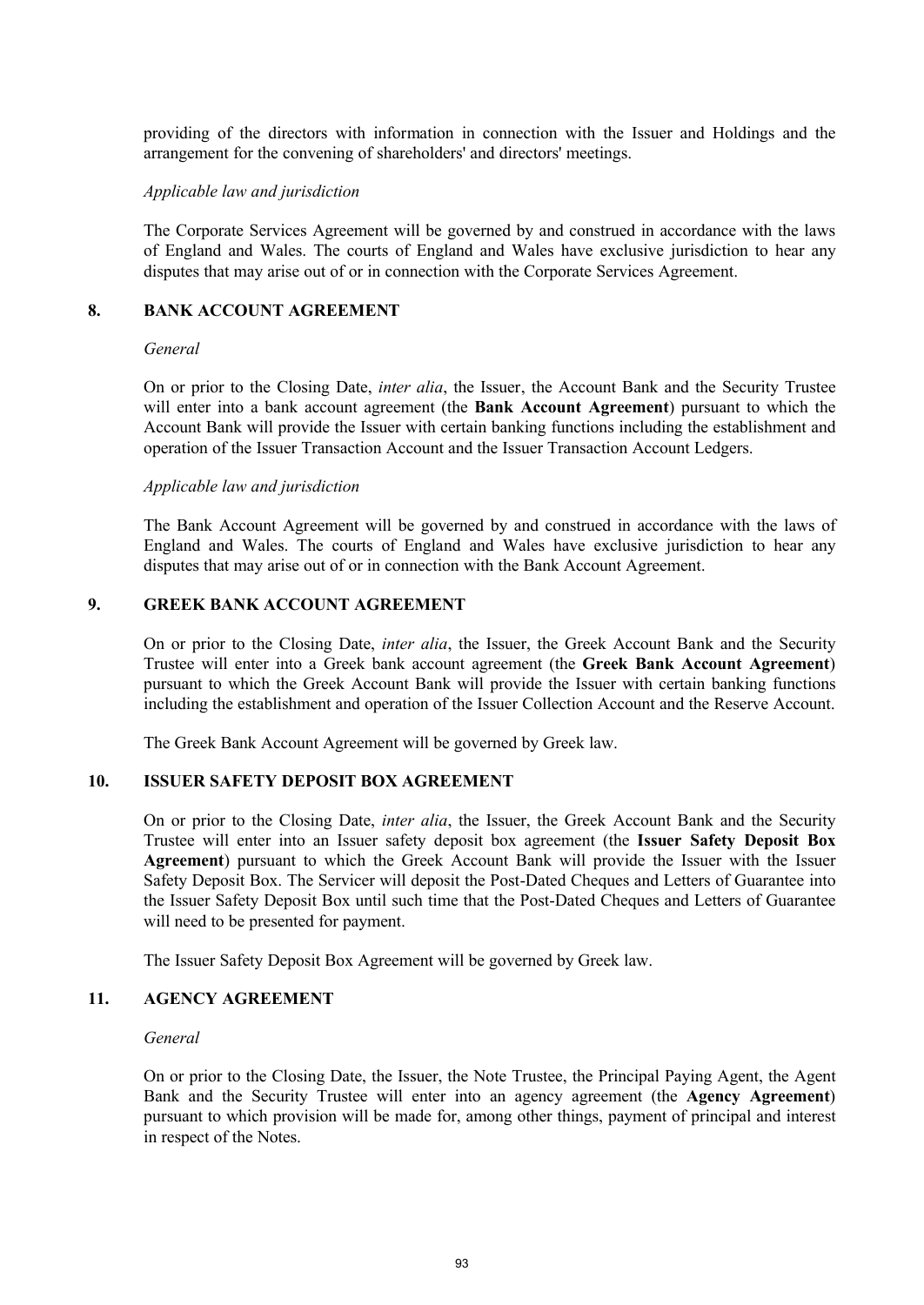## *Applicable law and jurisdiction*

The Agency Agreement will be governed by and construed in accordance with the laws of England and Wales. The courts of England and Wales have exclusive jurisdiction to hear any disputes that may arise out of or in connection with the Agency Agreement.

## **12. SUBORDINATED LOAN AGREEMENT**

#### *Subordinated Accrued Interest and Expenses Loan Facility*

The Subordinated Loan Provider will, pursuant to the Subordinated Loan Agreement, make the Subordinated Accrued Interest and Expenses Loan Facility available to the Issuer.

The Subordinated Accrued Interest and Expenses Loan Facility will be drawn on the Closing Date in an amount equal to  $\epsilon$ 975,717.06 and will be used by the Issuer to pay the Initial Issuer Expenses and accrued interest on the Initial Portfolio.

The Issuer will be permitted to make further drawings under the Subordinated Accrued Interest and Expenses Loan Facility during the first Interest Period in order to pay any remaining Initial Issuer Expenses which were not capable of being determined on the Closing Date.

Interest on the Subordinated Accrued Interest and Expenses Loan will be paid, and principal repaid, by the Issuer on each Interest Payment Date from the Available Revenue Receipts subject to and in accordance with the relevant Priority of Payments.

All amounts outstanding under the Subordinated Accrued Interest and Expenses Loan will be due and payable on the Final Maturity Date or on such earlier date as the Notes are repaid in full and will be repaid subject to and in accordance with the relevant Priority of Payments.

## *Subordinated Reserve Loan Facility*

The Subordinated Loan Provider will, pursuant to the Subordinated Loan Agreement, make the Subordinated Reserve Loan Facility available to the Issuer.

The Subordinated Reserve Loan Facility will initially be for an amount equal to €18,992,000.00 and will be fully drawn by the Issuer on the Closing Date in order to fund the Initial Reserve Fund Required Amount.

A further amount will be drawn down if 30 days have passed since the notification to the Lessees to redirect payments upon a Controlling Shareholder Downgrade Event. The amount drawn down will be an amount equal to the aggregate of the next scheduled payment under the Lease Agreements for each Lessee who has not redirected payments.

Interest on the Subordinated Reserve Loan will be paid, and principal repaid, by the Issuer on each Interest Payment Date from Available Revenue Receipts subject to and in accordance with the relevant Priority of Payment.

All amounts outstanding under the Subordinated Reserve Loan Facility will be due and payable on the Final Maturity Date or on such earlier date as the Notes are repaid in full and will be repaid subject to and in accordance with the Priorities of Payment.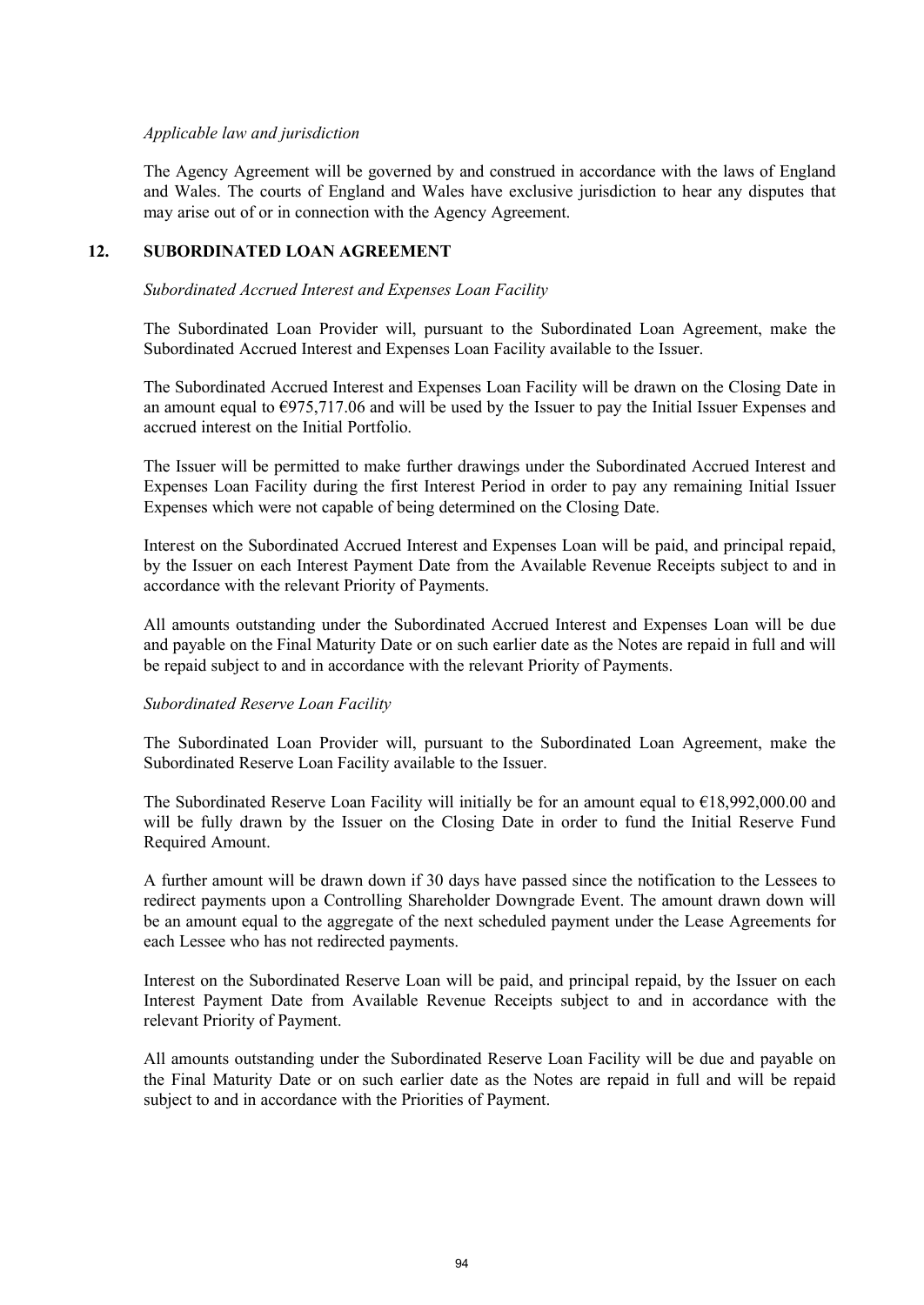# *Applicable law and jurisdiction*

The Subordinated Loan Agreement will be governed by and construed in accordance with the laws of England and Wales. The courts of England and Wales have exclusive jurisdiction to hear any disputes that may arise out of or in connection with the Subordinated Loan Agreement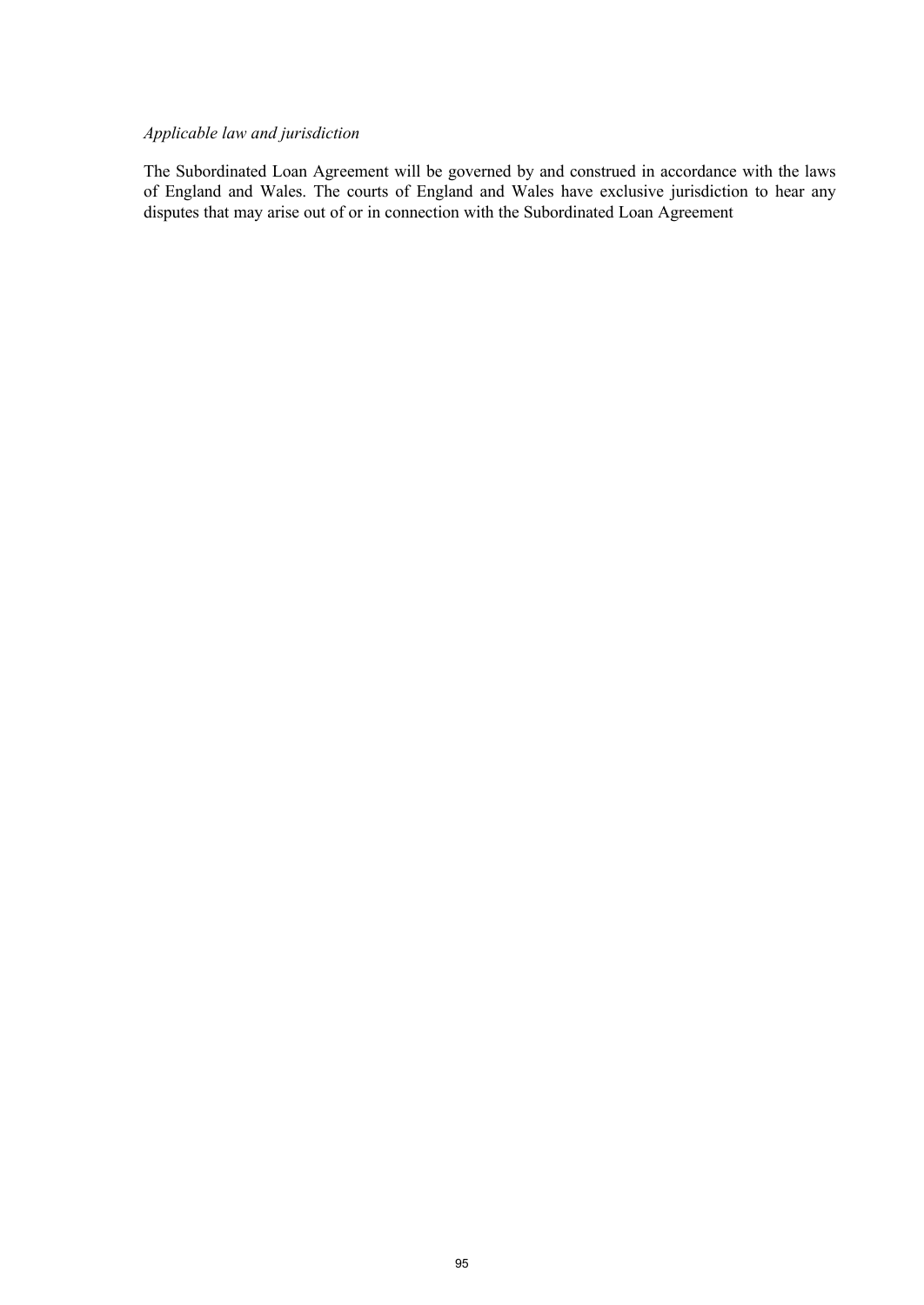## **TERMS AND CONDITIONS OF THE NOTES**

*The following are the terms and conditions of the Notes in the form (subject to amendment) in which they will be set out in the Trust Deed. The terms and conditions set out below will apply to the Notes in global form.*

The €261,100,000 class A asset backed floating rate notes due 2039 (the **Class A Notes**) and the €213,700,000 class B asset backed floating rate notes due 2039 (the **Class B Notes** and, together with the Class A Notes, the **Notes**) of Irida Plc (the **Issuer**) are constituted by a trust deed (the **Trust Deed**) dated 11 December 2009 (the **Closing Date**) and made between the Issuer and BNY Corporate Trustee Services Limited (in such capacity, the **Note Trustee**) as trustee for the Noteholders (as defined below). Any reference in these terms and conditions (**Conditions**) to a **class** of Notes or of Noteholders shall be a reference to the Class A Notes or the Class B Notes, as the case may be, or to the respective holders thereof.

The security for the Notes is constituted by a deed of charge and assignment (the **Deed of Charge**) dated the Closing Date and made between, among others, the Issuer and BNY Corporate Trustee Services Limited (in such capacity, the **Security Trustee**).

Pursuant to an agency agreement (the **Agency Agreement**) dated the Closing Date and made between the Issuer, The Bank of New York Mellon, London Branch as principal paying agent (the **Principal Paying Agent** which expression includes its successors and, together with such additional or other paying agents, if any, appointed from time to time pursuant to the Agency Agreement, the **Paying Agents**), The Bank of New York Mellon, London Branch as agent bank (the **Agent Bank**) and the Note Trustee, provision is made for the payment of principal, and interest in respect of the Notes of each class.

The statements in these Conditions include summaries of, and are subject to, the detailed provisions of the Trust Deed, the Deed of Charge, the Agency Agreement and the master definitions and construction schedule (the **Master Definitions and Construction Schedule**) dated on or about the Closing Date and made between, *inter alios*, the Issuer, the Paying Agents and the Note Trustee.

Copies of the Trust Deed, the Deed of Charge, the Bank Account Agreement, the Master Definitions and Construction Schedule, the Purchase Agreement, the Servicing Agreement and the other Transaction Documents are available for inspection during normal business hours at the specified office for the time being of the Principal Paying Agent. The Noteholders are entitled to the benefit of, are bound by, and are deemed to have notice of, all the provisions of the Transaction Documents applicable to them.

Capitalised terms not otherwise defined in these Conditions shall bear the meanings given to them in the Master Definitions and Construction Schedule, available as described above. These Conditions shall be construed in accordance with the principles of construction set out in the Master Definitions and Construction Schedule.

## **1. FORM, DENOMINATION AND TITLE**

1.1 Each class of the Notes is initially represented by a temporary global note (each, a **Temporary Global Note**) in bearer form in the aggregate principal amount on issue of  $\epsilon$ 261,100,000 for the Class A Notes and  $\epsilon$ 213,700,000 for the Class B Notes. Each Temporary Global Note has been deposited on behalf of the subscribers of the relevant class of Notes with a common safekeeper (the **Common Safekeeper**) for Clearstream Banking, société anonyme (**Clearstream, Luxembourg**) and Euroclear Bank S.A/N.V. (**Euroclear** and together with Clearstream, Luxembourg, the **Clearing Systems**) on the Closing Date. Upon deposit of the Temporary Global Notes, the Clearing Systems credited each subscriber of Notes with the principal amount of Notes of the relevant class equal to the aggregate principal amount thereof for which it had subscribed and paid. Interests in each Temporary Global Note are exchangeable on and after the date which is 40 days after the Closing Date, upon certification of non-U.S. beneficial ownership by the relevant Noteholder, for interests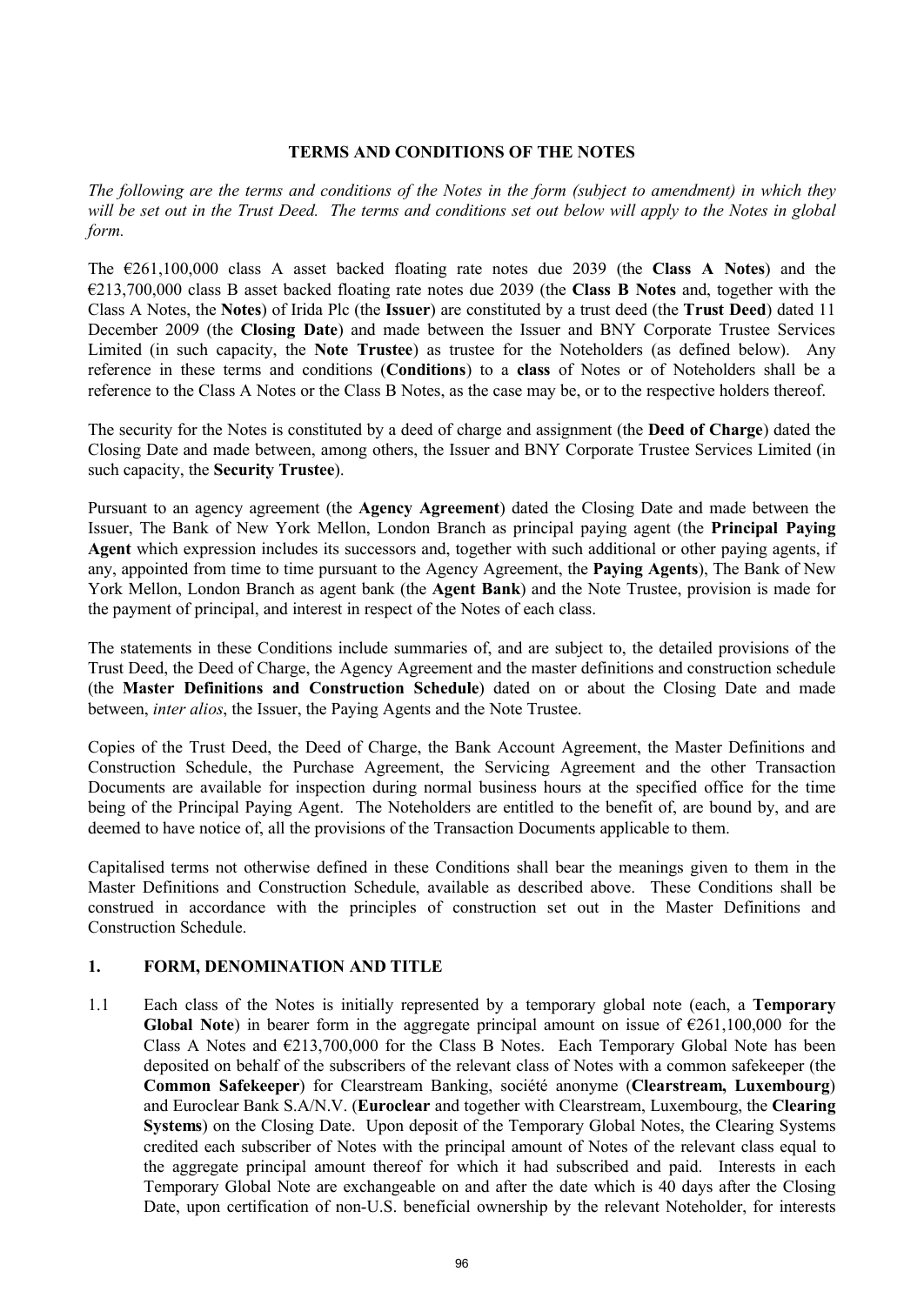recorded in the records of the Clearing Systems in a permanent global note (each, a **Permanent Global Note**) representing the same class of Notes (the expressions **Global Notes** and **Global Note** meaning, respectively, (i) all the Temporary Global Notes and the Permanent Global Notes or the Temporary Global Note and the Permanent Global Note of a particular class, or (ii) any of the Temporary Global Notes or Permanent Global Notes, as the context may require). The Permanent Global Notes have also been deposited with the Common Safekeeper for the Clearing Systems. Title to the Global Notes will pass by delivery.

Interests in a Global Note will be transferable in accordance with the rules and procedures for the time being of the relevant Clearing System.

For so long as the Notes are represented by a Global Note and the Clearing Systems so permit, the Notes will be tradeable only in the minimum authorised denomination of  $\epsilon$ 100,000.

- 1.2 If, while any of the Notes are represented by a Permanent Global Note, (i) either of the Clearing Systems is closed for business for a continuous period of 14 days (other than by reason of holiday, statutory or otherwise) or announces an intention permanently to cease business or does in fact do so and no other clearing system acceptable to the Note Trustee is then in existence or (ii) as a result of any amendment to, or change in, the laws or regulations of the United Kingdom (or of any political sub-division thereof) or of any authority therein or thereof having power to tax or in the interpretation or administration of such laws or regulations which becomes effective on or after the Closing Date, the Issuer or any Paying Agent is or will on the next Interest Payment Date (as defined below) be required to make any deduction or withholding from any payment in respect of such Notes which would not be required were such Notes in definitive form, then the Issuer will issue Notes of the relevant class in definitive form (**Definitive Notes**) in exchange for such Permanent Global Note (free of charge to the persons entitled to them) within 30 days of the occurrence of the relevant event. These Conditions and the Transaction Documents will be amended in such manner as the Note Trustee and the Security Trustee require to take account of the issue of Definitive Notes.
- 1.3 Definitive Notes, if issued, will only be printed and issued in the denomination of  $\epsilon$ 100,000. No Definitive Notes will be issued with a denomination above  $\epsilon$ 100,000. Such Notes will be serially numbered and will be issued in bearer form with (at the date of issue) interest coupons, principal coupons and, if necessary, talons attached.
- 1.4 **Noteholders** means each person (other than the Clearing Systems themselves) who is for the time being shown in the records of the Clearing Systems as the holder of a particular Principal Amount Outstanding (as defined in **Condition 6.5 (Principal Amount Outstanding)**) of the Notes of any class (in which regard any certificate or other document issued by Clearstream, Luxembourg or Euroclear as to the Principal Amount Outstanding of the Notes standing to the account of any person shall be conclusive and binding for all purposes) and such person shall be treated by the Issuer, the Note Trustee, the Security Trustee and all other persons as the holder of such Principal Amount Outstanding of such Notes for all purposes (including for the purposes of any quorum or voting requirements, or the rights to demand a poll at meetings of Noteholders), other than for the purpose of payments in respect thereof, the right to which shall be vested, as against the Issuer, the Note Trustee, the Security Trustee and all other persons, solely in the bearer of the relevant Global Note in accordance with and subject to the terms of the Global Note and the Trust Deed and for which purpose **Noteholders** means the bearer of the relevant Global Note; and related expressions shall be construed accordingly.
- 1.5 (a) **Class A Noteholders** means Noteholders in respect of the Class A Notes; and
	- (b) **Class B Noteholders** means Noteholders in respect of the Class B Notes.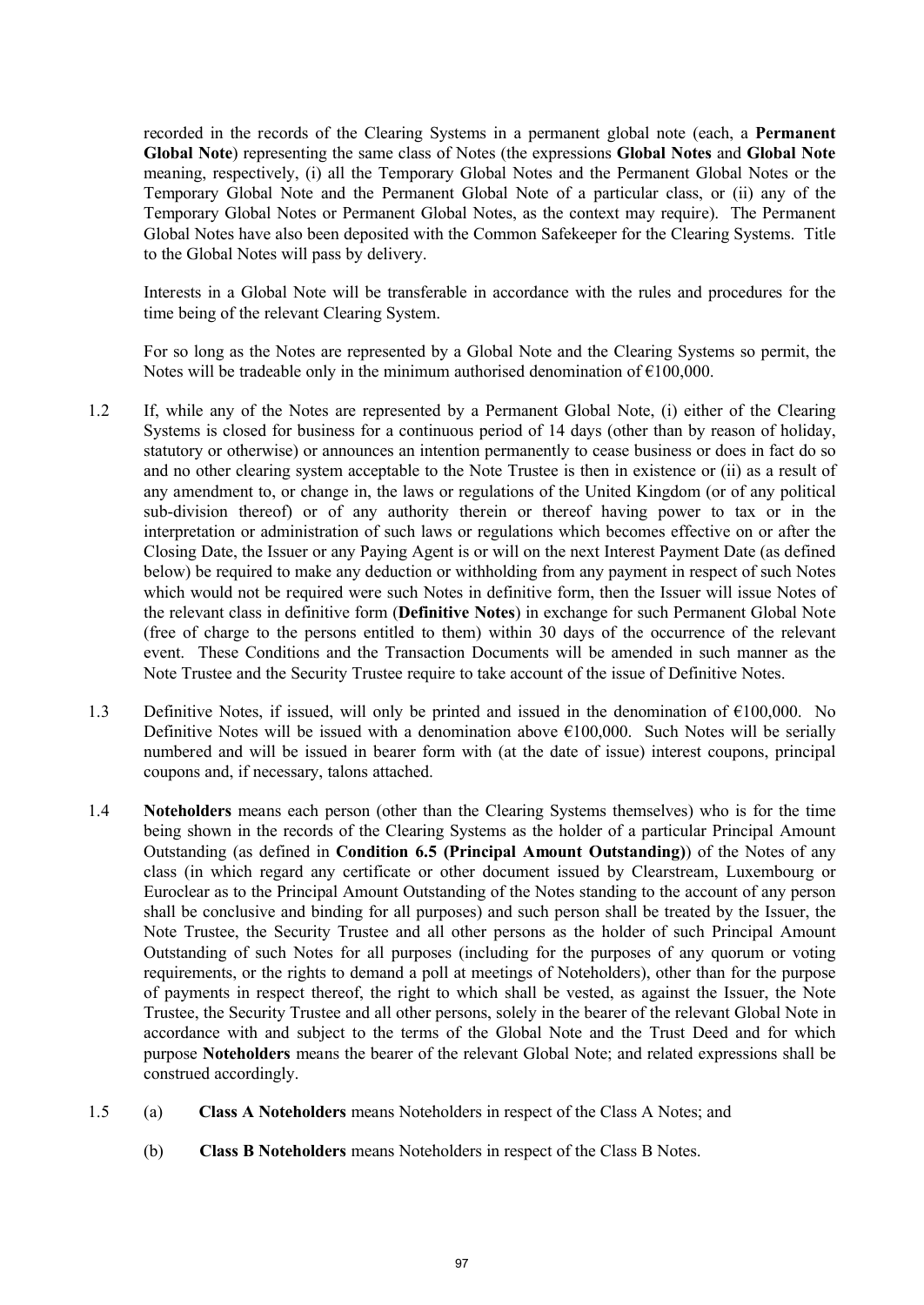# **2. STATUS AND RELATIONSHIP BETWEEN THE NOTES AND SECURITY**

#### **2.1 Status and relationship between the Notes**

- (a) The Class A Notes constitute direct, secured and, subject as provided in **Condition 10 (Enforcement)**, unconditional obligations of the Issuer. The Class A Notes rank *pari passu* without preference or priority amongst themselves.
- (b) The Class B Notes constitute direct, secured and, subject as provided in **Condition 10 (Enforcement)** and **Condition 15 (Subordination by Deferral)**, unconditional obligations of the Issuer. The Class B Notes rank *pari passu* without preference or priority amongst themselves but junior to the Class A Notes as provided in these Conditions and the Transaction Documents.
- (c) The Trust Deed contains provisions requiring the Note Trustee to have regard to the interests of the Class A Noteholders and the Class B Noteholders equally as regards all rights, powers, trusts, authorities, duties and discretions of the Note Trustee (except where expressly provided otherwise), but requiring the Note Trustee in any such case (except where expressly provided otherwise) to have regard only to the interests of the Class A Noteholders if, in the Note Trustee's opinion, there is a conflict between the interests of:
	- (A) the Class A Noteholders; and
	- (B) the Class B Noteholders.
- (d) The Trust Deed contains provisions limiting the powers of the Class B Noteholders to request or direct the Note Trustee to take any action or to pass an effective Extraordinary Resolution (as defined in the Trust Deed) according to the effect thereof on the interests of the Class A Noteholders. Except in certain circumstances, the Trust Deed contains no such limitation on the powers of the Class A Noteholders, the exercise of which will be binding on the Class B Noteholders irrespective of the effect thereof on their interests.

## **2.2 Security**

- (a) The security constituted by the Deed of Charge is granted to the Security Trustee on trust for the Noteholders and certain other creditors of the Issuer, upon and subject to the terms and conditions of the Deed of Charge.
- (b) The Noteholders will share in the benefit of the security constituted by the Deed of Charge, upon and subject to the terms and conditions of the Deed of Charge.

# **3. COVENANTS**

- 3.1 Save with the prior written consent of the Note Trustee or unless otherwise permitted under any of the Transaction Documents, the Issuer shall not, so long as any Note remains outstanding:
	- (a) **Negative pledge**: create or permit to subsist any encumbrance (unless arising by operation of law) or other security interest whatsoever over any of its assets or undertaking;
	- (b) **Restrictions on activities**: (i) engage in any activity whatsoever which is not incidental to or necessary in connection with any of the activities in which the Transaction Documents provide or envisage that the Issuer will engage; or (ii) have any subsidiaries (as defined in the Companies Act 1985), any subsidiary undertakings (as defined in the Companies Act 2006) or any employees or premises;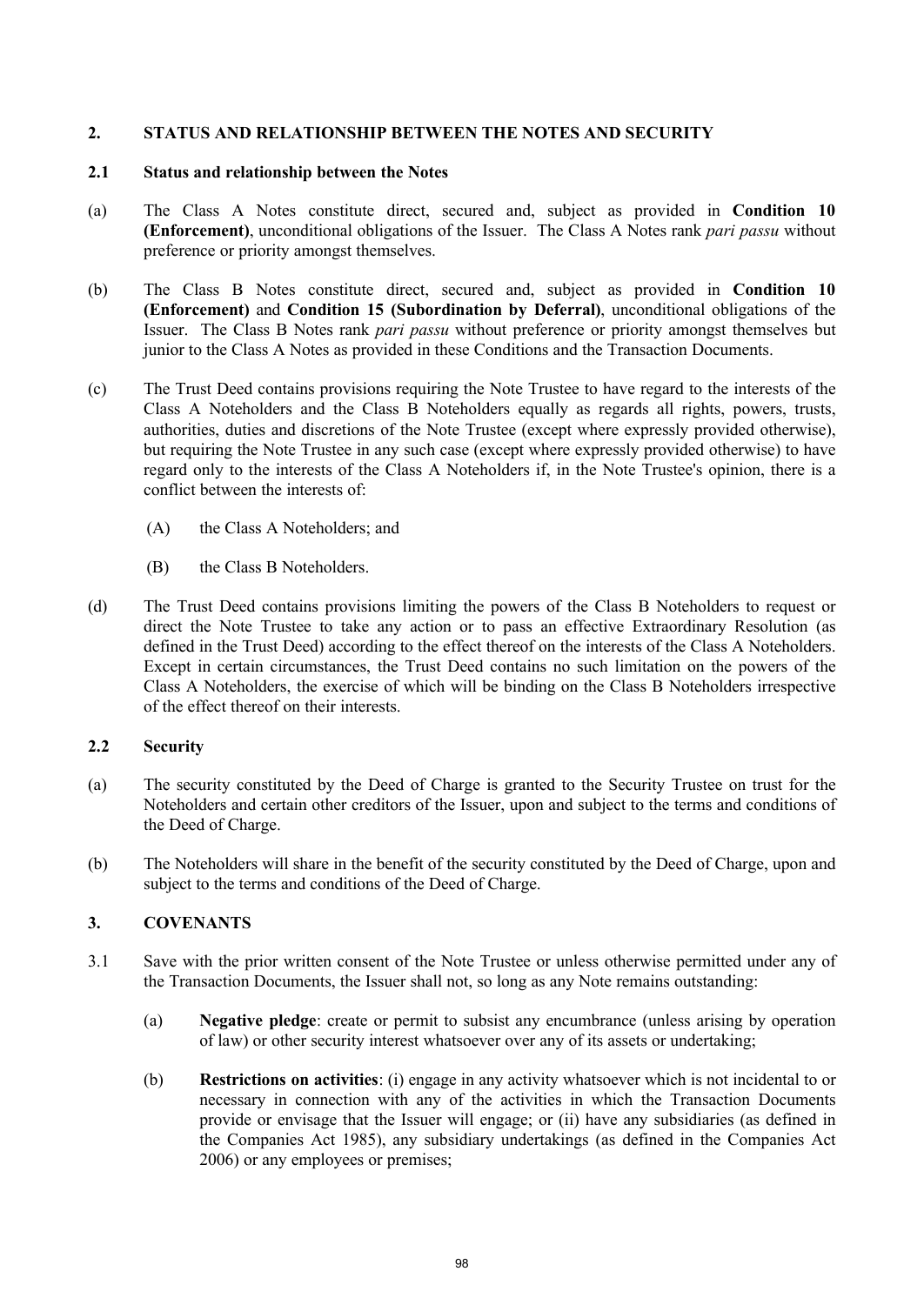- (c) **Disposal of assets**: transfer, sell, lend, part with or otherwise dispose of, or deal with, or grant any option or present or future right to acquire any of its assets or undertakings or any interest, estate, right, title or benefit therein;
- (d) **Dividends or distributions**: pay any dividend or make any other distribution to its shareholders or issue any further shares;
- (e) **Indebtedness**: incur any financial indebtedness or give any guarantee in respect of any financial indebtedness or of any other obligation of any person;
- (f) **Merger**: consolidate or merge with any other person or convey or transfer its properties or assets substantially as an entirety to any other person;
- (g) **No modification or waiver**: permit any of the Transaction Documents to which it is a party to become invalid or ineffective or permit the priority of the security interests created or evidenced thereby or pursuant thereto to be varied or agree to any modification of, or grant any consent, approval, authorisation or waiver pursuant to, or in connection with, any of the Transaction Documents to which it is a party or permit any party to any of the Transaction Documents to which it is a party to be released from its obligations or exercise any right to terminate any of the Transaction Documents to which it is a party;
- (h) **Bank accounts**: have an interest in any bank account other than the Bank Accounts, unless such account or interest therein is charged to the Security Trustee on terms acceptable to it;
- (i) **Corporation tax**: prejudice its eligibility for its corporation tax liability to be calculated in accordance with regulation 14 of the Taxation of Securitisation Companies Regulations 2006 (SI 2006/3296); or
- (j) **VAT**: apply to become part of any group for the purposes of sections 43 to 43D of the Value Added Tax Act 1994 and the VAT (Groups: eligibility) Order (S.I. 2004/1931) with any other company or group of companies, or such act, regulation, order, statutory instrument or directive which may from time to time re-enact, replace, amend, vary, codify, consolidate or repeal any of the same.
- 3.2 Save with the prior written consent of the Note Trustee or unless otherwise permitted under any of the Transaction Documents, the Issuer shall, so long as any Note remains outstanding:
	- (a) maintain its books and records, accounts and financial statements separate from any other person or entity and use separate stationery, invoices and cheques;
	- (b) hold itself out as a separate entity, conduct its business in its own name and maintain an arm's length relationship with its affiliates (if any);
	- (c) pay its own liabilities out of its own funds;
	- (d) not commingle its assets with those of any other entity; and
	- (e) observe all formalities required by its memorandum and articles of association (including maintaining adequate capital for its operations).
- 3.3 The Issuer will provide the Paying Agents with copies of the following documents, which will be available for collection during normal business hours at the specified office for the time being of the Principal Paying Agent:
	- (a) the memorandum and articles of association of the Issuer and Holdings;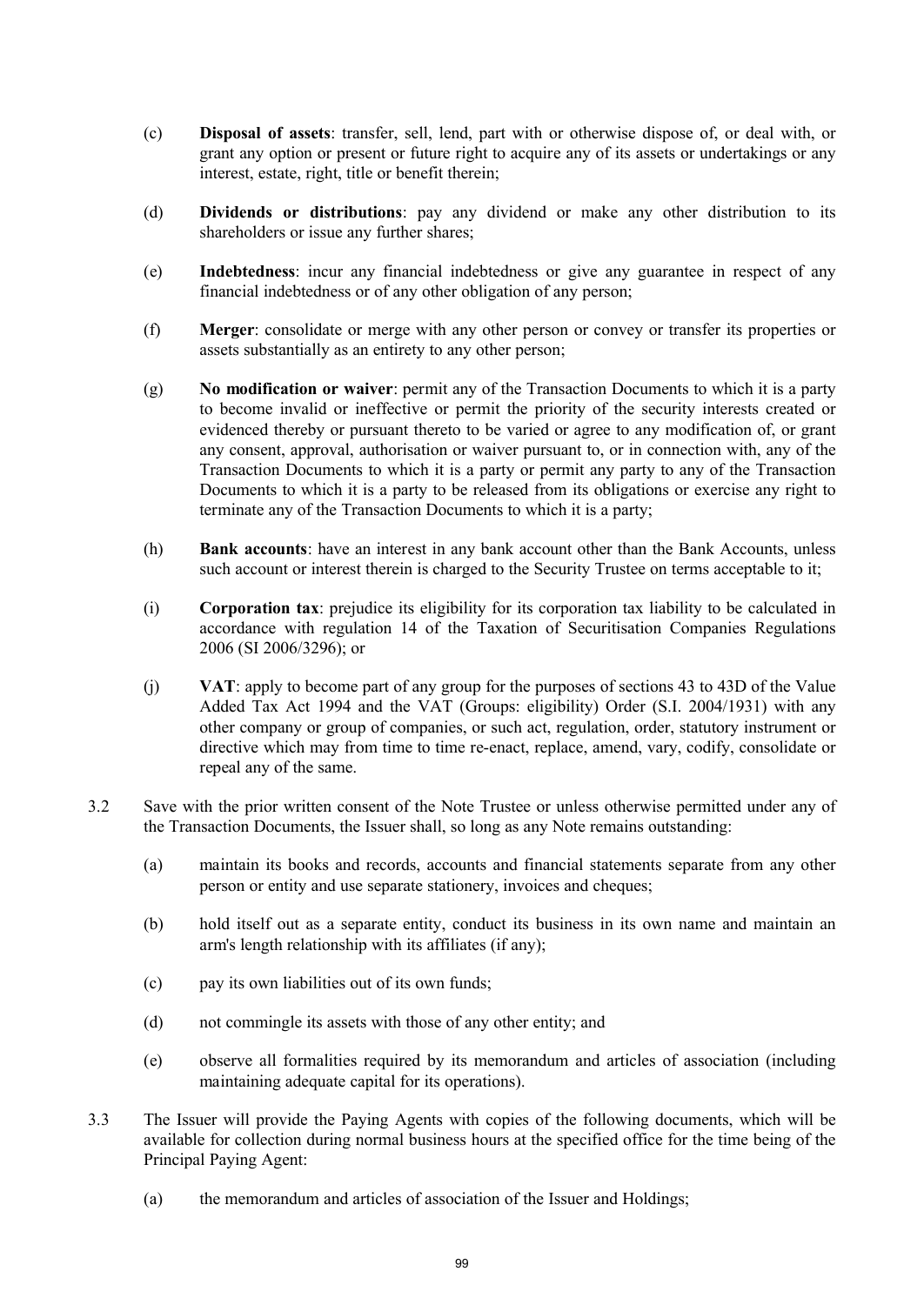- (b) all reports, letters and other documents, historical financial information, valuations and statements prepared by any expert at the Issuer's request any part of which is included or referred to herein;
- (c) the Master Definitions and Construction Schedule;
- (d) the Purchase Agreement;
- (e) the Deed of Charge;
- (f) the Trust Deed;
- (g) the Bank Account Agreement;
- (h) the Greek Bank Account Agreement;
- (i) the Subscription Agreement;
- (j) the Cash Management Agreement;
- (k) the Servicing Agreement;
- (l) the Subordinated Loan Agreement
- (m) the Agency Agreement;
- (n) the Corporate Services Agreement;
- (o) the Greek Assignment Agreement;
- (p) the Greek law Pledge Agreement; and
- (q) the Issuer Safety Deposit Box Agreement.

# **4. INTEREST**

# **4.1 Interest Accrual**

Each Note (or, in the case of the redemption of part only of a Note, that part only of such Note) will cease to bear interest from and including the due date for redemption unless, upon due presentation in accordance with **Condition 5** (**Payments**), payment of the principal in respect of the Note is improperly withheld or refused or default is otherwise made in respect of the payment, in which event interest shall continue to accrue as provided in the Trust Deed.

## **4.2 Interest Payment Dates**

The Notes bear interest on their respective Principal Amounts Outstanding from and including the Closing Date payable quarterly in arrear on the 3 January,3 April, 3 July and 3 October in each year (each an **Interest Payment Date**) (commencing on the Interest Payment Date falling on 3 April 2010) in respect of the Interest Period (as defined below) ended immediately prior thereto. If any Interest Payment Date would otherwise fall on a day which is not a Business Day, it shall be postponed to the next day which is a Business Day unless it would then fall into the next calendar month, in which event the Interest Payment Date shall be brought forward to the immediately preceding Business Day. The period from and including the Closing Date to but excluding the first Interest Payment Date and each successive period from and including an Interest Payment Date to but excluding the next succeeding Interest Payment Date is called an **Interest Period**.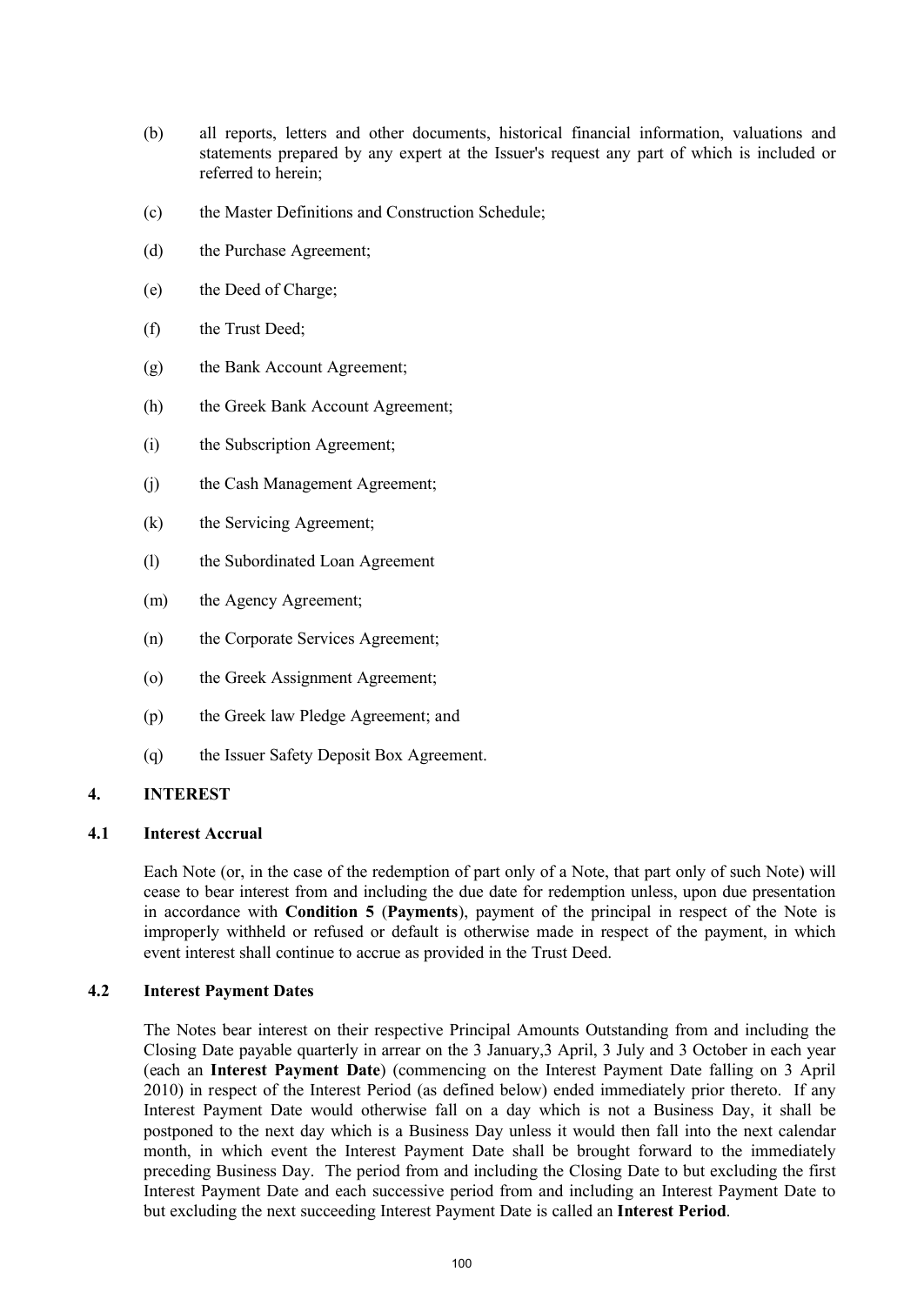# **4.3 Rate of Interest**

The rate of interest payable from time to time in respect of each class of the Notes (each a **Rate of Interest**) will be determined on the basis of the following provisions:

- (a) On each Interest Determination Date (as defined below), The Bank of New York Mellon, London Branch (in such capacity, the **Agent Bank**) will determine the Screen Rate (as defined below) at approximately 11.00 a.m. (Brussels time) on that Interest Determination Date. If the Screen Rate is unavailable, the Agent Bank will request the principal Euro-zone (as defined below) office of each of the Reference Banks (as defined below) to provide the Agent Bank with the rate at which deposits in Euro are offered by it to prime banks in the Euro-zone interbank market for three months at approximately 11.00 a.m. (Brussels time) on the Interest Determination Date in question and for a Representative Amount (as defined below).
- (b) The Rate of Interest for the Interest Period in respect of each class of the Notes shall be the Screen Rate plus the Margin (as defined below) applicable to the relevant class of Notes or, if the Screen Rate is unavailable, and at least two of the Reference Banks provide such rates, the arithmetic mean (rounded if necessary to the fifth decimal place, with 0.000005 being rounded upwards) as established by the Agent Bank of such rates, plus the applicable Margin.
- (c) If fewer than two rates are provided as requested, the Rate of Interest for that Interest Period will be the arithmetic mean of the rates quoted by three major banks in the Euro-zone, selected by the Agent Bank, at approximately 11.00 a.m. (Brussels time) on the first day of such Interest Period for loans in Euro to leading European banks for a period of three months commencing on the first day of such Interest Period and for a Representative Amount, plus the applicable Margin. If the Rate of Interest cannot be determined in accordance with the above provisions, the Rate of Interest shall be that determined as at the last preceding Interest Determination Date.
- (d) In these Conditions (except where otherwise defined), the expression:
	- (i) **Banking Day** means, in respect of any city, any day on which commercial banks are open for business (including dealing in foreign exchange and foreign currency deposits) in that city;
	- (ii) **Business Day** means a day which is both a day on which commercial banks and foreign exchange markets settle payments and are open for general business (including dealing in foreign exchange and foreign currency deposits) in London and Athens, and a TARGET2 Settlement Day;
	- (iii) **Euro-zone** means the region comprised of the member states of the European Union that have adopted the single currency in accordance with the Treaty establishing the European Community (signed in Rome on 25th March, 1957) as amended;
	- (iv) **Interest Determination Date** means the second TARGET2 Settlement Day before the commencement of the Interest Period for which the rate will apply;
	- (v) **Margin** means:
		- $(A)$  in relation to the Class A Notes, 0.30 per cent. per annum;.
		- (B) in relation to the Class B Notes, 0 per cent. per annum.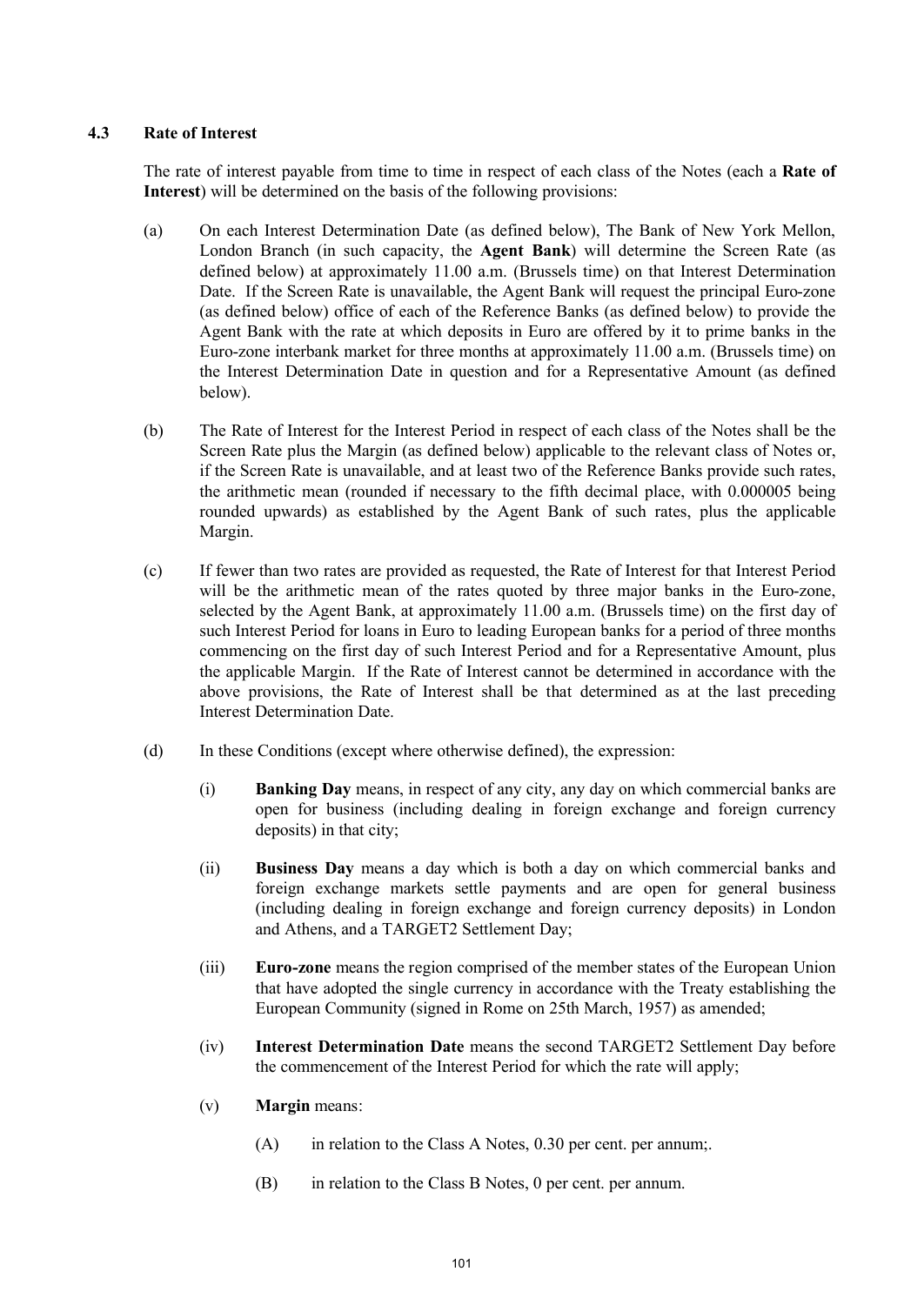- (vi) **Reference Banks** means the principal Euro-zone office of each of three major banks engaged in the Euro-zone interbank market selected by the Agent Bank, provided that, once a Reference Bank has been selected by the Agent Bank, that Reference Bank shall not be changed unless and until it ceases to be capable of acting as such;
- (vii) **Representative Amount** means, in relation to any quotation of a rate for which a Representative Amount is relevant, an amount that is representative for a single transaction in the relevant market at the relevant time;
- (viii) **Screen Rate** means the rate for three month deposits in Euro which appears on the EURIBOR01 page of the Reuters screen service (or such other page as may replace that page on that service) or, in the case of the first Interest Period, a linear interpolation of the rates for three and four month deposits in Euro which appear as aforesaid; and
- (ix) **TARGET2 Settlement Day** means any day on which the Trans-European Automated Real-Time Gross Settlement Express Transfer (TARGET2) System launched on 19 November 2007 is open.

## **4.4 Determination of Rate of Interest and Interest Amounts**

The Agent Bank shall, as soon as practicable after 11.00 a.m. (Brussels time) on each Interest Determination Date, but in no event later than the second Business Day thereafter, determine the respective amounts (the **Interest Amounts**) payable in respect of interest on the aggregate Principal Amount Outstanding of each class of the Notes for the relevant Interest Period. The Interest Amounts shall be determined by applying the relevant Rate of Interest to such aggregate Principal Amount Outstanding, multiplying the sum by the actual number of days in the Interest Period concerned divided by 360 and rounding the resulting figure downwards to the nearest cent.

#### **4.5 Publication of Rate of Interest and Interest Amounts**

The Agent Bank shall cause the Rates of Interest and the Interest Amounts for each Interest Period and the relative Interest Payment Date to be notified to the Issuer, the Trustee, each of the Clearing Systems and to any stock exchange or other relevant authority on which the Notes are at the relevant time admitted to trading and/or listed and to be published in accordance with **Condition 14** (**Notice to Noteholders**) as soon as possible after their determination and in no event later than the second Business Day thereafter. The Interest Amounts and Interest Payment Date may subsequently be amended (or appropriate alternative arrangements made by way of adjustment) without notice in the event of an extension or shortening of the Interest Period.

#### **4.6 Determination by the Note Trustee**

The Note Trustee, or an appointee thereof, shall, if the Agent Bank defaults at any time in its obligation to determine the Rates of Interest and/or Interest Amounts in accordance with the above provisions, determine the Rates of Interest and/or Interest Amounts, the former at such rates as, in its absolute discretion (having such regard as it shall think fit to the procedure described above), it shall deem fair and reasonable in all the circumstances and the latter in the manner provided in **Condition 4.4** (**Determination of Rate of Interest and Interest Amounts**)) and the determinations shall be deemed to be determinations by the Agent Bank.

## **4.7 Notifications, etc. to be Final**

All notifications, opinions, determinations, certificates, calculations, quotations and decisions given, expressed, made or obtained for the purposes of the provisions of this **Condition 4**, whether by the Reference Banks (or any of them), the Agent Bank or the Note Trustee, will (in the absence of wilful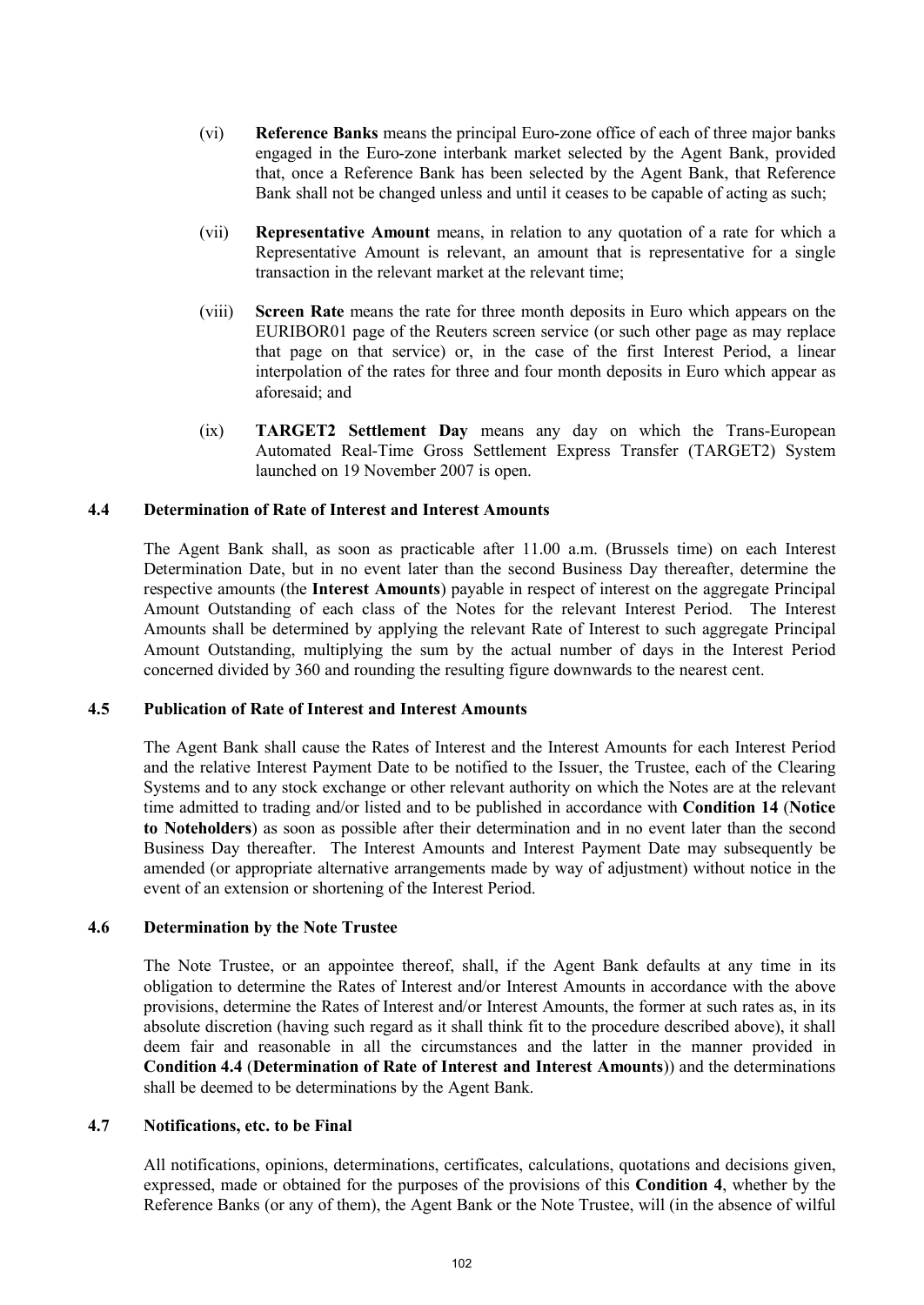default, bad faith or manifest error) be binding on the Issuer, the Note Trustee, the Agent Bank, the Paying Agents and all Noteholders and (in the absence of wilful default, bad faith or manifest error) no liability to the Issuer or the Noteholders shall attach to the Reference Banks (or any of them), the Agent Bank or, if applicable, the Note Trustee in connection with the exercise or non-exercise by any of them of their powers, duties and discretions under this **Condition 4**.

#### **4.8 Agent Bank**

The Issuer shall procure that, so long as any of the Notes remains outstanding, there is at all times an Agent Bank for the purposes of the Notes and the Issuer may, subject to the prior written approval of the Note Trustee, terminate the appointment of the Agent Bank. In the event of the appointed office of any bank being unable or unwilling to continue to act as the Agent Bank or failing duly to determine the Rates of Interest and the Interest Amounts for any Interest Period, the Issuer shall, subject to the prior written approval of the Note Trustee, appoint the Euro-zone office of another major bank engaged in the Euro-zone interbank market to act in its place. The Agent Bank may not resign its duties or be removed without a successor having been appointed.

#### **5. PAYMENTS**

#### **5.1 Payments in respect of Notes**

Payments in respect of principal, and interest in respect of any Global Note will be made only against presentation of such Global Note to or to the order of the Principal Paying Agent or such other Paying Agent as shall have been notified to the Noteholders in accordance with **Condition 14** (**Notice to Noteholders**) for such purpose, subject, in the case of any Temporary Global Note, to certification of non-US beneficial ownership as provided in such Temporary Global Note. Each payment of principal or interest made in respect of a Global Note will be recorded by the Clearing Systems in their records (which records are the records each relevant Clearing System holds for its customers which reflect such customers' interest in the Notes) and such records shall be *prima facie* evidence that the payment in question has been made. No person appearing from time to time in the records of either of the Clearing Systems as the holder of a Note shall have any claim directly against the Issuer in respect of payments due on such Note whilst such Note is represented by a Global Note and the Issuer shall be discharged by payment of the relevant amount to the bearer of the relevant Global Note. The Issuer shall procure that each payment shall be entered *pro rata* in the records of the relevant Clearing Systems but any failure to make such entries shall not affect the discharge referred to above.

#### **5.2 Method of Payment**

Payments will be made by credit or transfer to a euro account (or any other account to which euro may be credited or transferred) specified by the payee or, at the option of the payee, by euro cheque.

#### **5.3 Payments subject to Applicable Laws**

Payments in respect of principal, and interest on the Notes are subject in all cases to any fiscal or other laws and regulations applicable in the place of payment.

## **5.4 Payment only on a Presentation Date**

A holder shall be entitled to present a Global Note for payment only on a Presentation Date and shall not, except as provided in **Condition 4** (**Interest**), be entitled to any further interest or other payment if a Presentation Date is after the due date.

## **Presentation Date** means a day which (subject to **Condition 8** (**Prescription**)):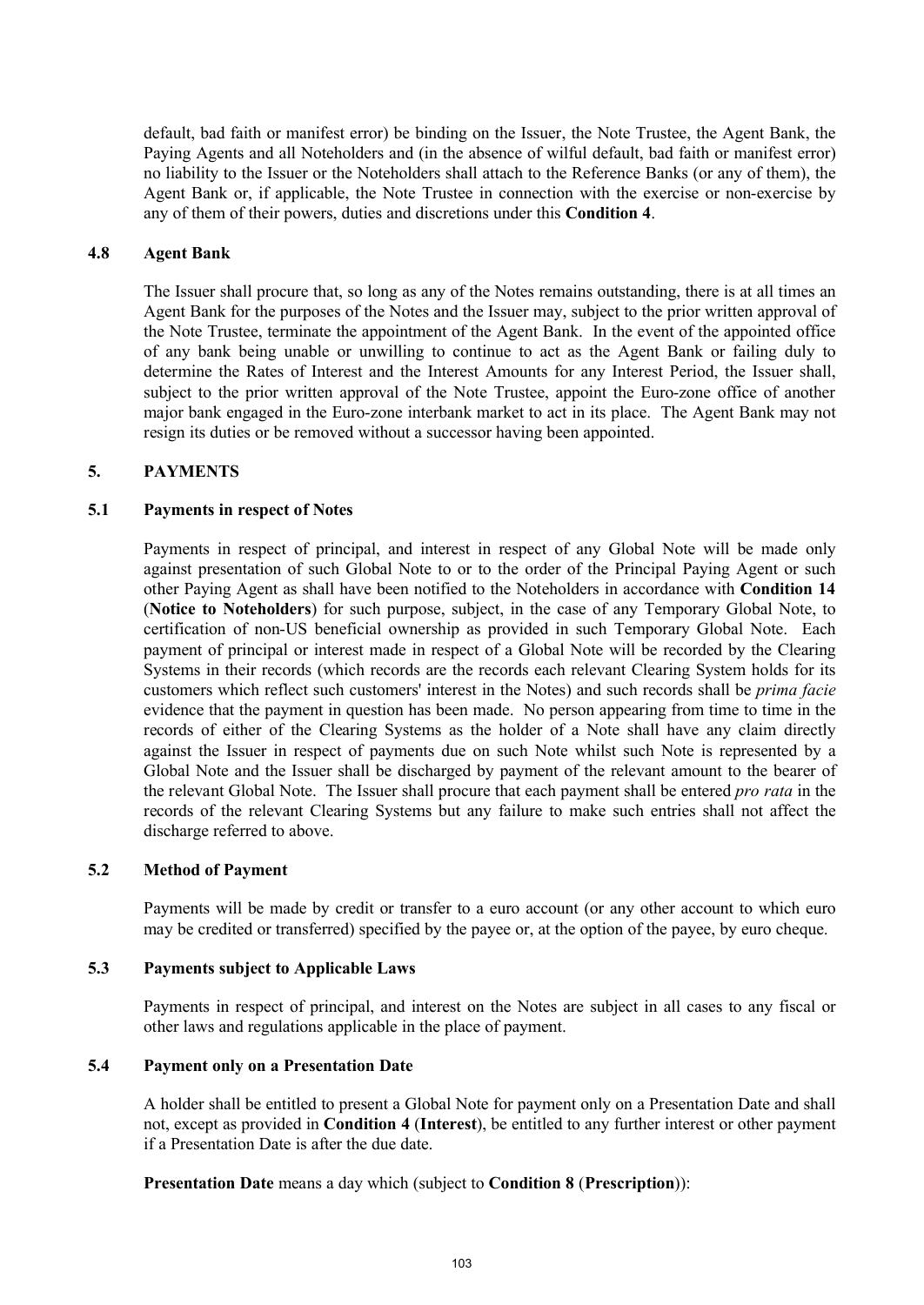- (a) is or falls after the relevant due date;
- (b) is a Business Day in the place of the specified office of the Paying Agent at which the Global Note is presented for payment; and
- (c) in the case of payment by credit or transfer to a euro account as referred to above, is a TARGET2 Settlement Day.

In this **Condition 5.4**, **Business Day** means, in relation to any place, a day on which commercial banks and foreign exchange markets settle payments and are open for general business (including dealing in foreign exchange and foreign currency deposits) in that place and **TARGET2 Settlement Day** means any day on which the Trans-European Automated Real-Time Gross Settlement Express Transfer (TARGET2) System launched on 19 November 2007 is open.

# **5.5 Principal Paying Agent**

The name of the Principal Paying Agent and its initial specified office are set out at the end of these Conditions. The Issuer reserves the right, subject to the prior written approval of the Note Trustee, at any time to vary or terminate the appointment of any Paying Agent and to appoint additional or other Paying Agents provided that:

- (a) there will at all times be a person appointed to perform the obligations of the Principal Paying Agent;
- (b) there will at all times be at least one Paying Agent (which may be the Principal Paying Agent) having its specified office in such place as may be required by the rules and regulations of the relevant stock exchange and competent authority; and
- (c) the Issuer undertakes that it will ensure that it maintains a Paying Agent in a Member State of the European Union that will not be obliged to withhold or deduct tax pursuant to European Council Directive 2003/48/EC on the taxation of savings income or any law implementing or complying with, or introduced in order to conform to, such Directive.

Notice of any termination or appointment and of any changes in specified offices will be given to the Noteholders promptly by the Issuer in accordance with **Condition 14** (**Notice to Noteholders**).

## **6. REDEMPTION**

## **6.1 Redemption at maturity**

Unless previously redeemed in full, the Issuer will redeem the Notes at their respective Principal Amounts Outstanding on the Interest Payment Date falling in January 2039 (the **Final Maturity Date**).

## **6.2 Optional redemption in whole for taxation or other reasons**

If the Issuer at any time satisfies the Note Trustee that:

(a) by reason of a change in tax law (or the application or official interpretation thereof), which change becomes effective on or after the Closing Date, on the next Interest Payment Date, the Issuer or the Paying Agents would be required to deduct or withhold from any payment of principal or interest on any class of the Notes any amount for, or on account of, any present or future taxes, duties, assessments or governmental charges of whatever nature imposed, levied, collected, withheld or assessed by United Kingdom or Greece or any political sub-division thereof or any authority thereof or therein having power to tax; or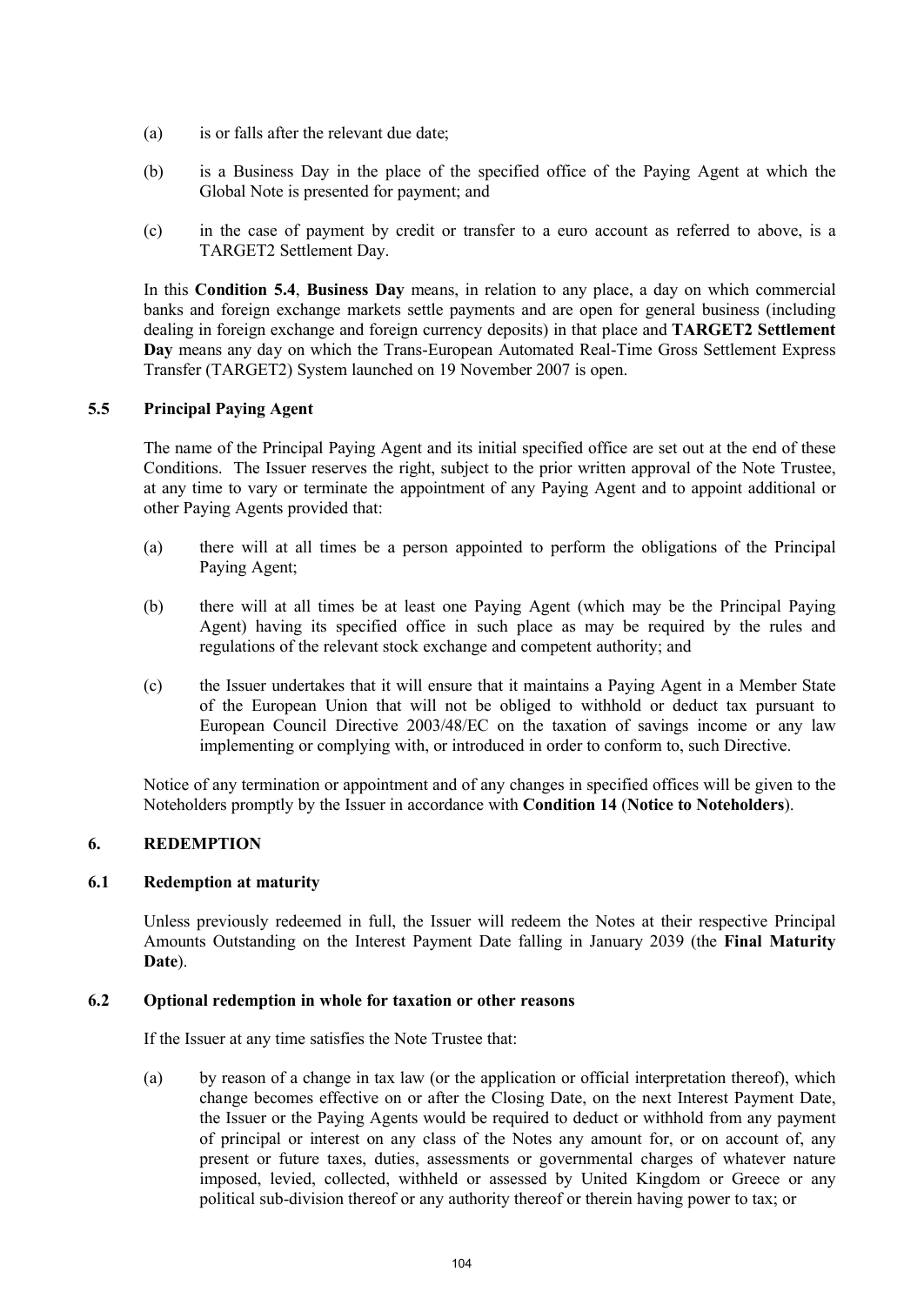- (b) any amount in respect of tax is required to be deducted or withheld from amounts payable to the Issuer under the Lease Receivables by reason of a change in law, or a change in the interpretation or administration thereof, which change becomes effective after the Closing Date, or the Seller is required to pay an additional amount in respect of tax to the Issuer as a result of a change in law or a change in the interpretation or administration thereof, which change becomes effective after the Closing Date in accordance with the terms of the Purchase Agreement; or
- (c) the Issuer has become subject to taxation or incurs a taxation liability in Greece by reason of a change in law, or a change in the interpretation or administration thereof, where such change becomes effective after the Closing Date; or
- (d) the Aggregate Lease Outstanding Balance is less than 10% of the Aggregated Lease Outstanding Balance as of the Initial Cut-Off Date,

then the Issuer shall inform the Note Trustee accordingly and shall (in the case of **sub-paragraph (a) above**, in order to avoid the event described therein) use its reasonable endeavours to appoint a Paying Agent incorporated in another jurisdiction (approved in writing by the Note Trustee and on terms acceptable to the Note Trustee) or use its reasonable endeavours to arrange the substitution of a company incorporated and/or tax resident in another jurisdiction approved in writing by the Note Trustee as principal debtor under the Notes (in the case of **sub-paragraphs (a) above** to **(c) above**). If the Issuer satisfies the Note Trustee immediately before giving the notice referred to below that one or more of the events described above is continuing and that, (in the case of **sub-paragraph (a) above**)**,** the appointment of a Paying Agent or (in the case of **sub-paragraphs (a) above** to **(c) above**) a substitution as referred to above would not avoid the effect of the relevant event or that, having used its reasonable endeavours, the Issuer is unable to (in the case of **sub-paragraph (a) above**) appoint such a Paying Agent or (in the case of **subparagraphs (a) above** to **(c) above**) arrange such a substitution, then the Issuer may, on any Interest Payment Date and having given not more than 60 nor less than 30 days' notice to the Noteholders in accordance with **Condition 14** (**Notice to Noteholders**) and to the Note Trustee, redeem all, but not some only, of the Notes at their respective Principal Amounts Outstanding together with accrued but unpaid interest up to but excluding the date of redemption. Prior to the publication of any notice of redemption pursuant to this **Condition 6.2**, the Issuer shall deliver to the Note Trustee a certificate signed by two directors of the Issuer stating that: (i) the event described above is continuing and that, in the case of **sub-paragraph (a) above**) the appointment of a Paying Agent or (in the case of **sub-paragraphs (a) above** to **(c) above**) a substitution as referred to above would not avoid the effect of the relevant event or that, having used its reasonable endeavours, the Issuer is unable to (in the case of **sub-paragraph (a) above**) appoint such a Paying Agent or (in the case of **subparagraphs (a) above** to **(c) above**) arrange such a substitution; and (ii) the Issuer will have the necessary funds (not subject to the interest of any other person) to pay all principal and interest due in respect of the redemption in full of the Notes on the relevant Interest Payment Date pursuant to this Condition and to discharge all other amounts required to be paid by it on the relevant Interest Payment Date, ranking *pari passu* with the Notes or of a higher priority under the Pre-Acceleration Priority of Payments) and the Note Trustee shall be entitled to accept the certificate as sufficient evidence of the satisfaction of the conditions precedent set out above and it shall be conclusive and binding on the Noteholders.

## **6.3 Mandatory redemption in whole**

Following notice from the Seller to the Issuer that the Seller will exercise the Seller Call Option to purchase and have assigned to it the Portfolio and all rights attaching thereto, the Issuer shall redeem all (but not some only) of the Notes of each class at their Principal Amount Outstanding together with accrued interest on the next Interest Payment Date subject to the following: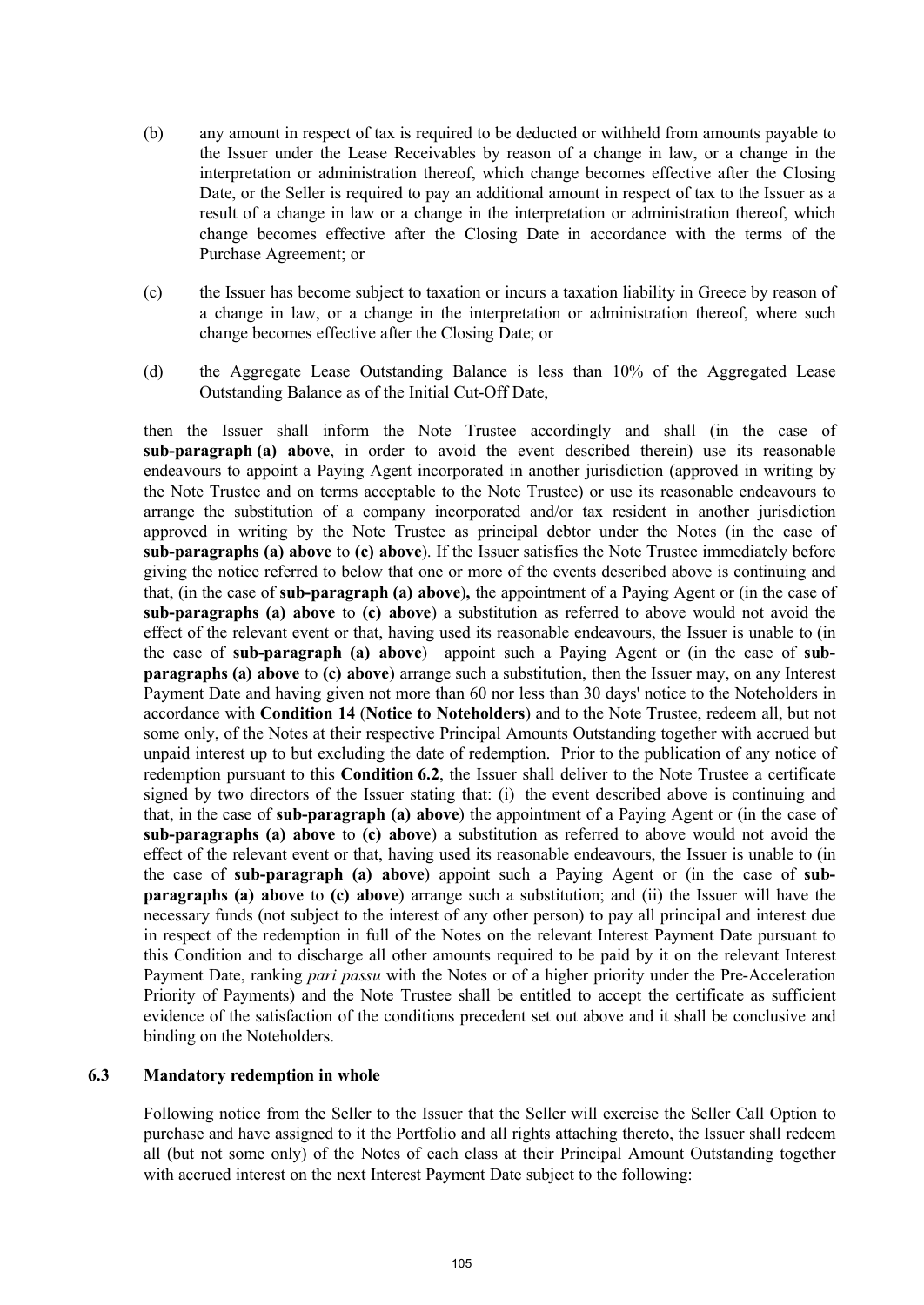- (a) that the Issuer has given not more than 60 nor less than 30 days' notice to the Trustee and the Noteholders in accordance with Condition 14 (Notices to Noteholders) of its intention to redeem all (but not some only) of the Notes of each class; and
- (b) that prior to giving any such notice, the Issuer shall have provided to the Trustee a certificate signed by two directors of the Issuer to the effect that, subject to receiving the consideration payable pursuant to exercise of the Seller Call Option, it will have the necessary funds (not subject to the interests of any other person) to pay all principal and interest due in respect of the redemption in full of the Notes on the relevant Interest Payment Date pursuant to this Condition and to discharge all other amounts required to be paid by it on the relevant Interest Payment Date, ranking *pari passu* with the Notes or of a higher priority under the Pre-Acceleration Priority of Payments) and the Note Trustee shall be entitled to accept the certificate as sufficient evidence of the satisfaction of the conditions precedent set out above and it shall be conclusive and binding on the Noteholders.

#### **6.4 Mandatory redemption in part**

On each Interest Payment Date following the termination of the Revolving Period and prior to the service of a Note Acceleration Notice by the Note Trustee on the Issuer, the Issuer shall apply Available Principal Receipts in redemption of the Notes in accordance with the Pre-Acceleration Principal Priority of Payments.

For the avoidance of doubt the Notes will be redeemed, subject to and in accordance with the relevant Priority of Payments on each Interest Payment Date, provided that no amount shall be applied to redeem the Notes during the Revolving Period.

#### **6.5 Principal Amount Outstanding**

The **Principal Amount Outstanding** of a Note on any date shall be its original principal amount less the aggregate amount of all principal payments in respect of such Note which have become due and payable and received by the relevant Noteholder since the Closing Date up to (and including) such date (except if and to the extent that any such payment has been improperly withheld or refused).

#### **6.6 Notice of redemption**

Any such notice as is referred to in **Condition 6.2** (**Optional redemption in whole for taxation or other reasons**) or **Condition 6.3** (**Mandatory redemption in whole**) above shall be irrevocable and, upon the expiry of such notice, the Issuer shall be bound to redeem the relevant Notes at the applicable amounts specified above.

## **6.7 No purchase by the Issuer**

The Issuer will not be permitted to purchase any of the Notes.

## **6.8 Cancellation**

All Notes redeemed in full will be cancelled upon redemption and may not be resold or re-issued.

## **7. TAXATION**

All payments in respect of the Notes by or on behalf of the Issuer shall be made without withholding or deduction for, or on account of, any present or future taxes, duties, assessments or governmental charges of whatever nature (**Taxes**), unless the withholding or deduction of the Taxes is required by applicable law. In that event, but without limitation to the Issuer's obligations under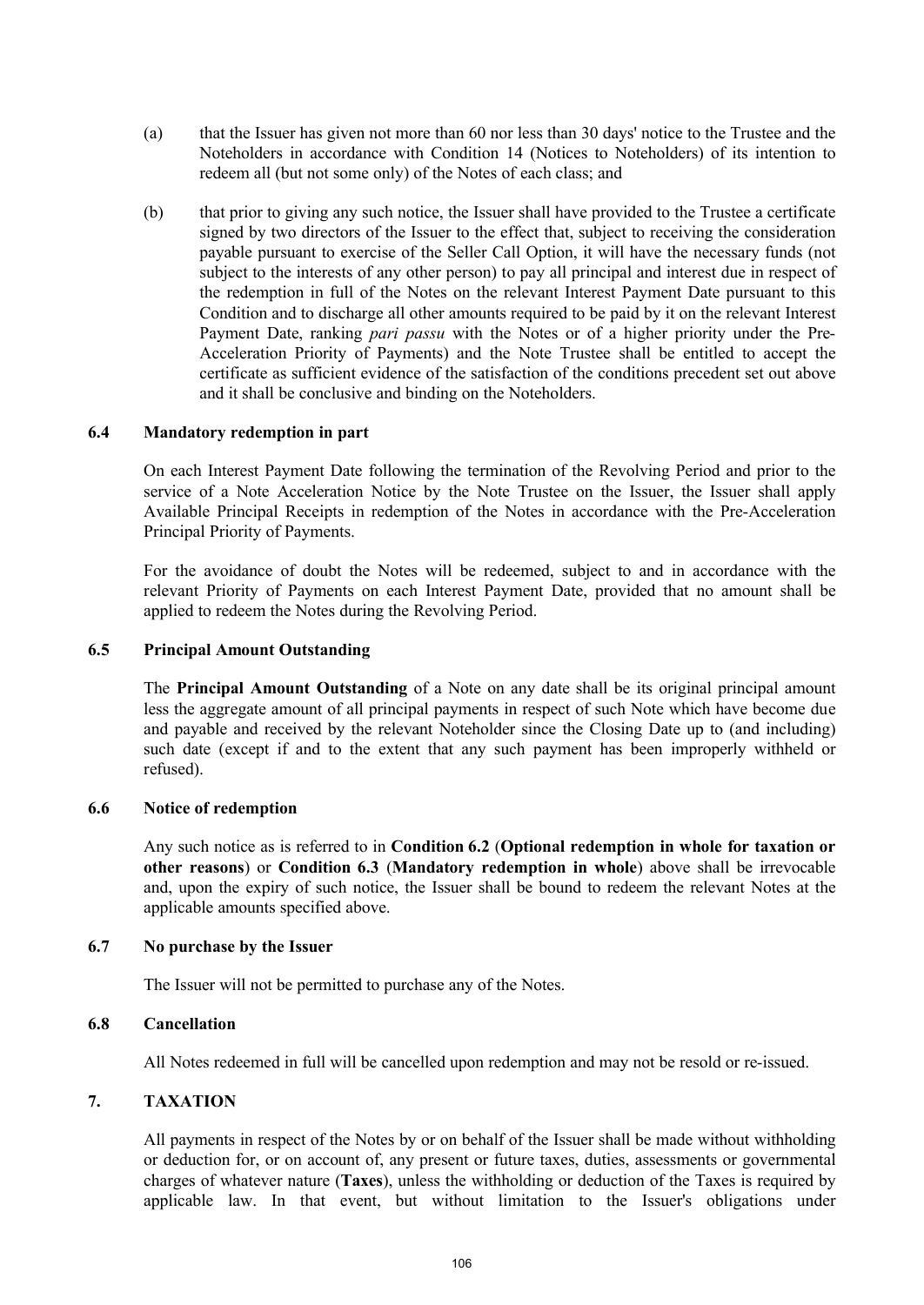**Condition 6.2(a)**, the Issuer or, as the case may be, the relevant Paying Agent shall make such payment after the withholding or deduction has been made and shall account to the relevant authorities for the amount required to be withheld or deducted. Neither the Issuer nor any Paying Agent shall be obliged to make any additional payments to Noteholders in respect of such withholding or deduction.

## **8. PRESCRIPTION**

Claims in respect of principal and interest on the Notes will be prescribed after 10 years (in the case of principal) and five years (in the case of interest) from the Relevant Date in respect of the relevant payment.

In this **Condition 8**, the **Relevant Date**, in respect of a payment, is the date on which such payment first becomes due or (if the full amount of the moneys payable on that date has not been duly received by the Principal Paying Agent or the Note Trustee on or prior to such date) the date on which, the full amount of such moneys having been received, notice to that effect is duly given to the Noteholders in accordance with **Condition 14** (**Notice to Noteholders**).

## **9. EVENTS OF DEFAULT**

- 9.1 The Note Trustee in its absolute discretion may, and if so directed in writing by the holders of at least one-fifth in aggregate Principal Amount Outstanding of the Class A Notes while they remain outstanding and thereafter the Class B Notes while they remain outstanding (the **Most Senior Class Outstanding**) or if so directed by an Extraordinary Resolution of the Most Senior Class Outstanding shall, (subject, in each case, to being indemnified and/or secured and/or pre-funded to its satisfaction, against all Liabilities for which it may become liable or which it may incur by so doing), but, in the case of the happening of any of the events described in sub-paragraph (d) below, only if the Note Trustee shall have certified in writing to the Issuer that such event is, in its opinion, materially prejudicial to the interests of the Most Senior Class Outstanding, give notice (a **Note Acceleration Notice**) to the Issuer that all classes of the Notes are immediately due and repayable at their respective Principal Amounts Outstanding, together with accrued interest as provided in the Trust Deed, in any of the following events (each, an **Event of Default**):
	- (a) an Insolvency Event occurs with respect to the Issuer; or
	- (b) the Issuer defaults in the payment of any interest on the Class A Notes or any interest on the Class B Notes when the same becomes due and payable, and such default continues for a period of five Business Days, provided that a deferral of interest in accordance with **Condition 15** (**Subordination by Deferral**) shall not constitute a default in the payment of such interest for the purposes of this Condition; or
	- (c) the Issuer defaults in the payment of principal on any Note when due and payable; or
	- (d) the Issuer fails to perform or observe any of its other obligations under these Conditions, the Trust Deed or any other Transaction Document to which it is a party and (except in any case where the Note Trustee or, in the case of the Deed of Charge and the Greek Security Documents, the Security Trustee considers the failure to be incapable of remedy, when no continuation or notice as is hereinafter mentioned will be required) the failure continues for a period of thirty days (or such longer period as the Note Trustee may permit) following the service by the Note Trustee or, as the case may be, the Security Trustee on the Issuer of notice requiring the same to be remedied.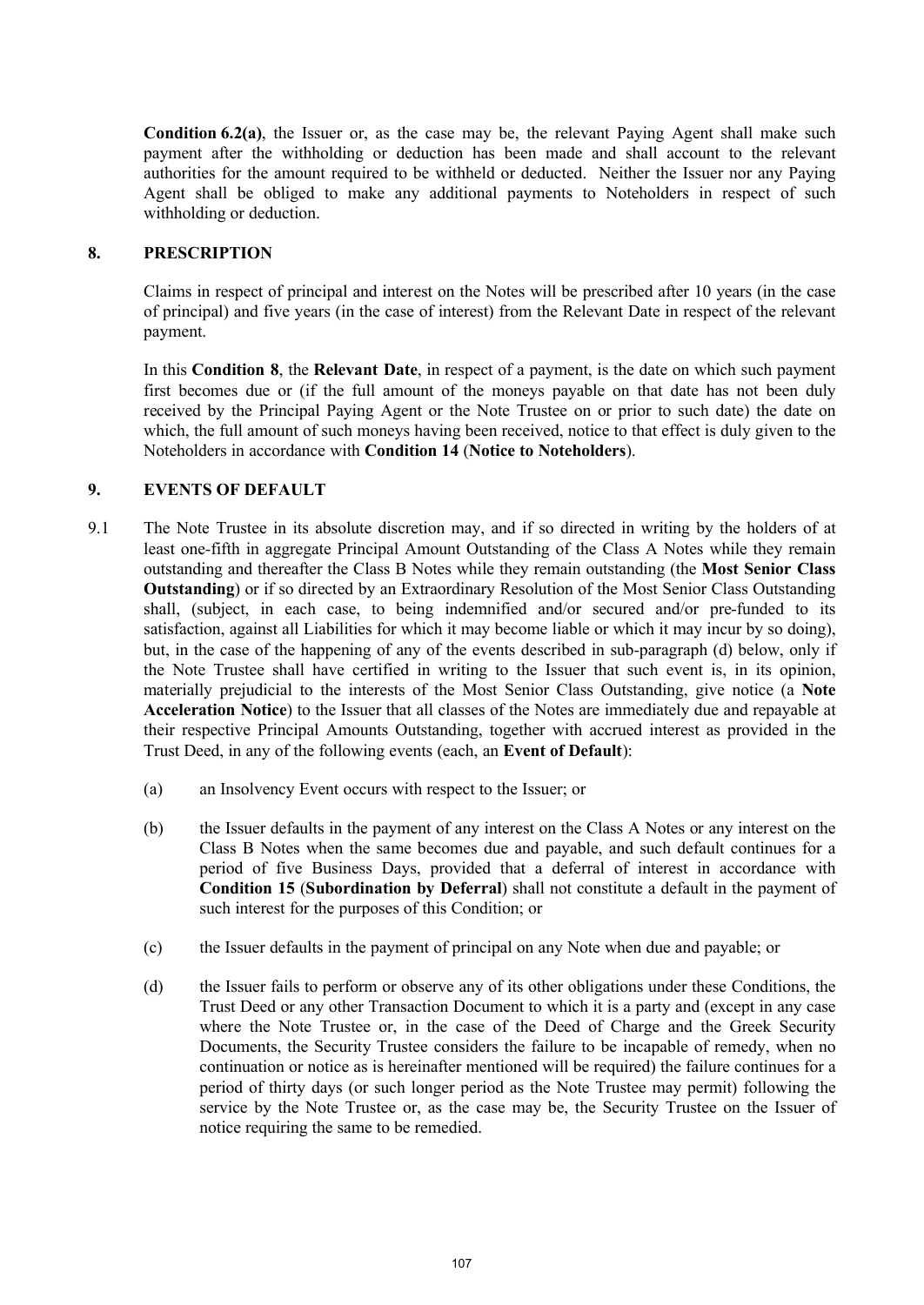# **9.2 General**

Upon the service of a Note Acceleration Notice by the Note Trustee in accordance with **Condition 9.1 above**, all classes of the Notes then outstanding shall thereby immediately become due and repayable at their respective Principal Amounts Outstanding, together with accrued interest as provided in the Trust Deed. The security constituted by the Deed of Charge and the Greek Security Documents will become enforceable upon the occurrence of an Event of Default.

# **9.3 Restriction**

Except in the case of an Event of Default referred to in **Condition 9.1(b)** or **9.1(c)**, the Note Trustee will not be entitled to direct the Security Trustee to dispose of any of the assets comprised in the security constituted by the Deed of Charge and the Greek Security Documents unless a financial adviser selected by the Note Trustee (and, if the Note Trustee is unable to obtain such advice having made reasonable efforts to do so, this **Condition 9.3** will not apply) has confirmed that, in its opinion, either (i) a sufficient amount would be realised from such disposal to allow discharge in full of all amounts owing to the Noteholders in accordance with the Post Acceleration Priority of Payments or (ii) a sufficient amount would not be so realised, but the resulting shortfall would be less than the shortfall that would result from not disposing of such assets.

# **10. ENFORCEMENT**

The Note Trustee may, at any time, in its absolute discretion and without notice, take such action under or in connection with any of the Transaction Documents as it may think fit (including, without limitation, directing the Security Trustee to take any action under or in connection with any of the Transaction Documents or, after the occurrence of an Event of Default, to take steps to enforce the security constituted by the Deed of Charge and the Greek Security Documents), provided that:

- (a) the Note Trustee shall not be bound to take any such action unless (subject in all cases to restrictions contained in the Trust Deed to protect the interests of any higher ranking class or classes of Noteholders) it shall have been so directed by an Extraordinary Resolution of the Class A Noteholders or the Class B Noteholders or so directed in writing by the holders of at least one-fifth in aggregate Principal Amount Outstanding of the Class A Notes or Class B Notes then outstanding;
- (b) the Security Trustee shall not, and shall not be bound to, take any such action unless it shall have been so directed by (i) the Note Trustee or (ii) if there are no Notes outstanding, the Secured Creditor who ranks most senior in the Post Acceleration Priority of Payments (other than the Note Trustee, Security Trustee and the Paying Agents);
- (c) neither the Note Trustee nor the Security Trustee shall be bound to take any such action unless it shall have been indemnified and/or secured and/or pre-funded to its satisfaction against all Liabilities for which it may become liable or which it may incur by so doing; and
- (d) neither the Note Trustee nor the Security Trustee shall be entitled to take any steps or proceedings to procure the winding-up, administration or liquidation of the Issuer.

Notwithstanding the foregoing, the Deed of Charge provides that the Security Trustee shall enforce the security constituted by the Deed of Charge by appointing an administrative receiver in respect of the Issuer if it has actual notice of (i) an application for the appointment of an administrator in respect of the Issuer or (ii) the giving of a notice of intention to appoint an administrator in respect of the Issuer, such appointment of an administrative receiver to take effect not later than the final day by which the appointment must be made in order to prevent an administration proceeding. The Deed of Charge further provides that (i) the Security Trustee will not be liable for any failure to appoint an administrative receiver in respect of the Issuer, save in the case of its own gross negligence, wilful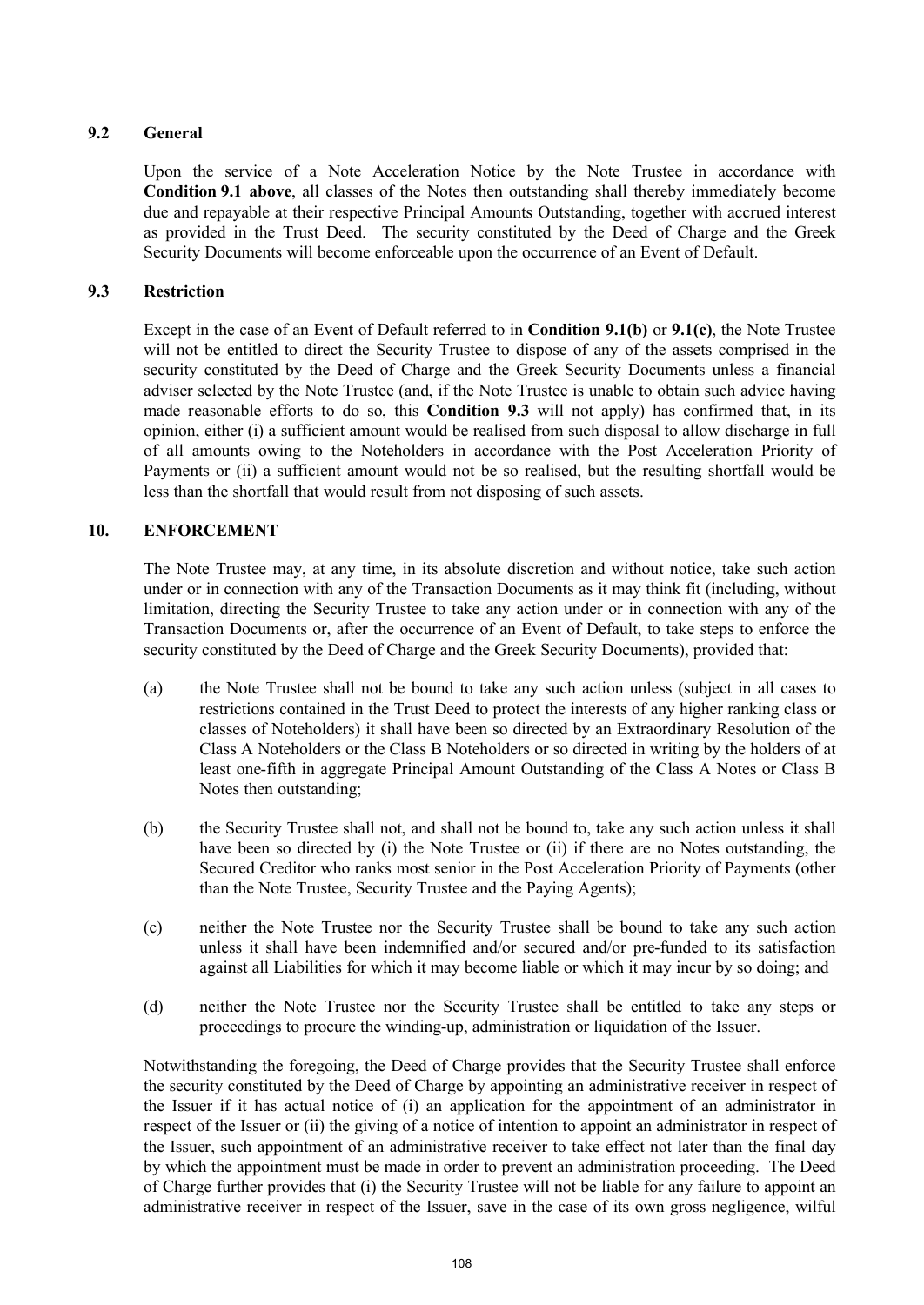default or fraud and (ii) in the event that the Security Trustee appoints an administrative receiver in respect of the Issuer under the Deed of Charge in the circumstances set out in this paragraph, then the Issuer shall waive any claims against the Security Trustee in respect of the appointment of the administrative receiver.

No Noteholder shall be entitled to proceed directly against the Issuer or any other party to any of the Transaction Documents to enforce the performance of any of the provisions of the Transaction Documents and/or to take any other proceedings (including lodging an appeal in any proceedings) in respect of or concerning the Issuer or to enforce the Issuer Security unless the Note Trustee or, as the case may be, the Security Trustee, having become bound so to do, fails to do so within a reasonable period and such failure shall be continuing, provided that no Noteholder shall be entitled to take any steps or proceedings to procure the winding-up, administration or liquidation of the Issuer.

Notwithstanding any other Condition or any provision of any Transaction Document, all obligations of the Issuer to the Noteholders are limited in recourse in accordance with this **Condition 10** to the property, assets and undertakings of the Issuer the subject of any security created by the Deed of Charge and the Greek Security Documents (the **Charged Assets**). If:

- (a) there are no Charged Assets remaining which are capable of being realised or otherwise converted into cash;
- (b) all amounts available from the Charged Assets have been applied to meet or provide for the relevant obligations specified in, and in accordance with, the provisions of the Deed of Charge; and
- (c) there are insufficient amounts available from the Charged Assets to pay in full, in accordance with the provisions of the Deed of Charge, amounts outstanding under the Notes (including payments of principal and interest),

then the Noteholders shall have no further claim against the Issuer in respect of any amounts owing to them which remain unpaid (including, for the avoidance of doubt, payments of principal, and/or interest in respect of the Notes) and such unpaid amounts shall be deemed to be discharged in full and any relevant payment rights shall be deemed to cease.

## **11. MEETINGS OF NOTEHOLDERS, MODIFICATION AND WAIVER**

- 11.1 The Trust Deed contains provisions for convening meetings of the Noteholders of each class to consider any matter affecting their interests, including the sanctioning by Extraordinary Resolution of a modification of these Conditions or the provisions of any of the Transaction Documents. A meeting of a class of Noteholders may be convened by the Note Trustee or the Issuer at any time and must be convened by the Note Trustee (subject to its being indemnified and/or secured to its satisfaction) upon the request in writing of Noteholders of the relevant class holding not less than 10 per cent. of the aggregate Principal Amount Outstanding of the outstanding Notes of that class.
- 11.2 An Extraordinary Resolution passed at any meeting of the Class A Noteholders shall be binding on the Class B Noteholders irrespective of the effect upon them, except that an Extraordinary Resolution to sanction a modification of these Conditions or the provisions of any of the Transaction Documents or a waiver or authorisation of any breach or proposed breach thereof will not take effect unless the Note Trustee is of the opinion that it would not be materially prejudicial to the interests of the Class B Noteholders or it shall have been sanctioned by an Extraordinary Resolution of the Class B Noteholders.
- 11.3 An Extraordinary Resolution (other than an Extraordinary Resolution referred to in **Condition 11.2** above) passed at any meeting of the Class B Noteholders shall not be effective for any purpose unless either the Note Trustee is of the opinion that it would not be materially prejudicial to the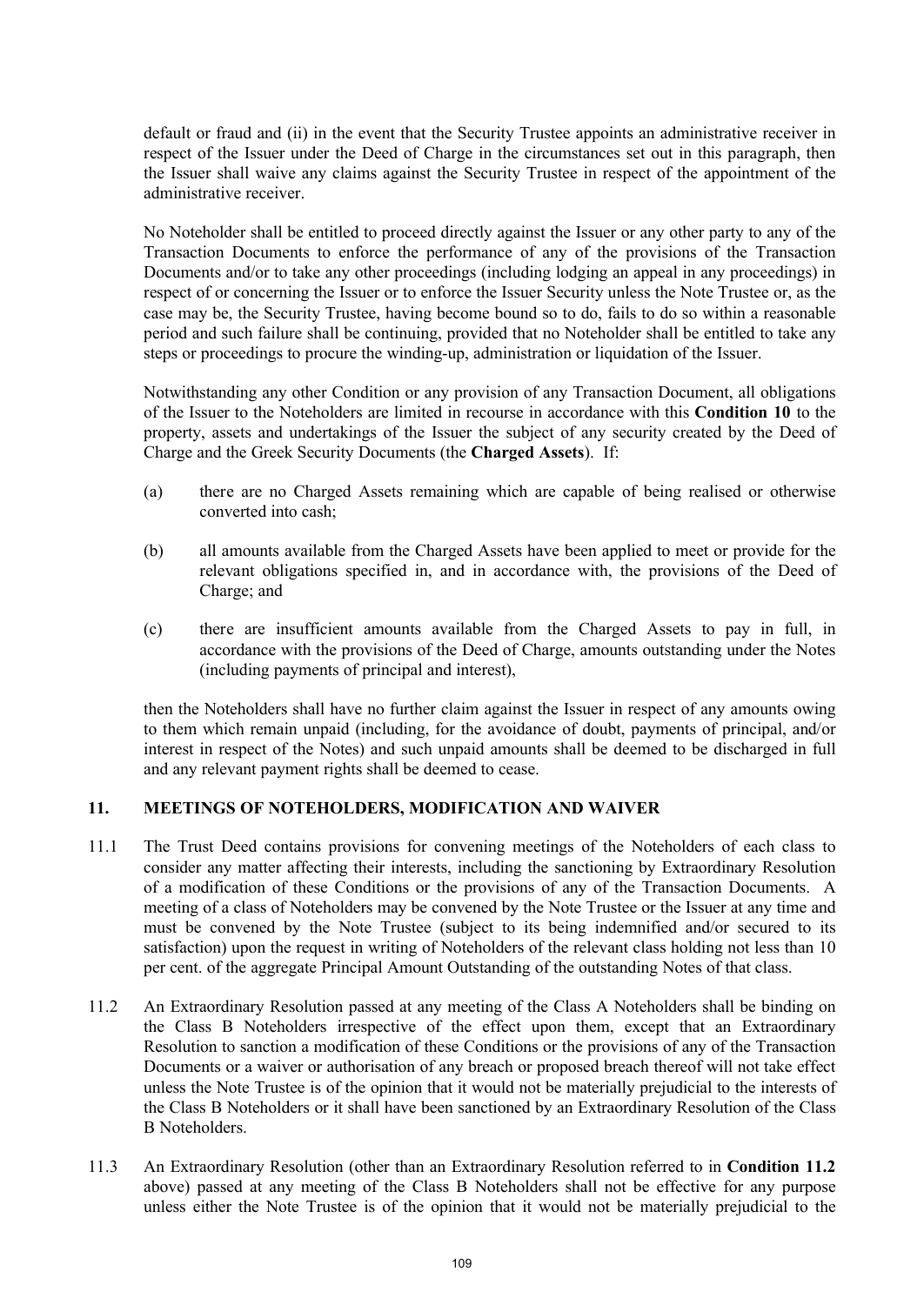interests of the Class A Noteholders or it is sanctioned by an Extraordinary Resolution of the Class A Noteholders.

- 11.4 Subject as provided below, the quorum at any meeting of Noteholders of any class for passing an Extraordinary Resolution will be one or more persons holding or representing more than 50 per cent. of the aggregate Principal Amount Outstanding of such class of Notes then outstanding, or, at any adjourned meeting, one or more persons being or representing a Noteholder of the relevant class, whatever the aggregate Principal Amount Outstanding of the Notes of such class held or represented by it or them.
- 11.5 The quorum at any meeting of Noteholders of any class for passing an Extraordinary Resolution to sanction a modification of the date of maturity of any Notes or which would have the effect of changing any day for payment of interest or principal thereon, changing the amount of principal or the rate of interest payable in respect of such class of Notes, altering the currency of payment of such class of Notes, altering the quorum or majority required in relation to an Extraordinary Resolution, sanctioning any scheme or proposal for the exchange or sale of the Notes for or the conversion of the Notes into or the cancellation of the Notes in consideration of shares, stock, notes, bonds, debentures, debenture stock and/or other obligations and/or securities of the Issuer, sanctioning the substitution of any entity for the Issuer or altering this definition (each, a **Basic Terms Modification**) shall be one or more persons holding or representing not less than three-quarters or, at any adjourned meeting, not less than one-quarter of the aggregate Principal Amount Outstanding of the Notes then outstanding of such class.
- 11.6 The Note Trustee may agree, or may direct the Security Trustee to agree, without the consent of the Noteholders:
	- (a) to any modification, or to any waiver or authorisation of any breach or proposed breach, of these Conditions, the Trust Deed or any of the other Transaction Documents which, in the opinion of the Note Trustee, is not materially prejudicial to the interests of the Noteholders of any class; or
	- (b) to any modification which, in the opinion of the Note Trustee, is to correct a manifest or proven error or is of a formal, minor or technical nature.
- 11.7 The Note Trustee may also, without the consent of the Noteholders, determine that an Event of Default shall not, or shall not subject to specified conditions, be treated as such, which is not, in the opinion of the Note Trustee materially prejudicial to the interests of the Noteholders of any class.
- 11.8 Any such modification, waiver, authorisation or determination shall be binding on the Noteholders and, unless the Note Trustee agrees otherwise, any such modification shall be notified to the Noteholders by the Issuer as soon as practicable thereafter in accordance with **Condition 14** (**Notice to Noteholders**).
- 11.9 In connection with any such substitution of principal debtor referred to in **Condition 6.2** (**Optional redemption in whole for taxation or other reasons**), the Note Trustee may also agree, without the consent of the Noteholders, to a change of the laws governing the Notes, these Conditions and/or any of the other Transaction Documents, provided that such change would not, in the opinion of the Note Trustee, be materially prejudicial to the interests of the Noteholders of any class.
- 11.10 The Note Trustee shall be entitled to take into account, for the purpose of exercising or performing any right, power, trust, authority, duty or discretion under or in relation to these Conditions or any of the Transaction Documents, among other things, to the extent that it considers, in its sole and absolute discretion, it is necessary and/or appropriate and/or relevant, any confirmation by Moody's (whether or not such confirmation is addressed to, or provides that it may be relied upon by, the Note Trustee and irrespective of the method by which such confirmation is conveyed) (a) that the then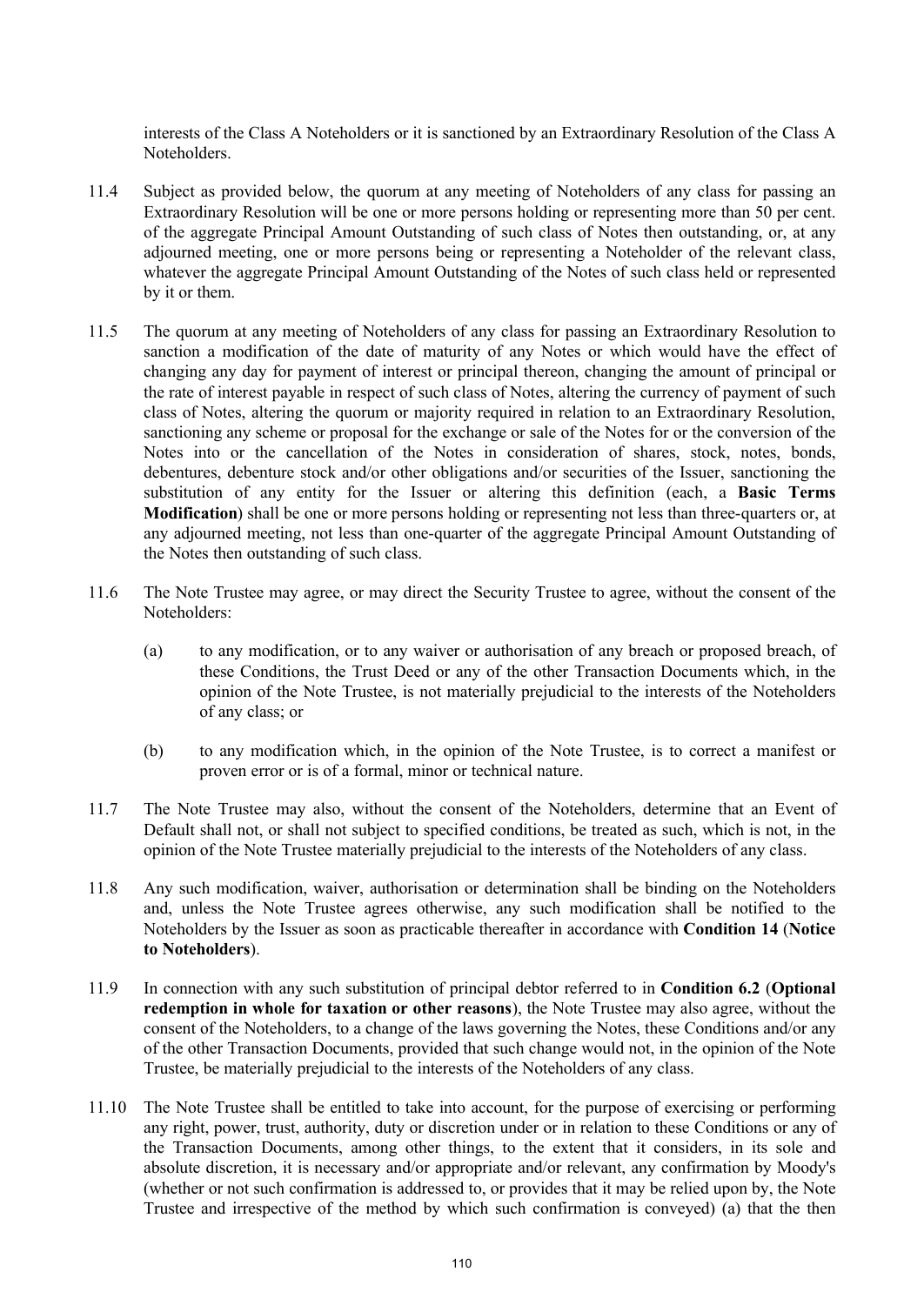current rating by it of the relevant class of Notes would not be downgraded, withdrawn or qualified by such exercise or performance and/or (b) if the original rating of the relevant class of Notes has been downgraded previously, that such exercise or performance will not prevent the restoration of such original rating of such class of Notes.

- 11.11 Where, in connection with the exercise or performance by each of them of any right, power, trust, authority, duty or discretion under or in relation to these Conditions or any of the Transaction Documents (including, without limitation, in relation to any modification, waiver, authorisation, determination or substitution as referred to above), the Note Trustee is required to have regard to the interests of the Noteholders of any class, it shall have regard to the general interests of the Noteholders of such class as a class but shall not have regard to any interests arising from circumstances particular to individual Noteholders (whatever their number) and, in particular but without limitation, shall not have regard to the consequences of any such exercise or performance for individual Noteholders (whatever their number) resulting from their being for any purpose domiciled or resident in, or otherwise connected with, or subject to the jurisdiction of, any particular territory or any political sub-division thereof and the Note Trustee shall not be entitled to require, nor shall any Noteholder be entitled to claim from the Issuer, the Note Trustee or the Security Trustee or any other person any indemnification or payment in respect of any tax consequences of any such exercise upon individual Noteholders.
- 11.12 Neither the Note Trustee nor the Security Trustee shall be required to have regard to the interests of any other Secured Creditors other than to ensure application of the Issuer's funds in accordance with the relevant Priority of Payments.

## **12. INDEMNIFICATION AND EXONERATION OF THE NOTE TRUSTEE AND THE SECURITY TRUSTEE**

The Trust Deed and the Deed of Charge contain provisions governing the responsibility (and relief from responsibility) of the Note Trustee and the Security Trustee respectively and providing for their indemnification in certain circumstances, including provisions relieving them from taking action or, in the case of the Security Trustee, enforcing the security constituted by the Deed of Charge and the Greek Security Documents, unless indemnified and/or secured and/or pre-funded to their satisfaction.

The Trust Deed and the Deed of Charge also contain provisions pursuant to which the Note Trustee and the Security Trustee are entitled, *inter alia*, (a) to enter into business transactions with the Issuer and/or any other party to any of the Transaction Documents or any of their affiliates and to act as trustee for the holders of any other securities issued or guaranteed by, or relating to, the Issuer and/or any other party to any of the Transaction Documents and/or such affiliate, (b) to exercise and enforce its rights, comply with its obligations and perform its duties under or in relation to any such transactions or, as the case may be, any such trusteeship without regard to the interests of, or consequences for, the Noteholders or any other Secured Creditors, and (c) to retain and not be liable to account for any profit made or any other amount or benefit received thereby or in connection therewith.

# **13. REPLACEMENT OF GLOBAL NOTES**

If any Global Note is mutilated, defaced, lost, stolen or destroyed, it may be replaced at the specified office of the Principal Paying Agent. Replacement of any mutilated, defaced, lost, stolen or destroyed Global Note will only be made on payment of such costs as may be incurred in connection therewith and on such terms as to evidence and indemnity as the Issuer may reasonably require. A mutilated or defaced Global Note must be surrendered before a new one will be issued.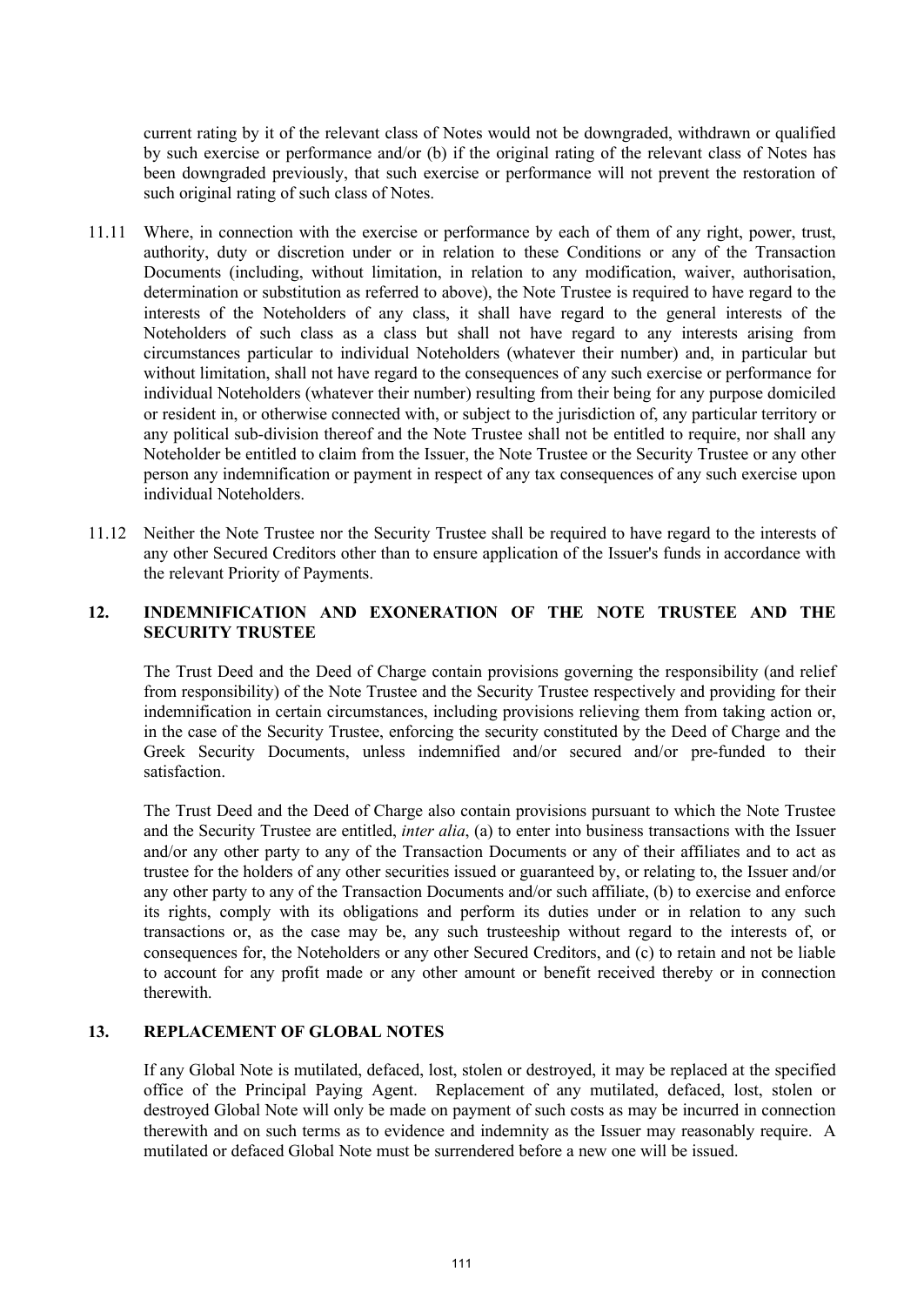#### **14. NOTICE TO NOTEHOLDERS**

Any notice shall be deemed to have been duly given to the relevant Noteholders if sent to the Clearing Systems for communication by them to the holders of the Notes and shall be deemed to be given on the date on which it was so sent and (so long as the relevant Notes are admitted to trading on, and listed on the official list of, the Irish Stock Exchange), any notice shall also be published in accordance with the relevant guidelines of the Irish Stock Exchange by a notification in writing to the Irish Stock Exchange who will in turn release this notice via the Regulatory News Service).

The Note Trustee shall be at liberty to sanction some other method of giving notice to the Noteholders if, in its opinion, such other method is reasonable having regard to market practice then prevailing and to the requirements of the stock exchange on which the relevant Notes are then admitted to trading and provided that notice of such other method is given to the Noteholders in such manner as the Note Trustee shall require.

#### **15. SUBORDINATION BY DEFERRAL**

#### **15.1 Interest**

In the event that, on any Interest Payment Date during the Revolving Period, the amount available to the Issuer, subject to and in accordance with the Deed of Charge, to apply on such Interest Payment Date, after deducting the amounts referred to in **Clause** 11 **(a)** to **(l)** (inclusive) of Schedule 2 to the Cash Management Agreement (in the case of the Class B Notes) or, after the termination of the Revolving Period and provided no Event of Default has occurred, on any Interest Payment Date, the amount available to the Issuer, subject to and in accordance with the Deed of Charge, to apply on such Interest Payment Date, after deducting the amounts referred to in **Clause** 11 **(a)** to **(k)** (inclusive) of the Cash Management Agreement (in the case of the Class B Notes) (in each case, an **Interest Residual Amount**), is not sufficient to satisfy in full the aggregate amount of interest (including amounts previously deferred under this **Condition 15.1** and accrued interest thereon) due, subject to this **Condition 15.1**, on the Class B Notes on such Interest Payment Date, there shall instead be payable on such Interest Payment Date, by way of interest (including as aforesaid) on each Class B Note, only a *pro rata* share of the Interest Residual Amount attributable to the Class B Notes on such Interest Payment Date.

In any such event, the Issuer shall create a provision in its accounts for the shortfall equal to the amount by which the aggregate amount of interest (including as aforesaid) paid on the Class B Notes on the relevant Interest Payment Date in accordance with this **Condition 15.1** falls short of the aggregate amount of interest (including as aforesaid) payable (but for the provisions of this **Condition 15.1**) on the Class B Notes on that date pursuant to **Condition 4 (Interest)**. Such shortfall shall itself accrue interest at the same rate as that payable in respect of the Class B Notes and shall be payable together with such accrued interest on the following Interest Payment Date, subject to the provisions of the preceding paragraph.

## **15.2 Principal**

All payments of principal shall be made in accordance with the relevant Priority of Payments.

# **15.3 General**

Any amounts of interest in respect of the Class B Notes otherwise payable under these Conditions which are not paid by virtue of this **Condition 15**, together with accrued interest thereon, shall in any event become payable on the Interest Payment Date falling in January 2039 or on such earlier date as the Class B Notes become due and repayable in full under **Condition 6** (**Redemption**) or **9** (**Events of Default**).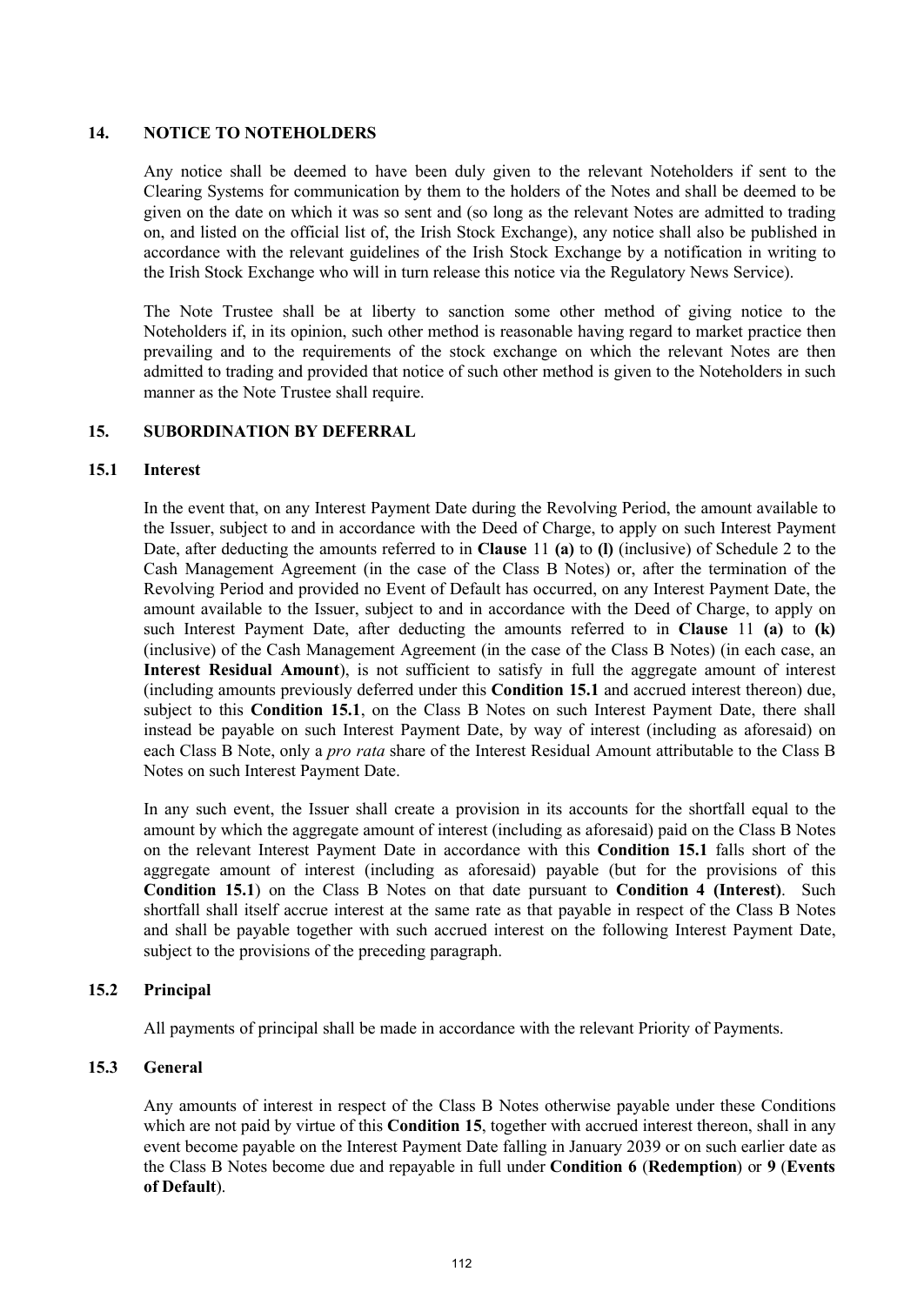# **15.4 Notification**

As soon as practicable after becoming aware that any part of a payment of interest on the Class B Notes will be deferred or that a payment previously deferred will be made in accordance with this **Condition 15**, the Issuer will give notice thereof to the Class B Noteholders in accordance with **Condition 14** (**Notice to Noteholders**) and to the Note Trustee.

#### **15.5 Application**

This **Condition 15** shall cease to apply in respect of the Class B Notes upon the redemption in full of all Class A Notes.

# **16. GOVERNING LAW**

Each of the Trust Deed, the Global Notes and these Conditions (and, in each case, any noncontractual obligations arising out of or in connection with the relevant documents) is governed by, and shall be construed in accordance with, English law.

# **17. RIGHTS OF THIRD PARTIES**

No rights are conferred on any person under the Contracts (Rights of Third Parties) Act 1999 to enforce any term of the Notes or these Conditions, but this does not affect any right or remedy of any person which exists or is available apart from that Act.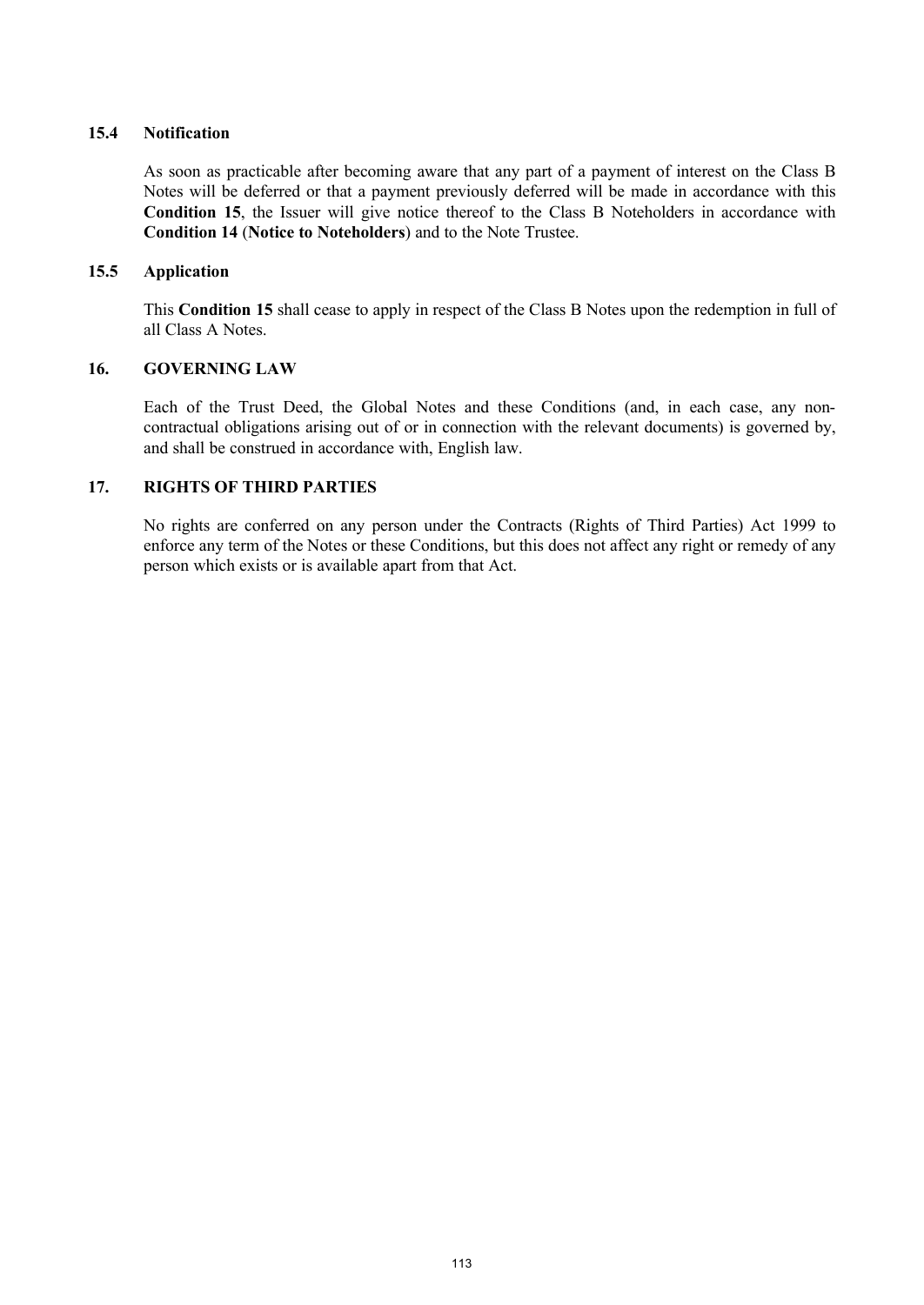#### **CASHFLOWS**

The section summarises the cashflows of the Issuer as to the allocation and distribution of Available Revenue Receipts and Available Principal Receipts standing to the credit of the Revenue Ledger and the Principal Ledger and their order of priority (each such orders of priority, a **Priority of Payments**).

#### **1. PRE-ACCELERATION PRIORITY OF PAYMENTS**

## **Application of Revenue Receipts prior to the service of a Note Acceleration Notice by the Note Trustee on the Issuer**

On each Interest Payment Date prior to the service of a Note Acceleration Notice by the Note Trustee on the Issuer, the Cash Manager (on behalf of the Issuer) shall apply or provide for the Available Revenue Receipts in the following order of priority (in each case only if and to the extent that payments or provisions of a higher priority have been made in full) (the **Pre-Acceleration Revenue Priority of Payments**):

- (a) *first*, in or towards payment of the Issuer's liability to tax, if any save insofar as such liability may be satisfied out of the amount to be retained by the Issuer as profit;
- (b) *second*, in or towards satisfaction *pro rata* and *pari passu* according to the respective amounts thereof of:
	- (i) any costs, charges, liabilities, expenses, and all other amounts then due and payable or to become due and payable in the immediately succeeding Interest Period to the Note Trustee and any appointee under the provisions of the Trust Deed and the other Transaction Documents together with (if payable) any VAT thereon as provided therein; and
	- (ii) any costs, charges, liabilities, expenses, and all other amounts then due and payable or to become due and payable in the immediately succeeding Interest Period to the Security Trustee and any appointee under the provisions of the Deed of Charge and the other Transaction Documents together with (if payable) any VAT thereon as provided therein;
- (c) *third*, in or towards satisfaction *pro rata* and *pari passu* according to the respective amounts thereof of:
	- (i) any remuneration then due and payable to the Agent Bank and the Paying Agents and any costs, charges, liabilities and expenses then due or to become due and payable in the immediately succeeding Interest Period to them under the provisions of the Agency Agreement, together with (if payable) any VAT thereon as provided therein;
	- (ii) any amounts then due and payable to the Cash Manager and any costs, charges, liabilities and expenses then due and payable to the Cash Manager or any such amount to become due and payable to the Cash Manager in the immediately succeeding Interest Period under the provisions of the Cash Management Agreement, together with (if payable) any VAT thereon as provided therein;
	- (iii) any amounts then due and payable to the Account Bank and any costs, charges, liabilities and expenses then due and payable to the Account Bank or any such amount to become due and payable to the Account Bank in the immediately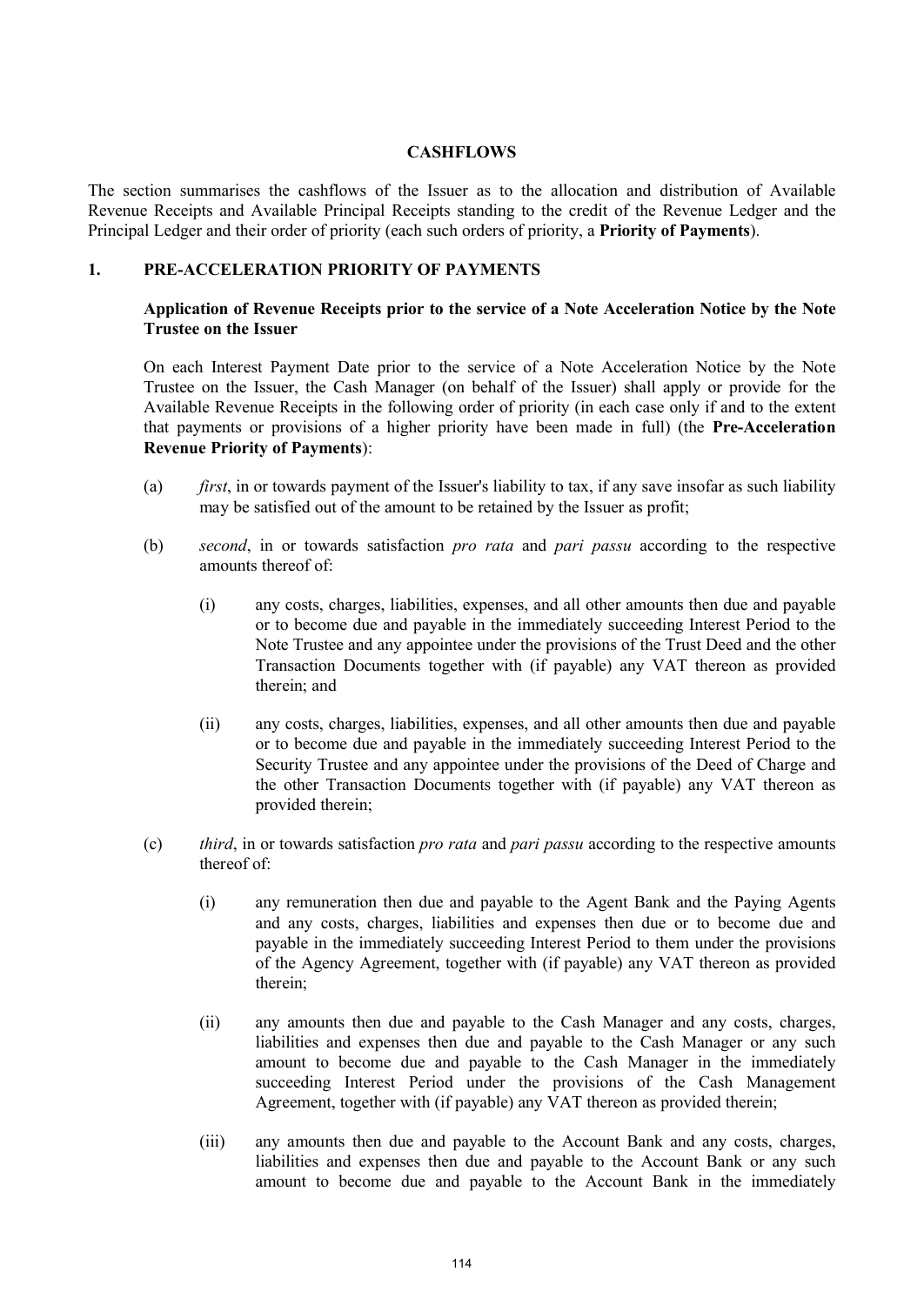succeeding Interest Period under the provisions of the Bank Account Agreement, together with (if payable) any VAT thereon as provided therein;

- (iv) any amounts then due and payable to the Corporate Services Provider and any costs, charges, liabilities and expenses then due and payable or to become due and payable in the immediately succeeding Interest Period to the Corporate Services Provider under the provisions of the Corporate Services Agreement, together with (if payable) any VAT thereon as provided therein;
- (d) *fourth*, in or towards satisfaction *pro rata* and *pari passu* according to the respective amounts thereof of:
	- (i) any amounts due and payable to the Servicer and any costs, charges, liabilities and expenses then due and payable to the Servicer or any such amount to become due and payable to the Servicer in the immediately succeeding Interest Period under the provisions of the Servicing Agreement, together with (if payable) any VAT thereon as provided therein;
	- (ii) and any amounts then due and payable to the Greek Account Bank and any costs, charges, liabilities and expenses then due and payable to the Greek Account Bank or any such amount to become due and payable to the Greek Account Bank in the immediately succeeding Interest Period under the provisions of the Greek Bank Account Agreement, together with (if payable) any VAT thereon as provided therein;
	- (iii) any amounts due and payable by the Issuer to third parties and incurred without breach by the Issuer of the Transaction Documents to which it is a party (and for which payment has not been provided for elsewhere) and any amounts necessary to provide for any such amounts expected to become due and payable by the Issuer in the immediately succeeding Interest Period; and
	- (iv) any amounts due and payable to Alpha Bank or Alpha Leasing (as the case may be) for the lease of the Issuer Safety Deposit Box, together with (if payable) any VAT thereon;
- (e) *fifth*, to pay the Stand-by Servicer Stand-by Fee (if any), together with (if payable) any VAT thereon;
- (f) *sixth*, to pay the Issuer an amount equal to  $\epsilon 1,000$  to be retained by the Issuer in the Issuer Transaction Account as profit in respect of the business of the Issuer and to be credited to the Retained Profit Ledger;
- (g) *seventh*, to pay interest due and payable on the Class A Notes;
- (h) *eighth*, to credit the Class A Notes Principal Deficiency Ledger in an amount sufficient to eliminate any debit thereon;
- (i) *ninth*, to credit the Class B Notes Principal Deficiency Ledger in an amount sufficient to eliminate any debit thereon;
- (j) *tenth*, to credit the Reserve Account up to the Reserve Fund Required Amount;
- (k) *eleventh,* to pay interest due and payable on the Class B Notes;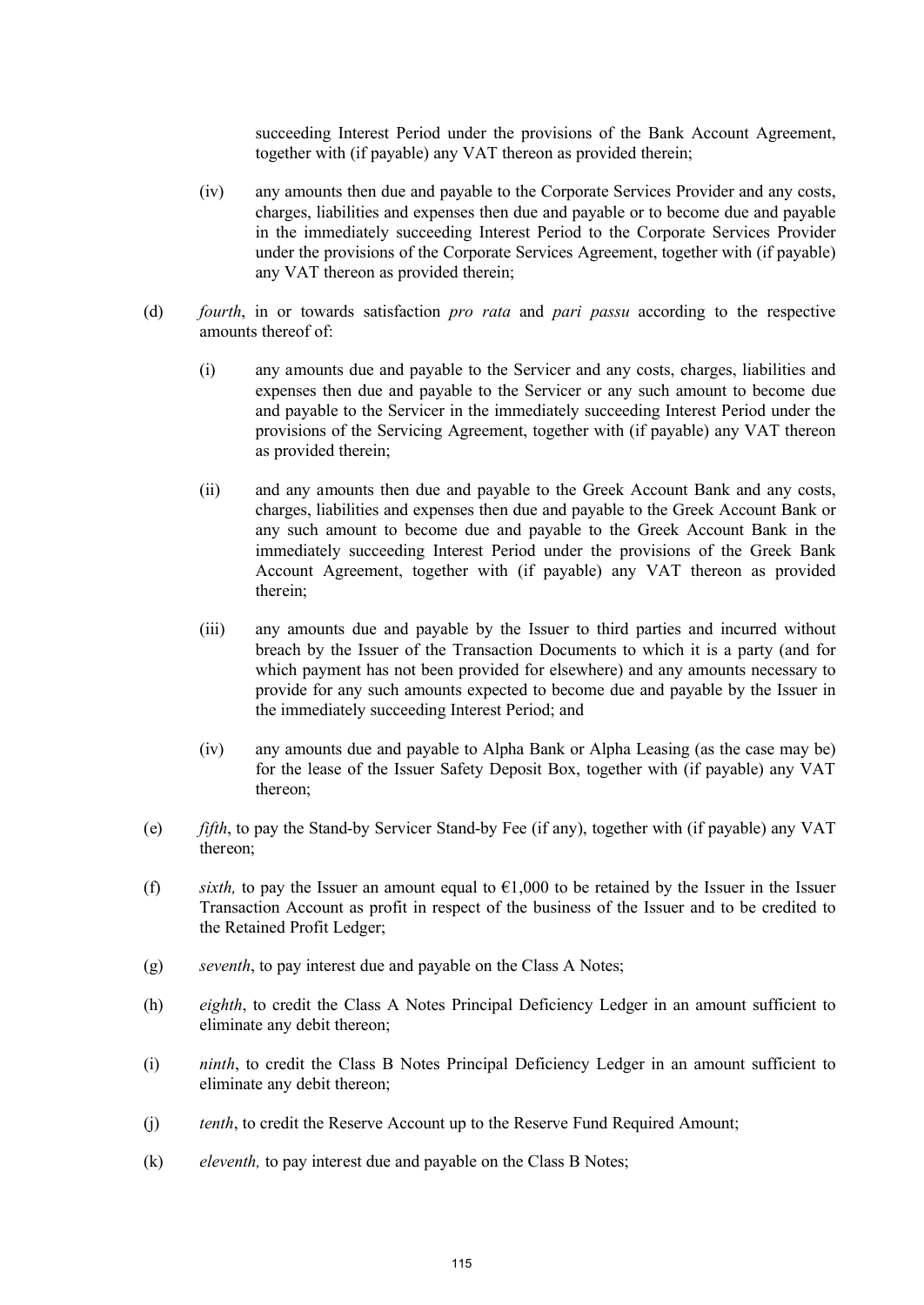- (l) *twelfth,* in or towards payment of any Additional Portfolio Accrued Interest Purchase Price due and payable as at such Interest Payment Date;
- (m) *thirteenth,* in or towards payment to the Subordinated Loan Provider of interest *pari passu* on a *pro rata* basis due on the Subordinated Loan Facilities as at such Interest Payment Date:
- (n) *fourteenth*, in or towards payment to the Subordinated Loan Provider of principal due on the Subordinated Accrued Interest and Expenses Loan Facility as at such Interest Payment Date;
- (o) *fifteenth*, in or towards payment to the Subordinated Loan Provider of principal due on the Subordinated Reserve Loan Facility as at such Interest Payment Date up to the Reserve Fund Amortisation Amount (if any);
- (p) *sixteenth*, to pay any Deferred Purchase Price due and payable under the Purchase Agreement to the Seller; and
- (q) *seventeenth*, the excess (if any) to the Issuer.

#### **Application of Principal Receipts to Cover Shortfalls**

On the last day of the Collection Period preceding the relevant Interest Payment Date, the Cash Manager shall calculate whether the Available Revenue Receipts will be sufficient to pay on the relevant Interest Payment Date items (a) to (g) of the Pre-Acceleration Revenue Priority of Payments.

If the Cash Manager determines that there would be insufficient Available Revenue Receipts on an Interest Payment Date to pay items (a) to (g) of the Pre-Acceleration Revenue Priority of Payments (such shortfall, an **Income Deficit**), then the Issuer shall pay or provide for that Income Deficit by applying Principal Receipts (if any) and the Cash Manager shall make a corresponding entry on the relevant Principal Deficiency Ledger.

#### **Application of Available Principal Receipts prior to the service of a Note Acceleration Notice by the Note Trustee on the Issuer**

Prior to the Service of a Note Acceleration Notice on the Issuer by the Note Trustee, the Issuer is required pursuant to the terms of the Cash Management Agreement to apply Available Principal Receipts on each Interest Payment Date in the following order of priority (the **Pre-Acceleration Principal Priority of Payments**):

- (a) *first*, during the Revolving Period, towards a credit to the Retained Principal Receipts Ledger in an amount equal to all Available Principal Receipts;
- (b) *second*, to pay any principal amounts due and payable on the Class A Notes;
- (c) *third*, to pay any principal amounts due and payable on the Class B Notes; and
- (d) *fourth*, the excess (if any) to be applied as Available Revenue Receipts

# **2. PRIORITY OF PAYMENTS – UPON ENFORCEMENT BUT PRIOR TO ACCELERATION**

All moneys received or recovered by the Security Trustee or any Receiver in respect of the Charged Assets upon and after enforcement of the Issuer Security but prior to the service of a Note Acceleration Notice will be held by it on trust to be applied in accordance with the Pre-Acceleration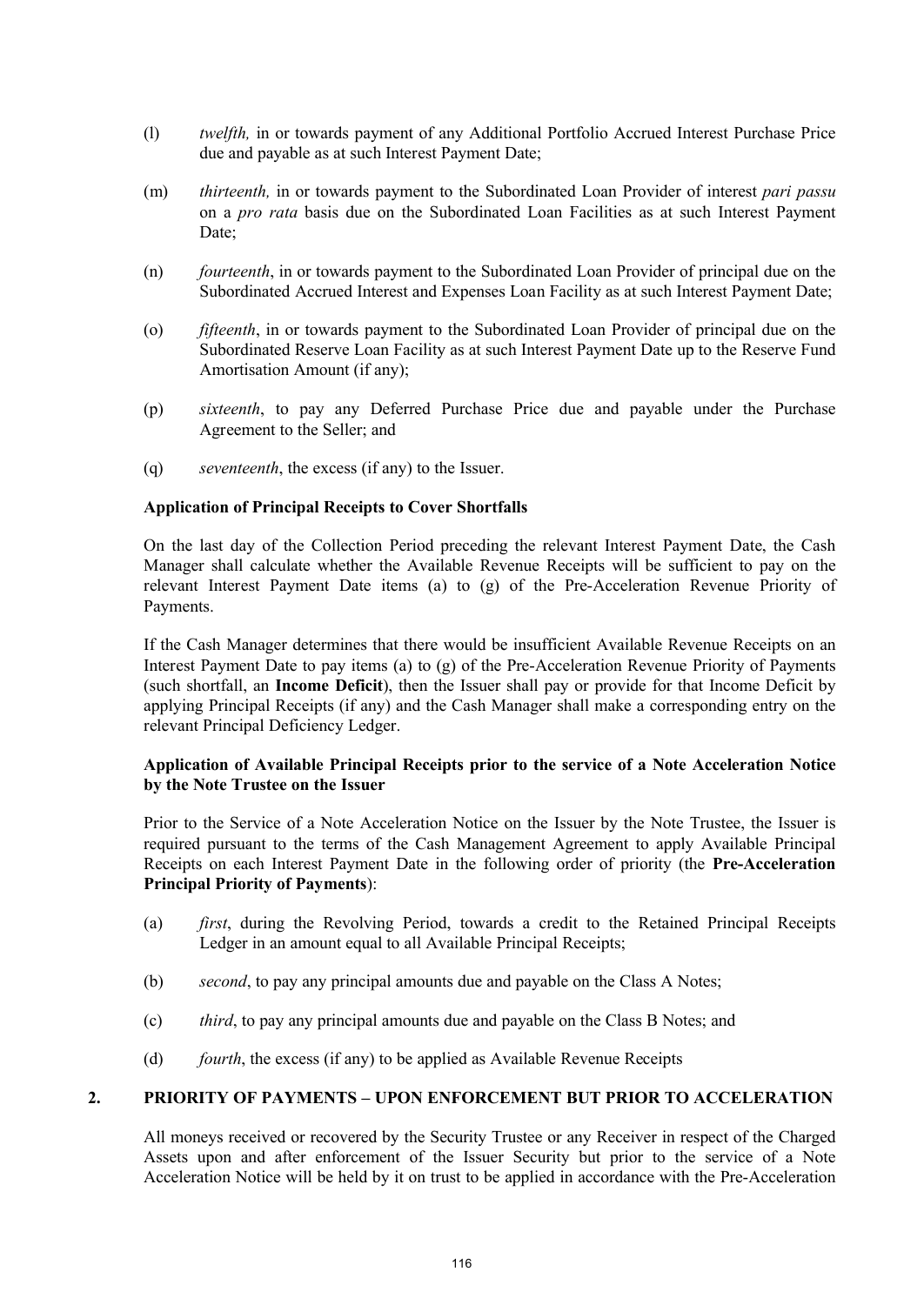Revenue Priority of Payments as set out in Schedule 2 of the Cash Management Agreement, but as if:

- (a) each of the references in the Pre-Acceleration Revenue Priority of Payments (as set out above) to the Security Trustee included a reference to any Receiver appointed by the Security Trustee;
- (b) each of the references in the Pre-Acceleration Revenue Priority of Payments (as set out above) to an amount payable by the Issuer which does not form part of the Secured Liabilities were deleted; and
- (c) paragraph (q) of the Pre-Acceleration Revenue Priority of Payments (as set out above) was amended so that the excess amount referred to in that paragraph is retained in an account in the name of, or under the control of, the Security Trustee or any Receiver appointed by the Security Trustee for subsequent application rather than being paid to the Issuer or other person entitled to it.

#### **3. POST ACCELERATION PRIORITY OF PAYMENTS**

#### **Distribution of Available Revenue Receipts and Available Principal Receipts following the service of a Note Acceleration Notice by the Note Trustee on the Issuer**

Following the service of a Note Acceleration Notice by the Note Trustee on the Issuer, the Security Trustee (or the Cash Manager on its behalf) will apply amounts in respect of Available Revenue Receipts and Available Principal Receipts received or recovered following the service of a Note Acceleration Notice on the Issuer (including, for the avoidance of doubt, on enforcement of the Issuer Security) in the following order of priority (the **Post-Acceleration Priority of Payments**):

- (a) *first*, in or towards satisfaction *pro rata* and *pari passu* according to the respective amounts thereof of:
	- (i) any costs, charges, liabilities, expenses and all other amounts then due and payable to the Note Trustee and any appointee, under the provisions of the Trust Deed and the other Transaction Documents, together with (if payable) VAT thereon as provided therein; and
	- (ii) any costs, charges, liabilities, expenses and all other amounts then due and payable to the Security Trustee, any Receiver appointed by the Security Trustee and any appointee under the provisions of the Deed of Charge and the other Transaction Documents, together with (if payable) VAT thereon as provided herein;
- (b) *second*, in or towards satisfaction *pro rata* and *pari passu* according to the respective amounts thereof of:
	- (i) any remuneration then due and payable to the Agent Bank and the Paying Agents and any costs, charges, liabilities and expenses then due and payable to them under the provisions of the Agency Agreement, together with (if payable) VAT thereon as provided therein;
	- (ii) any amounts then due and payable to the Cash Manager and any costs, charges, liabilities and expenses then due and payable to the Cash Manager in the immediately succeeding Interest Period under the provisions of the Cash Management Agreement, together with (if payable) VAT thereon as provided therein;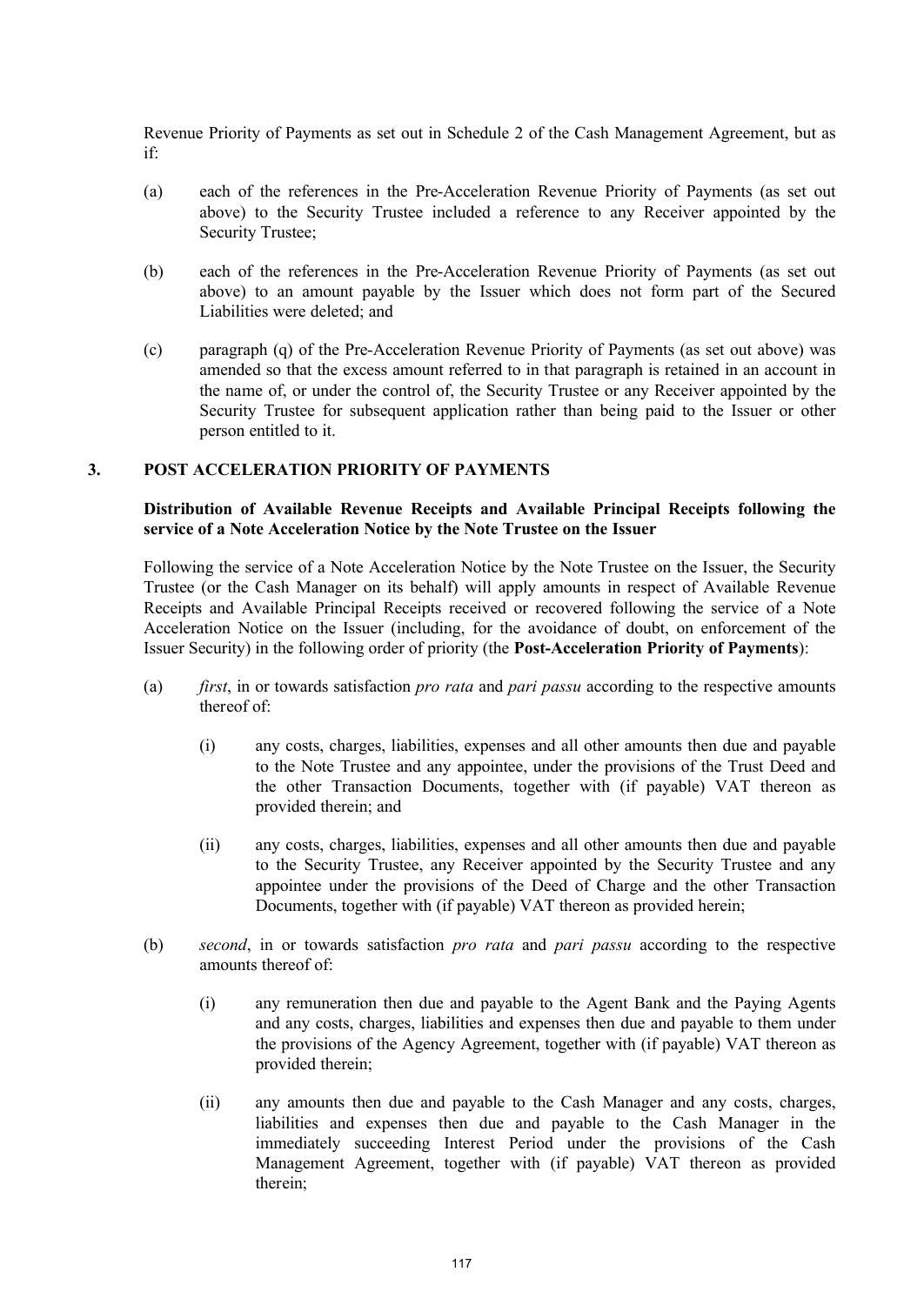- (iii) any amounts then due and payable to the Account Bank and any costs, charges, liabilities and expenses then due and payable to the Account Bank in the immediately succeeding Interest Period under the provisions of the Bank Account Agreement, together with (if payable) VAT thereon as provided therein; and
- (iv) any amounts them due and payable to the Corporate Services Provider and any costs, charges, liabilities and expenses under the provisions of the Corporate Services Agreement together with (if payable) VAT thereon as provided therein;
- (c) *third*, in or towards satisfaction *pro rata* and *pari passu* according to the respective amounts thereof:
	- (i) any amounts due and payable to the Servicer and any costs, charges, liabilities and expenses then due and payable to the Servicer or any such amount to become due and payable to the Servicer in the immediately succeeding Interest Period under the provisions of the Servicing Agreement, together with (if payable) VAT thereon as provided therein; and
	- (ii) any amounts then due and payable to the Greek Account Bank and any costs, charges, liabilities and expenses then due and payable to the Greek Account Bank in the immediately succeeding Interest Period under the provisions of the Greek Bank Account Agreement, together with (if payable) VAT thereon as provided therein;
- (d) *fourth*, to pay interest and principal due and payable on the Class A Notes;
- (e) *fifth*, to pay interest and principal due and payable on the Class B Notes;
- (f) *sixth,* any amounts due and payable to Alpha Bank or Alpha Leasing (as the case may be) for the lease of the Issuer Safety Deposit Box, together with (if payable) any VAT thereon; and
- (g) *seventh,* in or towards payment to the Subordinated Loan Provider of interest *pari passu* on a *pro rata* basis due on the Subordinated Loan Facilities;
- (h) *eighth*, in or towards payment to the Subordinated Loan Provider of principal due on the Subordinated Loan Facilities;
- (i) *ninth*, to pay any Deferred Purchase Price due and payable under the Purchase Agreement to the Seller; and
- (j) *tenth*, the excess (if any) to the Issuer.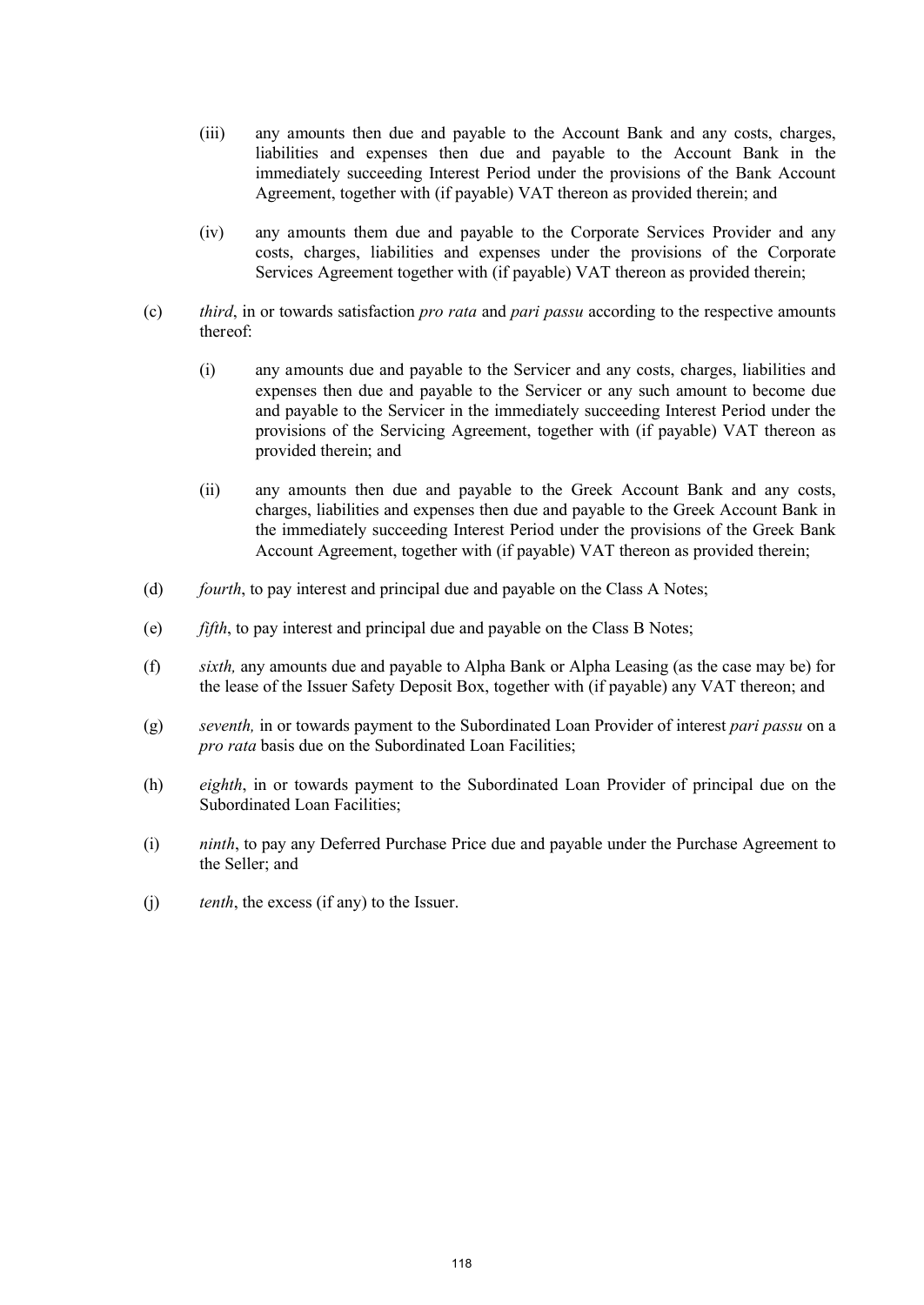#### **ESTIMATED WEIGHTED AVERAGE LIFE OF THE CLASS A NOTES**

The estimated weighted average life of each of the Class A Notes cannot be predicted as the actual rate and timing at which amounts will be collected in respect of the Portfolio and a number of other relevant facts are unknown. Weighted average life refers to the average amount of time that will elapse from the date of issuance of a security to the date of distribution to the investor of amounts distributed in net reduction of principal of such security (assuming no losses).

The following table shows the estimated weighted average life of the Class A Notes and was prepared based on the characteristics of the Lease Receivables to be included in the Initial Portfolio, on the amortisation assumptions provided by the Seller and on the following additional assumptions (the **Modelling Assumptions**):

(a) as of the Closing Date, the Lease Receivables consist of nine hypothetical Lease Receivables having the following characteristics:

|         | Lease<br><b>Outstanding</b><br><b>Balance</b> | <b>Remaining Term</b><br>(months) | <i>Interest</i><br>Rate (per<br>annum) | <b>Balloon</b><br>Percentage |
|---------|-----------------------------------------------|-----------------------------------|----------------------------------------|------------------------------|
| Lease 1 | 70,662,175.58                                 | 24                                | 3.822%                                 | 5.940%                       |
| Lease 2 | 88,223,894.81                                 | 51                                | 3.837%                                 | 1.063%                       |
| Lease 3 | 70,666,950.68                                 | 88                                | 3.111%                                 | 1.246%                       |
| Lease 4 | 77,944,641.54                                 | 131                               | $3.021\%$                              | $0.000\%$                    |
| Lease 5 | 92,149,581.76                                 | 158                               | 2.804%                                 | $0.521\%$                    |
| Lease 6 | 39,610,681.78                                 | 204                               | 2.167%                                 | 0.998%                       |
| Lease 7 | 26,061,295.89                                 | 233                               | 2.815%                                 | $0.000\%$                    |
| Lease 8 | 8,864,099.86                                  | 279                               | 2.698%                                 | $0.000\%$                    |
| Lease 9 | 628,326.04                                    | 289                               | 2.550%                                 | $0.000\%$                    |

- (b) the Lease Receivables pay equal monthly instalments of principal and interest for the balance excluding the balloon percentage, which is paid as a lump sum in addition to the scheduled payment on the maturity of the lease;
- (c) no Event of Default occurs in respect of the Notes;
- (d) the Class A Notes are issued on 11 December 2009;
- (e) the Revolving Period ends on the Interest Payment Date falling in January 2012;
- (f) the Class A Notes are not redeemed in accordance with Condition 6.2 (a) (Optional redemption in whole for taxation or other reasons);
- (g) interest rate indices remain unchanged for the life of the transaction;
- (h) the Lease Receivables are fully performing at all times;
- (i) the Lease Receivables are subject to a constant annual prepayment at the rates set out in the table below;
- (j) the Aggregate Lease Outstanding Balance of the Portfolio during the Revolving Period will always be at least €474,811,647.94.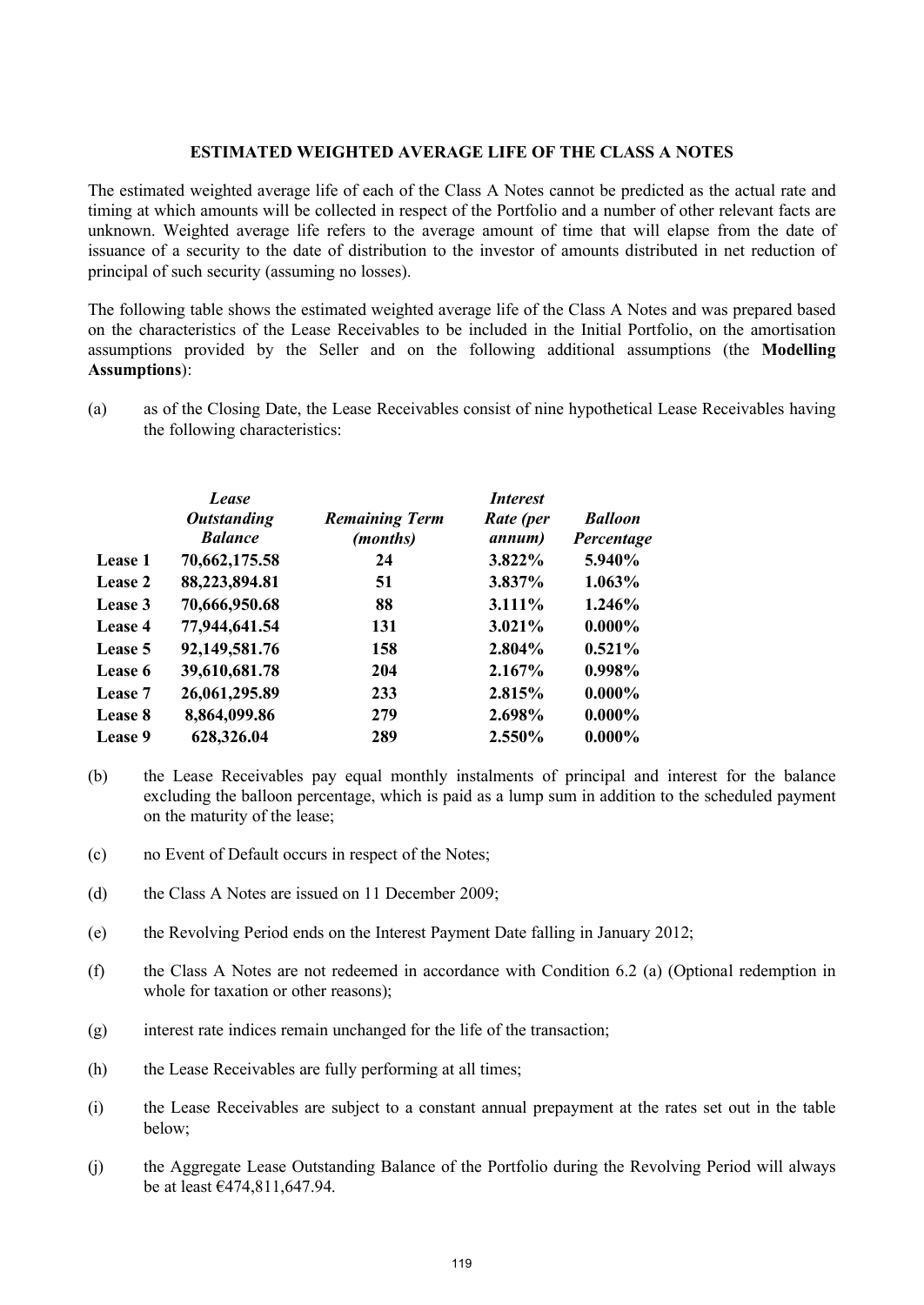#### **Estimated weighted average life on the assumption of no call**

| <b>Constant prepayment rate</b> | Class A Notes |  |
|---------------------------------|---------------|--|
|                                 | (in years)    |  |
| $0\%$                           | 4.04          |  |
| $3\%$                           | 3.78          |  |
| 6%                              | 3.58          |  |
| 9%                              | 3.42          |  |
| 12%                             | 3.29          |  |
| 15%                             | 3.19          |  |

**The actual characteristics and performance of the Lease Receivables are likely to differ from the Modelling Assumptions used in constructing the table set forth above, which is hypothetical in nature and is provided only to give a general sense of how the principal cash flows might behave. Any difference between such assumptions and the actual characteristics and performance of the Lease Receivables will cause the estimated weighted average life of the Class A Notes to differ (which difference could be material) from the corresponding information in the table.**

**The estimated weighted average lives of the Class A Notes is subject to factors largely outside the control of the Issuer and consequently no assurance can be given that the assumptions and estimates in this section will prove in any way to be realistic and they must therefore be viewed with considerable caution.**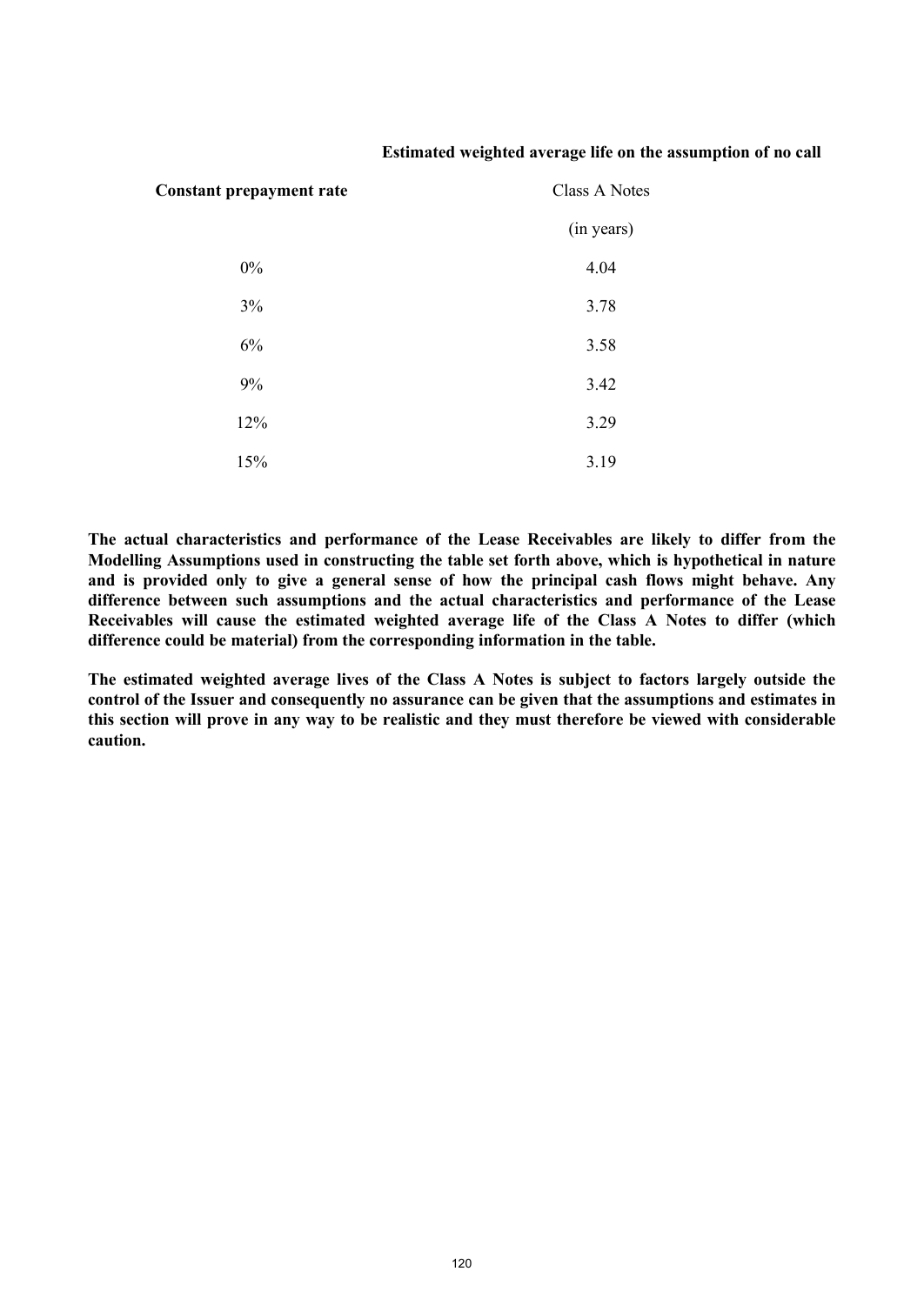## **THE ISSUER**

## **1. General**

The Issuer was established as a special purpose vehicle and incorporated and registered in England and Wales (registered number 7050748) under the Companies Act 2006 (as amended) with limited liability as a public limited company on 20 October 2009.

# **2. Registered Office**

The Issuer's registered office is at c/o Wilmington Trust SP Services (London) Limited, Fifth Floor, 6 Broad Street Place, London EC2M 7JH. The telephone number of the Issuer is +44 (0) 20 7614 1111.

# **3. Principal Activities**

The Articles of Association of the Issuer state that the Issuer's objects are unrestricted and therefore permit, the Issuer to, amongst other things, borrow money, grant security over its assets for the performance of its obligations and to purchase assets.

The Issuer was established to issue the Notes, to purchase the Lease Receivables, to enter into the Transaction Documents, and carry out any and all other activities related to the transactions described in this Prospectus.

The Issuer has no subsidiaries or employees.

Since its incorporation, the Issuer has not carried on any business or activities other than those incidental to its incorporation, the authorisation and issue of the Notes and the purchase of the Lease Receivables and activities incidental to the exercise of its rights and compliance with its obligations under the Transaction Documents and any other documents entered into in connection with the issue of the Notes.

Since its date of incorporation, the Issuer has not commenced operations and no financial statements of the Issuer have been prepared as at the date of this Prospectus.

There is no intention to accumulate surpluses in the Issuer (other than the amounts standing to the credit of the Reserve Fund).

# **4. Directors**

The directors of the Issuer and their business addresses and occupations are:

| <b>Name</b>        | <b>Business Address</b>                                                                                                 | <b>Business Occupation</b> |
|--------------------|-------------------------------------------------------------------------------------------------------------------------|----------------------------|
| <b>Ruth Samson</b> | Wilmington Trust SP Services Director<br>c/O<br>(London) Limited, Fifth Floor, 6 Broad<br>Street Place, London EC2M 7JH |                            |
| Mark Filer         | Wilmington Trust SP Services Director<br>c/O<br>(London) Limited, Fifth Floor, 6 Broad<br>Street Place, London EC2M 7JH |                            |
| Sunil Masson       | Wilmington Trust SP Services Director<br>c/O<br>(London) Limited, Fifth Floor, 6 Broad                                  |                            |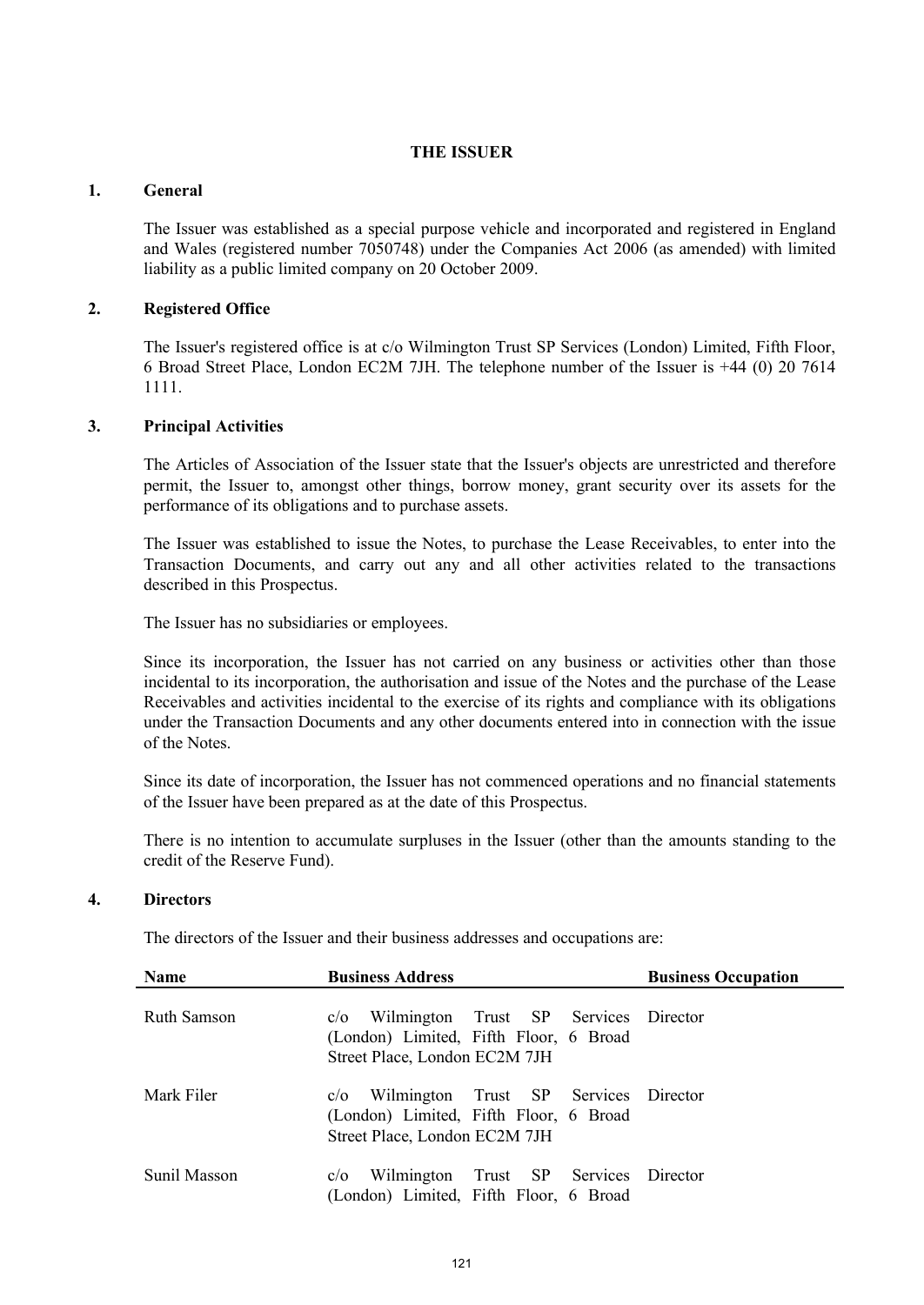#### Street Place, London EC2M 7JH

Wilmington Trust SP Services (London) **Limited** Fifth Floor, 6 Broad Street Place, London Corporate Director EC2M 7JH

The directors of Wilmington Trust SP Services (London) Limited and their principal activities are as follows:

| <b>Name</b>              | <b>Function</b>           | <b>Principal Activities</b> |  |
|--------------------------|---------------------------|-----------------------------|--|
| Martin McDermott         | <b>Executive Director</b> | Company Director            |  |
| Jean-Christoph Schroeder | <b>Executive Director</b> | Company Director            |  |
| Nic Patch                | <b>Executive Director</b> | Company Director            |  |
| William Farrell          | Non-Executive Director    | <b>Banker</b>               |  |
| John Beeson              | Non-Executive Director    | <b>Banker</b>               |  |
| Mark Filer               | <b>Executive Director</b> | Company Director            |  |

The directors of the Issuer may engage in other activities and have other interests which may conflict with the interests of the Issuer. As a matter of English law, each director is under a duty to act honestly and in good faith with a view to the best interests of the Issuer, regardless of any other directorships he may hold.

Pursuant to the terms of the Corporate Services Agreement, the Corporate Services Provider will provide directors and certain other corporate and administration services to the Issuer in consideration for the payment by the Issuer of an annual fee to the Corporate Services Provider.

The company secretary of the Issuer is Wilmington Trust SP Services (London) Limited whose registered office is at Fifth Floor, 6 Broad Street Place, London EC2M 7JH.

# **5. Capital and Shares**

The authorised share capital of the Issuer is comprised of 1 ordinary share of £1 and 49,999 ordinary shares of  $E1.14$ . The Issuer has issued 50,000 shares with 49,999 paid up to 29 cents and 1 fully paid share of  $f1$ .

Irida Holdings Limited (**Holdings**) a company incorporated in England and Wales and having its registered office at c/o Wilmington Trust SP Services (London) Limited, Fifth Floor, 6 Broad Street Place, London EC2M 7JH holds 50,000 shares of the Issuer.

Pursuant to a declaration of trust dated 26 November 2009,Wilmington Trust SP Services (London) Limited (in such capacity, the **Share Trustee**), a company incorporated in England and Wales and having its registered office at Fifth Floor, 6 Broad Street Place, London EC2M 7JH holds the share of Holdings on trust for the benefit of one or more discretionary objects.

Neither Alpha Leasing nor any company connected with Alpha Leasing can direct the Share Trustee and none of such companies has any control, direct or indirect, over Holdings or the Issuer.

The Share Trustee will have no beneficial interest in and derive no benefit (other than fees) for acting as Share Trustee from its holding of shares in Holdings.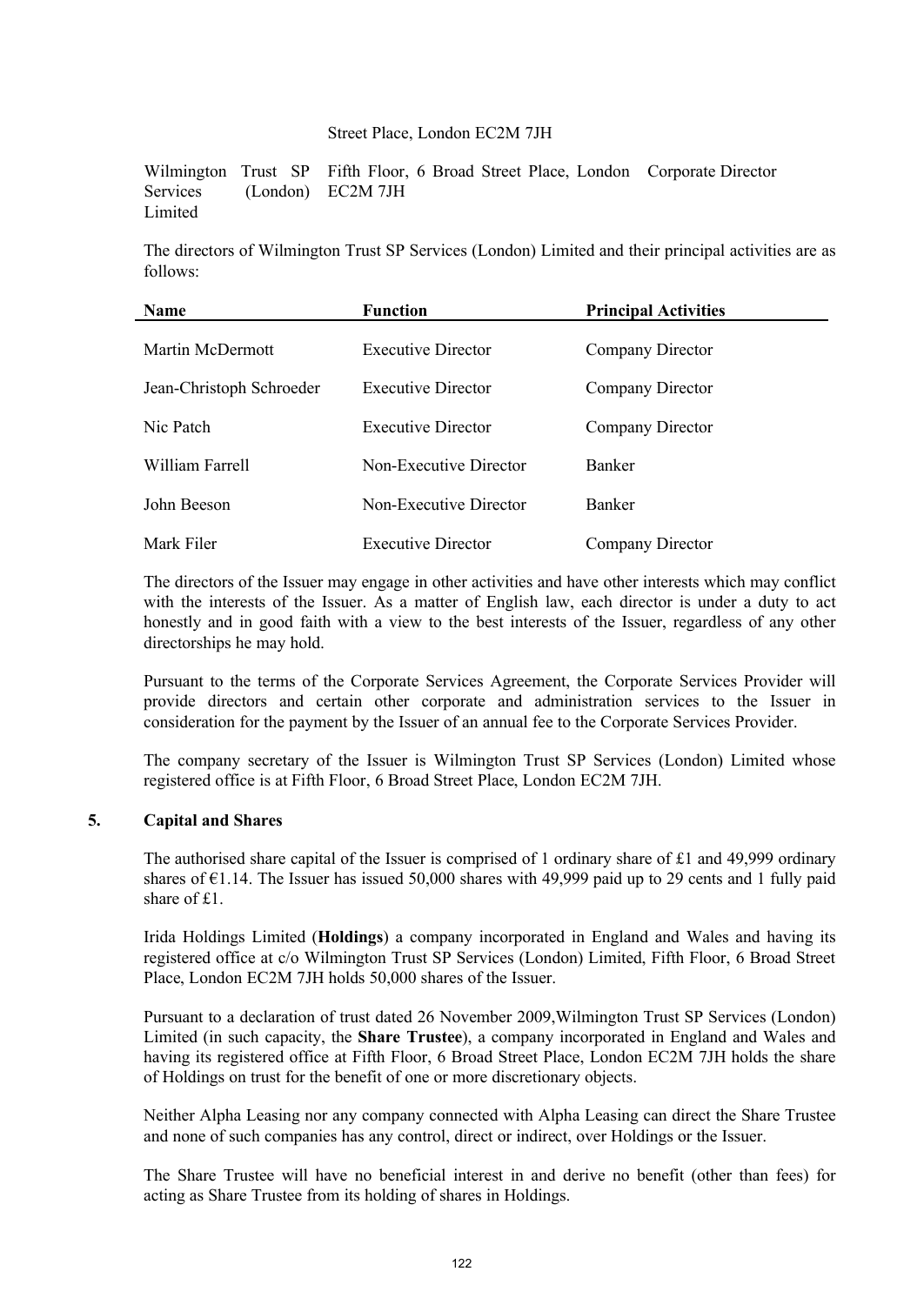## **6. Capitalisation**

The following table sets out the capitalisation of the Issuer as at the date hereof:

| <b>Share Capital</b>                       | Amount     |
|--------------------------------------------|------------|
| Authorised:                                |            |
| 1 ordinary share of £1                     | £1         |
| 49,999 ordinary shares of $\epsilon$ 1.14  | €57,098.86 |
| <b>Issued:</b>                             |            |
| 1 fully paid ordinary share of £1          | £1         |
| 49,999 ordinary shares paid up to 29 cents | €14,277    |

As at the date hereof, save as disclosed above, the Issuer has no loan capital outstanding or authorised but unissued shares, no term loans outstanding and no other borrowings or indebtedness in the nature of the borrowing nor any contingent liabilities or guarantees. The current financial period of the Issuer will end on 31 December 2010.

# **7. Financial Statements and auditors**

Since its date of incorporation, the Issuer has not commenced operations and no financial statements of the Issuer have been prepared as at the date of this Prospectus. The Issuer intends to publish its first financial statements in respect of the period ending on 31 December 2010. The Issuer will not prepare interim financial statements. The financial year of the Issuer ends on 31 December in each calendar year.

The independent auditor of the Issuer is KPMG Audit plc. KPMG Audit plc is a member of the Institute of Chartered Accountants in England and Wales.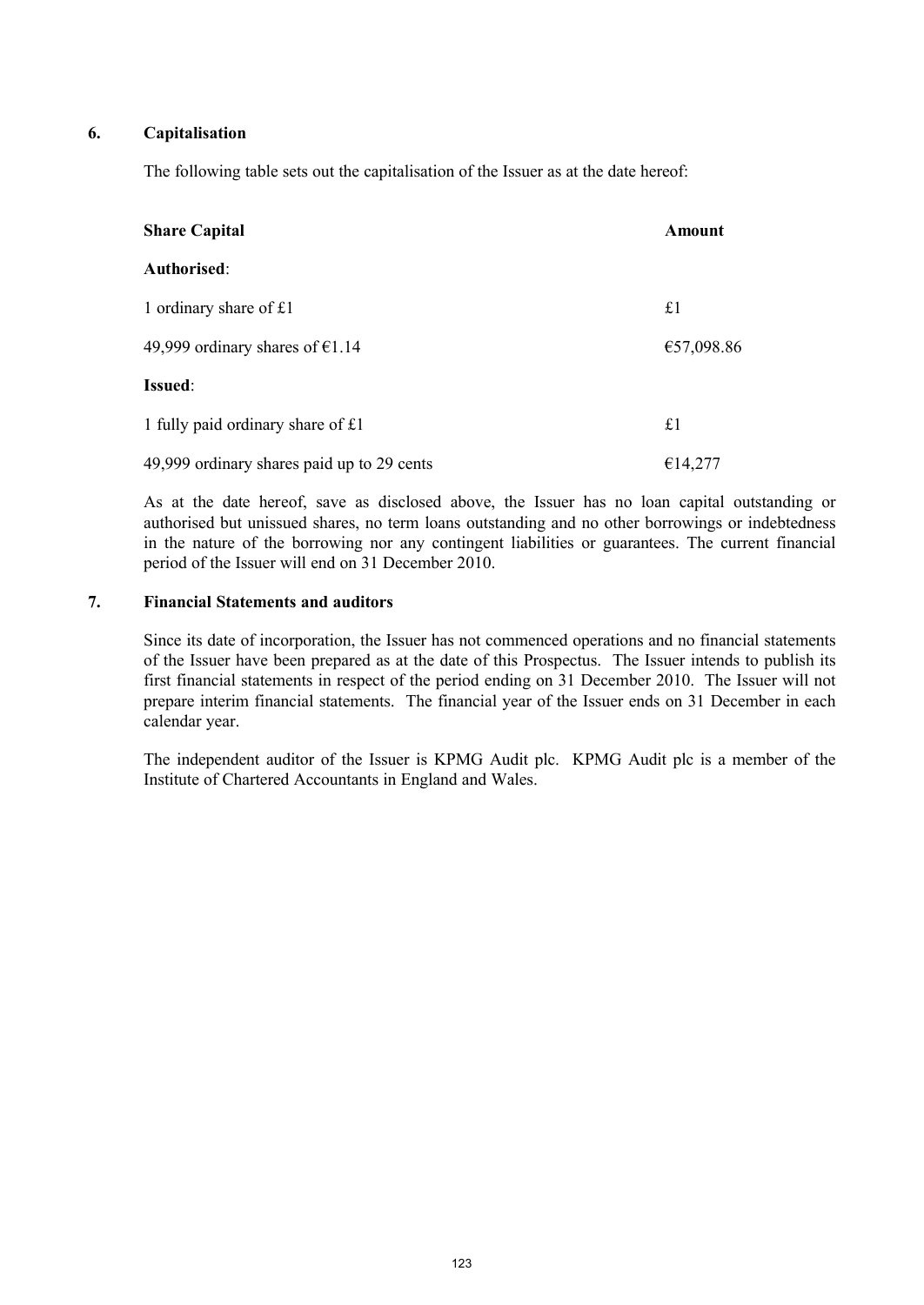## **HOLDINGS**

#### **1. General**

Holdings was established as a special purpose vehicle and incorporated and registered in England and Wales (registered number 7050690) under the Companies Act 2006 (as amended) with limited liability as a private limited company on 20 October 2009.

## **2. Registered Office**

Holdings' registered office is at c/o Wilmington Trust SP Services (London) Limited, Fifth Floor, 6 Broad Street Place, London EC2M 7JH. The telephone number of Holdings is +44 (0)20 7614 1111.

#### **3. Principal Activities**

The Articles of Association of Holdings state that Holding's objects are unrestricted and therefore permit, Holdings to, amongst other things, to acquire any shares, stocks, debentures stocks, bonds, notes and securities issued by any company including the Issuer.

Holdings was established to subscribe for and hold the shares of the Issuer.

Holdings has no employees and has (save for the Issuer) no subsidiaries.

Since its incorporation, Holdings has not carried on any business or activities other than those incidental to its incorporation and the subscription of the shares in the Issuer.

Since its date of incorporation, Holdings has not commenced operations and no financial statements of Holdings have been prepared as at the date of this Prospectus.

## **4. Directors**

The directors of Holdings and their business addresses and occupations are:

| Name                | <b>Business Address</b>                                                                                                 | <b>Business Occupation</b> |
|---------------------|-------------------------------------------------------------------------------------------------------------------------|----------------------------|
| <b>Ruth Samson</b>  | Wilmington Trust SP Services Director<br>c/O<br>(London) Limited, Fifth Floor, 6 Broad<br>Street Place, London EC2M 7JH |                            |
| Mark Filer          | Wilmington Trust SP Services Director<br>c/O<br>(London) Limited, Fifth Floor, 6 Broad<br>Street Place, London EC2M 7JH |                            |
| Sunil Masson        | Wilmington Trust SP Services<br>c/O<br>(London) Limited, Fifth Floor, 6 Broad<br>Street Place, London EC2M 7JH          | Director                   |
| Services<br>Limited | Wilmington Trust SP Fifth Floor, 6 Broad Street Place, London Corporate Director<br>(London) EC2M 7JH                   |                            |

The directors of Wilmington Trust SP Services (London) Limited and their principal activities are set out in the section entitled "The Issuer".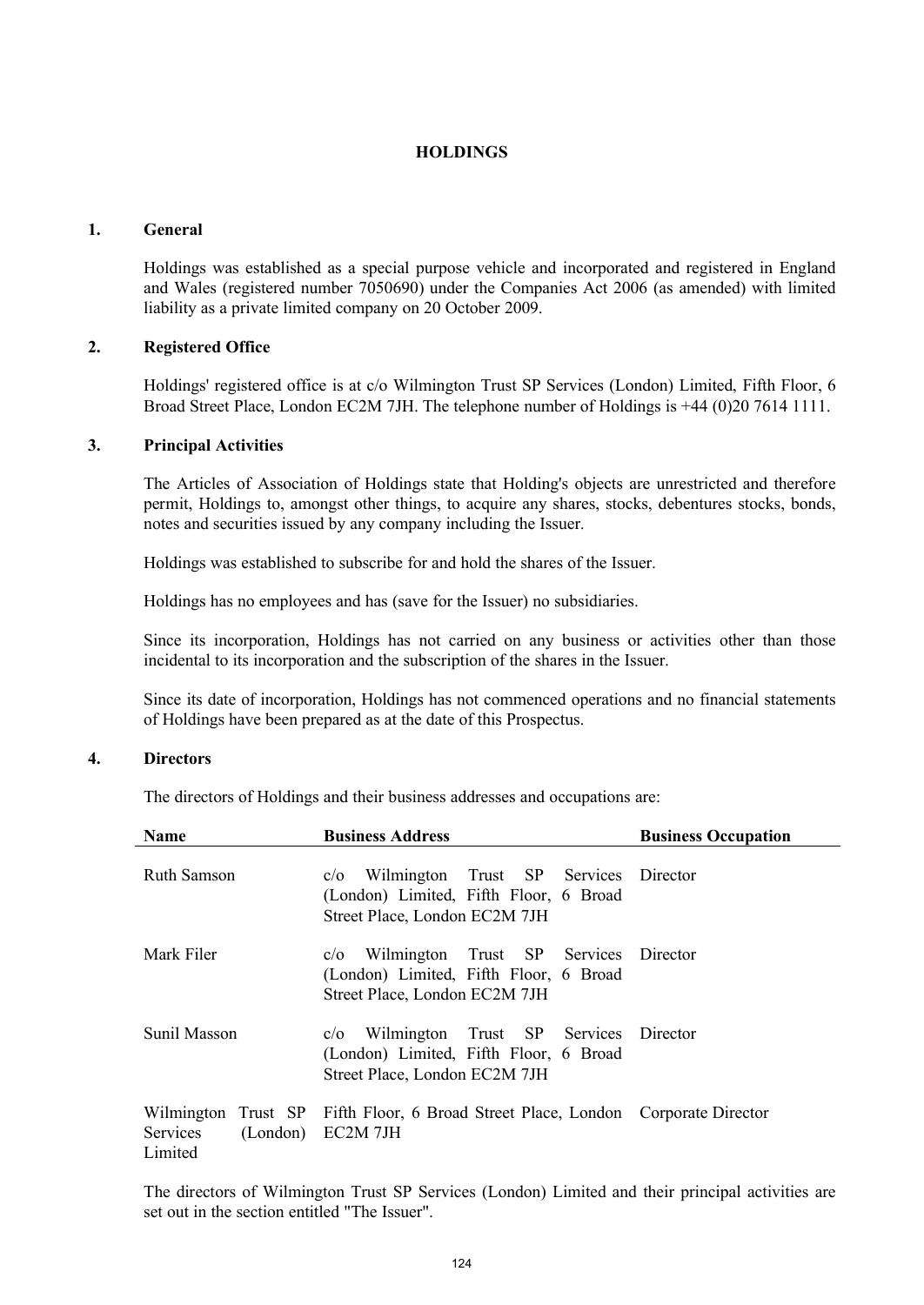The directors of Holdings may engage in other activities and have other interests which may conflict with the interests of Holdings. As a matter of English law, each director is under a duty to act honestly and in good faith with a view to the best interests of the Issuer, regardless of any other directorships he may hold.

Pursuant to the terms of the Corporate Services Agreement, the Corporate Services Provider will provide directors and certain other corporate and administration services to Holdings in consideration for the payment of an annual fee to the Corporate Services Provider.

The company secretary of Holdings is Wilmington Trust SP Services (London) Limited whose registered office is at Fifth Floor, 6 Broad Street Place, London EC2M 7JH.

#### **5. Capital and Shares**

The authorised share capital of Holdings is comprised of 100 ordinary shares of £1 each. Holdings has issued 1 fully paid share of £1.

Pursuant to a declaration of trust dated 26 November 2009, Wilmington Trust SP Services (London) Limited (in such capacity, the **Share Trustee**, a company incorporated in England and Wales and having its registered office at Fifth Floor, 6 Broad Street Place, London EC2M 7JH holds the share of Holdings on trust for the benefit of one or more discretionary objects.

Neither Alpha Leasing nor any company connected with Alpha Leasing can direct the Share Trustee and none of such companies has any control, direct or indirect, over Holdings or the Issuer.

The Share Trustee will have no beneficial interest in and derive no benefit (other than fees) for acting as Share Trustee from its holding of shares in Holdings.

## **6. Capitalisation**

The following table sets out the capitalisation of the Issuer as at the date hereof:

| <b>Share Capital</b>           |     |
|--------------------------------|-----|
| Authorised:                    |     |
| 100 ordinary shares of £1 each | 100 |
| Issued:                        |     |
| 1 fully paid share of £1       | 1   |
| Total capitalisation:          |     |

As at the date hereof, save as disclosed above, Holdings has no loan capital, no term loans outstanding and no other borrowings or indebtedness in the nature of the borrowing nor any contingent liabilities or guarantees. The current financial period of Holdings will end on 31 December 2010.

#### **7. Financial Statements and auditors**

Since its date of incorporation, Holdings has not commenced operations and no financial statements of Holdings have been prepared as at the date of this Prospectus. Holdings intends to publish its first financial statements in respect of the period ending on 31 December 2010. Holdings will not prepare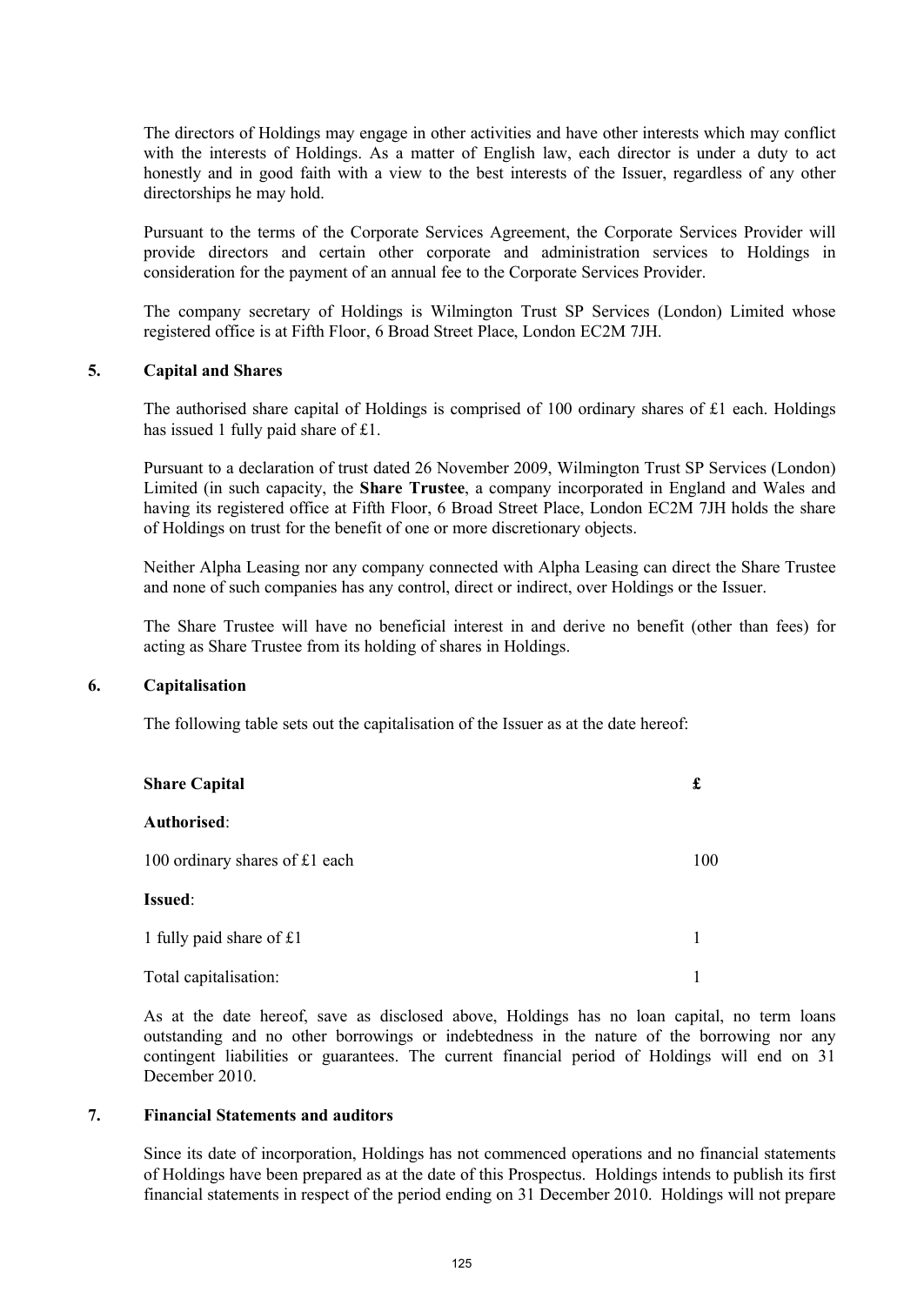interim financial statements. The financial year of Holdings ends on 31 December in each calendar year.

The independent auditor of Holdings is KPMG Audit plc. KPMG Audit plc is a member of the Institute of Chartered Accountants in England and Wales.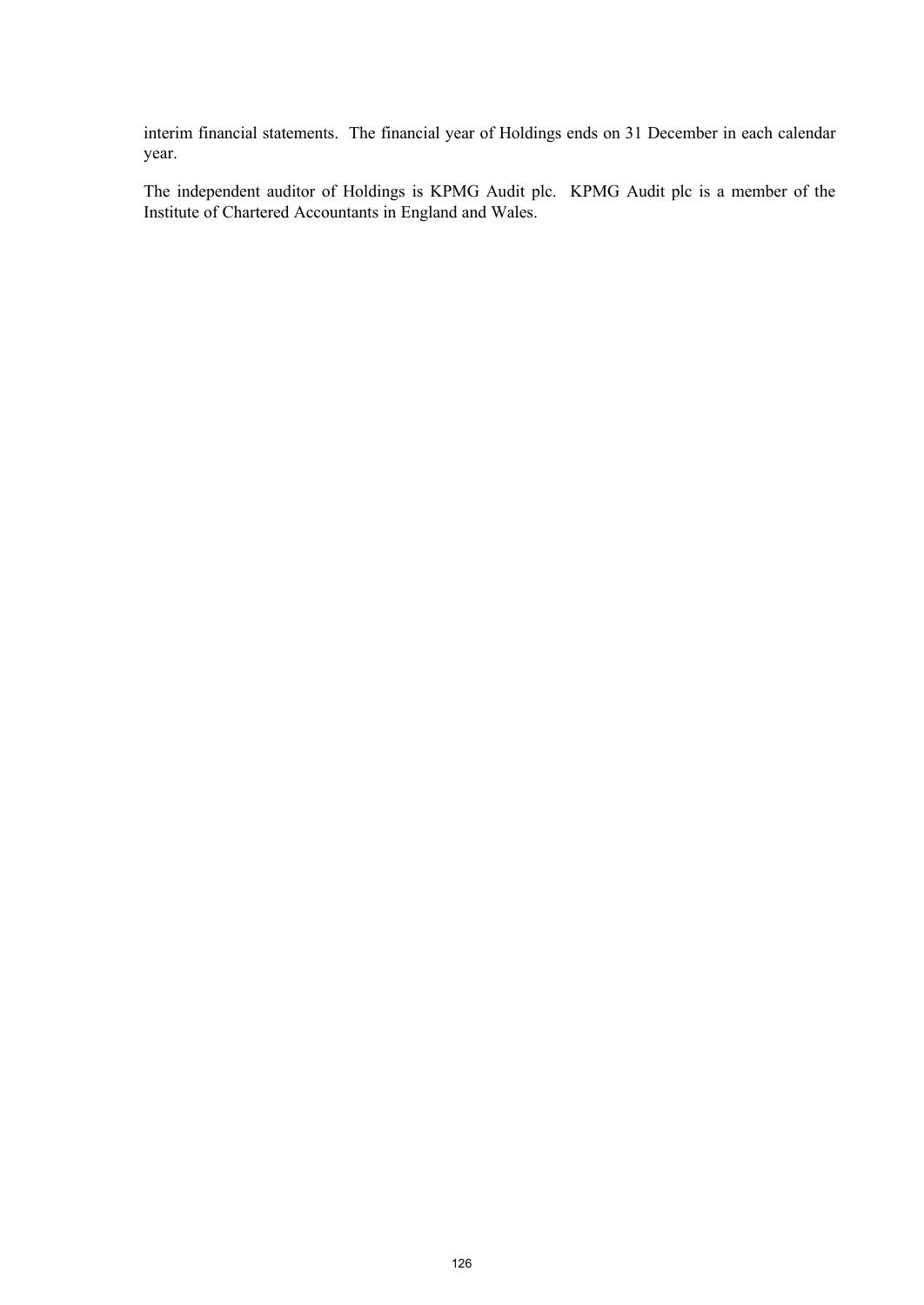#### **CORPORATE ADMINISTRATION**

Wilmington Trust SP Services (London) Limited of Fifth Floor, 6 Broad Street Place, London EC2M 7JH, United Kingdom, a private limited liability company incorporated in England and Wales (registered number 02548079) will be appointed to provide corporate services to the Issuer and Holdings pursuant to the Corporate Services Agreement.

Wilmington Trust SP Services (London) Limited has served and is currently serving as corporate service provider for securitisation transactions and programmes involving various asset classes.

The Corporate Services Provider will be entitled to terminate its respective appointment under the Corporate Services Agreement on 30 days' written notice to the Issuer, the Security Trustee and each other party to the Corporate Services Agreement, provided that a substitute corporate services provider has been appointed on substantially the same terms as those set out in the Corporate Services Agreement.

The Security Trustee can terminate the appointment of the Corporate Services Provider on 30 days' written notice so long as a substitute corporate services provider has been appointed on substantially the same terms as those set out in the Corporate Services Agreement.

In addition, the appointment of the Corporate Services Provider may be terminated immediately upon notice in writing given by the Security Trustee, if the Corporate Services Provider breaches its obligations under the terms of the Corporate Services Agreement and/or certain insolvency related events occur in relation to the Corporate Services Provider.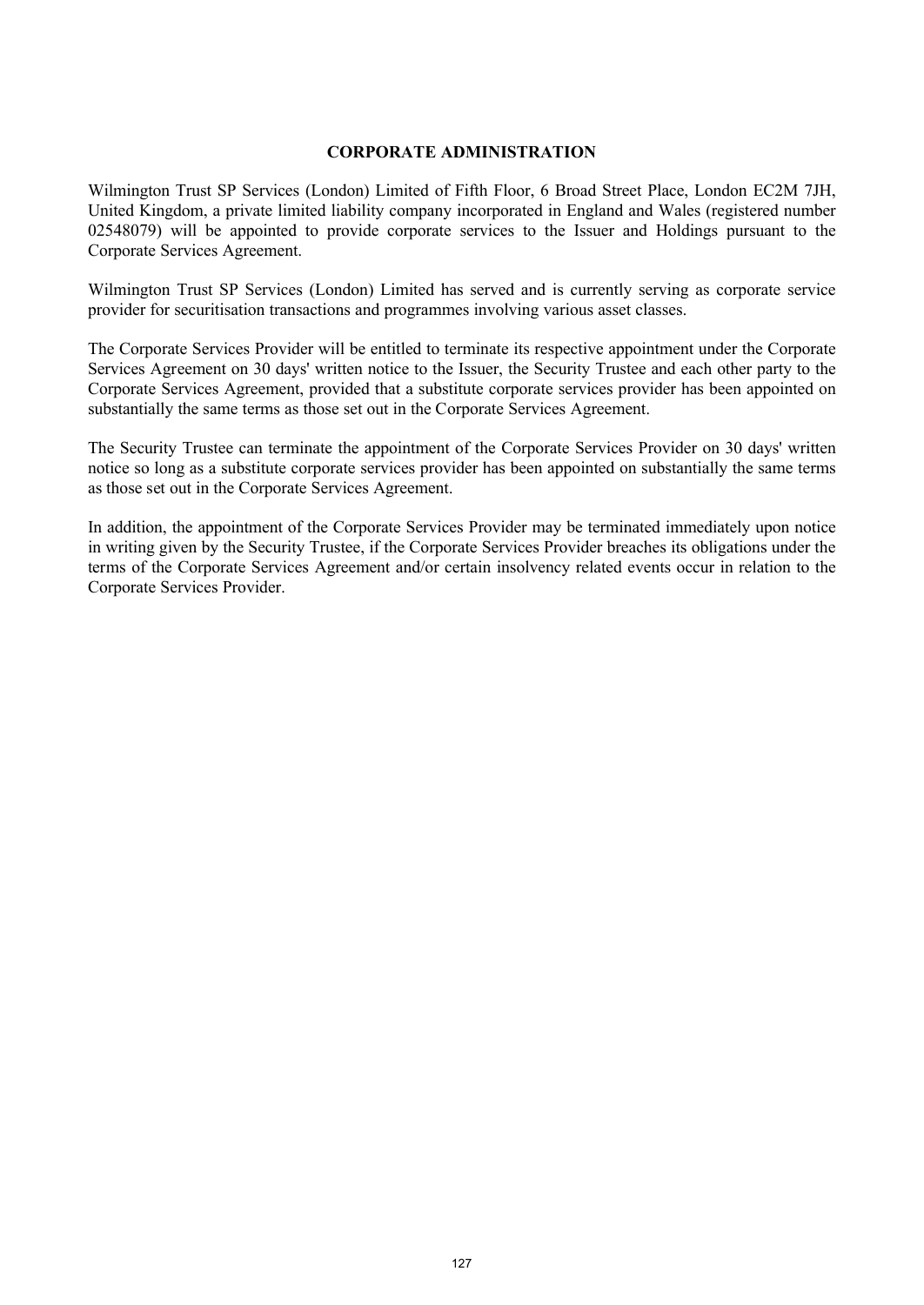# **THE NOTE TRUSTEE AND THE SECURITY TRUSTEE**

BNY Corporate Trustee Services Limited, acting through its offices at One Canada Square, London E14 5AL, has been appointed as the Note Trustee under the Trust Deed and as the Security Trustee under the Deed of Charge.

This description of the Note Trustee and the Security Trustee does not purport to be a summary of, and is therefore subject to, and qualified in its entirety by reference to, the detailed provisions of the Transaction Documents.

The delivery of this Prospectus does not imply that there has been no change in the affairs of the Note Trustee and the Security Trustee since the date hereof, or that the information contained or referred to in this section is correct as of any time subsequent to its date.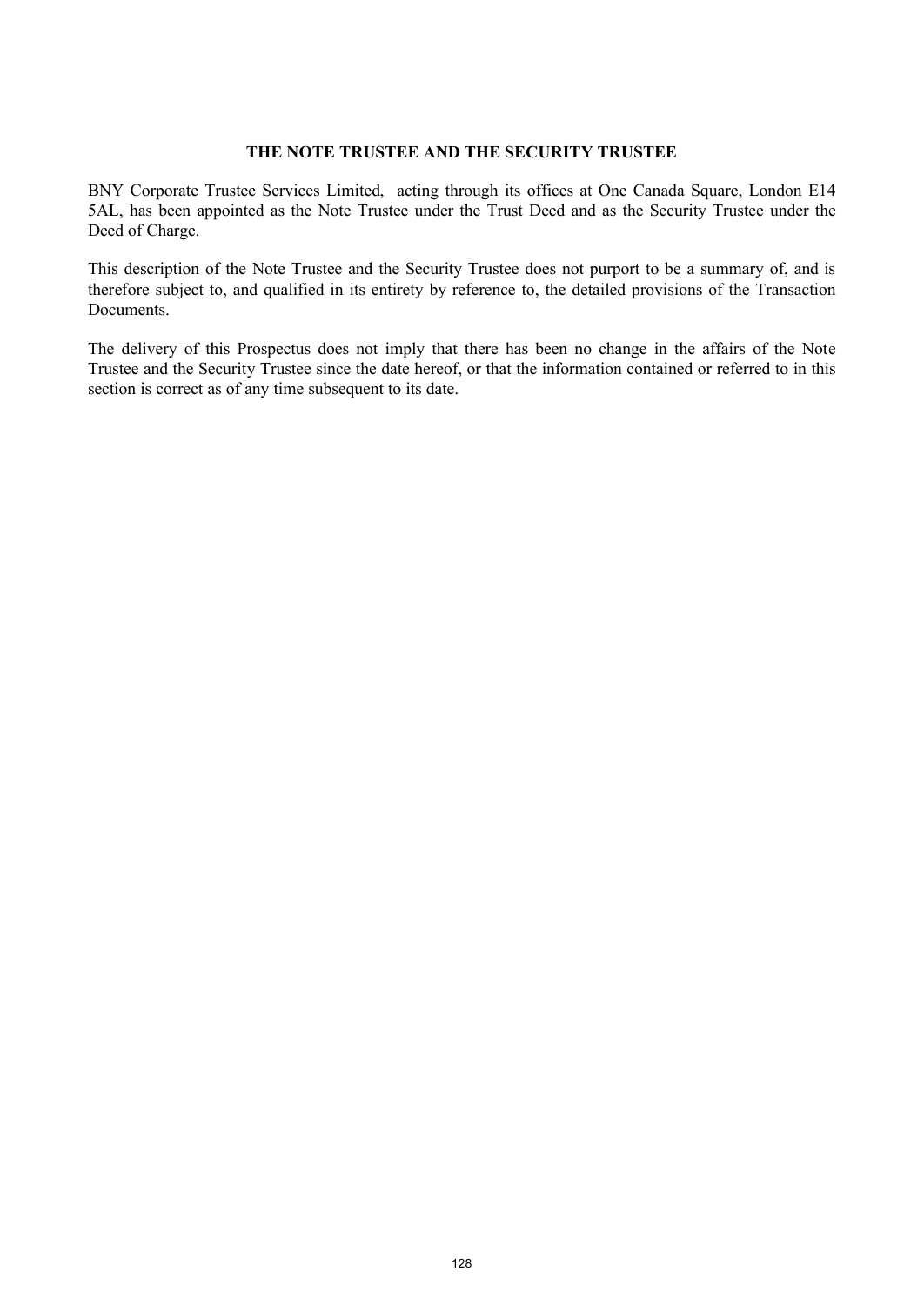# **ALPHA LEASING AE**

## **Overview**

Alpha Leasing is a member of the Alpha Bank Group and a subsidiary of Alpha Bank.

Alpha Leasing is a leasing company incorporated under the laws of the Hellenic Republic and having its registered office at 6th Filellinon Str, 10557 Athens, Greece. It currently employs 51 employees on a full time basis, headquartered in Athens with regional offices in Thessaloniki, Larissa and Heraklion.

Following the merger in 2001 with Ioniki Leasing S.A., Alpha Leasing holds a leading position in the Greek leasing market with a share of 15.2% per cent, uniquely characterised by its customer focussed and innovative approach to leasing. The core management team is comprised of professionals with previous working experience in asset finance and banking.

As at 31 December 2008, Alpha Leasing had total assets of €1.3 billion and recorded a profit after tax of €16.3 million for the year ended 31 December 2008.

#### **Products**

**Real estate leasing**

Alpha Leasing provides exclusively financial leasing products (i.e. where ownership of the asset is transferred to the lessee at the end of the lease). Hence, it is the lessee that assumes all of the asset's risk (i.e. deterioration, secondary market value etc). Pursuant to the relevant legislative framework, financial leasing can only be provided to legal entities.

Financial leasing is a preferred financing instrument in Greece as it provides unique tax benefits compared to loans. Under the current taxation regime, the full leasing payment (i.e. interest plus principal) is tax deductible whereas in relation to a traditional loan, only the interest plus the associated depreciation is tax deductible. Its biggest competing product is traditional term loan lending.

There are three major products currently offered by Alpha Leasing: real estate, equipment and vehicle leasing. For real estate leasing, an appraisal of the relevant real estate is conducted by Alpha Astika Akinita S.A. (a Real Estate company, subsidiary of Alpha Bank).

| Mostly companies seeking asset finance                                                                                             |
|------------------------------------------------------------------------------------------------------------------------------------|
| 1. Direct leasing                                                                                                                  |
| 2. Sale and Lease Back                                                                                                             |
| Commercial real estate and industrial real estate                                                                                  |
| Typically by the lessee with the exception of<br>investment leasing where the real estate is let by the<br>lessee to a third party |
| Typically from 10 years to 25 years                                                                                                |
|                                                                                                                                    |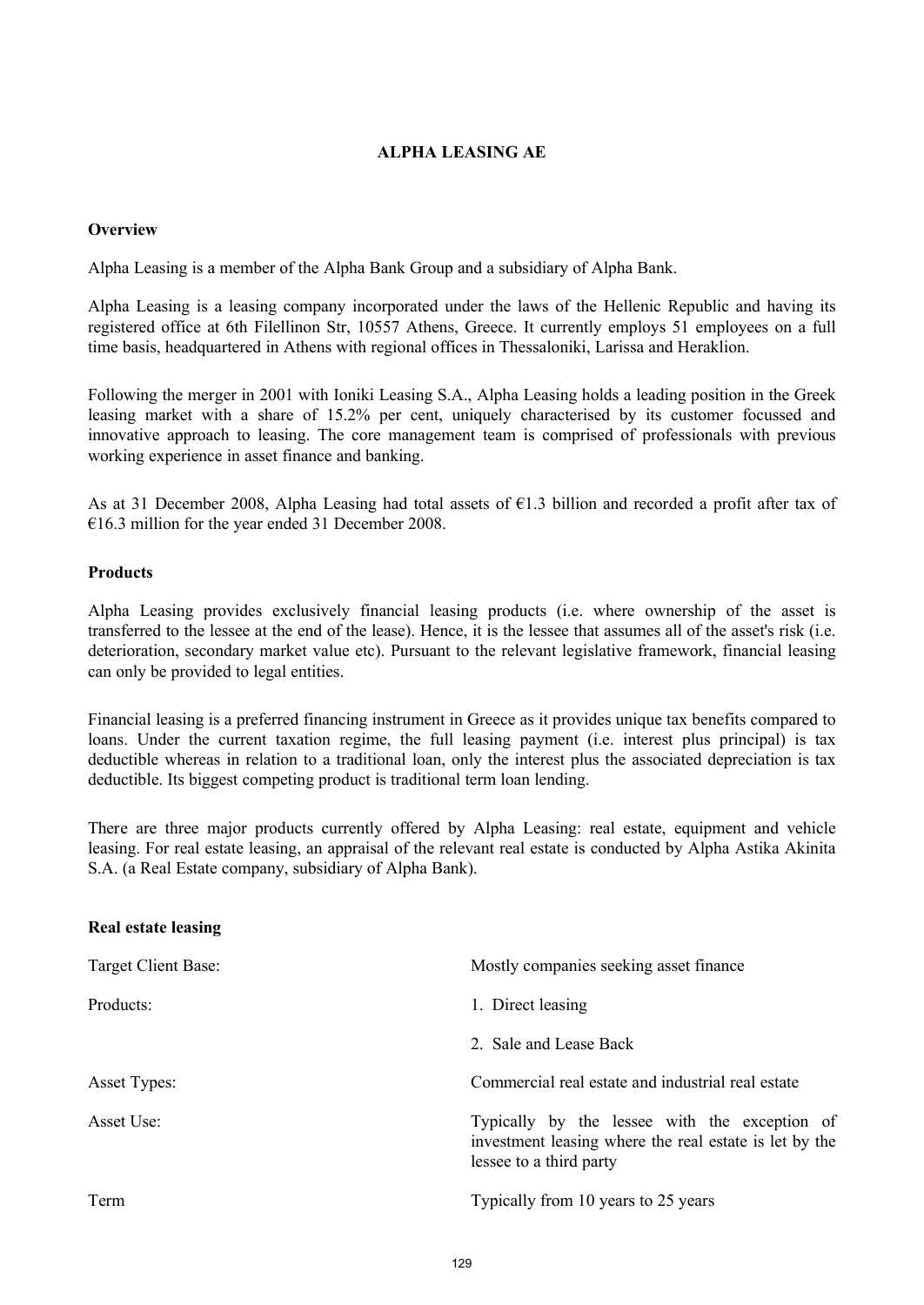| Residual value:          | Typically $€3.00$                                                                                                                                                                                                 |
|--------------------------|-------------------------------------------------------------------------------------------------------------------------------------------------------------------------------------------------------------------|
| Loan-to-value:           | Typically up to 100 per cent.                                                                                                                                                                                     |
|                          |                                                                                                                                                                                                                   |
| <b>Equipment leasing</b> |                                                                                                                                                                                                                   |
| Target Client Base:      | Companies seeking asset finance                                                                                                                                                                                   |
| <b>Asset Types</b>       | information<br>equipment,<br>furniture,<br>Machinery<br>technology equipment, telecoms equipment, medical<br>equipment, construction equipment and technical<br>installations used for professional purposes only |
| Asset Use:               | Typically used by the lessee with rare exceptions<br>(e.g. sub-leasing programmes)                                                                                                                                |
| Term                     | Not less than three years                                                                                                                                                                                         |
| Residual value:          | Typically $€3.00$                                                                                                                                                                                                 |
| Loan-to-value:           | Typically up to 100 per cent.                                                                                                                                                                                     |
|                          |                                                                                                                                                                                                                   |
| <b>Vehicle leasing</b>   |                                                                                                                                                                                                                   |
| Target Client Base:      | Companies seeking asset finance or car<br>and<br>motorcycle operating lease companies                                                                                                                             |
| <b>Asset Types</b>       | Passenger cars, trucks, buses or motorcycles                                                                                                                                                                      |
| Asset Use:               | By Lessees or sub-lessees                                                                                                                                                                                         |
| Term                     | Typically from three to five years                                                                                                                                                                                |

Residual value: Typically €3.00

Loan-to-value: Typically up to 100 per cent.

# **Collection and Servicing Procedures**

Alpha Leasing AE, in its capacity as Servicer, will carry out the administration, collection and enforcement of the Portfolio in accordance with the Servicing Agreement including its Collection and Servicing Procedures (see the section entitled "Description of Certain Transaction Documents – Servicing Agreement").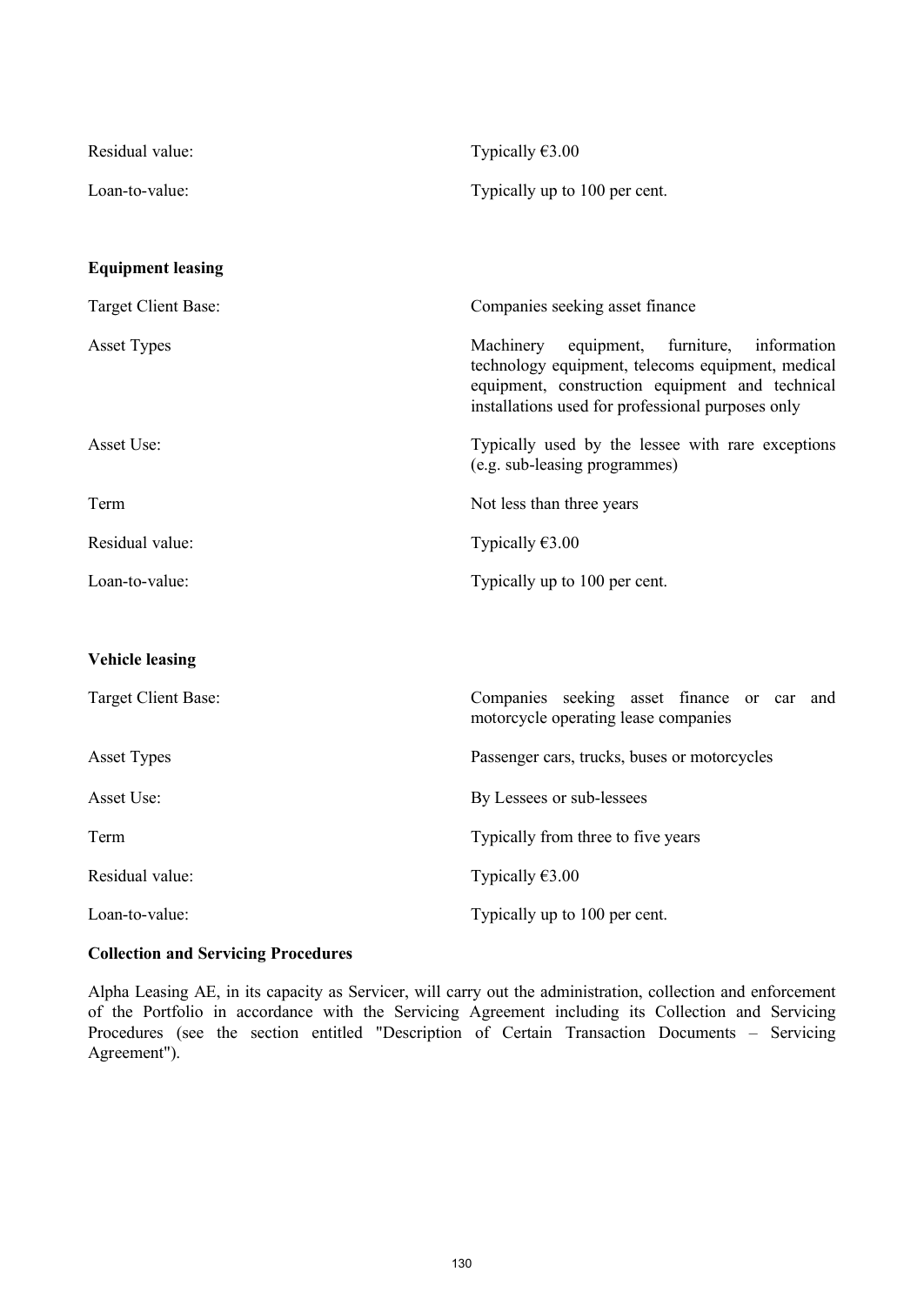# **ALPHA BANK AE (ALPHA BANK)**

# **The Group**

Alpha Bank AE (**Alpha Bank** ) and its subsidiaries (together, the **Alpha Bank Group** or the **Group**) are one of the leading banking and financial services groups in Greece, offering a wide range of services including retail banking (deposits, consumer lending, credit cards, mortgage lending, leasing, factoring and lending to small and medium-sized enterprises), corporate banking, treasury operations, investment banking and brokerage services, asset management and private banking, insurance services and real estate management and brokerage.

Alpha Bank is the parent company of the Group and is the principal bank within the Group. The Group's extensive national and international branch and ATM networks, in combination with the advanced new online and telephone channels offering banking and brokerage services, are used to service approximately 3.5 million customers, particularly in retail and corporate deposit, loans and fund management accounts, which gives the Group a strong presence in the domestic Greek market as well as in the markets of south eastern Europe.

The Group is also active in the international banking market, with a presence in Romania, Bulgaria, Serbia, Albania, Former Yugoslav Republic of Macedonia, Cyprus, Ukraine, the United Kingdom, Jersey and Guernsey in the Channel Islands and the United States.

As at 30 September 2008, the consolidated total assets of Alpha Bank were approximately €64.3 billion. Loans and advances to customers were €49.6 billion and customer assets €49.9 billion, of which deposits and Alpha Bank bonds issued for the retail clientele accounted for approximately  $642.2$  billion. Total equity (including hybrid securities) on a consolidated basis was  $64.3$  billion as of 30 September 2008, with a total BIS ratio of 10.8 per cent., and Tier 1 capital ratio of 8.7 per cent. Approximately 85.0 per cent. of Alpha Bank's funding is obtained through deposits and bonds issued to retail clients.

Alpha Bank's equity is held by approximately 116,000 shareholders. As at 30 January 2009 the shareholder base comprised:

- institutional shareholders that represents approximately 49.0 per cent. of the shareholder base (of which approximately 39.0 per cent. are foreign institutional investors and 10.0 per cent. are Greek institutional investors);
- · Mr Y.S. Costopoulos, chairman of Alpha Bank, who together with other members of the founding family represents 11.0 per cent. of the shareholder base; and
- · private shareholders who represents approximately 39.0 per cent. of the shareholder base.

#### **Business of the Alpha Bank Group**

Alpha Bank was established in 1879 as the banking branch of J.E. Costopoulos Company. On 11 April 2000 Alpha Credit Bank AE merged with Ionian Bank and the new entity was renamed Alpha Bank AE.

Alpha Bank is incorporated and registered in the Hellenic Republic as a public company under Codified Law 2190/20, incorporated with limited liability (registered number 6066106/B/86105) for the period ending 2100. The life of Alpha Bank may be extended by a resolution of the shareholders. Alpha Bank is subject to regulation and supervision by the Bank of Greece and to Greek banking and accounting law.

All the activities of the companies of the Group are divided into six business units, with management and administrative responsibilities. These business units are as follows: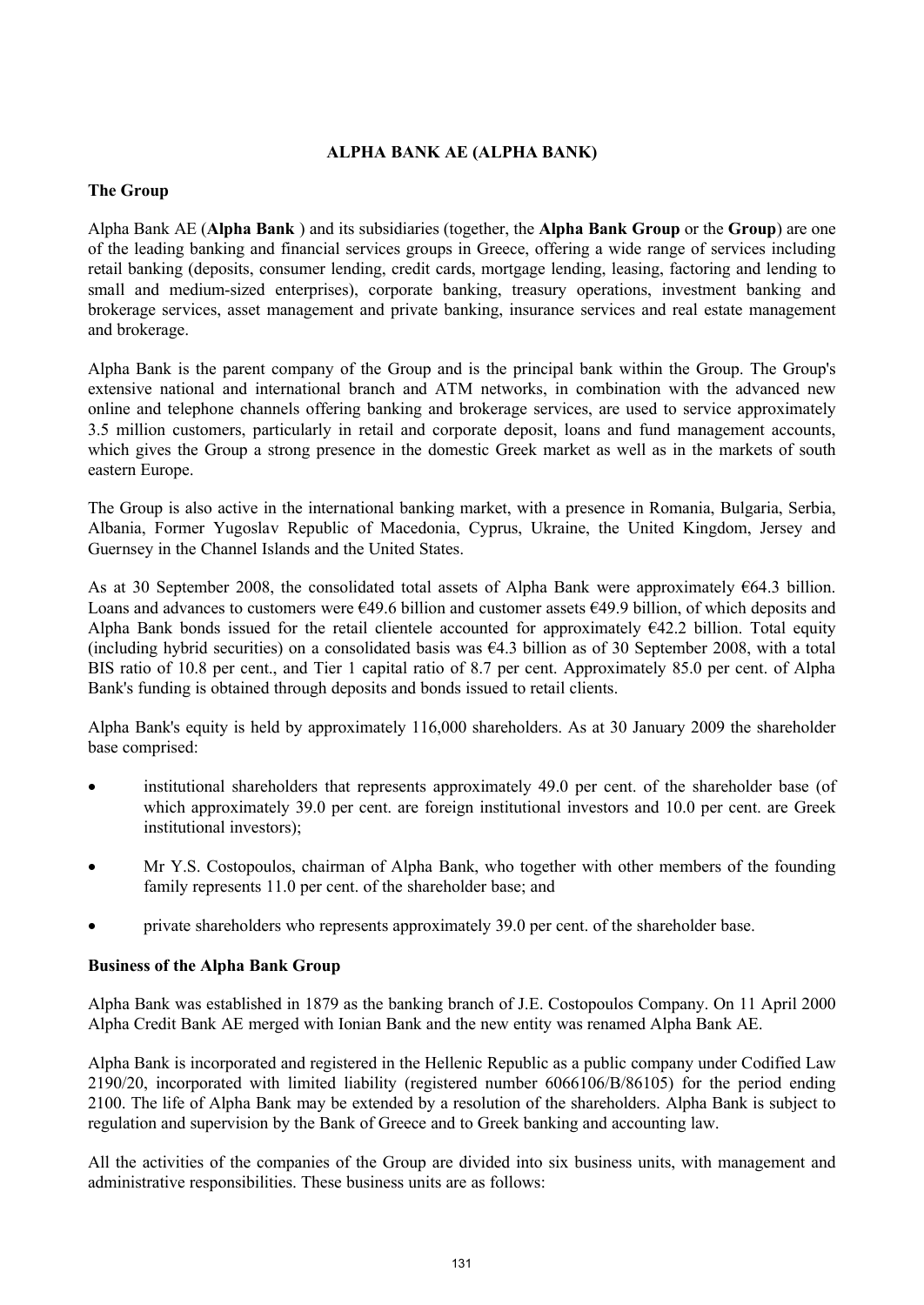- · Retail Banking
- · Commercial and Corporate Banking
- · Asset Management
- · Investment Banking and Treasury
- · South Eastern Europe
- · Other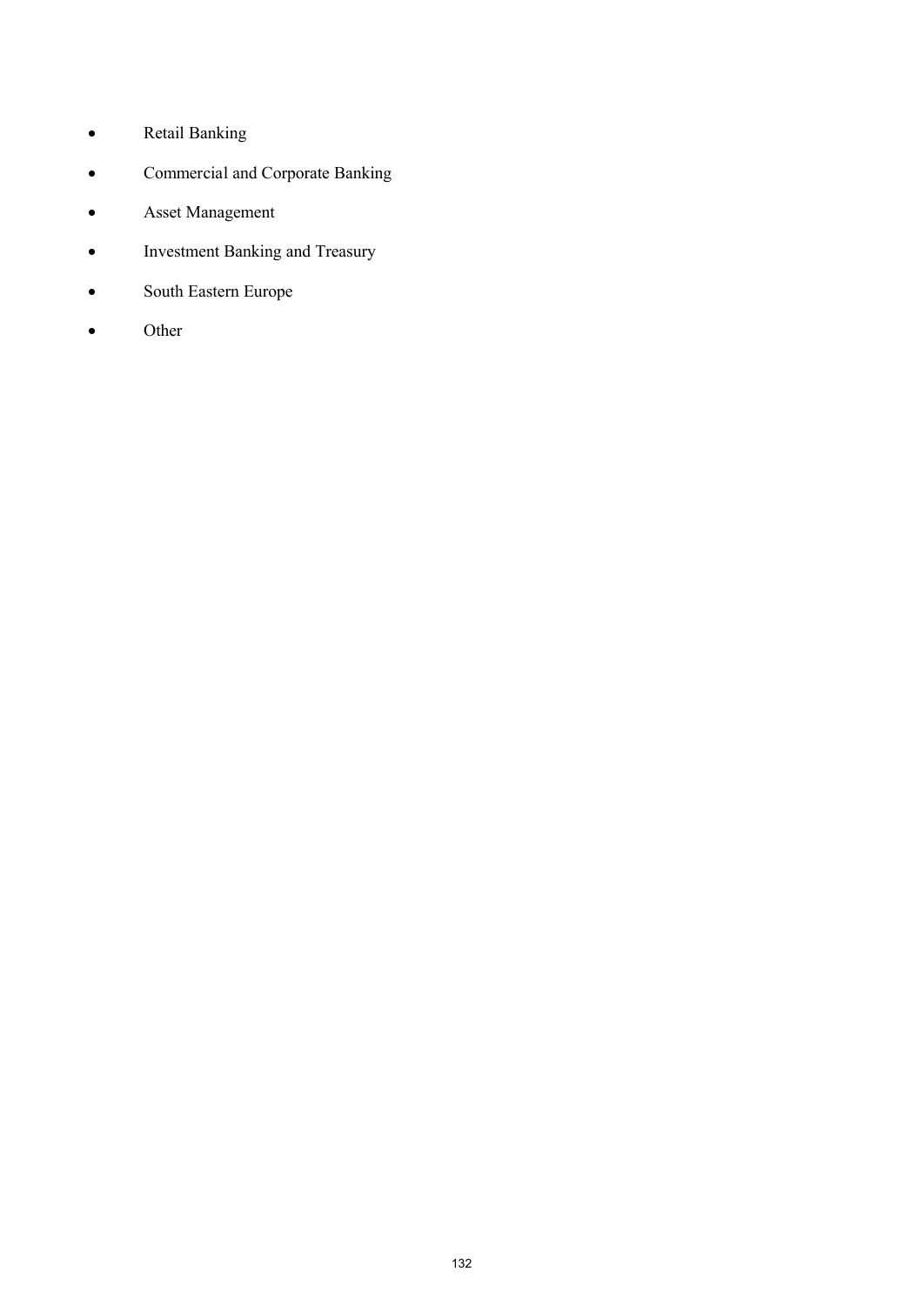# **THE ACCOUNT BANK, THE CASH MANAGER, THE AGENT BANK AND THE PRINCIPAL PAYING AGENT**

The Bank of New York Mellon, London Branch a New York banking corporation acting through its offices at One Canada Square, London E14 5AL has been appointed as Account Bank under the Bank Account Agreement, as Cash Manager under the Cash Management Agreement and as Agent Bank and Principal Paying Agent under the Agency Agreement.

This description of the Account Bank, the Cash Manager, the Agent Bank and the Principal Paying Agent does not purport to be a summary of, and is therefore subject to, and qualified in its entirety by reference to, the detailed provisions of the Bank Account Agreement, the Cash Management Agreement, the Agency Agreement and the other Transaction Documents.

The delivery of this Prospectus will not create any implication that there has been no change in the affairs of The Bank of New York Mellon, London Branch since the date hereof, or that the information contained or referred to in this section is correct as of any time subsequent to its date.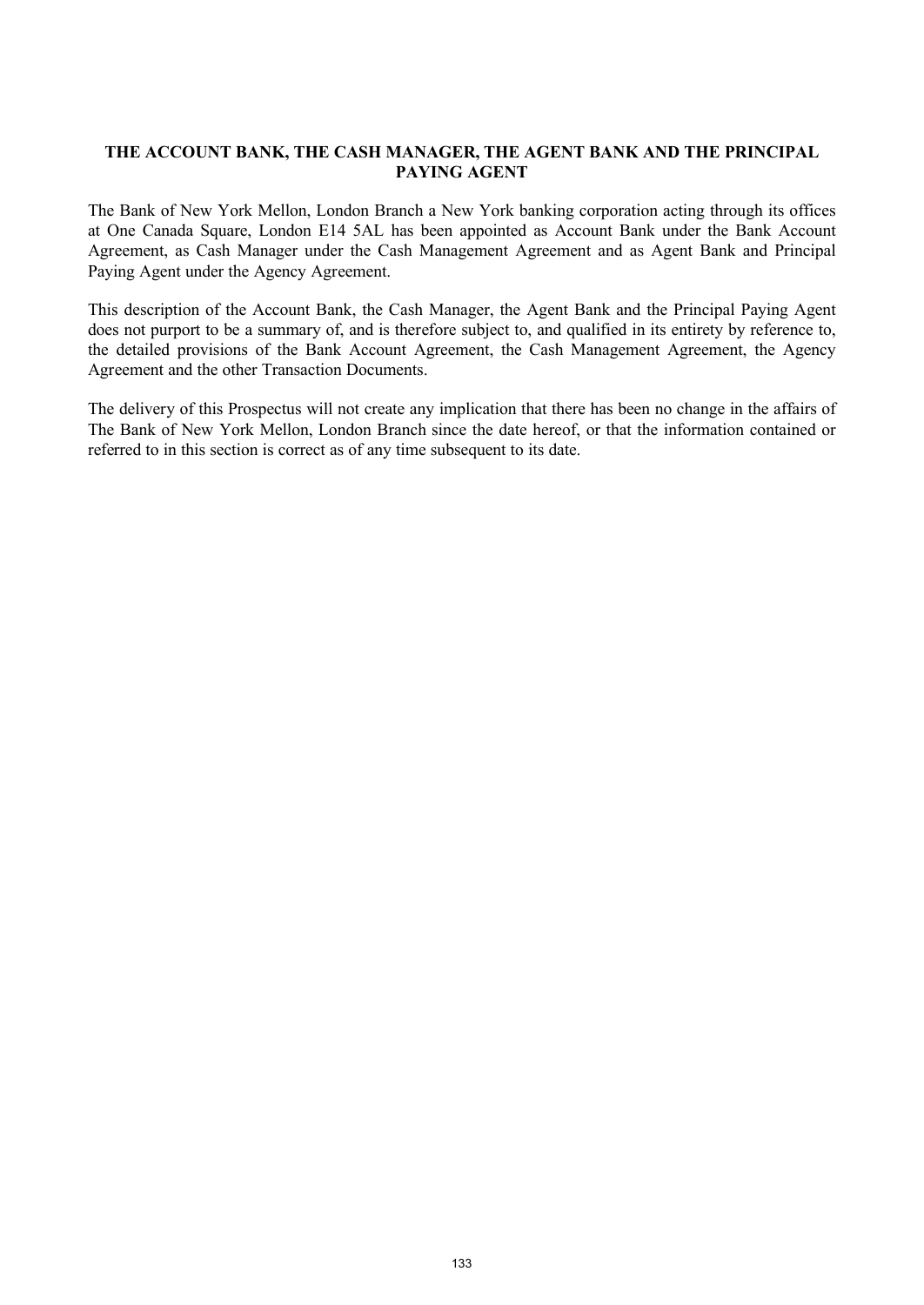## **RATING OF THE NOTES**

The Notes are expected to be assigned the following rating on issue:

**Notes Moody's**

**Class A Notes** Aaa

The Class B Notes are not expected to be assigned a rating by Moody's.

It is a condition of the issue of the Notes that each Class of Notes receives the rating indicated above (if any).

A security rating is not a recommendation to buy, sell or hold securities and may be subject to revision or withdrawal by Moody's at any time. If the rating initially assigned to the Class A Notes by Moody's are subsequently withdrawn or lowered for any reason, no person or entity is obliged to provide any additional support or credit enhancement with respect to such Class of Notes.

The Issuer has not requested a rating of the Notes by any rating agency other than the rating of the Class A Notes by Moody's. There can be no assurance, however, as to whether any other rating agency will rate the Notes or, if it does, what rating would be assigned by such other rating agency. The rating assigned to the Notes by such other rating agency could be lower than the respective ratings assigned by Moody's.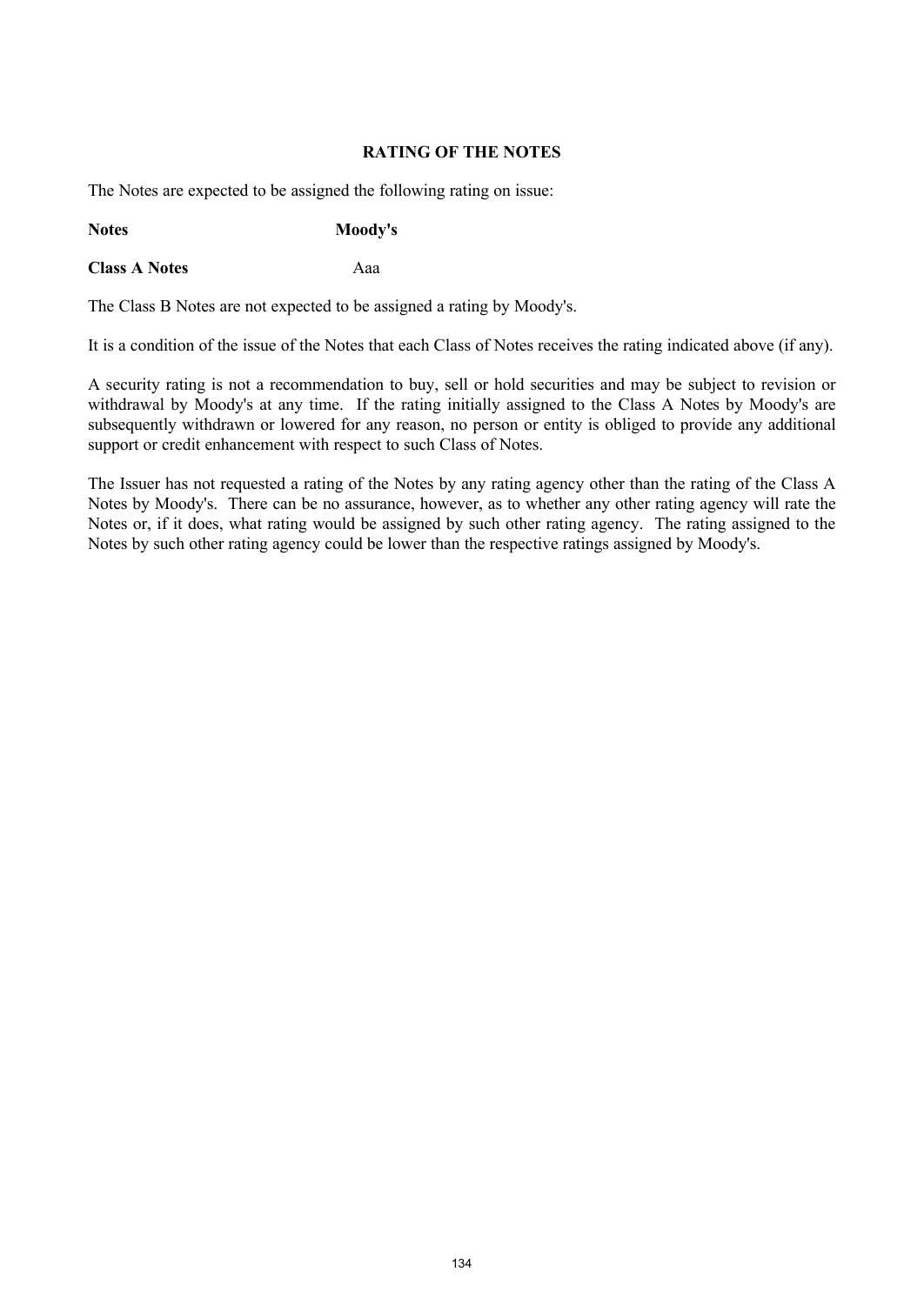## **UNITED KINGDOM TAXATION**

*The following applies only to persons who are the beneficial owners of Notes and is a summary of the Issuer's understanding of current law and HM Revenue and Customs* (**HMRC**) *practice in the United Kingdom relating to certain aspects of United Kingdom taxation. Some aspects do not apply to certain classes of person (such as dealers and persons connected with the Issuer) to whom special rules may apply. The United Kingdom tax treatment of prospective Noteholders depends on their individual circumstances and may be subject to change in the future. Each prospective purchaser is urged to consult its own tax advisers about the tax consequences under its circumstances of purchasing, holding and selling the Notes under the laws of the United Kingdom, its political subdivisions and any other jurisdiction in which the prospective purchaser may be subject to tax.*

#### **Interest on the Notes**

#### *Payment of Interest on the Notes*

Payments of interest on the Notes may be made without deduction of or withholding on account of United Kingdom income tax provided that the Notes continue to be listed on a "recognised stock exchange" within the meaning of section 1005 of the Income Tax Act 2007 (the **Act**). The Irish Stock Exchange is a recognised stock exchange for such purposes. The Notes will satisfy this requirement if they are officially listed in Ireland in accordance with provisions corresponding to those generally applicable in EEA States and are admitted to trading on the Irish Stock Exchange. Provided, therefore, that the Notes remain so listed, interest on the Notes will be payable without withholding or deduction on account of United Kingdom tax.

Interest on the Notes may also be paid without withholding or deduction on account of United Kingdom tax where interest on the Notes is paid by a company and, at the time the payment is made, the Issuer reasonably believes (and any person by or through whom interest on the Notes is paid reasonably believes) that the beneficial owner is within the charge to United Kingdom corporation tax as regards the payment of interest, provided that HMRC has not given a direction (in circumstances where it has reasonable grounds to believe that it is likely that the above exemption is not available in respect of such payment of interest at the time the payment is made) that the interest should be paid under deduction of tax.

In other cases, an amount must generally be withheld from payments of interest on the Notes on account of United Kingdom income tax at the basic rate (currently 20%). However, where an applicable double tax treaty provides for a lower rate of withholding tax (or for no tax to be withheld) in relation to a Noteholder, HMRC can issue a notice to the Issuer to pay interest to the Noteholder without deduction of tax (or for interest to be paid with tax deducted at the rate provided for in the relevant double tax treaty).

Noteholders may wish to note that, in certain circumstances, HMRC has power to obtain information (including the name and address of the beneficial owner of the interest) from any person in the United Kingdom who either pays or credits interest to or receives interest for the benefit of a Noteholder. Information so obtained may, in certain circumstances, be exchanged by HMRC with the tax authorities of the jurisdiction in which the Noteholder is resident for tax purposes.

#### *EU Savings Directive*

Under EC Council Directive 2003/48/EC on the taxation of savings income, member states, including Belgium from 1 January 2010, are required to provide to the tax authorities of another member state details of payments of interest (or similar income) paid by a person within its jurisdiction to an individual resident in that other member state or to certain limited types of entities established in that other member state. However, for a transitional period, Belgium, Luxembourg and Austria are instead required (unless during that period they elect otherwise) to operate a withholding system in relation to such payments (the ending of such transitional period being dependent upon the conclusion of certain other agreements relating to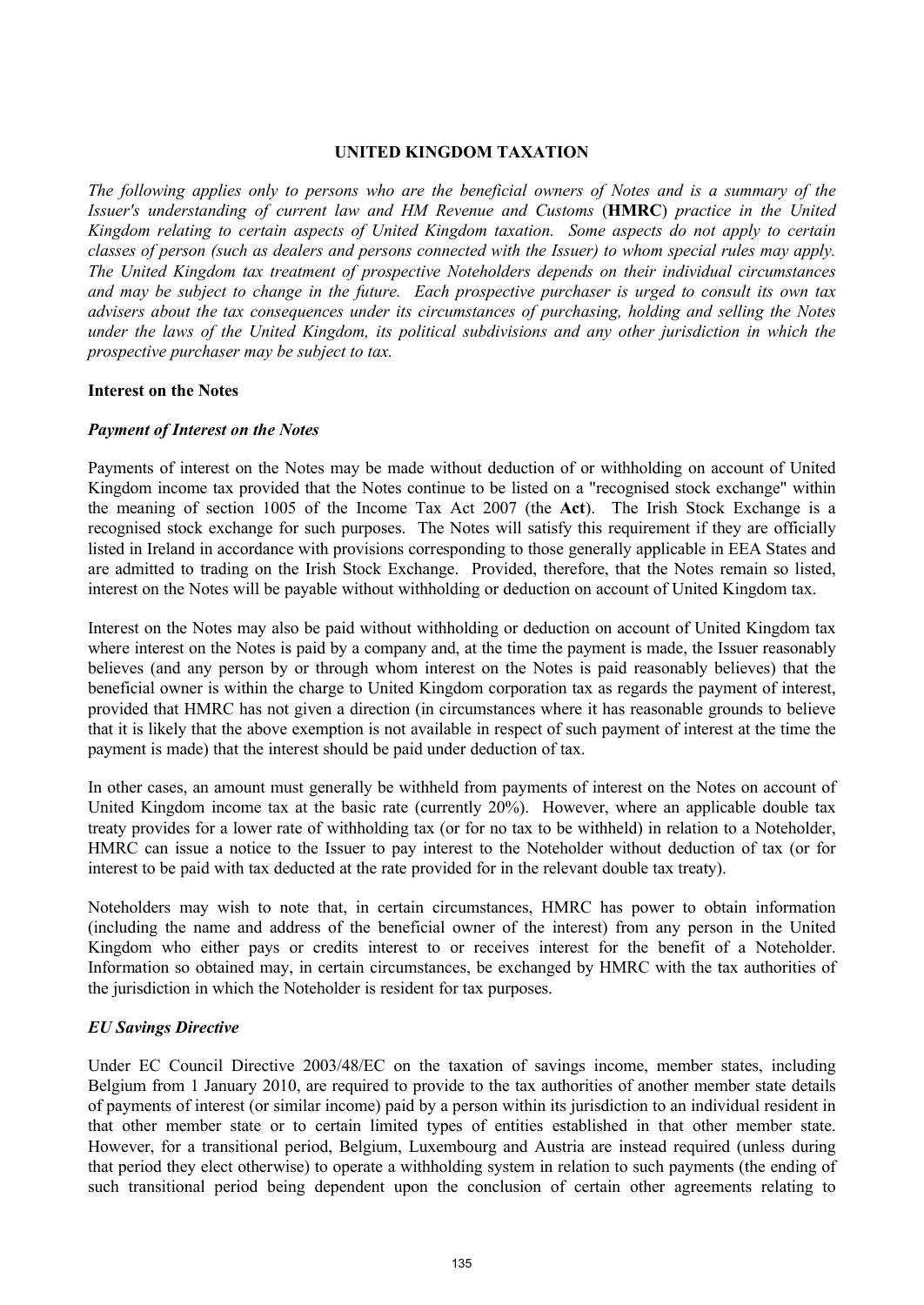information exchange with certain other countries). A number of non-EU countries and territories including Switzerland have agreed to adopt similar measures (a withholding system in the case of Switzerland).

On 15 September 2008 the European Commission issued a report to the Council of the European Union on the operation of the Directive, which included the Commission's advice on the need for changes to the Directive. On 13 November 2008 the European Commission published a more detailed proposal for amendments to the Directive, which included a number of suggested changes. The European Parliament approved an amended version of this proposal on 24 April 2009. If any of the proposed changes are made in relation to the Directive, they may amend or broaden the scope of the requirements described above.

#### *Further United Kingdom Income Tax Issues*

Interest on the Notes constitutes United Kingdom source income for tax purposes and, as such, may be subject to income tax by direct assessment even where paid without withholding.

However, interest with a United Kingdom source received without deduction or withholding on account of United Kingdom tax will not be chargeable to United Kingdom tax in the hands of a Noteholder (other than certain trustees) who is not resident for tax purposes in the United Kingdom unless that Noteholder carries on a trade, profession or vocation in the United Kingdom through a United Kingdom branch or agency in connection with which the interest is received or to which the Notes are attributable (and where that Noteholder is a company, unless that Noteholder carries on a trade in the United Kingdom through a permanent establishment in connection with which the interest is received or to which the Notes are attributable) in which case tax may be levied on the United Kingdom branch, agency or permanent establishment. There are exemptions for interest received by certain categories of agent (such as some brokers and investment managers). The provisions of an applicable double taxation treaty may also be relevant for such Noteholders.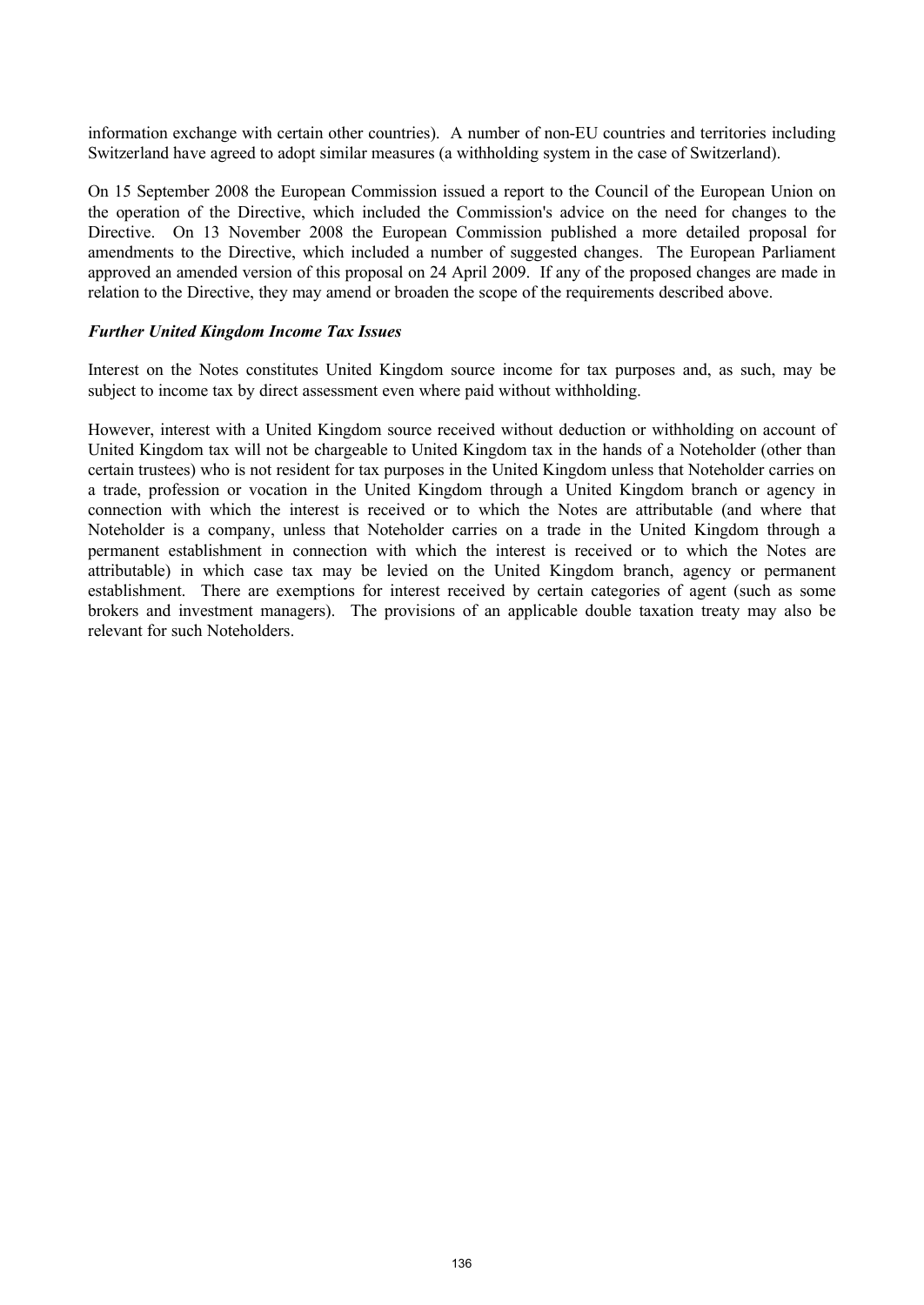#### **GREEK TAXATION**

Interest on the Notes payable to Greek investors or investors with a permanent establishment in Greece would be subject to a withholding tax of 10 per cent. on each amount of interest payable (article 12 par.2 of the Greek Income Tax Code (law 2238/1994) if the relevant payment was made by a credit institution in Greece, acting as paying agent within the meaning of article 4, paragraph 2 of law 3312/2005 of the Hellenic Republic that transposed EU Council Directive 2003/48/EC into Greek legislation. Such withholding extinguishes the income tax obligation of investors that are individuals, partnerships, Greek banks and insurance companies or Greek branches of foreign banks and insurance companies, co-operatives and notfor-profit legal entities, whereas for other investors (mainly société anonyme and limited companies) such withholding constitutes an advance payment against their overall income.

#### **No additional amounts would be payable by the Issuer or by any other person if any such deduction or withholding were required to be made.**

The Issuer has not appointed any paying agent in Greece. Prospective Noteholders in Greece should consult with their own tax advisers as to the taxation of income from the Notes in Greece.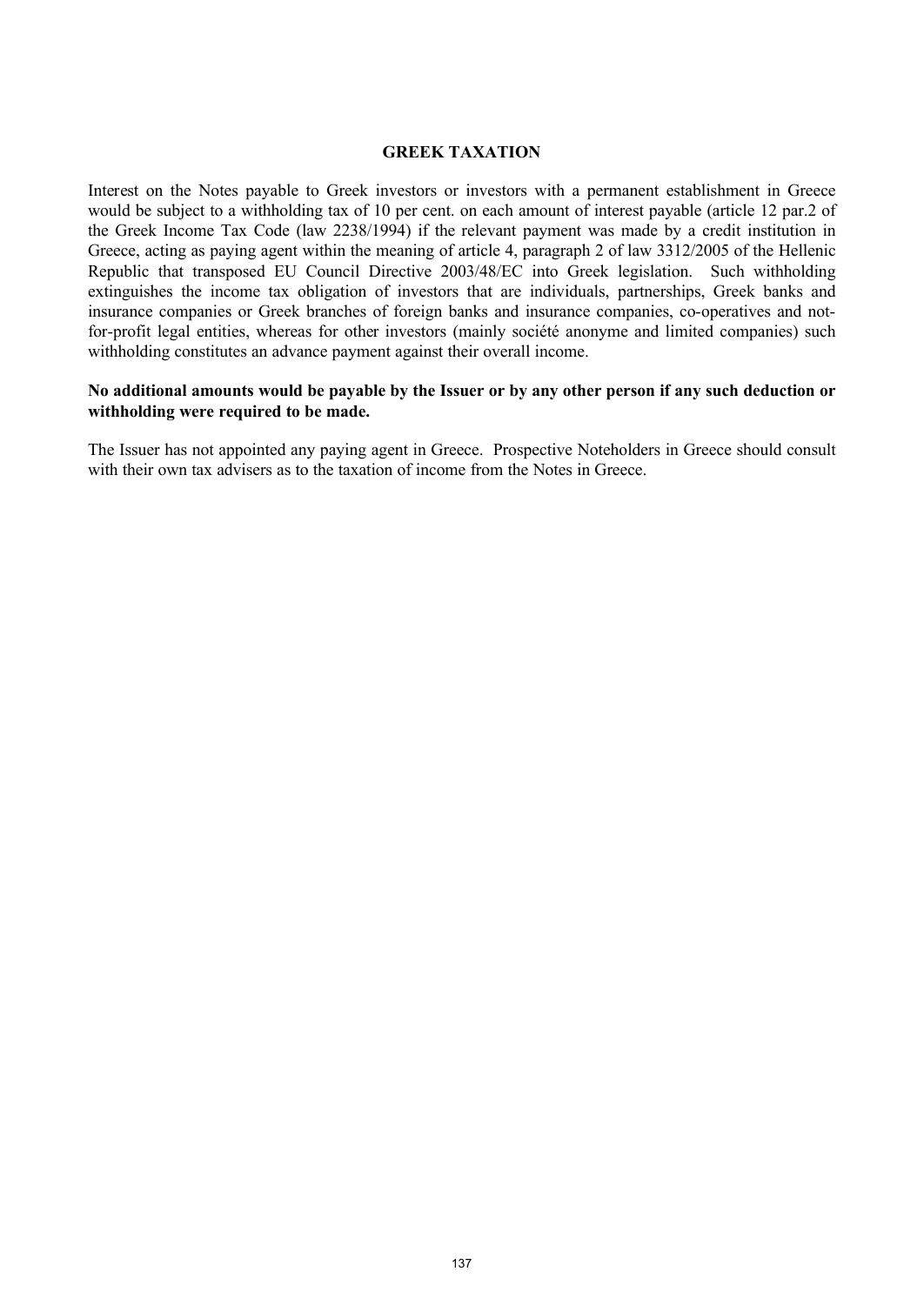#### **SUBSCRIPTION AND SALE**

#### **1. SUBSCRIPTION OF THE NOTES**

Pursuant to the Subscription Agreement dated 11 December 2009, Alpha Bank (the **Initial Class A Note Purchaser**) has agreed with the Issuer to purchase the Class A Notes at the issue price of 100% of the aggregate principal amount of the Class A Notes and Alpha Leasing (the **Initial Class B Note Purchaser**) has agreed with the Issuer to purchase the Class B Notes at the issue price of 100% of the aggregate principal amount of the Class B Notes.

The Subscription Agreement is subject to a number of conditions and may be terminated by the Initial Note Purchasers in certain circumstances prior to payment for the Notes to the Issuer. The Issuer and the Initial Note Purchasers have agreed to indemnify the Joint Arrangers against certain liabilities in connection with the issue of the Notes.

# **2. SELLING RESTRICTIONS**

#### **2.1 EUROPEAN ECONOMIC AREA**

In relation to each Member State of the European Economic Area which has implemented the Prospectus Directive (as defined below) or where the Prospectus Directive is applied by the regulator (each, a **Relevant Member State**), the Initial Note Purchasers have represented and agreed that with effect from and including the date on which the Prospectus Directive is implemented or applied in that Relevant Member State (the **Relevant Implementation Date**) they have not made and will not make an offer of Notes to the public in that Relevant Member State prior to the publication of a prospectus in relation to the Notes which has been approved by the competent authority in that Relevant Member State or, where appropriate, approved in another Relevant Member State and notified to the competent authority in that Relevant Member State, all in accordance with the Prospectus Directive, except that they may, with effect from and including the Relevant Implementation Date, make an offer of Notes to the public in that Relevant Member State at any time in any circumstances (e.g., an offer of securities with a minimum denomination of  $\epsilon$ 50,000) which do not require the publication by the Issuer of a prospectus pursuant to Article 3 of the Prospectus Directive.

For the purposes of this provision, the expression an **offer of Notes to the public** in relation to any Notes in any Relevant Member State means the communication in any form and by any means of sufficient information on the terms of the offer and the Notes to be offered so as to enable an investor to decide to purchase or subscribe the Notes, as the same may be varied in that Member State by any measure implementing the Prospectus Directive in that Member State and the expression **Prospectus Directive** means Directive 2003/71/EC and includes any relevant implementing measure in each Relevant Member State.

# **2.2 UNITED KINGDOM**

The Initial Note Purchasers have represented to and agreed with the Issuer that:

- (a) they have complied and will comply with all applicable provisions of the Financial Services and Markets Act 2000 (the **FSMA**) with respect to anything done by them in relation to the Notes in, from or otherwise involving the United Kingdom; and
- (b) they have only communicated or caused to be communicated and will only communicate or cause to be communicated any invitation or inducement to engage in investment activity (within the meaning of section 21 of the FSMA) received by them in connection with the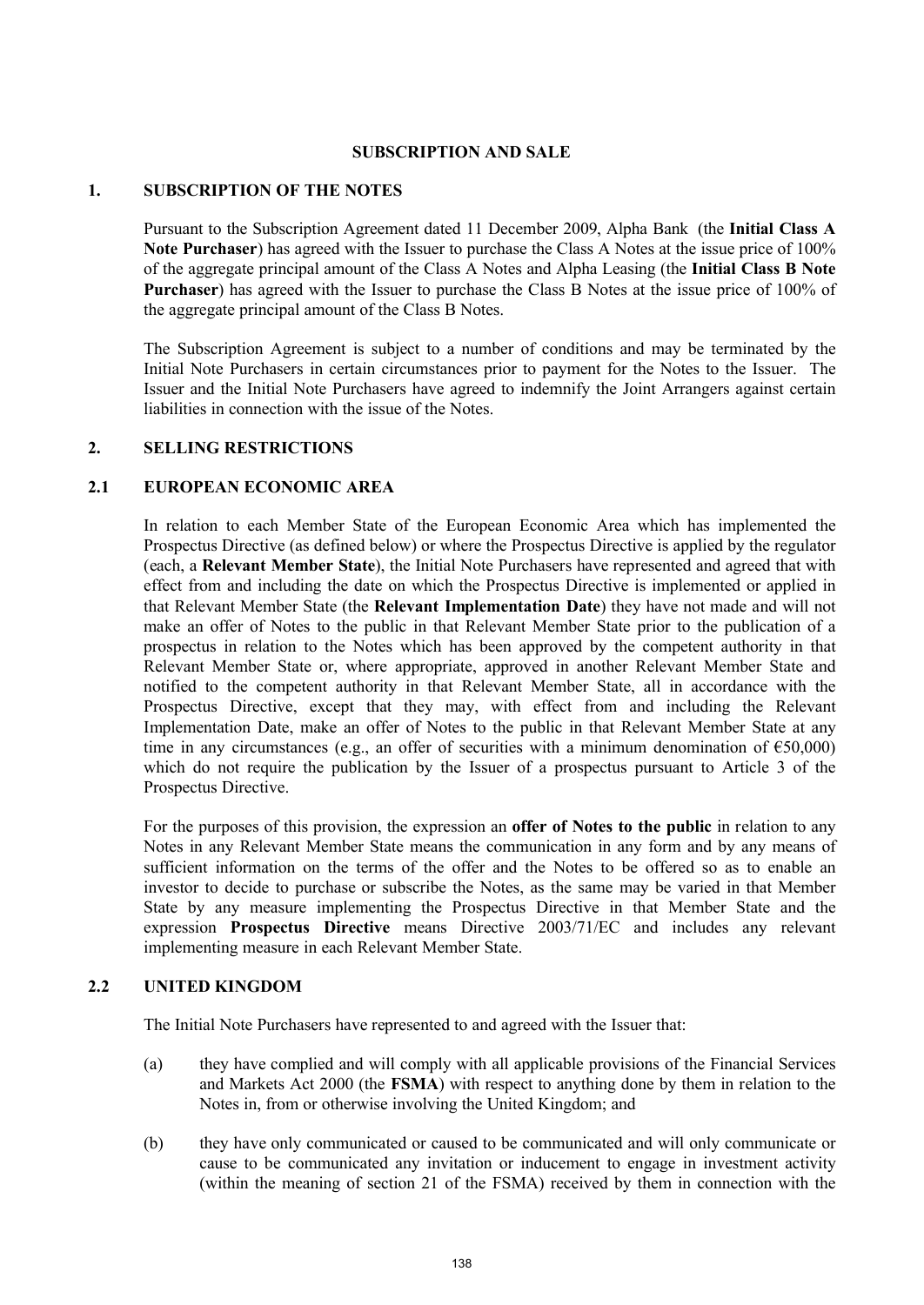issue or sale of any Notes in circumstances in which section 21(1) of the FSMA does not apply to the Issuer; and

(c) they have complied and will comply with all applicable provisions of the FSMA with respect to anything done by them in relation to the Notes in, from or otherwise involving the United Kingdom.

#### **2.3 UNITED STATES**

The Notes have not been and will not be registered under the U.S. Securities Act of 1933, as amended (the **Securities Act**), or the securities laws of any state of the U.S. or other jurisdiction and the Notes may not be offered or sold in the United States or to or for the account or benefit of U.S. persons (as defined in Registration S under the Securities Act) except to certain persons in offshore transaction in reliance on Regulation S under the Securities Act.

The Notes in bearer form are subject to U.S. tax law requirements and may not be offered, sold or delivered within the United States or its possessions or to a U.S. person, except in certain transactions permitted by U.S. tax regulations. Terms used in this paragraph have the meanings given to them by the U.S. Internal Revenue Code and regulations thereunder.

The Initial Note Purchasers have represented to and agreed with the Issuer that, except as permitted by the Subscription Agreement, they will not offer, sell or deliver the Notes, (i) as part of their distribution at any time or (ii) otherwise until 40 days after the later of the commencement of the Issue and the Closing Date, within the United States or to, or for the account or benefit of, U.S. persons and they will have sent to each dealer to which they sell the Notes during the distribution compliance period a confirmation or other notice setting forth the restrictions on offers and sales of the Notes within the United States or to, or for the account or benefit of, U.S. persons.

The Initial Note Purchasers have agreed that, except as permitted by the Subscription Agreement, they will not offer, sell or deliver the Notes (i) as part of their distribution at any time or (ii) otherwise until 40 days after the later of the commencement of the issue and the Closing Date, within the United States or to, or for the account or benefit of, U.S. persons and they will have sent to each dealer to which any of them sells the Notes during the distribution compliance period a confirmation or other notice setting forth the restrictions on offers and sales of the Notes within the United States or to, or for the account or benefit of, U.S. persons, to substantially the following effect:

"The Securities covered hereby have not been registered under the United States Securities Act of 1933, as amended (the **Securities Act**), and may not be offered and sold within the United States or to, or for the account or benefit of, U.S. persons (i) as part of their distribution at any time or (ii) otherwise until 40 days after the later of the commencement of the offering and the Closing Date, except in either case in accordance with Regulation S under the Securities Act. Terms used above have the meanings given to them by Regulation S."

In addition:

(a) The Initial Note Purchasers have represented and agreed that they and each of their affiliates has not entered and will not enter into any contractual arrangement with respect to the distribution of the Notes except with the prior written consent of the Issuer. Except to the extent permitted under United States Treas. Reg. §1.163-5(c)(2)(i)(D) (the **D Rules**), the Initial Note Purchasers have represented and agreed that they (A) have not offered or sold, and during the restricted period will not offer or sell, Notes in bearer form to a person who is within the United States or its possessions or to a United States person, and (B) have not delivered and will not deliver within the United States or its possessions definitive Notes in bearer form that are sold during the restricted period.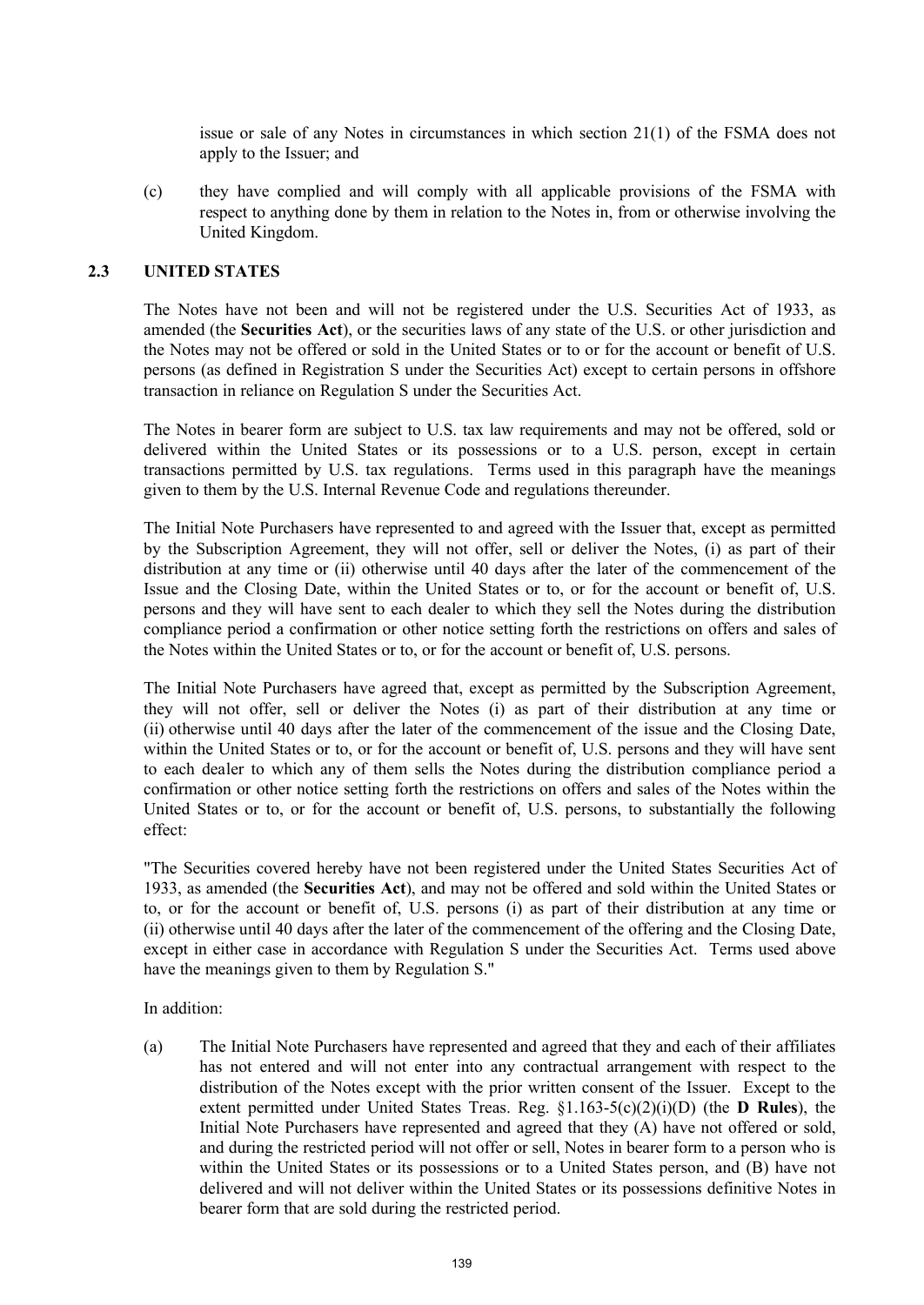- (b) The Initial Note Purchasers have represented and agreed that they have and throughout the restricted period will have in effect procedures reasonably designed to ensure that their employees or agents who are directly engaged in selling Notes in bearer form are aware that such Notes may not be offered or sold during the restricted period to a person who is within the United States or its possessions or to a United States person, except as permitted by the D Rules.
- (c) Further, the Initial Note Purchasers have represented and agreed that if they are a United States person, they are acquiring the Notes in bearer form for purposes of resale in connection with their original issuance and if they retain Notes in bearer form for their own account, they will only do so in accordance with the requirements of United States Treas. Reg.  $§1.163-5(c)(2)(i)(D)(6)$ .
- (d) With respect to each affiliate of the Initial Note Purchasers that acquires Notes in bearer form from the Initial Note Purchasers for the purpose of offering or selling such Notes during the restricted period, the Initial Note Purchasers (i) have repeated and confirmed the representations and agreements contained in Clauses (a), (b) and (c) on their behalf or (ii) have agreed that they will obtain from such affiliate for the Issuer's benefit the representations and agreements contained in Clauses (a), (b) and (c).
- (e) The Initial Note Purchasers have represented and agreed that they will obtain from any distributor (within the meaning of United States Treas. Reg.  $\S1.163-5(c)(2)(i)(D)(4)(ii)$ ) that purchases any of the Notes (except a distributor who is an affiliate of the Initial Note Purchasers), for the benefit of the Issuer, an agreement to comply with the provisions, representations and agreements contained in this subparagraph, as if such distributor were the Initial Note Purchaser hereunder.

Terms used in this subparagraph have the meanings given to them by the Internal Revenue Code of 1986, as amended, and regulations thereunder, including the D Rules.

# **2.4 IRELAND**

The Initial Note Purchasers have agreed that:

- (a) they will not underwrite the issue of, or place the Notes, otherwise than in conformity with the provisions of the Irish European Communities (Markets in Financial Instruments) Regulations 2003 (Nos. 1 and 2), including without limitation, Regulations 7 and 152 thereof or any codes of conduct used in connection therewith;
- (b) they will not underwrite the issue of, or place, the Notes, otherwise than in conformity with the provisions of the Irish Central Bank Acts 1942 - 1999 (as amended) and any codes of conduct rules made under Section 117(1) thereof; and
- (c) they will not underwrite the issue of, place or otherwise act in Ireland in respect of the Notes, otherwise than in conformity with the provisions of the Market Abuse (Directive 2003/6/EC) Regulations 2005 and any rules issued by the Financial Regulator pursuant thereto.

# **2.5 THE HELLENIC REPUBLIC**

The Initial Note Purchasers have agreed that they will not, directly or indirectly, offer or sell in the Hellenic Republic any Notes to more than 100 private investors and 150 institutional and private investors in compliance with the Greek Securitisation Law and Greek law 3401/2005; and they will comply with: (i) all applicable provisions of Law 3401/2005 (Government Gazette A Issue no. 257/17 October 2005), implementing into Greek law the Prospectus Directive and (ii) all applicable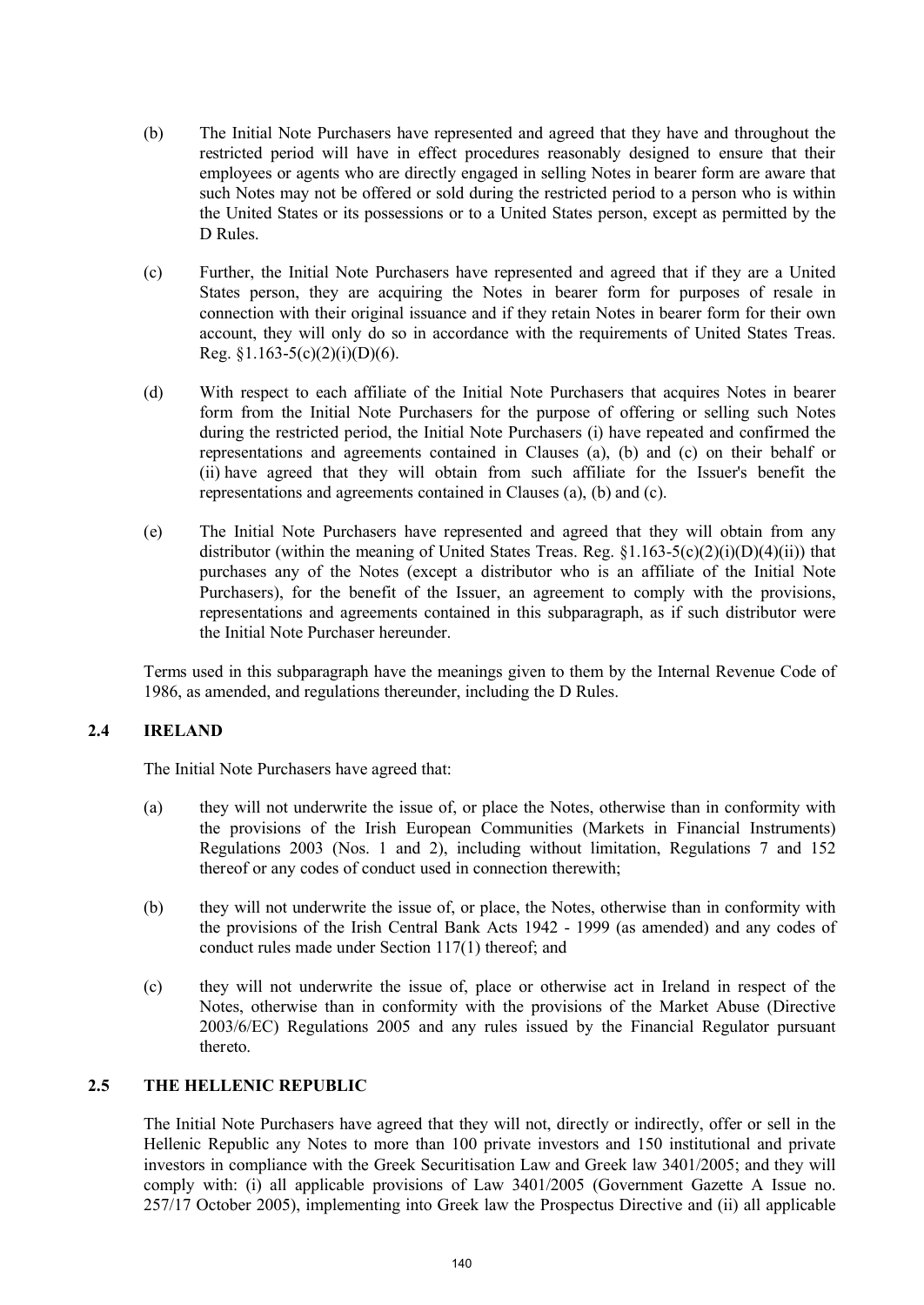provisions of Law 876/1979 and Law 3606/2007, with respect to anything done in relation to any offering of any instruments or advertisement, notice, statement or other action involving instruments in, from or otherwise involving the Hellenic Republic.

#### **Investor Compliance**

Persons into whose hands this Prospectus comes are required by the Issuer and the Initial Note Purchasers to comply with all applicable laws and regulations in each country or jurisdiction in which they purchase, offer, sell or deliver Notes or have in their possession, distribute or publish this Prospectus or any other offering material relating to the Notes, in all cases at their own expense.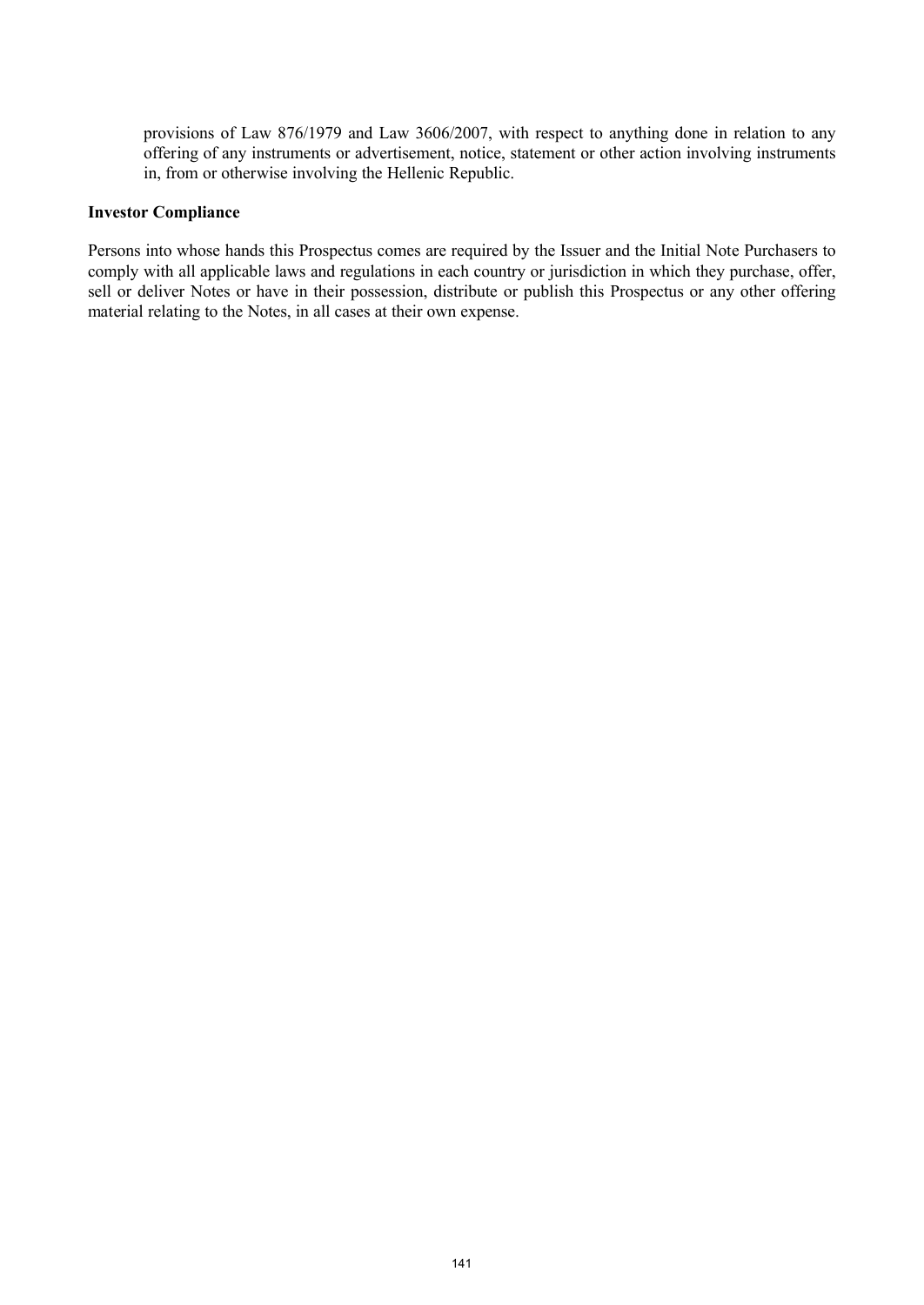# **DESCRIPTION OF THE NOTES**

# **General**

Each Class of Notes, as at the Closing Date, will initially be represented by a Temporary Global Note. All capitalised terms not defined in this paragraph shall be as defined in the Conditions of the Notes.

Each Temporary Global Note will be deposited on or about the Closing Date on behalf of the subscribers for the relevant class of Notes with a Common Safekeeper for the Clearing Systems. Upon deposit of the Temporary Global Notes, the Clearing Systems credit each subscriber of Notes with the principal amount of Notes of the relevant class equal to the aggregate principal amount thereof for which it had subscribed and paid. Interests in each Temporary Global Note are exchangeable on and after the date which is 40 days after the Closing Date, upon certification of non-U.S. beneficial ownership by the relevant Noteholder, for interests recorded in the records of the Clearing Systems in a Permanent Global Note.

For so long as the Notes are represented by a Global Note and the Clearing Systems so permit, the Notes will be tradeable only in the minimum authorised denomination of  $\epsilon$ 100,000.

# **Payments on Global Notes**

Payments in respect of principal, premium (if any) and interest in respect of any Global Note will be made only against presentation of such Global Note to or to the order of the Principal Paying Agent or such other Paying Agent as shall have been notified to the Noteholders in accordance with Condition 14 (Notice to Noteholders) for such purpose, subject, in the case of any Temporary Global Note, to certification of non-US beneficial ownership as provided in such Temporary Global Note. Each payment of principal, premium or interest made in respect of a Global Note will be recorded by the Clearing Systems in their records (which records are the records each relevant Clearing System holds for its customers which reflect such customers' interest in the Notes) and such records shall be prima facie evidence that the payment in question has been made. No person appearing from time to time in the records of either of the Clearing Systems as the holder of a Note shall have any claim directly against the Issuer in respect of payments due on such Note whilst such Note is represented by a Global Note and the Issuer shall be discharged by payment of the relevant amount to the bearer of the relevant Global Note. The Issuer shall procure that each payment shall be entered pro rata in the records of the relevant Clearing Systems but any failure to make such entries shall not affect the discharge referred to above.

Payments will be made, in respect of the Notes by credit or transfer to a euro account (or any other account to which euro may be credited or transferred) specified by the payee or, at the option of the payee, by euro cheque.

Payments in respect of principal, premium (if any) and interest on the Notes are subject in all cases to any fiscal or other laws and regulations applicable in the place of payment.

A holder shall be entitled to present a Global Note for payment only on a Presentation Date and shall not, except as provided in Condition 4 (Interest), be entitled to any further interest or other payment if a Presentation Date is after the due date.

# **Information Regarding Euroclear and Clearstream, Luxembourg**

Euroclear and Clearstream, Luxembourg have advised the Issuer as follows:

Euroclear and Clearstream, Luxembourg each hold securities for their account holders and facilitate the clearance and settlement of securities transactions by electronic book-entry transfer between their respective account holders, thereby eliminating the need for physical movements of certificates and any risk from lack of simultaneous transfers of securities.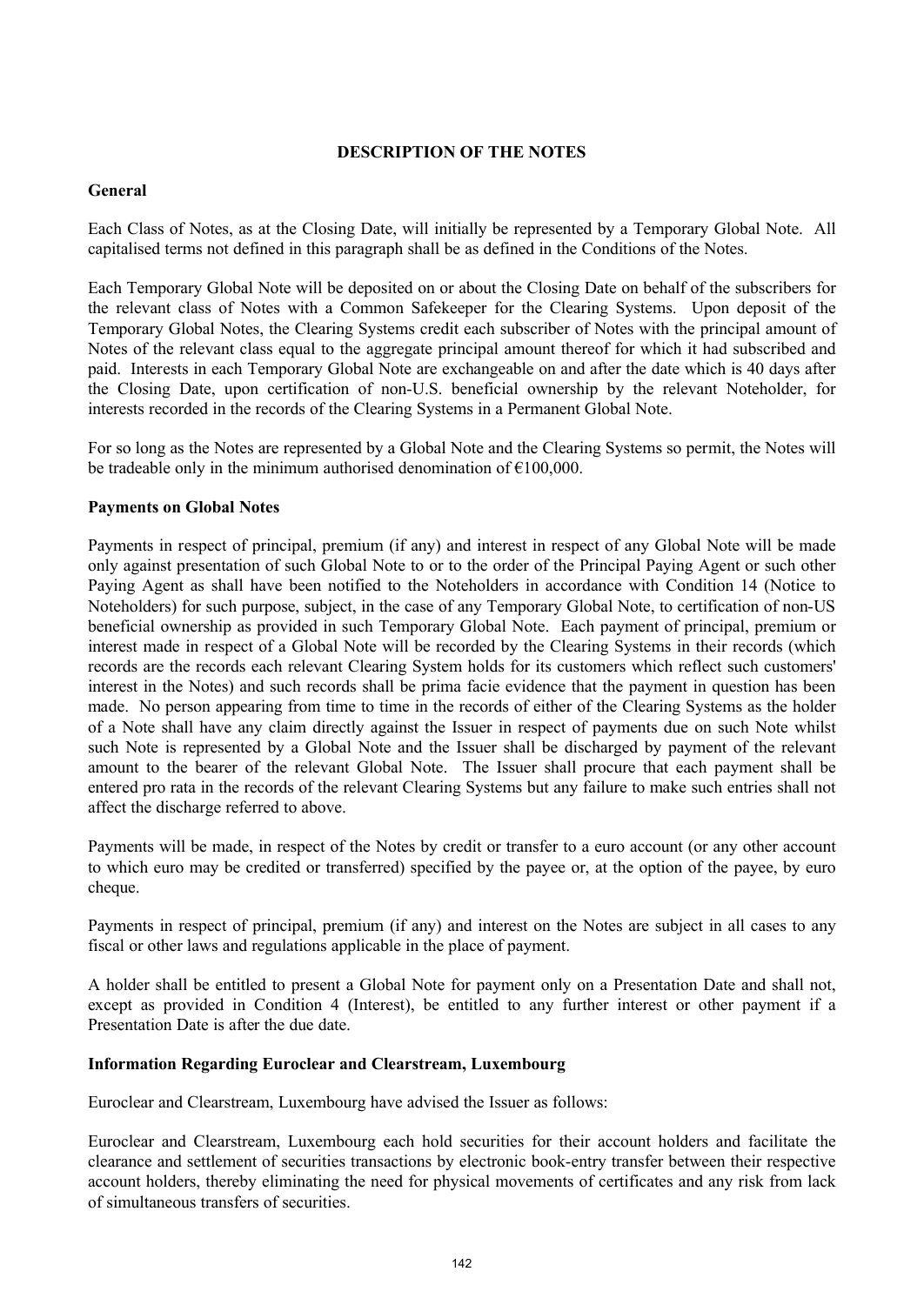Euroclear and Clearstream, Luxembourg each provide various services including safekeeping, administration, clearance and settlement of internationally traded securities and securities lending and borrowing. Euroclear and Clearstream, Luxembourg each also deal with domestic securities markets in several countries through established depositary and custodial relationships. The respective systems of Euroclear and of Clearstream, Luxembourg have established an electronic bridge between their two systems across which their respective account holders may settle trades with each other.

Account holders in both Euroclear and Clearstream, Luxembourg are worldwide financial institutions including underwriters, securities brokers and dealers, banks, trust companies and clearing corporations. Indirect access to both Euroclear and Clearstream, Luxembourg is available to other institutions that clear through or maintain a custodial relationship with an account holder of either system.

An account holder's overall contractual relations with either Euroclear or Clearstream, Luxembourg are governed by the respective rules and operating procedures of Euroclear or Clearstream, Luxembourg and any applicable laws. Both Euroclear and Clearstream, Luxembourg act under such rules and operating procedures only on behalf of their respective account holders, and have no record of or relationship with persons holding through their respective account holders.

The Issuer understands that under existing industry practices, if any of the Issuer, the Note Trustee or the Security Trustee requests any action of Noteholders or if a Noteholders desires to give instructions or take any action that a holder is entitled to give or take under the Trust Deed or the Deed of Charge, Euroclear or Clearstream, Luxembourg as the case may be, would authorise the participants to give instructions or take such action, and such participants would authorise indirect participants to give or take such action or would otherwise act upon the instructions of such indirect participants.

# **Redemption**

In the event that any Global Note (or portion thereof) is redeemed, the Principal Paying Agent will deliver all amounts received by it in respect of the redemption of such Global Note to the nominee of the Common Depositary and, upon final payment, will surrender such Global Note (or portion thereof) to or to the order of the Principal Paying Agent for cancellation. The redemption price payable in connection with the redemption will be equal to the amount received by the Principal Paying Agent in connection with the redemption of the Global Note (or portion thereof) relating thereto. For any redemptions of a Global Note in part will be made by Euroclear or Clearstream, Luxembourg, as the case may be, on a *pro rata* basis (or on such basis as Euroclear or Clearstream, Luxembourg, as the case may be, deems fair and appropriate). Upon any redemption in part, the Principal Paying Agent will mark down the schedule to such Global Note by the principal amount so redeemed.

#### **Cancellation**

Cancellation of any Note represented by a Global Note and required by the Conditions to be cancelled following its redemption will be effected by endorsement by or on behalf of the Principal Paying Agent of the reduction in the principal amount of the relevant Global Note on the relevant schedule thereto and the corresponding entry on the Register.

#### **Transfers and Transfer Restrictions**

All transfers of book-entry interests will be recorded in accordance with the book-entry systems maintained by Euroclear or Clearstream, Luxembourg, as applicable, pursuant to customary procedures established by each respective system and its Participants. See "General", above.

#### **Issuance of Definitive Notes**

If, while any of the Notes are represented by a Permanent Global Note, (i) either of the Clearing Systems is closed for business for a continuous period of 14 days (other than by reason of holiday, statutory or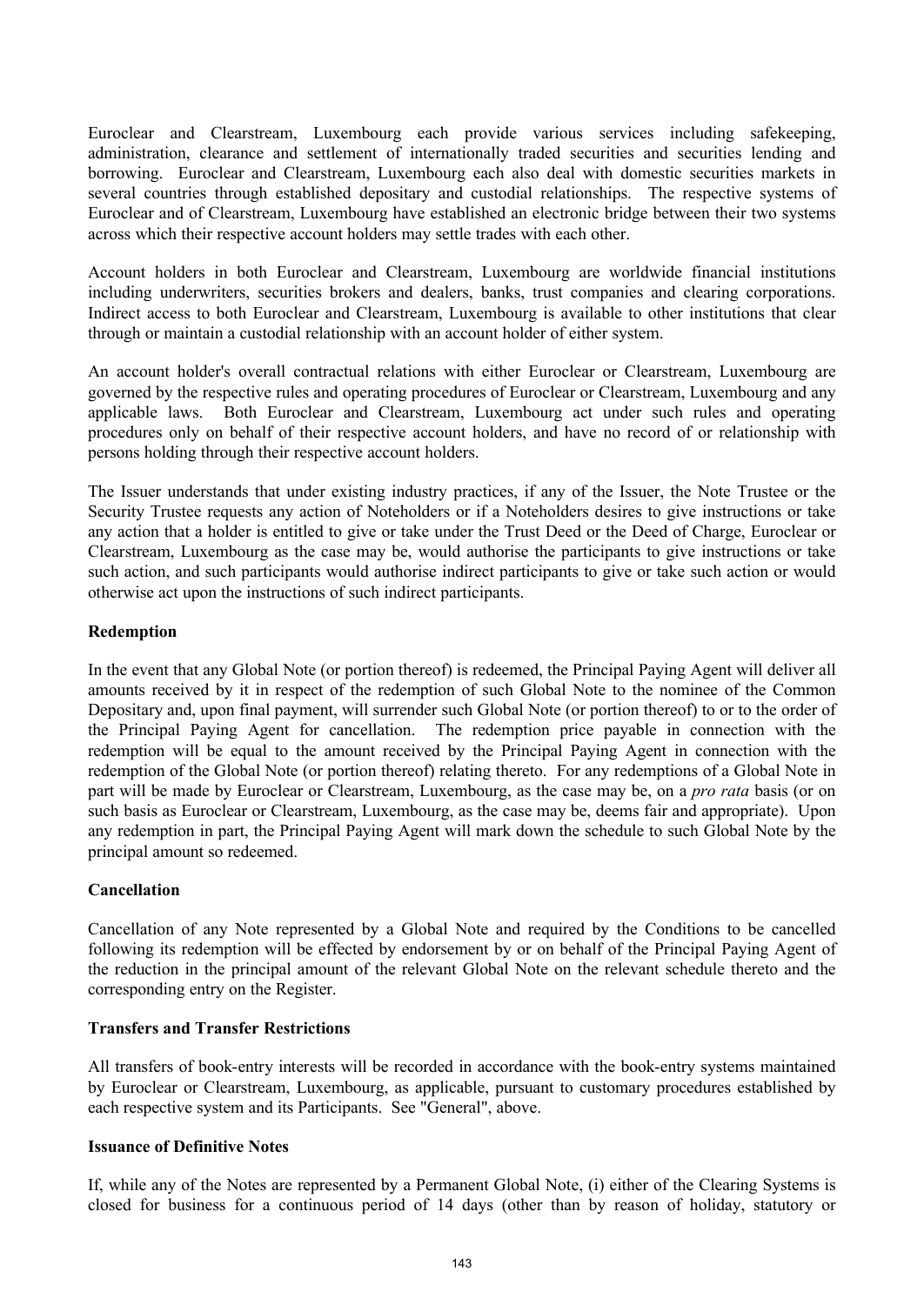otherwise) or announces an intention permanently to cease business or does in fact do so and no other clearing system acceptable to the Note Trustee is then in existence or (ii) as a result of any amendment to, or change in, the laws or regulations of the United Kingdom (or of any political sub-division thereof) or of any authority therein or thereof having power to tax or in the interpretation or administration of such laws or regulations which becomes effective on or after the Closing Date, the Issuer or any Paying Agent is or will on the next Interest Payment Date (as defined below) be required to make any deduction or withholding from any payment in respect of such Notes which would not be required were such Notes in definitive form, then the Issuer will issue Definitive Notes in exchange for such Permanent Global Note (free of charge to the persons entitled to them) within 30 days of the occurrence of the relevant event. These Conditions and the Transaction Documents will be amended in such manner as the Note Trustee and the Security Trustee require to take account of the issue of Definitive Notes.

Any Notes issued in definitive form will be issued in registered form only and will be subject to the provisions set forth under "Transfers and Transfer Restrictions" above and provided that no transfer shall be registered for a period of 15 days immediately preceding any due date for payment in respect of the Note or, as the case may be, the due date for redemption. Definitive Notes will not be issued in a denomination that is not an integral multiple of the minimum authorised denomination of €100,000. (See "Risk Factors - Denominations" above).

#### **Reports**

The Issuer will send to Euroclear and Clearstream, Luxembourg a copy of any notices and reports received relating to the Issuer, the Global Notes or the book-entry interests. Any notice shall be deemed to have been duly given to the relevant Noteholders if sent to the Clearing Systems for communication by them to the holders of the Notes and shall be deemed to be given on the date on which it was so sent and (so long as the relevant Notes are admitted to trading and listed on the official list of, the Irish Stock Exchange), any notice shall also be published in accordance with the relevant guidelines of the Irish Stock Exchange by a notification in writing to the Irish Stock Exchange who will in turn release this notice via the Regulatory News Service. See also Condition 14 (Notice to Noteholders) of the Notes.

In addition, the Cash Manager has agreed to prepare and deliver (by no later than three Business Days immediately following each Interest Payment Date) to, inter alia, the Issuer, the Security Trustee, the Note Trustee, the Seller, the Joint Arrangers and Moody's, a report substantially in the form set out in the Cash Management Agreement (the **Investor Report**) containing details of, *inter alia*, the Portfolio, amounts received by the Issuer from any source during the preceding three Collection Periods, amounts paid by the Issuer during such Collection Period and amounts paid by the Issuer on the immediately preceding Interest Payment Date. The first Investor Report will be available by no later than five Business Days immediately following the Interest Payment Date falling in April 2010. The Investor Reports will be available on the Cash Manager's website, currently at <https://gctinvestorreporting.bnymellon.com/Home.jsp.> The Cash Manager's website does not form part of the information provided for the purposes of this Prospectus and disclaimers may be posted with respect to the information posted thereon. Registration may be required for access to such website and persons within to access the website will be required to certify that they are Noteholders or otherwise entitled to access the information posted thereon.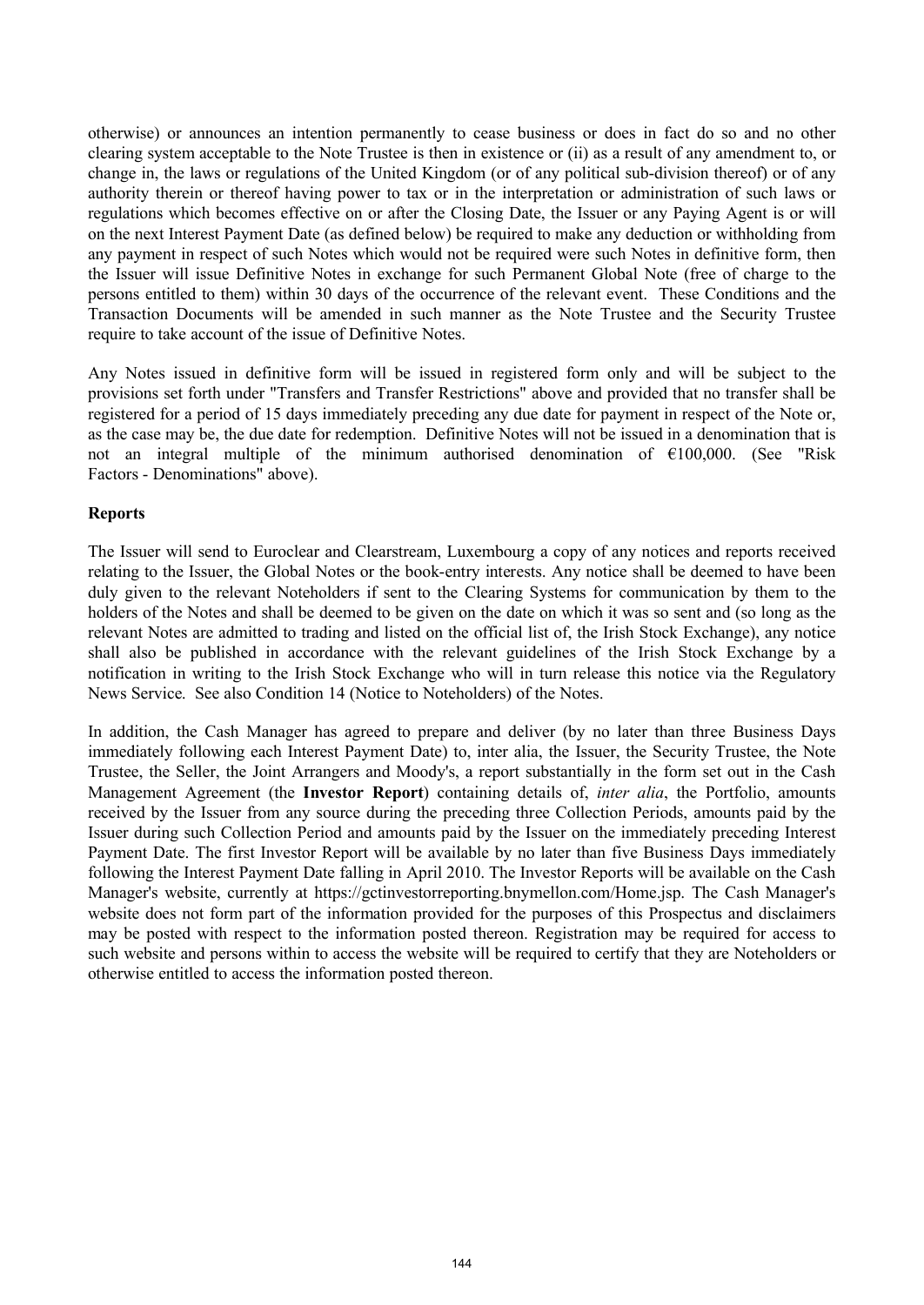# **USE OF PROCEEDS**

The net proceeds of the Class A Notes and the Class B Notes (which are expected to amount to €474,800,000) will be used on the Closing Date towards payment of the Initial Purchase Price.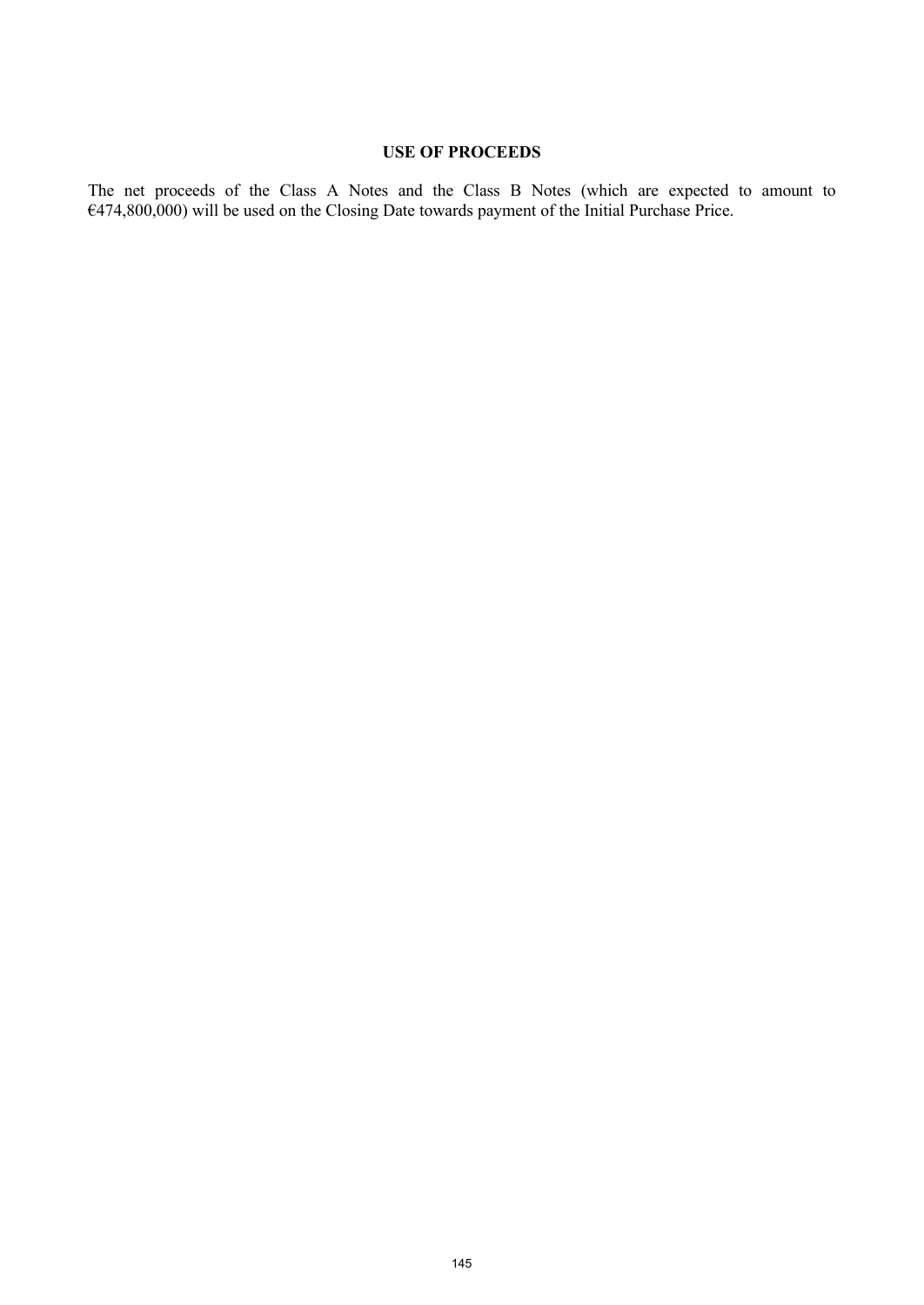## **GENERAL INFORMATION**

### **1. Authorisation**

The issue of the Notes has been authorised by a resolution of the Board of Directors of the Issuer passed on 9 December 2009.

### **2. Irish Listing**

It is expected that admission of the Notes to the Official List of the Irish Stock Exchange and to trading on its regulated market will be granted on or about the Closing Date, subject only, in the case of the Notes, to the issue of the Global Notes of each Class of Notes. The issue of the Notes will be cancelled, if the related Global Notes as applicable are not issued. The estimated aggregate cost of the foregoing applications for admission to the Official List of the Irish Stock Exchange and admission to trading on its regulated market, is  $\epsilon$ 4,784.60.

Bank of New York Mellon (Ireland) Limited is acting solely in its capacity as listing agent for the Issuer in connection with the Notes and is not itself seeking admission of the Notes to the Official List of the Irish Stock Exchange or to trading on its regulated market for the purposes of the Prospectus Directive.

## **3. Clearing Codes**

The Notes have been accepted for clearance through Euroclear and Clearstream, Luxembourg as follows:

|               | ISIN         | <b>Common Code</b> |
|---------------|--------------|--------------------|
| Class A Notes | XS0469022544 | 046902254          |
| Class B Notes | XS0469023435 | 046902343          |

### **4. Litigation**

The Issuer is not and has not been involved in any legal, governmental or arbitration proceedings which may have or have had since its date of incorporation a significant effect on its financial position or profitability and the Issuer is not aware that any such proceedings are pending or threatened.

### **5. Financial Statements, Financial Position of the Issuer**

No financial statements have been prepared in respect of the Issuer.

Since 20 October 2009 (being the date of incorporation of the Issuer), there has been (a) no significant change in the financial or trading position of the Issuer and (b) no material adverse change in the financial position or prospects of the Issuer.

### **6. Availability of Documents**

Copies of the following documents are available in physical form for inspection during usual business hours at the offices of the Principal Paying Agent for the life of this Prospectus:

(a) the memorandum and articles of association of the Issuer and Holdings;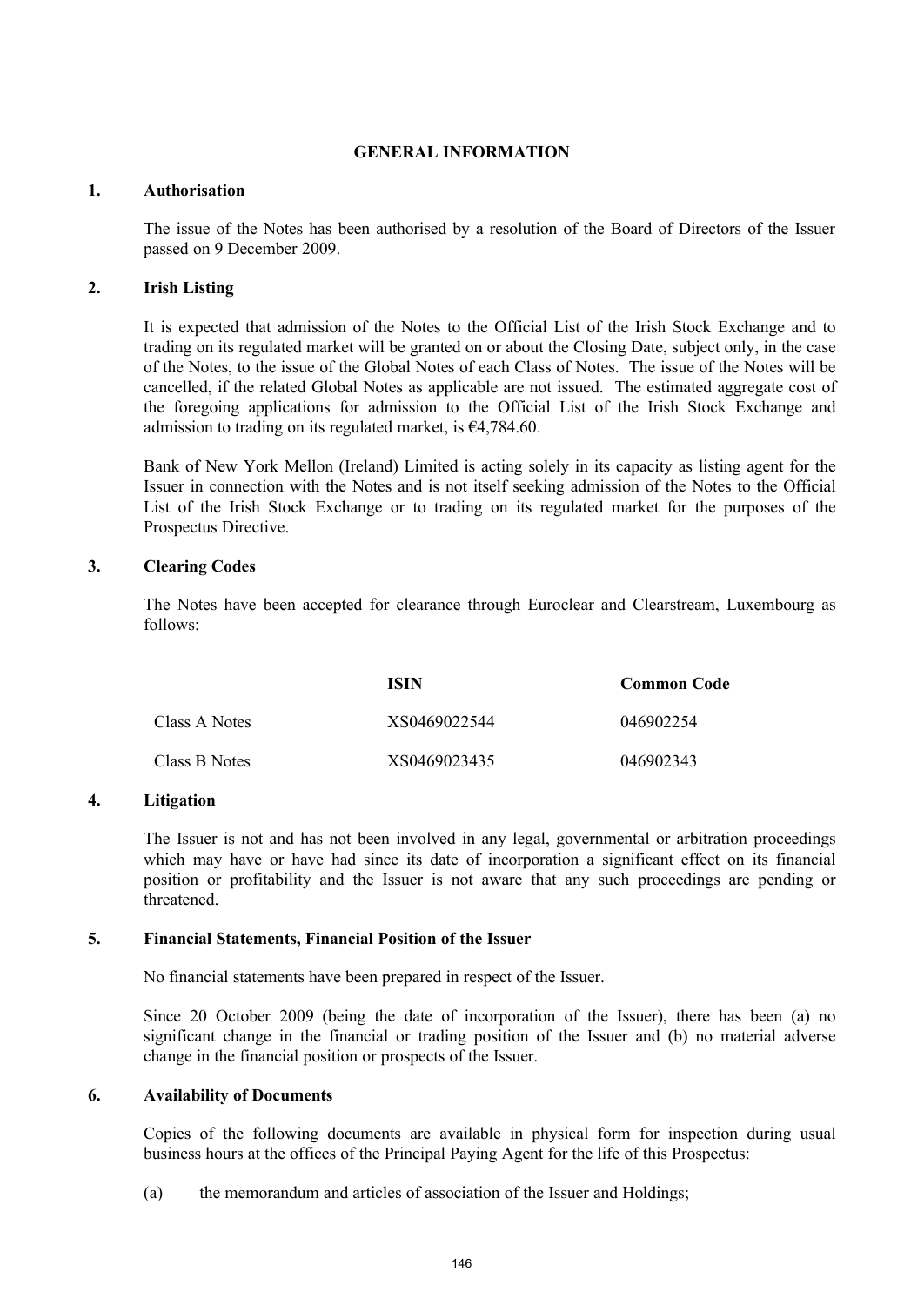- (b) all reports, letters and other documents, historical financial information, valuations and statements prepared by any expert at the Issuer's request any part of which is included or referred to herein;
- (c) the Master Definitions and Construction Schedule;
- (d) the Purchase Agreement;
- (e) the Deed of Charge;
- (f) the Trust Deed;
- (g) the Cash Management Agreement;
- (h) the Servicing Agreement;
- (i) the Agency Agreement;
- (j) the Bank Account Agreement;
- (k) the Corporate Services Agreement;
- (l) the Greek Assignment Agreement;
- (m) the Greek Law Pledge Agreement;
- (n) the Issuer Safe Deposit Box Agreement; and
- (o) the Subordinated Loan Agreement.

# **7. Post Issuance Reporting**

Save as referred to under Condition 14 (Notice to Noteholders), the Issuer does not intend to provide any post-issuance information in relation to the Notes or the Issuer's assets.

# **8. Miscellaneous**

No website referred to herein forms part of this Prospectus for the purposes of listing of the Notes on the Irish Stock Exchange.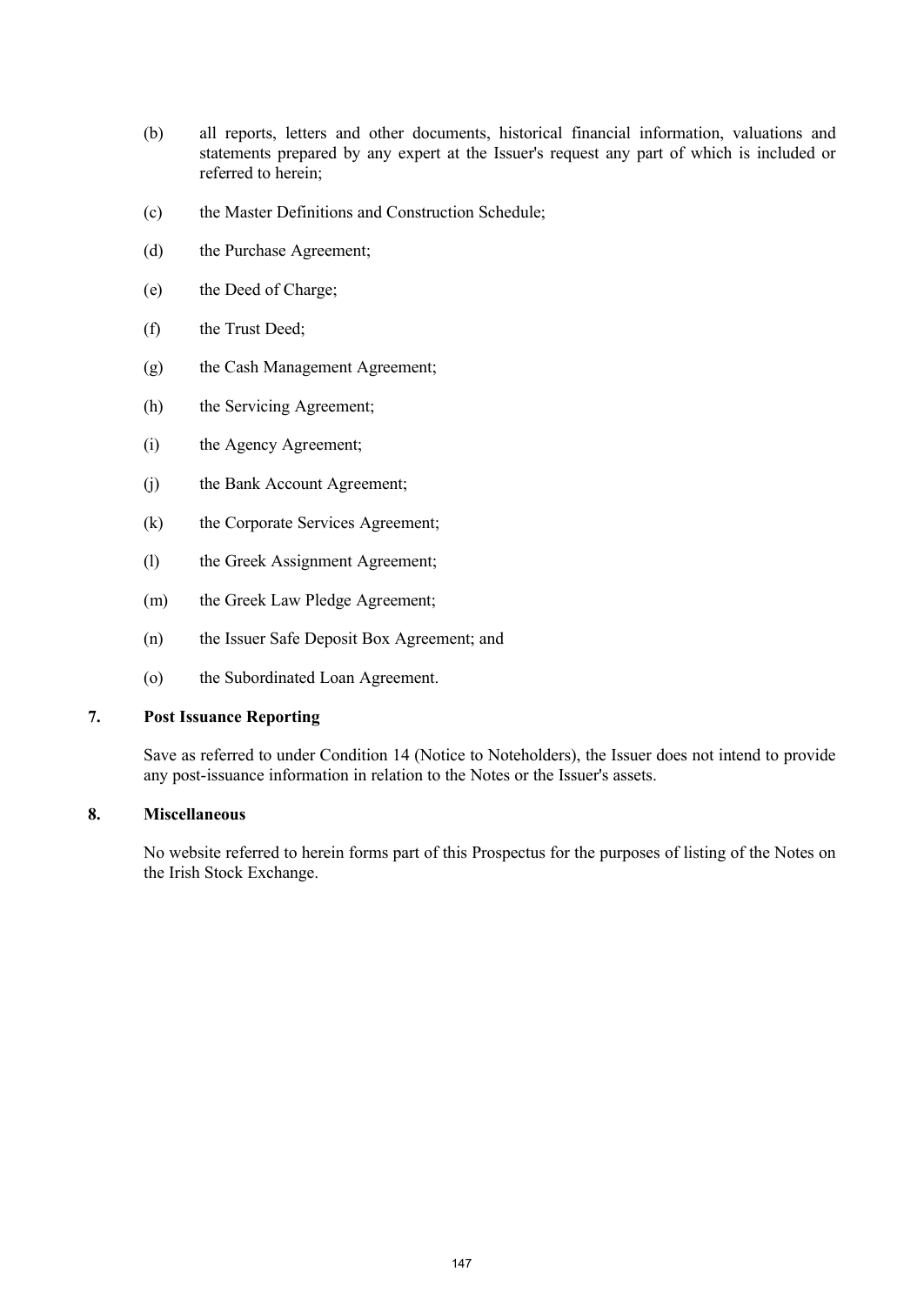# **GLOSSARY OF DEFINED TERMS**

# **1. DEFINITIONS**

Except where the context otherwise requires, the following defined terms used in the Transaction Documents and herein shall have the meanings set out below:

| <b>Additional Cut-Off Date</b>                                           | The last day of the Collection Period elapsing prior<br>to an Additional Portfolio Purchase Date.                                                                                                                                                      |
|--------------------------------------------------------------------------|--------------------------------------------------------------------------------------------------------------------------------------------------------------------------------------------------------------------------------------------------------|
| <b>Additional Lease Receivables</b>                                      | The Lease Receivables sold, or to be sold, by the<br>Seller to the Issuer on any Additional Portfolio<br>Purchase Date in accordance with the Purchase<br>Agreement.                                                                                   |
| <b>Additional Lease Receivables Criteria</b>                             | Means the criteria the Lease Receivables have to<br>satisfy on a portfolio basis throughout the Revolving<br>Period and as set out in Appendix 3 to the Purchase<br>Agreement.                                                                         |
| <b>Additional Portfolio</b>                                              | Any Lease Receivables purchased (or to be<br>purchased) by the Purchaser from the Seller during<br>the Revolving Period after the Initial Purchase Date.                                                                                               |
| <b>Additional Portfolio Accrued Interest</b><br><b>Purchase Price</b>    | An amount equal to any interest accrued and unpaid<br>on any Additional Portfolio.                                                                                                                                                                     |
| <b>Additional Portfolio Outstanding Balance</b><br><b>Purchase Price</b> | equal to the Aggregate Lease<br>amount<br>An<br>Outstanding Balance of the Lease Receivables in the<br>Additional Portfolio as calculated on the Additional<br>Cut-Off Date.                                                                           |
| <b>Additional Portfolio Purchase Date</b>                                | A date to be determined each month and notified by<br>the Seller to the Issuer 5 Business Days in advance.                                                                                                                                             |
| <b>Additional Portfolio Purchase Price</b>                               | An amount equal to the sum of the Additional<br>Portfolio Outstanding Balance Purchase Price and<br>the Additional Portfolio Accrued Interest Purchase<br>Price.                                                                                       |
| <b>Aggregate Defaulted Balance</b>                                       | The sum of the Lease Outstanding Balances of all<br>Lease Agreements that have been designated as<br>Defaulted Lease Agreements (for the avoidance of<br>doubt, including those that have been repurchased<br>under the Seller Defaulted Call Option). |
| <b>Aggregate Lease Outstanding Balance</b>                               | Means with respect to all Lease Receivables in the<br>Portfolio at any time, the aggregate amount of the<br>Lease Outstanding Balance of all Lease Agreements<br>at such time.                                                                         |
| <b>Aggregate Lease Principal Amount</b>                                  | Means with respect to all Lease Receivables in the<br>Portfolio at any time, the aggregate amount of the<br>Lease Principal Amounts of all Lease Agreements at                                                                                         |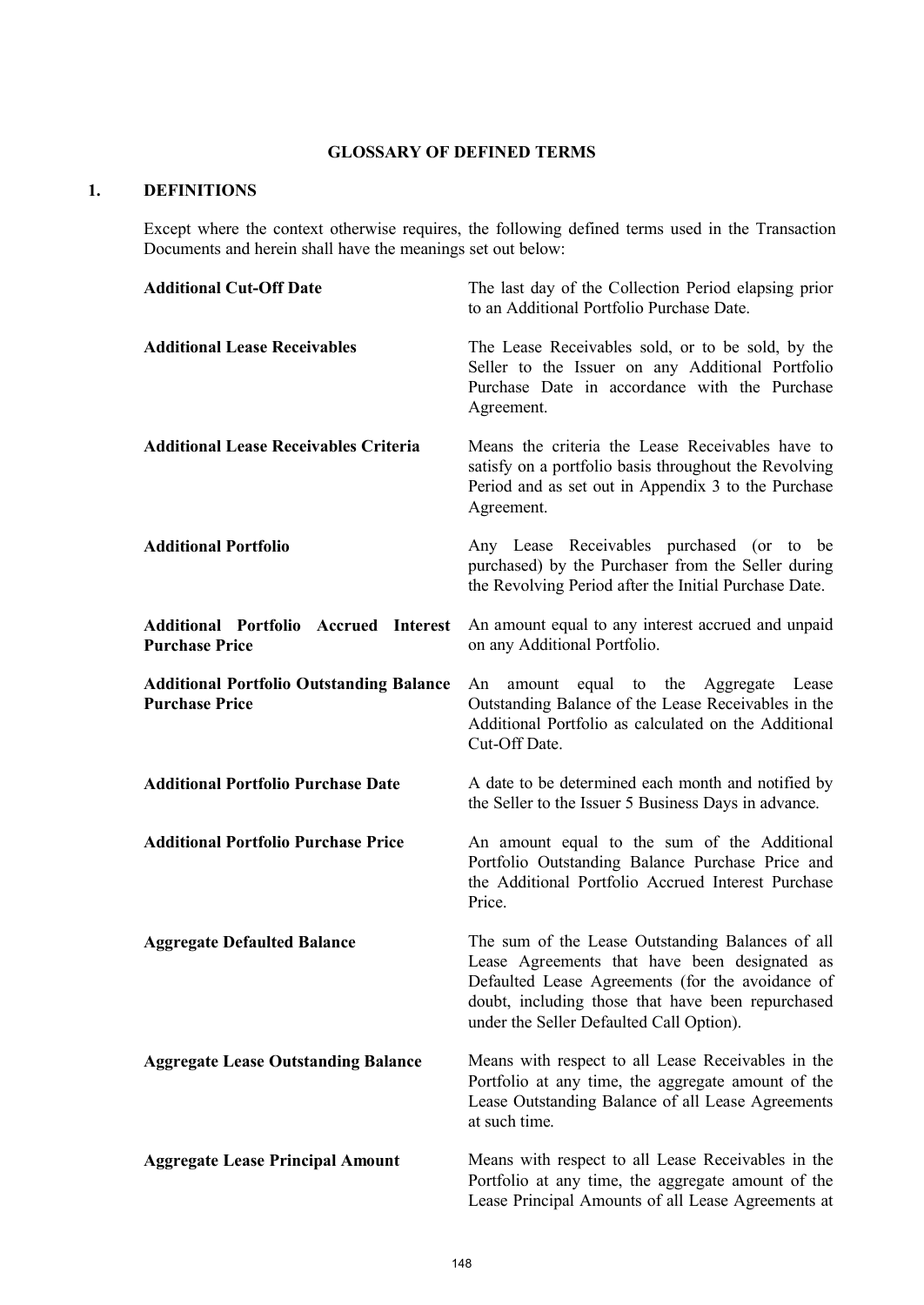|                                               | such time.                                                                                                                                                                                                                                                                                                                                                           |
|-----------------------------------------------|----------------------------------------------------------------------------------------------------------------------------------------------------------------------------------------------------------------------------------------------------------------------------------------------------------------------------------------------------------------------|
| <b>Alpha Base Rate</b>                        | Means the minimum lending rate for SMEs set by<br>Alpha management, which in any case will not be<br>less than the minimum lending rate set by the<br>European Central Bank from time to time plus 3 per<br>cent                                                                                                                                                     |
| <b>Alpha Bank Group</b>                       | Means Alpha Bank and its subsidiaries collectively.                                                                                                                                                                                                                                                                                                                  |
| <b>Alternative Lease Receivables</b>          | Lease Receivables that have been substituted into the<br>Portfolio for Lease Receivables relating to Defaulted<br>Lease Agreements by the Seller where the Seller has<br>decided not to purchase such Lease Receivables<br>relating to such Defaulted Lease Agreements.                                                                                              |
| Alternative Lease Receivable Purchase<br>Date | Means the date on which an Alternative Lease<br>Receivable is to be substituted by the Issuer from the<br>Seller under the relevant provisions in the Purchase<br>Agreement.                                                                                                                                                                                         |
| Annex                                         | Means the special terms of a Frame Lease<br>Agreement which constitutes on inseparable part of<br>the respective Frame Lease<br>Agreement,<br>in<br>accordance with the terms of such annex.                                                                                                                                                                         |
| <b>Arrears</b>                                | Means in respect of any Lease Agreement, an<br>amount above $\epsilon$ 100 which is outstanding after being<br>due and payable by the relevant Lessee for more than<br>30 days, in accordance with terms and conditions of<br>the relevant Lease Agreement.                                                                                                          |
| <b>Asset Realisation Proceeds</b>             | Claims<br>the<br>sum of: (i) the Future<br>Means<br>(ii) Insurance Compensation Payments, if any,<br>received in respect of such Leased Asset and (iii) any<br>other proceeds, if any, received by substituting such<br>Leased Asset (which, for the avoidance of doubt,<br>excludes proceeds received pursuant to exercise of<br>the Seller Defaulted Call Option). |
| <b>Athens Pledge Registry</b>                 | Means the pledge registry seated in Athens which is<br>competent for the registration of the notifications<br>forms of Ministerial Decisions No's 161337/03 and<br>161338/03 pursuant to Greek laws 2844/00 and<br>3156/03.                                                                                                                                          |
| <b>Available Principal Receipts</b>           | Means for any Interest Payment Date (or following<br>service of a Note Acceleration Notice, any date on<br>which a payment is made in respect of the Notes) as<br>calculated on the relevant Calculation Date:                                                                                                                                                       |
|                                               | all Principal Receipts received by the Issuer<br>(a)<br>during the immediately preceding three<br>Collection Periods;                                                                                                                                                                                                                                                |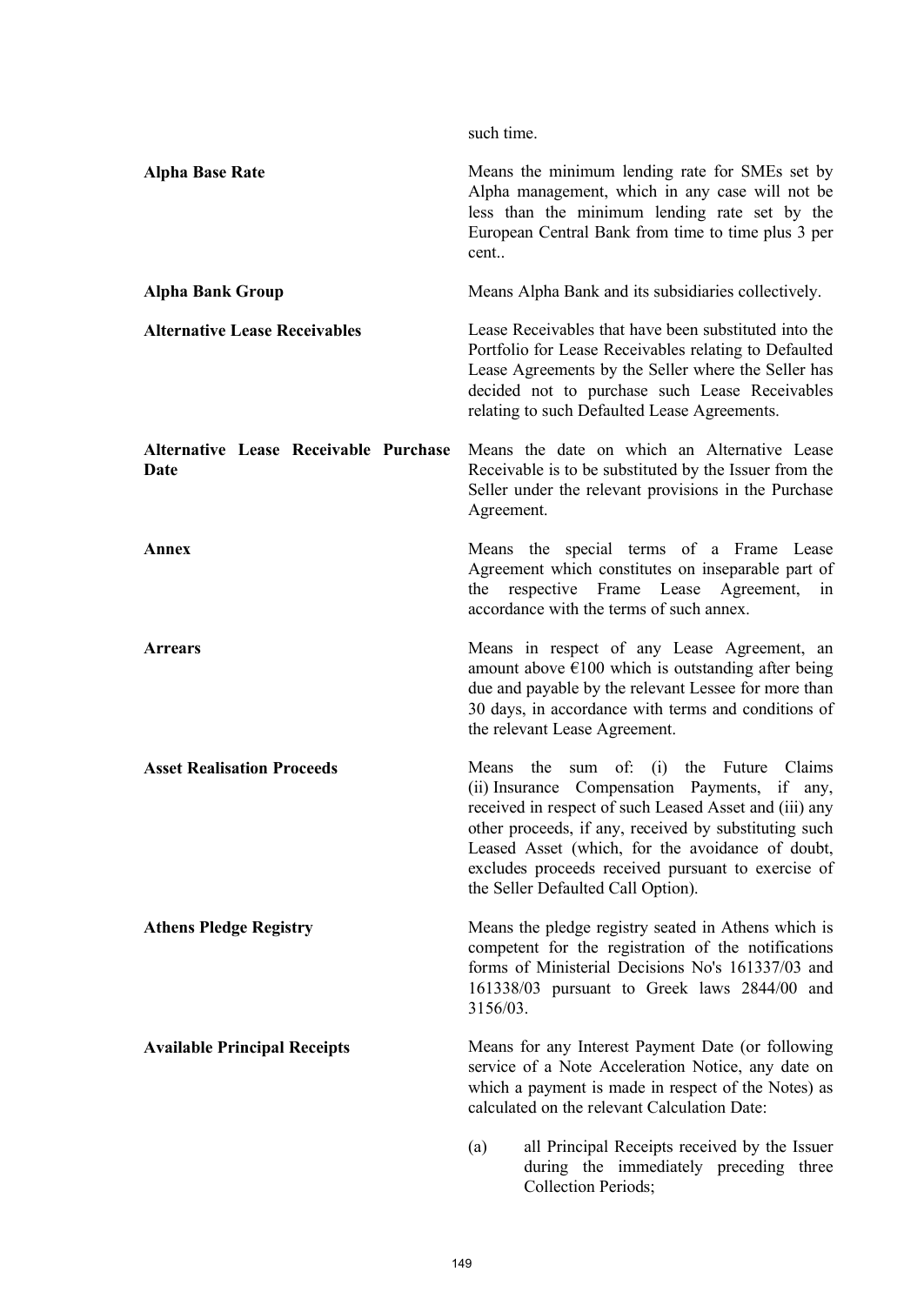- (b) any amounts standing to the credit of the Retained Principal Receipts Ledger on the Interest Payment Date immediately following the end of the Revolving Period;
- (c) the amounts (if any) to be credited to the Principal Deficiency Ledgers pursuant to item (h) and item (i) of the Pre-Acceleration Revenue Priority of Payments on such Interest Payment Date;

less:

- (d) the amount of Principal Receipts received by the Issuer during the immediately preceding three Collection Periods which are to be applied to cover Income Deficits on such Interest Payment Date; and
- (e) The amount of Principal Receipts used by the Issuer to purchase Additional Portfolios during the immediately preceding three Collection Periods.

**Available Revenue Receipts** Means, for each Interest Payment Date (or following service of a Note Acceleration Notice, any date on which a payment is made in respect of the Notes) as calculated on the relevant Calculation Date, an amount equal to the aggregate of (without doublecounting):

- (a) Revenue Receipts received during the immediately preceding three Collection Periods, less amounts applied during such Collection Periods in making payment of certain moneys which properly belong to third parties such as (but not limited to) payments of certain insurance premiums (the **Third Party Amounts**);
- (b) interest payable to the Issuer on the Bank Accounts and income from any Authorised Investments or Investment Earnings in each case received during the immediately preceding three Collection Periods;
- (c) amounts standing to the credit of the Credit Reserve Ledger, and if after applying the amounts standing to the credit of the Credit Reserve Ledger, the Available Revenue Receipts are insufficient to pay items (a) to (g) of the Pre-Acceleration Revenue Priority of Payments, amounts standing to the credit of the Liquidity Reserve Ledger (and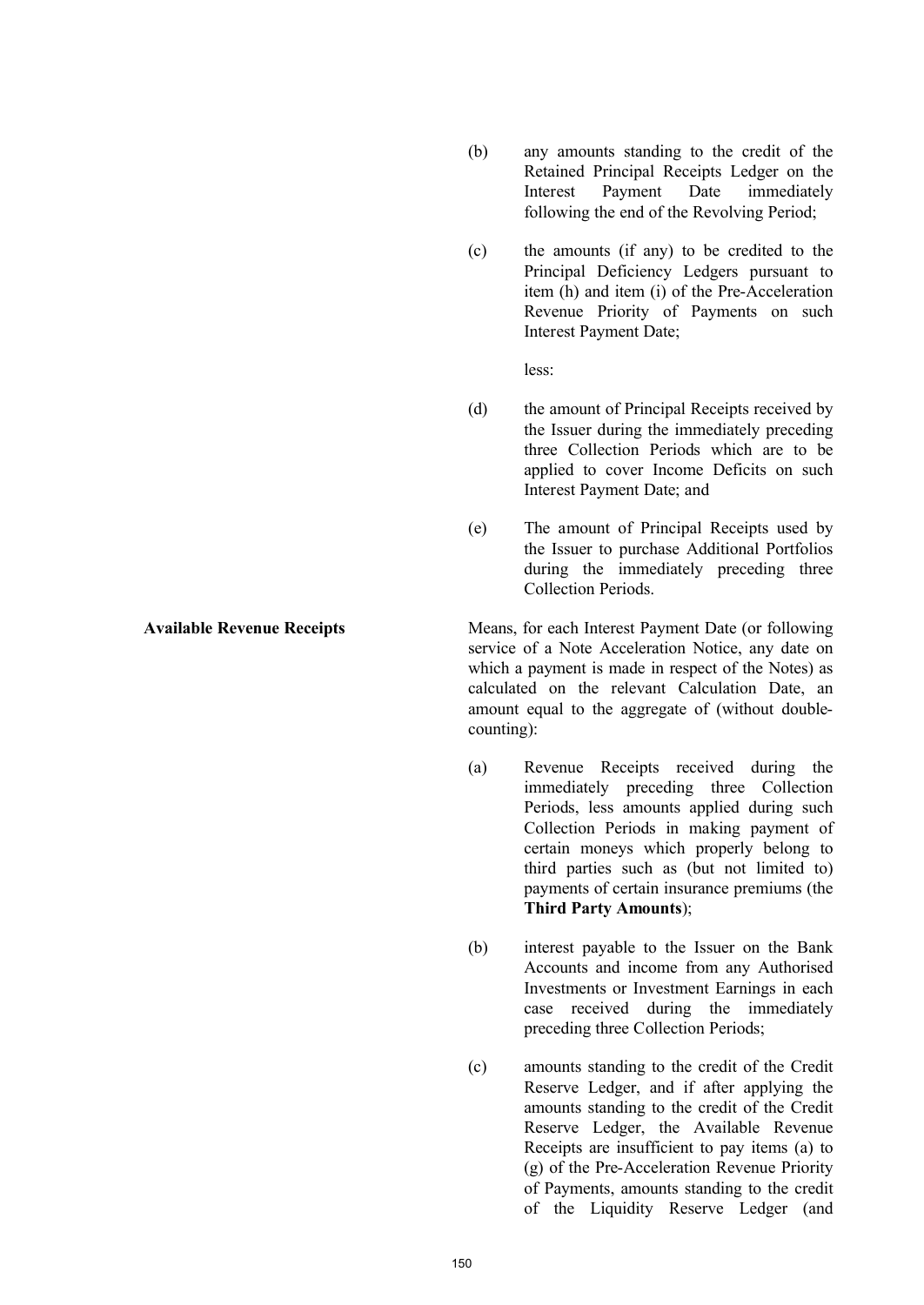amounts standing to the credit of the Liquidity Reserve Ledger shall only be used by the Issuer as Available Revenue Receipts to pay items (a) to (g) of the Pre-Acceleration Revenue Priority of Payments) (including, but not limited to, any payments made to the Issuer under any of the Transaction Documents not otherwise described above), except that on the Final Maturity Date (or such earlier date on which a Note Acceleration Notice is served) all amounts standing to the credit of the Reserve Fund will form part of the Available Revenue Receipts without restriction;

- (d) other net income of the Issuer received during the immediately preceding three Collection Periods, excluding any Principal Receipts (and without double-counting the amounts described in paragraphs (a) to (c) above);
- (e) excess Available Principal Receipts (if applicable);
- (f) any payment made under any Transaction Document except for any indemnity amounts paid to the Issuer for breach of the terms thereof and any repurchase and indemnity amounts paid by the Seller in relation to any Lease Receivable pursuant to the Purchase Agreement;
- (g) the amount of Principal Receipts received by the Issuer during the three immediately preceding Collection Periods which are to be applied to cover Income Deficits on such Interest Payment Date.

**Business Day** A day (other than a Saturday or a Sunday) on which banks are open for general business in London (United Kingdom), Dublin (Ireland) and Athens and which is also a day on which TARGET2 is open for settlement of payments in euro.

**Calculation Date** The date that is five Business Days prior to the Interest Payment Date or, following the service of a Note Acceleration Notice, the date that is five Business Days prior to any date on which a payment in respect of the Notes is to be made.

**Class A Noteholders** Means the Noteholders in respect of the Class A Notes.

151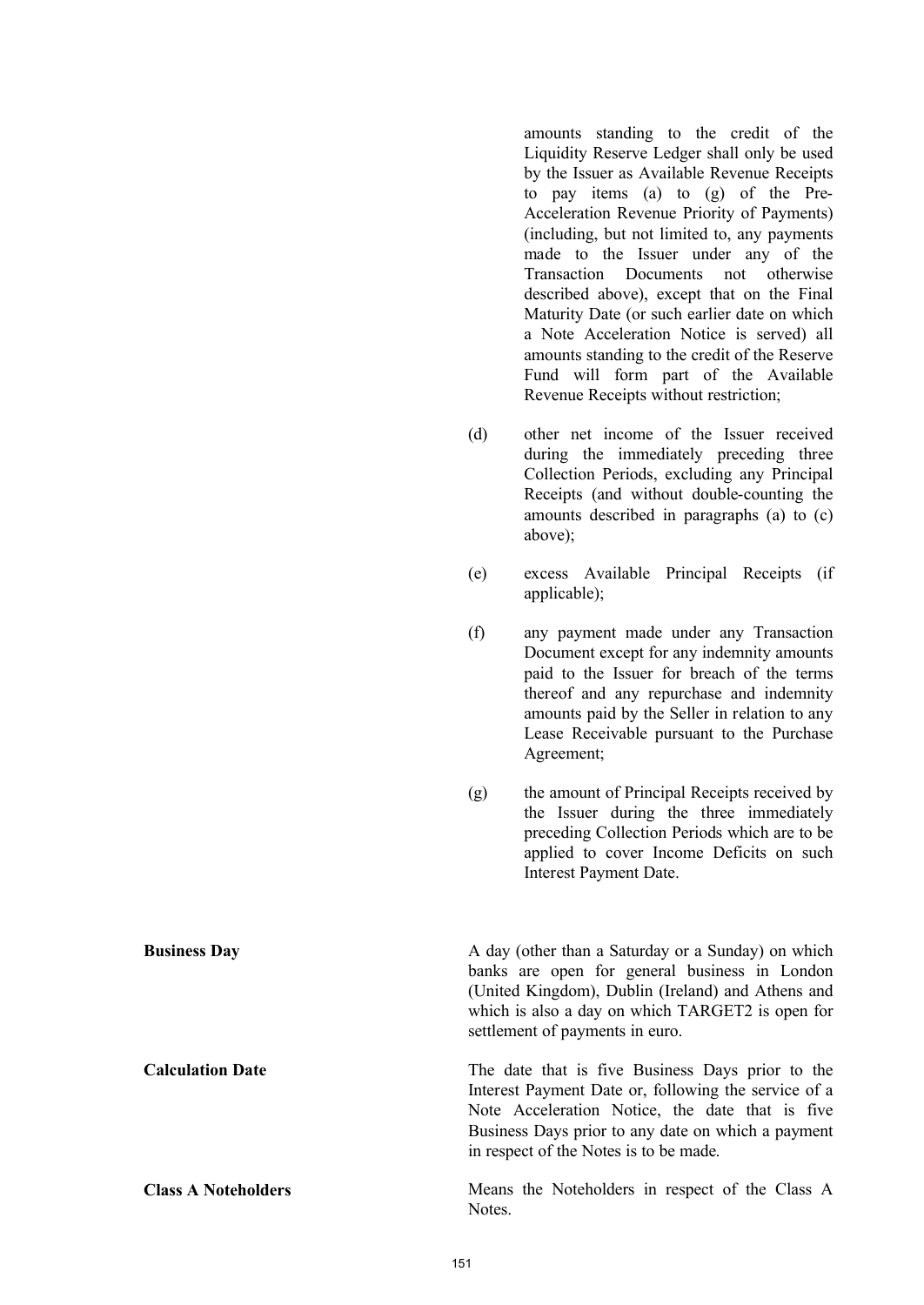| <b>Class A Notes</b>                                   | Means the $\epsilon$ 261,100,000 class A asset backed<br>floating rate notes due 2039.                                                                                                                                                                                                                                                                                                         |
|--------------------------------------------------------|------------------------------------------------------------------------------------------------------------------------------------------------------------------------------------------------------------------------------------------------------------------------------------------------------------------------------------------------------------------------------------------------|
| Class A Notes Principal Deficiency<br>Ledger           | Means the ledger maintained by the Cash Manager<br>on behalf of the Issuer which records, in respect of<br>the Class A Notes, deficiencies arising from<br>Principal Losses on the Portfolio or the application<br>of Principal Receipts and/or amounts applied as<br>Available Revenue Receipts to cure any Income<br>Deficits.                                                               |
| <b>Class B Noteholders</b>                             | Means the Noteholders in respect of the Class B<br>Notes.                                                                                                                                                                                                                                                                                                                                      |
| <b>Class B Notes</b>                                   | Means the $\epsilon$ 213,700,000 class B asset backed<br>floating rate notes due 2039.                                                                                                                                                                                                                                                                                                         |
| <b>Notes Principal Deficiency</b><br>Class B<br>Ledger | Means the ledger maintained by the Cash Manager<br>on behalf of the Issuer which records, in respect of<br>the Class B Notes, deficiencies arising from<br>Principal Losses on the Portfolio or the application<br>of Principal Receipts and/or amounts applied as<br>Available Revenue Receipts to cure any Income<br>Deficits.                                                               |
| <b>Collections</b>                                     | Any amounts received from a Lessee pursuant to the<br>Lease Agreement, for the avoidance of doubt<br>including amounts received in respect of or<br>representing Lease Principal Collections, Lease<br>Interest Collections, the Related Security and<br>Ancillary Rights but excluding Greek VAT relating<br>to a Collection Period and any RV Claims under<br>such Lease Agreement.          |
| <b>Collection Period</b>                               | Means (i) in respect of the first Collection Period, the<br>period commencing on and including the Initial Cut-<br>Off Date and ending on (but excluding) 1 January<br>2010 and (ii) in respect of each subsequent<br>Collection Period, the period commencing on and<br>including the 1st day of a calendar month and ending<br>on (but excluding) the 1st day of the next calendar<br>month. |
| <b>Commingling Amount</b>                              | The amount, drawn down under the Subordinated<br>Reserve Loan Facility to fund the Reserve Fund if 30<br>days have passed since the notification to the Lessees<br>to redirect payments, equal to the aggregate of the<br>next scheduled payment under the Lease Agreements<br>for each Lessee who has not redirected payments.                                                                |
| <b>Company Group</b>                                   | All companies which are either directly or indirectly<br>held by the same holding company.                                                                                                                                                                                                                                                                                                     |
| Control                                                | Means the direct or indirect possession of the power                                                                                                                                                                                                                                                                                                                                           |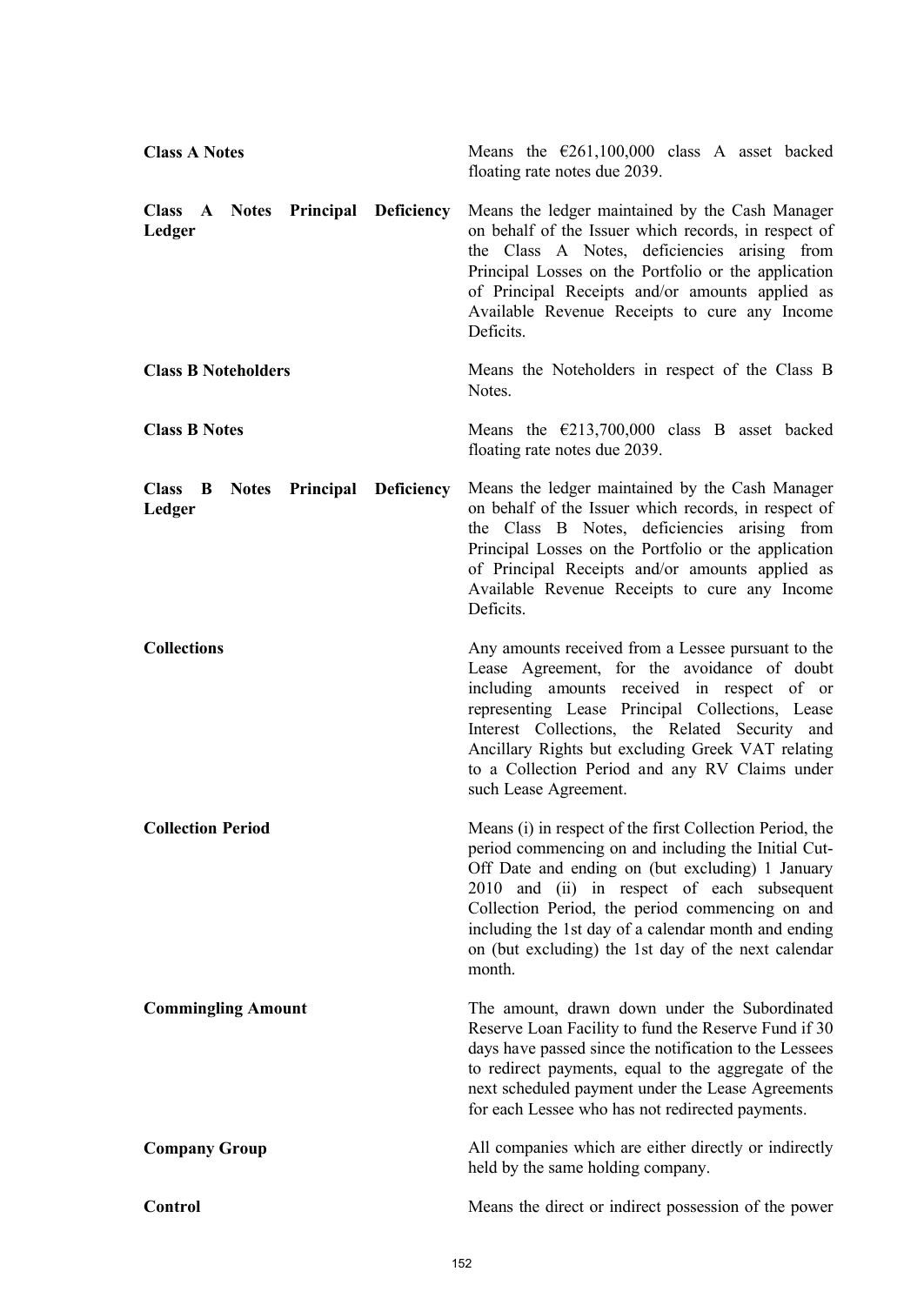to direct or cause the direction of the management or policies of an entity through the ownership of 100% of the shares of Alpha Leasing.

| <b>Controlling Shareholder Downgrade</b><br>Event | ceases<br>Leasing. | Means (a) when Alpha Bank, or if Alpha Bank has<br>transferred Control over Alpha Leasing, such other<br>entity which now has Control over Alpha Leasing,<br>have<br>long-term<br>$\mathbf{a}$<br>unsecured,<br>to<br>unsubordinated and unguaranteed debt obligation<br>rating from Moody's of at least Baa3, (b) Alpha<br>Bank ceases to be a rated entity or does not have a<br>rating from Moody's for any other reason or (c) if no<br>single entity holds 100% of the shares of Alpha |
|---------------------------------------------------|--------------------|---------------------------------------------------------------------------------------------------------------------------------------------------------------------------------------------------------------------------------------------------------------------------------------------------------------------------------------------------------------------------------------------------------------------------------------------------------------------------------------------|
| <b>Credit Reserve Ledger</b>                      |                    | Means the ledger maintained by the Cash Manager<br>on behalf of the Issuer which records amounts<br>credited to the Reserve Fund from the proceeds of<br>the Subordinated Reserve Loan Facility and from<br>Available Revenue Receipts.                                                                                                                                                                                                                                                     |
| <b>Credit Reserve Ledger Required Amount</b>      |                    | Means an amount equal to 50% of the Reserve Fund<br>Required Amount.                                                                                                                                                                                                                                                                                                                                                                                                                        |
| <b>Cumulative Default Ratio</b>                   |                    | The ratio, whereby the numerator is the aggregate of<br>all Principal Losses since the Initial Cut-Off Date<br>and the denominator is the sum of the Aggregate<br>Lease Principal Amount of the Initial Portfolio as of<br>the Initial Cut-Off Date and the Aggregate Lease<br>Principal Amounts of all Additional Portfolios on the<br>relevant Additional Cut-Off Dates.                                                                                                                  |
| <b>Cut-Off Date</b>                               |                    | Either the Initial Cut-Off Date, the Provisional Cut-<br>Off Date or an Additional Cut-Off Date.                                                                                                                                                                                                                                                                                                                                                                                            |
| <b>Defaulted Balance</b>                          |                    | The Lease Outstanding Balance on any Defaulted<br>Lease Agreement.                                                                                                                                                                                                                                                                                                                                                                                                                          |
| <b>Defaulted Lease Agreement</b>                  |                    | Means a Lease Agreement which:                                                                                                                                                                                                                                                                                                                                                                                                                                                              |
|                                                   | (a)                | is the subject of an Insolvency Event with<br>respect to a Lessee; or                                                                                                                                                                                                                                                                                                                                                                                                                       |
|                                                   | (b)                | has an amount greater than $\epsilon$ 100 which is<br>due and payable by the relevant Lessee and<br>has not been paid for 180 days or more.                                                                                                                                                                                                                                                                                                                                                 |
| <b>Deferred Purchase Price</b>                    |                    | Means the consideration due and payable to the<br>Seller pursuant to the Purchase Agreement in respect<br>of the sale of the Initial Portfolio and each<br>Additional Portfolio, which will be an amount equal<br>to the amount remaining after making payment of (as<br>applicable) (a) the items described in (a) to (o) of the                                                                                                                                                           |

Pre-Acceleration Revenue Priority of Payments on each Interest Payment Date or (b) the items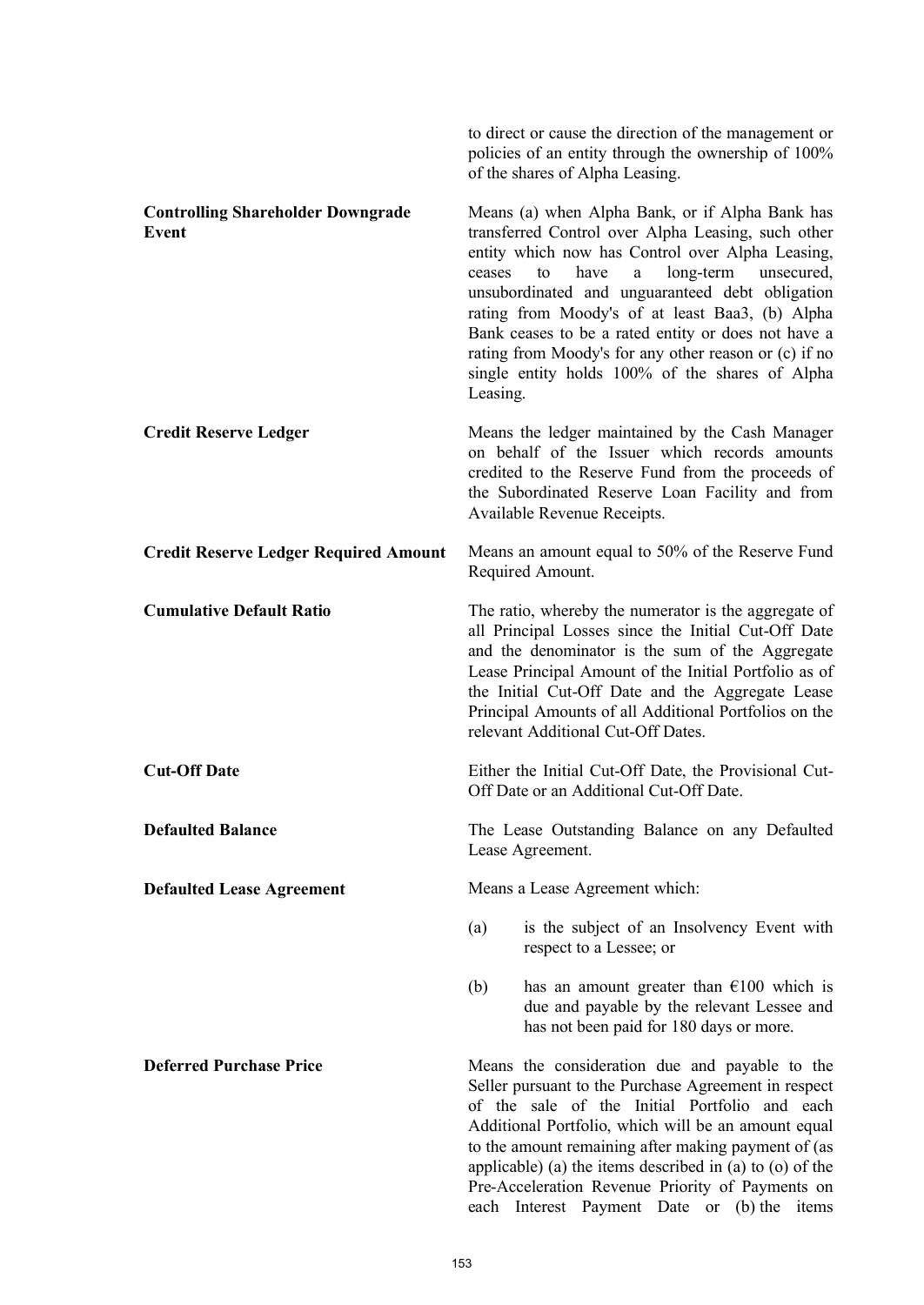described in (a) to (h) of the Post-Acceleration Priority of Payments.

**Definitive Note** Means Notes in definitive form being in the form or substantially in the form scheduled to the Trust Deed issued by the Issuer in exchange for such Permanent Global Note pursuant to Condition 1.2.

**Early Amortisation Event** An Early Amortisation Event means the occurrence of any of the following:

- (a) any amount credited to the Retained Principal Receipts Ledger that has not been applied by the Issuer towards the purchase of an Additional Portfolio by the day before the third Calculation Date following the date on which such amount was first credited to any Issuer Account and, for this purpose, any amounts standing to the credit of the Retained Principal Receipts Ledger and applied by the Issuer for the purchase of an Additional Portfolio shall be treated as applied in the order in which such amounts were credited to the Retained Principal Receipts Ledger;
- (b) the Cumulative Default Ratio in respect of the Portfolio exceeds the percentages set out below:

| <b>Calculation Date</b>               | CDR     |
|---------------------------------------|---------|
| <b>June 2010</b>                      | $2.0\%$ |
| September 2010                        | 3.5%    |
| March 2011                            | $4.7\%$ |
| September 2011                        | 5.8%    |
| December 2011                         | 6.5%    |
| All Interest Payment Dates thereafter |         |
|                                       | 6.5%    |

- (c) Aggregate Lease Outstanding Balance plus the amount standing to the credit of the Retained Principal Receipts Ledger is lower than the sum of (i) the Principal Amount Outstanding of the Class A Notes on the Closing Date, (ii) the Principal Amount Outstanding of the Class B Notes on the Closing Date on any Interest Payment Date;
- (d) the Portfolio Arrears Ratio has exceeded 7.5% on the last day of two consecutive Collection Periods;

(e) the debit balance of Principal Deficiency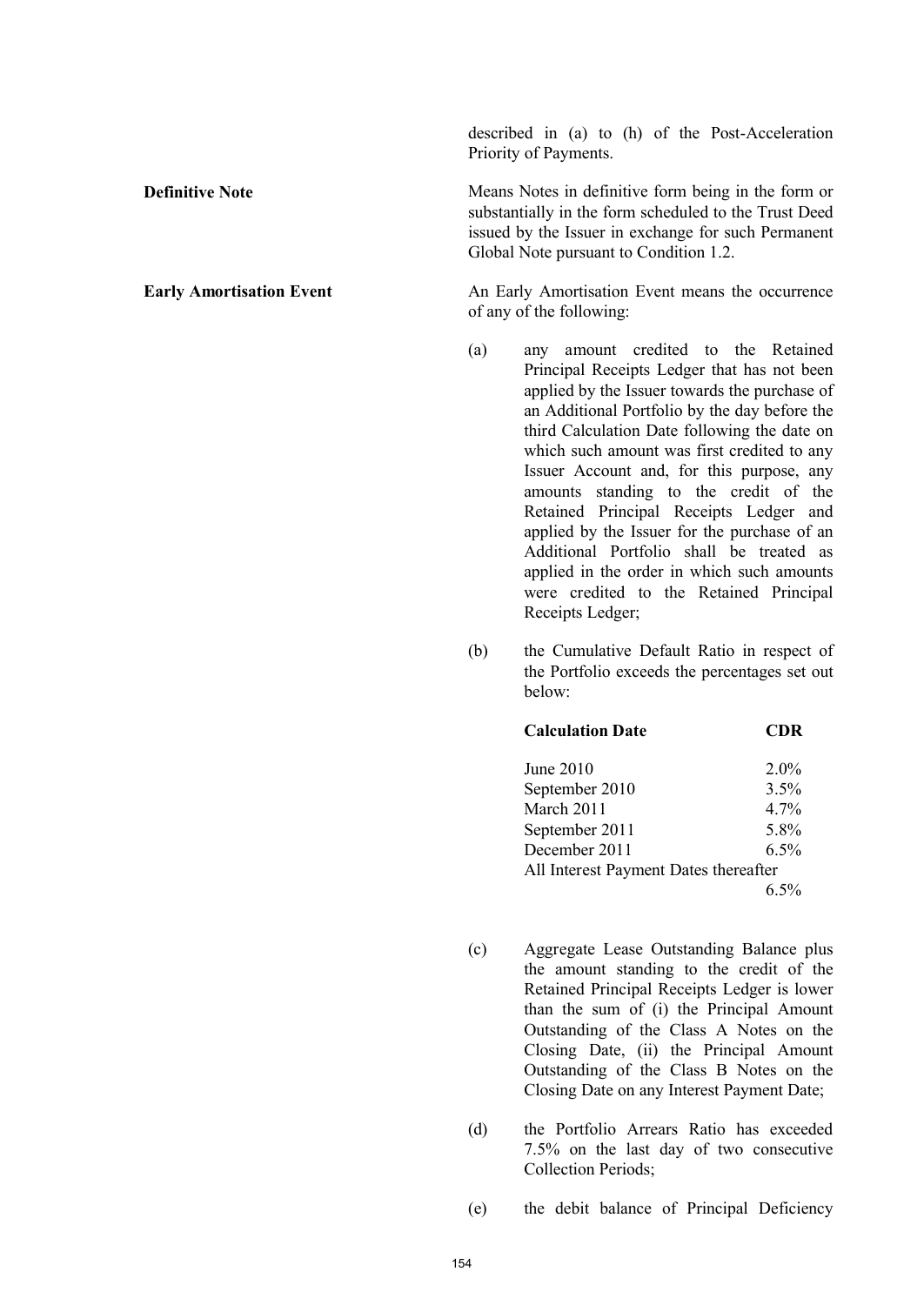Ledger is in excess of  $\epsilon$ 200,000 following the making of all payments and applications of Available Principal Receipts and Available Revenue Receipts on the relevant Interest Payment Date; (f) Alpha Bank is downgraded below Baa3 from Moody's; (g) the occurrence of a Seller Event of Default; (h) the occurrence of a Servicer Termination Event; (i) the occurrence of a Controlling Shareholder Downgrade Event; (j) any regulatory and/or tax issues preventing the Issuer from purchasing the Lease Receivables; (k) the amount standing to the credit of the Reserve Account is less than the Reserve Fund Required Amount; and (l) the Seller having served written notice to the Security Trustee, the Issuer and the Cash Manager that it wishes to end the Revolving Period. **Eligibility Criteria** Means the eligibility criteria in respect of the Initial Portfolio and each Additional Portfolio as set out in Appendix 2 of the Purchase Agreement. **Eligible Bank** Means a bank or credit institution that (a) satisfies the Minimum Required Rating or such other rating required by Moody's in accordance with their most recent rating criteria to maintain the current rating of the Notes and (b) is an institution authorised to carry on banking business (including accepting deposits) under the FSMA and is, in each case, approved in writing by the Security Trustee. **Encumbrance** Means: (a) a mortgage, charge, pledge, lien or other encumbrance securing any obligation of any person; (b) any arrangement under which money or claims to money, or the benefit of, a bank or other account may be applied, set off or made subject to a combination of accounts so as to effect discharge of any sum owed or payable to any person; or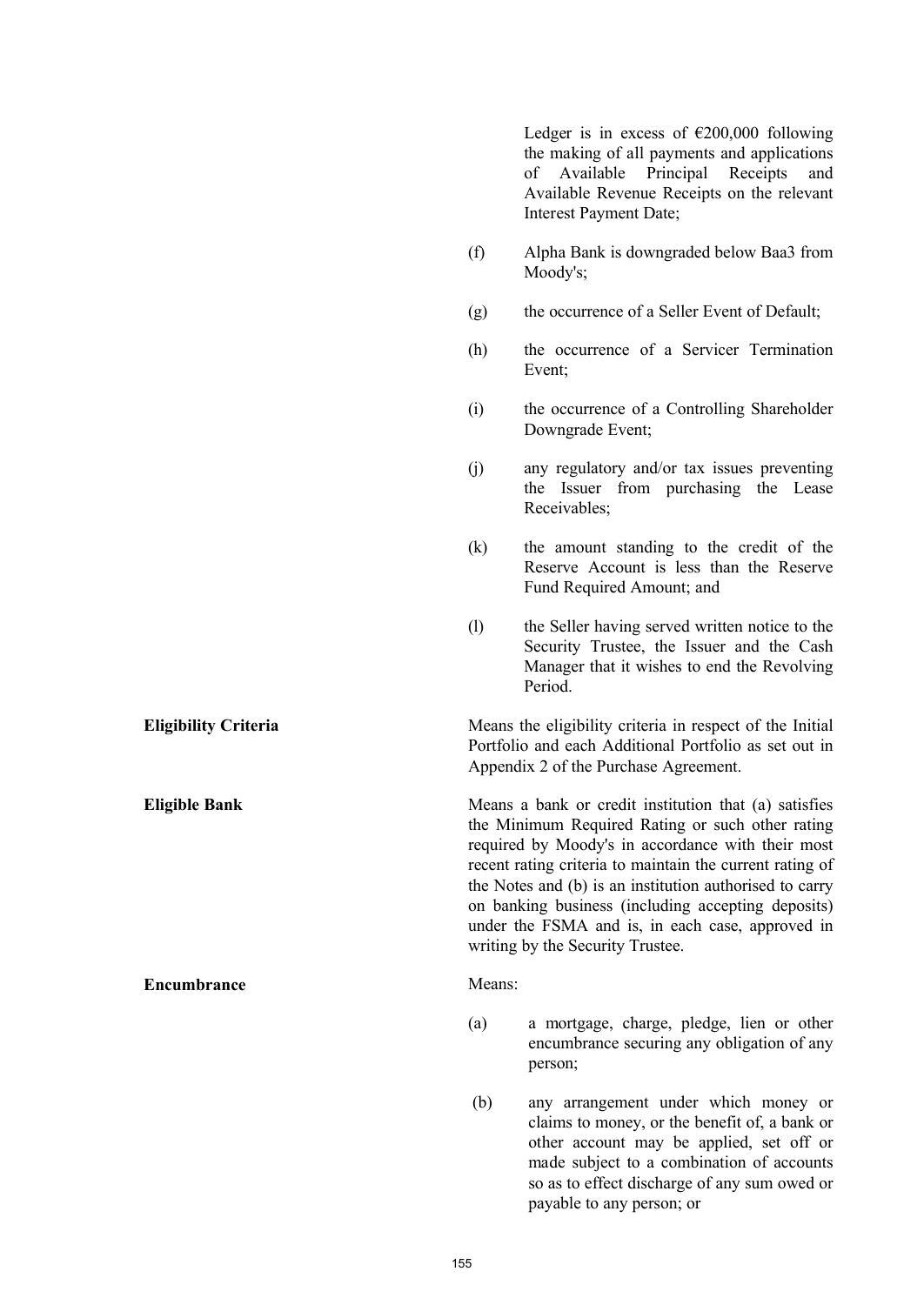|                                 | (c)                                                                                                                                                                                                                                                                | any other type of preferential arrangement<br>(including any title transfer and retention<br>arrangement) having a similar effect.                                                                                                                                                                                                                                                              |
|---------------------------------|--------------------------------------------------------------------------------------------------------------------------------------------------------------------------------------------------------------------------------------------------------------------|-------------------------------------------------------------------------------------------------------------------------------------------------------------------------------------------------------------------------------------------------------------------------------------------------------------------------------------------------------------------------------------------------|
| <b>English Security</b>         |                                                                                                                                                                                                                                                                    | Means the security granted by the Issuer to the<br>Security Trustee under and pursuant to the Deed of<br>Charge to hold on trust for the Secured Creditors.                                                                                                                                                                                                                                     |
| Equipment                       | Any machinery, printing, medical and IT equipment,<br>furniture and production line equipment.                                                                                                                                                                     |                                                                                                                                                                                                                                                                                                                                                                                                 |
| <b>EURIBOR</b>                  | Euro-zone Interbank Offered Rate as determined,<br>with respect to the Notes, by the Agent Bank and the<br>Paying Agent in accordance with the Conditions and<br>the Agency Agreement.                                                                             |                                                                                                                                                                                                                                                                                                                                                                                                 |
| <b>Event of Default</b>         |                                                                                                                                                                                                                                                                    | Has the meaning given to it in Condition 9.                                                                                                                                                                                                                                                                                                                                                     |
| <b>Extraordinary Resolution</b> | Means:                                                                                                                                                                                                                                                             |                                                                                                                                                                                                                                                                                                                                                                                                 |
|                                 | (a)                                                                                                                                                                                                                                                                | a resolution passed at a meeting duly<br>convened and held in accordance with the<br>Trust Deed by a majority consisting of not<br>less than three-fourths of the Eligible Persons<br>(as defined in the Trust Deed) voting thereat<br>upon a show of hands or, if a poll is duly<br>demanded, by a majority consisting of not<br>less than three-fourths of the votes cast on<br>such poll; or |
|                                 | (b)                                                                                                                                                                                                                                                                | a resolution in writing signed by or on behalf<br>of the relevant class of Noteholders of not<br>less than three-fourths in aggregate Principal<br>Amount Outstanding of the relevant class of<br>Notes which resolution may be contained in<br>one document or in several documents in like<br>form each signed by or on behalf of one or<br>more of the Noteholders.                          |
| <b>Fixed Costs</b>              |                                                                                                                                                                                                                                                                    | Means costs of the Servicer that are fixed costs<br>associated with the operations of the Servicer (for<br>example costs associated with wire transfers).                                                                                                                                                                                                                                       |
| <b>Frame Lease Agreement</b>    | Means the agreement comprising of the general<br>terms of each lease agreement entered into between<br>the Seller and a Lessee (and Guarantor, where<br>applicable), as such terms are amended and/or<br>supplemented from time to time by one or more<br>Annexes. |                                                                                                                                                                                                                                                                                                                                                                                                 |
| <b>Future Claims</b>            | Assets                                                                                                                                                                                                                                                             | Means the proceeds of any sale or any claims for the<br>proceeds of sale by the Seller or any other realisation<br>(in the event of Seller's bankruptcy) of the Leased<br>after the termination of the Lease                                                                                                                                                                                    |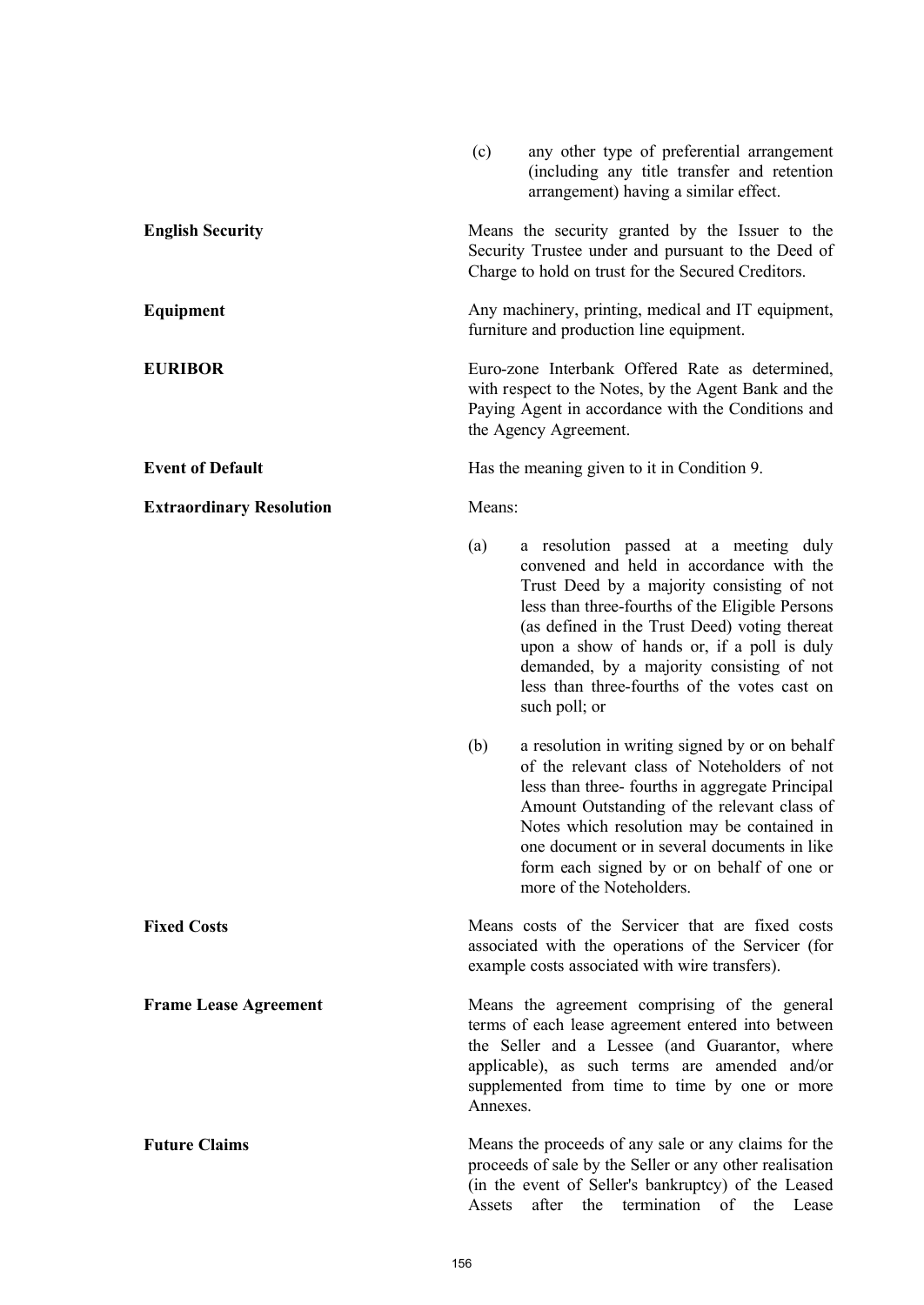|                                             | Agreements, other than the transfer of ownership of<br>a Leased Asset to the Lessee upon exercising of the<br>option under the relevant Lease Agreement to<br>purchase the Leased Asset at the residual value.                                                           |
|---------------------------------------------|--------------------------------------------------------------------------------------------------------------------------------------------------------------------------------------------------------------------------------------------------------------------------|
| <b>Global Note</b>                          | Any of the Temporary Global Notes or Permanent<br>Global Notes.                                                                                                                                                                                                          |
| <b>Greek Bankruptcy Code</b>                | Greek law 3588/2007.                                                                                                                                                                                                                                                     |
| <b>Greek Financial Leasing Law</b>          | Greek law 1665/1986 (published in Government<br>Gazette issue no. 194A/4.12.1986) of the Hellenic<br>Republic (as it may be amended from time to time).                                                                                                                  |
| <b>Greek Security</b>                       | Means the security granted by the Issuer and/or the<br>Seller to the Security Trustee under and pursuant to<br>the Greek Securitisation Law Pledge and the Greek<br>Security Documents in favour of the Issuer and/or<br>the Secured Creditors.                          |
| <b>Greek VAT</b>                            | Means pursuant to Greek law 2589/2000 the tax paid<br>by the Lessee to the Seller together with the Lease<br>Instalment only in respect of equipment lease<br>agreements and vehicle lease agreements and real<br>estate lease agreements relating to industrial plants. |
| <b>Income Deficit</b>                       | Means for each Interest Payment Date, the extent, if<br>any, by which Available Revenue Receipts are<br>insufficient to pay or provide for payment of items<br>(a) to (g) of the Pre-Acceleration Revenue Priority of<br>Payments.                                       |
| <b>Initial Cut-Off Date</b>                 | 7 December 2009.                                                                                                                                                                                                                                                         |
| <b>Initial Issuer Expenses</b>              | Means the initial expenses of the Issuer including the<br>expenses of the Issuer in connection with the<br>purchase and assignment of the Initial Portfolio and<br>all rights attaching thereto and the issue of the Notes.                                              |
| <b>Initial Note Purchasers</b>              | The Initial Class A Note Purchaser and the Initial<br>Class B Note Purchaser.                                                                                                                                                                                            |
| <b>Initial Portfolio</b>                    | The portfolio as at the Initial Cut-Off Date consisting<br>of Lease Receivables purchased by the Purchaser<br>from the Seller on the Initial Purchase Date.                                                                                                              |
| <b>Initial Purchase Date</b>                | The Closing Date.                                                                                                                                                                                                                                                        |
| <b>Initial Purchase Price</b>               | The<br>amount equal to the Aggregate Lease<br>Outstanding Balance of the Lease Receivables along<br>with any interest accrued and unpaid as calculated on<br>the Initial Cut-Off Date.                                                                                   |
| <b>Initial Reserve Fund Required Amount</b> | €18,992,000.00.                                                                                                                                                                                                                                                          |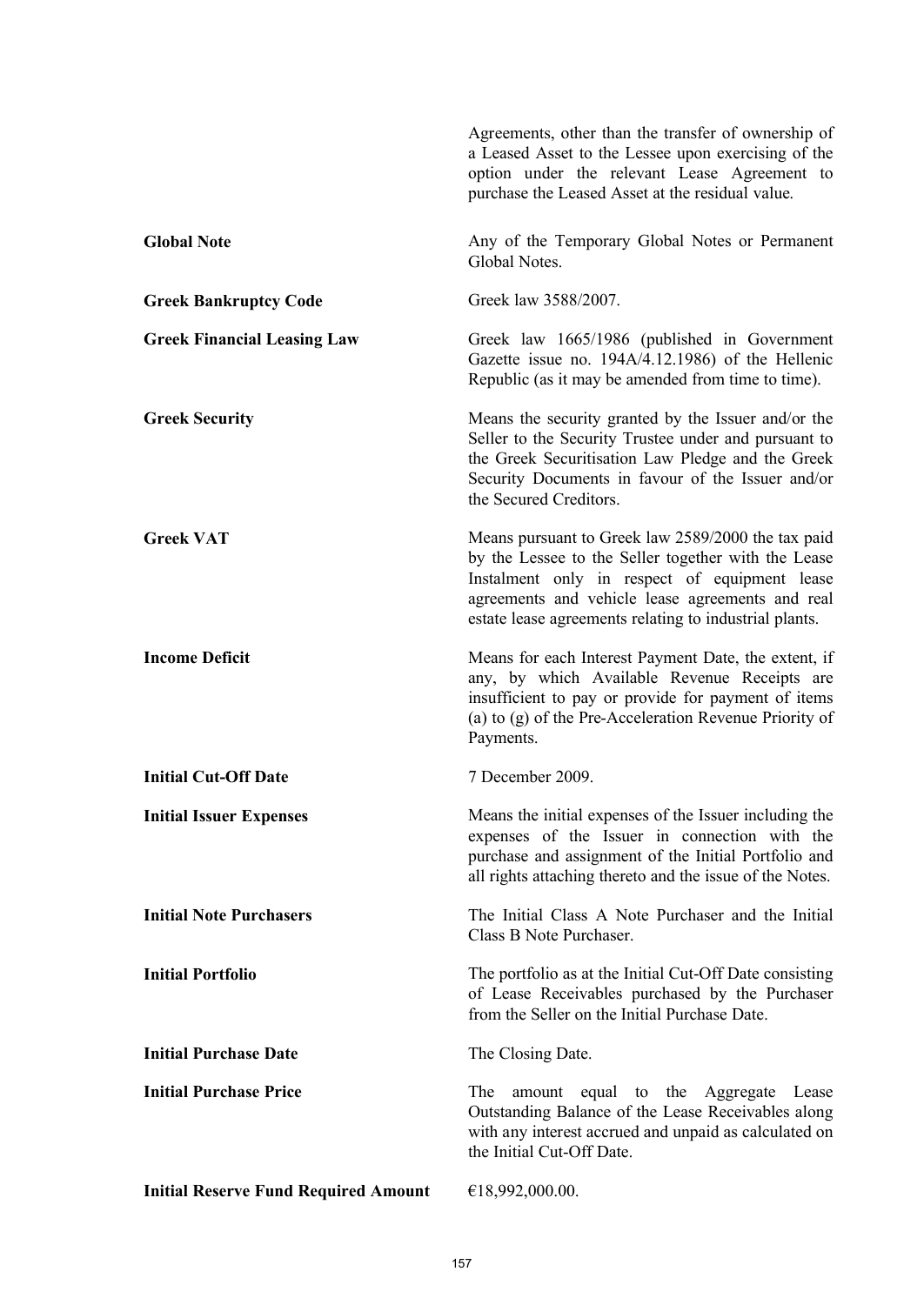**Insolvency Event** In respect of a relevant entity (other than Alpha Leasing AE and Alpha Bank) (each a **Relevant Entity**) means:

- (a) an order is made or an effective resolution passed for the winding up of the Relevant Entity, except a winding-up for the purposes of or pursuant to an amalgamation or reconstruction the terms of which have previously been approved by the Security Trustee in writing; or
- (b) the Relevant Entity, otherwise than for the purposes of such amalgamation or reconstruction as is referred to in paragraph (a) above, ceases or through an authorised action of its board of directors, threatens to cease to carry on all or substantially all of its business or is deemed unable to pay its debts as and when they fall due within the meaning of Section 123(1)(a) of the Insolvency Act and 123(2) of the Insolvency Act or, where applicable, Section 222 to 224 of the Insolvency Act; or
- (c) proceedings corporate action or other steps shall be initiated against the Relevant Entity under any applicable liquidation, insolvency, bankruptcy, composition, reorganisation or other similar laws (including, but not limited to, presentation of a petition for an administration order, the filing of documents with the court for the appointment of an administrator, the service of a notice of intention to appoint an administrator or the taking of any steps to appoint an administrator) and (except in the case of presentation of a petition for an administration order, the filing of documents with the court for the appointment of an administrator, the service of a notice of intention to appoint an administrator or the taking of any steps to appoint an administrator) such proceedings are not, in the reasonable opinion of the Security Trustee, being disputed in good faith with a reasonable prospect of success or an administration order shall be granted or the appointment of an administrator takes effect or an administrative receiver or other receiver, liquidator, trustee in sequestration or other similar official shall be appointed in relation to the Relevant Entity or in relation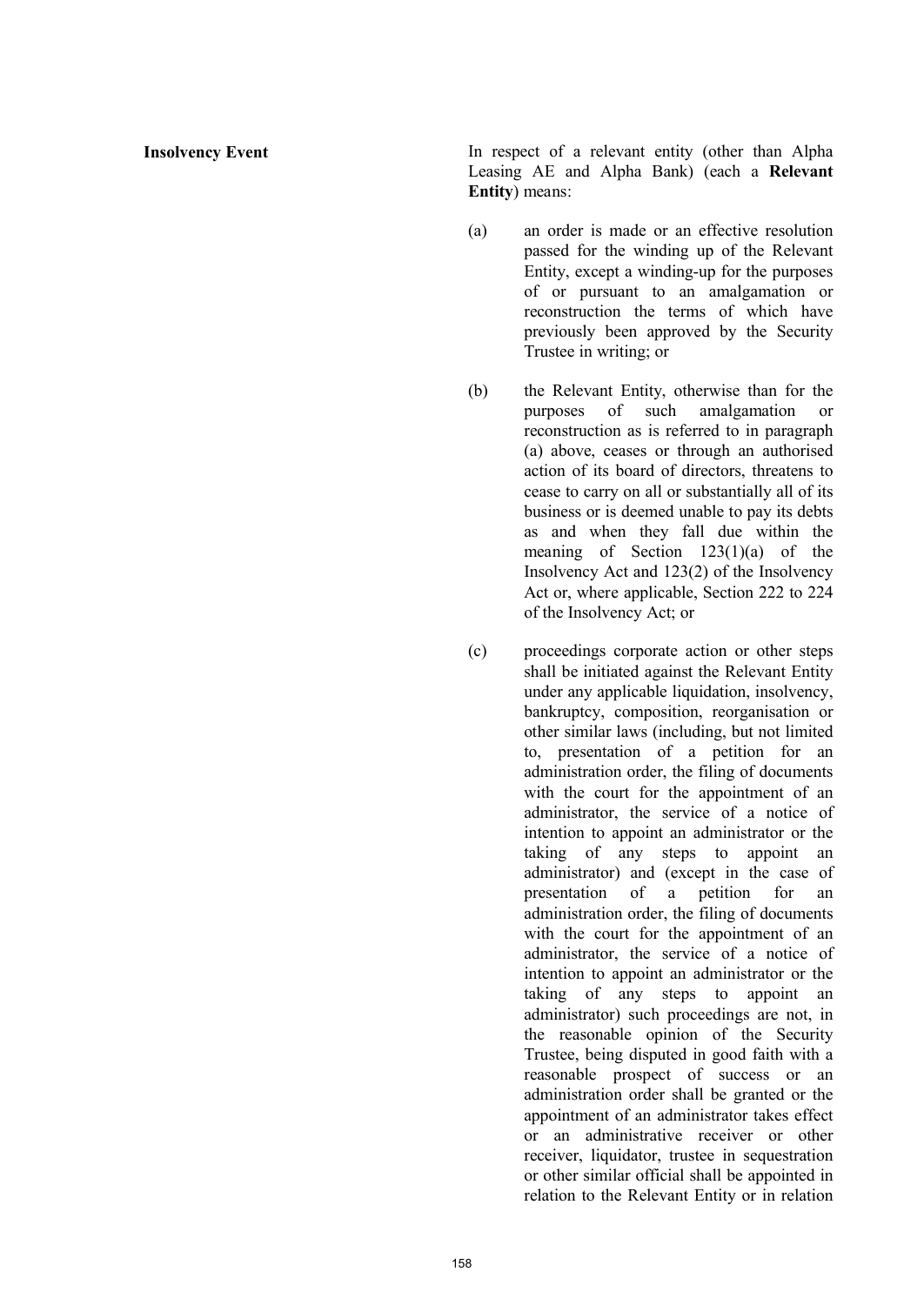to the whole or any substantial part of the undertaking or assets of the Relevant Entity, or an encumbrancer (other than the Issuer, the Security Trustee or the Note Trustee) shall take possession of the whole or any substantial part of the undertaking or assets of the Relevant Entity, or a distress, execution or diligence or other process shall be levied or enforced upon or sued out against the whole or any substantial part of the undertaking or assets of the Relevant Entity and such possession or process (as the case may be) shall not be discharged or otherwise ceases to apply within thirty days of its commencement, or the Relevant Entity (or its directors or shareholders) initiates or consents to judicial proceedings relating to itself under applicable liquidation, insolvency, bankruptcy, composition, reorganisation or other similar laws or makes a conveyance or assignment or assignation for the benefit of its creditors generally or takes steps with a view to obtaining a moratorium in respect of any indebtedness; and

(d) any event occurs which, under English law or any applicable law, has an analogous effect to any of the events referred to in paragraphs (a), (b) or (c) above.

In relation to Alpha Leasing AE and Alpha Bank means corporate action taken or pending, or other steps taken and/or proceedings commenced or threatened or pending in respect of:

- (a) the bankruptcy, winding-up, liquidation, dissolution, mandatory management, administration or reorganisation of Alpha Leasing AE and/or Alpha Bank;
- (b) the making of an administration order in respect thereof or filing of documents with the court for administration including, without limitation, any actual or proposed appointment of an administrator made by either the holder of a qualifying floating charge or Alpha Leasing AE and/or Alpha Bank or its directors or to place or force Alpha Leasing AE and/or Alpha Bank into voluntary or involuntary liquidation;
- (c) the serving of the notice of intention to appoint an administrator;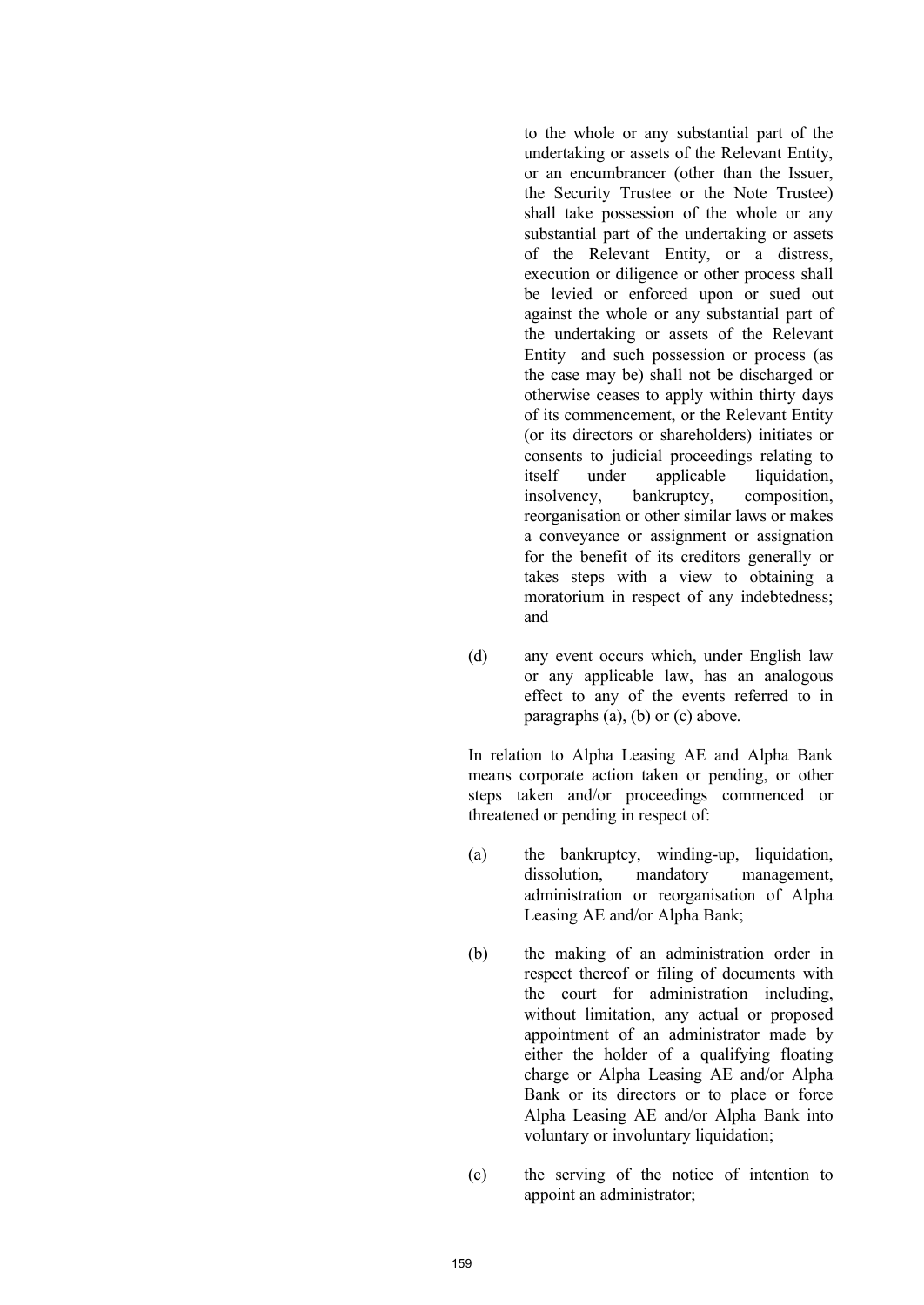(e) the commencement of a creditors collective action against Alpha Leasing AE and/or Alpha Bank (including, but not limited to, such procedure under the Greek Bankruptcy Code); (f) the appointment, or proposed appointment, of a receiver, administrative receiver, or similar officer in respect of Alpha Leasing AE and/or Alpha Bank or any of its property, undertaking or assets; (g) no cessation of payments (other than cessation of payments due to errors or omissions of an administrative or operational nature) of all or a part of Alpha Leasing AE's and/or Alpha Bank's debts and no event equivalent to the foregoing has occurred in or under the laws of any relevant jurisdiction; (h) as to Alpha Bank, any other bankruptcy proceeding pursuant to the Greek Bankruptcy Code, the Greek law 3601/2007 and the Greek law 3458/2006; or (i) as to Alpha Leasing AE, any other bankruptcy proceedings pursuant to the Greek Bankruptcy Code. **Insolvency Official** A liquidator, administrator, receiver or similar such official appointed with respect to Alpha Leasing. **Insurance Compensation Payment** Compensation payments by insurance companies received in respect of a Leased Asset but excluding any insurance compensation payments required to be paid back to a Lessee pursuant to the terms of the Lease Agreement. **Insurance Contracts All insurance contracts covering risks of the Leased** Assets, that are taken out by the Lessees throughout the life of the respective Lease Agreement, under the terms and conditions provided under the respective Lease Agreement. **Interest Payment Date** Means the 3 January, 3 April, 3 July and 3 October in each year or, in the event such day is not a Business Day, then the next following Business Day, unless that day falls in the next calendar month, in which case the date will be the first preceding day

(d) Alpha Leasing AE and/or Alpha Bank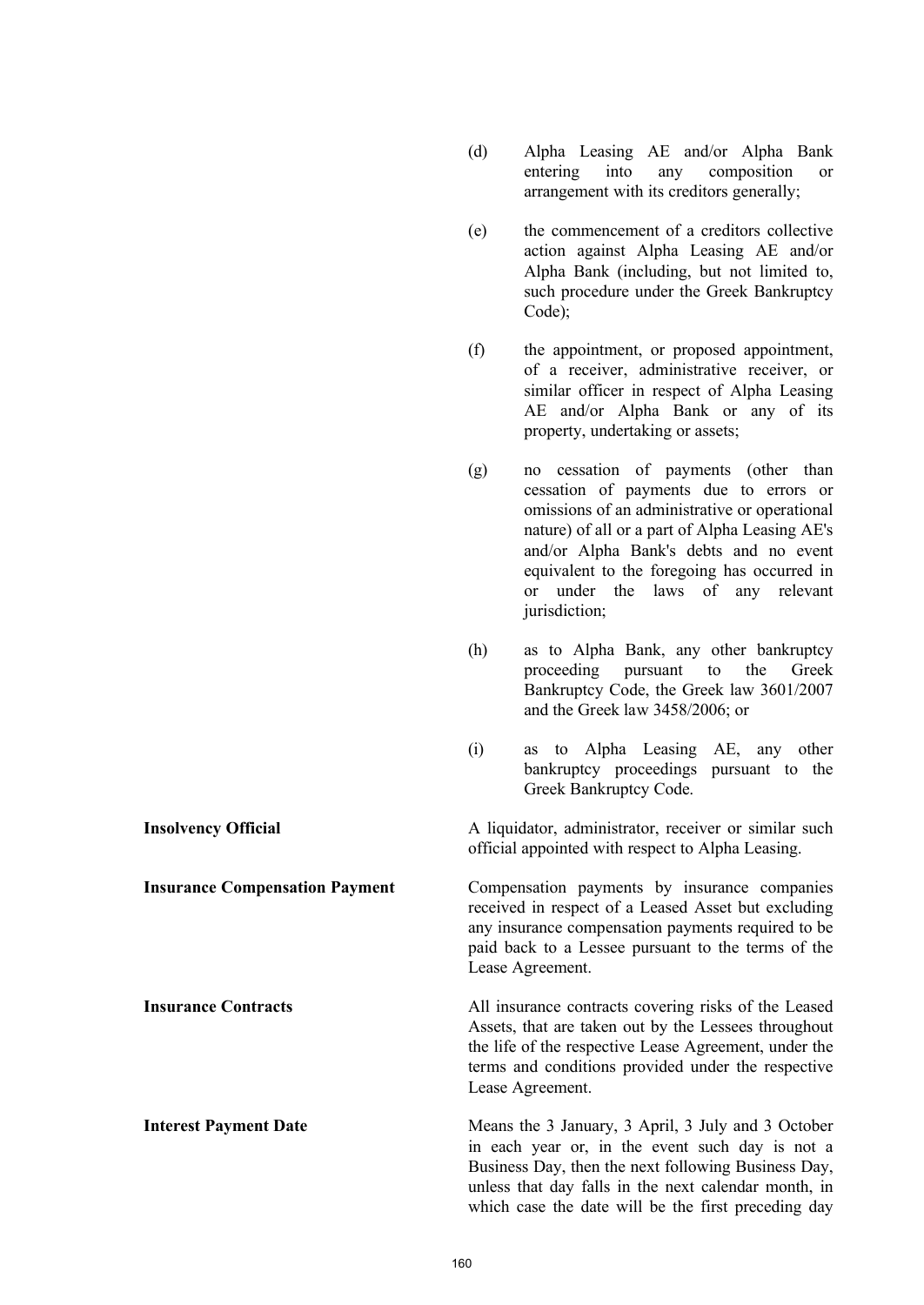|                                           | that is a Business Day (with 3 April 2010 being the<br>first Interest Payment Date).                                                                                                                                                                                                                                                                                                                                                                                                                                                                           |
|-------------------------------------------|----------------------------------------------------------------------------------------------------------------------------------------------------------------------------------------------------------------------------------------------------------------------------------------------------------------------------------------------------------------------------------------------------------------------------------------------------------------------------------------------------------------------------------------------------------------|
| <b>Interest Period</b>                    | Initially the period commencing on and including the<br>Closing Date and ending on but excluding the first<br>Interest Payment Date and thereafter the period<br>commencing on and including the immediately<br>preceding Interest Payment Date and ending on but<br>excluding such Interest Payment Date.                                                                                                                                                                                                                                                     |
| <b>Investment Earnings</b>                | The interest accrued and paid on any of the Bank<br>Accounts during the immediately preceding three<br>Collection Periods and any earning received in<br>respect of Authorised Investments.                                                                                                                                                                                                                                                                                                                                                                    |
| <b>Issuer Accounts</b>                    | Means each of the Issuer Collection Account, the<br>Issuer Transaction Account and<br>the<br>Reserve<br>Account.                                                                                                                                                                                                                                                                                                                                                                                                                                               |
| <b>Issuer Safety Deposit Box</b>          | The safety deposit box maintained in the name of the<br>Issuer with Alpha Bank or any other eligible bank.                                                                                                                                                                                                                                                                                                                                                                                                                                                     |
| <b>Issuer Safety Deposit Box Provider</b> | Means Alpha Bank.                                                                                                                                                                                                                                                                                                                                                                                                                                                                                                                                              |
| <b>Issuer Security</b>                    | The English Security and the Greek Security.                                                                                                                                                                                                                                                                                                                                                                                                                                                                                                                   |
| <b>Lease Agreement</b>                    | With regards to Vehicles and Equipment, each<br>Annex of a Frame Lease Agreement which generates<br>receivables that are or will be assigned to the<br>Purchaser under the terms of the Purchase<br>Agreement in accordance with, among others, the<br>Greek Securitisation Law Pledge, as such Annex is<br>amended from time to time and subject to and in<br>accordance with the Servicing Agreement, and with<br>regards to Real Estate, the notarial deed entered into<br>between Alpha Leasing and the relevant Lessee for<br>the leasing of Real Estate. |
| <b>Lease Instalment</b>                   | The sum of (a) the Lease Principal Component and<br>(b) the Lease Interest Component due under a Lease<br>Agreement and relating to a Collection Period.                                                                                                                                                                                                                                                                                                                                                                                                       |
| <b>Lease Interest Collections</b>         | The aggregate Lease Interest Components and early<br>termination penalties relating to the interest actually<br>collected during the relevant Collection Period.                                                                                                                                                                                                                                                                                                                                                                                               |
| <b>Lease Interest Component</b>           | The interest component included in a Lease<br>Instalment pertaining to a Lease Agreement and<br>calculated in accordance with the Collection and<br>Servicing Procedures.                                                                                                                                                                                                                                                                                                                                                                                      |
| <b>Lease Maturity Date</b>                | The termination date as agreed upon by and between<br>the Seller (as lessor) and the Lessee upon the<br>entering into of the Lease Agreement, as amended<br>from time to time, as the case may be in accordance                                                                                                                                                                                                                                                                                                                                                |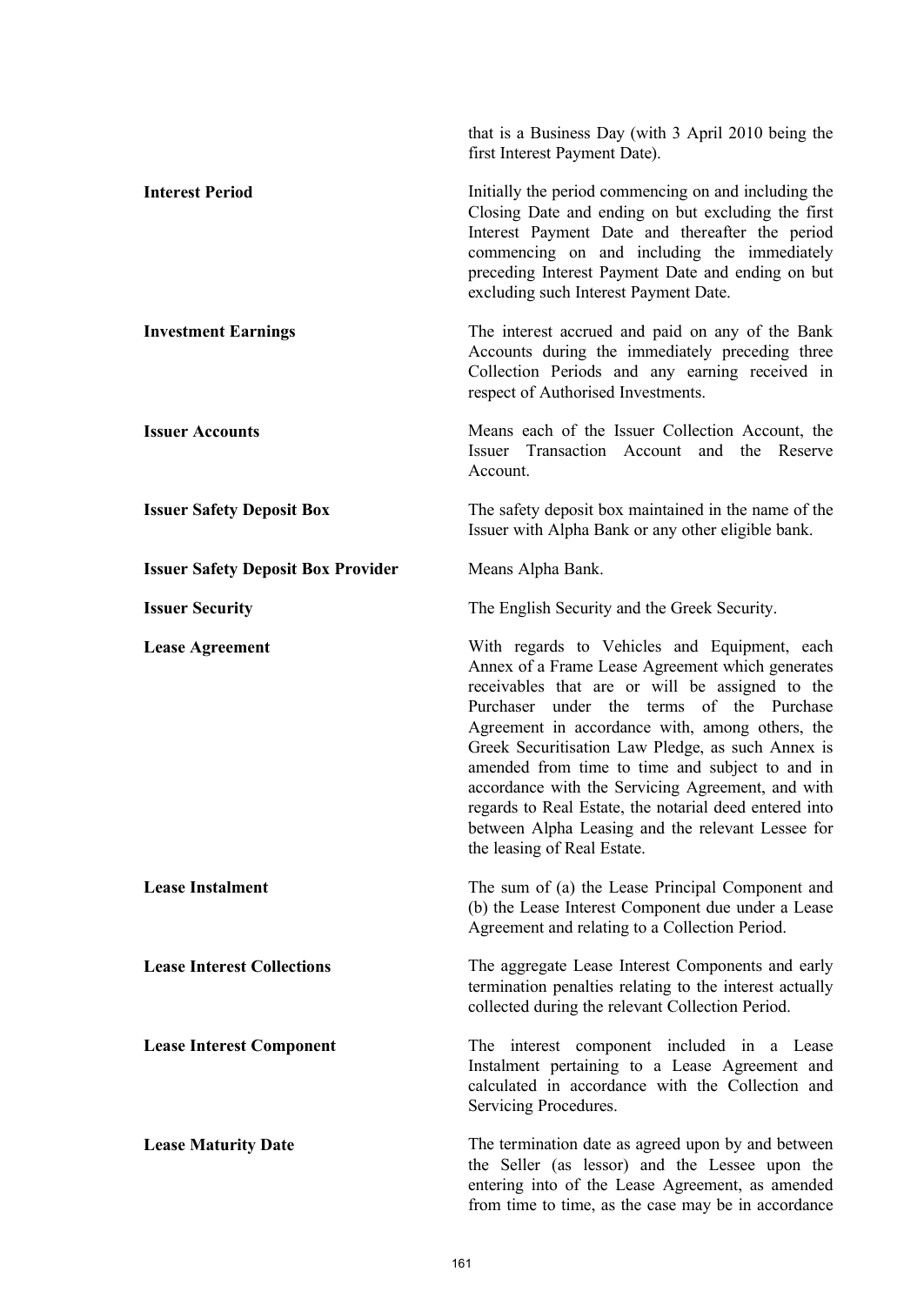with the Servicing Agreement and the relevant Lease Agreement. **Lease Outstanding Balance** Means in relation to any Lease Agreement on any date, the aggregate amount due under such Lease Agreement excluding: (a) any repayments of such amounts; (b) the RV Claims and (c) any applicable tax and/or Greek VAT. **Lease Principal Amount** Means, in respect of a Lease Agreement, (a) from time to time (other than as set out in sub-paragraph (b) below), the purchase price of the Leased Asset less the aggregate of all Lease Principal Components paid under or in respect of such Lease Agreement up to that point in time; and (b) following termination of a Lease Agreement and payment in full or writing off (as applicable) of all amounts outstanding under the same, zero, but excluding in each case the amount of any RV Claim in respect of such Lease Agreement. **Lease Principal Collections** The aggregate Lease Principal Components actually received during the relevant Collection Period. **Lease Principal Component** Means the amount allocated towards repayment of principal from a Lease Instalment in accordance with the terms of the relevant Lease Agreement and the Collection and Servicing Procedures of the Servicer. **Lease Receivable** Means any and all secure or unsecured claims and rights of the Seller against the Lessee (corporate entities and professional individuals acting in the course of their business activities) under or in connection with the relevant Lease Agreements originated by the Seller as of the Cut-Off Date. Such claims, future claims and rights include the Rental Element and expenses due and payable by the Lessee as of the Cut-Off Date, default interest, accrued interest up to the Cut-Off Date, the Future Claims, the Ancillary Rights and the Related Security, as well as Insurance Compensation Payments and any proceeds derived therefrom, but excluding Greek VAT, insurance premiums and RV Claims. **Leased Asset Any Vehicle, Equipment or Real Estate which is or** Any Vehicle, Equipment or Real Estate which is or has been subject of a Lease Agreement. **Lessee(s)** The Lessees under the Lease Agreements. **Lessor** Alpha Leasing AE Letters of Guarantee **Letters** of guarantee from a Guarantor, signed to the order of the Lessor, where the moneys collected thereunder are applied for the payment of any amounts due under the Lease Agreement(s) entered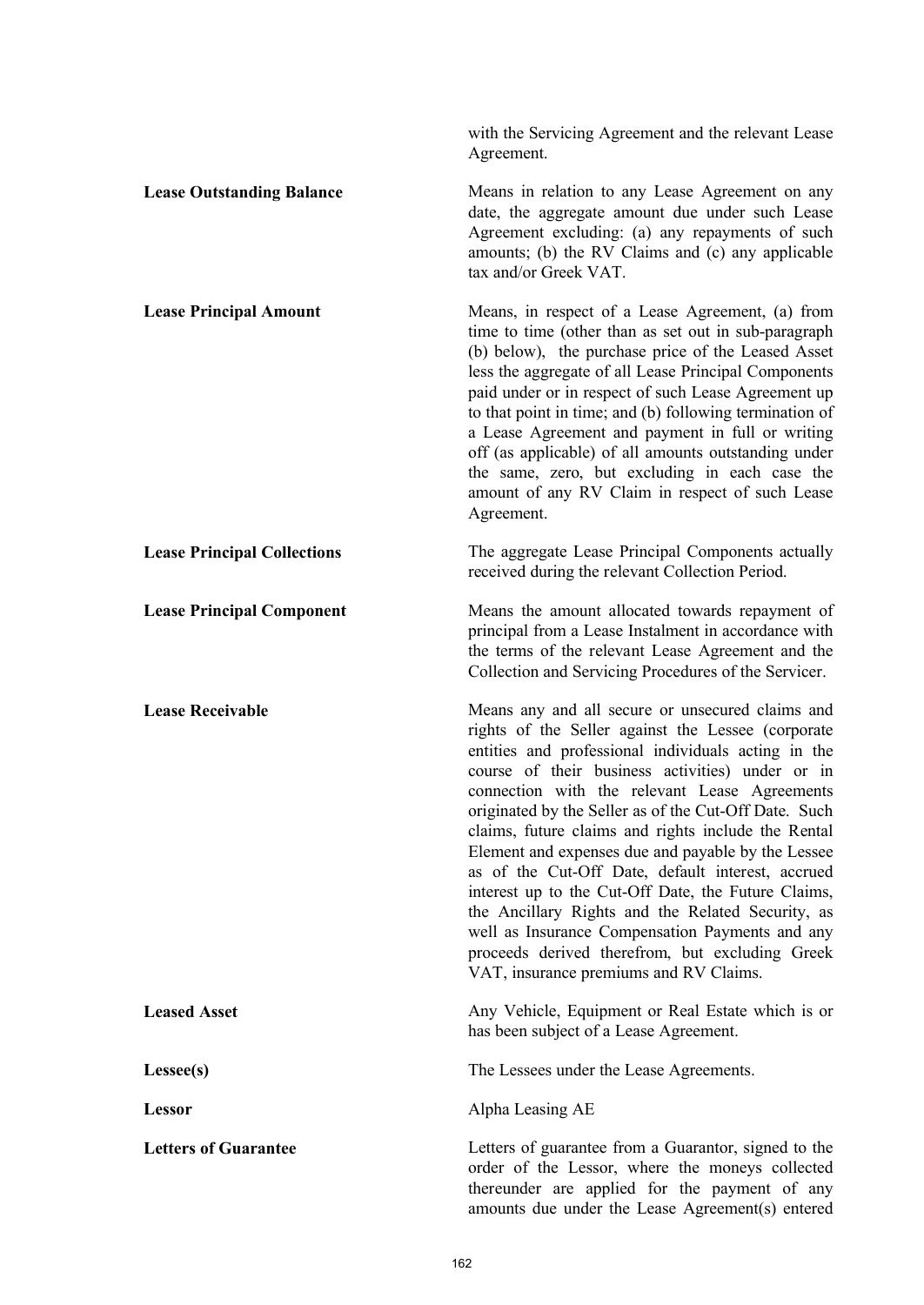into by the respective Lessee.

**Liquidity Reserve Ledger** Means the ledger maintained by the Cash Manager on behalf of the Issuer which records amounts credited to the Reserve Fund from the proceeds of the Subordinated Reserve Loan Facility and from Available Revenue Receipts (up to 50 per cent. of the Reserve Fund Required Amount).

**Liquidity Reserve Ledger Required Amount** Means an amount equal to 50 per cent. of the Reserve Fund Required Amount.

**London Business Day A day (other than a Saturday or Sunday)** on which banks are open for general business in London (United Kingdom).

**Material Adverse Effect** Means with respect to any person or entity, a material adverse effect on: (a) the business, operations, property, condition (financial or otherwise) or prospects of such person or entity and, in the case of the Seller, the Lease Receivables (including, without limitation, to the origination or servicing of the Lease Receivables); (b) the ability of such person or entity to perform its obligations under any Transaction Document to which it is a party or any of the rights or remedies of any other party to such Transaction Document; (c) the validity or enforceability of any Transaction Document to which it is a party; or (d) the enforceability (or otherwise the rights to repayment) or the value of any Lease Receivable.

**Minimum Required Rating Means with respect to the Account Bank (or any** Eligible Bank) ratings of at least P-1 from Moody's or such other rating or ratings required by Moody's in accordance with its most recent rating criteria to maintain the then current ratings of the Notes, provided that if (a) the relevant entity is not rated, but its obligations are guaranteed by a third person being rated and (b) the relevant guarantee meets the criteria or guidelines (if any) established by the Rating Agency for such type of guarantee and such guarantor is rated at least P-1 by Moody's, such guarantor's rating shall be decisive.

**Most Senior Class Outstanding** The Class A Notes while they remain outstanding and thereafter the Class B Notes while they remain outstanding.

**Non-Bank Default Interest** The higher interest rate payable after default as stipulated in the Greek law 2842/00 and the Ministerial Council's Act no.1/2000.

**Noteholders** Means each person (other than the Clearing Systems themselves) who is for the time being shown in the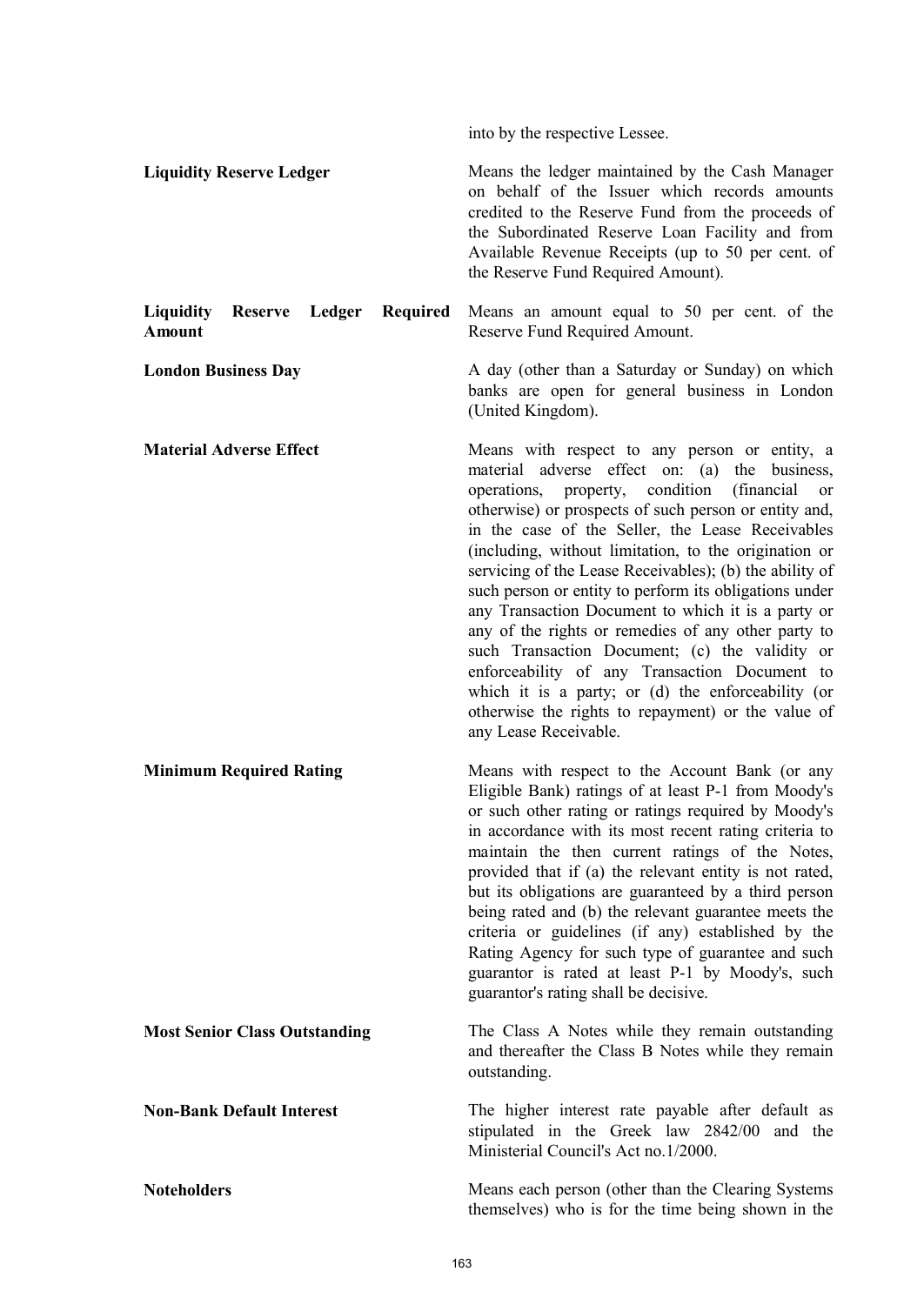records of the Clearing Systems as the holder of a particular Principal Amount Outstanding (as defined in Condition 6.4) of the Notes of any class (in which regard any certificate or other document issued by Clearstream, Luxembourg or Euroclear as to the Principal Amount Outstanding of the Notes standing to the account of any person shall be conclusive and binding for all purposes) and such person shall be treated by the Issuer, the Note Trustee, the Security Trustee and all other persons as the holder of such Principal Amount Outstanding of such Notes for all purposes, other than for the purpose of payments in respect thereof, the right to which shall be vested, as against the Issuer, the Note Trustee, the Security Trustee and all other persons, solely in the bearer of the relevant Global Note in accordance with and subject to the terms of the Global Note and the Trust Deed and for which purpose "Noteholders" means the bearer of the relevant Global Note; and related expressions shall be construed accordingly. Notes Has the meaning given on page 2. **Performance Criteria** Means on such Calculation Date: (a) the Reserve Account is funded to the Reserve Fund Required Amount; (b) the Cumulative Default Ratio is less than 6.5 per cent.; and (c) at least 2 years have elapsed since the Closing Date. **Permanent Global Note** Has the meaning given on page 2. **Permitted Variation Means a variation permitting a change to (i) the Permitted Variation** expiry date of the Lease Agreement, (ii) the spread over the relevant reference index; or (iii) fixed interest rate from a floating interest rate as described in the Servicing Agreement. **Portfolio** The Initial Portfolio, each Additional Portfolio, any Substitute Lease Receivables and any Alternative Lease Receivables. **Portfolio Arrears Ratio** The ratio of the Aggregate Lease Outstanding Balance of Lease Agreements in Arrears within the Portfolio divided by the Aggregated Lease Outstanding Balance of the Portfolio. **Post-Dated Cheques** Cheques issued by a Lessee or a Guarantor or a client of a Lessee or a Guarantor, signed to the order of the Lessor, where the moneys collected thereunder are applied for the payment of any amounts due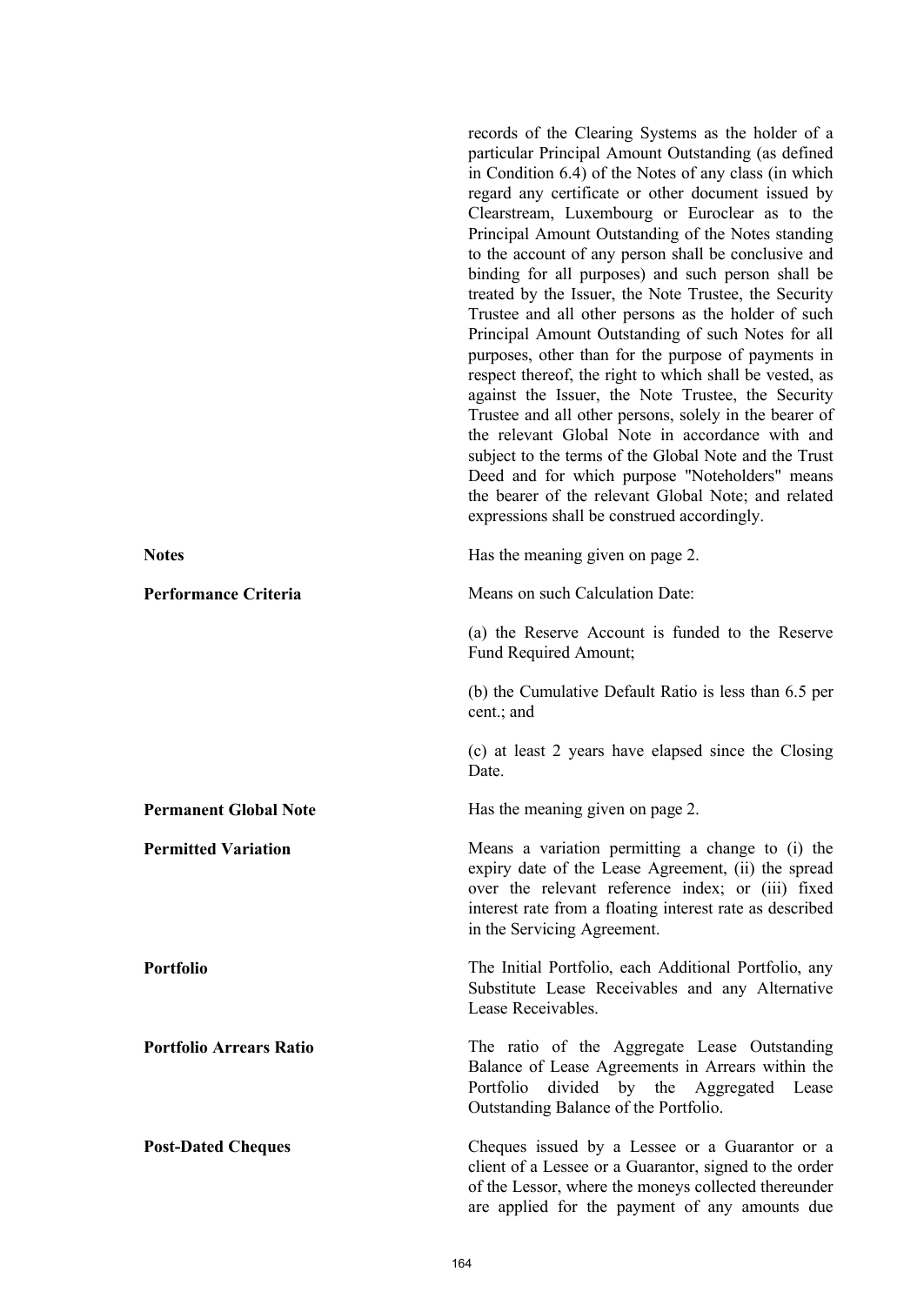|                                     | under the Lease Agreement(s) entered into by the<br>respective Lessee.                                                                                                                                                                                                                                                                                                                                                                                                                              |  |
|-------------------------------------|-----------------------------------------------------------------------------------------------------------------------------------------------------------------------------------------------------------------------------------------------------------------------------------------------------------------------------------------------------------------------------------------------------------------------------------------------------------------------------------------------------|--|
| <b>Principal Amount Outstanding</b> | Means, on any date, the original principal amount of<br>a Note less the aggregate amount of all principal<br>payments in respect of such Note which have<br>become due and payable and received by the relevant<br>Noteholder since the Closing Date (except if and to<br>the extent that any such payment has<br>been<br>improperly withheld or refused) up to<br>(and<br>including) such date.                                                                                                    |  |
| <b>Principal Deficiency Ledger</b>  | The Class A Notes Principal Deficiency Ledger and<br>the Class B Notes Principal Deficiency Ledger.                                                                                                                                                                                                                                                                                                                                                                                                 |  |
| <b>Principal Losses</b>             | Means the aggregate of the Lease Principal Amounts<br>(in each case determined immediately prior to such<br>Lease Agreement becoming a Defaulted Lease<br>Agreement) under each Defaulted Lease Agreement.                                                                                                                                                                                                                                                                                          |  |
| <b>Principal Receipts</b>           | Means payments received by the Issuer directly or<br>from the Servicer representing:                                                                                                                                                                                                                                                                                                                                                                                                                |  |
|                                     | (a)<br>payments of the aggregate of the Lease<br>Principal Components (including capitalised<br>interest, capitalised expenses and capitalised<br>arrears but excluding accrued interest and<br>arrears of interest);                                                                                                                                                                                                                                                                               |  |
|                                     | (b)<br>any payment pursuant to an insurance policy<br>assigned to the Issuer (in respect of which<br>the Issuer has a beneficial interest) in respect<br>of an Asset in connection with a Lease<br>Agreement relating to Lease Receivables in<br>the Portfolio (excluding amounts attributable<br>to Revenue Receipts); and                                                                                                                                                                         |  |
|                                     | (c)<br>the proceeds of the repurchase of any Lease<br>Receivables by the Seller from the Issuer (i)<br>pursuant to the exercise of the Seller Call<br>Option, (ii) in the event of a breach of the<br>representations and warranties given in<br>respect of any Lease Receivable under such<br>Lease Agreement and (iii) in the event of an<br>amendment made to the Lease Agreement<br>which does not constitute a Permitted<br>Variation (excluding amounts attributable to<br>Revenue Receipts). |  |
| <b>Priority of Payments</b>         | Has the meaning given to it on page 114.                                                                                                                                                                                                                                                                                                                                                                                                                                                            |  |
| <b>Provisional Cut-Off Date</b>     | 18 October 2009.                                                                                                                                                                                                                                                                                                                                                                                                                                                                                    |  |
| <b>Provisional Portfolio</b>        | Means the portfolio of Lease Receivables identified<br>by the Seller as at 18 October 2009 from which will                                                                                                                                                                                                                                                                                                                                                                                          |  |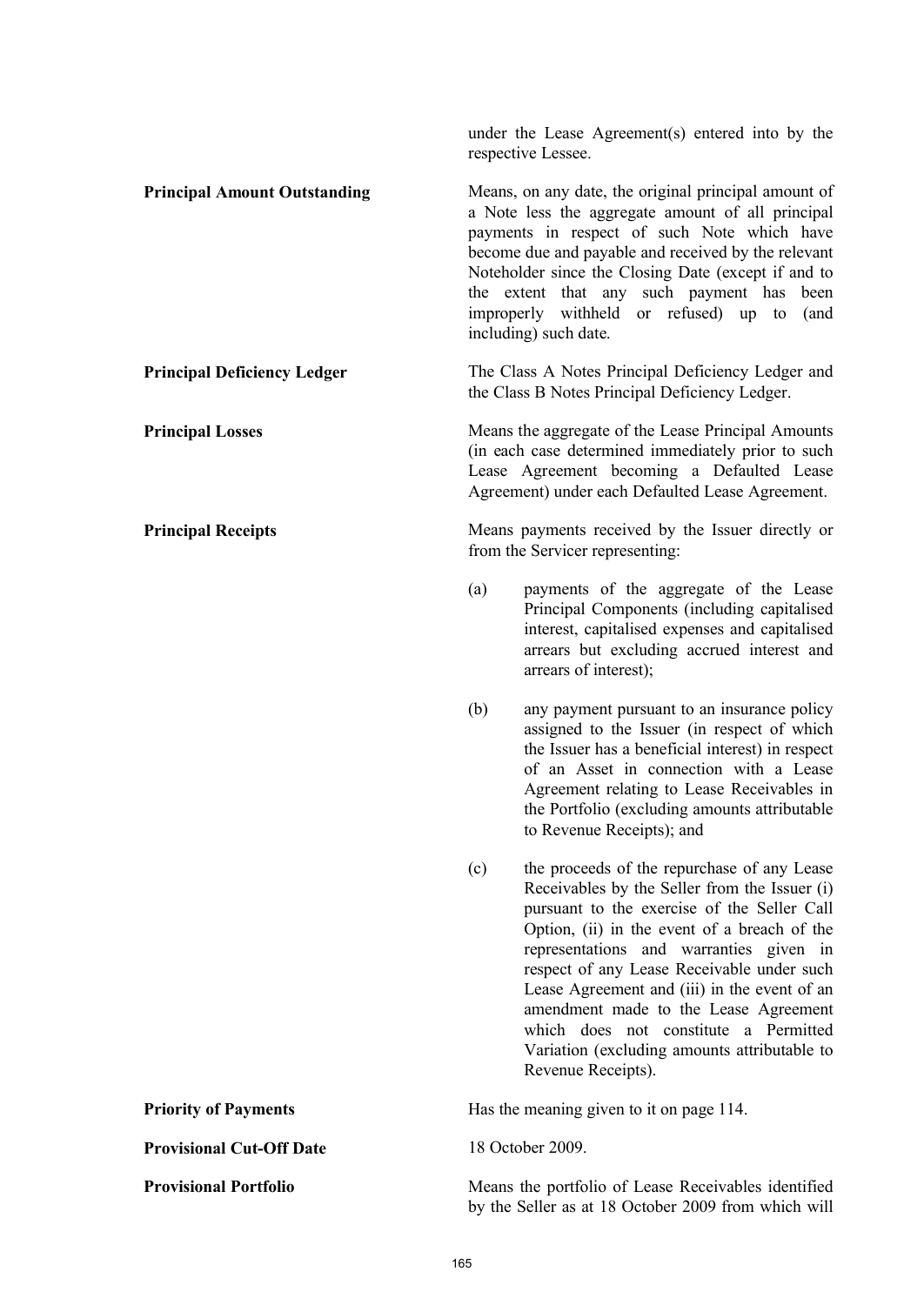|                                    | be selected the Initial Portfolio to be sold to the<br>Issuer on the Closing Date.                                                                                                                                                                                                                                                                                                                                                                                                                                                      |
|------------------------------------|-----------------------------------------------------------------------------------------------------------------------------------------------------------------------------------------------------------------------------------------------------------------------------------------------------------------------------------------------------------------------------------------------------------------------------------------------------------------------------------------------------------------------------------------|
| <b>Purchase Date</b>               | The Initial Purchase Date, the Additional Portfolio<br>Purchase Date.                                                                                                                                                                                                                                                                                                                                                                                                                                                                   |
| <b>Purchase Price</b>              | The Initial Purchase Price or the Additional Portfolio<br>Purchase Price together with the Deferred Purchase<br>Price.                                                                                                                                                                                                                                                                                                                                                                                                                  |
| <b>Rated Notes</b>                 | Means the Class A Notes.                                                                                                                                                                                                                                                                                                                                                                                                                                                                                                                |
| <b>Rating Agency</b>               | Means Moody's.                                                                                                                                                                                                                                                                                                                                                                                                                                                                                                                          |
| <b>Real Estate</b>                 | Any office, retail outlet, hotel, factory or logistic<br>warehouse.                                                                                                                                                                                                                                                                                                                                                                                                                                                                     |
| <b>Realisation Procedure Rules</b> | Means the procedure rules for the realisation of<br>Leased Assets as determined by the Seller from time<br>to time.                                                                                                                                                                                                                                                                                                                                                                                                                     |
| <b>Rental Element</b>              | The monetary amount due by the Lessee on each due<br>date under the Lease Agreement in respect of the<br>rental of the relevant Leased Asset.                                                                                                                                                                                                                                                                                                                                                                                           |
| <b>Reserve Account</b>             | Means the designated bank account that will be<br>opened on or before the Closing Date by the Issuer<br>with the Greek Account Bank under the Greek Bank<br>Account Agreement and will be funded from the<br>proceeds of the Subordinated Reserve Loan Facility<br>and out of Available Revenue Receipts on each<br>Interest Payment Date (subject to payment of<br>amounts ranking in priority to the funding of the<br>Reserve Account in the Priority of Payments) until<br>the balance reaches the Reserve Fund Required<br>Amount. |
| <b>Reserve Fund</b>                | Means the fund established on the Closing Date,<br>which will be initially funded in the sum of<br>€18,992,000.00 (being an amount equal to 4% of the<br>Principal Amount Outstanding of the Class A Notes<br>and the Class B Notes as at the Closing Date) and<br>then from Available Revenue Receipts in accordance<br>with the Pre-Acceleration Revenue Priority of<br>Payments.                                                                                                                                                     |
|                                    | The Reserve Fund will be replenished on each<br>Interest Payment Date to the extent the balance of<br>the Reserve Account has fallen or is below the<br>Reserve Fund Required Amount for such Interest<br>Payment Date to the extent that such funds are<br>available in accordance with the Pre-Acceleration<br>Revenue Priority of Payments.                                                                                                                                                                                          |
|                                    | Any balances of the Reserve Fund from time to time                                                                                                                                                                                                                                                                                                                                                                                                                                                                                      |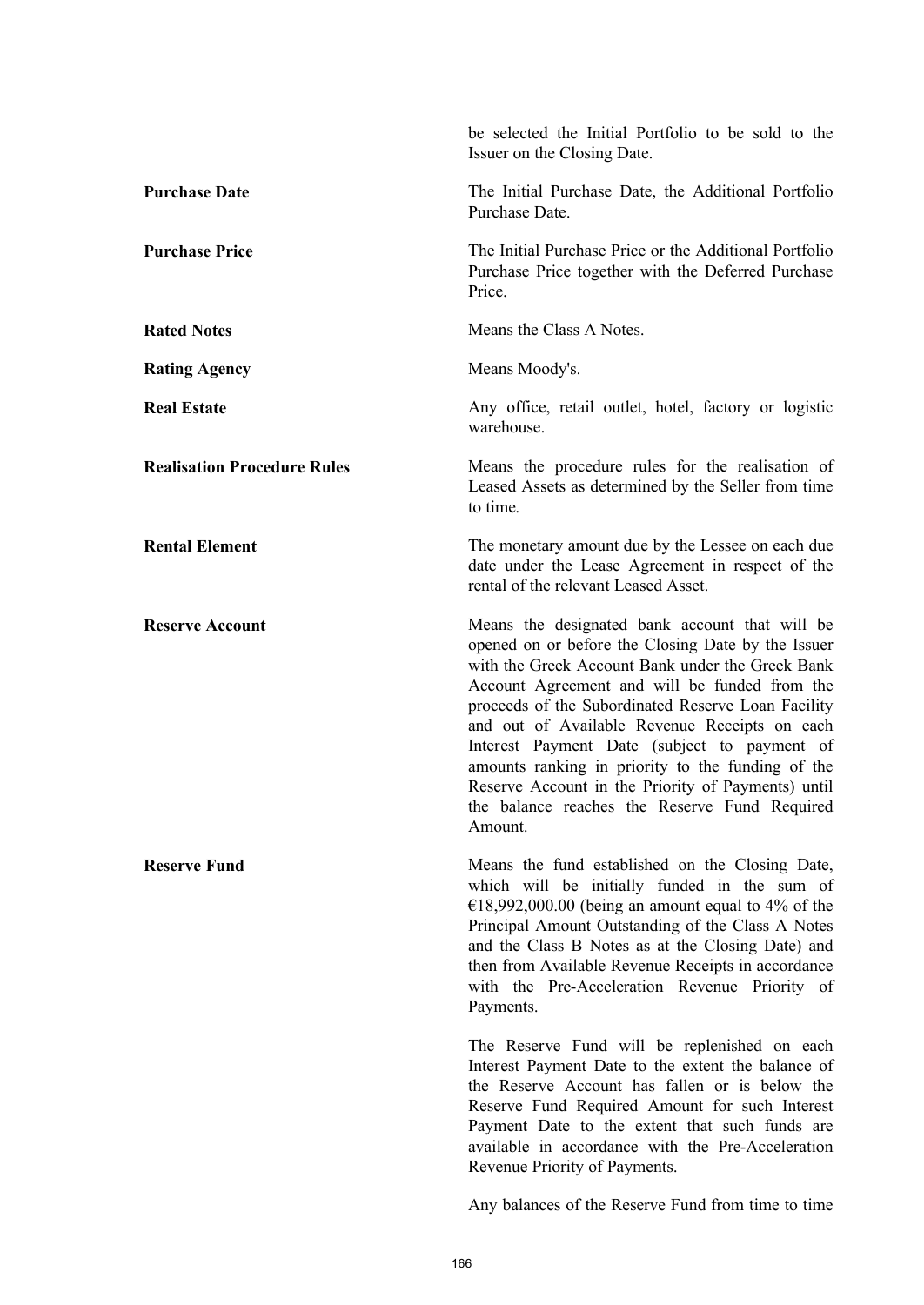will form part of the Available Revenue Receipts and be available to the Issuer to make payments in accordance with the Priority of Payments.

**Reserve Fund Amortisation Amount** Means on each Interest Payment Date an amount equal to the Reserve Fund Required Amount as at the immediately preceding Interest Payment Date *less* the Reserve Fund Required Amount at such Interest Payment Date.

**Reserve Fund Required Amount** The Reserve Fund Required Amount as at the Closing Date will be the Initial Reserve Fund Required Amount.

> The Reserve Fund Required Amount will decrease on each Interest Payment Date to an amount equal to the greater of:

- (a) 4 per cent of the Principal Amount Outstanding of the Notes on such Interest Payment Date; or
- (b) 2 per cent of the Principal Amount Outstanding of the Notes at the Closing Date,

provided that if any one of the Performance Criteria are not satisfied on any Calculation Date, the Reserve Fund Required Amount will remain at the level at which it was on the immediately preceding Interest Payment Date.

The Commingling Amount (if any) will be added to the amount calculated above.

On the date on which the Principal Amount Outstanding of the Notes is reduced to zero, the Reserve Fund Required Amount shall be equal to zero.

**Retained Principal Receipts Ledger** Means the ledger which records amounts paid from Available Principal Receipts in accordance with the Pre-Acceleration Principal Priority of Payments and from which amounts may be used to purchase Additional Portfolios during the Revolving Period.

**Revenue Receipts** Means payments received by the Issuer directly or from the Seller representing:

> (a) the aggregate of the Lease Interest Components (including arrears of interest and accrued interest but excluding capitalised interest, capitalised expenses and capitalised arrears) and fees paid from time to time on the Lease Receivables under the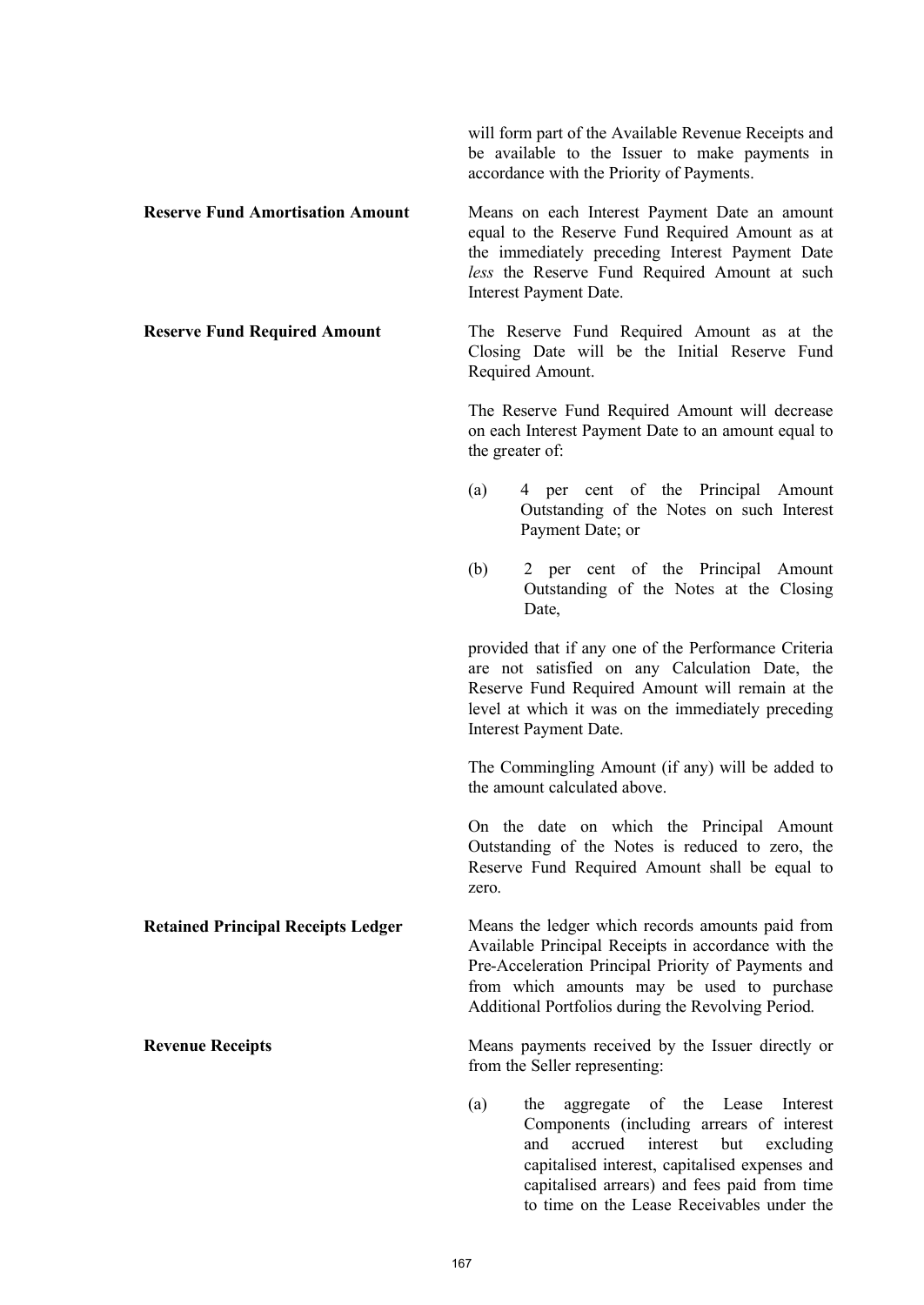Lease Agreements and other amounts received by the Issuer in respect of the Lease Receivables under the Lease Agreements other than the Principal Receipts;

- (b) the proceeds of the repurchase of any Lease Receivables by the Seller from the Issuer (i) pursuant to the exercise of the Seller Call Option, (ii) in the event of a breach of the representations and warranties given in respect of any Lease Receivable under such Lease Agreement and (iii) in the event of an amendment made to the Lease Agreement which does not constitute a Permitted Variation to the extent such proceeds are attributable to accrued interest, arrears of interest and uncapitalised charges and expenses in respect of the Lease Receivables (excluding, for the avoidance of doubt, capitalised interest, capitalised expenses and capitalised arrears) as at the relevant repurchase date;
- (c) the proceeds of the repurchase of any Lease Receivable by the Seller from the Issuer pursuant to the Seller Defaulted Call Option;
- (d) the Asset Realisation Proceeds;
- (e) any early repayment charges which have been paid by the Lessee in respect of a Lease Receivable under a Lease Agreements; and
- (f) any payment pursuant to an insurance policy assigned to the Issuer (in respect of which the Issuer has a beneficial interest) in respect of a Leased Asset in connection with a Lease Receivable in the Portfolio to the extent applied towards all sums of the type referred to in paragraphs (a) and (e) above (and for the avoidance of doubt, excluding amounts attributable to Principal Receipts);

but excluding any Asset Realisation Proceeds which represent amounts in excess of the Lease Outstanding Balance in respect of the relevant Lease Agreements immediately prior to each of such Lease Agreements becoming a Defaulted Lease Agreement.

**Revolving Period** The Revolving Period commences on (and includes) the Closing Date and ending on (but excludes) the earlier of (a) the Interest Payment Date falling in 3 January 2012 and (b) the date on which an Early Amortisation Event occurs.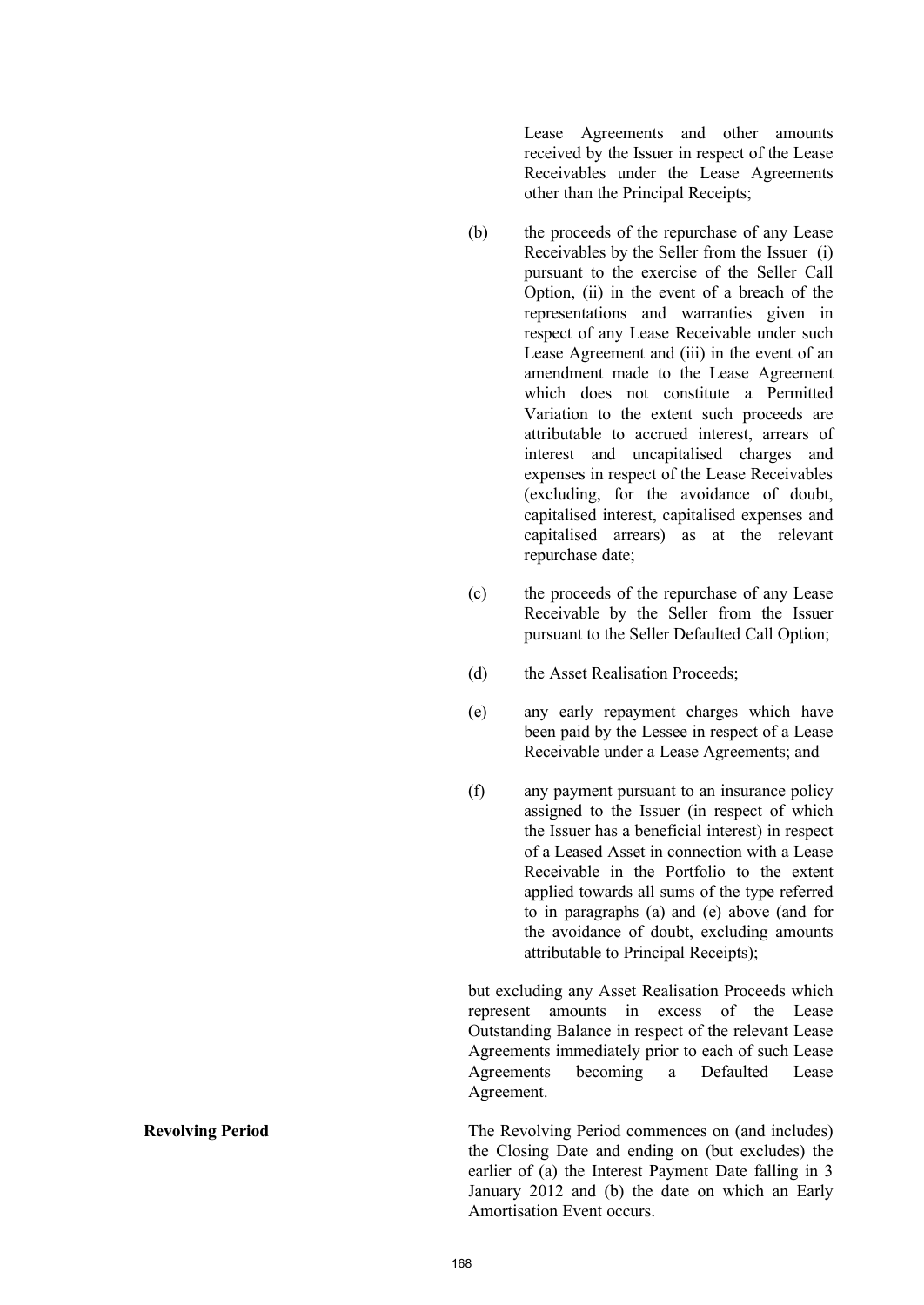| <b>RV Claims</b>                 |                                                                                                                                                                                    | In respect of a Lease Agreement, any lump sum<br>payable at maturity of the Lease Agreement by the<br>Lessee should the Lessee decide to obtain legal and<br>beneficial ownership of the Leased Asset.                                                                                                                                                                                                       |
|----------------------------------|------------------------------------------------------------------------------------------------------------------------------------------------------------------------------------|--------------------------------------------------------------------------------------------------------------------------------------------------------------------------------------------------------------------------------------------------------------------------------------------------------------------------------------------------------------------------------------------------------------|
| <b>Secured Creditors</b>         |                                                                                                                                                                                    | Secured Creditors means the Note Trustee, any<br>Receiver, any appointee of the Note Trustee, the<br>Security Trustee, any appointee of the Security<br>Trustee, the Noteholders, the Servicer, the Stand-by<br>Servicer, the Issuer Safety Deposit Box Provider, the<br>Account Bank, the Greek Account Bank, the Agent<br>Bank, the Cash Manager, the Paying Agent and the<br>Corporate Services Provider. |
| <b>Secured Liabilities</b>       |                                                                                                                                                                                    | Means the aggregate of all moneys and other<br>liabilities, whether actual or contingent, from time to<br>time due or owing by the Issuer to the Secured<br>Creditors under the Transaction Documents.                                                                                                                                                                                                       |
| <b>Selection Procedure</b>       |                                                                                                                                                                                    | Means the procedure whereby Alpha Leasing will<br>select first those Lease Receivables that are eligible<br>(in accordance with the Eligibility Criteria and<br>Representations and Warranties) and second select<br>from all eligible receivables those Lease Receivables<br>with the longest term, subject to the Additional<br>Lease Receivables Criteria.                                                |
| <b>Seller Collection Account</b> |                                                                                                                                                                                    | Means the bank account in the name of the Seller<br>and maintained with Alpha Bank and each other<br>bank account opened from time to time in the name<br>of the Seller, into which payments in respect of the<br>Lease Agreements (except for Asset Realisation<br>Proceeds) are to be made by the Lessees.                                                                                                 |
| <b>Seller Event of Default</b>   | With respect to Alpha Leasing in its capacity as<br>Seller (but excluding, for the avoidance of doubt, in<br>its capacity as Servicer), the earliest to occur of the<br>following: |                                                                                                                                                                                                                                                                                                                                                                                                              |
|                                  | (a)                                                                                                                                                                                | a default is made by Alpha Leasing in the<br>payment on the due date of any amount due<br>and payable by it under any Transaction<br>Document to which it is a party and such<br>failure is not remedied within ten Business<br>Days after notice thereof has been given by<br>the Purchaser or the Security Trustee to<br>Alpha Leasing;                                                                    |
|                                  | (b)                                                                                                                                                                                | Alpha Leasing fails duly to perform or<br>comply with any of its material obligations<br>under any Transaction Document to which it<br>is a party and if such failure is capable of<br>being remedied, such failure, is not remedied<br>within twenty Business Days after notice                                                                                                                             |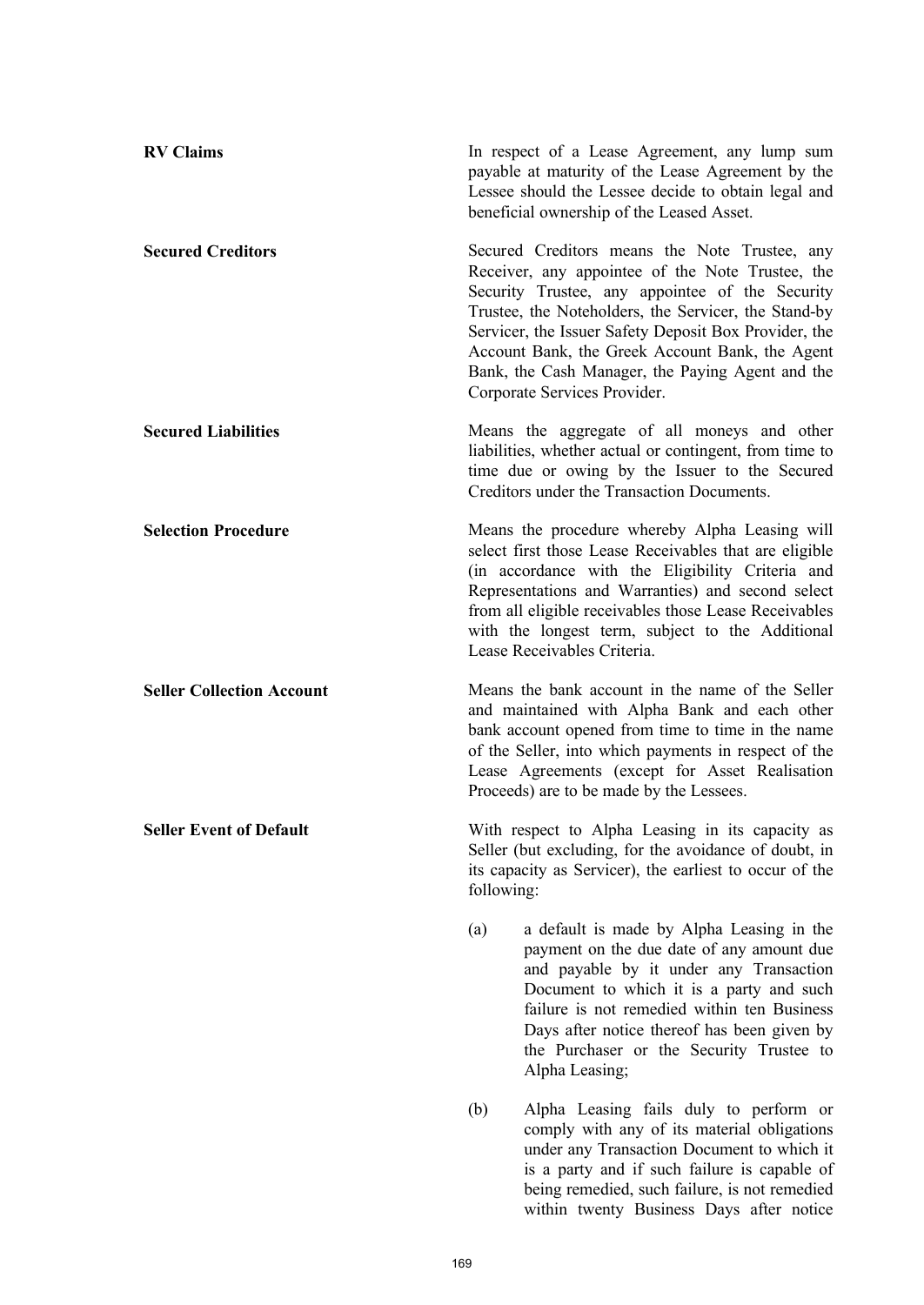|                                     |        | thereof has been given by the Purchaser or<br>the Security Trustee to Alpha Leasing;                                                                                                                                                                                                                                                                         |
|-------------------------------------|--------|--------------------------------------------------------------------------------------------------------------------------------------------------------------------------------------------------------------------------------------------------------------------------------------------------------------------------------------------------------------|
|                                     | (c)    | an Insolvency Event has occurred in respect<br>of Alpha Leasing;                                                                                                                                                                                                                                                                                             |
|                                     | (d)    | Alpha Leasing is dissolved or other<br>procedures are initiated which will or may<br>result in a liquidation of Alpha Leasing<br>(other than due to an intra-group merger<br>where Alpha Leasing is the surviving entity);                                                                                                                                   |
|                                     | (e)    | any representation or warranty in the<br>Purchase Agreement granted by Alpha<br>Leasing or in any report provided by Alpha<br>Leasing, is materially false or incorrect and<br>such inaccuracy, if capable of remedy, is not<br>remedied within ten Business Days of notice<br>to the Issuer and has a Material Adverse<br>Effect in relation to the Issuer. |
| <b>Seller Call Option</b>           |        | Means the option granted by the Issuer to the Seller<br>to purchase, and have assigned to it, the Portfolio in<br>full on the next Interest Payment Date as set out in<br>the Purchase Agreement.                                                                                                                                                            |
| <b>Seller Defaulted Call Option</b> |        | Means the option granted by the Issuer to the Seller<br>to purchase, and have assigned to the Seller, any<br>Lease Receivables which relate to a Defaulted Lease<br>Agreement from the Issuer on any date as set out in<br>the Purchase Agreement.                                                                                                           |
| <b>Servicer Fee</b>                 |        | The fee (inclusive of VAT) payable by the Issuer to<br>the Servicer on each Interest Payment Date<br>according to the applicable Priority of Payments and<br>as set out in the Servicing Agreement.                                                                                                                                                          |
| <b>Servicer Termination Event</b>   | Means: |                                                                                                                                                                                                                                                                                                                                                              |
|                                     | (a)    | the Servicer fails to pay any amount due<br>under the Servicing Agreement on the due<br>date or on demand, if so payable, or to direct<br>the Account Bank in respect of such amount,<br>and such failure has continued unremedied<br>for a period of five Business Days;                                                                                    |
|                                     | (b)    | the revocation of the Servicer's licence as a<br>Greek financial leasing company for any<br>reason;                                                                                                                                                                                                                                                          |
|                                     | (c)    | the Servicer fails to observe or perform in<br>any material respect any of its covenants and<br>obligations under or pursuant<br>the<br>to<br>Servicing Agreement or breaches any term<br>of the Servicing Agreement or any other                                                                                                                            |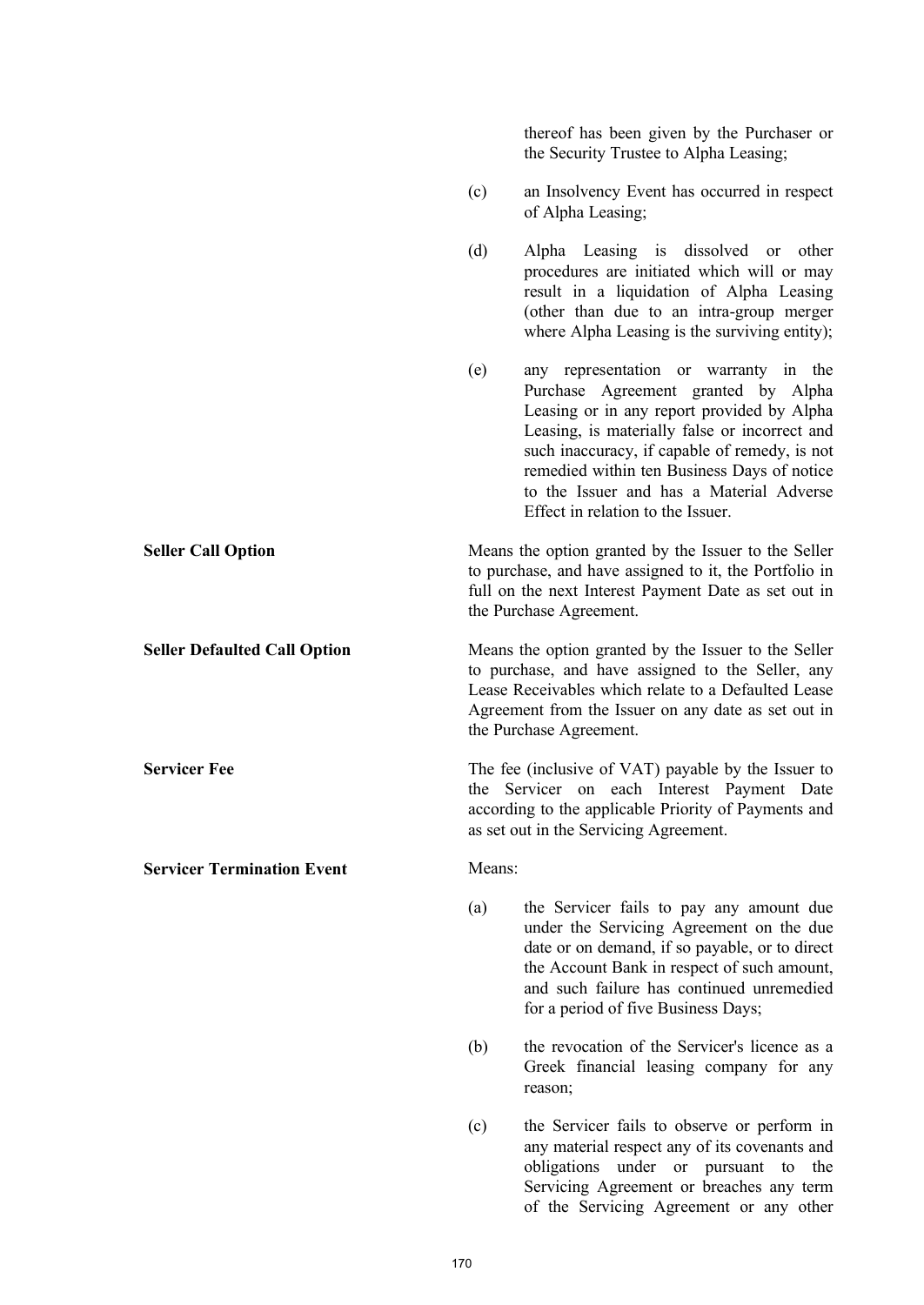Transaction Document to which it is a party and such failure continues unremedied for a period of 20 Business Days after the earlier of the Servicer becoming aware of such default and written notice of such failure being received by the Servicer from the Issuer or the Security Trustee (such notice requiring the same to be remedied);

- (d) any representation or warranty in the Purchase Agreement or in any report provided by the Seller or the Servicer, is materially false or incorrect and such inaccuracy, if capable of remedy, is not remedied within 10 Business Days of the earlier of the Servicer becomes aware of such default and receipt by the Servicer of a notice from the Issuer or the Security Trustee requiring the same to be remedied;
- (e) the Servicer ceases or threatens to cease to carry on a substantial part of its business (which cessation or threat thereof would be likely to result in a Material Adverse Effect on its ability to perform its obligations) which it now conducts directly or indirectly;
- (f) it becomes unlawful for the Servicer to perform any of the services under the Servicing Agreement;
- (g) the occurrence of an Insolvency Event in relation to the Servicer or in relation to any party to which the Servicer has assigned its rights under the Servicing Agreement;

provided, however, that a delay or failure of performance referred to under paragraph (a), or (c) above will not constitute a Servicer Termination Event if such delay or failure was caused by an event beyond the reasonable control of the Servicer, an act of god or other similar occurrence (excluding, for the avoidance of doubt, where any such event (i) arose as a result of the fraud, negligence or wilful default of the Servicer, (ii) is an electricity power-cut and at the time of such electricity power-cut the Servicer does not have a back-up generator in place, or (iii) is a computer software, hardware or system failure and at the time of such failure, the Servicer does not have equivalent back-up computer software, hardware or systems in place) and such delay or failure is remedied within the relevant period after written notice of such event has been given by the Issuer or the Security Trustee to the Servicer.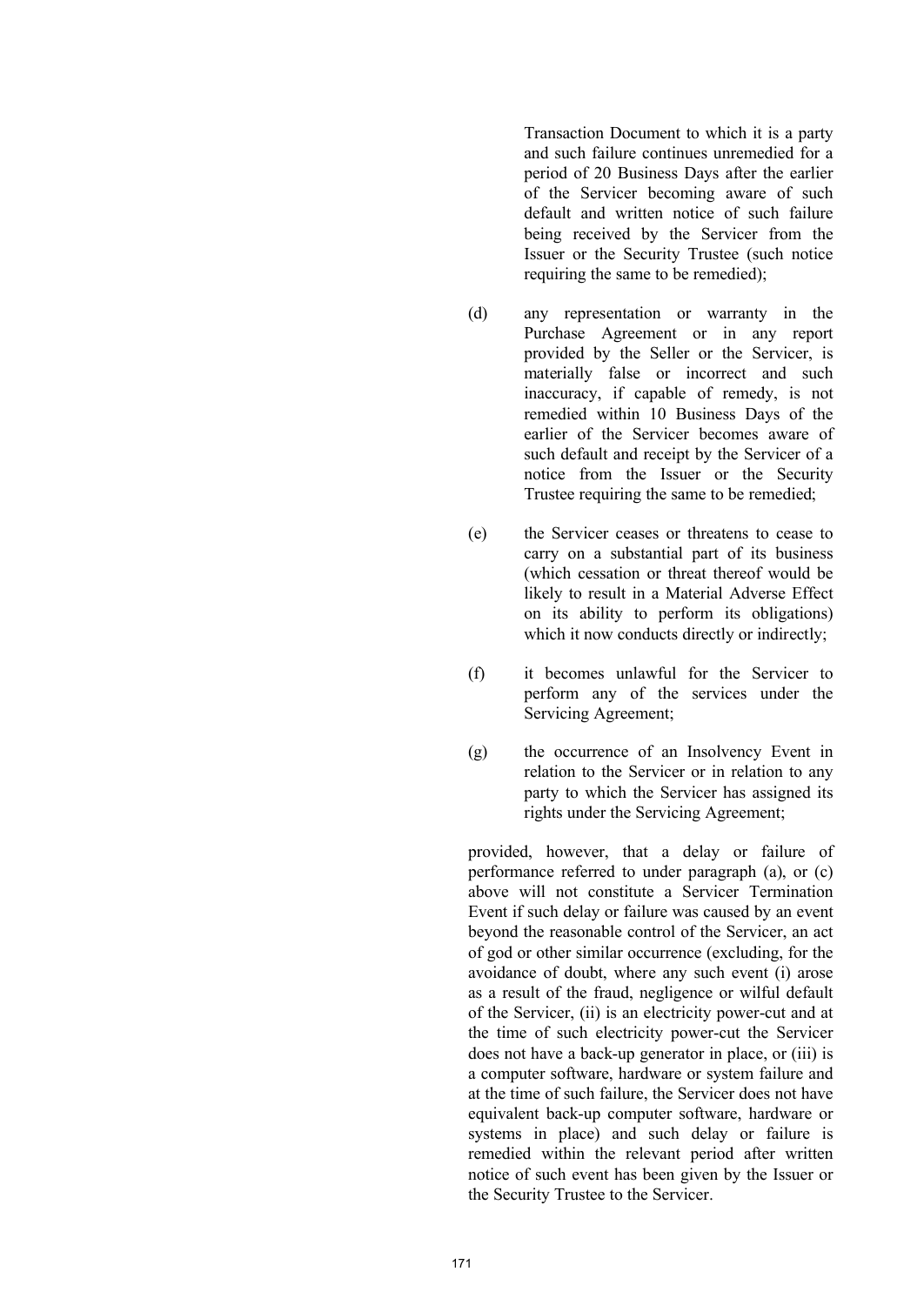| <b>SMEs</b>                                                                               | Means small, medium enterprises.                                                                                                                                                                                                                                                                                                                                                                                          |  |
|-------------------------------------------------------------------------------------------|---------------------------------------------------------------------------------------------------------------------------------------------------------------------------------------------------------------------------------------------------------------------------------------------------------------------------------------------------------------------------------------------------------------------------|--|
| <b>Stand-by Servicer Stand-By Fee</b>                                                     | The fee (inclusive of VAT) to be paid to the Stand-<br>by Servicer following the nomination of the Stand-<br>by Servicer but as long as the Stand-by Servicer has<br>not taken over the services of the Servicer, the Stand-<br>by Servicer will receive on each Interest Payment<br>Date according to the applicable Priority of<br>Payments in an amount as may be agreed between<br>the Issuer, the Stand-by Servicer. |  |
| <b>Subordinated</b><br>Accrued<br><b>Interest</b><br>and<br><b>Expenses Loan Facility</b> | Means the facility used to pay the Initial Issuer<br>Expenses and accrued interest on the<br>Initial<br>Portfolio.                                                                                                                                                                                                                                                                                                        |  |
| <b>Subordinated Loan Facilities</b>                                                       | Means the Subordinated Accrued<br>Interest and<br>Expenses Loan Facility and the Subordinated<br>Reserve Loan Facility.                                                                                                                                                                                                                                                                                                   |  |
| <b>Subordinated Reserve Loan Facility</b>                                                 | Means the facility used to fund the Initial Reserve<br>Fund Required Amount.                                                                                                                                                                                                                                                                                                                                              |  |
| <b>Substitute Lease Receivable</b>                                                        | Means a Lease Receivable which is substituted into<br>the Portfolio in accordance with the terms of the<br>Purchase Agreement.                                                                                                                                                                                                                                                                                            |  |
| <b>Temporary Global Note</b>                                                              | Has the meaning given on page 2.                                                                                                                                                                                                                                                                                                                                                                                          |  |
| <b>VAT</b>                                                                                | Means:                                                                                                                                                                                                                                                                                                                                                                                                                    |  |
|                                                                                           | any tax chargeable under or pursuant to the<br>(a)<br>Council Directive of 28 November 2006 on<br>the common system of value added tax (EC<br>Directive 2006/112) or any legislation<br>implemented by any member state of the<br>European Union by virtue of the EC<br>Directive 2006/112; and                                                                                                                           |  |
|                                                                                           | any other tax of a similar nature, whether<br>(b)<br>chargeable in a member state of the<br>European Union or elsewhere.                                                                                                                                                                                                                                                                                                  |  |
| <b>Vehicle</b>                                                                            | Any car, truck, bus or motorcycle.                                                                                                                                                                                                                                                                                                                                                                                        |  |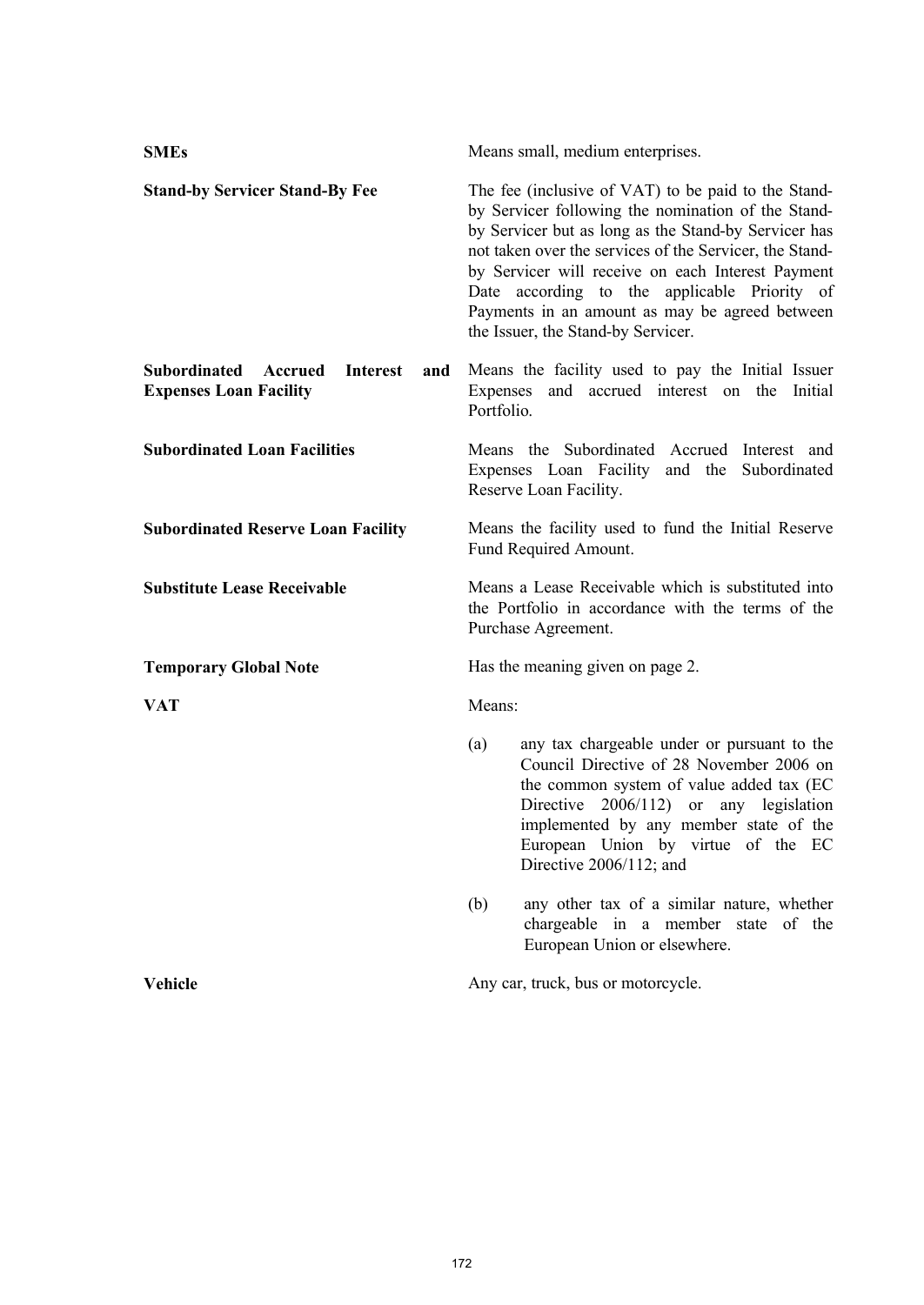# **INDEX**

| Additional Lease Receivables  155               |  |
|-------------------------------------------------|--|
| Additional Lease Receivables Criteria  78, 155  |  |
|                                                 |  |
| <b>Additional Portfolio Outstanding Balance</b> |  |
|                                                 |  |
| Additional Portfolio Purchase Date 155, 163     |  |
| Additional Portfolio Purchase Price 22          |  |
|                                                 |  |
|                                                 |  |
| Aggregate Defaulted Balance 155                 |  |
| Aggregate Lease Outstanding Balance 155         |  |
|                                                 |  |
|                                                 |  |
|                                                 |  |
|                                                 |  |
|                                                 |  |
|                                                 |  |
|                                                 |  |
| Asset Realisation Proceeds  156                 |  |
|                                                 |  |
| Available Principal Receipts 156                |  |
| Available Revenue Receipts  157                 |  |
|                                                 |  |
|                                                 |  |
|                                                 |  |
|                                                 |  |
|                                                 |  |
|                                                 |  |
| Cash Management Agreement 92                    |  |
|                                                 |  |
|                                                 |  |
|                                                 |  |
|                                                 |  |
|                                                 |  |
|                                                 |  |
| Class A Notes Interest Rate  16                 |  |
| Class A Notes Principal Deficiency Ledger93     |  |
|                                                 |  |
|                                                 |  |
|                                                 |  |
| Class B Notes Principal Deficiency Ledger93     |  |
|                                                 |  |
|                                                 |  |
|                                                 |  |
| Collection and Servicing Procedures85           |  |
|                                                 |  |
|                                                 |  |
|                                                 |  |

| Controlling Shareholder Downgrade Event12, 41, 159 |  |
|----------------------------------------------------|--|
|                                                    |  |
| Corporate Services Provider14                      |  |
|                                                    |  |
| Cumulative Default Ratio  160                      |  |
|                                                    |  |
|                                                    |  |
|                                                    |  |
|                                                    |  |
| Defaulted Lease Agreement 160                      |  |
|                                                    |  |
|                                                    |  |
|                                                    |  |
|                                                    |  |
|                                                    |  |
|                                                    |  |
|                                                    |  |
|                                                    |  |
|                                                    |  |
|                                                    |  |
|                                                    |  |
|                                                    |  |
|                                                    |  |
|                                                    |  |
|                                                    |  |
|                                                    |  |
|                                                    |  |
|                                                    |  |
|                                                    |  |
|                                                    |  |
|                                                    |  |
|                                                    |  |
| Eurosystem eligible collateral 32                  |  |
|                                                    |  |
|                                                    |  |
|                                                    |  |
|                                                    |  |
|                                                    |  |
|                                                    |  |
|                                                    |  |
|                                                    |  |
|                                                    |  |
|                                                    |  |
|                                                    |  |
|                                                    |  |
|                                                    |  |
|                                                    |  |
|                                                    |  |
|                                                    |  |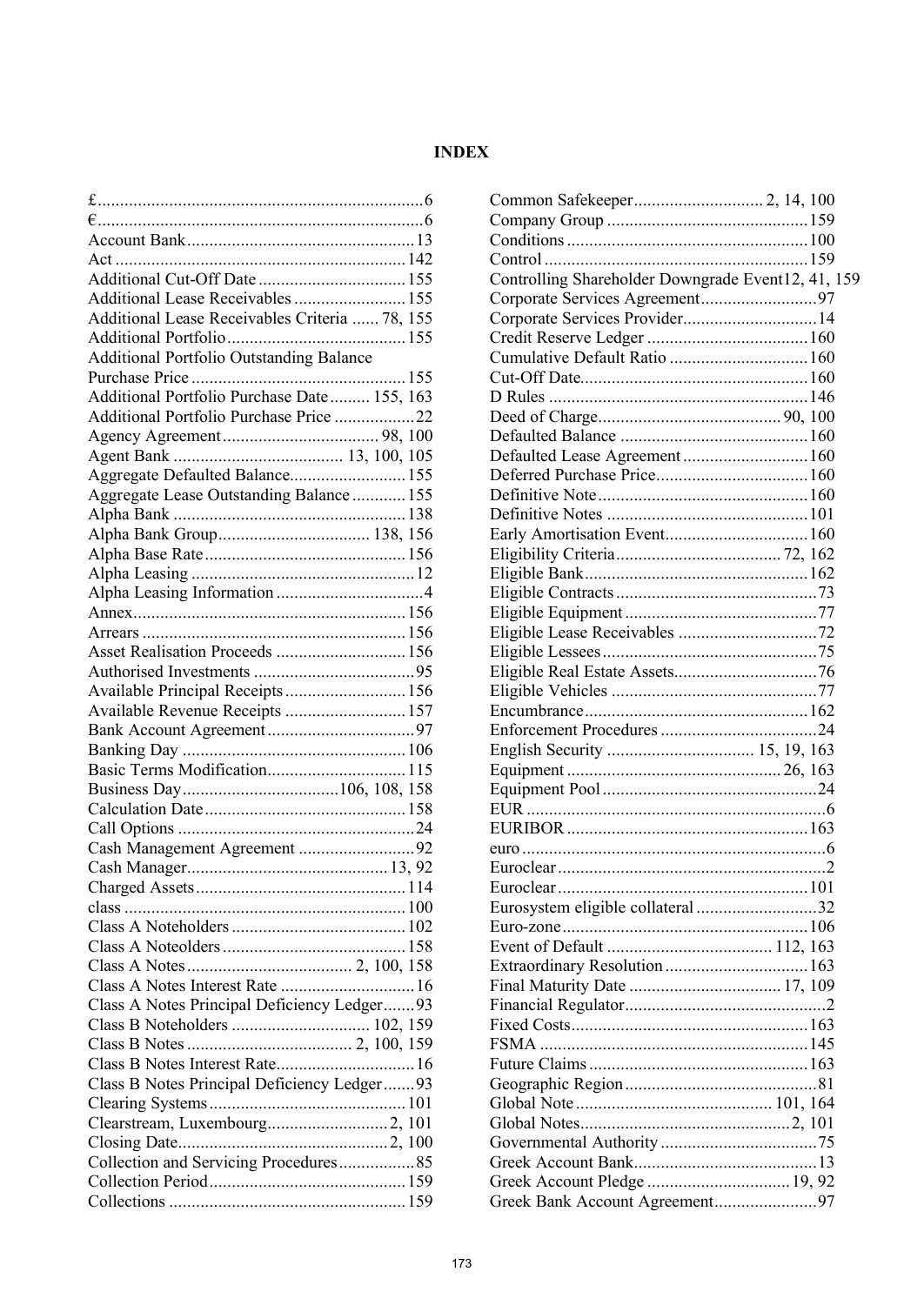| Greek Securitisation Law 19, 51           |
|-------------------------------------------|
|                                           |
|                                           |
|                                           |
|                                           |
|                                           |
|                                           |
|                                           |
| Initial Class A Note Purchaser  145       |
| Initial Class B Note Purchaser  145       |
|                                           |
|                                           |
|                                           |
|                                           |
|                                           |
| Initial Reserve Fund Required Amount  165 |
|                                           |
|                                           |
| Insurance Compensation Payment 167        |
|                                           |
|                                           |
| Interest Determination Date 106           |
| Interest Payment Date 16, 168             |
|                                           |
|                                           |
|                                           |
| Interest Residual Amount  16, 117         |
|                                           |
|                                           |
|                                           |
|                                           |
|                                           |
|                                           |
|                                           |
|                                           |
|                                           |
|                                           |
| Issuer Transaction Account Ledgers 21, 92 |
|                                           |
|                                           |
| Lease Interest Collections  168           |
|                                           |
|                                           |
| Lease Outstanding Balance 169             |
|                                           |
| Lease Principal Collections 169           |
| Lease Principal Component  169            |
|                                           |
|                                           |
|                                           |
|                                           |
|                                           |
|                                           |
|                                           |
|                                           |

| Master Definitions and Construction Schedule 100 |  |
|--------------------------------------------------|--|
|                                                  |  |
|                                                  |  |
|                                                  |  |
|                                                  |  |
|                                                  |  |
| Most Senior Class Outstanding  112, 170          |  |
| Non-Bank Default Interest  171                   |  |
|                                                  |  |
|                                                  |  |
|                                                  |  |
|                                                  |  |
|                                                  |  |
|                                                  |  |
|                                                  |  |
| Operating Procedures Manual71                    |  |
|                                                  |  |
|                                                  |  |
|                                                  |  |
|                                                  |  |
|                                                  |  |
|                                                  |  |
|                                                  |  |
|                                                  |  |
|                                                  |  |
| Post-Acceleration Priority of Payments 122       |  |
| Pre-Acceleration Principal Priority of           |  |
|                                                  |  |
|                                                  |  |
|                                                  |  |
| Pre-Acceleration Revenue Priority of             |  |
|                                                  |  |
|                                                  |  |
|                                                  |  |
| Principal Amount Outstanding 111, 172            |  |
| Principal Deficiency Ledger172                   |  |
|                                                  |  |
| Principal Paying Agent  13, 100                  |  |
|                                                  |  |
|                                                  |  |
|                                                  |  |
|                                                  |  |
|                                                  |  |
|                                                  |  |
|                                                  |  |
|                                                  |  |
|                                                  |  |
|                                                  |  |
|                                                  |  |
|                                                  |  |
|                                                  |  |
|                                                  |  |
|                                                  |  |
|                                                  |  |
| Realisation Procedure Rules173                   |  |
|                                                  |  |
|                                                  |  |
| Relevant Implementation Date 145                 |  |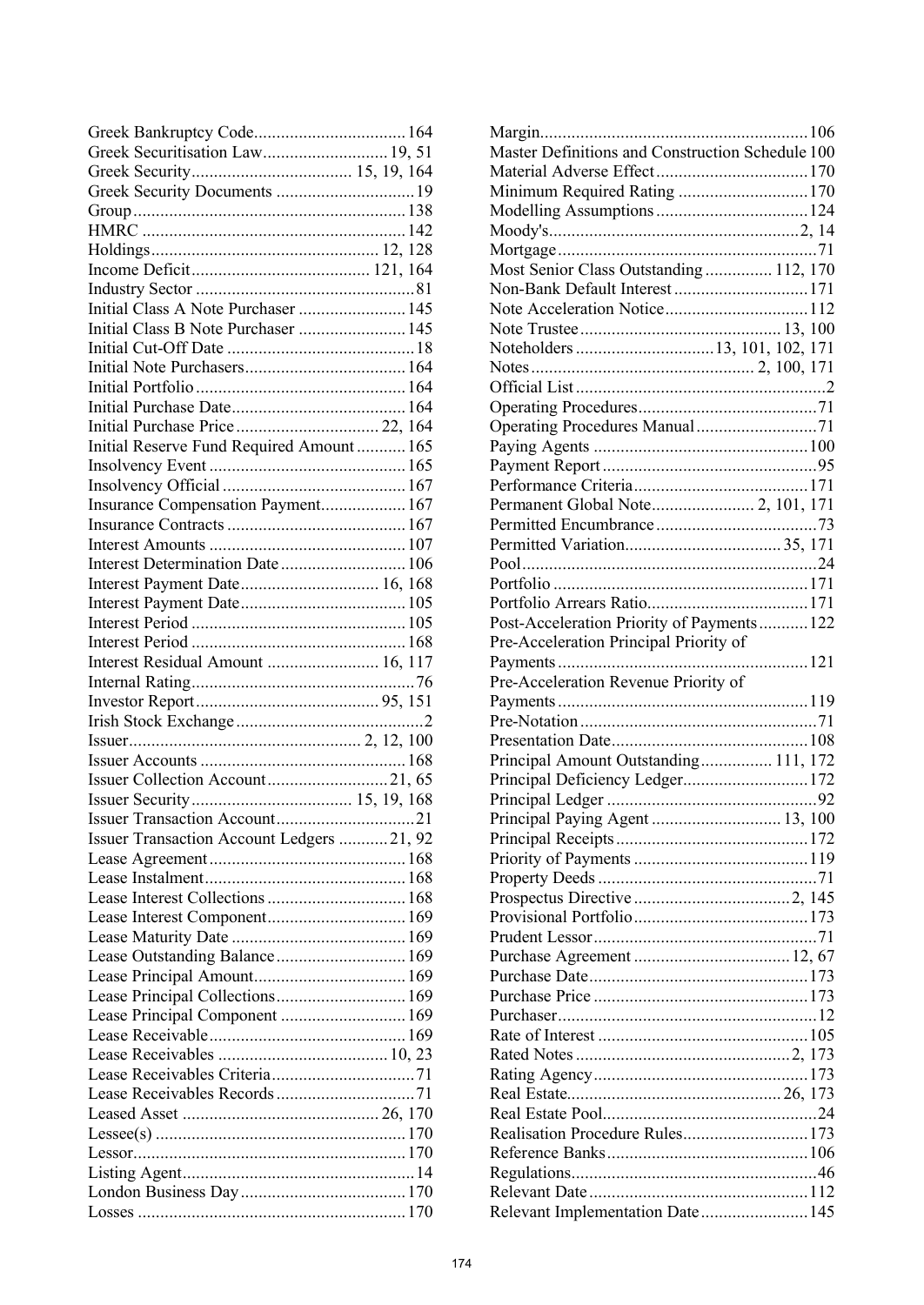| Reserve Fund Required Amount  174    |  |
|--------------------------------------|--|
| Retained Principal Receipts Ledger93 |  |
|                                      |  |
|                                      |  |
|                                      |  |
|                                      |  |
|                                      |  |
|                                      |  |
|                                      |  |
|                                      |  |
|                                      |  |
|                                      |  |
|                                      |  |
|                                      |  |
|                                      |  |
|                                      |  |
|                                      |  |
|                                      |  |
|                                      |  |

| Servicer Termination Event  178                    |  |
|----------------------------------------------------|--|
|                                                    |  |
|                                                    |  |
|                                                    |  |
| <b>Standard Lease Receivables Documentation 71</b> |  |
|                                                    |  |
| Stand-by Servicer Stand-By Fee  179                |  |
|                                                    |  |
| Subordinated Loan Provider 14                      |  |
| TARGET2 Settlement Day  106, 108                   |  |
|                                                    |  |
|                                                    |  |
|                                                    |  |
|                                                    |  |
|                                                    |  |
|                                                    |  |
|                                                    |  |
|                                                    |  |
|                                                    |  |
| Weighted Average Interest Rate81                   |  |
| Weighted Average Remaining Term81                  |  |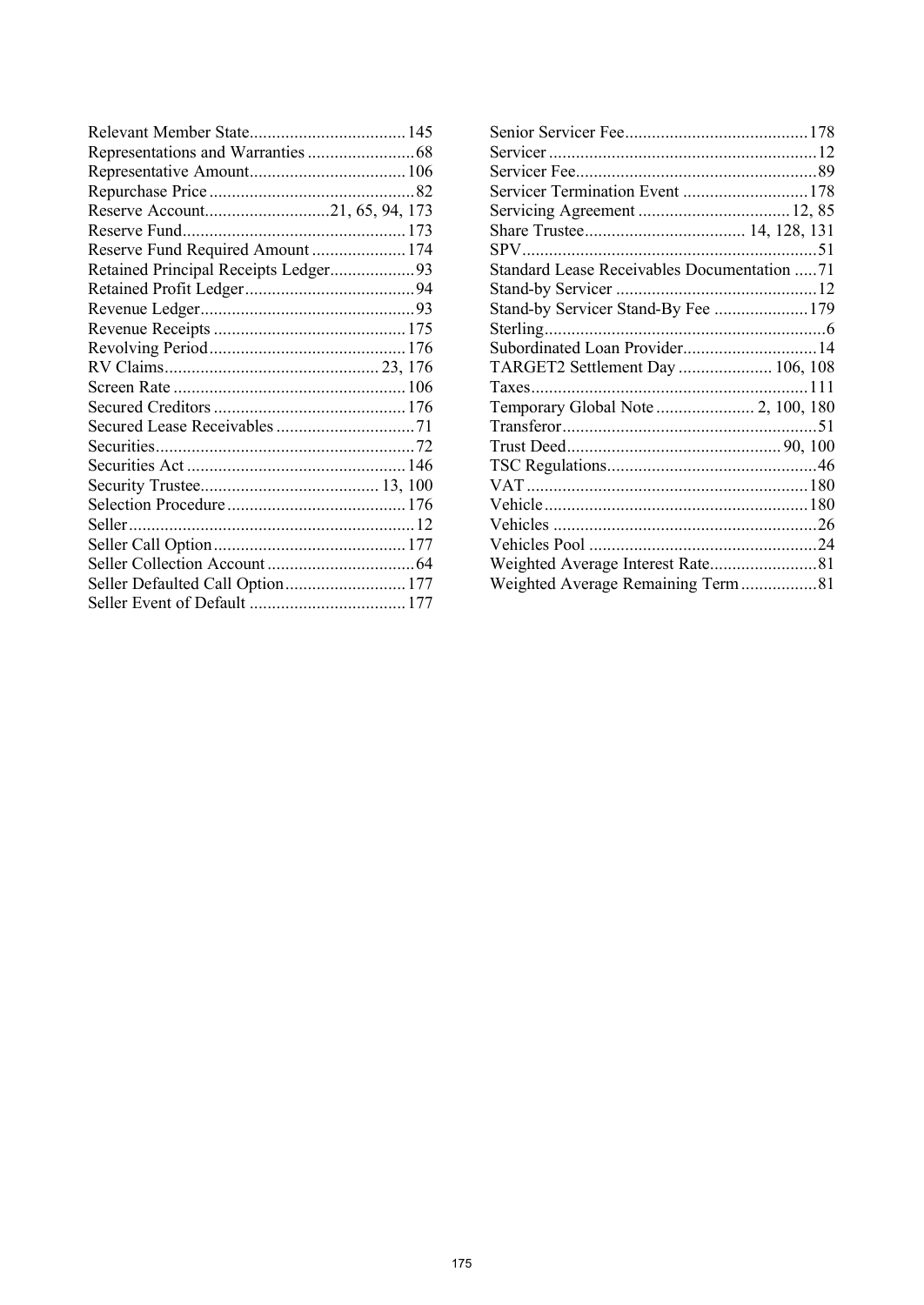### **Issuer**

Irida plc

c/o Wilmington Trust SP Services (London) Limited Fifth Floor, 6 Broad Street Place London EC2M 7JH United Kingdom

### **Corporate Services Provider of the Issuer**

Wilmington Trust SP Services (London) Limited Fifth Floor, 6 Broad Street Place London EC2M 7JH United Kingdom

# **Joint Arrangers**

Alpha Bank AE HSBC Bank plc The Royal Bank of Scotland 40 Stadiou Street 8 Canada Square 135 Bishopsgate 102 52 Athens London E14 5HQ London EC2M 3UR Greece United Kingdom United Kingdom

### **Seller and Servicer**

Alpha Leasing AE Filellinon 6 105 57Athens The Hellenic Republic

## **Note Trustee and Security Trustee**

BNY Corporate Trustee Services Limited

One Canada Square Canary Wharf London E14 5AL United Kingdom

# **Irish Listing Agent**

The Bank of New York Mellon (Ireland) Limited Hanover Building Windmill Lane Dublin Ireland